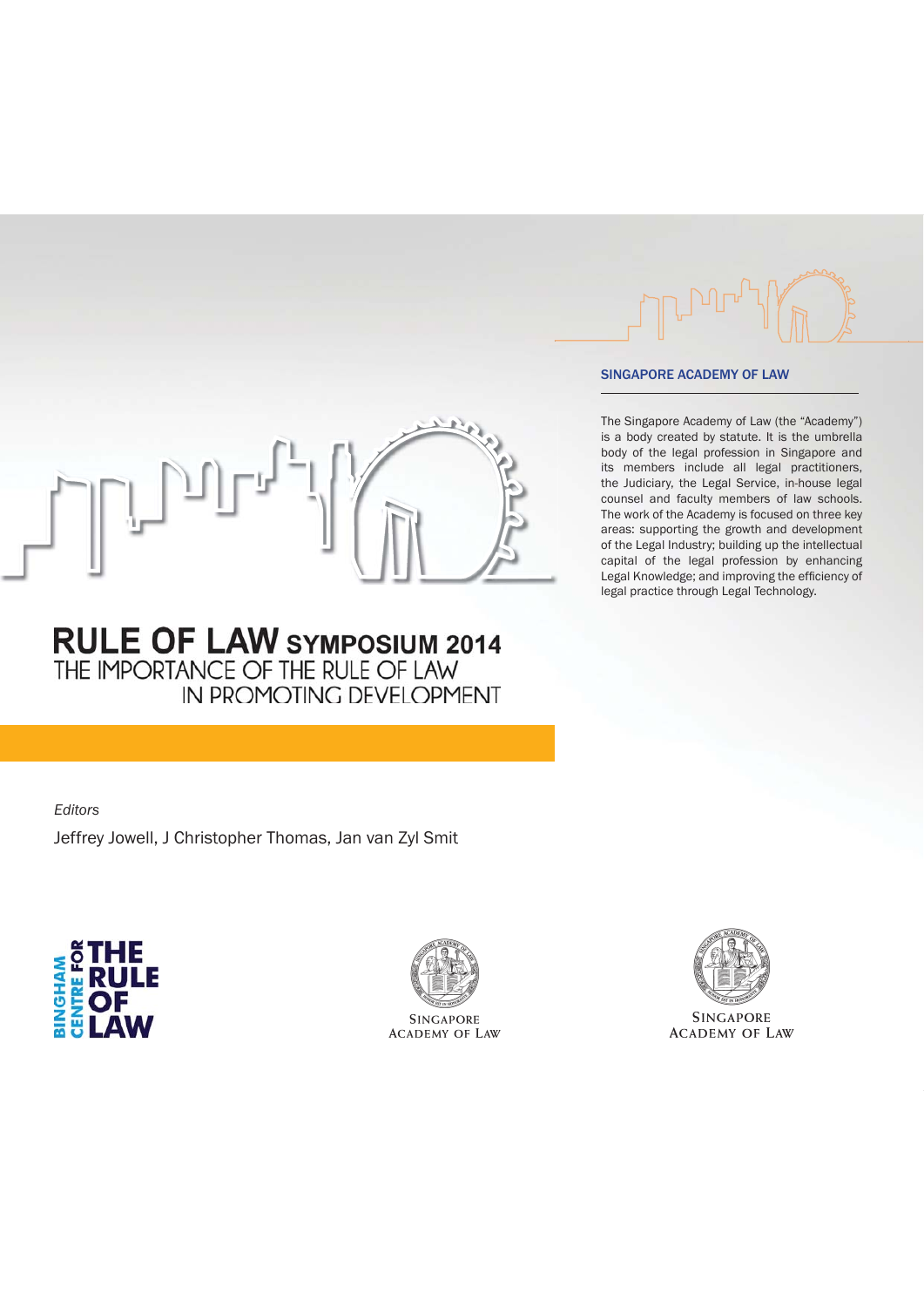Rule of Law Symposium 2014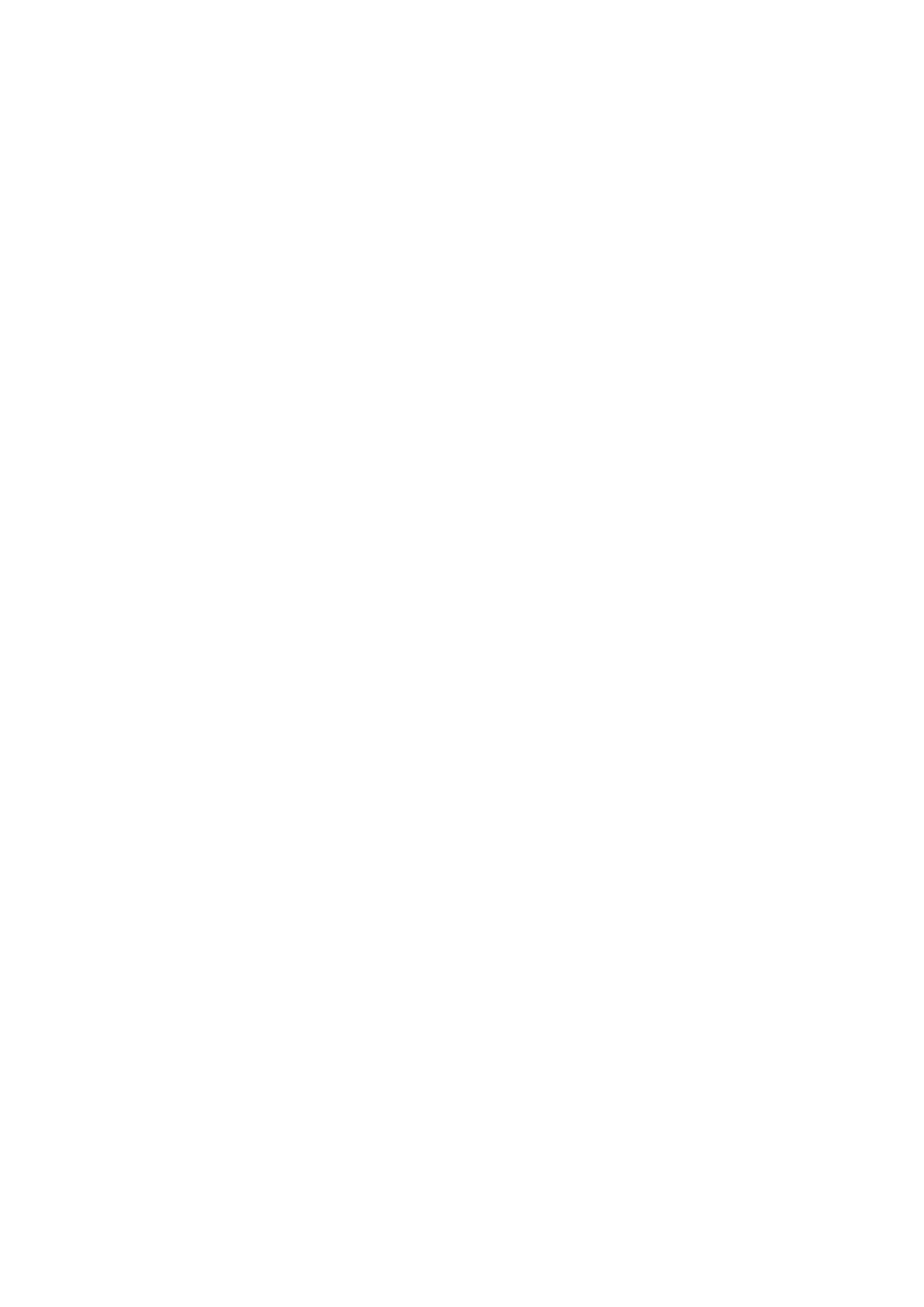# **RULE OF LAW SYMPOSIUM 2014**

The Importance of the Rule of Law in Promoting Development

Editors

Professor Sir Jeffrey Jowell QC Mr J Christopher Thomas QC Dr Jan van Zyl Smit





**ACADEMY OF LAW** 

2015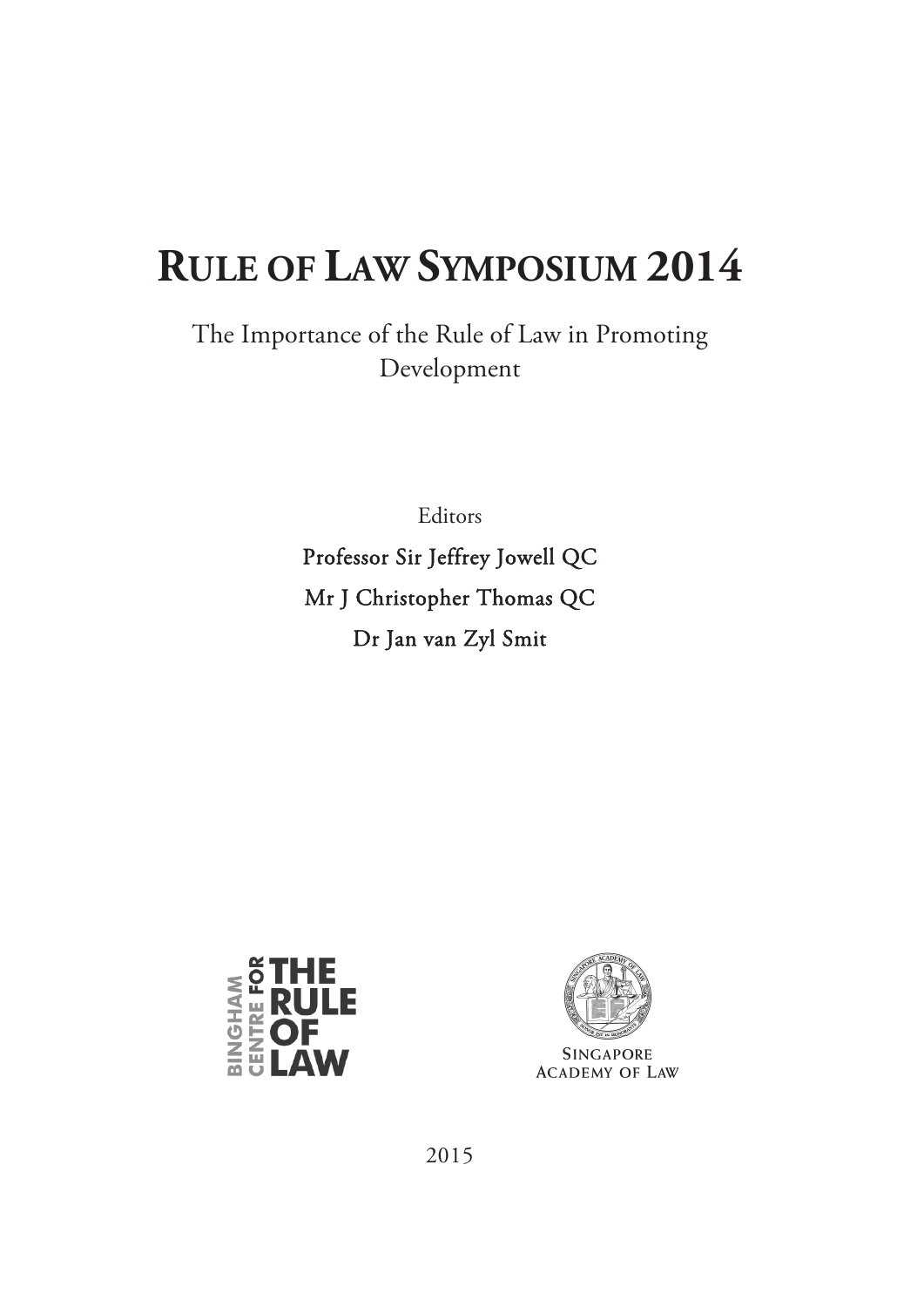#### Academy Publishing is a division of the Singapore Academy of Law.

 The Singapore Academy of Law is the promotion and development agency for Singapore's legal industry. Its vision is to make Singapore the legal hub of Asia. It aims to drive legal excellence through developing thought leadership, world-class infrastructure and legal solutions. It does this by building up the intellectual capital of the legal profession by enhancing legal knowledge, raising the international profile of Singapore law, promoting Singapore as a centre for dispute resolution and improving the efficiency of legal practice through the use of technology. More information can be found at www.sal.org.sg.

#### DISCLAIMER

Views expressed by the authors are not necessarily those of Academy Publishing nor the Academy. Whilst every effort has been made to ensure that the information contained in this work is correct, the authors, Academy Publishing and the Academy disclaim all liability and responsibility for any error or omission in this publication, and in respect of anything, or the consequences of anything, done or omitted to be done by any person in reliance, whether wholly or partially, upon the whole or any part of the contents of this publication.

#### COPYRIGHT

© Singapore Academy of Law and Bingham Centre for the Rule of Law. Published by Academy Publishing.

All rights reserved. No part of this publication may be reproduced, stored in any retrieval system, or transmitted, in any form or by any means, whether electronic or mechanical, including photocopying and recording, without the written permission of the copyright holder. All enquiries seeking such permission should be addressed to:

Director, Academy Publishing Singapore Academy of Law 1 Supreme Court Lane, Level 6 Singapore 178879 Tel No: (+65) 6332 4388 Fax No: (+65) 6334 4940 E-mail: publications@sal.org.sg

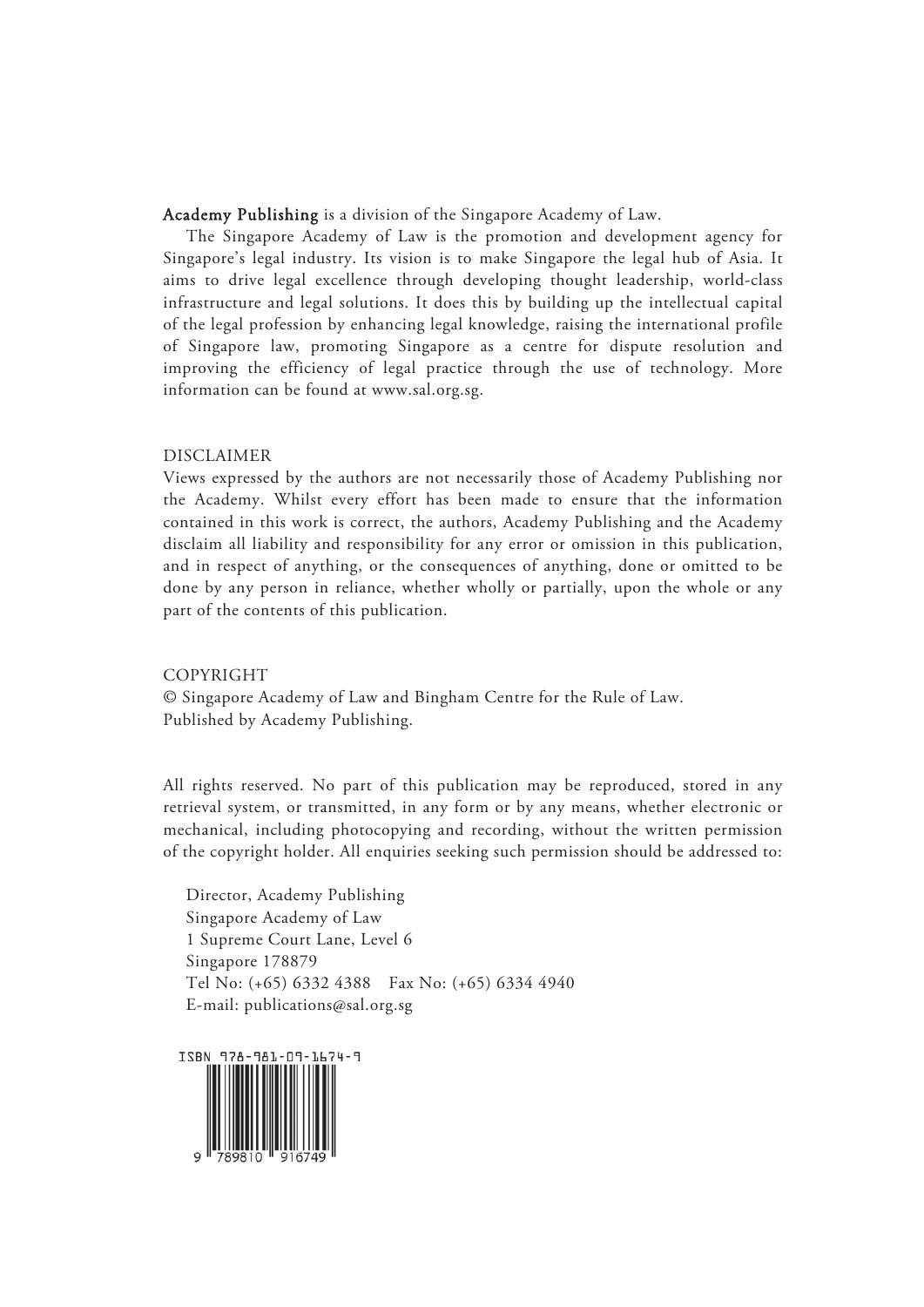## **CONTENTS**

Page

| <b>About the Contributors</b><br>Introduction                                                                                  | vii<br>xiii    |
|--------------------------------------------------------------------------------------------------------------------------------|----------------|
| Acknowledgments                                                                                                                | xxiii          |
| THE RULE OF LAW AND DEVELOPMENT                                                                                                |                |
|                                                                                                                                |                |
| The Rule of Law: A Practical and Universal Concept<br>by Professor Sir Jeffrey Jowell QC                                       | $\mathfrak{Z}$ |
| The Force That Turns the Virtuous Circle: Rule of Law,<br>Socio-Economic Development and the Post-2015 Agenda<br>by Nick Booth | 11             |
| The Rule of Law in Development<br>by Christopher Stephens                                                                      | 29             |
| THE RULE OF LAW IN BUSINESS AND FINANCE                                                                                        |                |
| Rule of Law in Business and Finance: Development and<br>Human Rights Issues<br>by Professor Robert McCorquodale                | 45             |
| Development, the Rule of Law and Business<br>by Professor David Kinley                                                         | 60             |
| Challenges Facing Business and Finance Institutions:<br>The Rule of Law Seen Through the Eyes of Business<br>by Lee Ming Chua  | 70             |
| THE RULE OF LAW AND FOREIGN INVESTMENT                                                                                         |                |
| International Investment Law and the Rule of Law<br>by Professor Stephan W Schill                                              | 81             |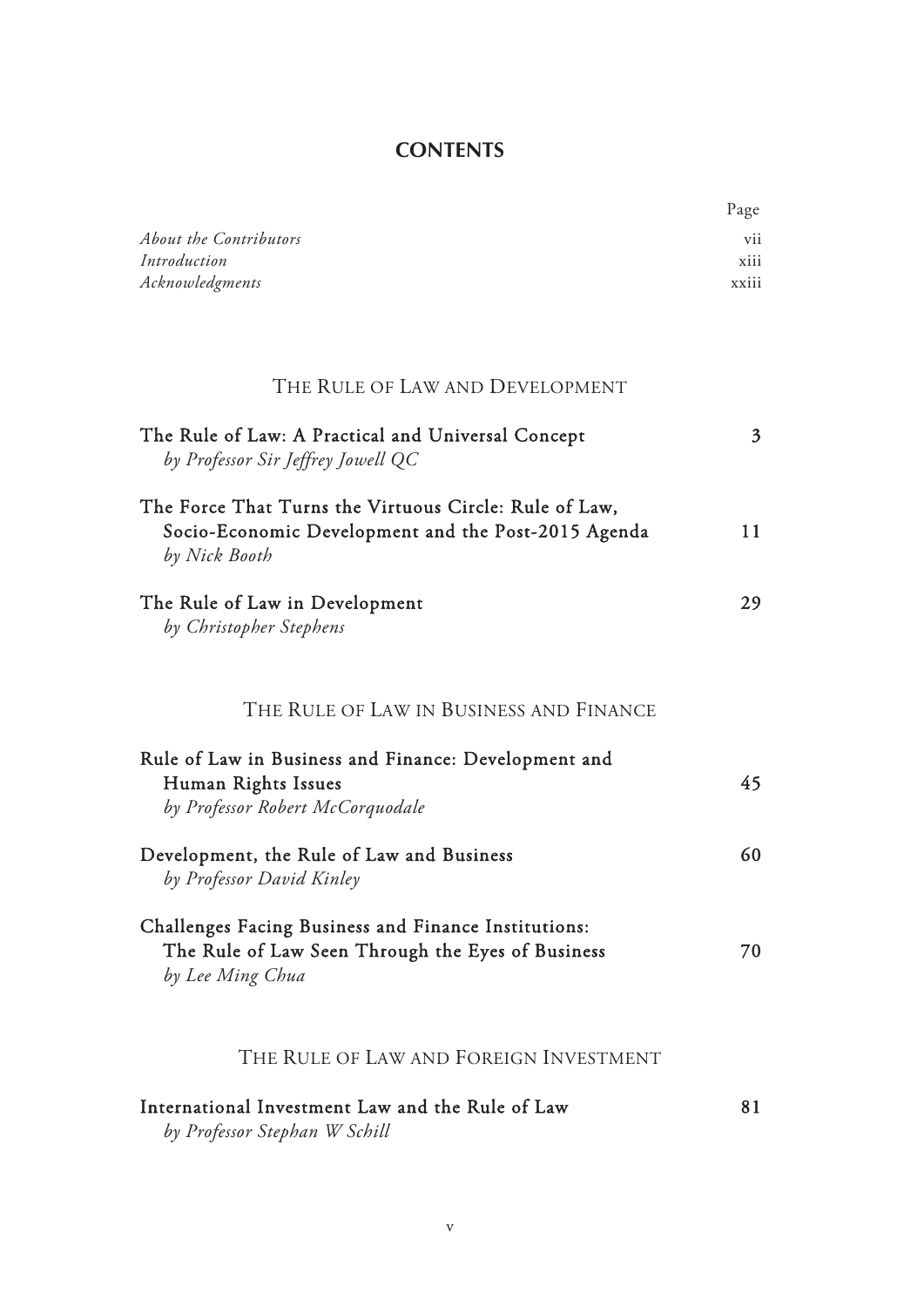| The Rule of Law, Investment Treaties, and Economic Growth:<br>Mapping Normative and Empirical Questions<br>by N Jansen Calamita |  |
|---------------------------------------------------------------------------------------------------------------------------------|--|
| The Rule of Law and Foreign Investment: Treaty Contexts and<br>the Rule of Law<br>by Professor Locknie Hsu                      |  |
| JUDICIAL PERSPECTIVES ON THE RULE OF LAW AND DEVELOPMENT                                                                        |  |
| Lord Phillips of Worth Matravers<br>Former President of the United Kingdom Supreme Court                                        |  |
| Chief Justice Geoffrey Ma<br>Chief Justice of Hong Kong                                                                         |  |
| Chief Justice Sundaresh Menon<br>Chief Justice of Singapore                                                                     |  |
| <b>KEYNOTE ADDRESS</b>                                                                                                          |  |
| The Importance of the Rule of Law in Current<br>Global Challenges<br>by Ambassador Patricia O'Brien                             |  |
| IN CONVERSATION WITH THE MINISTER                                                                                               |  |
| Mr K Shanmugam<br>Minister for Foreign Affairs and Minister for Law, Singapore                                                  |  |
| <b>CLOSING ADDRESS</b>                                                                                                          |  |
| The Rule of Law - "Killer App" or Open Source Software?<br>by Lionel Yee SC                                                     |  |

 $\mathbf{p}_a$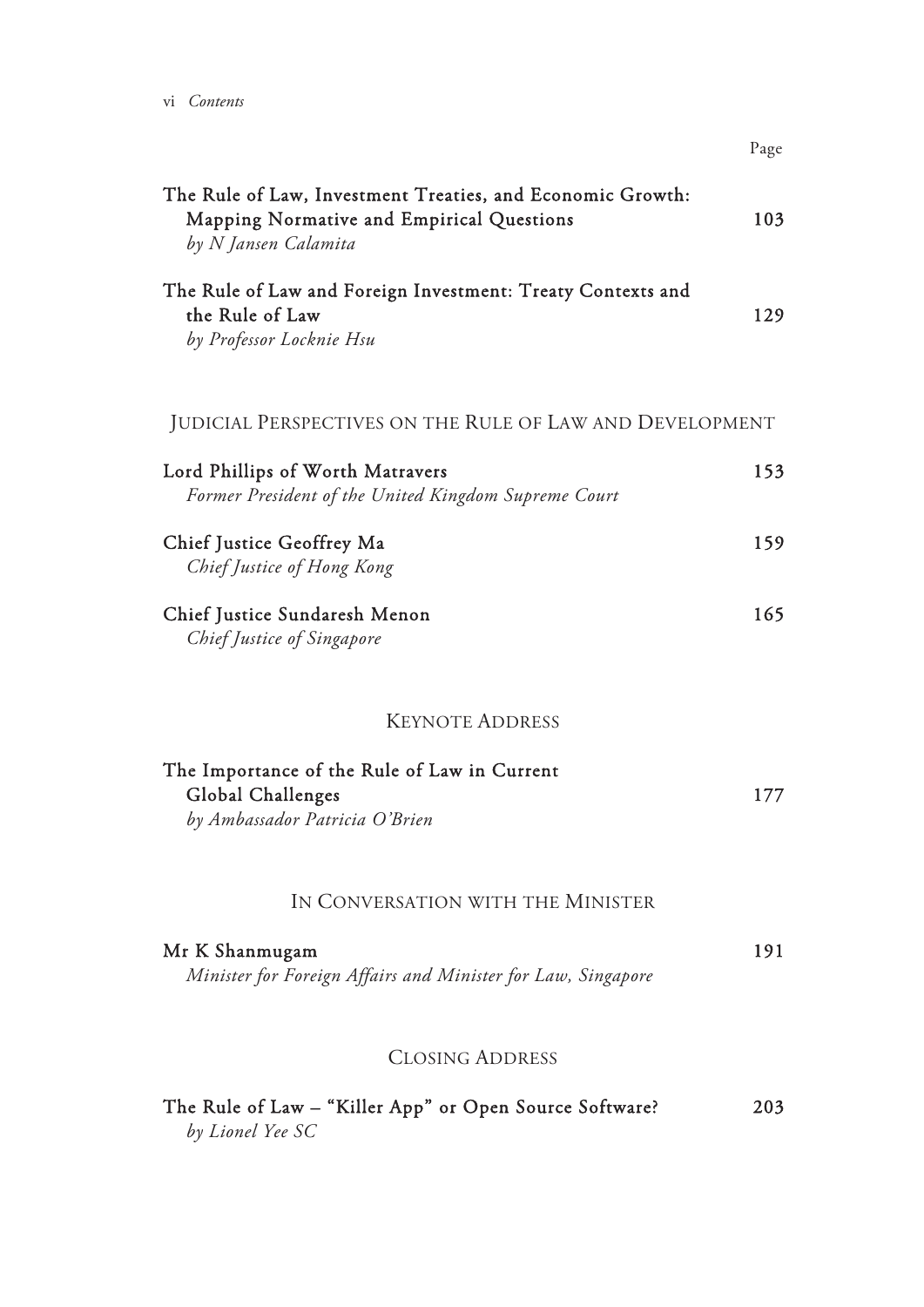## **ABOUT THE CONTRIBUTORS**

Mr Nick Booth is Programme Advisor for Governance, Conflict Prevention, Access to Justice and Human Rights at UNDP's Bangkok Regional Hub. He was previously advisor on rule of law issues in UNDP Vietnam (2008–2012) and the UN peacekeeping mission in Kosovo (2001–2007). His most recent publication is "The UN and Governance in Middle-Income Countries: a Vietnam Case Study" in Randall Peerenboom and Tom Ginsburg (eds), *Law and Development of Middle-Income Countries* (Cambridge University Press 2014). A barrister by profession, with law degrees from Cambridge and Oxford Universities, he practised law for 12 years in the UK and US before joining the UN.

Mr N Jansen Calamita is Director of the Investment Treaty Forum at the British Institute of International and Comparative Law. He concurrently holds the position of lecturer in the University of Birmingham Law School. Mr Calamita has served in the Office of the Legal Adviser in the US Department of State and as a Legal Officer in the UNCITRAL Secretariat. He continues to counsel governments on matters relating to the law of foreign investment and international dispute resolution issues. His research is in general public international law and the international law of investment.

Mr Chua Lee Ming is a Judicial Commissioner of the Supreme Court of Singapore. He was the General Counsel of GIC Pte Ltd (formerly known as Government of Singapore Investment Corporation Pte Ltd) from 1998 to August 2014. He was admitted as an advocate and solicitor of the Supreme Court of Singapore in 1984 and served in Singapore's judicial and legal service from 1984 to 1990. He then practised as a litigator with Lee & Lee before joining GIC Pte Ltd in 1998. Mr Chua served as one of two Vice-Presidents of the Singapore Corporate Counsel Association until February 2015. He also serves on the LawNet Management Committee, Singapore Academy of Law, and the Singapore Management University's School of Law Advisory Board.

Professor Locknie Hsu is a Professor and former Associate Dean at the School of Law, Singapore Management University. She received her legal training from the National University of Singapore and Harvard University, and is a member of the Singapore Bar. Locknie specialises in international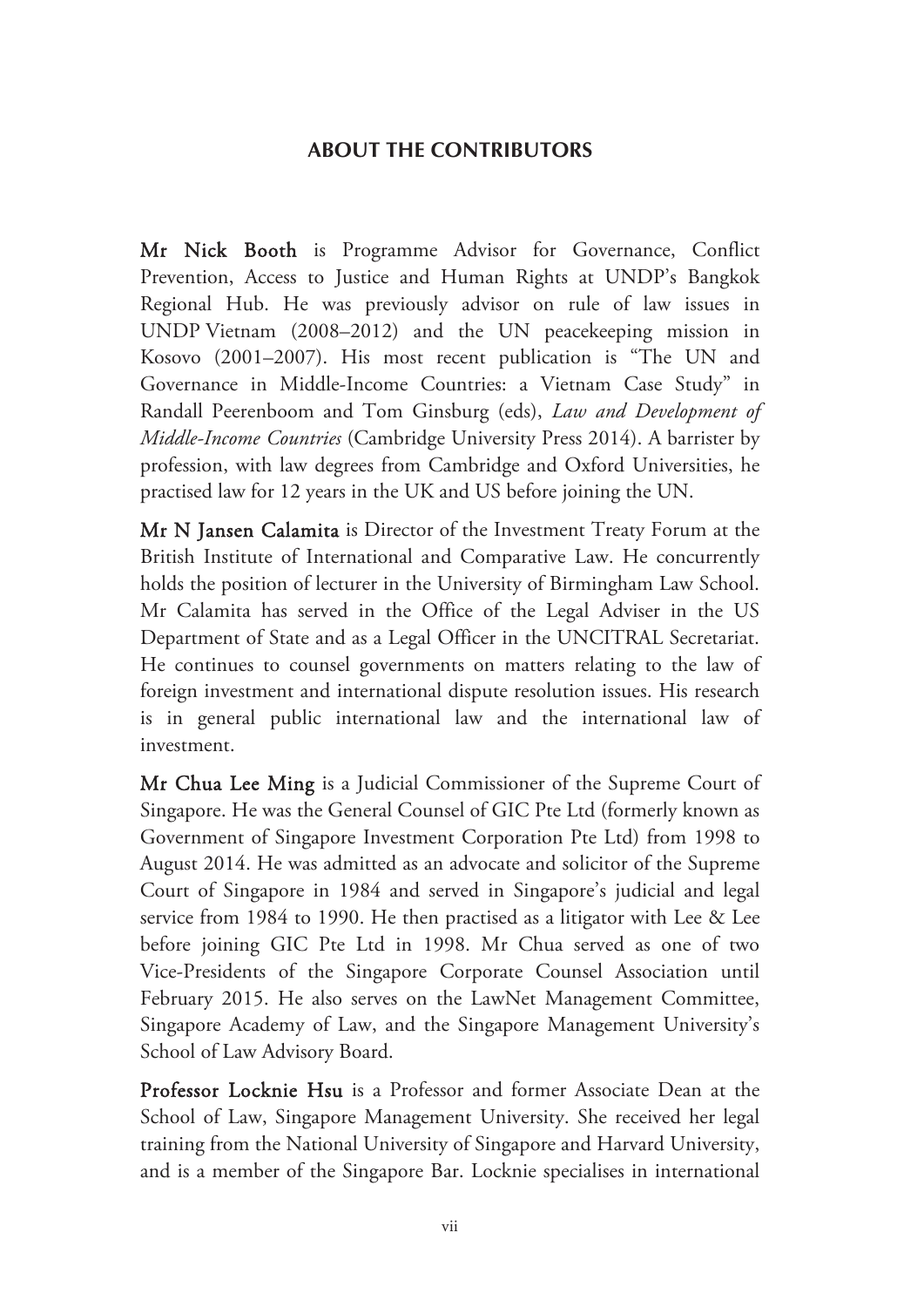trade and investment law and dispute settlement, and has published widely in these areas. She is also Chairperson of the Trade and Investment Group of the ASEAN Law Association and co-rapporteur of the Committee on Sustainable Development and the Green Economy in International Trade Law of the International Law Association. Professor Hsu teaches Trade and Investment Law and Contract Law, and has received five teaching awards at SMU.

Professor Sir Jeffrey Jowell KCMG QC is the Director of the Bingham Centre for the Rule of Law, an independent research centre within the British Institute of International and Comparative Law in London. A leading authority on public law, he has successfully combined a distinguished academic career with a legal practice at the Bar. Previously Dean of the Faculty of Law and a Vice Provost of University College London, he has assisted in drafting many national constitutions and served on a number of public bodies including as the UK's member on The Council of Europe's Commision for Democracy Through Law ("The Venice Commission"). He was knighted in 2011 "for services to human rights, democracy and the rule of law".

Professor David Kinley holds the Chair in Human Rights Law at University of Sydney and an Academic Panel member of Doughty Street Chambers in London. His particular expertise is in human rights and the global economy, having worked for more than 20 years with governments, international agencies, law firms, corporations and NGOs in the field. He is the author of a number of books and is currently working on a new book entitled *An Awkward Intimacy: Why Human Rights and Finance must Learn to Love Each Other*, and a new research project proposing the establishment of a new human right to freedom from corruption.

Chief Justice Geoffrey Ma Tao-li GBM was appointed Chief Justice of the Hong Kong Court of Final Appeal on 1 September 2010. Chief Justice Ma joined the Hong Kong Judiciary as Judge of the Court of First Instance of the High Court in 2001. He was appointed Justice of Appeal of the Court of Appeal of the High Court in 2002, and Chief Judge of the High Court in 2003. Chief Justice Ma graduated with a Bachelor of Laws degree from Birmingham University in 1977. He completed his Bar Finals in 1978. He was called to the English Bar (Gray's Inn) in 1978, the Hong Kong Bar in 1980, the Bar of the State of Victoria in Australia in 1983 and the Bar of Singapore in 1990. He was appointed Queen's Counsel in 1993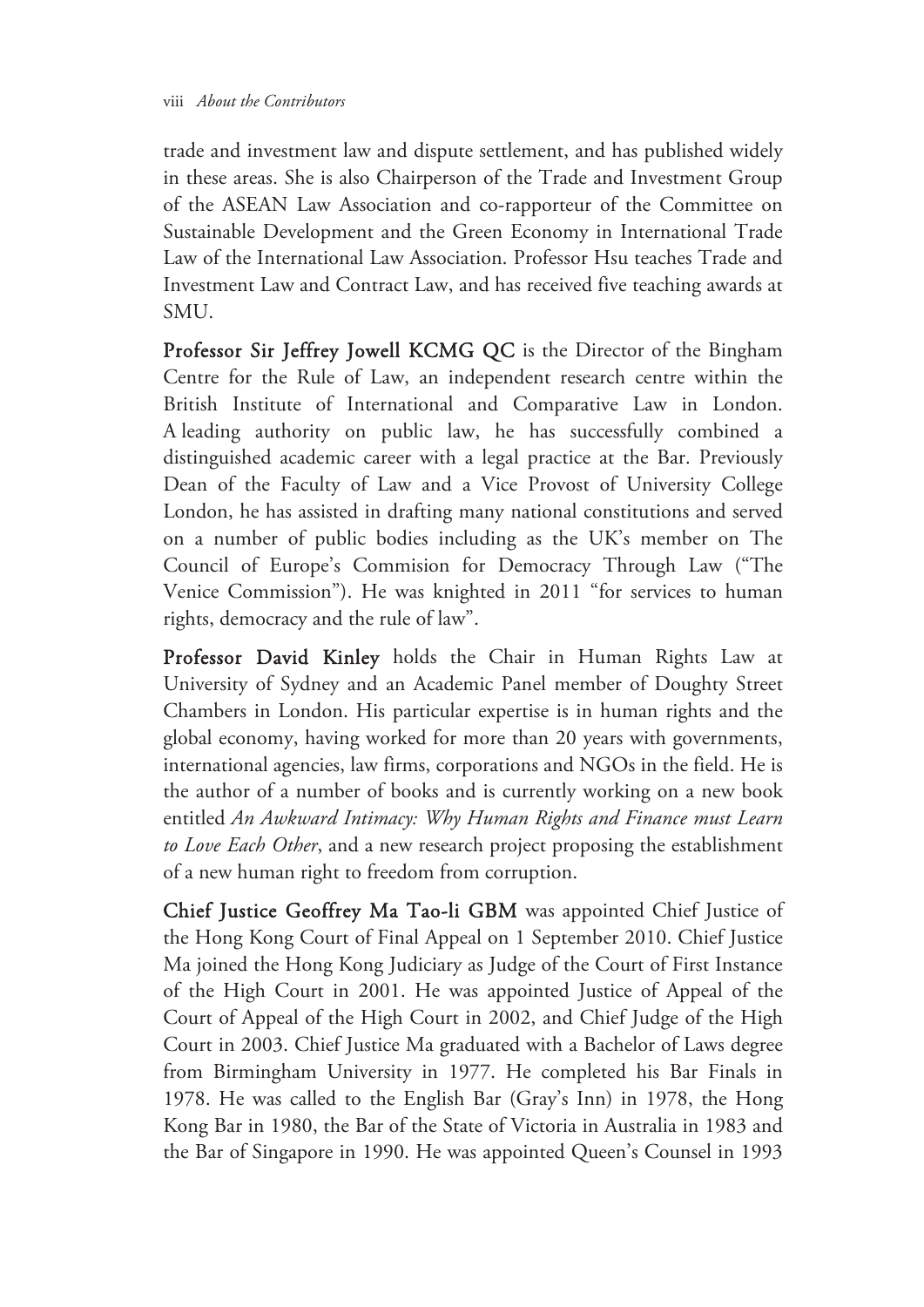and made an Honorary Bencher of Gray's Inn in 2004. He was admitted to the degree of Doctor of Laws (*honoris causa*) by the University of Birmingham in 2011. He was awarded the Grand Bauhinia Medal by the Hong Kong Government in June 2012 and was conferred an Honorary Fellowship by Harris Manchester College of the University of Oxford in November 2012.

Professor Robert McCorquodale is the Director of the British Institute of International and Comparative Law in London. He is also Professor of International Law and Human Rights at the University of Nottingham, and a barrister at Brick Court Chambers in London. Previously he was a Fellow and Lecturer in Law at St. John's College, University of Cambridge and at the Australian National University in Canberra. Before embarking on an academic career, he worked as a solicitor in commercial litigation with King & Wood Mallesons in Sydney and Herbert Smith Freehills in London. Professor McCorquodale's research and teaching interests are in the areas of public international law and human rights law, including the role of non-state actors and business and human rights issues. He has published widely on these areas, and has provided advice and training to governments, corporations, international organisations, non-governmental organisations and peoples concerning international law and human rights issues.

Chief Justice Sundaresh Menon is Chief Justice of the Supreme Court of Singapore. Chief Justice Menon graduated with a Bachelor of Laws (First Class Honours) from the National University of Singapore in 1986 and later obtained a Master of Laws degree from Harvard Law School in 1991. He was admitted as an advocate and solicitor of the Supreme Court of Singapore in 1987 and as an Attorney and Counsellor-at-law of the Bar of the State of New York in 1992. He was appointed Senior Counsel in January 2008. As a private practitioner, Mr Menon was recognised as one of the leading lawyers in the fields of commercial litigation and arbitration, insolvency and construction law, in Singapore and abroad. He advised and represented numerous local and overseas clients in complex and technical disputes and appeared before as well as in arbitration tribunals in various jurisdictions.

Ambassador Patricia O'Brien is currently the Ambassador and Permanent Representative of Ireland to the Office of the United Nations and other International Organisations in Geneva. From August 2008 to September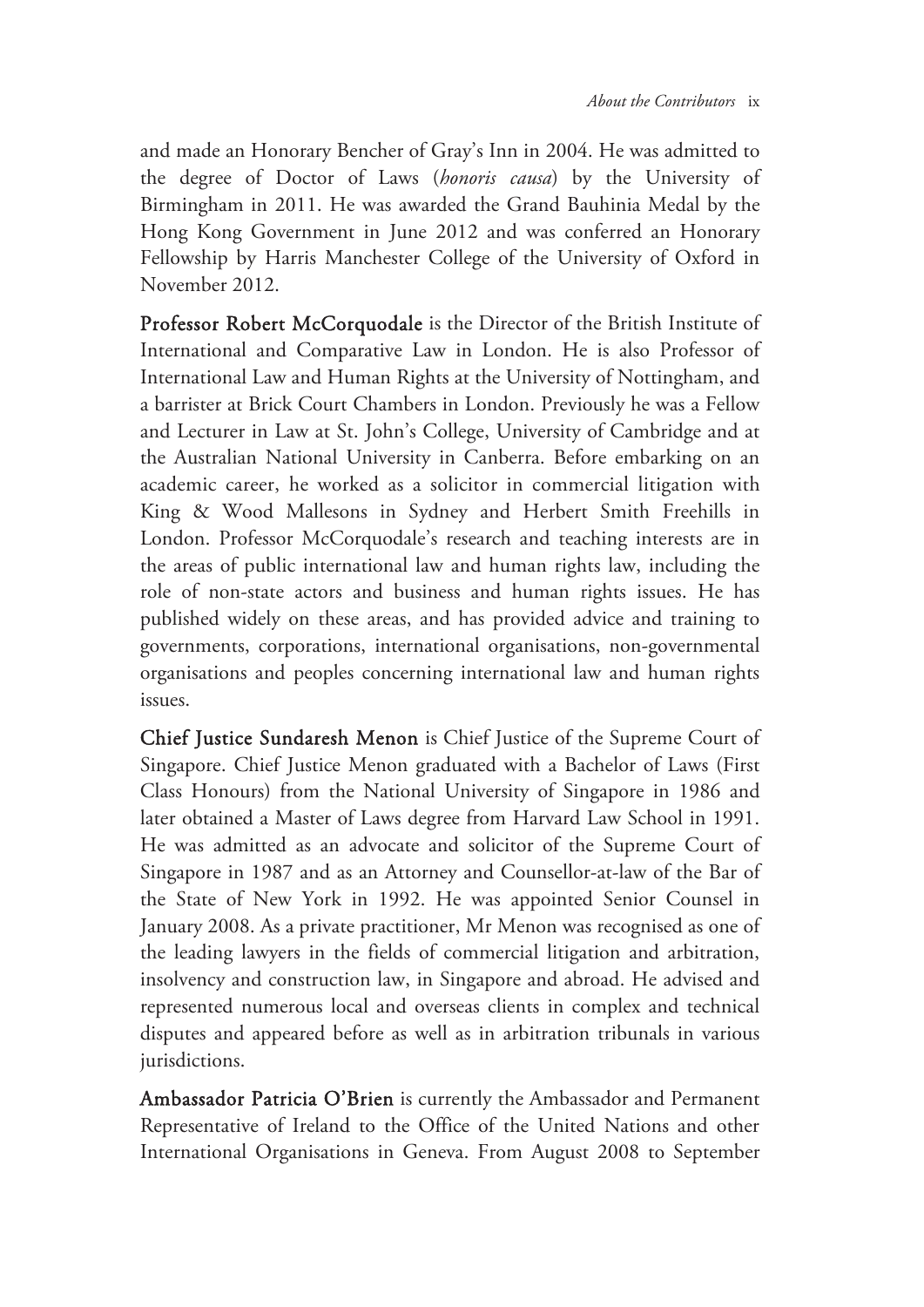#### x *About the Contributors*

2013, she was Legal Counsel of the United Nations and Under-Secretary-General for Legal Affairs. She served as Legal Adviser to the Department of Foreign Affairs of Ireland, Senior Legal Adviser to the Attorney General of Ireland and Legal Counsellor in Brussels. Earlier in her career, Ms O'Brien practiced law at the Irish Bar and at the Bar of British Columbia, Canada. She held academic positions at the University of British Columbia, Canada. Ms O'Brien earned her law degrees in Trinity College, Dublin, the Kings Inns, Dublin, and the University of Ottawa, Canada. She is a member of the Irish Bar and of the Bar of England and Wales. She is a Fellow of the Society for Advanced Legal Studies, London and a Fellow of the Foreign Policy Association (US). She is Vice-President of the Dublin University Law Society, a Master of the Bench of the Middle Temple, London and an Honorary Bencher of the Kings Inns, Dublin.

Lord Phillips of Worth Matravers KG PC was called to the Bar in 1962, was appointed a Judge of the Queen's Bench Division in 1987 and a Lord Justice of Appeal in 1995. Elevated to the House of Lords in 1999, he was appointed Master of the Rolls in 2000, Lord Chief Justice in 2005, and Senior Law Lord in 2008. He was the founding President of the UK Supreme Court from 2009 until 2012. A Knight Companion of the Order of the Garter, Lord Phillips is a Visiting Professor at King's College London and at the University of Oxford, the President of the Qatar International Court and Dispute Resolution Centre, and a non-resident Judge on the Court of Final Appeal of Hong Kong. He sits as an arbitrator in international arbitrations.

Professor Stephan W Schill is Professor of International and Economic Law and Governance at the University of Amsterdam and Principal Investigator of an ERC-project on "Transnational Public-Private Arbitration as Global Regulatory Governance". He is admitted to the bar in Germany and New York, is a Member of the ICSID List of Conciliators, and has acted as counsel before the European Court of Human Rights. He is Editor-in-Chief of the Journal of World Investment and Trade and has published several books and articles on international investment law and arbitration.

Mr K Shanmugam, Minister for Foreign Affairs and Minister for Law, Singapore, was formerly head of Litigation and Dispute Resolution at Allen & Gledhill LLP, which was the largest law firm in Singapore. He was consistently recognised, in various international publications, as one of the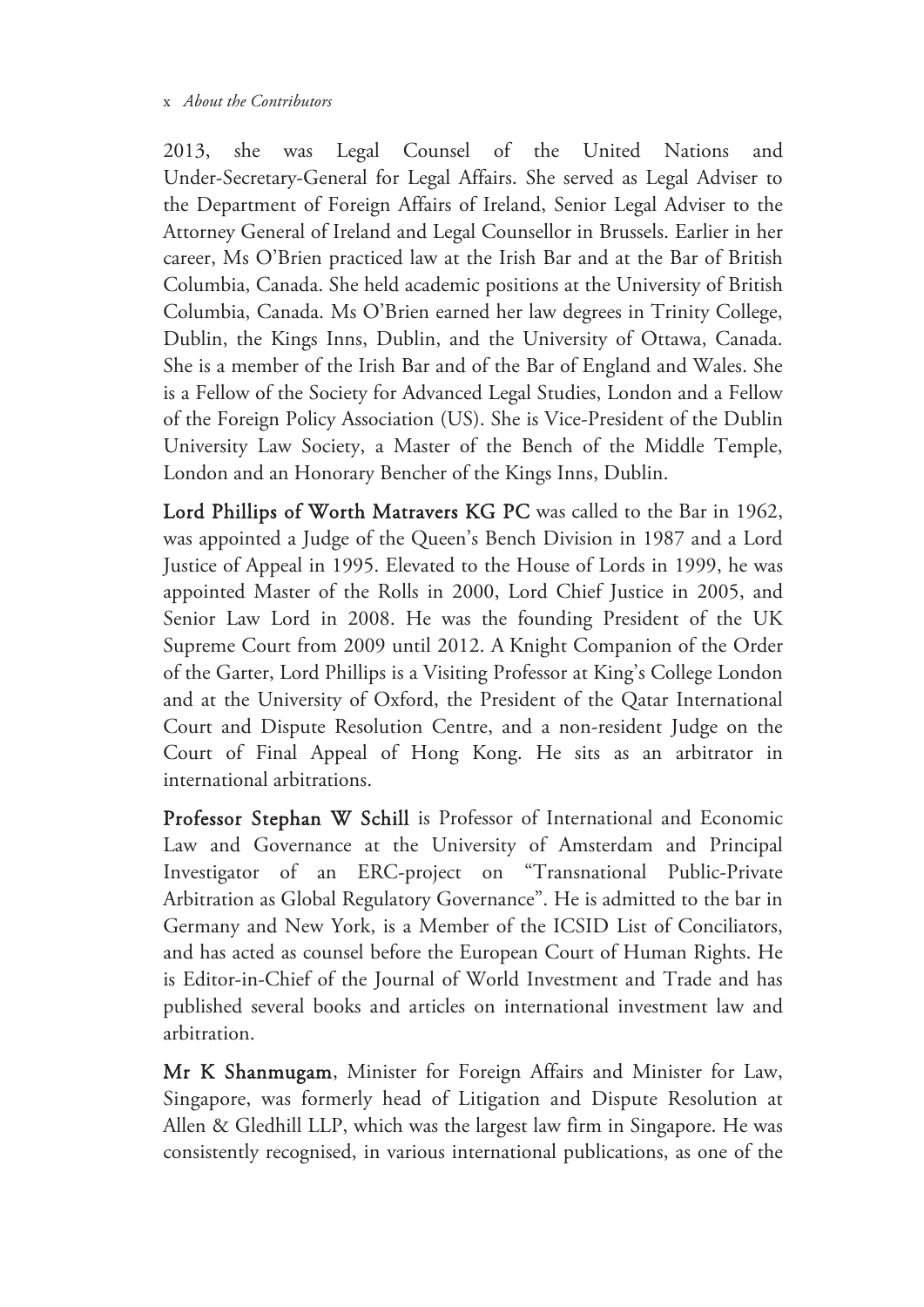top litigation, arbitration and insolvency Counsel in Asia and Singapore. In 1998, he was appointed a Senior Counsel by the Supreme Court of Singapore, one of the youngest lawyers to have been so appointed. Prior to accepting public office, Mr Shanmugam served in various committees and Boards, including the Government Parliamentary Committee for Health; Advisory Board of the NUS Faculty of Law; the Raffles Institution Board of Governors; the Media Development Authority, and Sembawang Corporation Industries Ltd. Mr Shanmugam was also President of the Singapore Indian Development Association (SINDA) from 2002 to 2009. In 2008 Mr Shanmugam was appointed a Cabinet Minister. He is now the Minister for Foreign Affairs and the Minister for Law. He has also served as the Minister for Home Affairs.

Mr Christopher Stephens is the General Counsel of the Asian Development Bank (ADB). ADB is a partnership of 67 member countries established to facilitate economic development and alleviate poverty in Asia and the Pacific. ADB invests more than \$20 billion per year in 42 developing countries by providing loans, investment capital, grants and technical assistance. ADB also manages \$35 billion in 38 funds in 24 currencies. ADB's legal department also runs the Law, Justice and Development program, through which ADB provides technical assistance to member countries in relation to the rule of law in sustainable development. Prior to joining ADB, Mr Stephens spent 28 years in private law practice focusing on finance and development, and was a managing partner at the law firms Coudert Brothers and Orrick, Herrington & Sutcliffe.

Professor Thio Li-ann teaches and researches constitutional and administrative law, public international law and human rights in Asia at the Faculty of Law, National University of Singapore. She is co-author of the leading casebook *Constitutional Law in Malaysia and Singapore* (Lexis-Nexis, 2010, with Kevin YL Tan) and author of *A Treatise on Singapore Constitutional Law* (Academy Publishing, 2012).

Mr J Christopher Thomas QC is Senior Principal Research Fellow at the Centre for International Law at the National University of Singapore. He has advised a number of States on the negotiation of international trade and investment agreements. He has also appeared as counsel in many international trade disputes, investor-state disputes, and judicial review applications involving investor-state arbitration awards, and more latterly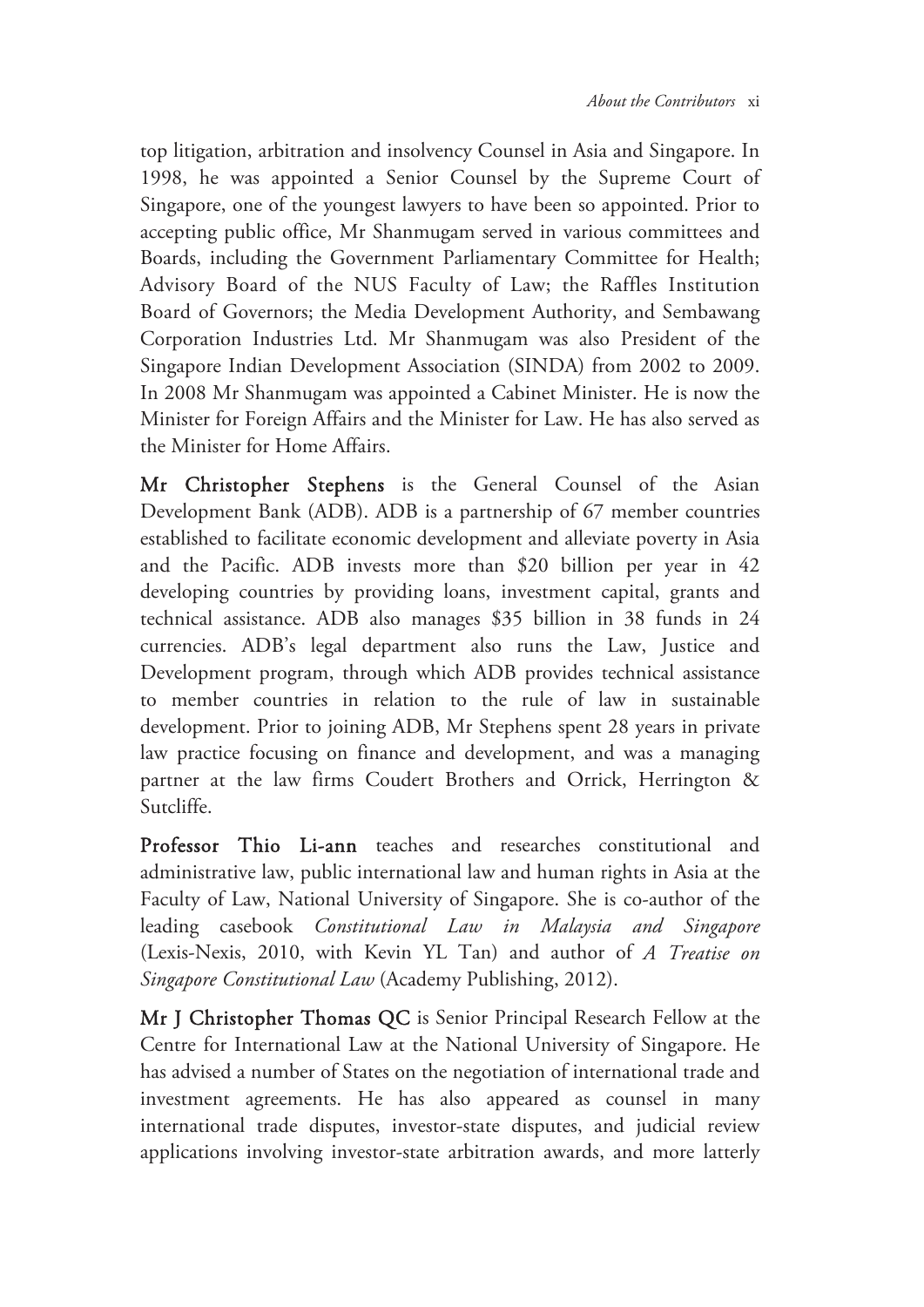has acted as an arbitrator in investment treaty, trade, and commercial disputes.

Dr Jan van Zyl Smit is an Associate Senior Research Fellow at the Bingham Centre for the Rule of Law, where his research since 2013 has focused on judicial independence and constitutional transitions. A South African law graduate, he holds masters and doctoral degrees from the University of Oxford and previously taught public law and international human rights law at Oxford Brookes University. Jan has been involved in the Kenyan constitutional transition since 2009, and has served as a researcher with the Kenyan Committee of Experts on Constitutional Review and as a consultant to the Judges and Magistrates Vetting Board.

Mr Lionel Yee SC took office as Singapore's Solicitor-General on 1 February 2014. Prior to that, he was a Judicial Commissioner of the Singapore Supreme Court from 1 February 2013 to 31 January 2014 and Singapore's Second Solicitor-General from 1 January 2011 to 31 January 2013. He was appointed a Senior Counsel in 2013. Between July 2008 to May 2012, Mr Yee was Director-General of the International Affairs Division in the Attorney-General's Chambers of Singapore. Mr Yee graduated with a Bachelor of Arts degree in Law from the University of Cambridge and with a Master of Laws (International Legal Studies) degree from New York University School of Law.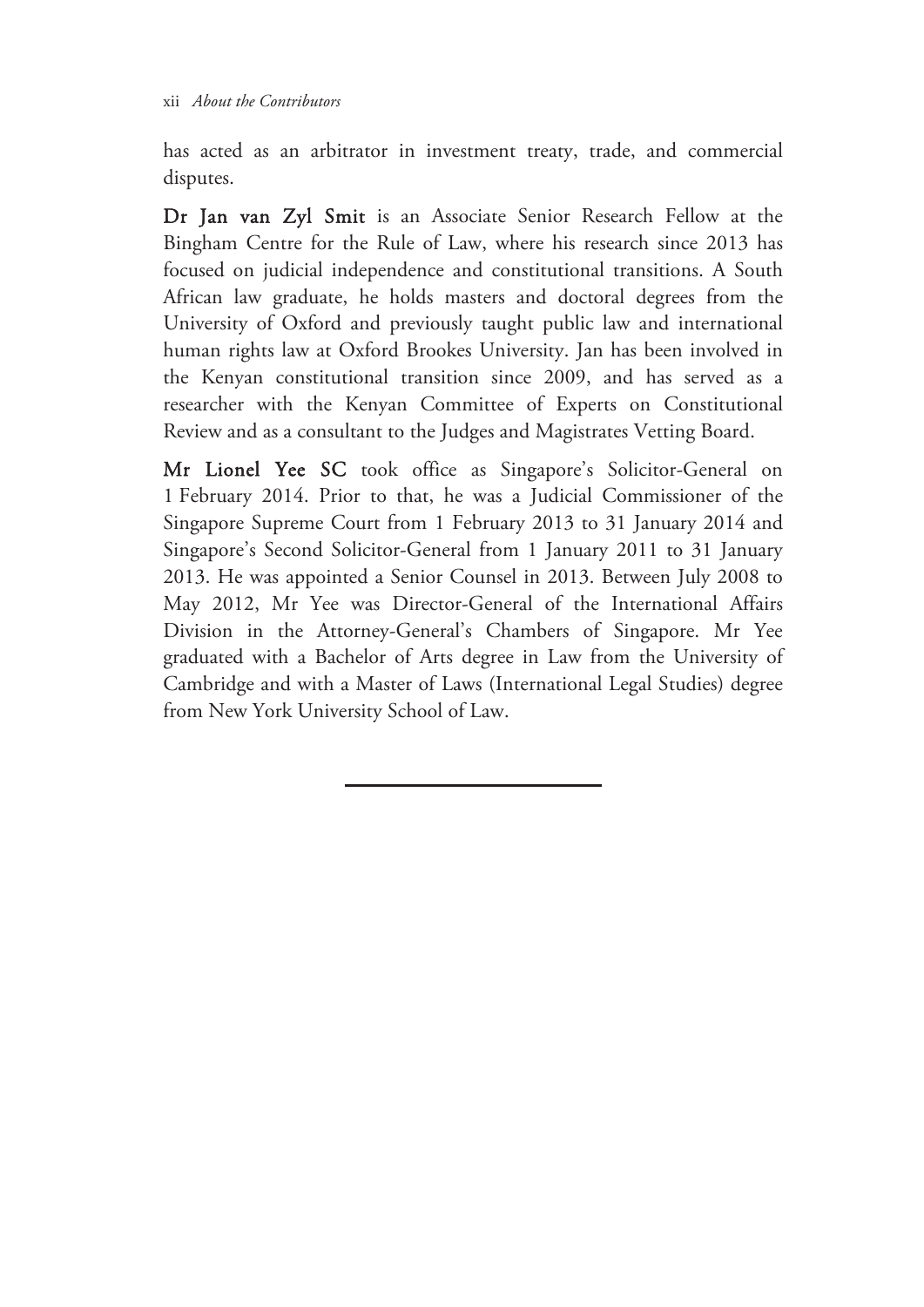### **INTRODUCTION**

The principle of the rule of law plays a central part in much contemporary debate or discussion about development. This is no accident or passing fashion. The rule of law speaks to the demand, in both developing and developed societies, for all institutions, public and private, to be accountable for the stability and fairness of their decision-making structures and for the impact of their actions on individual rights. As awareness of its wider implications grows, the rule of law is now firmly entrenched in the international discourse on development, not least in relation to the post-2015 Sustainable Development Agenda of the United Nations, which is currently under discussion with a view to articulating new global norms to replace the Millennium Development Goals.

This book is the result of a Symposium convened in Singapore in May 2014 to consider the implications of the rule of law for development both in the South-East Asia region and globally. Made possible by the generous support of the global law firm Linklaters, the Symposium was co-organised by the Bingham Centre for the Rule of Law, an independent research centre within the British Institute of International and Comparative Law in London, and the Singapore Academy of Law. It follows the Academy's inaugural Rule of Law Symposium held in 2012.

The chapters in this volume represent a conversation between senior judges, scholars and lawyers from the worlds of business and private practice. There are four thematic sections, which address the rule of law and development from a legal and policy perspective; the implications of the rule of law for business and finance; the rule of law in international investment disputes; and judicial reflections from the past or present heads of the judiciary in England and Wales, Hong Kong and Singapore. The thematic sections are followed by individual contributions from former UN Legal Counsel, Ambassador Patricia O'Brien, the Singapore Minister for Law and Foreign Affairs, Hon K Shanmugam and the Solicitor-General, Hon Lionel Yee SC.

In the first thematic section, The Rule of Law and Development, the opening essay is by Professor Sir Jeffrey Jowell QC, who is Director of the Bingham Centre. Sir Jeffrey considers the definition of the rule of law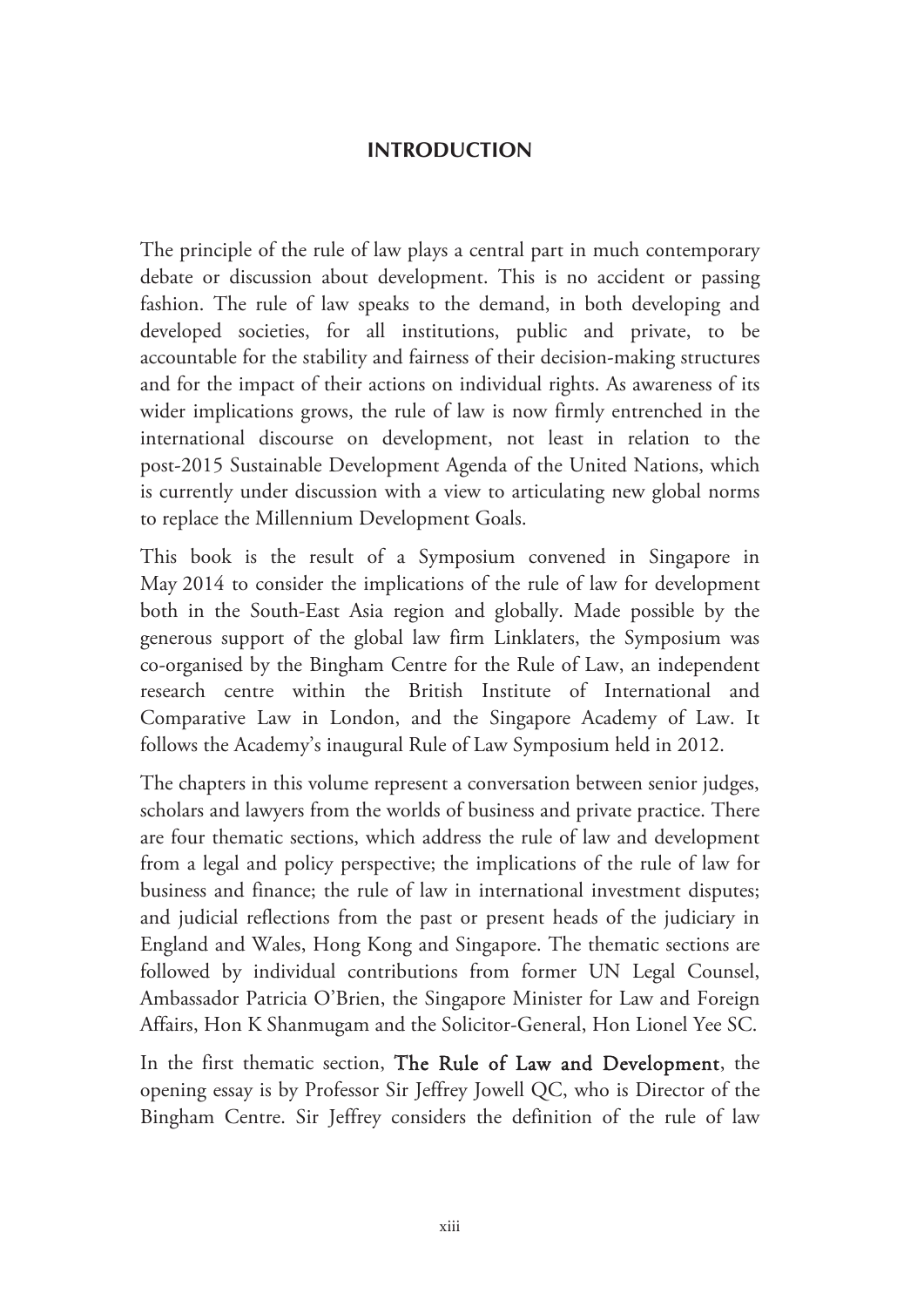propounded by the late Lord Bingham in *The Rule of Law*. 1 The early notion of the rule of law in Magna Carta was an important restriction on the arbitrary rule of kings, but the modern conception of the rule of law, as exemplified by Lord Bingham's writing on the subject, is a fundamentally practical concept. In summary, the rule of law consists of four main ingredients – legality, legal certainty, equality and access to justice and legal rights – each of which is needed to protect society from tyranny and corruption. Together, these ingredients serve to attract long-term investment by assuring firms that they will not be subject to discrimination or official intimidation without recourse to law. The universal appeal of the rule of law is illustrated by recent efforts to secure it in countries as diverse as South Africa and Burma/Myanmar.

Nicholas Booth, UNDP Programme Advisor in the Asia-Pacific region, goes on to examine the linkages of cause and effect between the rule of law and development in the context of the UN approach to development, which embraces a broad notion of economic and social advancement, including human rights, with a particular focus on the poor and the marginalised. The question should not be whether the rule of law gives rise to development or *vice versa*, he argues, since the two phenomena are mutually reinforcing and operate as a virtuous circle. Moreover, the rule of law is vital to ensuring that economic growth is sustainable and that the benefits of prosperity are not monopolised by dominant groups in society. It is of critical importance that these longer-term advantages of the rule of law are not overlooked by governments and other international actors when they negotiate new Sustainable Development Goals to replace the UN Millennium Goals in 2015.

Multilateral development banks (MDBs) have an important part to play in fostering the rule of law at the country level. Christopher Stephens, General Counsel of the Asian Development Bank, explains that MDBs work in tandem with global actors such as the UN which are responsible for articulating rule of law norms internationally. MDBs can assist the adoption of such norms in the developing countries where they work, either independently or in collaboration with private sector investors. Technical assistance projects offer the opportunity to transfer know-how to local institutions and officials. The Asian Development Bank works in 42

 $\overline{a}$ 

<sup>1</sup> Allen Lane, Penguin Press, 2010.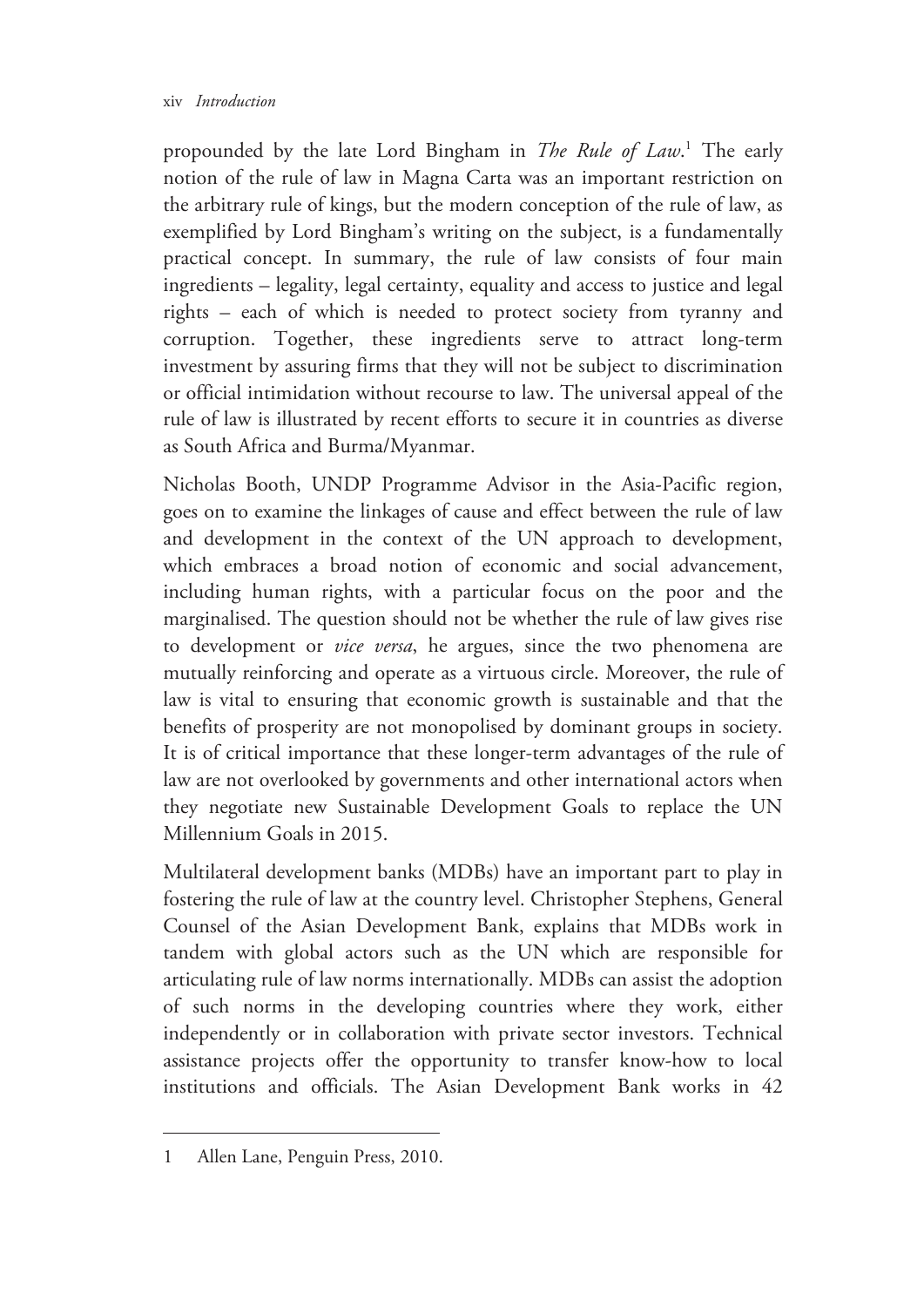developing countries and seeks to enhance the rule of law through its support for domestic regulatory regimes, promotion of gender equity and programmes to strengthen judicial capacity and enable regional judicial exchanges.

The second thematic section, The Rule of Law in Business and Finance, draws out both how corporations can benefit from the rule of law and what it requires of them. Professor Robert McCorquodale, Director of the British Institute of International and Comparative Law, argues that while corporations have long been attracted to the stability and certainty offered by the rule of law, there is now much greater recognition that they also have human rights responsibilities. The leading global instrument in this regard is the UN Guiding Principles on Business and Human Rights.<sup>2</sup> This area of international law and practice is undergoing rapid expansion while debates rage about the respective extent of state and private sector responsibilities. The three pillars of the Ruggie scheme require, first, that states protect against human rights abuses (arguably also those associated with the extraterritorial activities of its corporate nationals); second, that businesses respect human rights, not only by ensuring that their corporation does not breach rights but also by leveraging their influence with other entities (for example in their supply chain); and thirdly, that effective remedies be provided. This last pillar is of great importance to the individuals affected but its effective implementation requires greater clarity about the content of the first two pillars and more effective enforcement mechanisms for what are often complex transnational disputes.

Professor David Kinley of the University of Sydney considers the challenges and opportunities presented by foreign investment in developing countries. His chapter is informed by observation and experience of the legal system in Myanmar, where weak institutions are faced with rapidly increasing levels of investment activity. Traditionally, businesses and human rights advocates may have been motivated by different aspects of the rule of law – roughly its procedural and substantive elements, respectively – but in recent years there has been considerable convergence between these two camps. A range of legal mechanisms, in both host and investor states, offer the prospect of

<sup>2</sup> *Guiding Principles on Business and Human Rights: Implementing the United Nations "Protect, Respect and Remedy" Framework*, endorsed by the UN Human Rights Council in its resolution 17/4 (16 June 2011) UN Doc A/HRC/RES/17/4.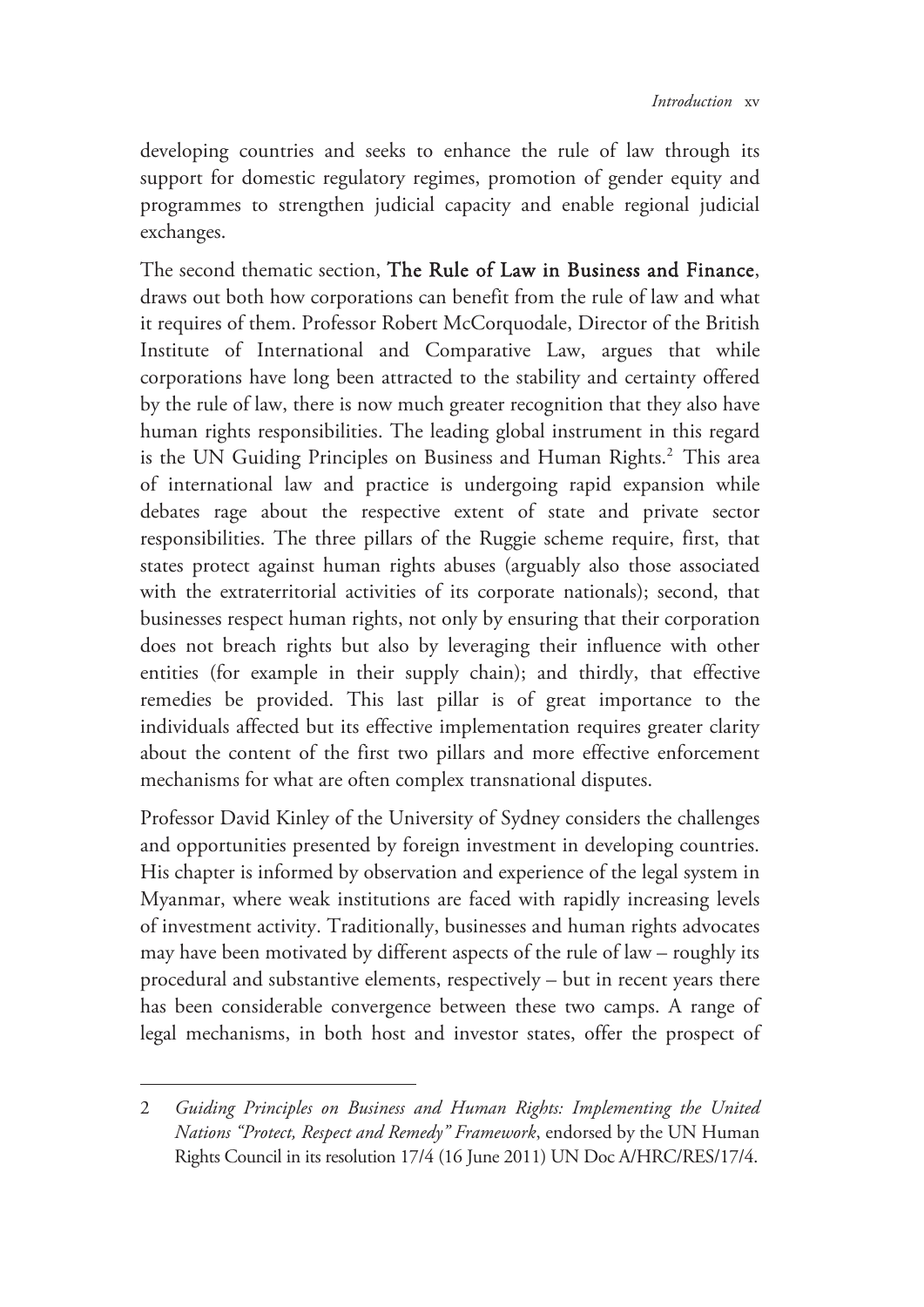#### xvi *Introduction*

both legal liability, for example under the US Alien Tort Claims Act, and regulatory remedies. However, the scale of global corruption and its prevalence in many countries continues to exact a heavy human cost and underscores the urgency of establishing and strengthening the rule of law worldwide.

Lee Ming Chua, General Counsel of Singapore's Government Investment Corporation, provides a perspective on the rule of law "through the eyes of business". He observes that, given the right circumstances, businesses may have incentives to pursue not only certainty and stability but also substantive human rights concerns. This is certainly the case when profit and human rights concerns are aligned. But human rights arguments carry a wider relevance, and have been successfully articulated even by minority shareholders, as recently occurred when the directors of fast food giant McDonald's were persuaded to review and expand their human rights policy. This case study demonstrates that the potential for shareholder activism to bolster the rule of law is not to be underestimated.

The Rule of Law and Foreign Investment, the third thematic section of this book, examines the state of the rule of law in international investment law, as assessed by three leading scholars. While undoubtedly vital to the global economy, this body of law is also highly decentralised, with a proliferation of investment treaties negotiated between individual states and jurisdiction exercised by a variety of judicial and arbitral bodies. Professor Stephan W Schill of the University of Amsterdam considers how investment law can answer its critics, who question whether the present system serves the rule of law or only the interests of powerful investors. Professor Schill argues that there are beneficial effects both for the domestic rule of law in developing countries and also at an international level, where rule of law concepts are playing an increasingly important part in arbitration decisions and other forms of dispute resolution. In the developing country context, a functioning investment treaty not only provides a direct example of procedural and substantive aspects of the rule of law, and access to justice, but also brings indirect economic benefits by supporting a wider range of economic activity by domestic as well as foreign business entities. In addition to the contribution that treaties may make to the rule of law, Professor Schill adds that the rule of law should not only guide governments in treaty-making, but it must inform arbitrators themselves as to how they conduct arbitral proceedings, exercise their procedural powers, and interpret investment treaties. In sum, the potential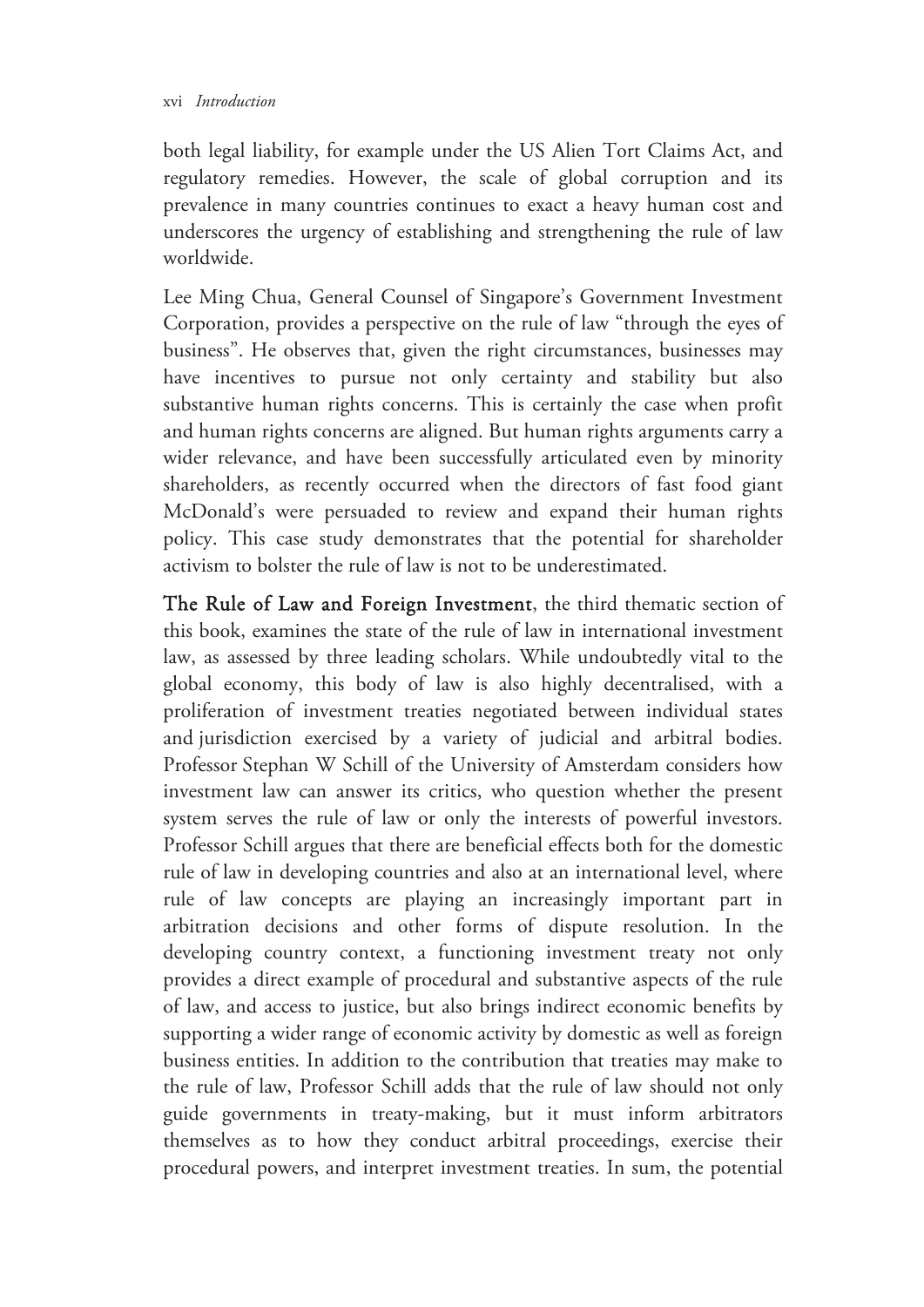for using rule of law concepts in international treaty-making and dispute resolution has not yet been exhausted, and despite the decentralised nature of these activities, rule of law principles developed in domestic constitutional settings are proving increasingly influential.

N Jansen Calamita, Director of the Investment Treaty Forum at the British Institute of International and Comparative Law examines three aspects of the global foreign investment dynamic which implicate rule of law concerns. With respect to the current structure of the legal regime he argues that there are deep disagreements between competing visions of the rule of law, which go back as far as the origins of the subject in 19th century doctrines about the protection of aliens. The disagreement encompasses the debate between a purely procedural view of the rule of law and one that encompasses substantive notions such as minimum standards for the treatment of investors. The modern practice of including "fair and equitable treatment" clauses in investment treaties has not resolved this dispute, and indeed renders the task of interpreters more fraught as they have to decide between rival assertions about the rule of law in the absence of clear textual guidance. On the development side, Mr Calamita cautions against assumptions about the impact of investment treaties on the development of domestic rule of law institutions. Social science research in the area remains nascent and it seems premature to conclude that investment treaties push host states to improve adherence to the rule of law for local populations. Indeed, some have suggested just the opposite. Finally, Mr Calamita also notes open questions about the role of the rule of law in the decision-making of foreign direct investors. While the importance of legal environment to investors seems established, a more nuanced understanding of what particular aspects of the rule of law most directly support investment has not yet been developed. This question is the subject of a current empirical investigation by the Investment Treaty Forum in conjunction with the Bingham Centre.<sup>3</sup>

Professor Locknie Hsu of the Singapore Management University considers whether, in spite of the existence of multiple conceptions of the rule of law, there is nonetheless evidence that investment law is contributing to the rule of law enhancement. She postulates that the rule of law may be viewed on a

<sup>3</sup> See the Corporate Decision-Making in Foreign Direct Investment project <http://www.biicl.org/bingham-centre/projects/corporatedecision>.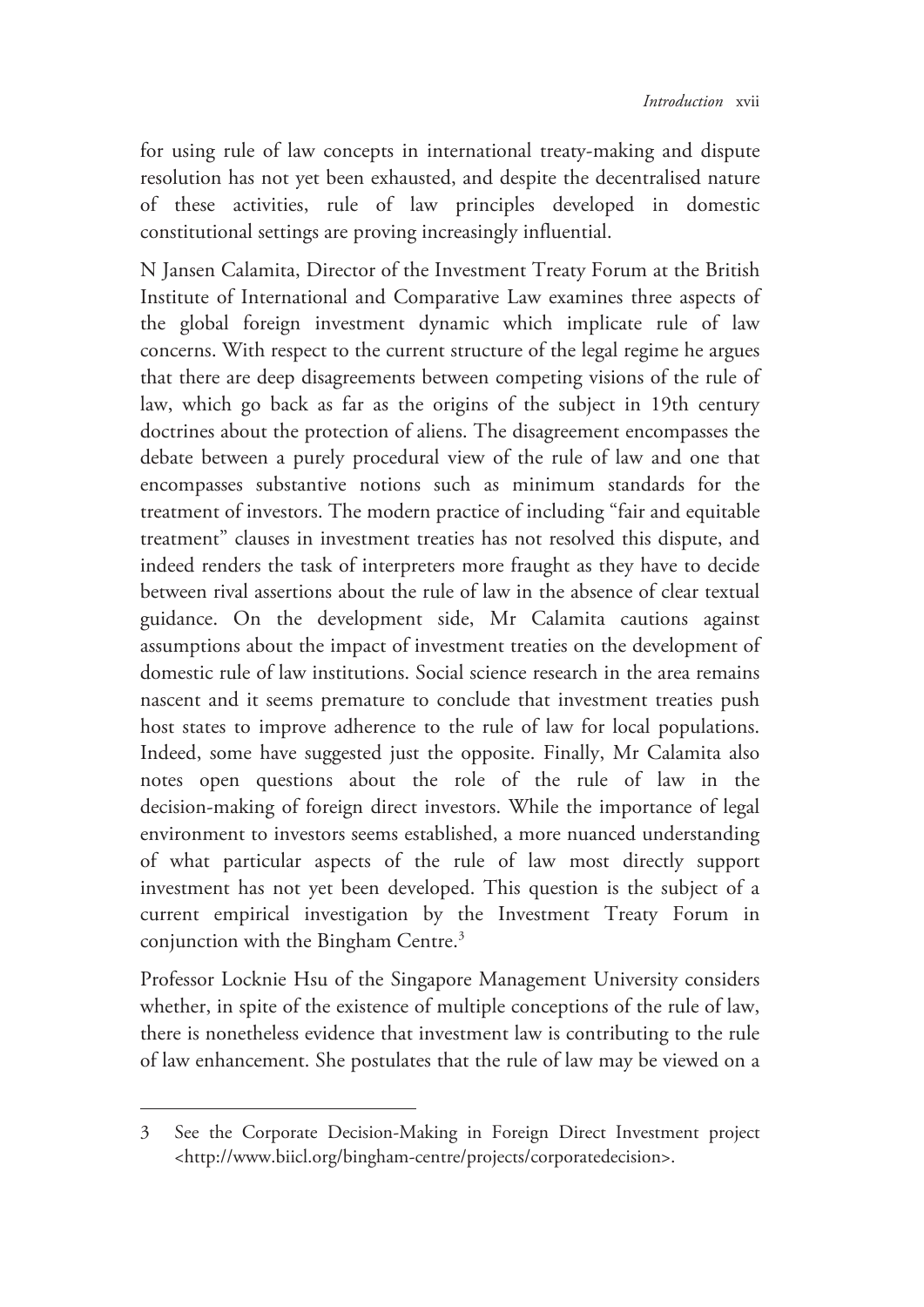$\overline{a}$ 

spectrum, ranging from a "thin", largely procedural notion to a "thicker" rule of law which incorporates more substantive protections. In this sense, she argues that the sheer level of treaty-making and adjudicatory activity in investment law, and parallel developments in trade law under the auspices of the World Trade Organisation (WTO), have contributed to countries moving from the thin to the thicker end of the spectrum. It is precisely the flexibility and openness of treaty terms such as "fair and equitable treatment" that has allowed arbitrators and tribunals to require scrutinise the actions and legal frameworks of host states on grounds such as stability, transparency, clarity, non-arbitrariness and fair procedures, which are integral to the rule of law. The Association of Southeast Asian Nations (ASEAN) has given prominent place to such rule of law protections in the ASEAN Comprehensive Investment Agreement which came into force in  $2012<sup>4</sup>$  and the full results of implementing this agreement are awaited with interest.

The fourth section of this volume contains Judicial Perspectives on the Rule of Law and Development in the United Kingdom, Hong Kong and Singapore, as presented at the Rule of Law Symposium. We were fortunate indeed to be addressed three distinguished jurists who had attained the highest judicial office in their respective jurisdictions. The speech of Lord Phillips of Worth Matravers, who retired as President of the UK Supreme Court in 2012, focuses on the close connection between the rule of law and economic development. Lord Phillips observes that "underpinning the entire rule of law … is an impartial and incorruptible judiciary" and that corruption in other public institutions will likewise deter foreign investment. A legal system can positively attract commercial business if it provides appropriately skilled and specialised courts, such as the Commercial Court which was created in London in the latter part of the 19th century and continues to attract litigants whose business interests lie in many different parts of the globe. The modern phenomenon of the rise of international arbitration, Lord Phillips suggests, is driven by the same demand for impartial, expert and expeditious adjudication by the business sector whose activities are essential to economic development.

Chief Justice Geoffrey Ma, Chief Justice of Hong Kong, also argued that the rule of law is fundamental to economic development, particularly in the

<sup>4</sup> Opened for signature 26 February 2009, entered into force 29 March 2012.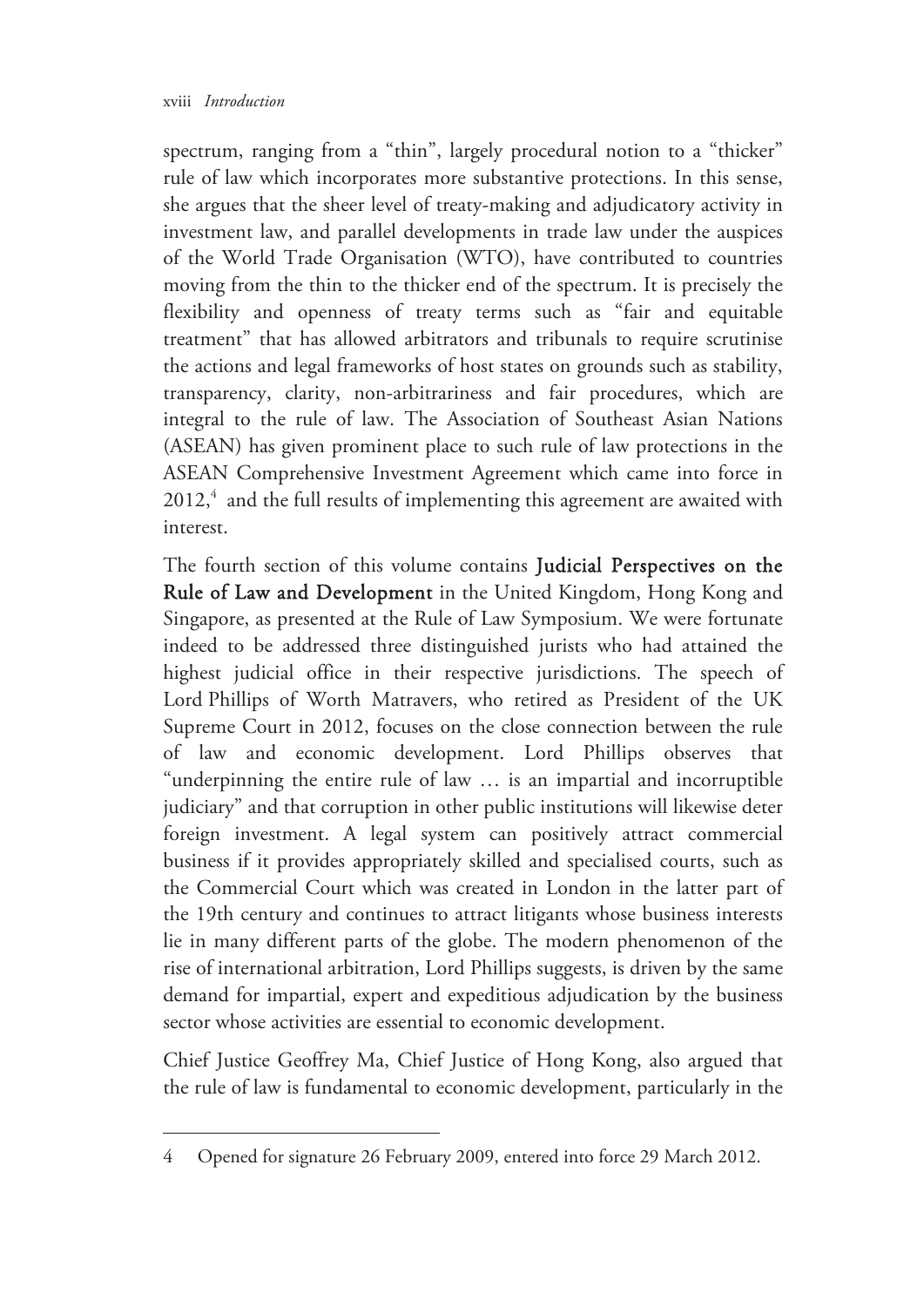longer term. His speech observes that while commercial courts and arbitration processes are undoubtedly of great value in securing the confidence of the business community, the relevance of the rule of law is wider than this. Legal frameworks and judicial decisions that affirm the dignity and rights of individuals help to ensure a sound foundation for long-term investment, and speaking shortly after the 60th anniversary of the famous US Supreme Court decision that outlawed segregation in Southern schools, Chief Justice Ma noted that, "cases like *Brown v Board of Education* do matter in the grand scheme of things". Investors, like private individuals, have an undoubted interest in equality before the law and in an independent judiciary which maintains public confidence through its impartiality and reasoned judgments.

Chief Justice Sundaresh Menon, Chief Justice of Singapore, agreed with his judicial colleagues that the rule of law was crucial to attracting economic development. His speech goes on to argue that there is a phenomenon of "bi-directionality", in which advances in economic development in turn strengthen the rule of law. Globalisation not only challenges lawyers to offer services that meet the needs of clients who operate in multiple jurisdictions, but also provides both the need and the opportunity to bring about convergence and harmonisation of both legal standards and institutions. International arbitration has taken important steps in that direction through initiatives such as the New York Convention<sup>5</sup> and the Model Law on International Commercial Arbitration.<sup>6</sup> Harmonisation of domestic commercial law has thus far presented a greater challenge, but increased contact between international dispute resolution systems and domestic jurisdictions may help to address that. Chief Justice Menon outlined the concrete steps taken recently to establish the Singapore International Commercial Court and Singapore International Mediation Centre. These are to be located within the High Court in Singapore and are envisaged as continuing the process of internationalisation which has already seen the

<sup>5</sup> United Nations Commission on International Trade Law (UNCITRAL), Convention on the Recognition and Enforcement of Foreign Arbitral Awards (10 June 1958 ) (1958) 330 UNTS 38, 7 ILM 1046 (entered into force 7 June 1959).

<sup>6</sup> UNCITRAL, Model Law on International Commercial Arbitration, UN Doc A/40/17 (1985), 24 ILM 1302.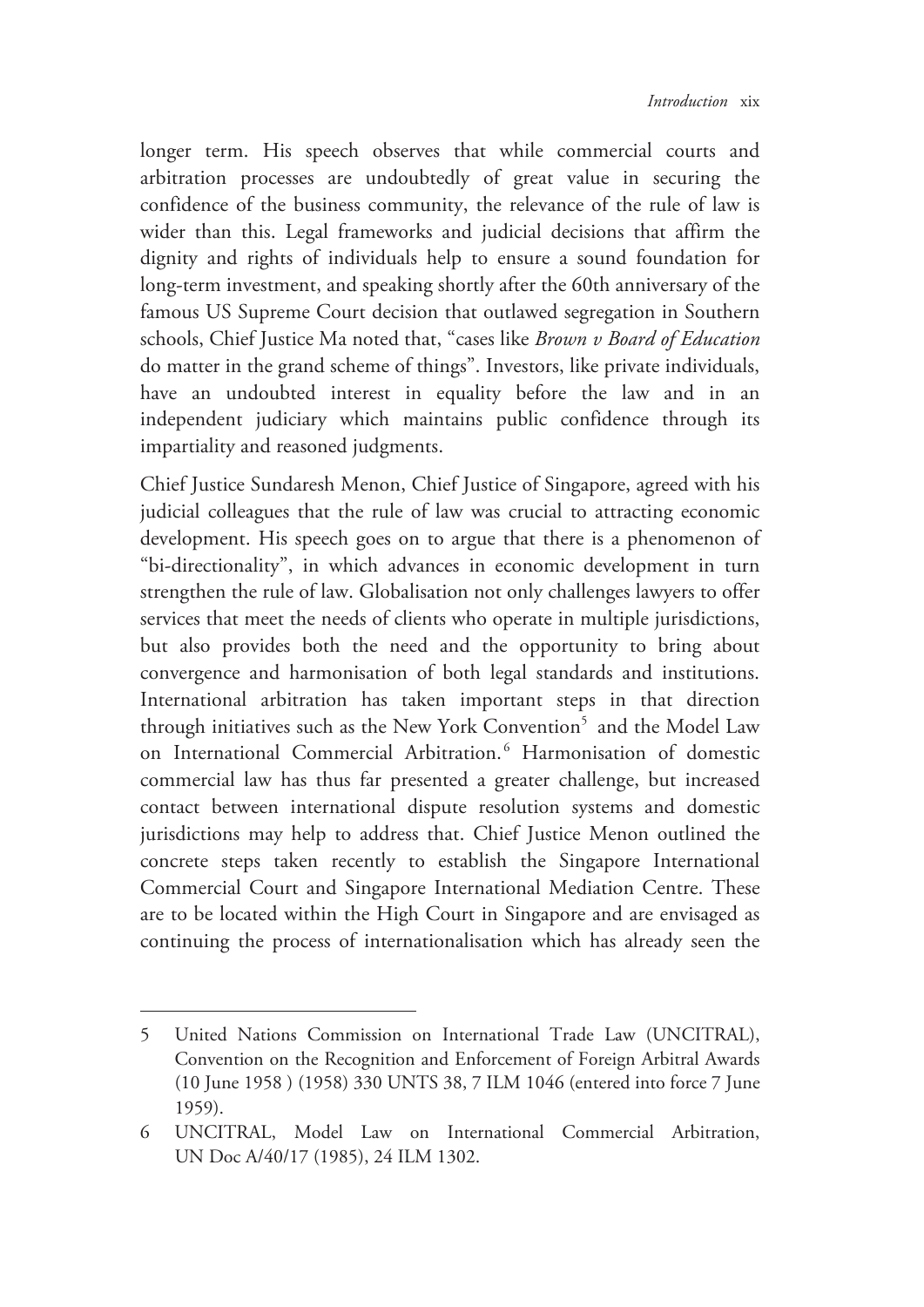#### xx *Introduction*

Singapore International Arbitration Centre, founded in 1991, become one of the world's leading centres for arbitration.

The keynote speech of the Rule of Law Symposium was given by Ambassador Patricia O'Brien, formerly Legal Counsel of the United Nations and Under-Secretary-General for Legal Affairs. Ambassador O'Brien is presently the Ambassador and Permanent Representative of Ireland to the Office of the UN and other international organisations in Geneva. Her address, The Importance of the Rule of Law in Current Global Challenges, sets out her own reflections on the most urgent challenges faced by the United Nations in its rule of law work, both at the domestic and the international level. The rule of law programmes which the UN and its agencies design for domestic settings are highly sensitive to the political and social context of each country, particularly in conflicts or post-conflict situations where the achievement of peace cannot be taken for granted. At the international level, respect for the UN Charter and international law are of fundamental importance, as is the recognition that "peace and security, development, human rights, the rule of law and democracy, are interlinked and mutually reinforcing". Important developments of the past two decades have included the establishment of the International Criminal Court and the recognition of a "responsibility to protect" (R2P) on the part of the international community when populations are threatened by genocide, war crimes, ethnic cleansing and crimes against humanity. The R2P concept does not entail an enlargement of the right of individual states to use force, but is a powerful statement of the purposes for which the measures provided under the UN Charter may be used.

The Minister for Law and Foreign Affairs, Mr K Shanmugam, also addressed the Rule of Law Symposium in a session, In Conversation with the Minister, which was moderated by Professor Thio Li-ann of the National University of Singapore. Prior to joining the government of Singapore, Mr Shanmugam was a distinguished legal practitioner. He shared the view of most conference speakers that the rule of law was essential to development and indeed "fundamental for any society". Singapore had benefited from "a unique set of circumstances that allowed us to progress in the way we did" and was not readily replicable. The Minister argued that Singapore's small size meant that it had a greater need for stability than larger and more established democracies such as the United States, which also benefits from being the issuer of the world's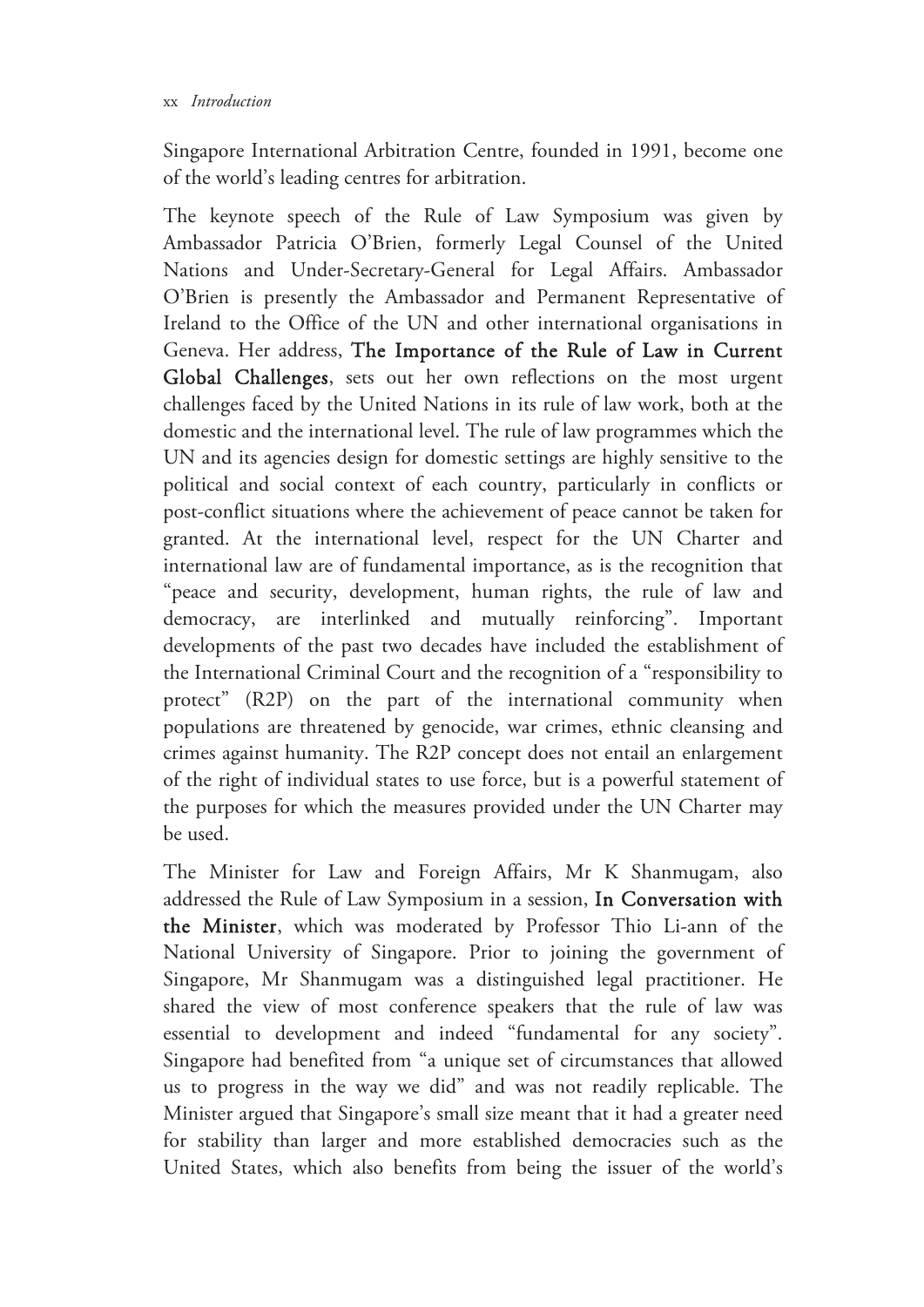reserve currency. He also observed that political speech was regulated differently between these jurisdictions, and defended the Singapore model which shields public officials from allegations of impropriety unless these can be proven to be true. However, within this framework, he expressed the firm view that "Civil participation and societal participation are essential for a society, particularly a complex economy, a complex economy, to move ahead."

In closing the conference, the Solicitor-General of Singapore, Lionel Yee SC, reviewed the breadth of discussions at the Symposium reflected on how the rule of law has been characterised by historians and economists who see it as contributing to development. Niall Ferguson's description of the rule of law as a "killer app" conveys some of the benefits and advantages it brings to countries, but does not quite do justice to the enduring appeal of the rule of law in so many different parts of the world.<sup>7</sup> Unlike a manufactured "app" which modern computer users simply "plug and play", the rule of law is an open and accessible concept and one which people are constantly drawn to reconstruct in their own social and political circumstances. The conference discussions had certainly demonstrated this by highlighting the centrality of the rule of law both domestically and internationally and on issues as wide-ranging as public accountability, the human rights responsibilities of business, and the economic and legal impact of investment law frameworks.

<sup>7</sup> Niall Ferguson, *Civilization: The West and the Rest* (Allen Lane, 2011).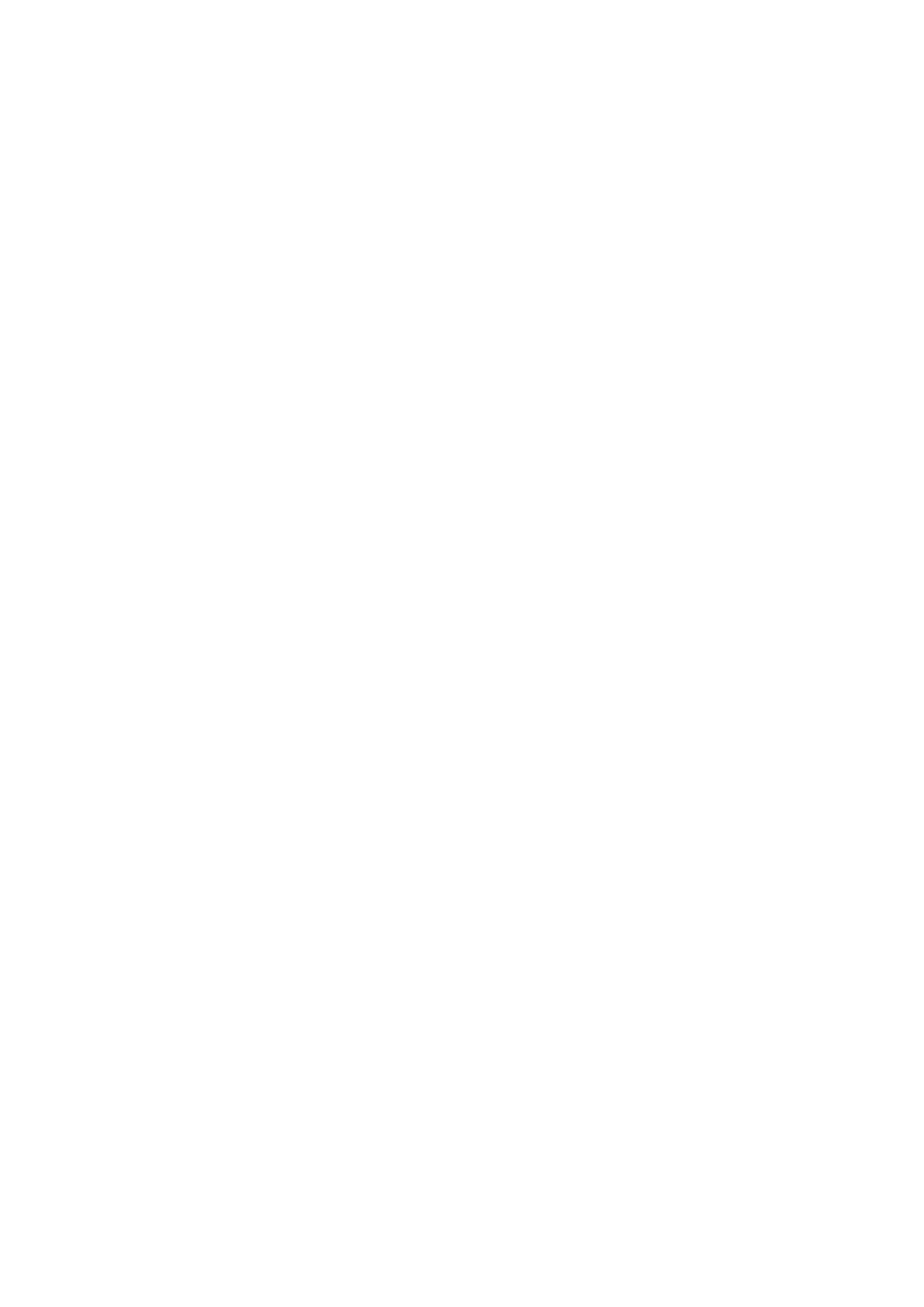## **ACKNOWLEDGEMENTS**

This book is the product of the Rule of Law Symposium 2014, the second conference of its kind in Singapore. This conference was a joint initiative by the Bingham Centre for the Rule of Law, an independent, London-based international body and part of the British Institute of International and Comparative Law, and the Singapore Academy of Law. The impetus for this collaboration came from the global law firm, Linklaters, who had the vision to propose a full-day conference in Singapore that would bring together leading members of the judiciary, academia and lawyers in business and in practice to reflect on the significance of the rule of law for development, both in the South-East Asia region and globally.

As principal sponsors of the Symposium and long-term supporters of the Bingham Centre, Linklaters deserve all the credit for their generosity and endurance in supporting an event that was nearly two years in the making and for enabling us to invite a cross-section of speakers from the region and around the world. We are grateful to Simon Davies (global managing partner), who came from London to lead the firm's delegation at the conference, and to Kathryn Ludlow and Rory Conway in London, and Kevin Wong (managing partner) and Charles Thornhill in Singapore, for all their work over this period.

The conference was co-sponsored by two leading Singapore firms, Stamford Law Corporation and Rodyk & Davidson LLP, whose support ensured that the conference could take place on the scale that it did, with 400 delegates attending in the auditorium of the Supreme Court of Singapore.

The Singapore Academy of Law were the co-organisers and hosts of the Symposium. Aurill Kam of the Attorney-General's Chambers chaired the local organising committee on which the head of the Academy, Serene Wee, Karin Lai of the Attorney-General's Chambers and Thian Yee Sze and Diane Tan of the Ministry of Law also served. Their farsighted planning secured the participation of a most distinguished line-up of Singapore speakers and an event which, on the day, ran impeccably from the staging of the speeches and panel discussions to the banqueting meals for all the delegates which in true Singaporean style were on offer throughout the day. The Academy's management and conference team under Sharon Lee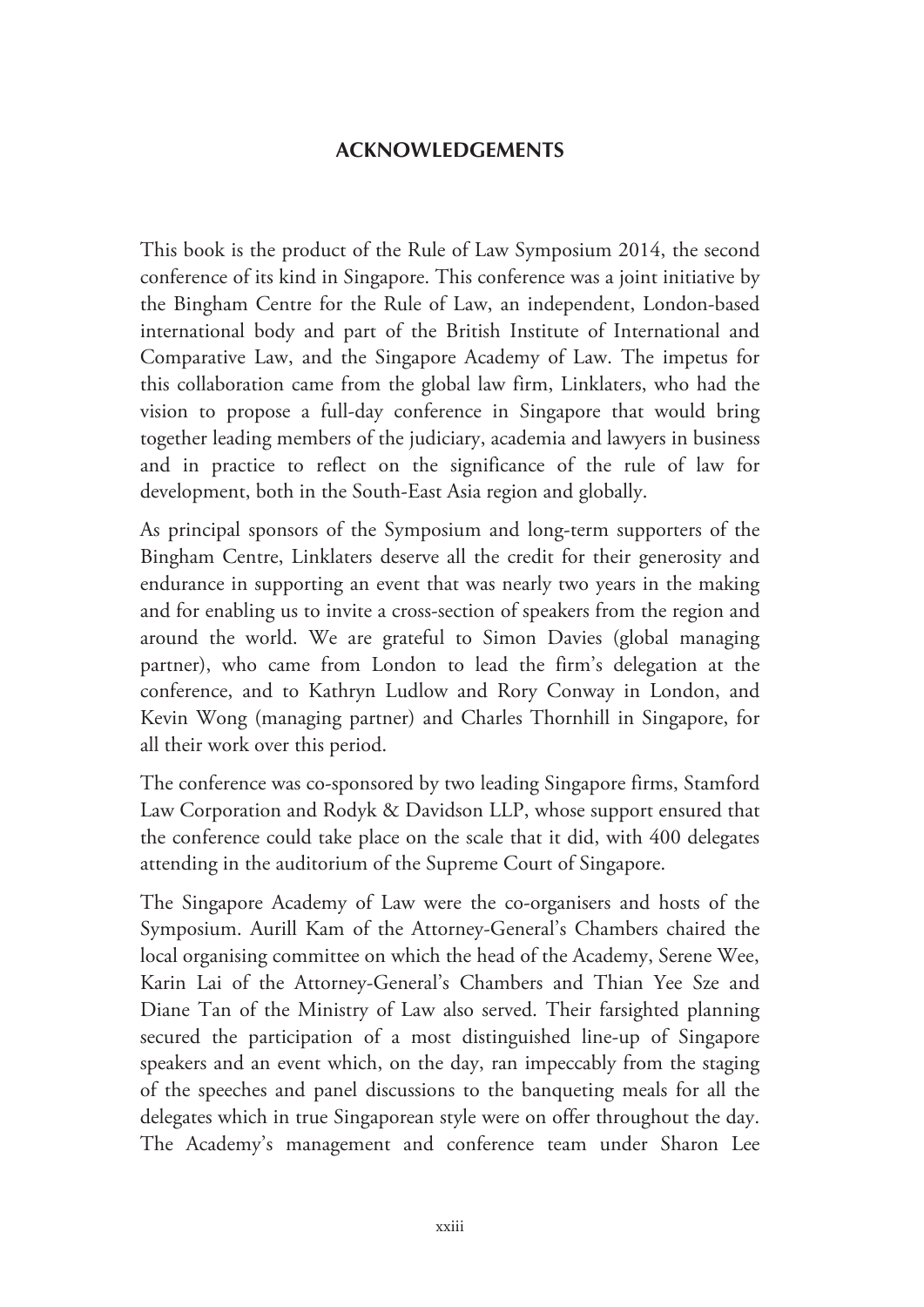#### xxiv *Acknowledgements*

deserve especial thanks for their enormous dedication and hard work which produced such spectacular results.

Distinguished members of the Singapore legal community agreed to serve as panel chairs for the conference, and we thank V K Rajah SC, now Attorney-General of Singapore and then of the Court of Appeal and Professor Simon Chesterman, Dean of Law at the National University of Singapore, for agreeing to do so. Chief Justice Sundaresh Menon both spoke at the conference and, as head of the Academy, was the official host.

The Bingham Centre is part of the British Institute of International and Comparative Law and this enabled it to draw on the Institute's links with experts around the world when it came to assembling the thematic panels. The Institute Director, Robert McCorquodale, and N Jansen Calamita, Director of the Institute's Investment Treaty Forum, played a key part in the academic planning of the Symposium in addition to their role as speakers. Bingham Centre Research Fellow Lucy Moxham led the initial planning phase of the conference in 2013 and Centre administrator Sandra Homewood was instrumental in co-ordinating the involvement of the international speakers.

For the preparation of this book, we express our appreciation to the team at Academy Publishing for their tireless and efficient work and for their patience with editors! The Bingham Centre editors were assisted by interns Natalia Spyridaki, Charlotte Bellamy and Nick Ognibene who provided excellent research assistance.

Finally, we are immensely grateful to all our Symposium speakers, who are the contributors to this volume, for the distances many of them travelled and for their engagement with the many and diverse rule of law questions presented at this conference. They have ensured that the rule of law issues that are so essential to development receive the attention they deserve.

Jeffrey Jowell Christopher Thomas Jan van Zyl Smit

January 2015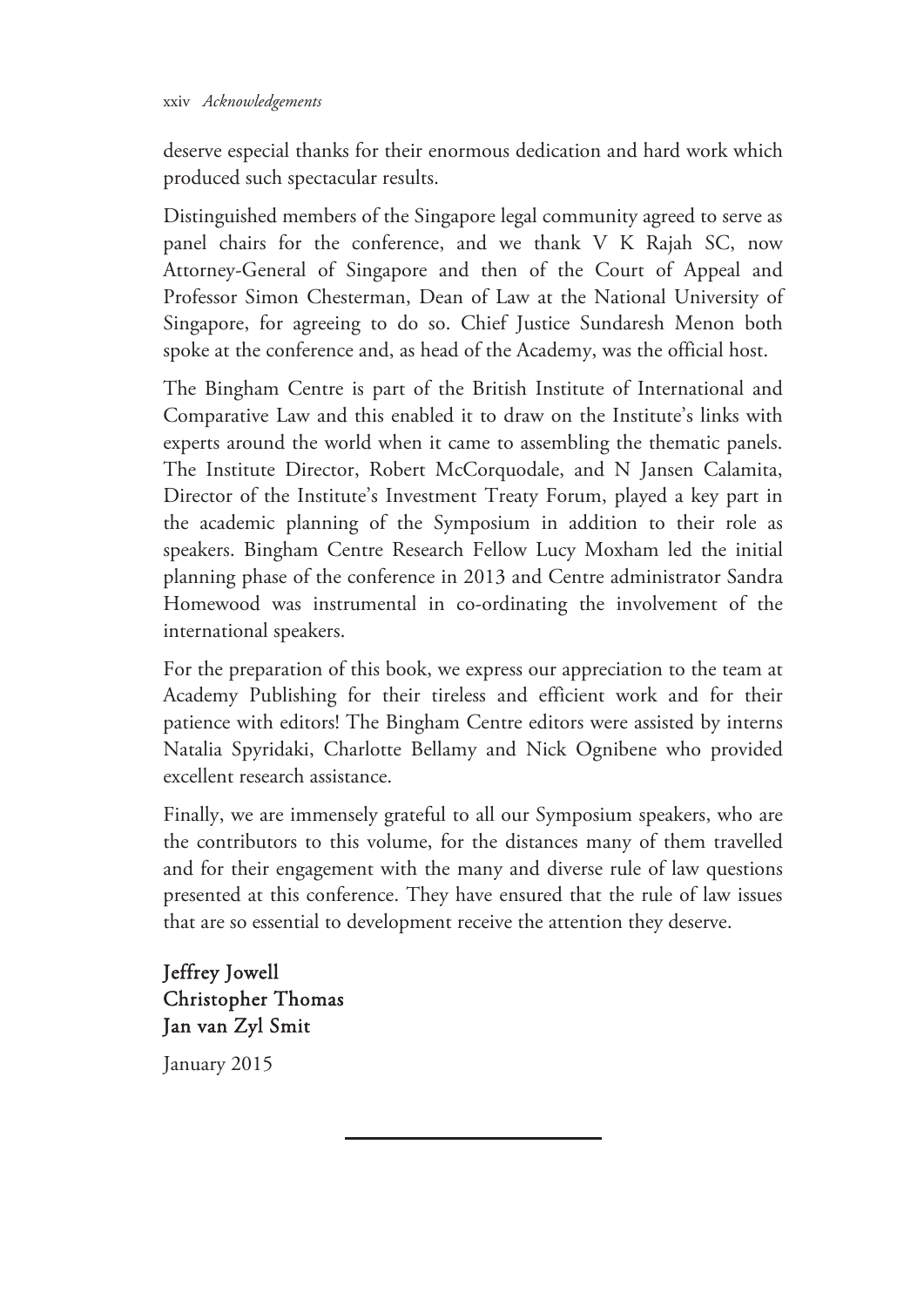# **THE RULE OF LAW AND DEVELOPMENT**

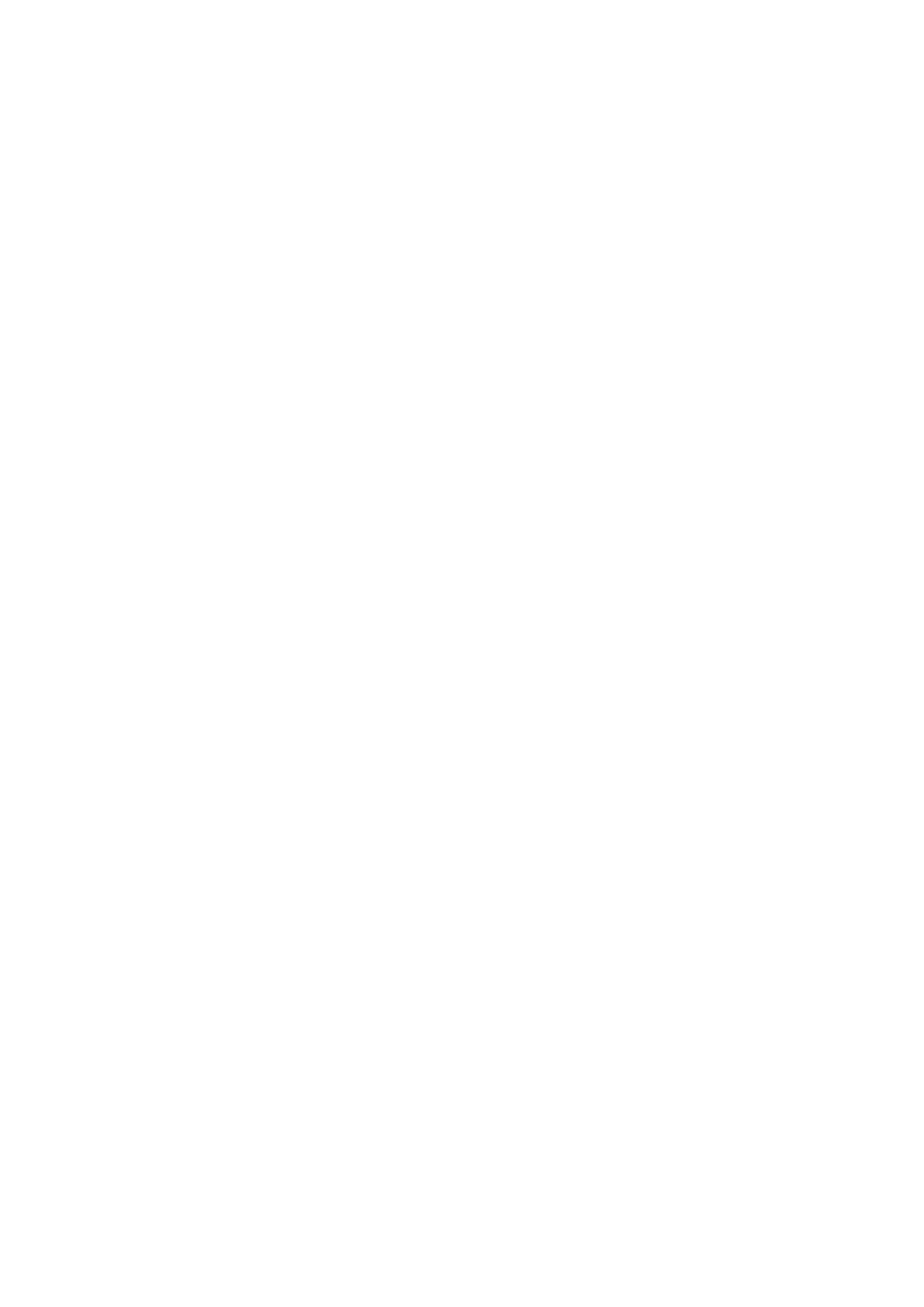## **THE RULE OF LAW: A PRACTICAL AND UNIVERSAL CONCEPT**

## Professor Sir Jeffrey Jowell QC

## *Director, Bingham Centre for the Rule of Law*

This Symposium is a result of a request by Linklaters to the Bingham Centre for the Rule of Law to organise this event and join with the Singapore Academy of Law (who had held an excellent Symposium on this subject in 2012). That we all worked well together is demonstrated by the outstanding participants from all parts of the world who have kindly produced their papers for this volume. It is so fitting too to discuss the links between the rule of law and development in Singapore, which has achieved such spectacular development in so short a time.

The Bingham Centre is named after Lord Bingham who is generally regarded as the most outstanding judge of his generation (which itself produced many outstanding judges) and successively held the posts of Lord Chief Justice of England and Wales, Master of the Rolls and then Senior Law Lord. Towards the end of his life he wrote a book, *The Rule of Law*, which is so accessible to lawyers and non-lawyers alike. Bingham's enduring contribution was to show first that the rule of law is not, as is often supposed, a vague concept, or a mere work in progress. He defines the rule of law pithily:

All persons and authorities within the state, whether public or private, should be bound by and entitled to the benefit of laws publicly made, taking effect (generally) in the future and publicly administered in the courts.<sup>1</sup>

This definition is supplemented by eight "ingredients" of the rule of law which are practically understandable and highly specific. The ingredients are: that law be accessible, clear and predictable; that matters are decided by law and not normally by discretion; that there is equality before the law; that power be exercised lawfully fairly and reasonably; that human rights are protected; that disputes are resolved without undue cost or delay; that trials be fair and, finally that the state complies with its obligations in international law as well as national law.

These specific aspects of the rule of law amount to principles of good governance. They are also indispensable features of any true democracy and

<sup>1</sup> *The Rule of Law* (Allen Lane, Penguin Press, 2010) at p 8.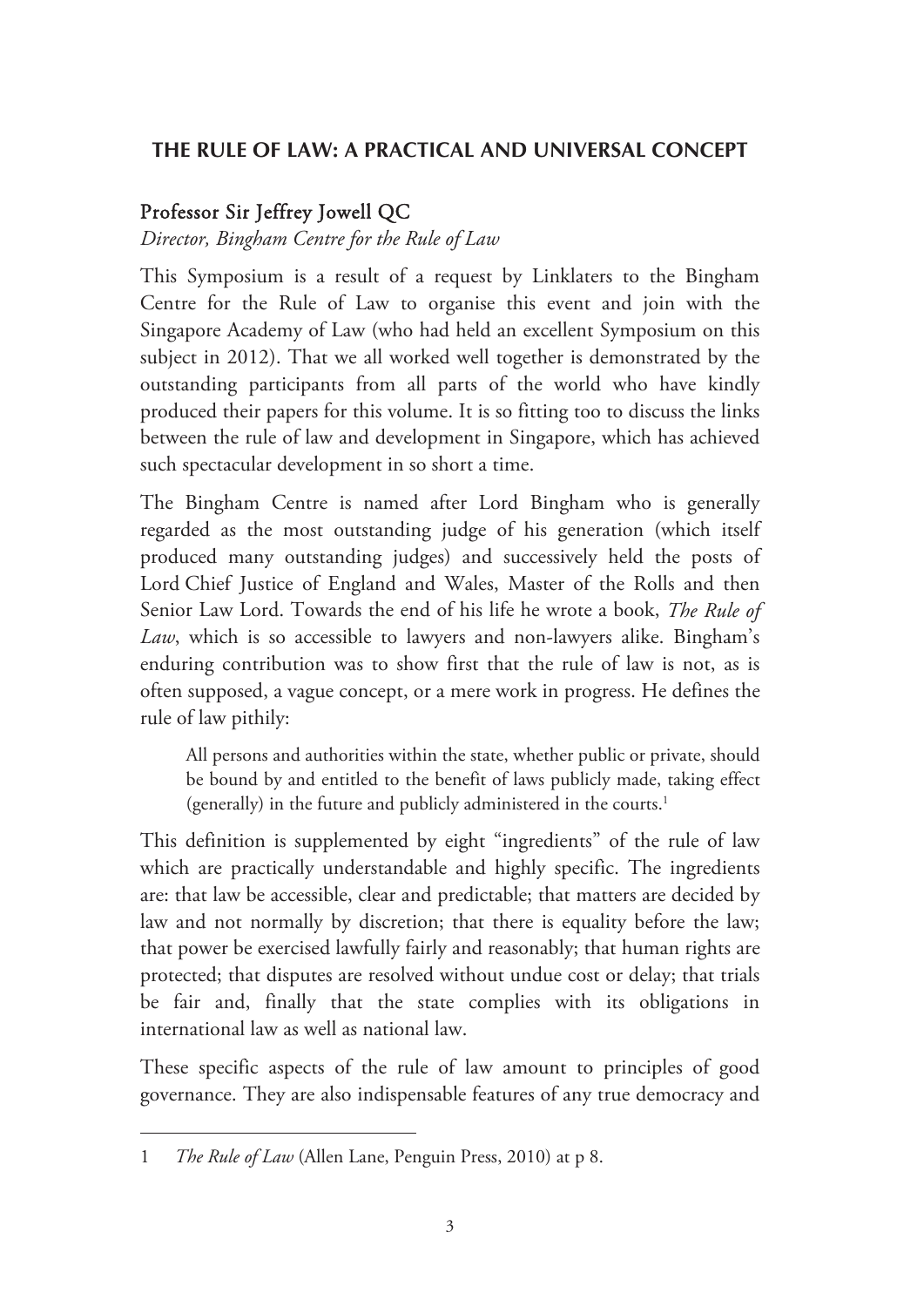indeed any society that seeks to accord equal respect and concern for every person's human dignity, as the former Attorney General of India, Soli Sorabjee has said:

It needs to be emphasised that there is nothing Western or Eastern or Northern or Southern about the underlying principle of the rule of law. It has a global reach and dimension. The rule of law symbolizes the quest … to combine that degree of liberty without which the law is tyranny with that degree of law without which liberty becomes licence. In the words of the great Justice Vivien Bose of [the Indian] Supreme Court, the rule of law "is the heritage of all mankind because its underlying rationale is belief in … the human dignity of all individuals anywhere in the world".<sup>2</sup>

I increasingly find that one of the key problems in explaining the rule of law is that it consists of four really rather separate aspects which are contained within the Bingham definition and the eight ingredients, but not specifically articulated. (I exclude for these purposes the international aspects of the rule of law.) And I have come to realise that it is the lack of appreciation of the fact that the sum of the rule of law requires attention to all four parts, which are somewhat distinct, but nevertheless cohere and indeed overlap, that accounts for some of the lack of understanding of the rule of law's high significance.

The first is the notion of *legality*. Legality requires that we live under a system of law and not anarchy. We should all be under an obligation to obey a system of legal rules and principles. This obligation, crucially, applies also to public officials, who must act within their given legal powers.

Because any system of law is rarely self-applying, legality requires that institutions must exist to secure the enforcement of laws, civil and criminal. So here we have the notion of a government of laws and not man; and of settlement of disputes by law and not by the arbitrariness associated with anarchy, despotism or tyranny.

Next year, in the United Kingdom, we shall be celebrating the 800th anniversary of Magna Carta. In 1215, in a field at Runnymede, a document was sealed by King John which, for the first time in our history, replaced the divine rule of kings by a written charter proclaiming that

 $\overline{a}$ 

<sup>2 &</sup>quot;The Rule of Law: A Moral Imperative for South Asia and the World", lecture delivered at Brandeis University, 14 April 2010.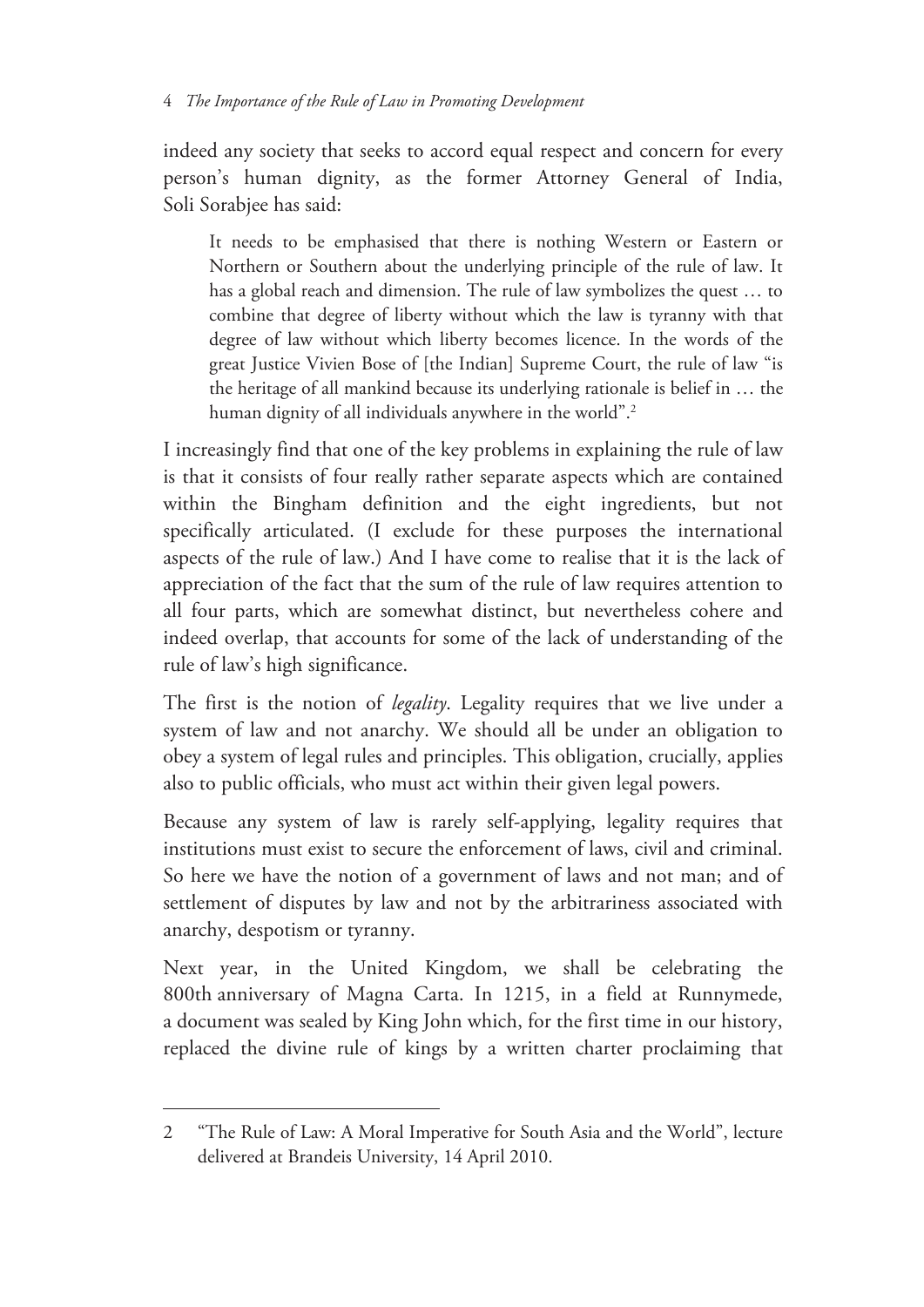absolute power should be no more. King John had maintained, in words William Shakespeare put into the mouth of a later king, that:

Not all the water in the rough rude sea Can wash the balm from the anointed King. The breath of worldly men cannot depose The deputy elected by the Lord.<sup>3</sup>

However, the Magna Carta struck a blow against that claim and insisted that:

*39*: No free man shall be seized or imprisoned, or stripped of his rights or possessions, or outlawed or exiled, or deprived of his standing in any other way, nor will we proceed with force against him, or send others to do so, except by lawful judgment of his peers or by the law of the land.

The second feature of the rule of law is the notion of *legal certainty*. The application of law must be predictable. Laws must not generally be retrospective. Fair warning should be given about any change in the law. Writing in the late nineteenth century, the great English jurist Dicey emphasised this aspect of the rule of law. However, he went too far in insisting that there be no administrative discretion at all, believing that discretion would inevitably lead to arbitrariness. We now know, however, that in all societies some degree of discretion is necessary in order for the state to perform a number of welfare and regulatory tasks. However, the discretion must itself be controlled by principles of good governance which themselves draw their authority from the rule of law (namely, its requirement that power, as Tom Bingham noted, be exercised legally, rationally and fairly).

The third aspect of the rule of law is *equality*. Equal application of the law ensures that when law is enforced, it is enforced equally against all: rich and poor, the powerful and the marginalised. Thus corruption offends this sense of the rule of law, by preferring those who can afford to purchase justice; by selling justice to the highest bidder. As Magna Carta also said:

*40*: To no one will we sell, to no one deny or delay right or justice.

Those three features – legality, certainty and equality – consist of the formal or procedural features of the rule of law. However, there is more to it than that. Those are necessary features of the rule of law but, on their own, can

<sup>3</sup> *Richard II*, Act III, scene ii.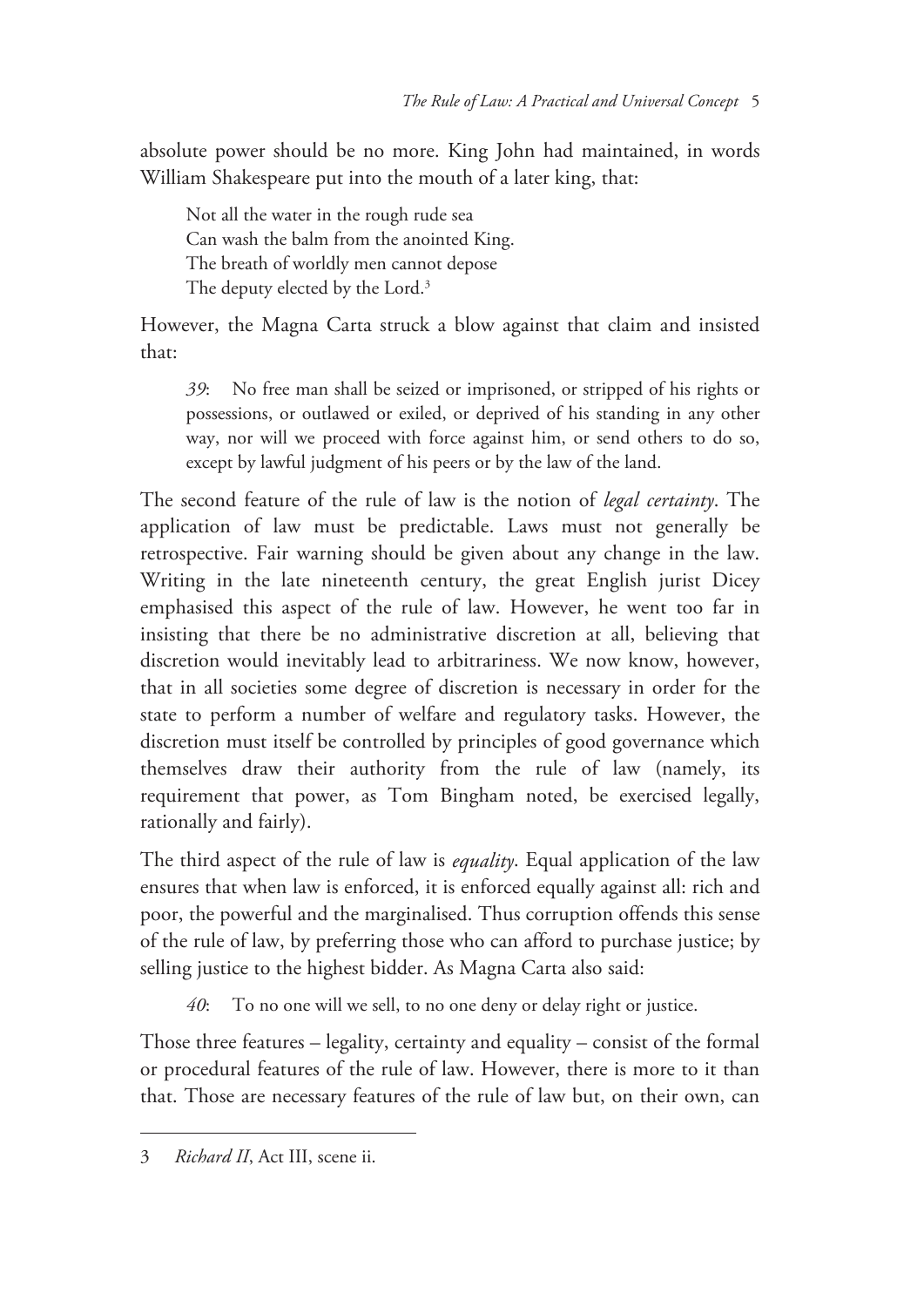#### 6 *The Importance of the Rule of Law in Promoting Development*

amount to rule *by* law rather than rule *of* law. It is sometimes said that the apartheid system in South Africa fulfilled the qualities of the rule of law because the laws, albeit unjust, were themselves clear and prospective and applied to all without distinction. That view confuses legalism and legality; it was rule by law (any law, however outrageously unjust) rather than rule of law.

The necessary quality that brings rule by law into rule of law – that provides a thick rather than thin account of the rule of law – is the fourth element, namely, *access to justice and rights*. This aspect of the rule of law is in a very different category from the first three. It insists that people have the ability to challenge decisions made about them, to assert their rights (private and public). This is fundamental: whatever degree of legality and legal certainty there may be, if an individual is not able to challenge the government and to assert his or her rights, including human rights, the rule of law cannot be said to pertain. In fact, it could be said that perhaps the most important defining feature of a state based upon the rule of law is that a person in a rule of law state has the opportunity of challenging the government of the day with a reasonable prospect of success in an appropriate case.

Access to justice first requires a system of courts or their equivalent to which a person with sufficient interest in the matter may make a legitimate claim. Obviously in some areas not everyone will have the resources to pursue all potential claims, but the lack of infinite resources is a fact of life. However, once access to a court is gained, the rule of law requires a fair trial or due process, and that the trial be before an independent judiciary. The result must not be predetermined by a judge who is not impartial or independent in fact, or indeed in appearance. As is said, "Justice must not only be done but seen to be done" – in order to give the litigants, and the public, confidence in the impartiality of the judicial system.

The independence of the judiciary is routinely considered to be an essential element of the rule of law, but we are also finding that access to justice cannot be achieved without other actors also being independent, such as the public prosecutor and indeed the legal profession so that they may advocate for their clients without fear or favour.

Under this fourth aspect, the rule of law is not simply a formal or procedural concept, but one that contains within it substantive rights, such as the right to a fair hearing, to administrative justice, not to be tortured, and so on. It may not include all human rights within its purview (for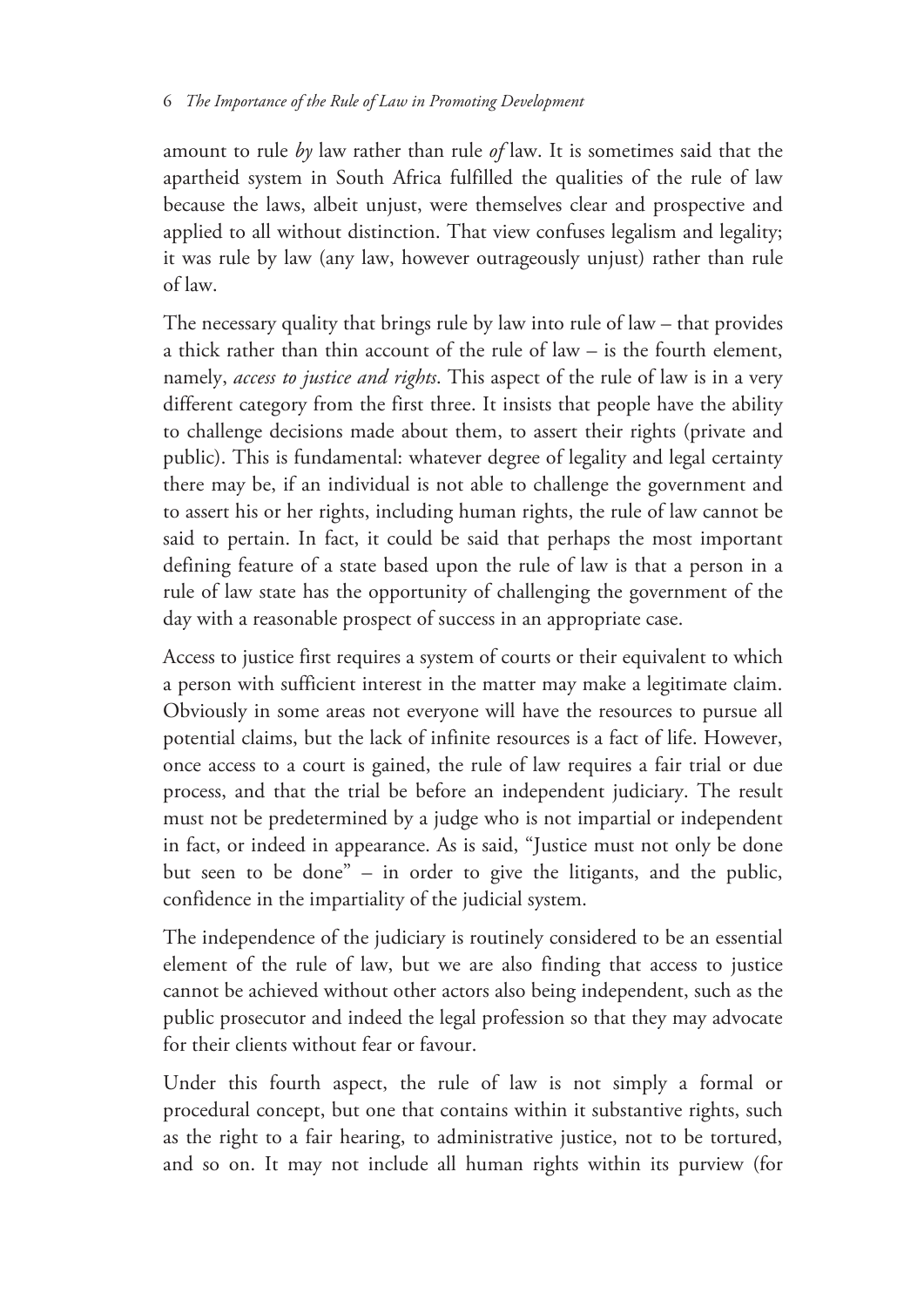example, the right to privacy) but in general it is a vital instrument of justice and institutional morality.

For those who insist, contrary to Soli Sorabjee, that the rule of law is a purely Western concept, let me provide this example by way of rebuttal. In about 2005 the Council of Europe's Venice Commission (the Commission for Democracy Through Law – formed in 1990 to assist the countries of the former Soviet Union with constitutional advice) was approached by its Ukrainian member to produce a document on the rule of law. This was because, he said, Ukrainian judges were at that time confusing rule by law with rule of law and endorsing any actions that were technically authorised by law. Initially there was no consensus in the 47 countries with very different traditions, from common law to codified systems and from the German "*Rechtsstaat*" to the French "*Etat de droit*" and onwards. However, after almost 5 years of discussion it was the Bingham definition and ingredients which were agreed upon in the document which is now frequently cited and has formed the basis for a new document on the rule of law endorsed also recently by the Commission of the European Union.<sup>4</sup>

Having argued thus far for the universality of the rule of law let me now qualify it in only two respects. First, even in parts of the world which fully subscribe to the rule of law, it is not fully achieved and is often under threat. Governments, whatever their hue, inevitably want to get things done without too many impediments, delays or challenges, least of all through the law when administered by "unelected judges". In the UK recently judicial review has been criticised as a device which sometimes delays the achievement of public goals, and there has been a difficult discussion about the necessity of secret proceedings in civil cases involving threats to national security. In Europe, the Secretary General of the Council of Europe recently categorised as "very worrying" challenges to the rule of law across Europe's 47 states.<sup>5</sup> These included discrimination against ethnic and national

<sup>4</sup> *Report on The Rule of Law*, CDL-AD(2011)003rev-e, adopted by the Venice Commission at its 86th plenary session (Venice, 25–26 March 2011) and *Communication from the Commission to the European Parliament and the Council: A New EU Framework to Strengthen the Rule of Law*, COM (2014) 158, adopted by the Commission of the EU on 11 March 2014.

<sup>5</sup> *Report by the Secretary General of the Council of Europe: State of Democracy, Human Rights and the Rule of Law in Europe*, presented to the 124th Session of the Committee of Ministers in Vienna, 5–6 May 2014 at p 7.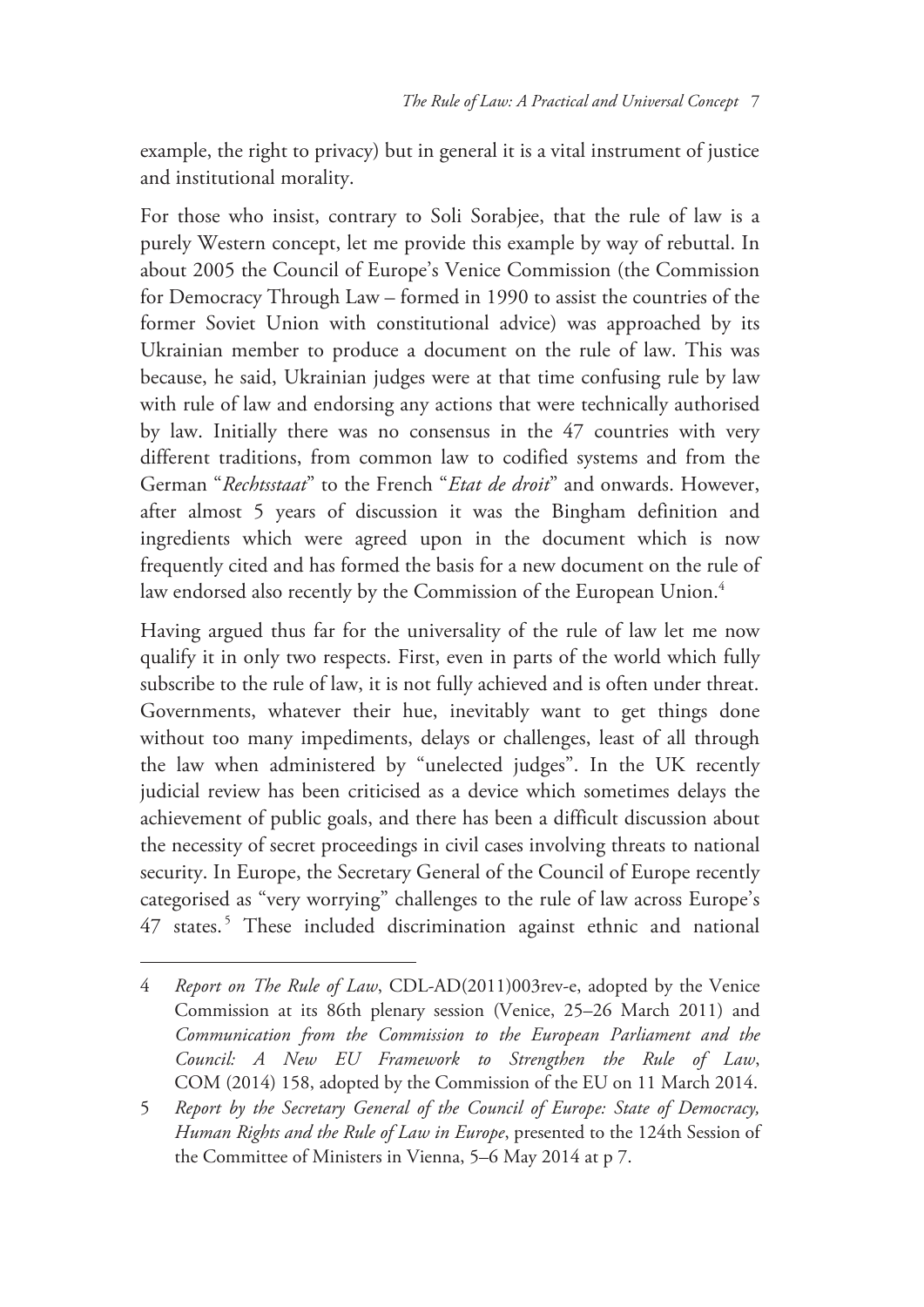minorities (in 39 member states); prison overcrowding (30 states); corruption (26 states) – including judicial corruption, and restrictions on free expression (8 states). The European Court of Human Rights, which is operated by the Council of Europe, constantly finds violations of the right to fair trial within a reasonable period of time and has found unlawful the fact that in some states prosecutors sit alongside judges, exercising powers that are too broad, and which lack transparency.

The second qualification to the universality of the rule of law speaks less to its substance than to its forms. There is some room for national approaches to rule of law to differ. Any system has to grow naturally in its own soil and in harmony with its own traditions. We have found this in the work we are doing in the Bingham Centre on constitutional reform in Burma/Myanmar where, incidentally, Daw Aung Sang Suu Kyi now heads the rule of law committee of their Parliament. We have also seen it in work we are doing in the Palestine Authority on the balance between judicial and executive authority and in an exercise with which we have been engaged in Bahrain on freedom of expression. When seeking international standards on the latter, you find that the United States brooks little interference with freedom of speech whereas in Continental Europe, with a different history, tolerates restrictions on hate speech, or Holocaust-denial. The UK falls somewhat in between. Previously, criticism of government officials in the UK could be chilled by defamation laws, but recently our courts have held that officials acting on behalf of the public and in their interest should not be shielded from legitimate criticism, however robust, at least where there is no malicious intent.

Acknowledgment that there may be different ways of achieving the rule of law does not, however, lead to the conclusion that the rule of law is an entirely relative and shifting concept and therefore may be readily excused by the standard of national convenience. As we have seen, the rule of law has a core meaning and a profound purpose in a world where the value of human dignity is too often compromised by oppression and a desire to rule not by law but by ideology – by raw power and by extreme dogma. In fact it is patronising to say that the rule of law is for some parts of the world only. Turn the Bingham definition and ingredients of the rule of law on its head and, as each of its core features fall to the ground, the core features of tyranny come ominously into view: laws which are uncertain and retrospective; corruption and favouritism in the implementation of law; no access to courts; unfair trials before judges who routinely decide in favour of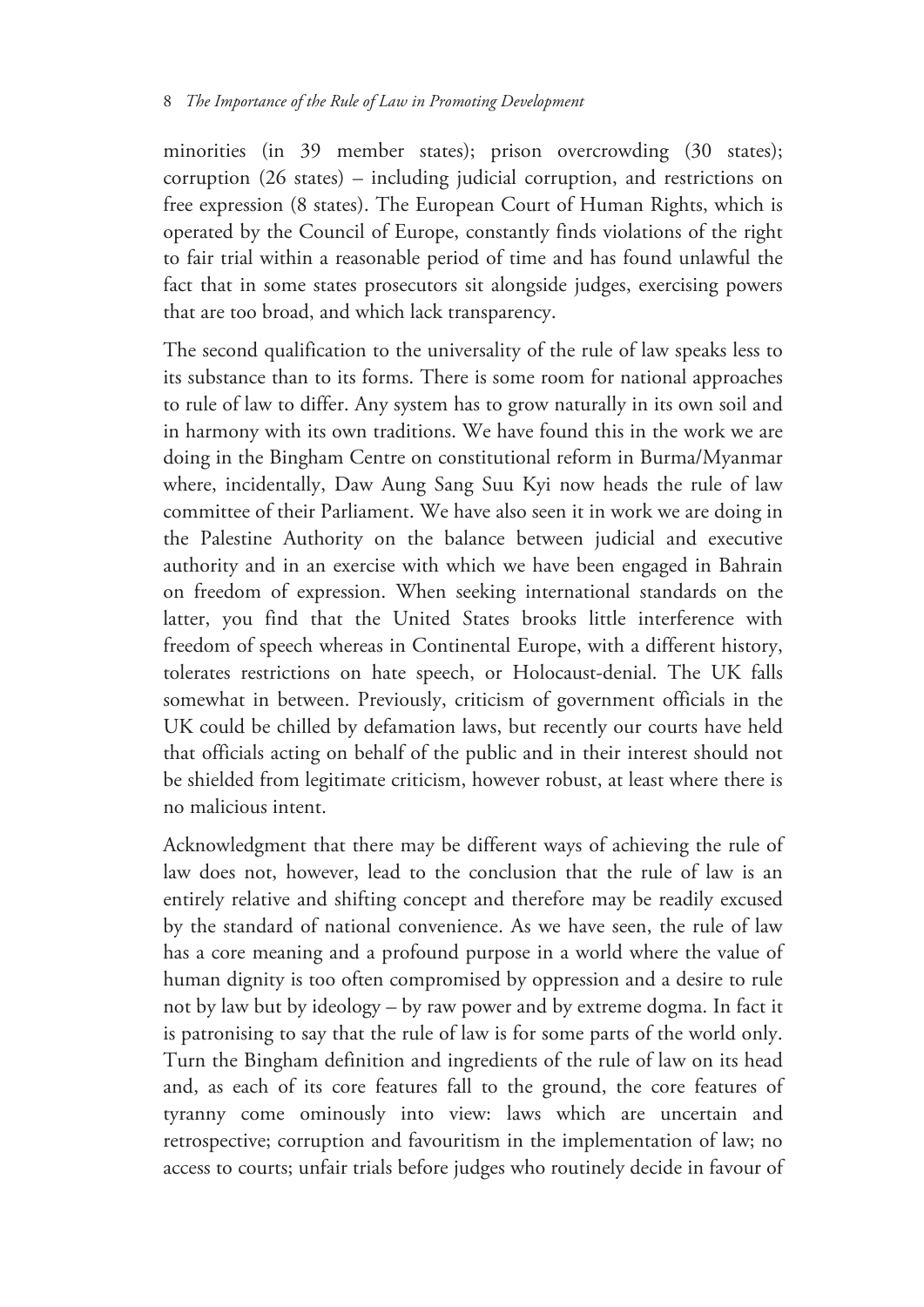the government of the day or other powerful elites. Can we really say that any of those are suitable only for some countries and not for others?

There are also instrumental benefits of the rule of law. It clearly has a part to play in attracting investment and therefore promoting development, growth and stability. Investment will shirk countries which do not honour contracts or property rights, or which tax retrospectively or discriminate or intimidate selected firms or individuals without any hope of recourse.

However it should be remembered too that the rule of law is not only for the investor or the entrepreneur. It is an instrument of empowerment. I said earlier that the ability to challenge public decisions is a key feature of the rule of law. An example from South Africa illustrates this starkly. The rule of law was incorporated as a founding principle of the post-apartheid South African constitution and South Africa was the first constitution in the world to establish a constitutional right to just administrative action – the right to challenge public officials for breach of legal, fair or unreasonable acts. The President of South Africa at the time refused to make anti-retroviral drugs, donated by the manufacturer, available to pregnant women despite these drugs having been found to be effective in reducing the risk of mother-to-child transmission of HIV-AIDS. His decision was challenged by an NGO and the Constitutional Court held against the country's President.<sup>6</sup> The application of administrative review principles to this case, coupled with a constitutional duty to take reasonable measures to implement the right of access to health care, and the provision of a fair trial before an independent judiciary led to a decisive shift in government policy and eventually the establishment of the world's largest public sector HIV-AIDS treatment programme.

Landmark developments such as these make it all the more surprising that there is such reticence in accepting the rule of law as a key feature of the post-2015 Development Agenda which the United Nations is formulating at the moment. Almost unbelievably, the last UN Development Agenda, the Millennium Development Goals, said nothing about the rule of law. Ban Ki-moon, the UN Secretary General, has now asked for a debate about the extent to which the replacement, post-2015 goals, should contain (as he recommends) rule of law requirements, and an international debate is now

<sup>6</sup> *Minister of Health and Others v Treatment Action Campaign and Others (No 2)* 2002 (5) SA 721 (CC).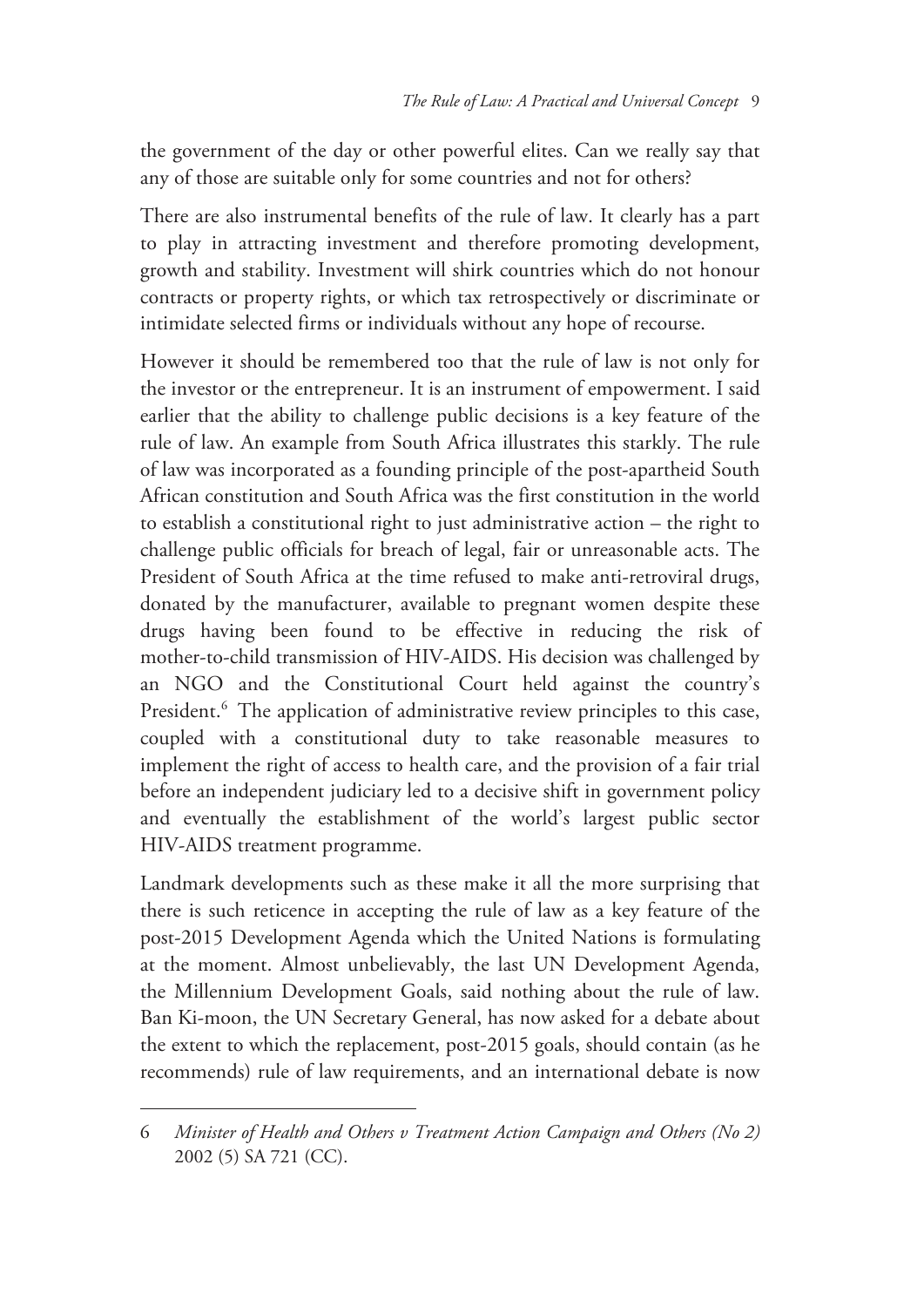taking place as to whether it should be a stand-alone goal, be integrated into the goals, or not feature at all. You might think that the rule of law is a clear condition of development as it imports the kind of certainty and stability that I have outlined. But at present it seems that the rule of law sceptics might be winning this battle, and diluting the rule of law to a too great extent. If they succeed, there is a fair chance that the fruits of the next stage of international development will, once again, fall into the hands of the powerful to the exclusion of the poor and the marginalised.

A Symposium such as this allows the benefits and limits of the rule of law to be considered through papers and discussion that engage different aspects of the rule of law in different settings and in its different manifestations in different parts of the world. This is important so that we may seek ways practically to achieve the rule of law's benefits in the interest, as Tom Bingham said, of "good government and peace, at home and in the world at large".7

 $\overline{a}$ 

<sup>7</sup> *The Rule of Law* (Allen Lane, Penguin Press, 2010) at p 174.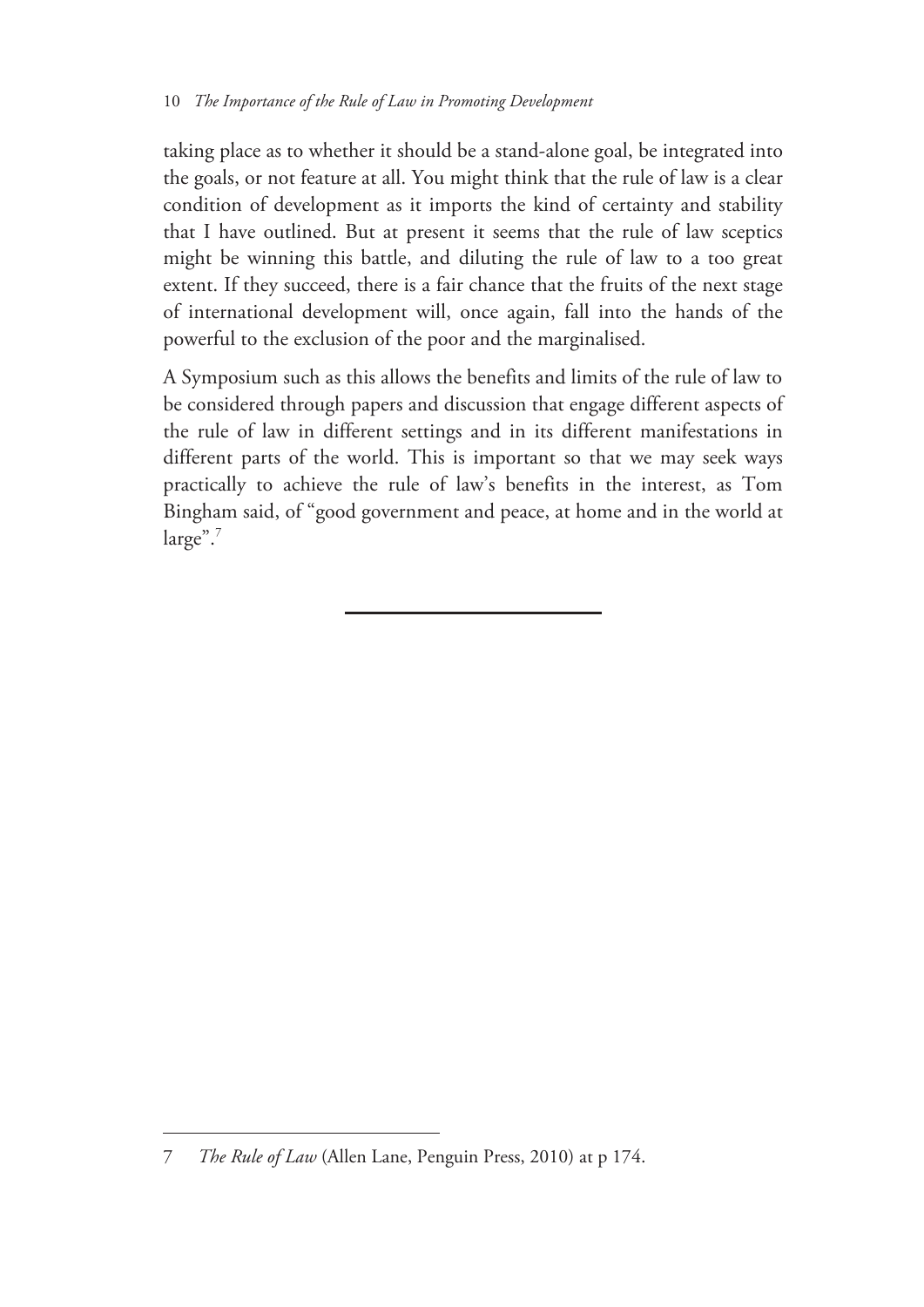## **THE FORCE THAT TURNS THE VIRTUOUS CIRCLE: RULE OF LAW, SOCIO-ECONOMIC DEVELOPMENT AND THE POST-2015 AGENDA**

### Nick  $\text{Booth}^1$

-

*Programme Advisor – Governance, Conflict Prevention, Access to Justice and Human Rights, UNDP Bangkok Regional Hub, Thailand* 

In this chapter I will argue that rule of law<sup>2</sup> is necessary for sustainable socio-economic development, and put forward a hypothesis to support that argument, developed from classical social contract theory and the recent work of Daron Acemoglu and James Robinson. For this reason, rule of law is a core part of the work of the United Nations Development Programme (UNDP) around the world, and the chapter will conclude with an update on the current discussions around the place of rule of law within the framework of the "Sustainable Development Goals" that will replace the Millennium Development Goals after 2015.

<sup>1</sup> The views in this paper are those of the author and do not necessarily represent those of the UN or UNDP.

<sup>2</sup> The definition of rule of law has attracted considerable discussion, including in this volume. For the purposes of this paper it is enough to underline that I am talking about a "thick" rule of law including both substantive protection of human rights as well as procedural issues, as explained further below. In general, UNDP together with other UN agencies adopts the UN Secretary-General's definition of the rule of law as stated in his Report on the Rule of Law and Transitional Justice in Conflict and Post-Conflict Societies (S/2004/616): "For the United Nations, the rule of law refers to a principle of governance in which all persons, institutions and entities, public and private, including the State itself, are accountable to laws that are publicly promulgated, equally enforced and independently adjudicated, and which are consistent with international human rights norms and standards. It requires, as well, measures to ensure adherence to the principles of supremacy of law, equality before the law, accountability to the law, fairness in the application of the law, separation of powers, participation in decision-making, legal certainty, avoidance of arbitrariness and procedural and legal transparency."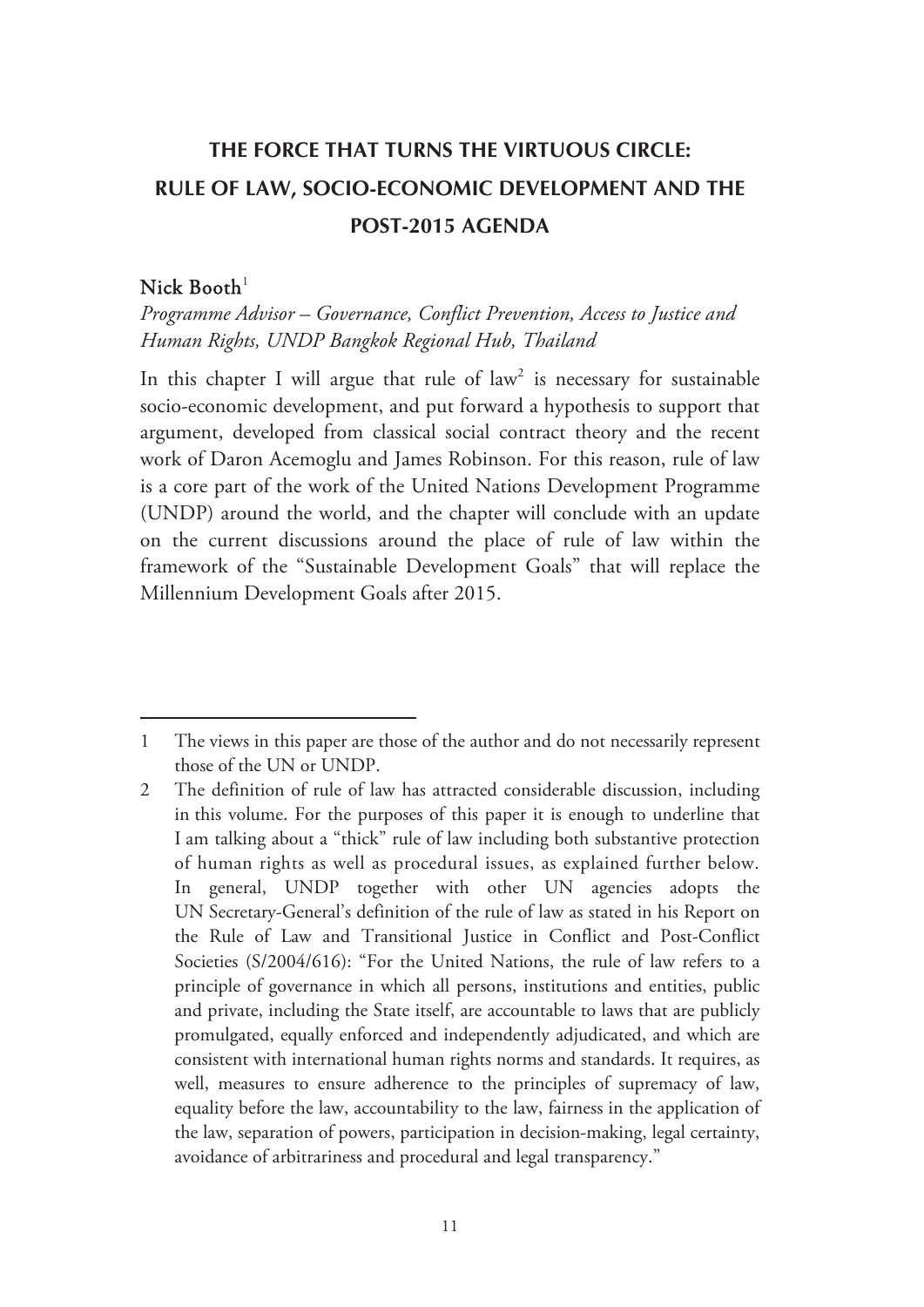$\overline{a}$ 

# **The Relationship between Rule of Law and Socio-economic Development**

A number of studies have demonstrated the strong correlation between governance (including rule of law) and economic development. 3 Put simply, states with higher levels of GDP score more highly on the various rule of law indices which attempt to measure such factors as the state's ability to uphold contractual and property rights, ensure that officials and citizens alike are bound by publicly-available laws, and guarantee human security. Some studies<sup>4</sup> have also shown that this holds true for the relationship between governance and the wider concept of human development<sup>5</sup> which is a broader socio-economic concept and especially

<sup>3</sup> The literature is extensive. The role of rule of law specifically is examined in Roberto Rigobon and Dani Rodrik "Rule of Law, Democracy, Openness, and Income: Estimating the Interrelationships" <http://www.nber.org/papers/w10750> (accessed 24 June 2014). Most of the literature examines correlations between governance more broadly (including rule of law) and economic growth. See, *eg*, the Governance Matters series and especially the summary of 10 years' experience with the Worldwide Governance Indicators provided by Daniel Kaufmann, Aart Kraay, and Massimo Mastruzzi, "Governance Matters 2009: Learning From Over a Decade of the Worldwide Governance Indicators", The Brookings Institution (2009) <http://www.brookings.edu/research/opinions/ 2009/06/29-governance-indicators-kaufmann> (accessed 24 June 2014). For a challenge to this view, see Markus J Kurtz and Andrew Schrank, "Growth and Governance: Models, Measures, and Mechanisms" (2007) 69 *Journal of Politics* 538.

<sup>4</sup> See, *eg*, Sharmila Gamrath, "The governance dimension of human development" (2013) 29 *Humanomics* 240 and Andreea-Oana Iacobuta, "Considerations on the Relationship between Institutional Quality and Human Development Across Nations", Alexandru Ioan Cuza University of Iasi (2013) <http://www.far2real.com/economie/images/anale/lucrari/Lucrari 2013/Lucrari\_vol\_XIX\_2013\_057.pdf> (accessed 24 June 2014).

<sup>5</sup> Human development is based on enlarging people's ability to make choices about their lives, and therefore covers many factors such as access to quality education and health care, nutrition and livelihoods, environmental protection and security, in addition to economic wealth. Measured by UNDP's Human Development Index (HDI) in the annual Human Development Reports since 1990, it is a broad concept of socio-economic development in which GDP growth is only one factor. For more on human development, see <http://hdr.undp.org/en/humandev> (accessed 24 June 2014).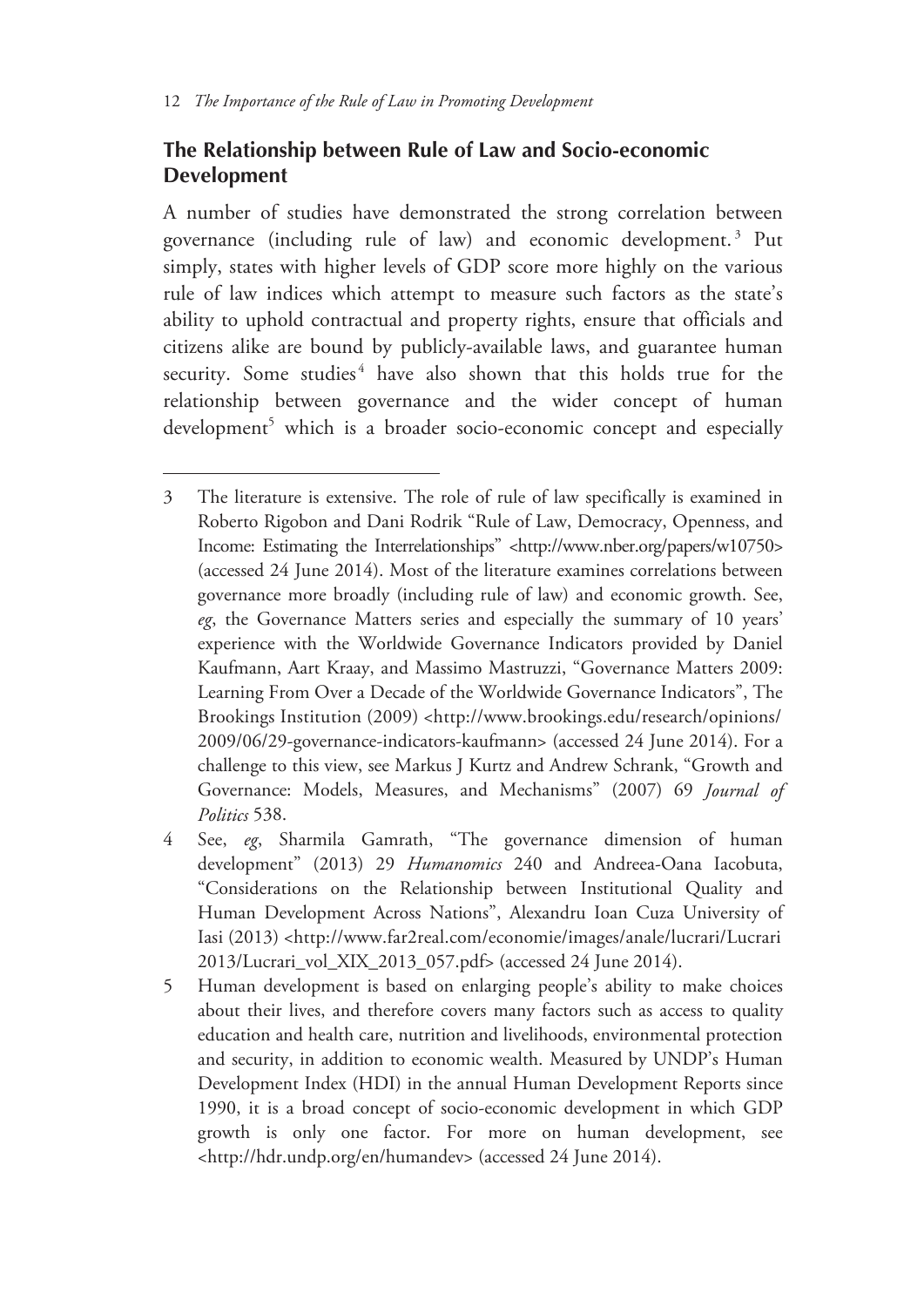important for UNDP, since our aim is not just to help countries achieve economic growth, but more importantly to enhance the quality of life of their people.

More controversial, however, is the direction of causality. Does strengthened rule of law improve a state's economic performance and its ability to deliver basic services such as health and education to all its citizens? Or is rule of law, like opera houses, a luxury public good whose emergence is only affordable once societies reach a certain level of affluence?<sup>6</sup> For development agencies such as UNDP this question matters. We have to make the best use of scarce development resources, and should prioritise funding those interventions which are likely to have most impact on human development. Therefore, even if rule of law and access to justice are good things in themselves (which they incontestably are), it is still important to understand the nature of their contribution to other development outcomes.

While economists continue to refine their analysis of the data to see if a convincing case on causality can be made, we can supplement that evidence by turning to other disciplines such as history to test hypotheses that would support the case that rule of law itself contributes to socio-economic development, rather than the reverse.

One hypothesis commonly advanced is that a state which upholds contracts and property rights and is able to maintain security will attract greater foreign investment, hence facilitating growth.<sup>7</sup> But there are at least two

-

7 This line of argument originates in the New Institutional Economics created by scholars from Ronald Coase and Harold Demsetz to Douglass North, which then in turn influenced international development through the so-called "Washington Consensus" adopted by World Bank, IMF and other institutions particularly from the end of the 1980s.

<sup>6</sup> It may be objected that there are more persuasive ways of stating the case for rule of law as consequence rather than cause of growth – for instance, a claim that increased affluence leads to the emergence of an educated and property-owning middle class which in turn drives demands for greater accountability. On my account, while the latter part of the proposition (educated middle class demands accountability) may well be true, the former (increased affluence leads to emergence of educated and property-owning middle class) is not necessarily true and depends on what happens to that increased affluence.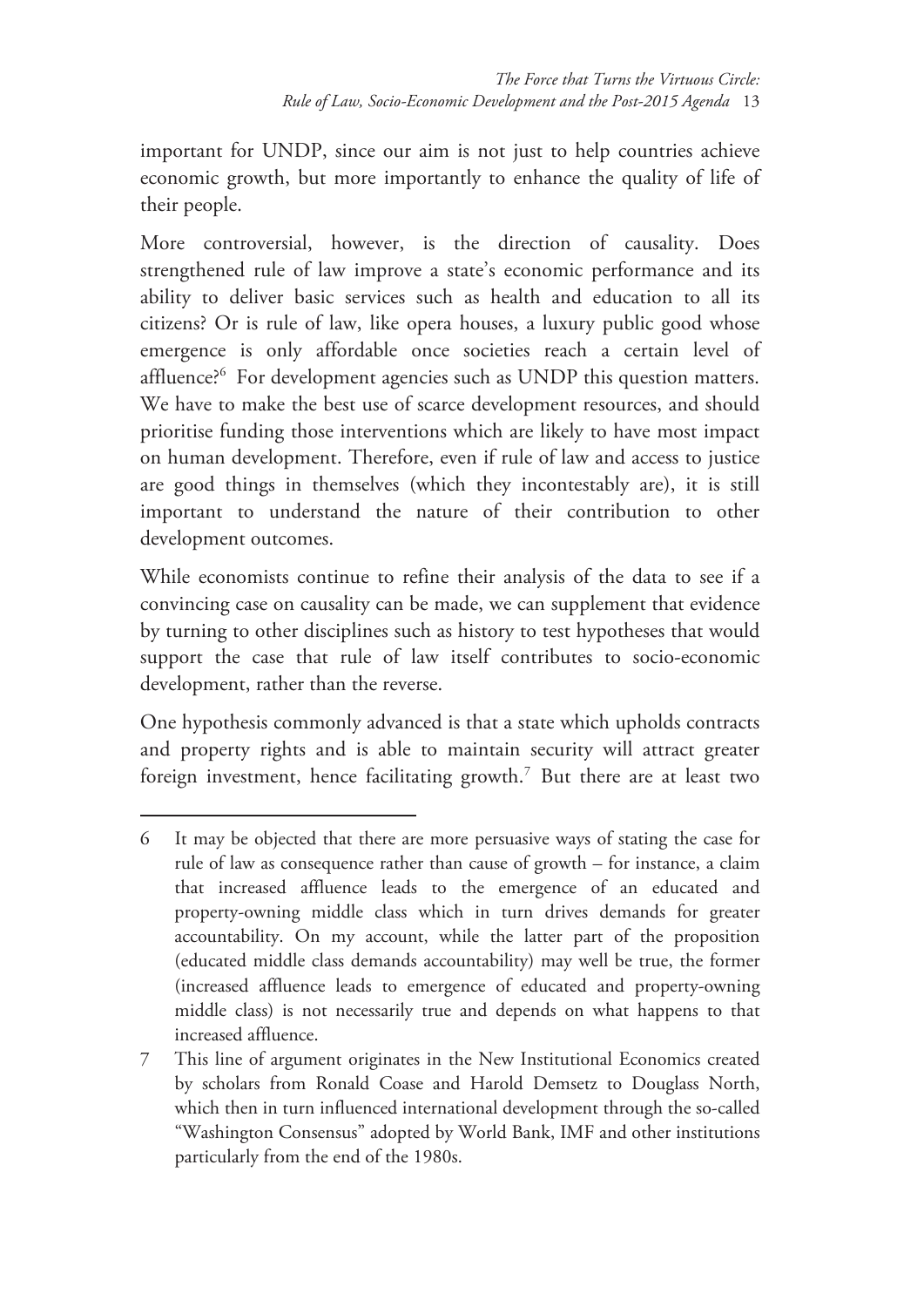problems with this hypothesis. The first serious objection to it is that countries like China and Vietnam have in recent times achieved spectacular socio-economic development results while receiving relatively weak ratings on indices for rule of law,<sup>8</sup> and in particular have done much better than other countries like India whose rule of law ratings are higher. The reason for this may be, as discussed elsewhere in this volume,<sup>9</sup> that investors calculate the security of property and contract rights as just some of a series of risk factors to be assessed against expected returns. Countries such as China and Vietnam have offered favourable market opportunities and relatively strong stability which make them attractive destinations, while contract and property right risks can be mitigated through international arbitration and other means.

Another objection, which is particularly important for agencies such as UNDP which concentrate on the poorest and most disadvantaged groups, is that greater foreign investment need not translate into better schools and hospitals for the poor. For instance, the growing literature on "resource curses" demonstrates that countries with rich natural resources have often failed to achieve sustainable improvements in human development, with the income from resources channeled to a small elite which just gets richer while the poor stay poor.<sup>10</sup> Relying on foreign investment to improve human development generally and reduce inequalities would require us to adopt a "trickle-down theory" of the kind fashionable in the days of Reaganomics, which however has since been thoroughly discredited.<sup>11</sup>

<sup>8</sup> See, *eg*, Frank Upham, "From Demsetz to Deng: Speculations on the Implications of Chinese Growth for Law and Development Theory" (2009) *International Law and Politics* 41. On the basis of this restricted notion of rule of law (he terms it "formalistic" and "apolitical" notion) Upham rejects the thesis that rule of law contributes to growth – see Frank Upham, "Mythmaking in the Rule of Law Orthodoxy", Carnegie Endowment Democracy and Rule of Law Project, Rule of Law Series Working Papers No. 30 (Sep 2002), <http://carnegieendowment.org/2002/09/10/mythmakingin-rule-of-law-orthodoxy/8g6> (accessed 24 June 2014).

<sup>9</sup> See chapter 6 by Mr Chua Lee Ming in this volume.

<sup>10</sup> The seminal work is Richard M Auty, *Sustaining Development in Mineral Economies: The Resource Curse Thesis* (Routledge, 1993).

<sup>11</sup> See, *eg*, Joseph Stiglitz, *The Price of Inequality: How Today's Divided Society Endangers Our Future* (Allen Lane, 2012).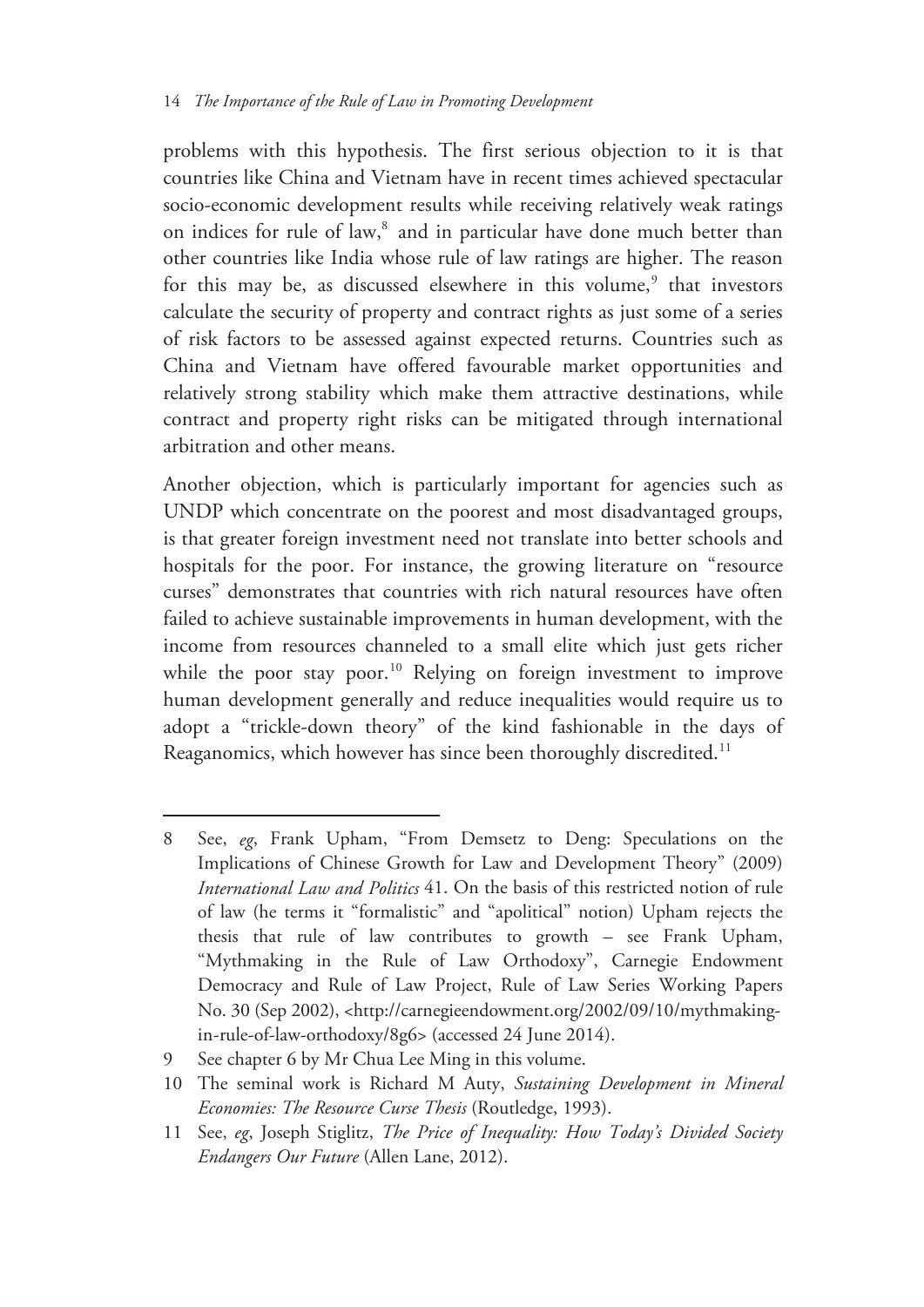If I am to convince my readers, then, I need to rely on a different hypothesis which would explain why we should expect rule of law to be a necessary condition for sustainable human development, and in so doing would also provide clarity on what kind of rule of law this would need to be. To do so, I should like to take as my starting point the recent work of Daron Acemoglu and James Robinson, and in particular their celebrated book "Why Nations Fail",<sup>12</sup> which aims precisely to answer the question why some countries have become prosperous while others remain mired in poverty.

Their main argument is that what all prosperous societies have in common is neither geography, nor superior natural resources, nor race, religion or culture, but something quite different – the quality of the institutions by which they are governed. Prosperous societies, they argue, are governed by inclusive institutions in which citizens are able to hold those with power to account. In other societies, by contrast, an elite group has managed to hold on to power and to keep the lion's share of the country's riches for themselves, and for so long as this elite can continue to do so, they see no need to share the power and access to benefits and resources more broadly with citizens, even if doing so would increase the aggregate welfare of their country. These countries have "extractive institutions", which force the majority of society to suffer in the interests of the power-holding elite.

Acemoglu and Robinson argue that both political and economic institutions can be extractive or inclusive, and that the two are related.<sup>13</sup> Extractive political institutions include those in which only certain sectors of society, such as landed gentry or men or business leaders, have access to political power and the opportunity to influence it. Extractive economic institutions enable the economic potential of assets to be exploited by limited sectors of society while excluding others. Such institutions depend upon extractive political institutions, because the excluded groups in society will use political power to gain access to assets if they can; and the economic institutions help in turn to sustain the political institutions, because they lock the excluded groups into continued dependence on the elite for their

<sup>12</sup> Daron Acemoglu and James A Robinson, *Why Nations Fail: The Origins of Power, Prosperity, and Poverty* (Crown Publishers, 2012).

<sup>13</sup> Daron Acemoglu and James A Robinson, *Why Nations Fail: The Origins of Power, Prosperity, and Poverty* (Crown Publishers, 2012), chapter 3.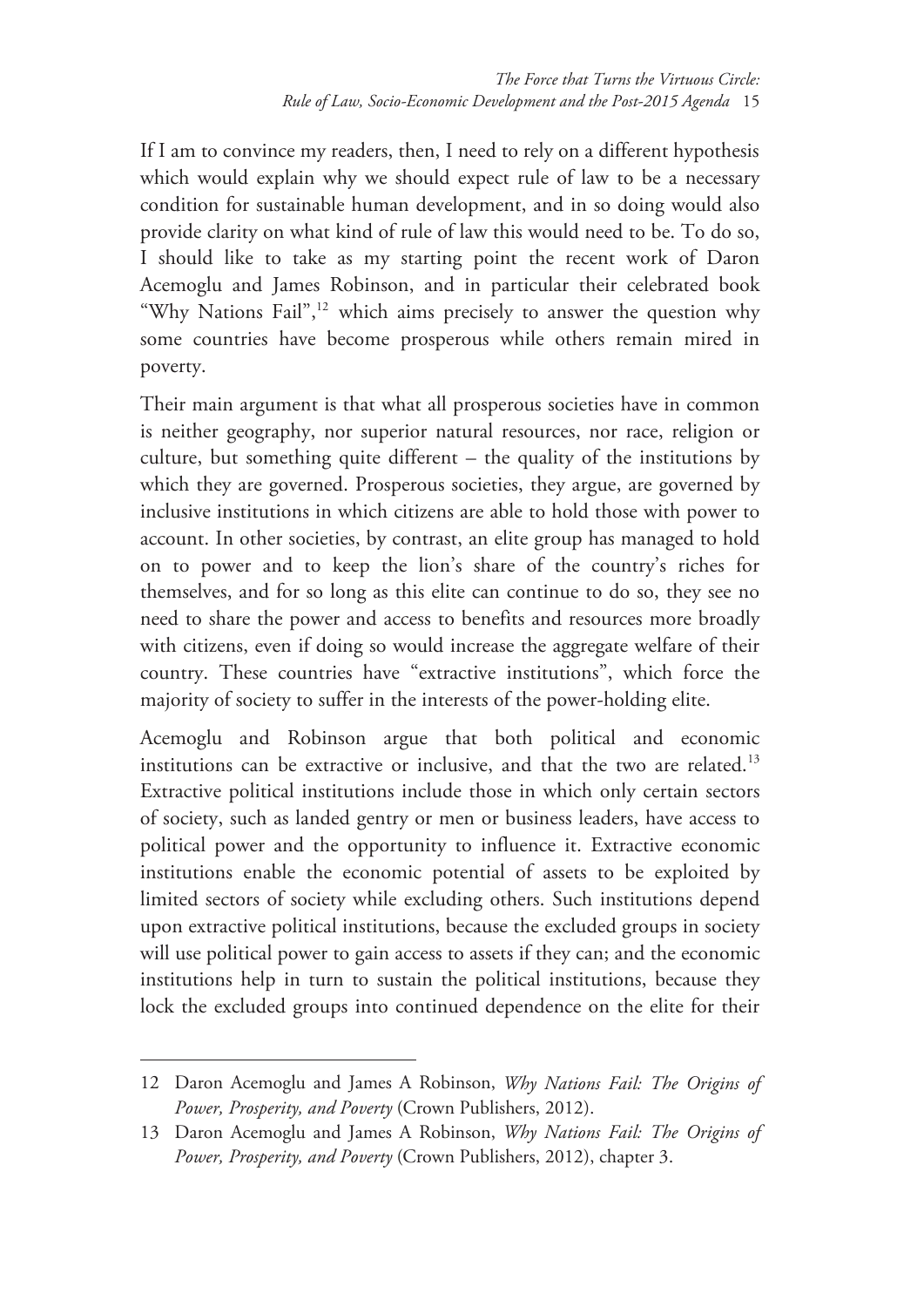survival and livelihoods, blocking off the potential for the excluded to take their destinies into their own hands.

Extractive economic institutions, and their relationship to extractive political institutions, are crucial to their thesis, because the argument rests on the intuition (which Acemoglu and Robinson illustrate by extensive historical discussion) that the key to sustainable prosperity is "creative destruction", by which they mean the kind of technological innovations which characterized the Industrial Revolution in England and which were a key driver of growth. Feudal land tenure and monopolies are the classic examples of extractive economic institutions, and the authors show how the technological innovations of the Industrial Revolution were only possible when entrepreneurs were able to defeat the resistance of the various groups who stood to lose through industrialization.

It is beyond the scope of this paper to elaborate here the detailed case that Acemoglu and Robinson make for their thesis, carefully constructed as it is from an extensive basis of historical and economic research. I will limit myself to a few observations about their argument, before turning to the implications of their thesis for rule of law and its role in promoting "inclusive" rather than "extractive" institutions.

First, it needs to be emphasized at the outset that – as the authors themselves acknowledge – economic growth is quite possible within extractive societies.<sup>14</sup> The Soviet Union's economic growth persuaded many, for a while, of the success of communism as an economic model. And China's introduction of market reforms under authoritarian direction has realized historically unprecedented levels of both economic growth and poverty reduction. Even in extractive societies, elites have both economic and political reasons to encourage growth, through which they themselves benefit economically and which also secure the basis of their rule. However, the potential for technological innovation through "creative destruction" will always be limited in those societies because it will always threaten the economic monopolies which those elites enjoy and the basis on which their political stability rests. By limiting the potential for such "creative destruction", those societies limit their own development. Ultimately, therefore, Acemoglu and Robinson predict that countries like China will

<sup>14</sup> Daron Acemoglu and James A Robinson, *Why Nations Fail: The Origins of Power, Prosperity, and Poverty* (Crown Publishers, 2012), chapter 3.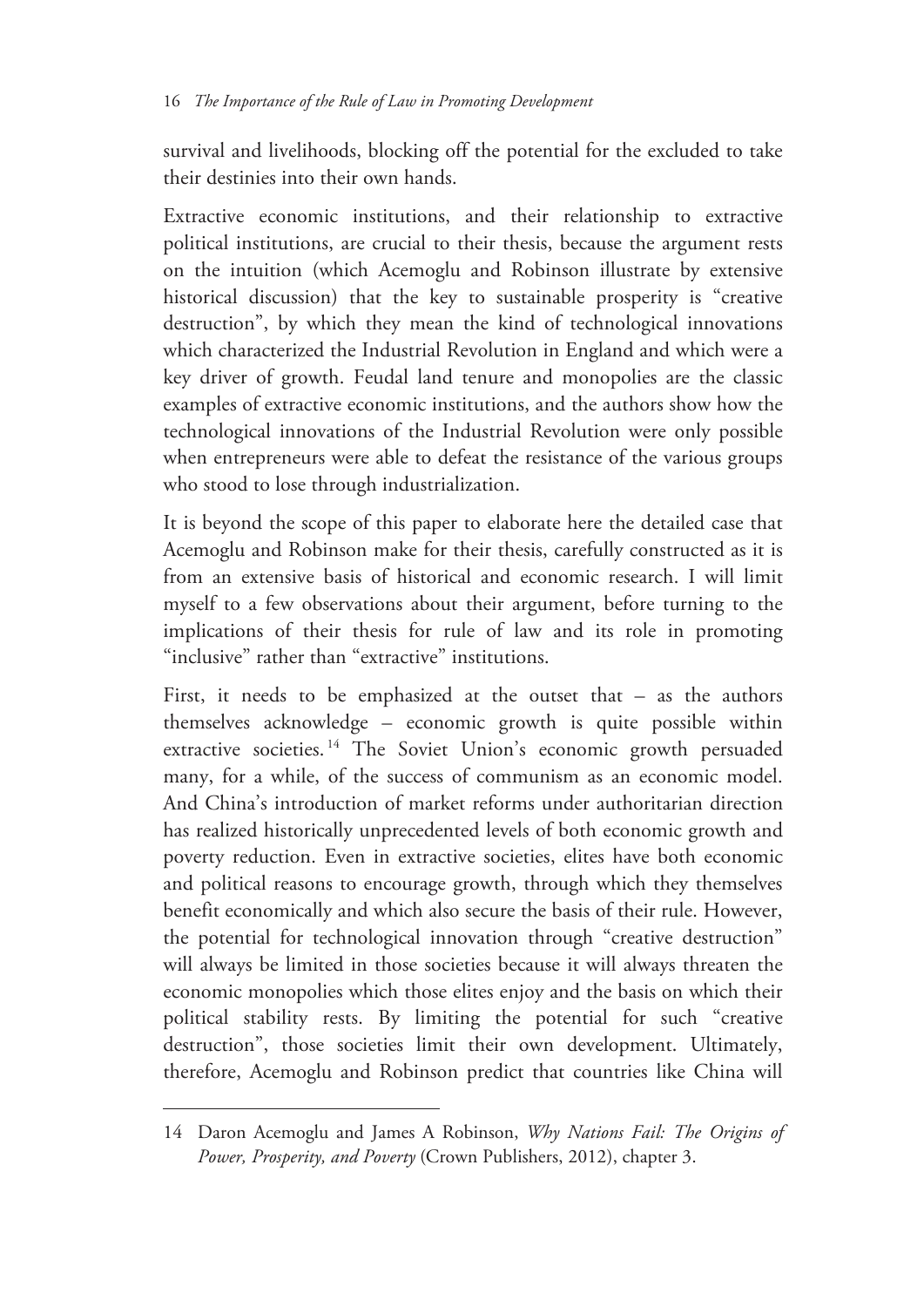either develop towards more inclusive societies, or their growth model will fail.

Secondly, it is important to understand extractive and inclusive institutions as ideal types at opposite ends of a spectrum, as opposed to clear categories into one of which any society can neatly be classified. The authors chart the progress of England towards more inclusive institutions, starting from Magna Carta through the conflicts between Parliament and the Stuart kings, the English civil war and the Glorious Revolution, but they are careful to note the very gradual nature of democratization in England, with the franchise extended stage by stage until universal suffrage in the 20th century. The transformations of the Industrial Revolution which for Acemoglu and Robinson typify "creative destruction" initially led to concentrations of capital never before witnessed, during which time workers' wages failed to increase in real terms for many decades until the end of the 19th century. The authors argue, however, that moves towards more inclusive institutions at critical junctures set in motion a "virtuous circle" which led, in time, to organized labour, universal suffrage and the welfare state, accompanied by a cultural transformation in the discourse of politics and rights themselves. I will come back to this point below.

Thirdly, they do not claim that there is any inevitable historical force that will cause extractive institutions to give way to inclusive ones. On the contrary, they are careful to note the path-dependency of the historical transformations they describe. For sure, certain factors favour the move towards inclusive institutions, in particularly where rulers are forced to make concessions in order to get the cooperation they need from the ruled, as in the case of the internal governance of colonial settlements in Jamestown, Virginia in the 17th century and in Sydney Bay, New South Wales in the late 18th century.<sup>15</sup> But extractive institutions have proved both durable and persistent in many other countries.

Fourthly, the process is reversible. If circumstances allow a particular group in society to strengthen their hold on power and assets, that society's

<sup>15</sup> See Daron Acemoglu and James A Robinson, *Why Nations Fail: The Origins of Power, Prosperity, and Poverty* (Crown Publishers, 2012), chapter 1 and chapter 10 respectively. By contrast, colonial governance towards aboriginal populations in the United States, Canada and Australia was extractive in the extreme and remained so at least until the late 20th century.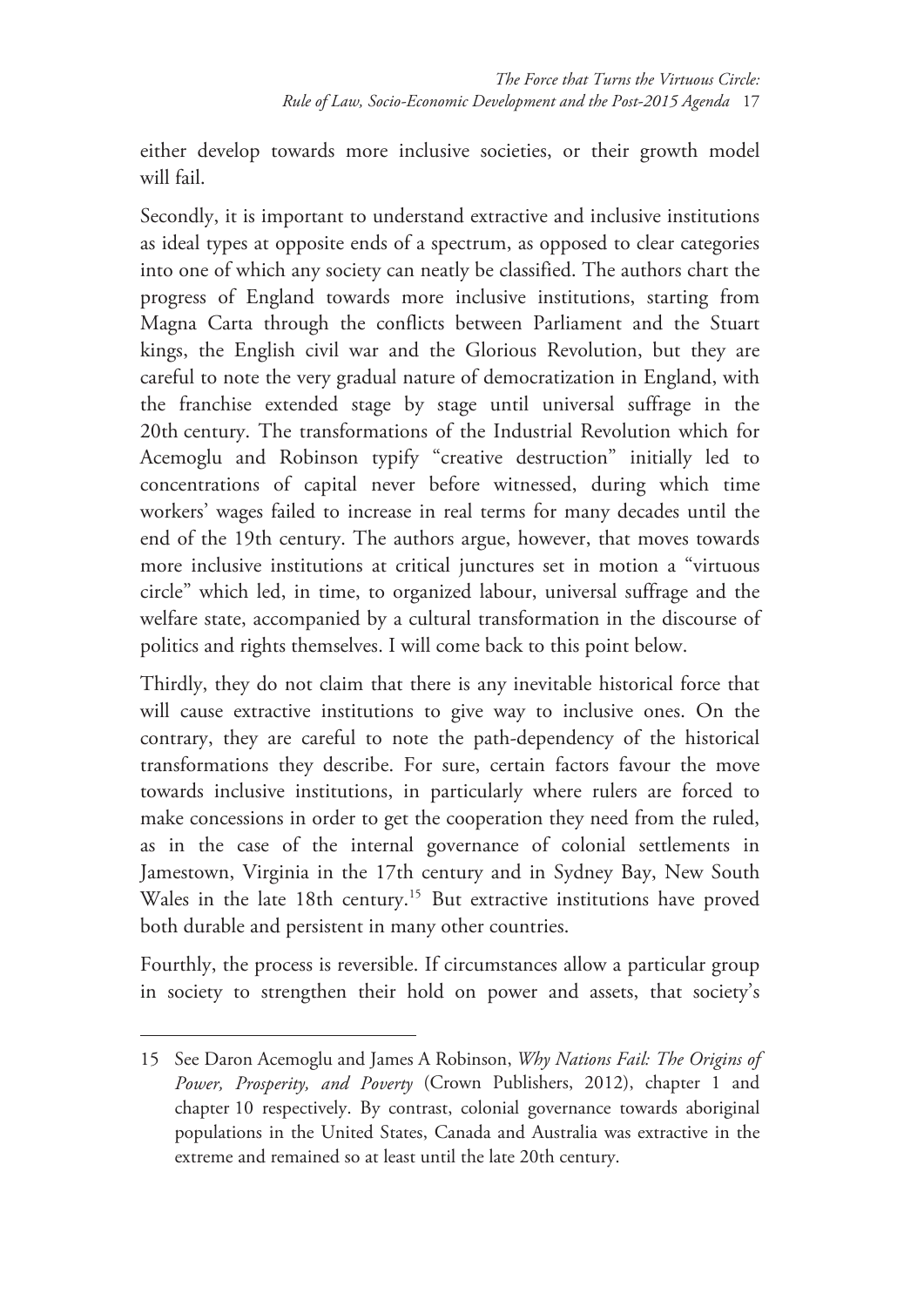institutions may well move away from inclusion back towards extraction. We may well think that the alarming and continuing increase in inequality around the world over the last 40 years, which is at the heart of the important recent work of Stiglitz<sup>16</sup> and Piketty,<sup>17</sup> and which reversed the trend that followed two world wars in the first half of the 20th century, is itself a move towards a more extractive world, and both these authors remind us that there is no inevitable reason to expect a corrective return to a more equal world.<sup>18</sup> Politics is driving the change towards a more unequal world which will also be a less prosperous world, and only determined political action can save us from that destiny.

So far I have used the term "prosperity" without differentiating clearly between pure economic development (measured by GDP, for instance), and broader socio-economic development, but it is clear from the authors' argument that "prosperity" refers to the latter. For instance, the innovation which drives creative destruction requires an educated workforce. And it is important to realize that the notion of inclusive institutions has implications for more equitable redistribution of public goods, an issue which lies at the heart of socio-economic development, as opposed to models which focus on economic growth alone.

Indeed, although Acemoglu and Robinson do not themselves refer to it, for me there are clear parallels between their notion of inclusive institutions and classical social contract theory as developed by Rousseau,<sup>19</sup> and which underpins the work of John Rawls.<sup>20</sup> The very term "extractive", with its sense of exploitation rooted in force, economic compulsion or social prejudice and discrimination, implies that its opposite "inclusion" treats all members of society as equal and offers terms for political and economic collaboration which are sustained not through compulsion, but through

<sup>16</sup> Joseph Stiglitz, *The Price of Inequality: How Today's Divided Society Endangers Our Future* (Allen Lane, 2012).

<sup>17</sup> Thomas Piketty, *Capital in the Twenty-First Century* (Harvard University Press, 2014).

<sup>18</sup> As Piketty puts it: "The history of the distribution of wealth has always been deeply political … there is no natural, spontaneous process to prevent destabilizing, inegalitarian forces from prevailing permanently" (*Capital in the Twenty-First Century* (Harvard University Press, 2014) at p 20).

<sup>19</sup> Jean-Jacques Rousseau, *On the Social Contract* (1762).

<sup>20</sup> John Rawls, *A Theory of Justice* (Belknap Press, 1971).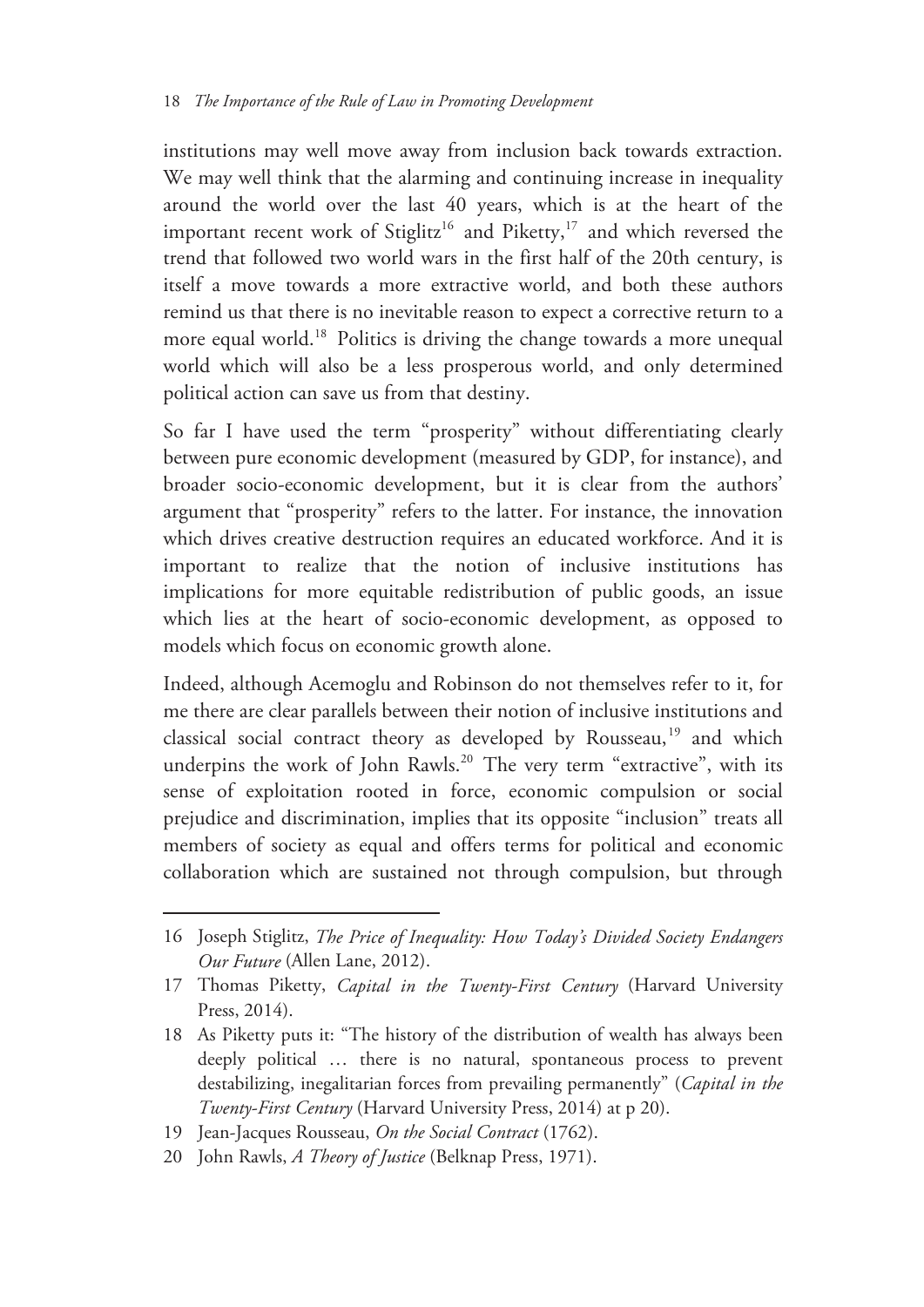their intrinsic fairness as terms which all can reasonably accept. In that sense, perfectly inclusive institutions are those which would be chosen under Rawls' "veil of ignorance"<sup>21</sup> by a society of rational actors who know all about the world but do not know their station in it – neither their race, their age, their gender, religion nor other circumstances.

I stress this point because I believe it is crucial for understanding the intrinsic role of rule of law in supporting and sustaining inclusive economic and political institutions. At the heart of social contract theory is the notion that, in an inclusive society, political and economic power is sustained through the fairness (universal acceptability) of the rules governing it, rather than through the physical force of elites with militaries and police at their command, the economic power of landlords and capitalists who can force workers and peasants to work on their own terms, or the social and cultural power that favours higher castes, dominant ethnic groups and heterosexual men rather than women, dalit, indigenous peoples and LGBT. As Rawls' own works reflect, such a set of rules, in order to command this rational acceptance across society, would need to be equally applied, with mechanisms to ensure that all are accountable to those rules and required to respect the rights they protect. What else is this but a society based on rule of law? How could inclusive institutions function without it? The title of Rawls' masterpiece – *A Theory of Justice* – itself underscores the role of law and justice at the heart of a politically and economically inclusive society.

Acemoglu and Robinson acknowledge the importance of the rule of law in the emergence of inclusive institutions, and they specifically discuss an extremely important feature of the rule of law, which is the way that it constrains those whom it empowers. Acemoglu and Robinson demonstrate this, once again, by turning to English history. Notions of the rule of law and equality were an essential part of the political rhetoric which accompanied the rise of the Whigs in late 17th century England, but when in the early 18th century the Whigs' own power and property came under challenge from commoners, they sought to use the law as a tool of

<sup>21</sup> See John Rawls, *A Theory of Justice* (Belknap Press, 1971), chapter 24.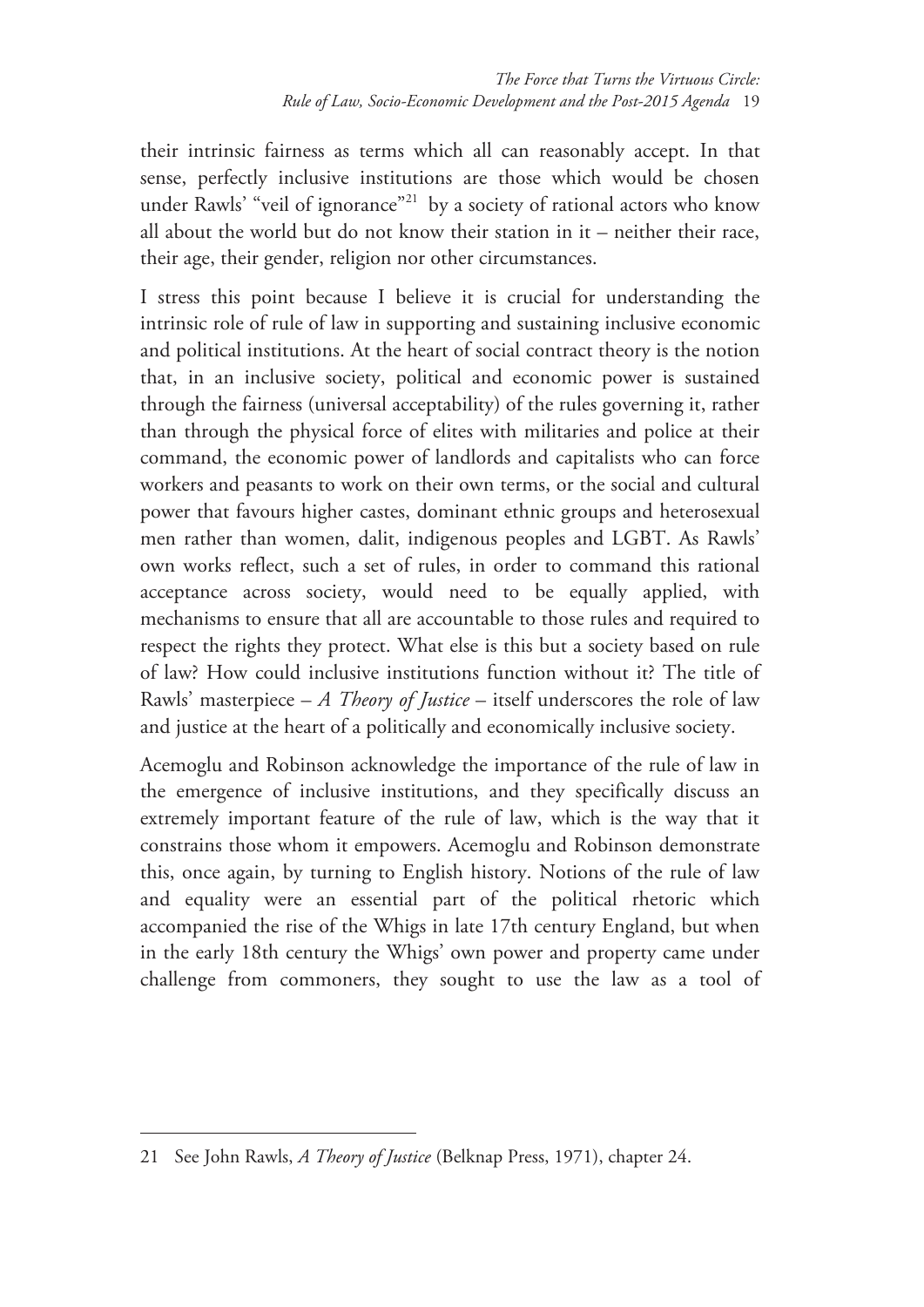repression to safeguard their gains <sup>22</sup> . As Acemoglu and Robinson demonstrate, these attempts ultimately failed, because the discourse of rule of law which brought them to power also, in the end, constrained their ability to act outside it. In this way, even though the rule of law and democracy were at first far stronger in rhetoric than in reality, that rhetoric itself played a role in slowly transforming Britain's institutions towards rule of law and democracy.

Thus the ideal of the rule of law helps create the "virtuous circle" which – however partial and imperfect the first steps towards it – can transform societal understandings about power, rights and justice which themselves help societies to become more inclusive. Rule of law and its ideology are a force which keeps the virtuous circle turning. This helps us understand better the notion of causality, and explains how we can still regard rule of law as a cause of (and necessary for) socio-economic development even while acknowledging that higher levels of development produce changes (such as educated middle-classes who have gained wealth independent of feudal structures) which themselves play a role in strengthening rule of law.23 The process is circular (and hence cause and effect are inseparable, like chickens and eggs), but rule of law – and its ideals – is one of the forces which drives the circle, and is therefore a cause and not a consequence.

To summarise this discussion, then, I argue that rule of law is intrinsic to the notion of inclusive political and economic institutions. Only the rule of law's ability to constrain the social, cultural, economic and military power of elites can counter the strong incentive towards extractive behavior which will always tempt those with power, and check or even reverse the move towards an inclusive society which can alone secure socio-economic development.

Considerable attention has been paid – including in this conference – to the question of whether we understand rule of law in a "thick" sense to include substantive values such as human rights, or as a "thin" procedural rule of law which rests on the predictability and enforceability of publicly

<sup>22</sup> Daron Acemoglu and James A Robinson, *Why Nations Fail: The Origins of Power, Prosperity, and Poverty* (Crown Publishers 2012) chapter 11, drawing on EP Thompson, *Whigs and Hunters: the Origin of the Black Act* (Allen Lane 1975).

<sup>23</sup> This point is examined at text accompanying n6 above.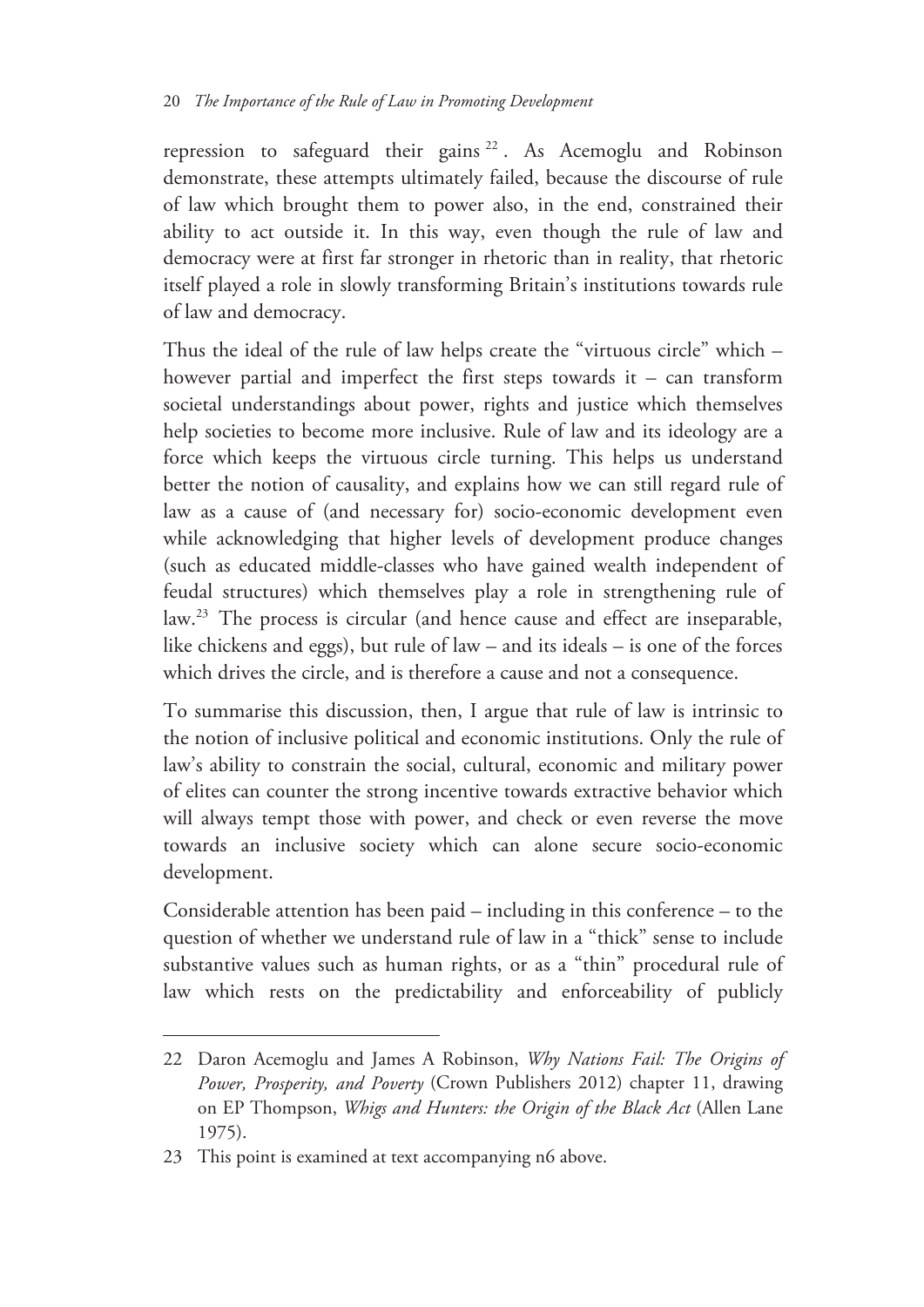promulgated rules but implies nothing about their content.<sup>24</sup> For the purposes of this chapter I can be brief on this point. The very nature of my argument for rule of law in socio-economic development presupposes the "thicker" conception of rule of law. For the very terms of the social contract which underpin inclusive societies themselves have strong implications as to the substance of the rules of a fair society. It is a society (in its ideal form) in which inequalities are only tolerable so long as they also benefit the worst-off; it is a society of equal political participation and equal opportunity and equal access to public goods and services with no distinctions as to race, religion, gender or caste.<sup>25</sup> In short, it is a society in which human rights – socio-economic, cultural, civil and political, as well as environmental – are foundational and logically prior to the legal system which is required to protect and enforce them. There is no reason to suppose that the procedural protections of the rule of law alone – unless they are supporting these substantive rights – will contribute to inclusive societies. To return to the role of property rights, discussed above,  $26$  the mere protection of property rights will not support an inclusive society if the structure of those property rights is itself extractive (for instance, because it explicitly excludes some groups from property rights, or because it protects property rights which are in fact very unequally distributed as a result of historical, socio-cultural or other factors).

Of course, "thick" and "thin" rule of law are themselves only the ends of a spectrum with infinite variations between, and no society has a perfectly "thick" rule of law with ideal accountability and protection of human rights. The point, however, is that the value of rule of law in driving socio-economic development comes only from the substantive values of equality and justice which it promotes. The thicker the rule of law, the stronger its contribution to transformation towards an inclusive society.

<sup>24</sup> See, *eg*, Tom Bingham, *The Rule of Law* (Allen Lane, Penguin Press 2010), chapter 7, and Simon Chesterman, "An International Rule of Law?" (2008) 56 *American Journal of Comparative Law* 331 at 340.

<sup>25</sup> See John Rawls, *A Theory of Justice* (Belknap Press, 1971).

<sup>26</sup> This point is examined at text accompanying nn 7–8 above.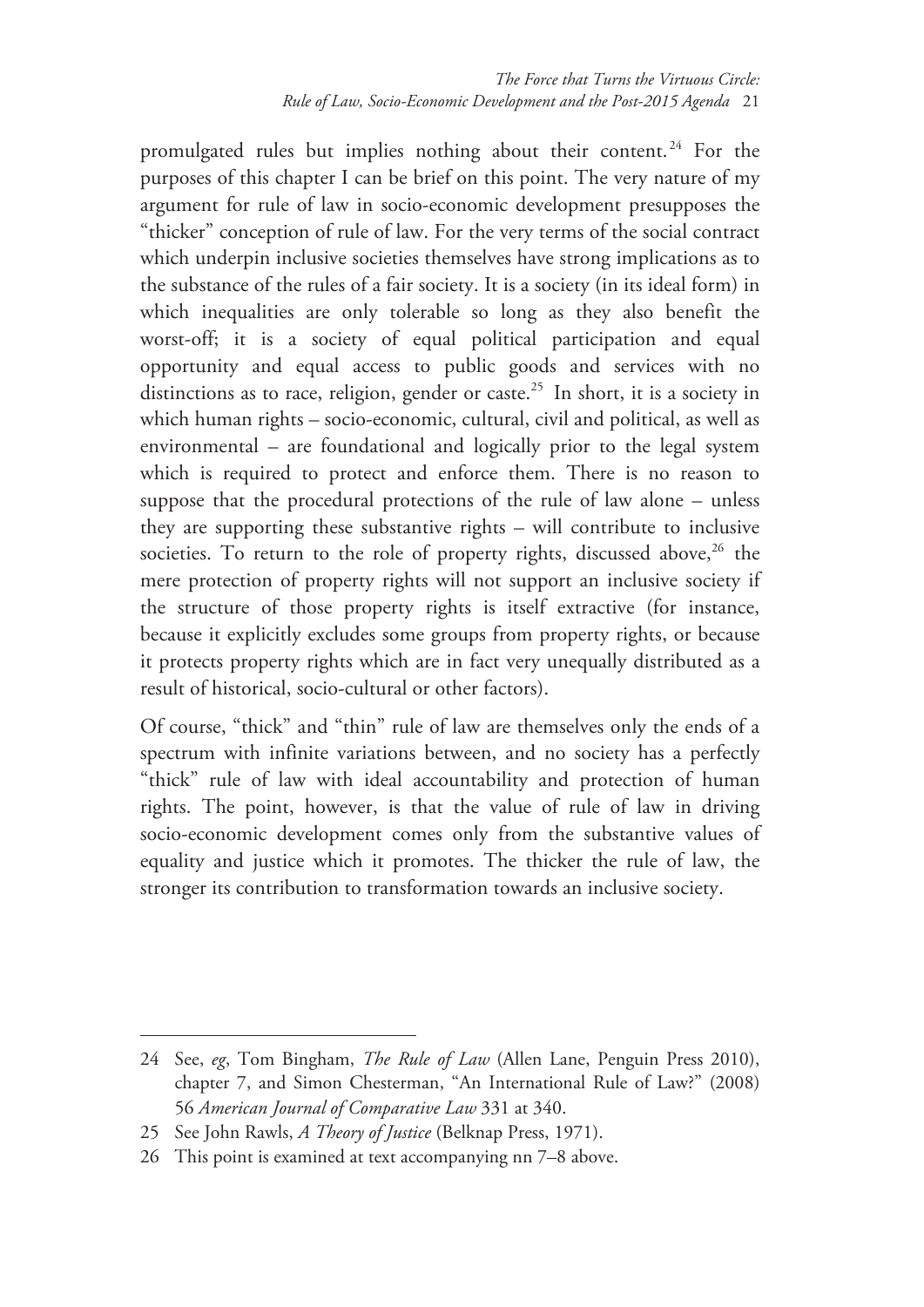#### **The Role of Rule of Law in UNDP's Work**

As an essential driver of socio-economic development, it is clear why rule of law matters to UNDP. Our vision, as most recently expressed in our 2014–2017 Strategic Plan,<sup>27</sup> is to help countries achieve the simultaneous eradication of poverty and significant reduction of inequalities and exclusion.<sup>28</sup> As mentioned at the beginning of the paper, we focus not only on economic growth, but human development, which expands people's choices by increasing their access to public goods like health and education and their ability to participate in political processes, on equal and non-discriminatory terms. Supporting the transformation from extractive to inclusive societies is therefore at the very core of what we do. And that means, for the reasons I have explained above, promoting rule of law is an essential part of our work.

We view rule of law, access to justice and human rights as inseparable and indivisible from one another. Laws, law-making processes and justice systems must embody and protect human rights if they are to play their role in upholding the inclusive social contract; access to justice requires ensuring that people know their rights and are able to enforce them. On the ground in more than 170 countries and territories, our engagement is as diverse as the countries we serve, and this short paper cannot and should not attempt to do it justice.<sup>29</sup> Here I will simply refer briefly to some of the main ways in which we support a wide range of national actors to strengthen the rule of law, access to justice and human rights:

(a) Supporting reform of constitutional and legal frameworks to reflect human rights and to ensure that everyone, including

<sup>27</sup> UNDP, "UNDP Strategic Plan: 2014–17" <http://www.undp.org/content/undp/ en/home/librarypage/corporate/Changing\_with\_the\_World\_UNDP\_Strategic \_Plan\_2014\_17/> (accessed 24 June 2014).

<sup>28</sup> UNDP, "UNDP Strategic Plan: 2014–17" at II.7.

<sup>29</sup> Interested readers can learn more from our website at <http://www.undp.org/ content/undp/en/home/ourwork/democraticgovernance/focus\_areas/focus\_ justice\_law/> (accessed 24 June 2014). Details of our country programmes can be found under the country-specific pages of our main website, <http://www.undp.org/content/undp/en/home.html> (accessed 24 June 2014).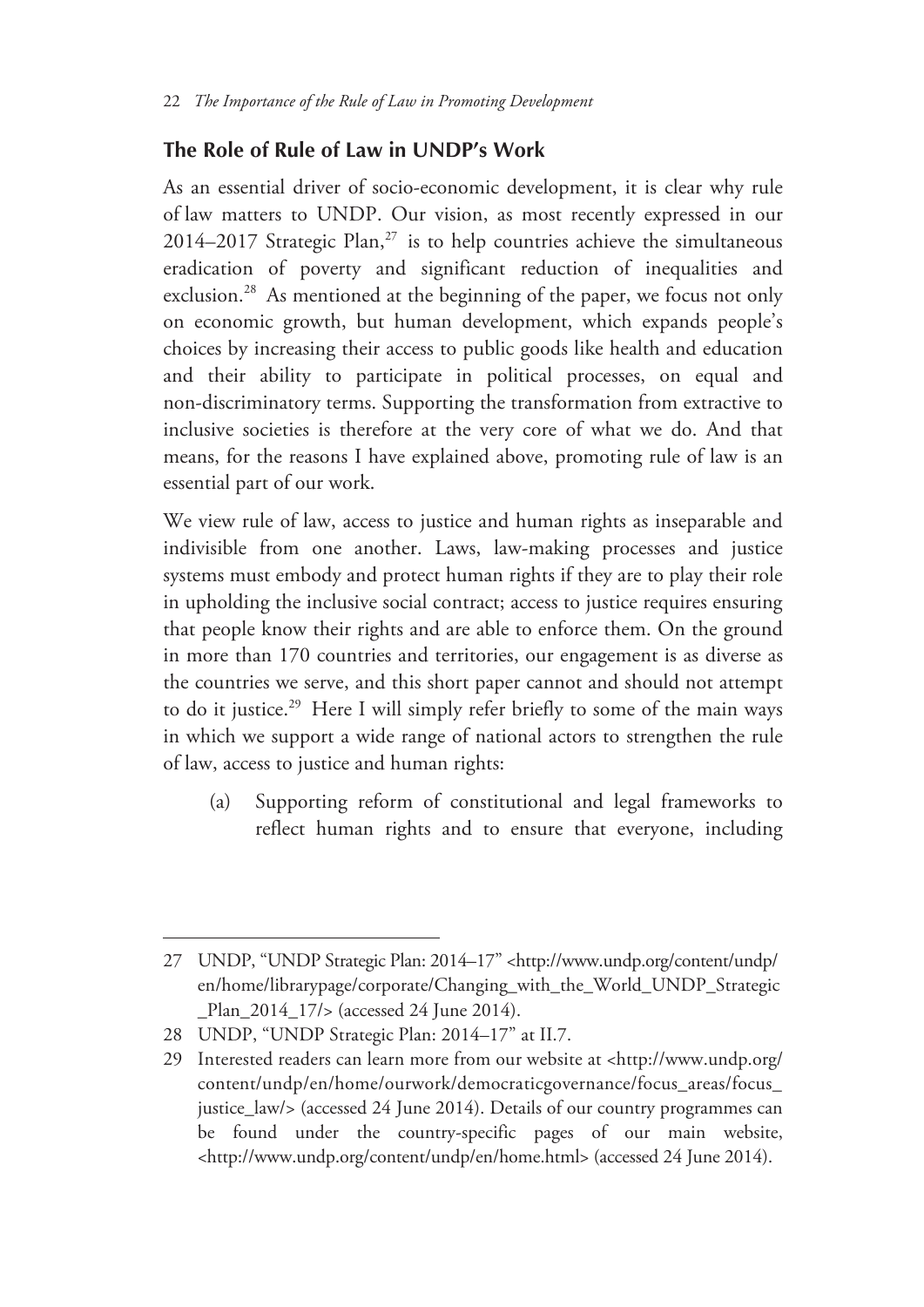excluded groups, can have their voice heard in law and constitutional reform processes; $30$ 

- (b) Making laws work for women, poor and excluded groups legal aid $31$  and legal empowerment<sup>32</sup> to protect the right to identity and to ensure access to land, resources and livelihoods; human security (including security from gender-based violence) and access to justice;
- (c) Addressing discrimination based on race, caste or religion, gender, disability, sexual orientation and gender identity or other status;

- 31 UN General Assembly, "United Nations Principles and Guidelines on Access to Legal Aid in Criminal Justice Systems" (28 September 2013) UN Doc A/RES/67/187 <http://www.un.org/en/ga/search/view\_doc.asp?symbol=A/RES/ 67/187> (accessed 24 June 2014). UNDP – together with the United Nations Office on Drugs and Crime (UNODC) – played a major role in the development of these principles and guidelines which now provide a strong normative framework for our work around the world. However, we also strongly support non-criminal legal aid, as well as legal empowerment initiatives, to strengthen access to justice across the whole legal system.
- 32 For more on legal empowerment, see UNDP, "Making the Law Work for Everyone: Reports of the Commission on Legal Empowerment of the Poor" (2008) <http://www.undp.org/content/undp/en/home/librarypage/democraticgovernance/Lep/making-the-law-work-for-everyone---vol-i---english/> (accessed 24 June 2014). UNDP has recently launched a new study of how legal empowerment initiatives can make a difference to socio-economic development for poor and excluded groups in practice, see UNDP, "Legal Empowerment Strategies at Work: Lessons in Inclusion from Country Experiences" (2014) <http://www.undp.org/content/undp/en/home/librarypage/ democratic-governance/access\_to\_justiceandruleoflaw/legal-empowermentstrategies-at-work/> (accessed 24 June 2014).

<sup>30</sup> For more on UNDP's work – as well as that of other UN agencies – in supporting constitution-making and constitutional reform processes, see the UN Constitutional Newsletter <http://peacemaker.un.org/Constitutions/ Newsletter> (accessed 24 June 2014).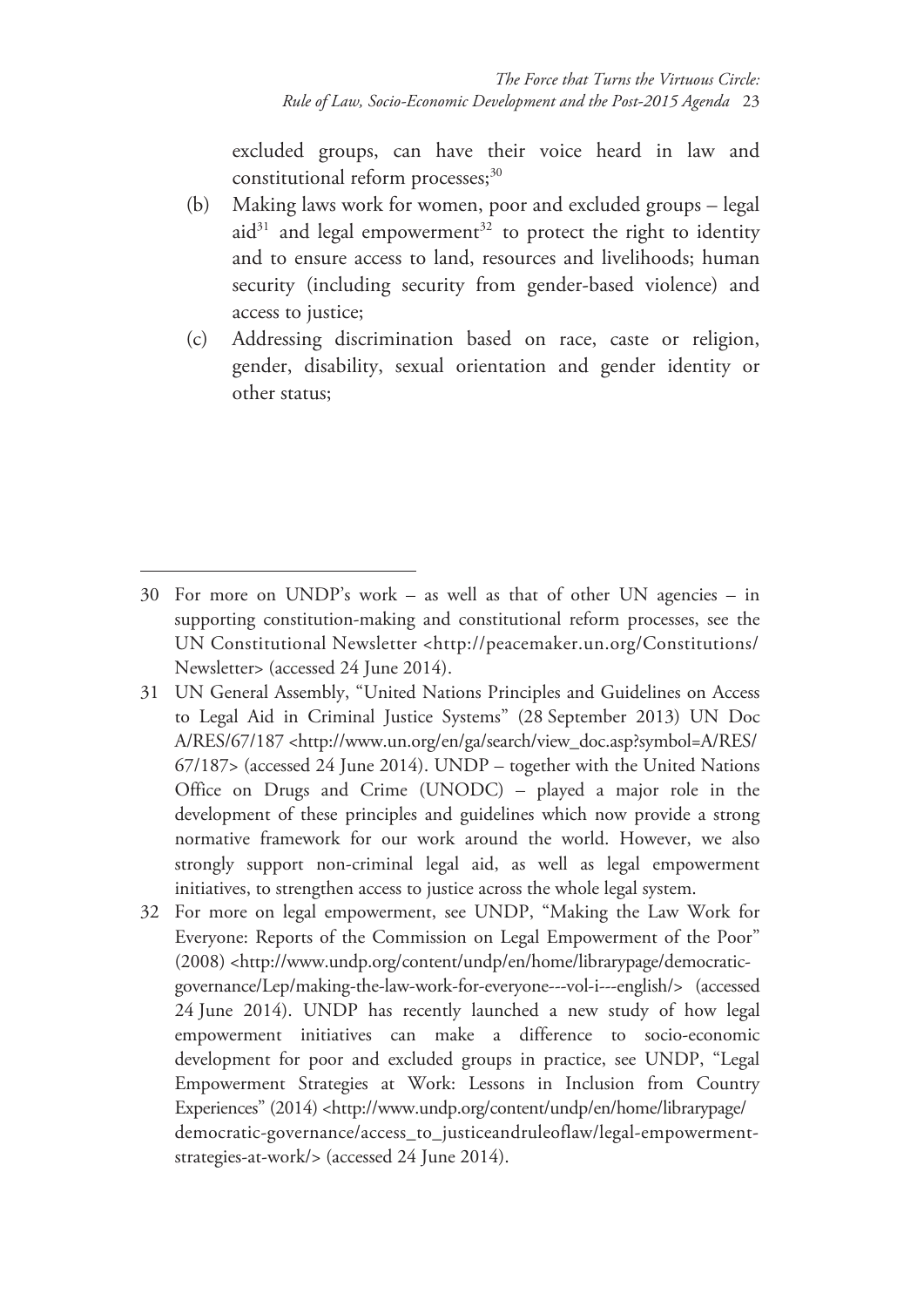(d) Strengthening the governance of the legal and justice system and judicial reform, including survey-based indices for governance, rule of law and access to justice.<sup>33</sup>

This short description highlights the main point I wish to make here: that, in keeping with our vision to support the reduction of inequalities and exclusion as well as poverty, our work focuses on the poorest and on those groups most subject to exclusion in society, strengthening their voice, protecting their rights and making the legal system work for them. In extractive societies, these groups are by definition those for whom laws can be a tool of oppression rather than a weapon for social justice. In supporting rule of law and access to justice for the poor and vulnerable groups, we seek to help countries transform their institutions away from extraction and towards inclusion.

# **Rule of Law in the Post-2015 Agenda**

 $\overline{a}$ 

Important as we believe it is for development, progress on the rule of law across the world appears disappointingly slow. A glance at the World Governance Indicators for Rule of Law between 1996 and 2012<sup>34</sup> shows no significant overall improvement in any region or for countries at any income level.<sup>35</sup> Although there have been important achievements in other areas, such as poverty reduction, these gains may be fragile and reversible without a strengthened environment for governance and rule of law – at least if the thesis of this paper is correct.

What can we do to bring rule of law into the spotlight? For more than a decade the Millennium Development Goals have played a remarkable role in drawing the world's attention to a set of key indicators of human

<sup>33</sup> See, *eg*, Chi so cong ly Justice Index, "Assessment of Distributive Justice and Equality from a Citizen-based Survey in 2012" (2012) <http://chisocongly.vn/en/> (accessed 2 June 2014).

<sup>34</sup> Daniel Kaufmann, Aart Kraay, and Massimo Mastruzzi, "Worldwide Governance Indicators" (2013) Worldwide Governance Indicators Project <http://info.worldbank.org/governance/wgi/index.aspx#home> (accessed 24 June 2014).

<sup>35</sup> Arguably, the figures even show regression in some regions, *eg* South Asia, although margins of error in the data probably do not allow such conclusions to be drawn at a high level of confidence.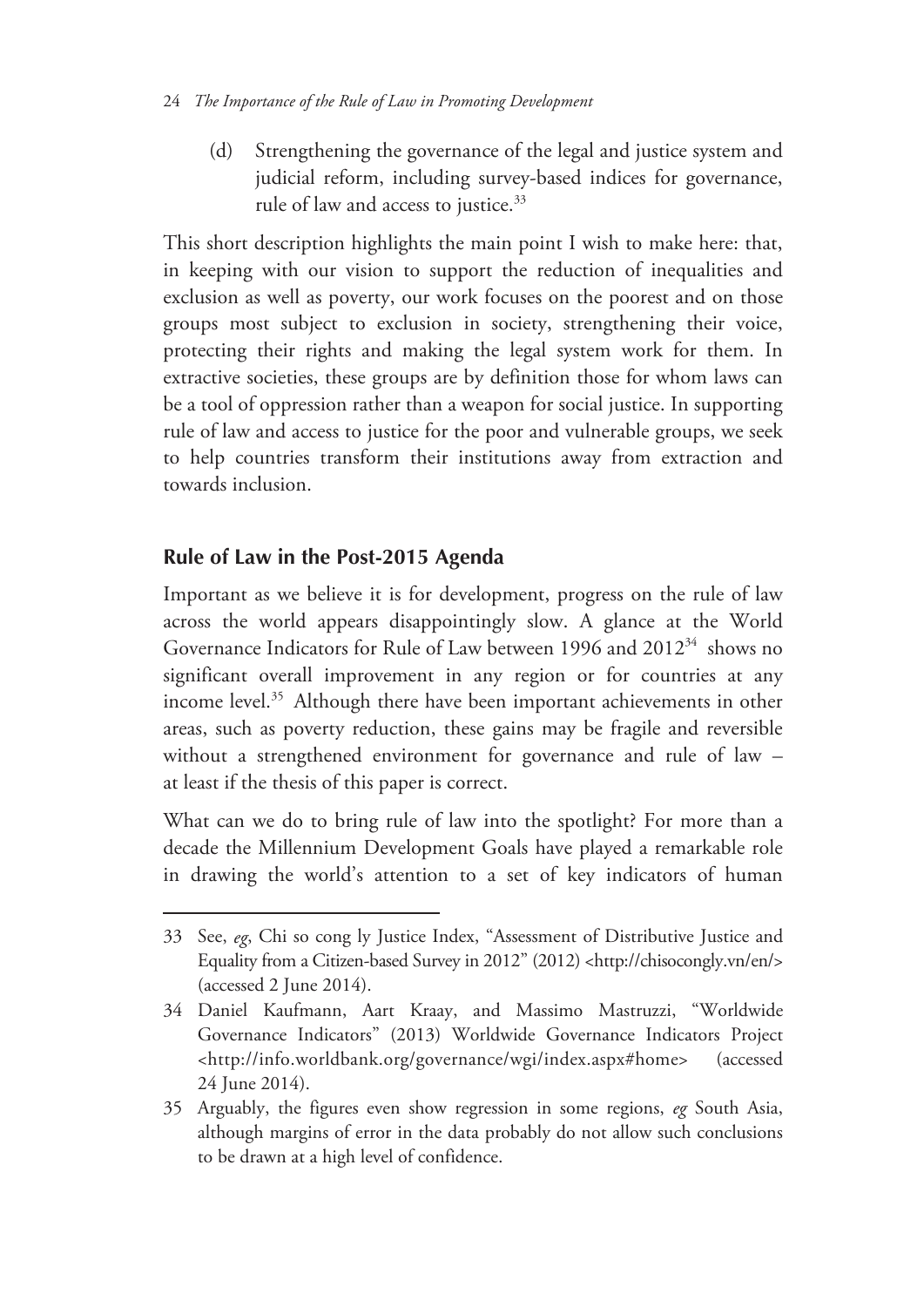development. But although the importance of governance and rule of law was highlighted in the Millennium Declaration itself,<sup>36</sup> the detailed goals and targets which have set the world's human development agenda since 2000 contained no goals, no targets, and no indicators to measure progress in those areas.

This has been widely acknowledged as a shortcoming, and the process to draw up the next set of Sustainable Development Goals (SDGs) which will be at the heart of the post-2015 agenda has, at least throughout the process so far, more clearly recognized the role of rule of law and governance. To cite some examples:

- (a) The Outcome Document from the Rio+20 summit in 2012, which formally launched the process for agreeing the post-2015 agenda, emphasised democracy, good governance and rule of law as essential for sustainable socio-economic development and poverty reduction;<sup>37</sup>
- (b) Subsequently, the  $2013$  report<sup>38</sup> of the UN Secretary-General's High-Level Panel of Eminent Persons on the Post-2015 Development Agenda outlined five "transformative shifts" for

- 37 UN General Assembly, "The Future We Want" (11 September 2013) UN Doc A/RES/66/288 <http://imuna.org/sites/default/files/ARES66288.pdf> (accessed 24 June 2014) at I.10: "We acknowledge that democracy, good governance and the rule of law, at the national and international levels, as well as an enabling environment, are essential for sustainable development, including sustained and inclusive economic growth" and VI.252: "We acknowledge that good governance and the rule of law at the national and international levels are essential for sustained, inclusive and equitable economic growth, sustainable development and the eradication of poverty and hunger".
- 38 High-Level Panel of Eminent Persons on the Post-2015 Development Agenda, "A New Global Partnership: Eradicate Poverty and Transform Economies through Sustainable Development" <http://www.post2015hlp.org/wp-content/ uploads/2013/05/UN-Report.pdf> (accessed 24 June 2014).

<sup>36</sup> UN General Assembly, "United Nations Millennium Declaration" (18 September 2000) UN Doc A/RES/55/2 <http://www.un.org/millennium/ declaration/ares552e.htm> (accessed 24 June 2014). Clause 24 of the Millennium Declaration states: "We will spare no effort to promote democracy and strengthen the rule of law, as well as respect for all internationally recognized human rights and fundamental freedoms, including the right to development."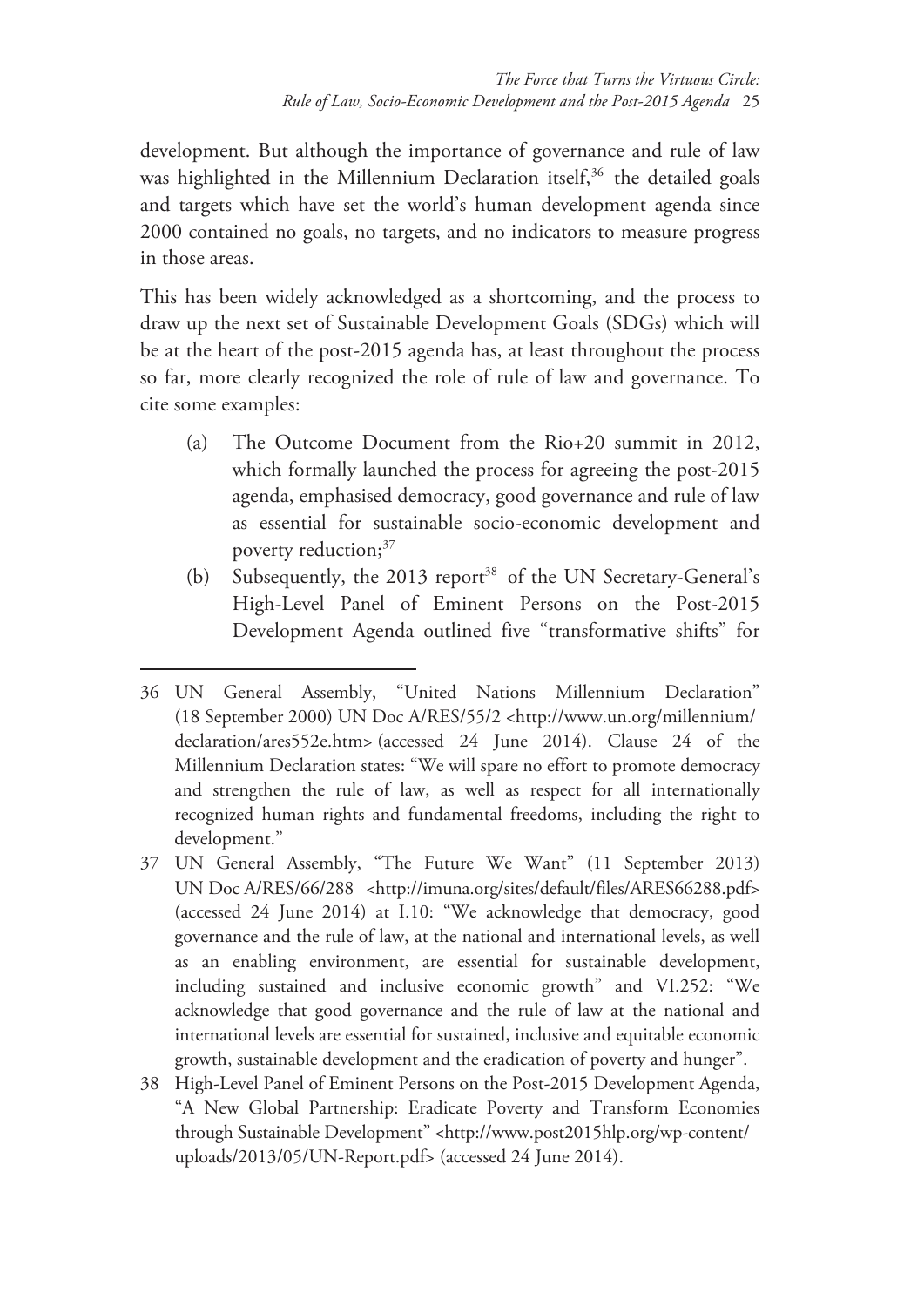the post-2015 agenda including building effective and accountable institutions that support the rule of law as a means to an end, and an end in themselves, proposing an "illustrative goal" to ensure good governance and effective institutions;

- (c) In September 2013 the General Assembly held a Special Event on MDGs whose Outcome Document 39 reaffirmed the importance of promoting rule of  $law<sup>40</sup>$  as part of a coherent approach for the post-2015 agenda; $41$
- (d) In the UN's own "The World We Want" survey, which gives people everywhere a chance to express their own voice on the issues that matter most to them, "Honest and responsive governments" consistently ranks near the top of the list – usually third after education and healthcare – see www.myworld2015.org.

But the key question is whether and how this will translate into concrete commitments related to rule of law in the final post-2015 agenda, SDGs, targets and indicators which are to be adopted by the General Assembly in September 2015.

During 2013 and 2014, the UN's member states discussed the future SDGs through the Open Working Group on Sustainable Development Goals (OWG) which was created following the Rio+20 summit. Co-chaired by Kenya and Hungary, it included 70 countries represented through 30 groups. The final report proposed no fewer than 17 SDGs comprising 169 targets. $42$ 

<sup>39</sup> UN General Assembly, "Outcome document of the special event to follow up efforts made towards achieving the Millennium Development Goals" (28 January 2014) UN Doc A/RES/68/6 <http://www.un.org/en/ga/search/ view\_doc.asp?symbol=A/RES/68/6> (accessed 24 June 2014).

<sup>40</sup> UN General Assembly, "Outcome document of the special event to follow up efforts made towards achieving the Millennium Development Goals" (28 January 2014) UN Doc A/RES/68/6 at para 13.

<sup>41</sup> UN General Assembly, "Outcome document of the special event to follow up efforts made towards achieving the Millennium Development Goals" (28 January 2014) UN Doc A/RES/68/6 at para 19.

<sup>42</sup> Report of the Open Working Group of the General Assembly on Sustainable Development Goals (12 August 2014) UN Doc A/68/970 <https://sustainabledevelopment.un.org/sdgsproposal>.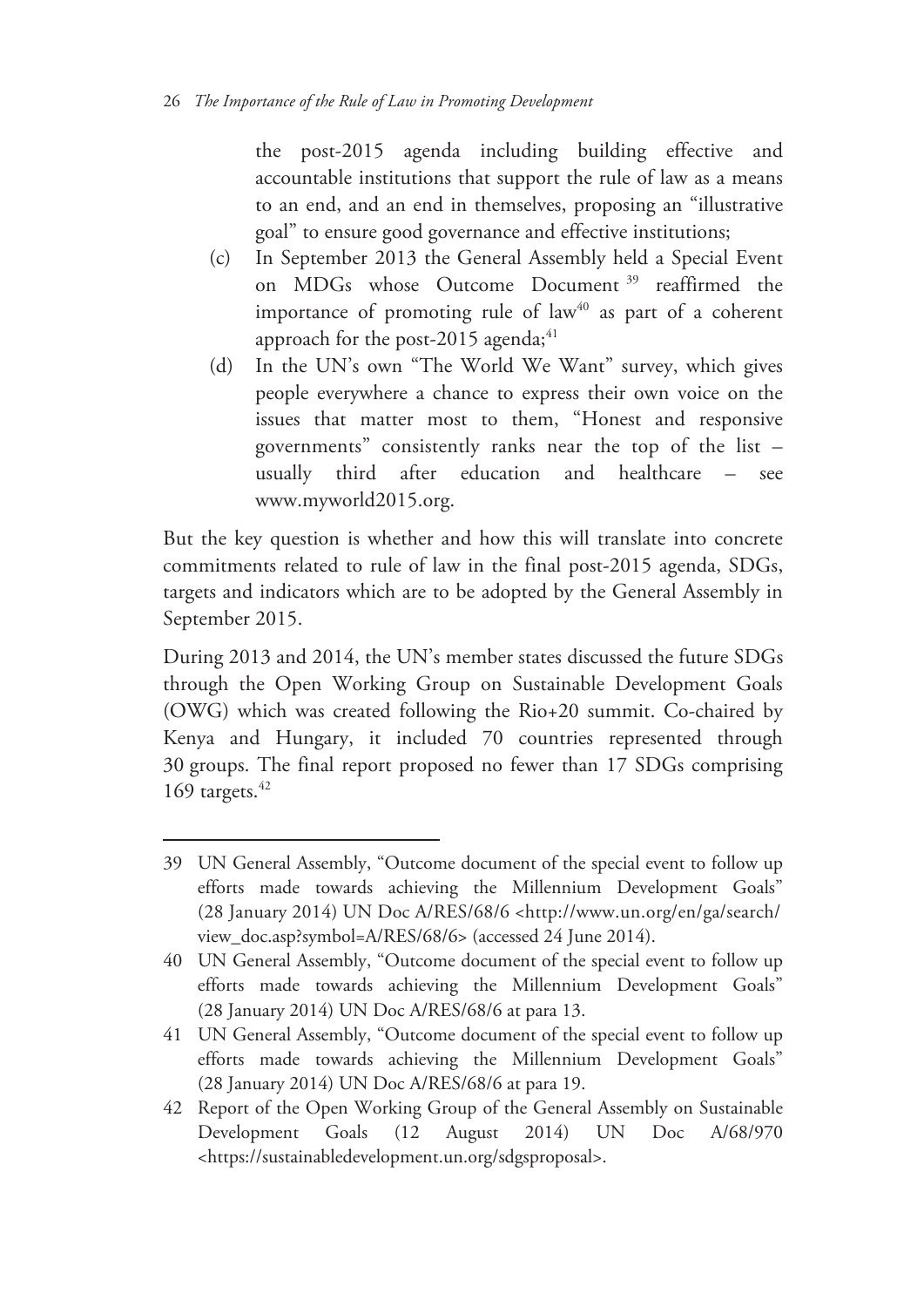Proposed Goal 16 is to "[p]romote peaceful and inclusive societies for sustainable development, provide access to justice for all and build effective, accountable and inclusive institutions at all levels". Specifically in relation to rule of law it contains a target to "promote the rule of law at the national and international levels, and ensure equal access to justice for all".

So far so good, but it is unlikely that the OWG's proposed set of SDGs and targets could be adopted by the GA in their current form. It is generally recognised that 17 goals and 169 targets is simply too many for a global agenda which needs to be adopted and measured by every country. In the process of trying to reach consensus on a more focused post-2015 agenda, this goal and target may well be vulnerable, because it faces strong opposition from countries such as China, India and Russia, even if it also enjoys equally strong support from Western countries and from the UN Secretary-General who, in his recent Synthesis Report on the post-2015 agenda, categorised "justice, safe and peaceful societies and strong institutions" as one of "six essential elements" for delivering on the sustainable development goals.<sup>43</sup>

<sup>43</sup> See "The road to dignity by 2030: ending poverty, transforming all lives and protecting the planet" Synthesis report of the Secretary-General on the post-2015 sustainable development agenda (4 December 2014) UN Doc A/69/700, especially at paras 77–78:

<sup>&</sup>quot;77. Effective governance for sustainable development demands that public institutions in all countries and at all levels be inclusive, participatory and accountable to the people. Laws and institutions must protect human rights and fundamental freedoms. All must be free from fear and violence, without discrimination. We also know that participatory democracy and free, safe and peaceful societies are both enablers and outcomes of development.

<sup>&</sup>quot;78. Access to fair justice systems, accountable institutions of democratic governance, measures to combat corruption and curb illicit financial flows and safeguards to protect personal security are integral to sustainable development. An enabling environment under the rule of law must be secured for the free, active and meaningful engagement of civil society and of advocates, reflecting the voices of women, minorities, lesbian, gay, bisexual and transgender groups, indigenous peoples, youth, adolescents and older persons. Press freedom and access to information, freedom of expression, assembly and association are enablers of sustainable development. The practice of child, early and forced marriage must be (*continued on next page*)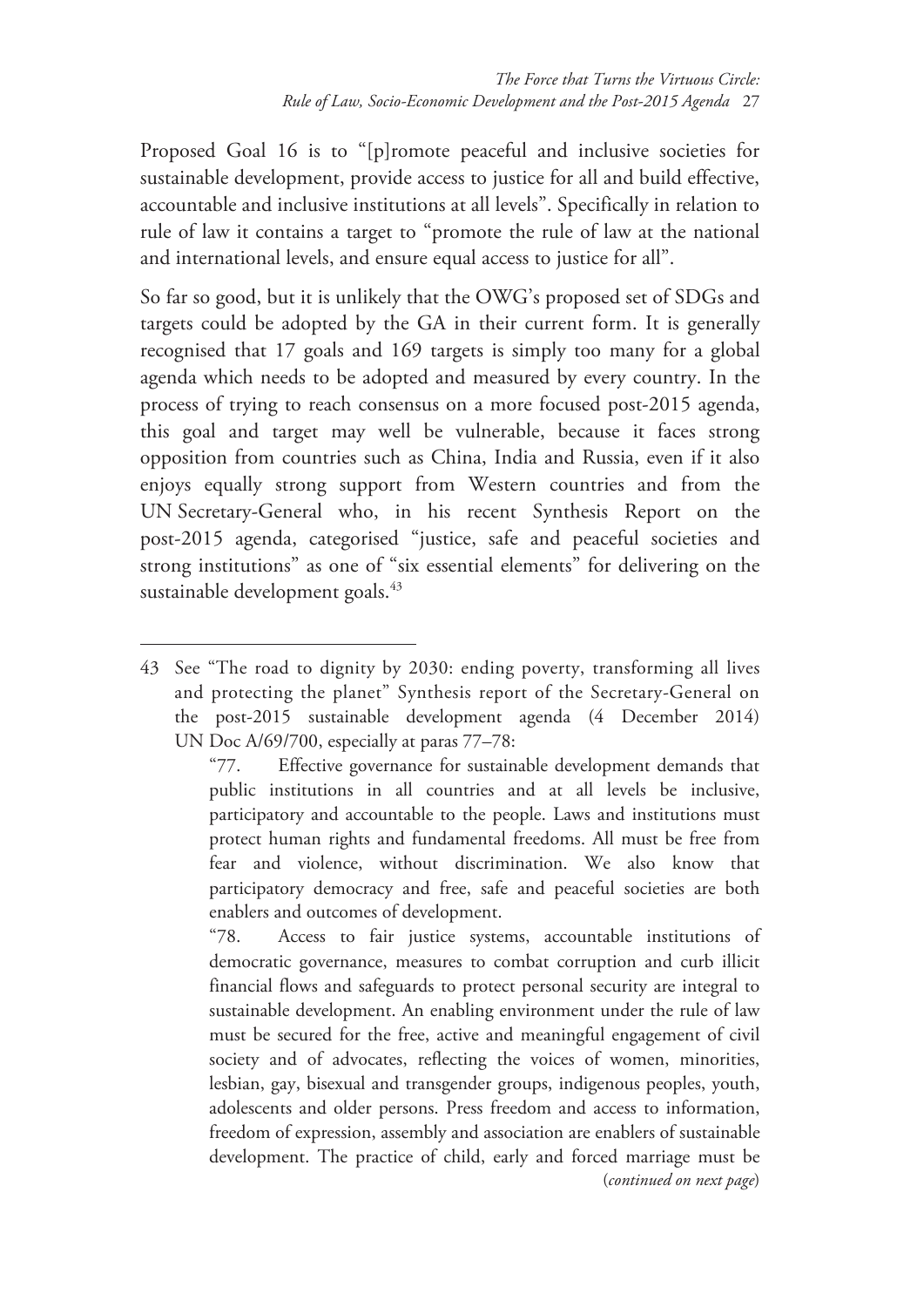Furthermore, even if this goal and target were to be retained in the final agenda, there would remain the question how a target phrased in this way could be measured. Considerable work has been done, by UN agencies and others, on devising practicable and meaningful indicators by which to measure the rule of law,<sup>44</sup> and earlier proposals of the Open Working Group contained more concrete proposals for targets related to rule of law. But the targets now proposed for Goal 16 – including that proposed for rule of law – are now so general that it will be challenging to reach consensus on indicators which can be objectively measured and tracked. And if progress against the goal and its targets cannot be clearly measured, the value of its inclusion within the post-2015 agenda will be substantially compromised.

If clear, measurable and unambiguous commitments to rule of law are not included within the post-2015 agenda, the greatest risk is that the world continues along its current path, in which greater wealth is accompanied with greater inequality, deepening rather than addressing exclusion, and exacerbating rather than addressing conflict, in a series of vicious circles which stronger rule of law could have reversed. At any rate we in UNDP – and throughout the UN – will continue to strive to generate better evidence and data to support our message that sustainable human development can only come about through strengthened rule of law.

> ended everywhere. The rule of law must be strengthened at the national and international level to secure justice for all."

<sup>44</sup> See for instance the measurement framework for rule of law, justice and security set out in UNODC, "Post-2015 Development Agenda" <https://www.unodc.org/unodc/en/about-unodc/post-2015-development -agenda.html> (accessed 27 January 2015).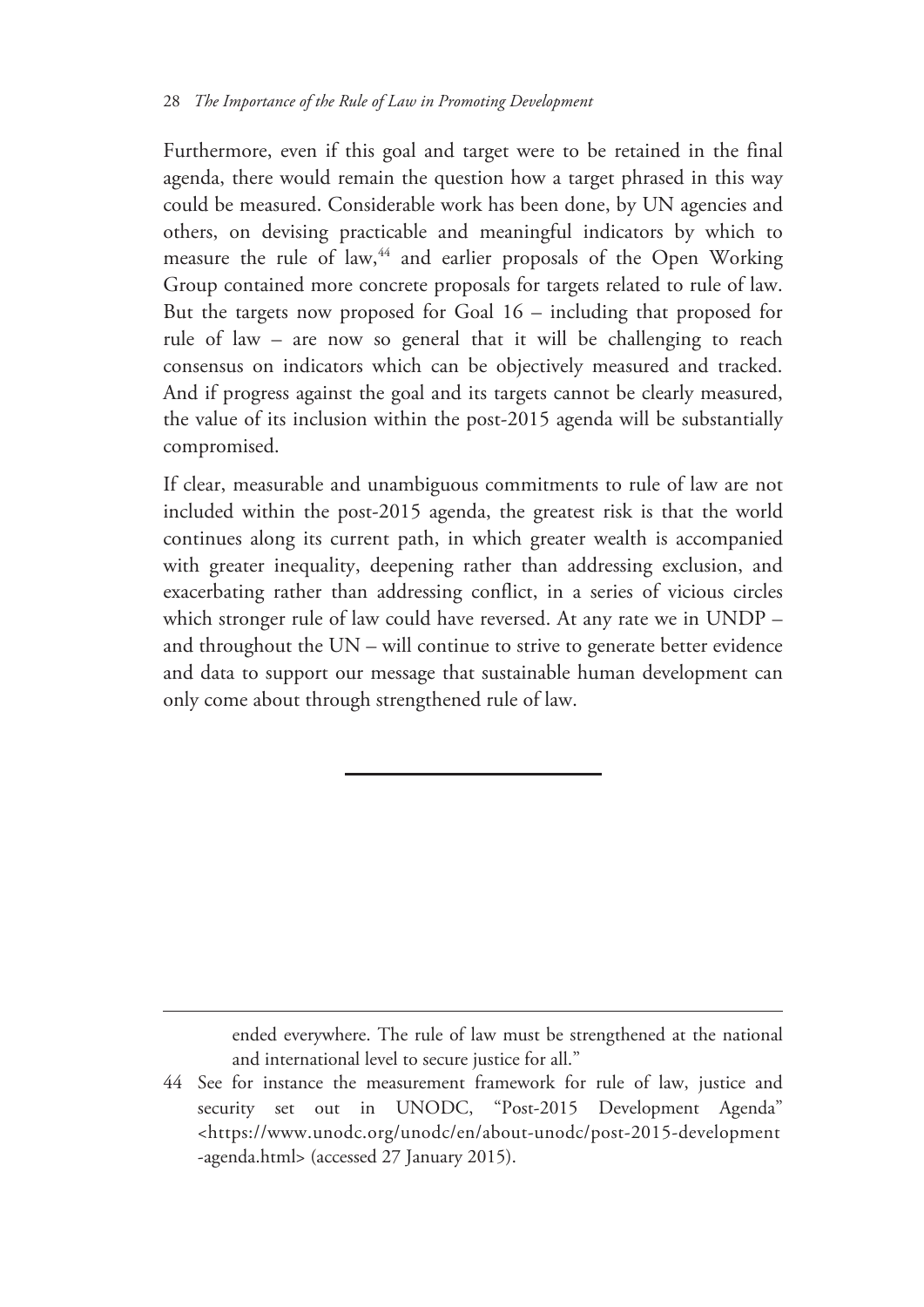#### **THE RULE OF LAW IN DEVELOPMENT**

## Christopher Stephens 1

-

#### *General Counsel, Asian Development Bank*

The benefits to developing countries and their citizens of a culturally, legally, socially and economically embedded acceptance of rule of law principles have been widely accepted for generations. The signing of the Magna Carta in June 1215 institutionalised specific limits on monarchical power in England, enshrined individuals' access to courts, and provided for due process in criminal cases. And even 1800 years before that – after the establishment of the Athenian assembly or *Ecclesia* – the rule of law was recognised as a worthy value, at least for land-owning, native-born men.

Although variously defined in different contexts, this chapter refers to "rule of law" as a set of fundamental principles within which a society recognizes and upholds certain relationships and transactions. These principles include (1) good governance, by which officials at all levels of society are accountable under the law for their personal and professional conduct, and conduct the affairs of government fairly, openly, and ethically; (2) laws that protect fundamental rights securing persons, their rights and their property are properly enacted, and justly, fairly, and consistently applied and implemented; and (3) justice is delivered pursuant to due process by competent and ethical judges and officials acting consistently with law.

Over the course of the 800 years since the Magna Carta, organisations including the United Nations, the United Nations Development Programme (UNDP), the Bingham Centre for the Rule of Law, the Singapore Academy of Law, and various other institutes, universities, think tanks, NGOs, and law societies, have, through a relentless focus on the rule of law, raised the concept to a normative principle that is almost universally recognised as an aspirational premise of civil society. Yet after all that time and effort, rule of law topics ranging from human rights to governance continue to be examined and debated. A Google search for conferences on

<sup>1</sup> This chapter was prepared by the author in his personal capacity and not as representative of Asian Development Bank. Any views contained in this chapter are the personal views of the author, and do not necessarily reflect the views of Asian Development Bank, its Board of Governors or the governments they represent.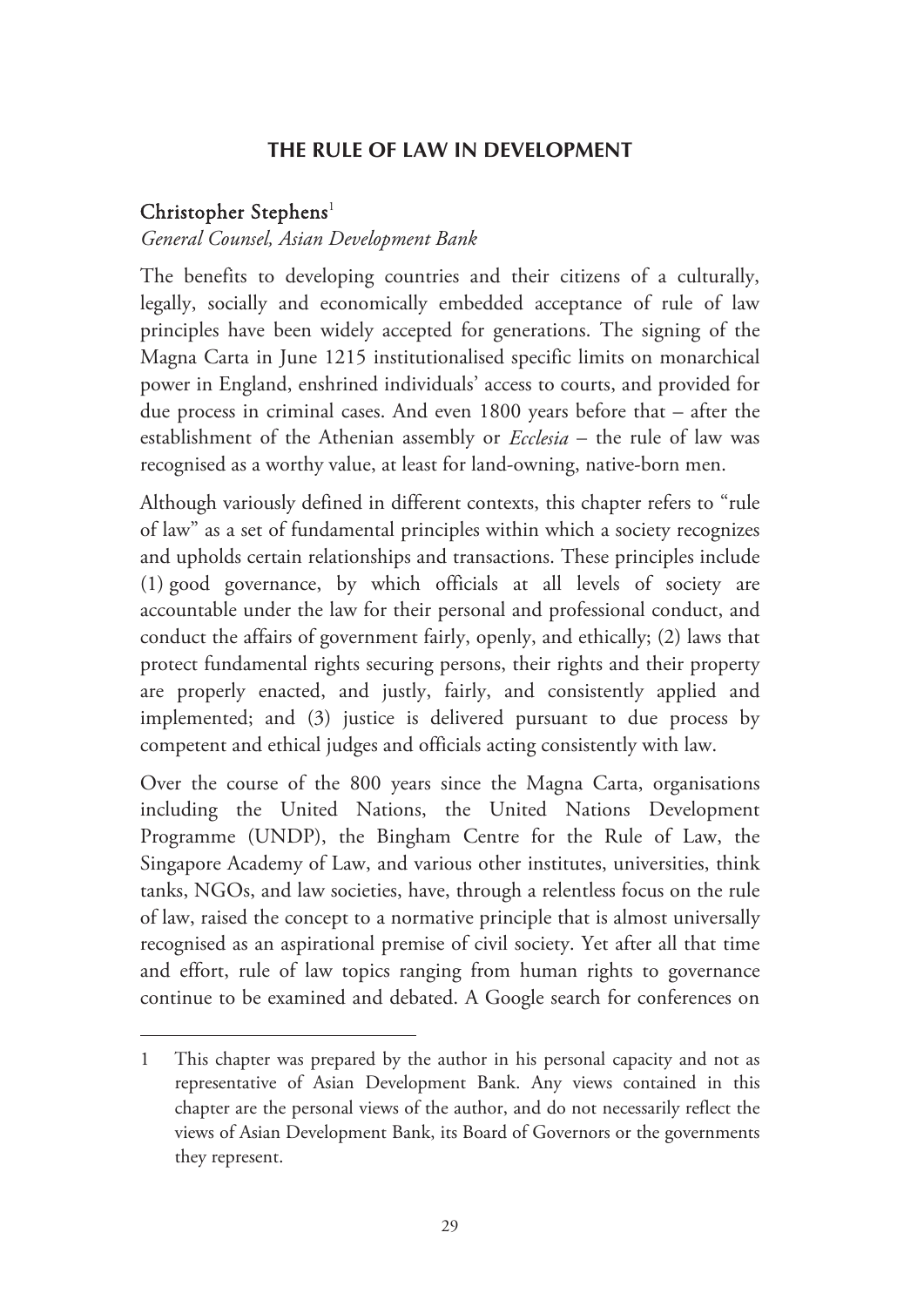the rule of law in 2014 alone yields nearly 20 million hits. Even after 2600 years, there is no shortage of discussion.

# **Connecting Theory to Practice: The Last Mile**

The gap between the recognition of rule of law principles and societal inculcation is often vast, and institutionalising a national acceptance of rule of law principles is an evolutionary process that can only be approached in a holistic manner, involving a society's culture, government, law enforcement authorities, judges, and citizenry.

At the "high level" of this effort – culture and government – inculcating rule of law principles as a normative value can best be done under the leadership of global institutions, like the United Nations and its development arm, the United Nations Development Programme (UNDP), the latter having spent many years convening meetings and conferences, publishing articles that articulate theories on the morality and social and economic benefits of the rule of law, and studies that demonstrate empirically the validity of those theories. Ultimately, protocols, agreements, treaties and conventions are agreed and signed by nation states in which governments undertake commitments to adopt specific component principles of the rule of law.

At the next level – legislatures, regulators, law enforcement authorities, judges, and the citizenry – realising and applying rule of law principles in the everyday personal and economic affairs of people, multilateral development banks (MDBs)<sup>2</sup> and similar institutions can play a more effective role. MDBs do this by mobilising financing and investment to facilitate economic development, and by attaching rule of law oriented technical assistance and consultancy services to such financing and investment. That technical assistance often supports countries in the enactment of laws and regulations that further economic development, the enhancement of governance and/or the effective and consistent

<sup>2</sup> A multilateral development bank is an institution established by treaty signed by several states that provides financing and technical assistance to developing countries. These include Asian Development Bank (ADB), the World Bank, European Investment Bank, European Bank for Reconstruction and Development, Inter-American Development Bank, African Development Bank, and Islamic Development Bank, among others.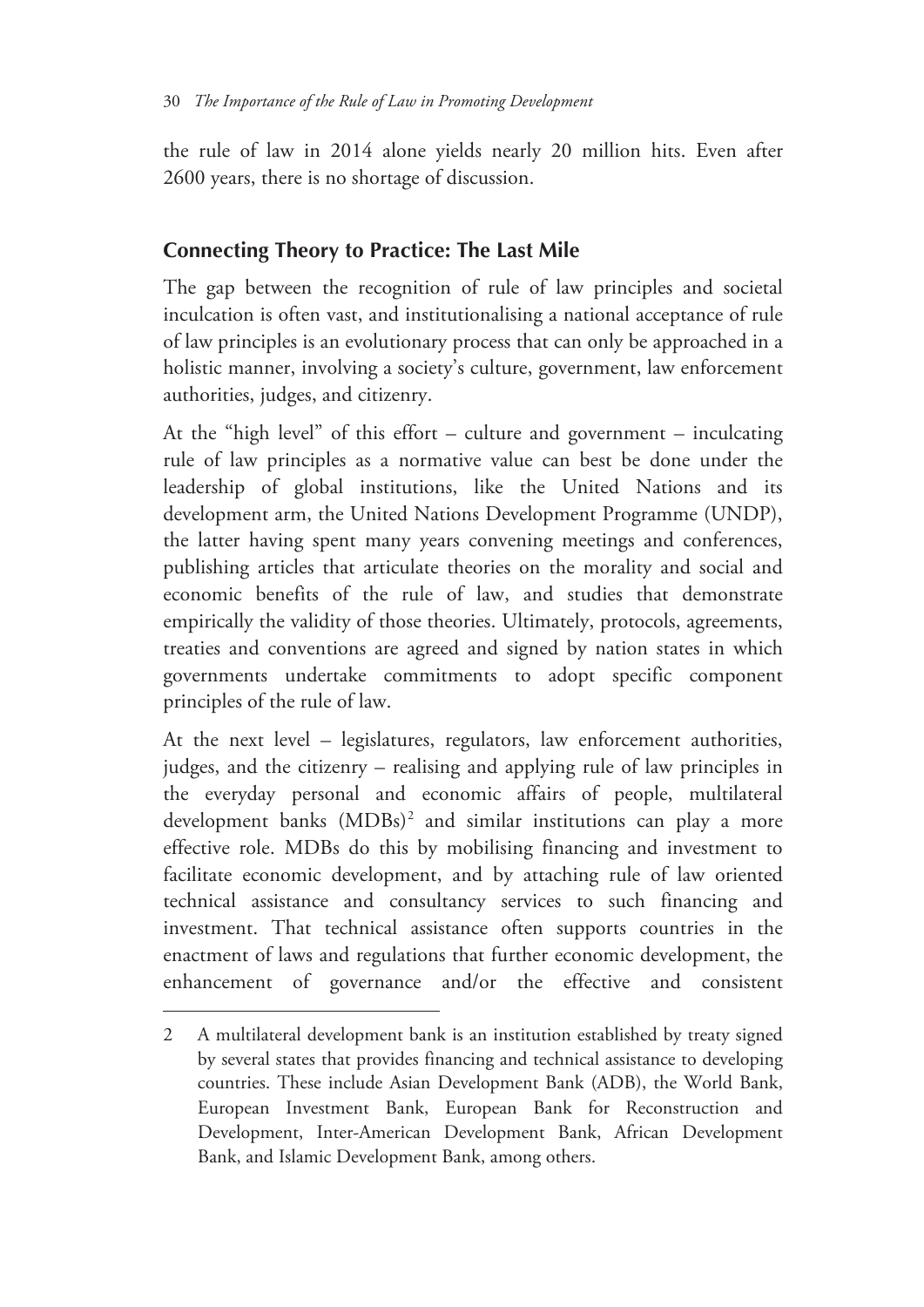implementation and enforcement of laws. In this respect, MDBs provide the "last mile", connecting globally recognised norms to the granular level of specific projects in specific locales, affecting specific communities and businesses in their daily affairs.

In this sense, the two processes work in tandem, with (1) global institutions working from Geneva and New York, inculcating normative values on the highest plane, and carrying those values down to the multinational and national level in the form of international treaties and domestic laws; and (2) MDBs working in regions and communities, leveraging the prospect of financing to apply rule of law principles at the shovels-in-the-dirt level of project implementation (*eg*, making financing available with strings attached in the nature of required compliance with standards on the environment, treatment of affected people, open and fair procurement, anti-corruption, and good governance).

## **Breadth of Rule of Law Principles**

Although such a tandem-application of rule of law appears workable in theory, the concept of rule of law is broad, and means different things in different contexts. NGOs and global institutions typically touch upon a wider array of rule of law issues than MDBs. Few institutions have taken a broader approach to rule of law than UNDP. This broader focus includes human rights and moral principles involving individuals' dignity, freedoms and "natural" rights, and these in turn often contain elements of political rights and freedoms.

The benefits of this broad and high-level approach are several. First and foremost, recognition of the societal and economic benefits of rule of law principles – at least insofar as relates to the need for clear laws that are fairly implemented on a consistent and predictable basis – has become almost universal. To that extent, the rule of law has become a globally recognised normative value among nations.

Unfortunately, full implementation of rule of law principles at the most granular level of human affairs is less universal, especially in much of the developing world.

Fortunately, this is the level at which MDBs can – and do – play an important and effective role in furthering the application of rule of law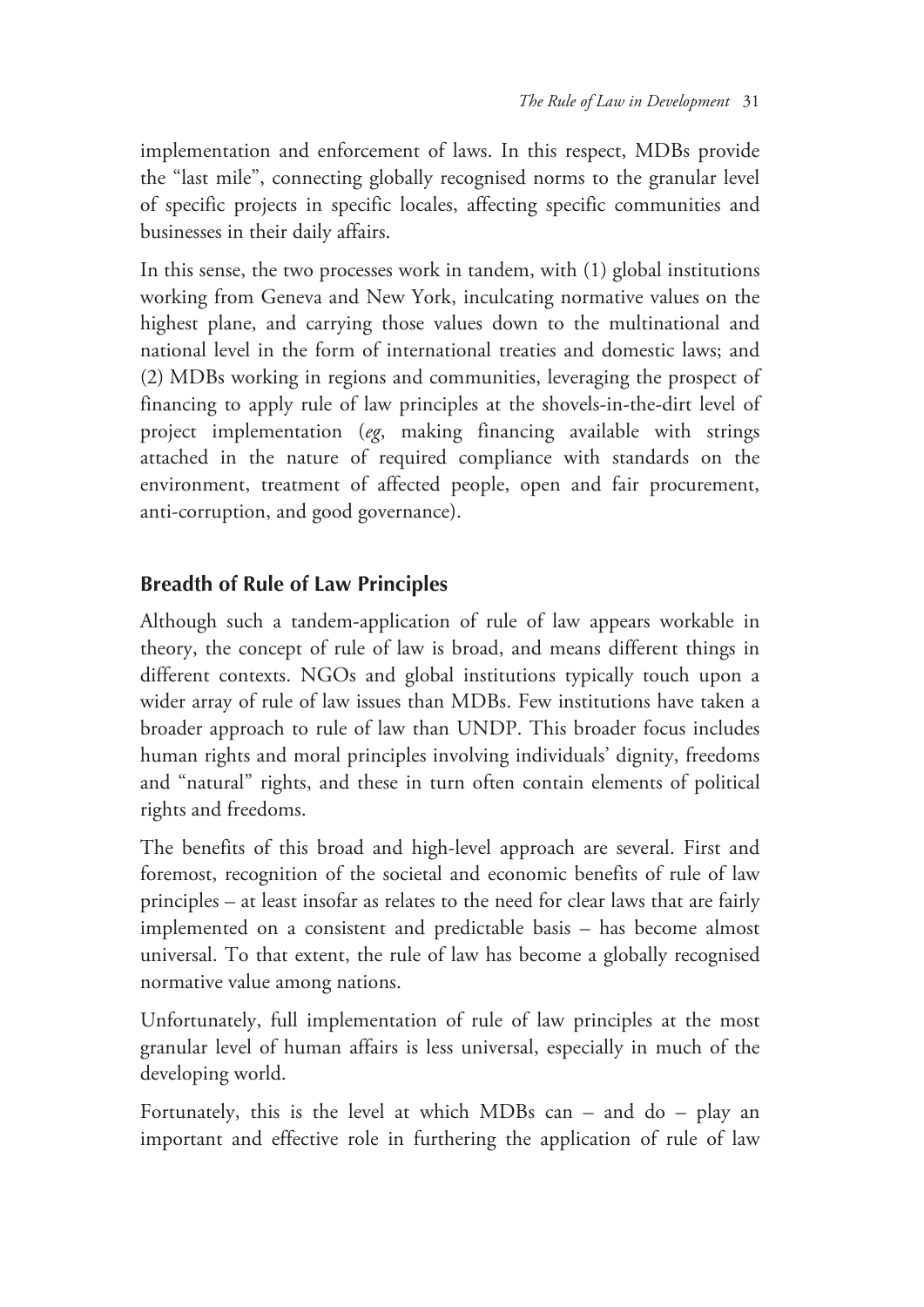principles, albeit with an emphasis that is more tightly focused on development.

# **Rule of Law in ADB's Development Efforts**

At Asian Development Bank (ADB), a regional development bank, the mission is to facilitate economic development and to alleviate poverty in Asia and the Pacific. To do this, ADB engages in financing and investment activities in its 42 developing member countries (DMCs) that will foster sustainable economic growth and enhance further investment, business and trade, ultimately leading to higher incomes and the alleviation of poverty. Infrastructure – particularly large-scale infrastructure that provides a public service, like roads, rail, water treatment, and power generation and transmission – has traditionally been a government responsibility, and much of ADB's financing activity is comprised of sovereign loans to developing member countries to finance specific public service oriented infrastructure projects.

A fast-growing part of ADB's business, however, is lending to, and making equity investments in, private companies, as part of the effort to engage privately-owned enterprise and private capital, technology, know-how and management expertise in the economic development of DMCs. ADB has also identified public-private partnerships (PPPs) as a hybrid sovereign-private sector approach that can effectively engage private sector resources in the efficient provision of public services.

Apart from financing and investing in projects and companies, ADB also provides technical assistance, typically in the nature of advisory or consulting services. Technical assistance projects (TAs) are engagements by which ADB helps developing member countries develop more effective and efficient institutions, legal or regulatory policy frameworks, and systems and capacities to promote sustainable and inclusive economic growth and development.

In the context of rule of law, ADB takes a holistic approach encompassing legislation, regulation, regulators, judges and judicial capacity, and enforcement. For example, ADB TAs include technical assistance aimed at creating legislation and a legal regime that will accommodate private investment in PPP projects. To establish an effective PPP regime, a country needs laws relating to concessions, the establishment and operations of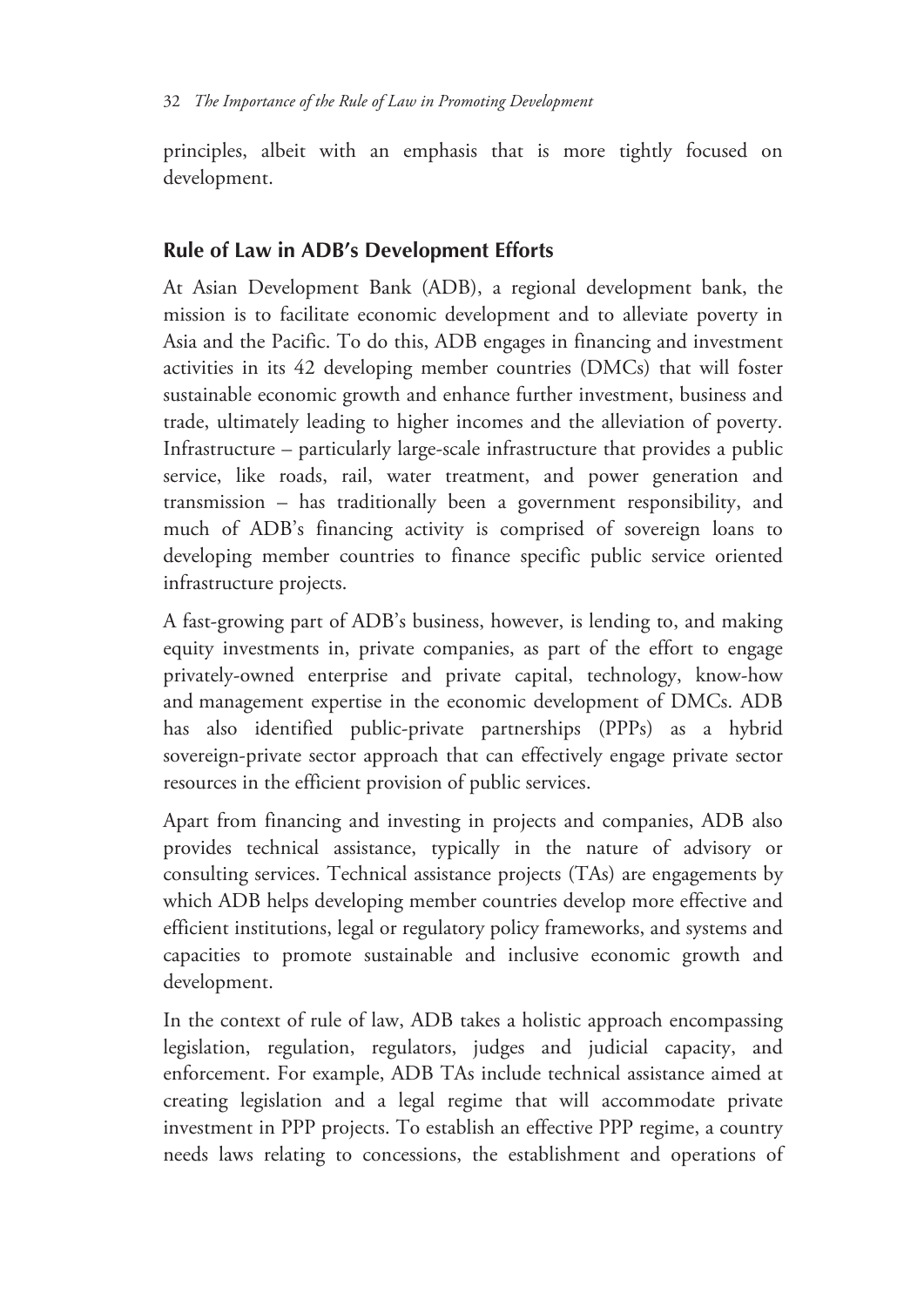private companies, financing and collateral security, the recognition and protection of property and contract rights, currency convertibility and remittance, procurement, insolvency, tax and other matters. This is not only a broad array of different laws, but many of these have to take account of – and have to be tailored for – specific sectors, such as telecommunications, water, transport, energy, education and health, where PPP might provide an appropriate developmental framework. And PPP-related TAs are just one example. A similarly broad approach applies, with different laws in mind, to TAs aimed at building other sectors, such as the financial sector, capital markets, and corporate governance.

The theory common to all rule of law oriented TAs is the idea that economic development requires rules of the game that provide a level playing field in which participants in the economy can be confident that their contracts are valid, their property and contract rights are enforceable, the laws apply equally to all players, and the outcomes to disputes are consistent with those laws untainted by corruption and are therefore predictable.

As such, an effective and efficient legal system, anchored in the rule of law, is a precondition to maximising the effectiveness and efficiency of economic and financial activity, and, ultimately, to sustainable and inclusive economic development.

ADB, working in tandem with internationally recognized rule of law norms, ensures their application to specific projects in a specific country by tethering its work to rule of law principles in at least two respects:

- (a) First, the project will require that the implementing government agency or private sector borrower or investee (i) adhere to standards on the environment, including rigorous assessments of the project's impact on air, water, soil and people, and of alternatives to mitigate adverse effects; (ii) assess and properly handle the impact of the project on affected people and their livelihoods; (iii) implement relevant project contracting through open and fair procurement processes, free of corruption; and (iv) adhere to other standards of good governance.
- (b) Second, ADB often provides technical assistance to a government agency or ADB borrower that is aimed at (i) assisting the country in the adoption of relevant laws or regulations; (ii) developing more efficient or effective systems for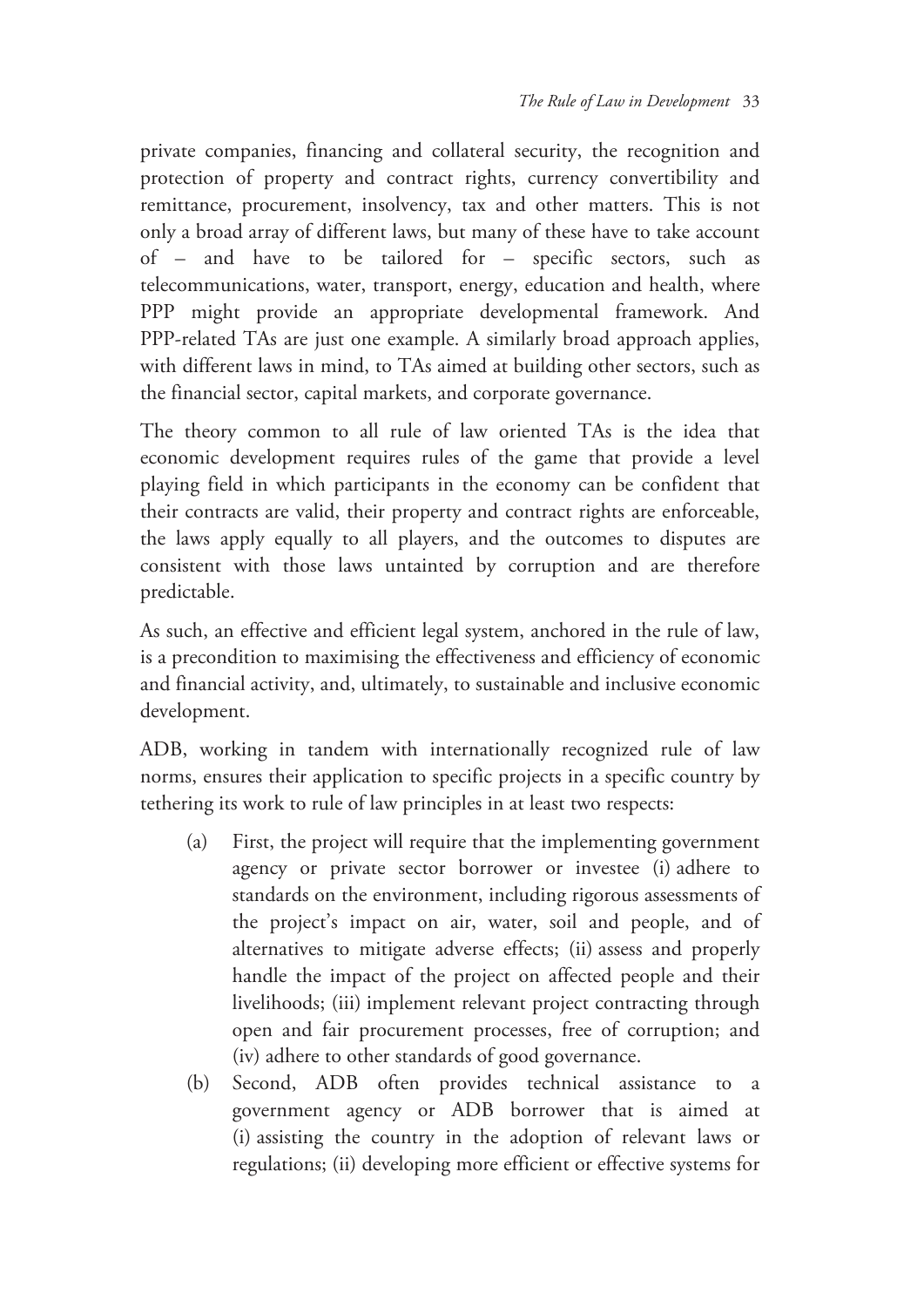managing or administering critical operations; or (iii) providing training for regulators, law enforcement authorities, administrators or judges to enhance their capacity for managing their tasks of governing or adjudicating.

It is important to remember that ADB's priorities, projects and investments in DMCs are not "imposed" or even selected unilaterally by ADB. For each DMC, ADB engages the government, civil society and a range of stakeholders in developing a country partnership strategy (CPS) with the country. The CPS defines the strategic approach and priorities of ADB's investments in the country for a specific period, and is aligned with the country's own development strategy, and ADB's own strategy and capacities, taking into account complementary efforts by other development institutions. Accordingly, a particular TA covering rule of law principles or initiatives is mutually identified and defined by ADB and its client country through such collaboration.

# **Rule of Law and Political Affairs**

 $\overline{a}$ 

Although many of the rule of law principles encouraged and supported by ADB align with international norms, they are not as broad as those pursued by the UN. The breadth of ADB's ability to impose rule of law principles is limited by its charter. The Agreement Establishing the Asian Development Bank<sup>3</sup> provides that the Bank "shall not interfere in the political affairs of any member [country]."4

The "political affairs" prohibition creates some interesting dilemmas. The majority of ADB's financing and TA activities are undertaken in collaboration with member countries' governments, and pursuing projects

<sup>3</sup> Agreement Establishing the Asian Development Bank (4 December 1965) 571 UNTS 8303 (entered into force 22 August 1966) is the treaty that established ADB and is signed by the ADB's 67 member countries. It defines ADB's capitalization, shareholdings, operations and governance.

<sup>4</sup> ADB Charter, Article 36.2. Nearly identical provisions appear in the articles of agreement of the World Bank, International Bank for Reconstruction and Development, Inter-American Development Bank and African Development Bank. The articles of the European Investment Bank and European Bank for Reconstruction and Development do not contain the political affairs prohibition.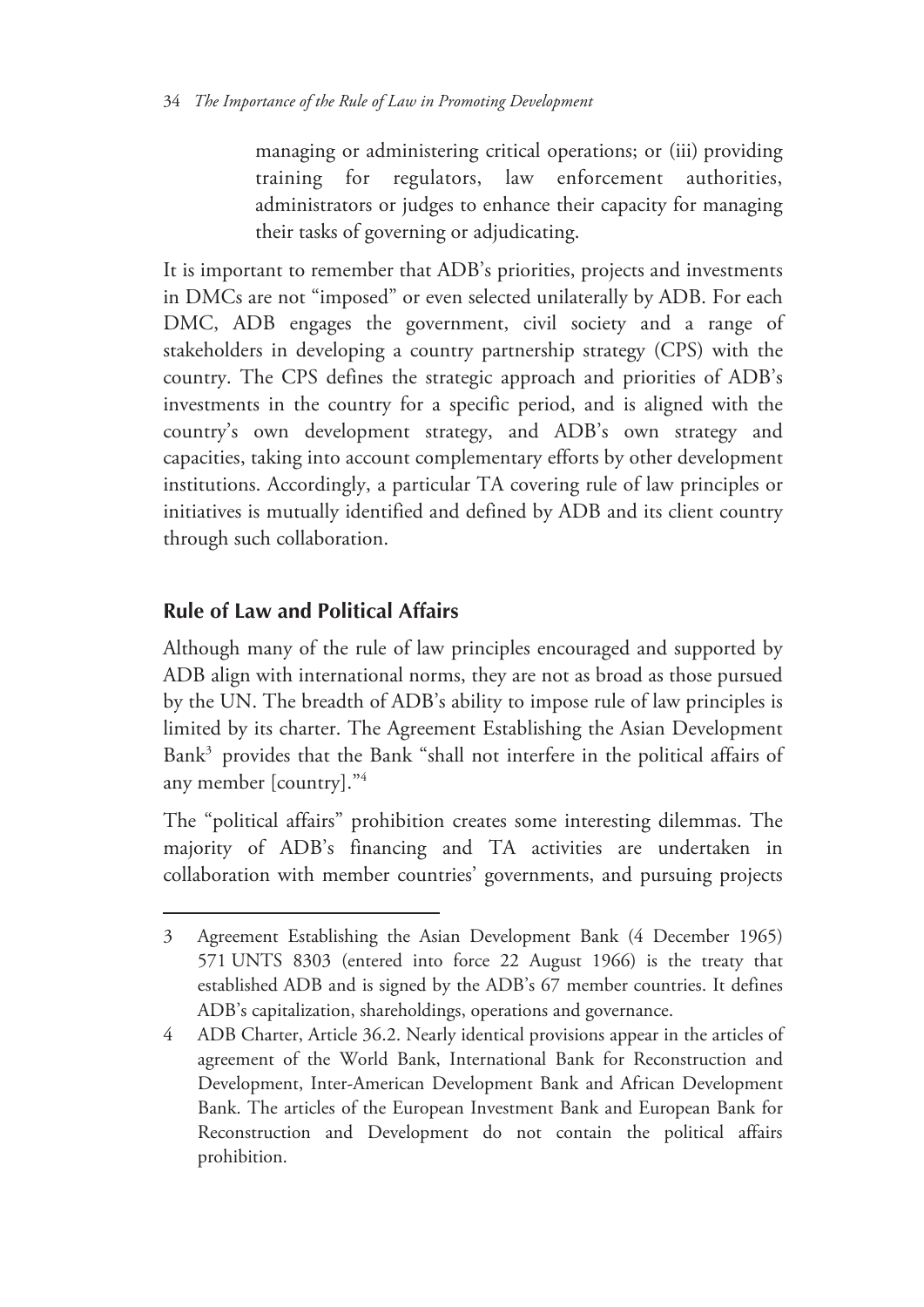that interfere with a country's political affairs would not further that collaborative spirit. Yet many ADB projects are aimed at supporting governmental functions, like enhancing the rule-making capacity of agencies or the efficiency of public management functions. While the "political affairs" prohibition would clearly prevent ADB from undertaking certain types of politically oriented TAs, where the lines are drawn is not entirely clear, and MDBs and their client countries can have different views. Certain human rights initiatives advanced by the United Nations, think tanks, NGOs and other institutions would seem to touch on political affairs. These might include certain individual freedoms, like freedom of the press, political speech, the nature of elections, and the right to vote. Other human rights would not fit easily into categories of political and non-political. In the case of ADB, its mission is economic development and poverty alleviation, and, to the extent its policies touch on rule of law principles that embody human rights, they do so in the context of its development mission, rather than from a political perspective.

## **Gender Equity**

Gender equity is a good example of a human rights issue that is also a developmental imperative. Gender equality and women's empowerment are essential for meeting Asia's aspirations of inclusive and sustainable development, and gender equality must be pursued in its own right for a just society. Beyond the moral imperative, however, women represent at least half the society in all ADB member countries, and half the nations' human capital and resources. In many cultures, traditions assign them critical operational and management roles in essential family and business functions of society. Raising living standards in an entire country – any country – is a Herculean task that requires tapping all available resources in a thoughtful and efficient way. To seek to attain a country's development potential without the full engagement of women is akin to undertaking the task with one arm, one leg and half the brain tied behind one's back – clearly not the most effective approach.

In order for women to be fully engaged in these critical endeavours, they need education, training, experience and access to capital and health care, and other resources. And, for these initiatives to be sustainable, they have to be programmatically ingrained in society and accepted culturally. These principles also have to translate into specific laws and regulations that are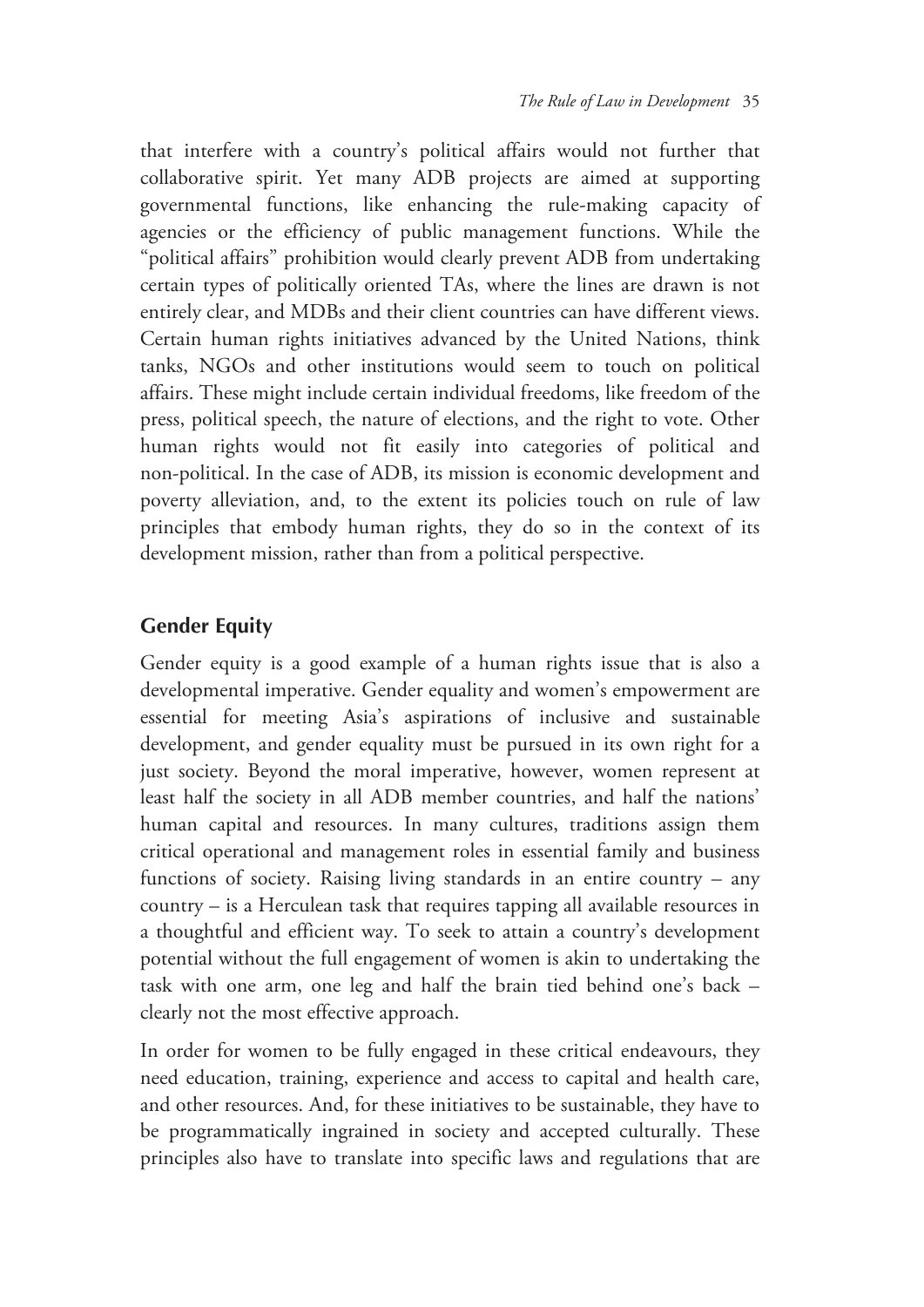correctly, fairly and consistently interpreted and applied, and have to be accompanied by a broad public awareness of the law and the availability of resources. Such a holistic approach might involve a sequencing of initiatives:

- (a) public awareness and acceptance of the moral and economic imperatives;
- (b) government and legislative commitment through appropriate laws;
- (c) implementation of laws by informed, effective, ethical and resourced ministries and agencies;
- (d) interpretation and enforcement of laws and regulations by administrators, law enforcement authorities, and judiciaries, supported by resources, and acting ethically and through due process; and
- (e) community awareness of the availability of programmes and resources, and citizens' rights under the law.

Technical assistance projects aimed at furthering these initiatives are among the most important priorities for ADB, and are enshrined in ADB's core strategy.<sup>5</sup> To that end, ADB finances, invests in, and supports projects that cover support of gender equity laws, enhance the education of women and girls, provide vocational training for women, provide microfinancing of women-owned businesses, and support women's health programs and projects that benefit mainly or substantially women's economic, educational or health issues. Specific projects include:

(i) Gender Tool Kit

 $\overline{a}$ 

In 2013, ADB launched a tool kit consisting of a menu of gender equality outcomes, results, and indicators that may be selected or adapted by users.<sup>6</sup> The tool kit is designed for a wide audience of development policy makers, planners, implementers, and evaluators in governments across Asia and the Pacific. The tool kit will assist

<sup>5</sup> Asian Development Bank, *Strategy 2020: The Long-Term Strategic Framework of the Asian Development Bank 2008–2020,* (April 2008) <http://www.adb.org/ documents/strategy-2020-working-asia-and-pacific-free-poverty> (accessed 13 January 2015). See also ADB, "Gender and Development" <http://www.adb.org/ themes/gender/main> (accessed 13 January 2015).

<sup>6</sup> ADB, "Gender and Development – Sector Checklists and Toolkits" <www.adb.org/themes/gender/checklists-toolkits> (accessed 13 January 2015).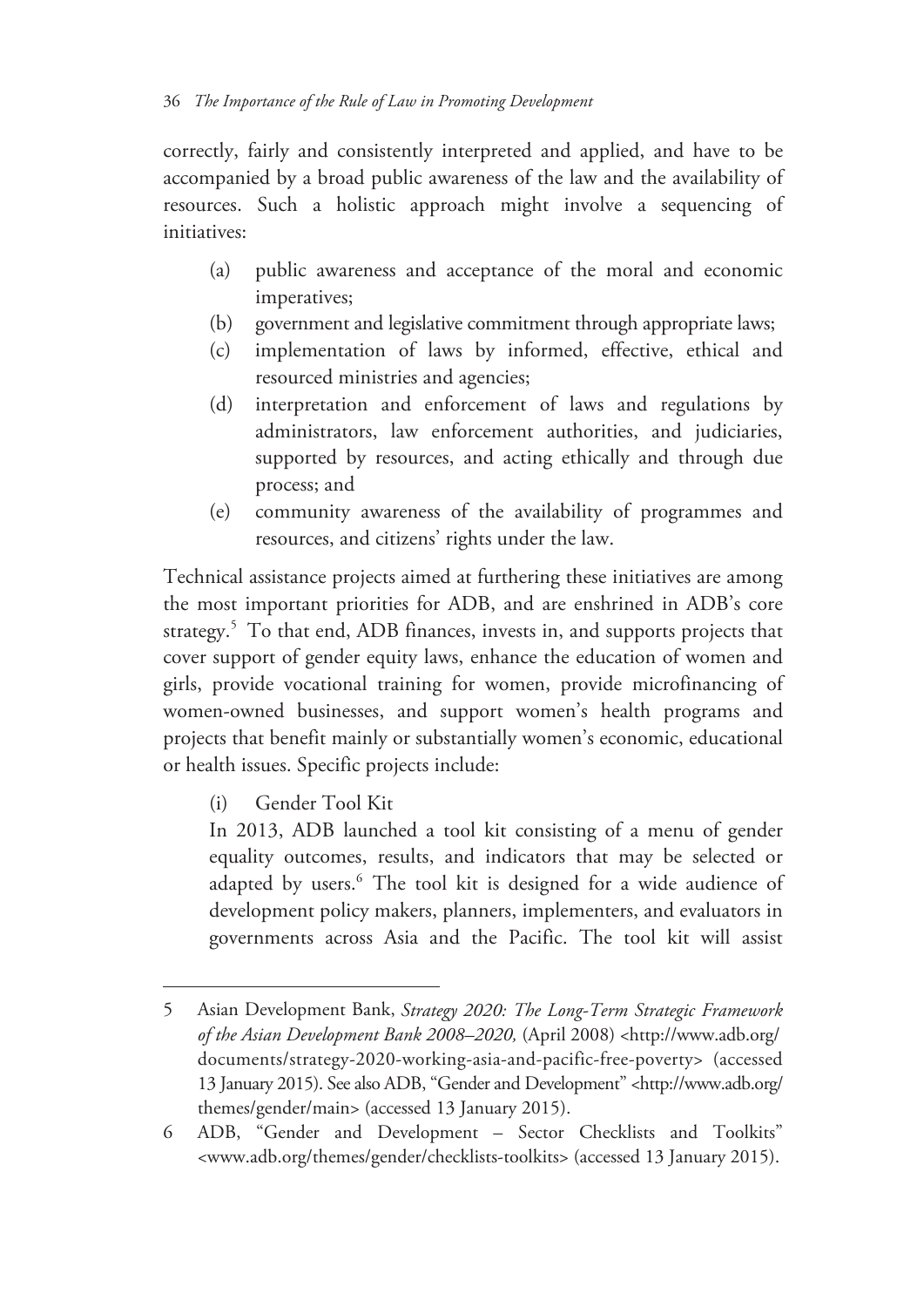specialists in particular sectors to identify gender equality results and indicators in designing policies and projects.

(ii) Cambodia

In 2013, the legal team completed a \$15 million finance sector program in Cambodia that will provide access to credit for over 15% of the country's people by 2017, with at least 60% of the beneficiaries being women.

(iii) Maldives Gender Equality Law

This TA provides advice and support to the Government of the Maldives on the development of a new Gender Equality Law, a diagnostic assessment of gender in several sectors of the economy, and an advocacy plan for the new law.

(iv) Gender in Islamic Societies

TAs in Pakistan and Malaysia seek to raise awareness of gender issues in Islamic societies and the critical role women can play in society and economic development.

#### **Other Rule of Law Related Initiatives**

Other ADB initiatives that tie rule of law principles to economic development include the following:

*(a) Public management and investment* 

(i) In Myanmar, an ADB TA provides basic public management training on leadership, governance and public management, and seeks to build capacity to formulate policy, and prepare and implement programs in key sectors, such as energy, water and sanitation, and transport and IT. This project will also support relevant ministries in Myanmar and related domestic higher education institutions to build in-house skills to develop and deliver systematic capacity development of civil servants in the country.

(ii) Another ADB TA in Myanmar aims to improve the general investment climate. The TA supports the drafting of a new company law and the establishment of an electronic registry to facilitate an investment environment conducive to private sector development and inclusive economic growth. ADB carried out a diagnostic of Myanmar's 1914 company law and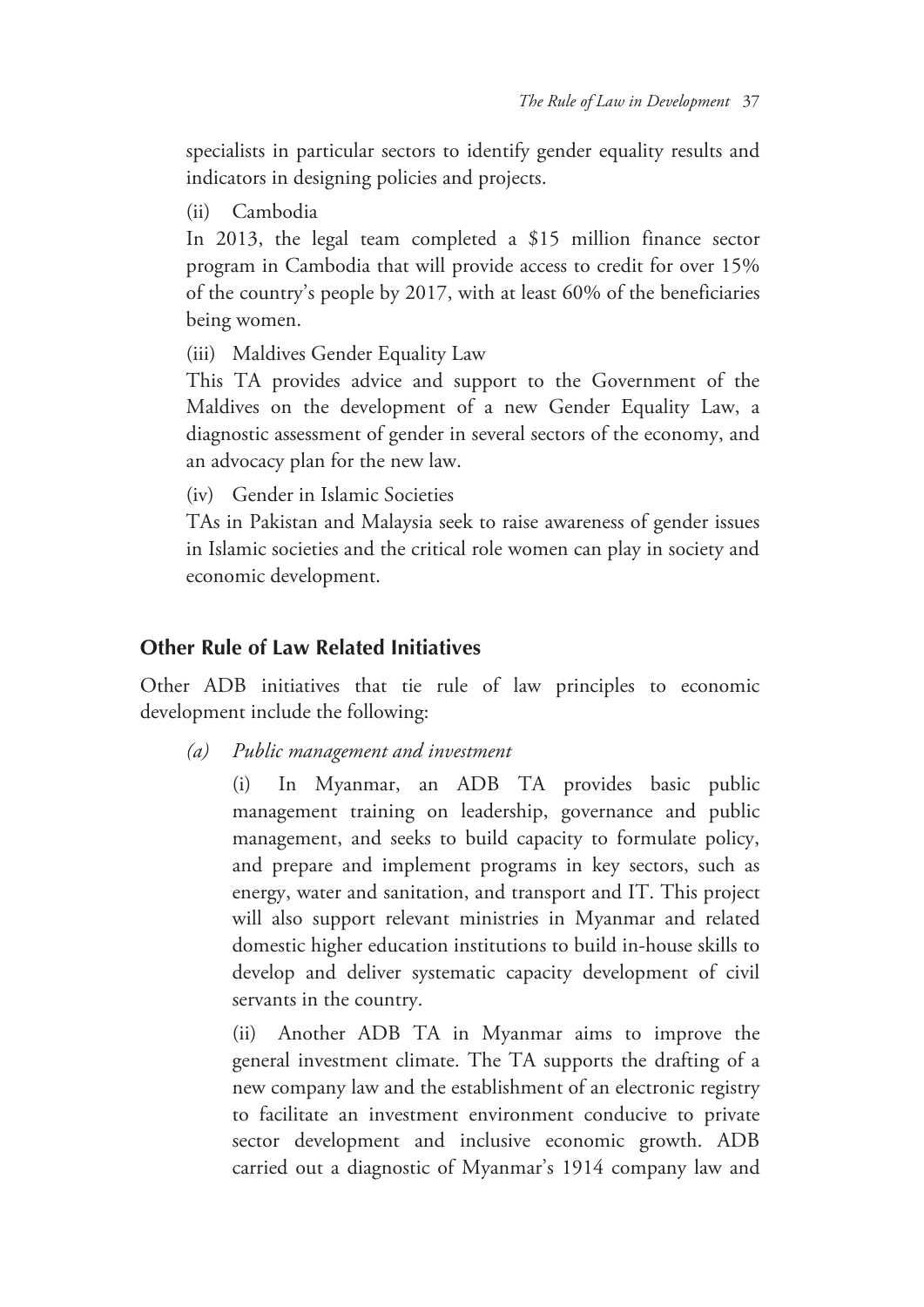the company registry, and funded support for training senior officials from Myanmar's registry at the New Zealand Company Registry Office (to assess operations of a first-class company registry). The TA also focuses on the urgency of reforming the company law for private sector development and for attracting quality foreign investors.

(iii) ADB, in partnership with the ASEAN Capital Markets Forum, jointly developed the ASEAN Corporate Scorecard<sup>7</sup> an ASEAN-focused methodology of corporate governance assessment, using a scorecard system that is based on international best practices. The Scorecard encourages publicly listed companies in the six participating ASEAN countries to go beyond national legislation requirements and follow internationally recognized best practices in corporate governance. Corporate governance principles are the essence of the application of rule of law principles to corporate organization and conduct, and can encourage and attract domestic and foreign investment, and build liquidity by encouraging confidence in capital markets. The ASEAN Corporate Scorecard furthers these objectives in the six ASEAN countries that use it to assess publicly listed companies. The assessment has also proven to be useful to brand ASEAN as an asset class to compete with other regional jurisdictions as an attractive investment destination.

*(b) Judiciary and building judicial capacity* 

 $\overline{a}$ 

Most countries in Asia have promulgated domestic laws and have signed most international treaties on environmental protection in relation to sustainable development and modernisation. In most of these same countries, however, effective and efficient implementation is lacking, due in large degree to shortcomings in interpretation and application by the courts. To address this, ADB has undertaken numerous projects aimed at enhancing judicial capacity in environmental adjudication. In each of these, participating justices from

<sup>7</sup> ASEAN Economic Community Scorecard (2012) <http://www.theacmf.org/ ACMF/upload/asean\_cg\_scorecard.pdf> (accessed 13 January 2015).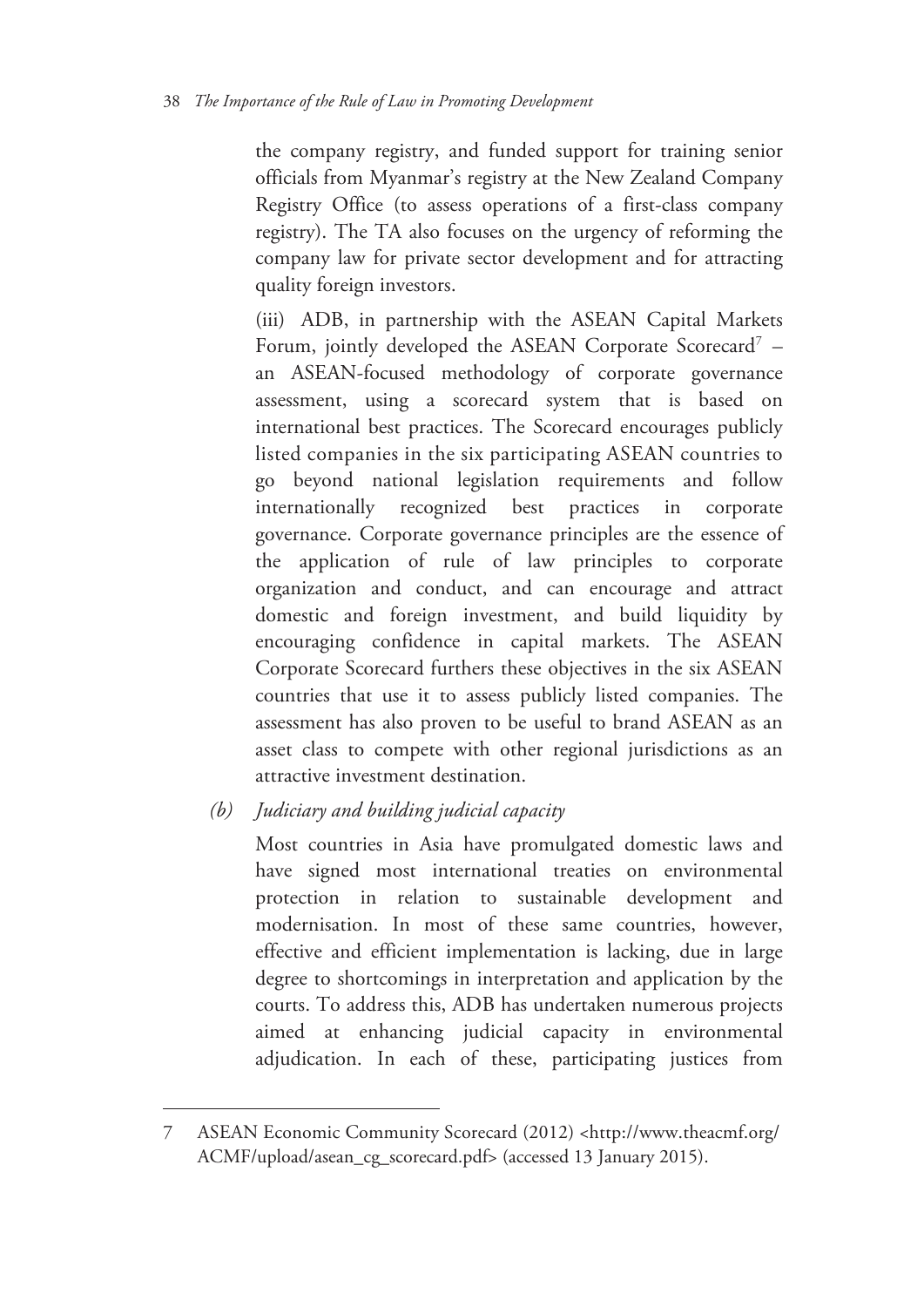different countries collaborate to identify common challenges and needed recourses, and to commit to knowledge-sharing and mutual support. These projects include, for example, the following:

(i) Judicial capacity – ASEAN and the environment

The ASEAN Chief Justices' Roundtable on the Environment was organised under a TA by ADB's legal department, and convened in Bangkok in November 2013 and in Hanoi in 2014. For the first time, chief justices and high court judges from all 10 ASEAN countries participated.

(ii) Judicial capacity – South Asia and the environment

Under another TA, the South Asia Chief Justices Roundtable was organized by ADB's legal department in Bhutan in 2013 and in Colombo in 2014 for the chief justices and senior judges of South Asia (Afghanistan, Bangladesh, Bhutan, India, the Maldives, Nepal, Pakistan and Sri Lanka) to discuss strengthening of environmental adjudication and enforcement by their judiciaries in their respective countries.

(iii) A critical objective of these Roundtables is to develop and implement specific action items that further common objectives, clearing demonstrating that these are far more than mere talk-fests. As a result of these Judicial Environmental Roundtables, several countries have implemented specific programs and other action items in furtherance of important rule of law principles:

(A) Several – including Malaysia, Cambodia, Lao PDR, Vietnam, Indonesia, Myanmar and Pakistan – have established "green benches" comprised of judges with specific and specialised training in the complexities of environmental issues who would sit on cases involving the interpretation of environmental laws, compensation issues and other issues specific to this sector. These judiciaries recognize that effective environmental adjudication is a complex area requiring a specialised focus in the same way that tax courts specialise in tax cases and bankruptcy courts specialize in insolvency cases.

(B) Several have developed environmental law training modules and curriculum for training of the judges,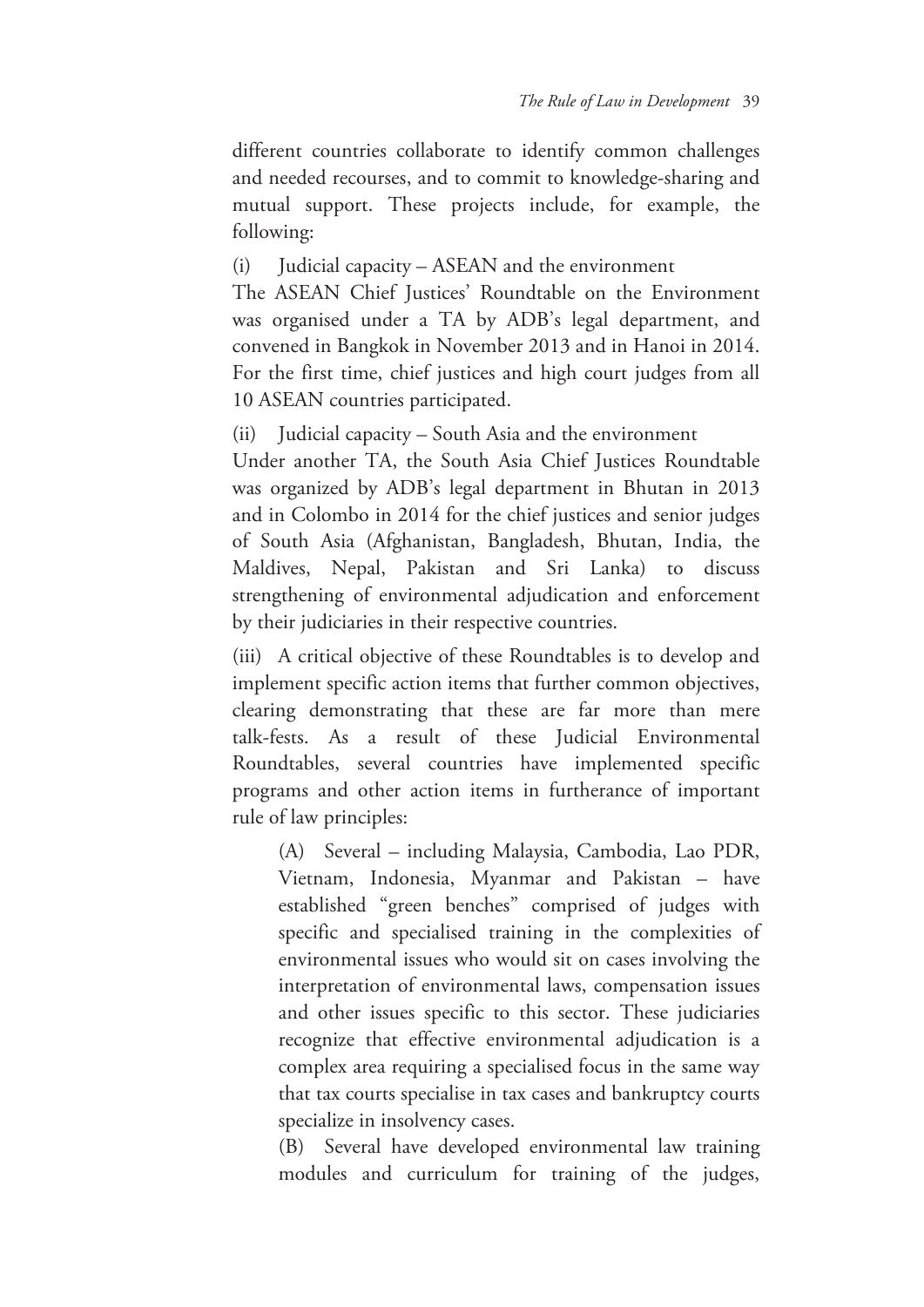improvements to capacity, knowledge-sharing among judiciaries across the region, and access to justice for citizens.

(C) Some are collaborating on the development of "bench books" comprising relevant environmental policies, laws, regulations, and case law to assist judges in deciding environmental cases by providing them access to the reasoning and resources of other jurisdictions.

(D) Participating judiciaries are working on an MOU setting out further commitments on collaboration and knowledge-sharing on environmental cases, based on these countries' similar common law principles and other legal traditions and approaches to the conservation of natural resources.

(iv) South Asian Association for Regional Cooperation  $(SAARC)^8$ 

ADB has supported SAARC with several TAs to actively pursue regional cooperation across the legal sector (judges and lawyers in private practice) through a number of joint regional projects, meetings, and conferences. However, despite common regional issues, similar legal systems and laws, SAARC member countries have not been able to develop a common jurisprudence due to lack of legal and judicial exchanges, knowledge-sharing and sharing of experiences with each other. SAARCLAW, a subdivision of SAARC consisting of senior members from judiciary and legal community, has been established for the purposes of disseminating information, promoting cooperation and understanding of the legal developments in the region, and developing law as an instrument of social change.

ADB entered into a Memorandum of Understanding with SAARCLAW in November 2013 to collaborate on legal and judicial initiatives with the objective of assisting the broader

<sup>8</sup> The South Asian Association for Regional Cooperation (SAARC) is an economic and geopolitical organisation of eight countries located primarily in South Asia: Afghanistan, Bangladesh, Bhutan, India, Maldives, Nepal, Pakistan, and Sri Lanka.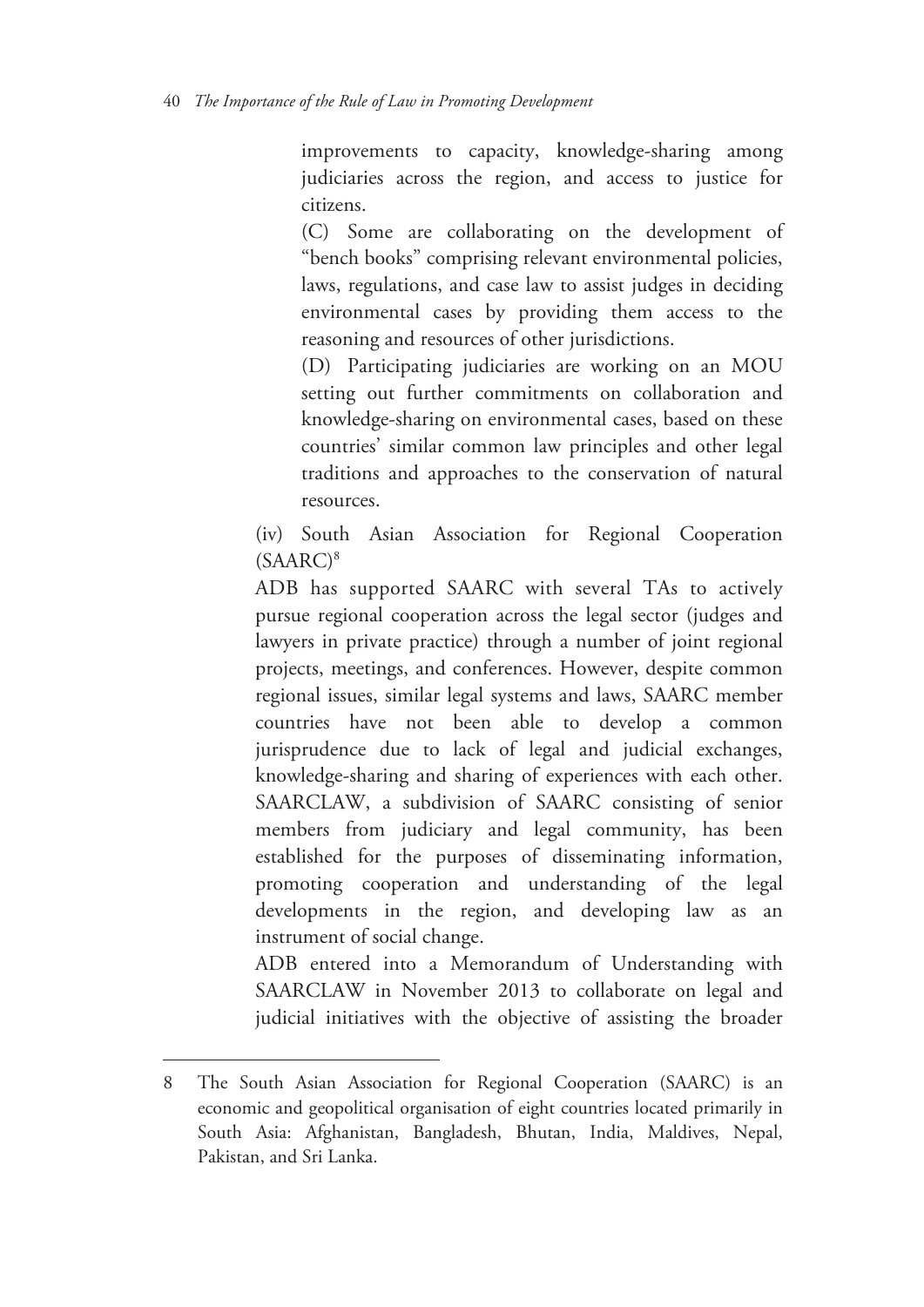development of rule of law principles and judicial capacity-building in South Asia.

#### *(c) Financial institutions and financial markets*

ADB regularly undertakes TAs to support the development of financial systems, capital markets and financial institutions as a critically important component of DMCs' sustainable development, including assistance with strategies for Anti-Money Laundering/Combating the Financing of Terrorism (AML/CFT). Over the last year, under ADB's Law, Justice and Development program, TAs have focused on several important areas:

(i) Tajikistan

Tajikistan became a member of the WTO in 2013, and ADB has undertaken several projects to assist the country in its transition to open markets and financial sector reform. The international Financial Action Task Force (FATF) has identified Tajikistan as having strategic AML/CFT deficiencies. ADB was engaged to assist Tajikistan to develop an action plan with FATF to enable Tajikistan to integrate into the international financial community, thereby facilitating its participation in international financial transactions and encouraging foreign investment and the development of capital markets.

(ii) Cambodia

ADB has undertaken a TA for the Government of Cambodia to support certain key government agencies to implement the key policy milestones and to provide the government with timely policy advice to formulate a national AML/CFT strategy, enhance compliance by reporting banks and financial institutions and raise public awareness among casinos and non-supervised entities on AML/CFT.

(iii) Mongolia

ADB has undertaken a TA for the Government of Mongolia to strengthen its anti-money laundering regime. The TA supports capacity development for about 40 officers from the participating government authorities in Mongolia over a 2-year period. They will be trained through workshops in money laundering and terrorism financing trends and typologies,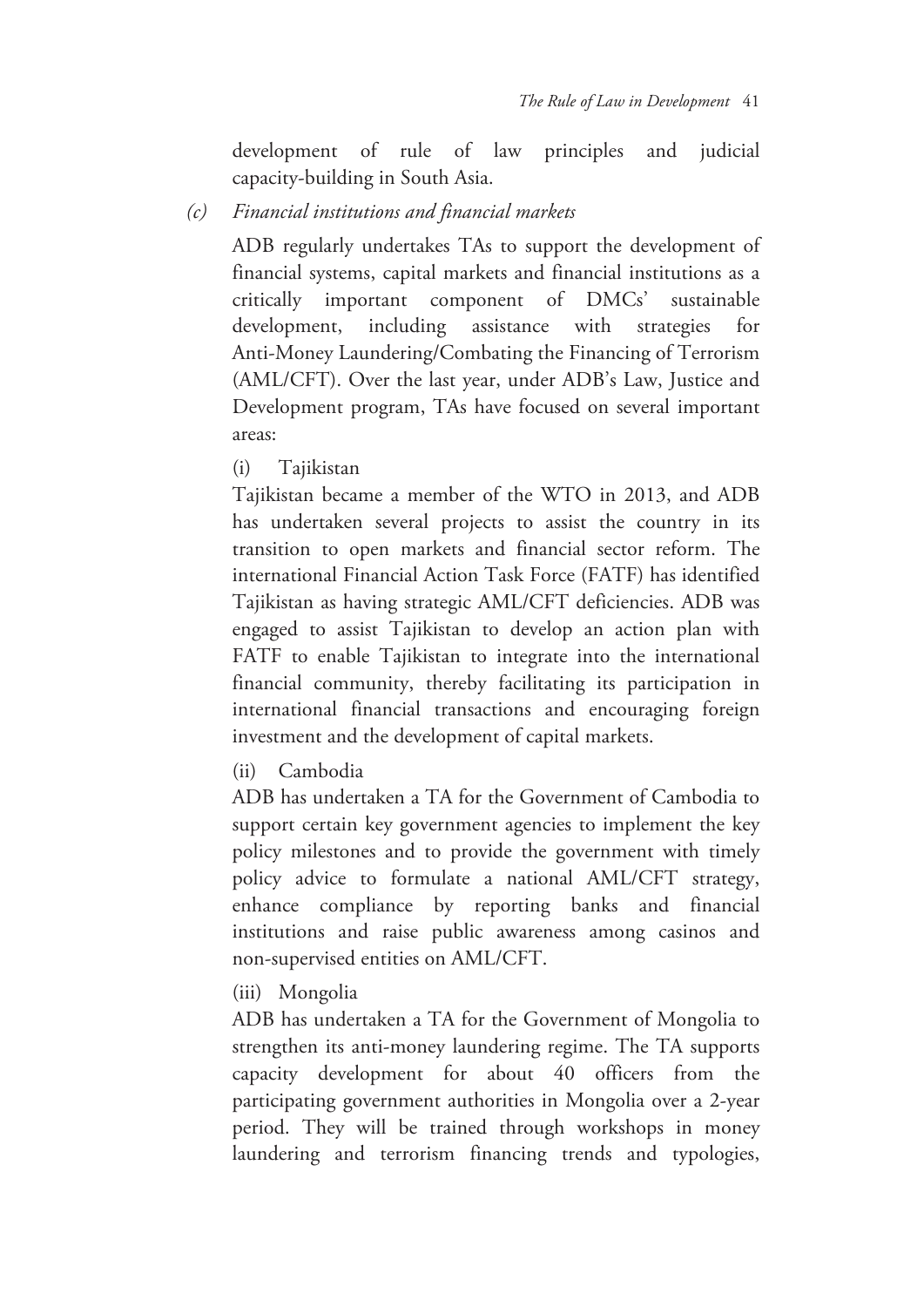#### 42 *The Importance of the Rule of Law in Promoting Development*

investigation techniques, legal and evidentiary issues, and case preparation for investigation and prosecution, which will be applied in their operational work. There will also be post-workshop mentoring and secondments to agencies in other ADB client countries.

(iv) Lao PDR

ADB engaged in a TA for Lao People's Democratic Republic (Lao PDR) aimed at strengthening supervision of commercial banks; capacity development for the microfinance supervision unit of the central bank of Lao PDR; and capacity development for the Financial Intelligence Unit (FIU) of Lao PDR.

These initiatives are but a few of the hundreds of TAs undertaken by ADB each year across Asia and the Pacific, all of which seek to enhance development and contribute to the ultimate eradication of extreme poverty. The vision of sustainable economic development is almost certainly unattainable without furthering the broadest and deepest possible acceptance and application of rule of law principles.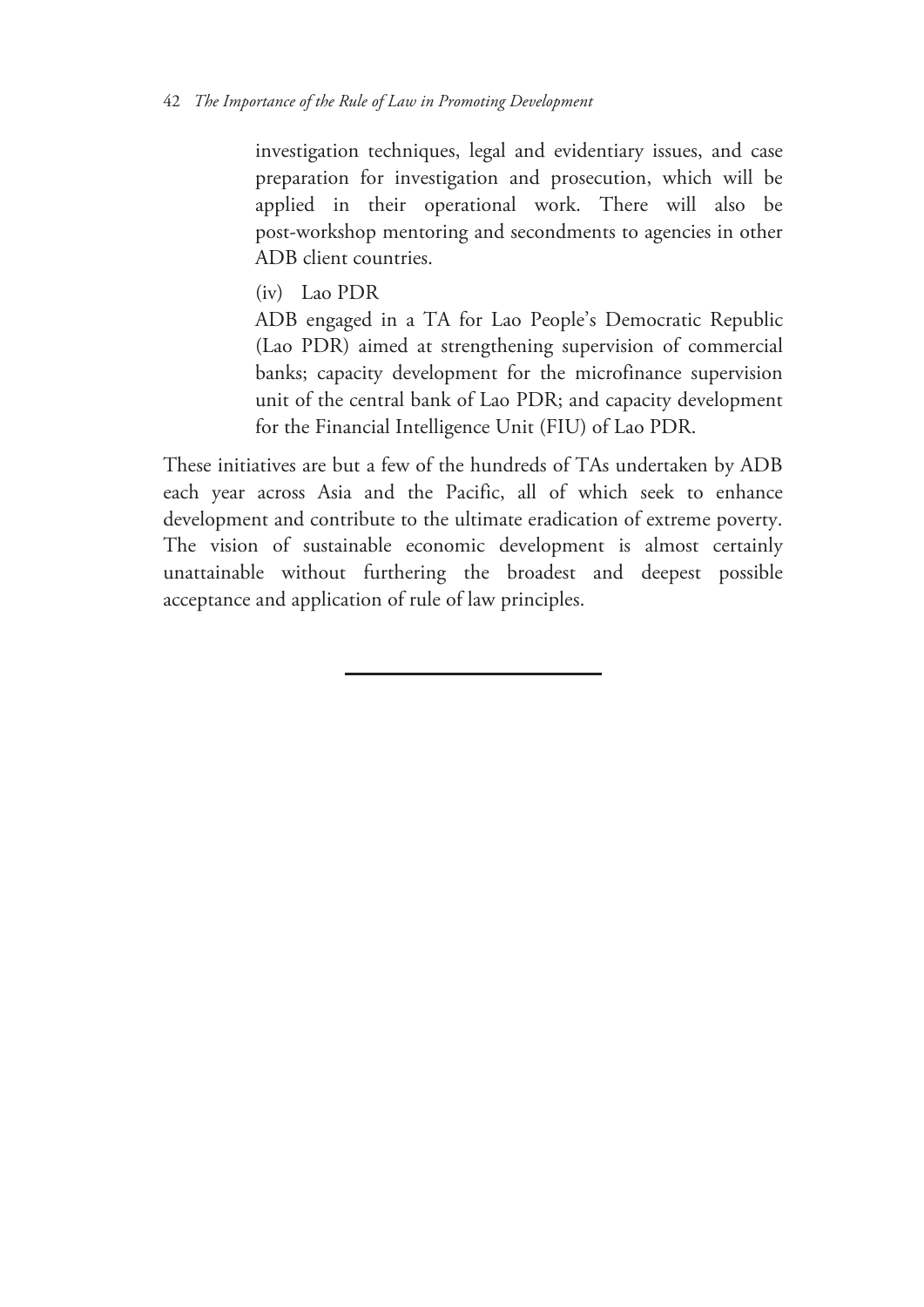# THE RULE OF LAW IN BUSINESS **A ND FIN ANCE**

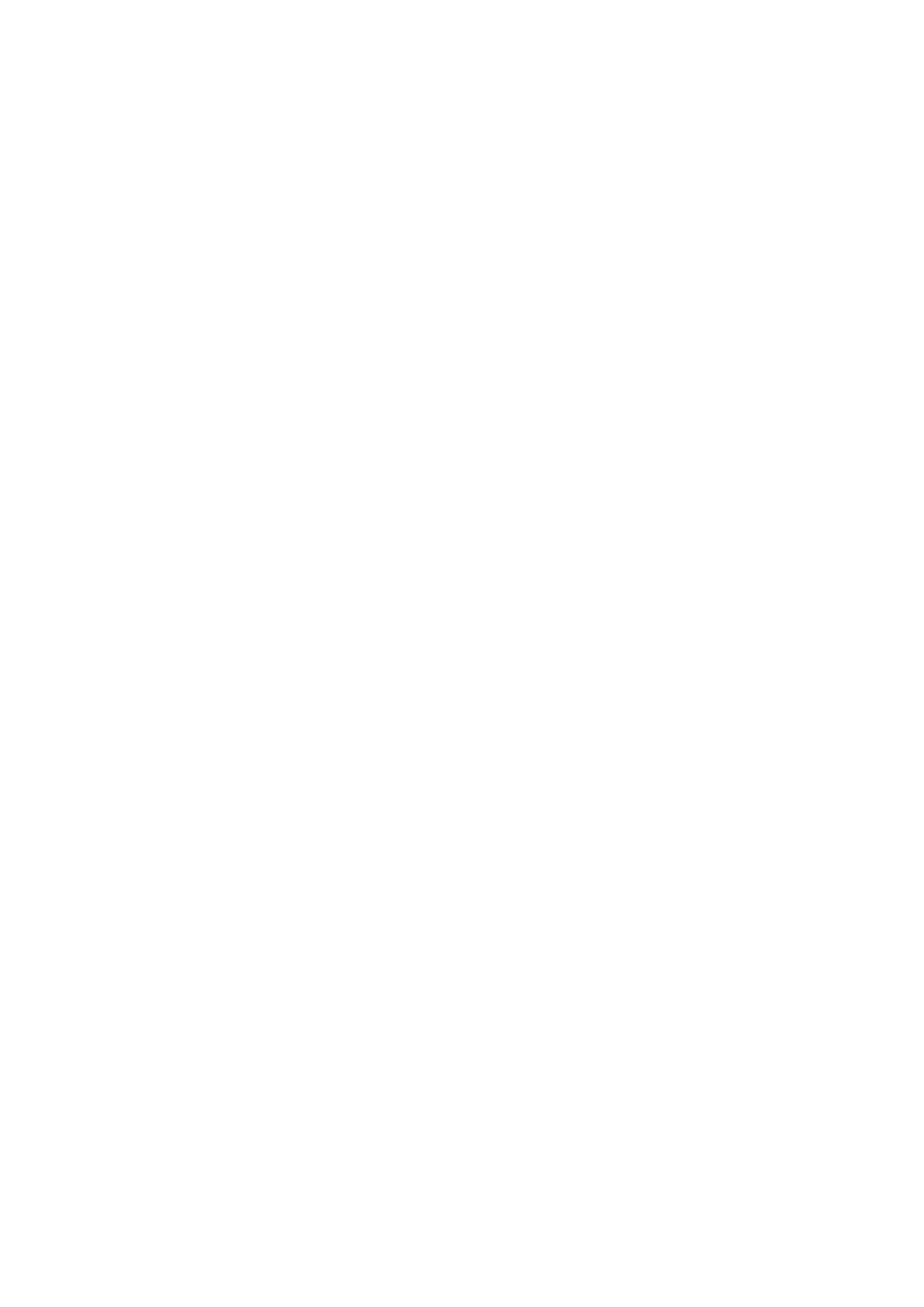# **RULE OF LAW IN BUSINESS AND FINANCE: DEVELOPMENT AND HUMAN RIGHTS ISSUES**

## Professor Robert McCorquodale<sup>1</sup>

-

#### *Director, British Institute of International and Comparative Law*

John Ruggie, the Special Representative of the Secretary-General of the United Nations (UN) on the Issue of Human Rights and Transnational Corporations and Other Business Enterprises  $(SRSG),^2$  began his ground-breaking work for the UN with this statement:

Business is the major source of investment and job creation, and markets can be highly efficient means for allocating scarce resources. They constitute powerful forces capable of generating economic growth, reducing poverty, and increasing demand for the rule of law, thereby contributing to the realization of a broad spectrum of human rights … [H]istory teaches us that markets pose the greatest risks – to society and business itself – when their scope and power far exceed the reach of the institutional underpinnings that allow them to function smoothly and ensure their political sustainability. This is such a time and escalating charges of corporate-related human rights abuses are the canary in the coal mine, signalling that all is not well.<sup>3</sup>

His comment encapsulates some of the key issues for business and finance today: generating economic development and growth while being alert to rule of law and social development issues.

<sup>1</sup> The Bingham Centre for the Rule of Law, which co-organised the Symposium at which this paper was delivered, is a part of the British Institute of International and Comparative Law. Much of this paper reproduces parts of Robert McCorquodale, "International Human Rights Law Perspectives on the UN Framework and Guiding Principles on Business and Human Rights" in Lara Blecher, Nancy Stafford and Gretchen Bellamy (eds), *Corporate Responsibility for Human Rights Impacts: New Expectations and Paradigms* (American Bar Association, 2014) at pp 51–78.

<sup>2</sup> Reports of the SRSG are available at <http://www.ohchr.org/EN/Issues/Business/ Pages/SRSGTransCorpIndex.asp>.

<sup>3</sup> *Protect, Respect and Remedy: A Framework for Business and Human Rights*, Report of the Special Representative of the Secretary-General of the United Nations on the Issue of Human Rights and Transnational Corporations and Other Business Enterprises, John Ruggie, UN Doc A/HRC/8/5 (7 April 2008) at para 2.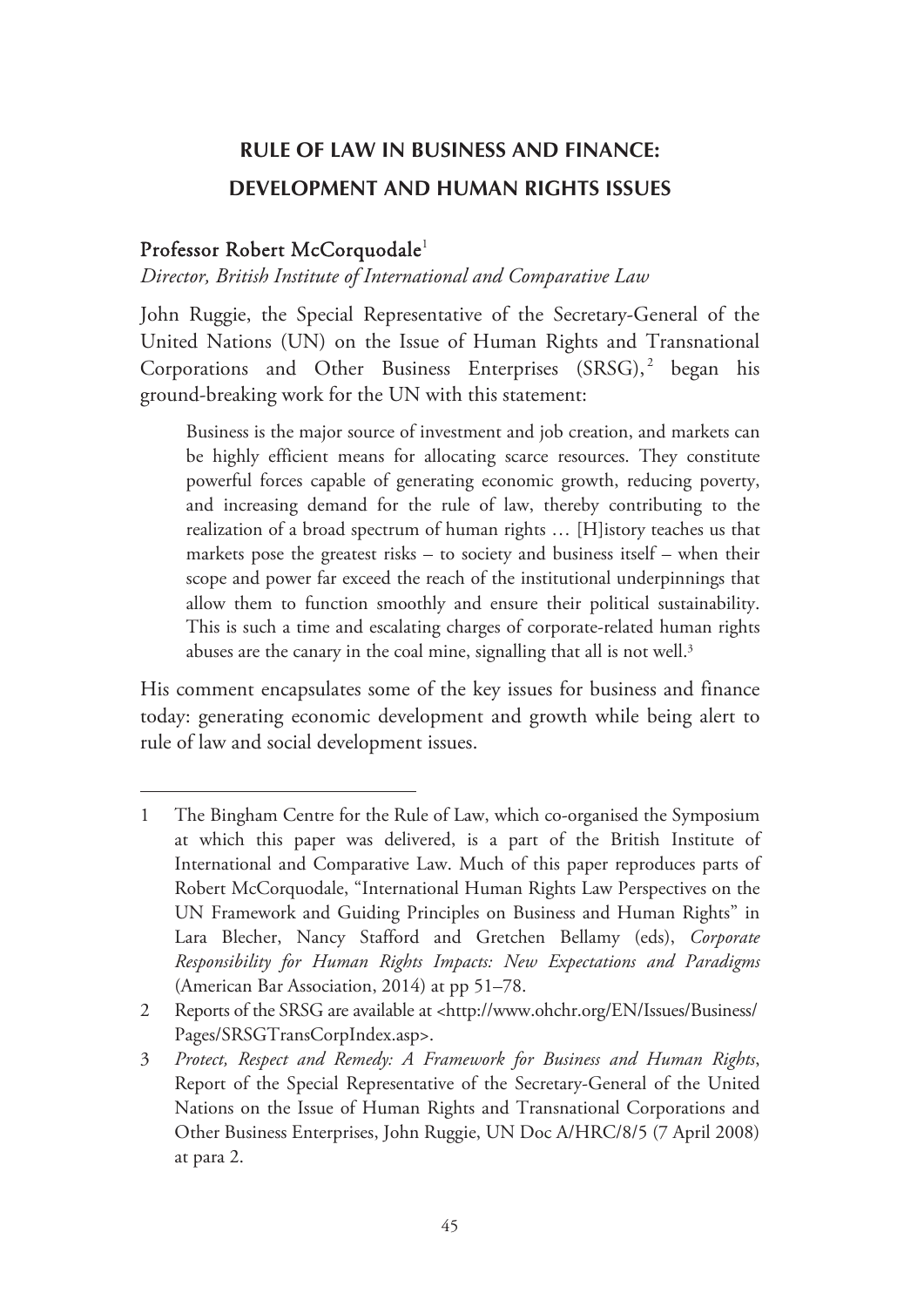Indeed, business and finance are crucial for development. They are involved in investment and trade, as well as being employers and purchasers. At the same time, ensuring the rule of law, with its stability, transparency and accountability, creates an environment where development of all kinds is possible. There is economic research showing that entrenchment of the rule of law will have beneficial economic results, and is critical to developing the trust and certainty needed for entrepreneurship activity.<sup>4</sup> This also shows that a functioning judiciary applying credible rules in the absence of corruption enhances the investment environment.<sup>5</sup> Indeed, the World Bank now regularly produces indicators that show correlations between real Gross Domestic Product (GDP) per capita and the rule of law, such that GDP per capita increases as the rule of law becomes more firmly entrenched in a state.6 Indeed, *The Economist* has described the rule of law as the "motherhood and apple pie of development economics".<sup>7</sup>

The rule of law has been deftly defined by Tom Bingham, who was President of the British Institute of International and Comparative Law at his (untimely) death.<sup>8</sup> This is discussed elsewhere. What is relevant for this paper is that he did not see the rule of law as merely procedural (or "thin") but as being substantive (or "thick") and so it affects people's daily lives.<sup>9</sup> Thus he made clear that the rule of law includes that states must comply with their international legal obligations and that the law afford adequate protection of human rights. In this way, the rule of law includes justice in a substantive sense as part of its elements, and that part of modern justice requires respect for human rights, including, for example, the right to a fair

<sup>4</sup> See Jason Higbee and Frank A Schmid, "Rule of Law and Economic Growth" *International Economic Trends* (August 2004) <http://research.stlouisfed.org/ publications/iet/20040801/cover.pdf> (accessed 14 January 2015).

<sup>5</sup> See Robert Lensink and Gerard Kuper, "Recent Advances in Economic Growth: A Policy Perspective" in Maaike Oosterbaan *et al* (eds), *The Determinants of Economic Growth* (Kluwer 2000) and Kenneth W Dam, *The Law-Growth Nexus: The Rule of Law and Economic Development* (Brookings Institution Press 2006).

<sup>6</sup> World Bank Governance Indicators are available at <http://info.worldbank.org/ governance/wgi/index.aspx#home> (accessed 14 January 2015).

<sup>7 &</sup>quot;Economics and the Rule of Law", *The Economist* (London) (13 March 2008).

<sup>8</sup> *The Rule of Law* (Allen Lane, Penguin Press, 2010).

<sup>9</sup> He thus disagreed with Simon Chesterman, "An International Rule of Law" (2008) 56 *American Journal of Comparative Law* 331 at 340.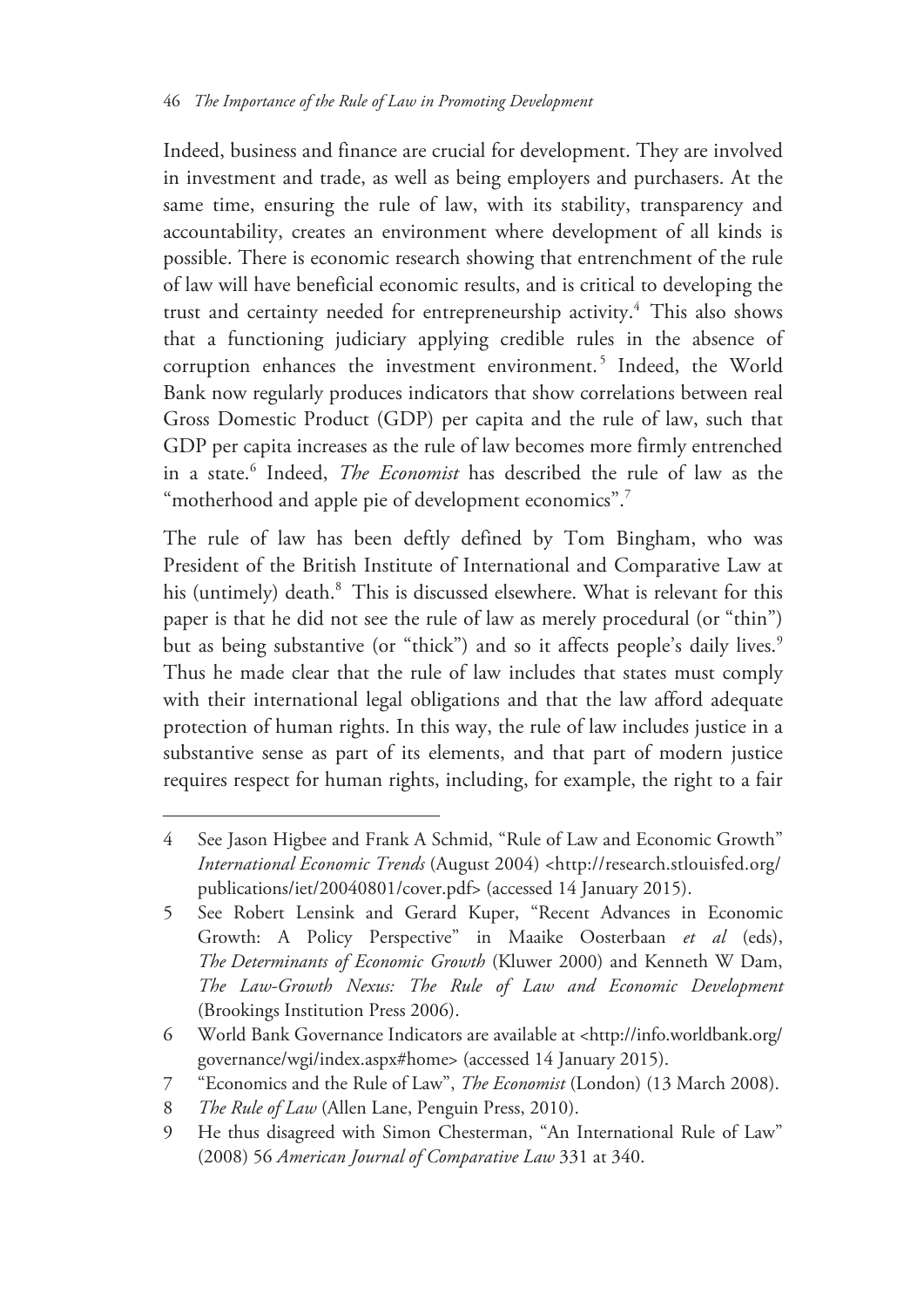trial, freedom from discrimination, rights to participation in public life, labour rights and cultural rights.

#### **Business and Human Rights**

-

The SRSG created a Framework and then Guiding Principles to put this framework into operation. This Framework has three elements (or "pillars"): the state's duty to protect against human rights abuses by corporations; the corporate responsibility to respect human rights; and the need for more effective access to remedies. The justification for this Framework is stated to be:

[There is] the State duty to protect because it lies at the very core of the international human rights regime; the corporate responsibility to respect because it is the basic expectation society has of business; and access to remedy, because even the most concerted efforts cannot prevent all abuse … The three principles form a complementary whole in that each supports the others in achieving sustainable progress.10

He clarified that all corporations (which he calls "business enterprises") of all sizes, configurations and locations can abuse all human rights and that simply making profits was no longer the social expectation of a business enterprise. The Guiding Principles were adopted by the UN Human Rights Council,<sup>11</sup> and are now included in large number of global and regional documents, including those that affect finance (such as the Equator Principles).<sup>12</sup> They are the current parameter for discussion in this area.

<sup>10</sup> *Protect, Respect and Remedy: A Framework for Business and Human Rights*, Report of the Special Representative of the Secretary-General of the United Nations on the Issue of Human Rights and Transnational Corporations and Other Business Enterprises, John Ruggie, UN Doc A/HRC/8/5 (7 April 2008), para 9.

<sup>11</sup> *Guiding Principles on Business and Human Rights: Implementing the United Nations "Protect, Respect and Remedy" Framework*, endorsed by the UN Human Rights Council in its resolution 17/4 (16 June 2011) UN Doc A/HRC/RES/17/4.

<sup>12</sup> The Equator Principles, which concern project finance, are available at <http://equator-principles.com/> (accessed 14 January 2015).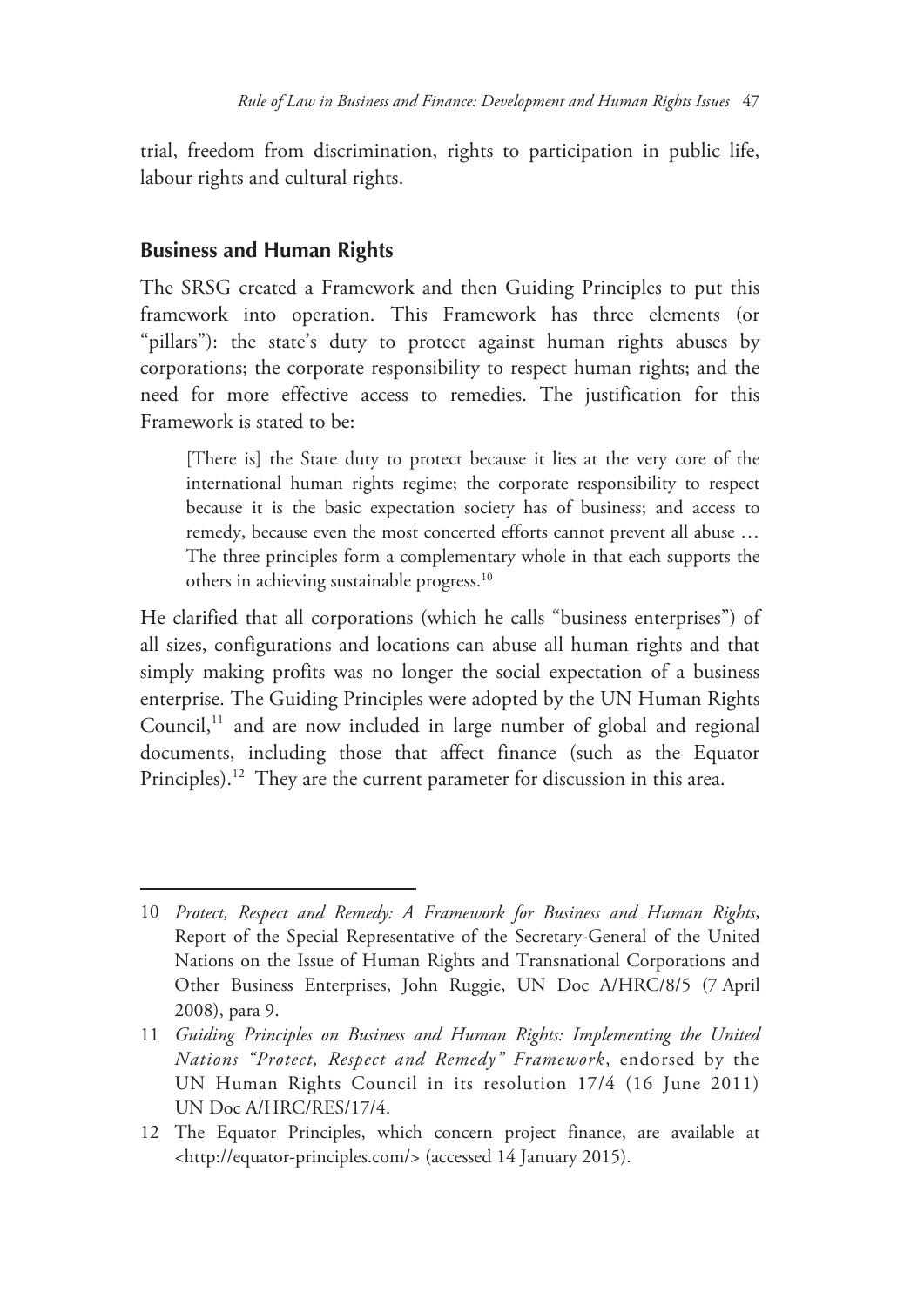## *(a) State's duty to protect human rights*

Under international human rights law, each state has a duty, or legal obligation, to protect against human rights abuses. The obligation on a state to protect human rights includes an obligation to protect against abuses by state officials. This also includes an obligation to protect against actions by non-state actors (such as business enterprises) within its territory that violate human rights, including in conflict zones.

These customary international law obligations (being obligations on all states) are essentially restated in the first Guiding Principle:

States must protect against human rights abuse within their territory and/or jurisdiction by third parties, including business enterprises. This requires taking appropriate steps to prevent, investigate, punish and redress such abuse through effective policies, legislation, regulations and adjudication.

The human rights that are expressly included as being a legal obligation on all states under the Guiding Principles are the International Covenant on Civil and Political Rights, the International Covenant on Economic, Social and Cultural Rights and the International Labour Organisation core conventions as set out in the Declaration on Fundamental Principles and Rights at Work.

Therefore, in relation to the first pillar of the Framework and the Guiding Principles, each state has extensive legal obligations to protect all those within its territory from violations of human rights by both state officials and by business enterprises in relation to those human rights for which the state has accepted legal obligations (under both treaty and customary international law). It is my view that this obligation extends to activities by a business enterprise outside the territory of the state and requires a state to enact laws and establish practices to protect against human rights violations, which may include regulation of both corporate nationals and their subsidiaries wherever occurring.

The extent of the regulation required by states is indicated in the Guiding Principles 3 to 7, which clarify the state's regulatory and policy functions, from oversight of commercial transactions to control of state-owned business enterprises, and Guiding Principles 8 to 10, which concern policy coherence by states both domestically and in relation to their roles internationally. This policy coherence is not limited to a state's implementation of its own international human rights obligations but extends horizontally as well, as the Commentary notes: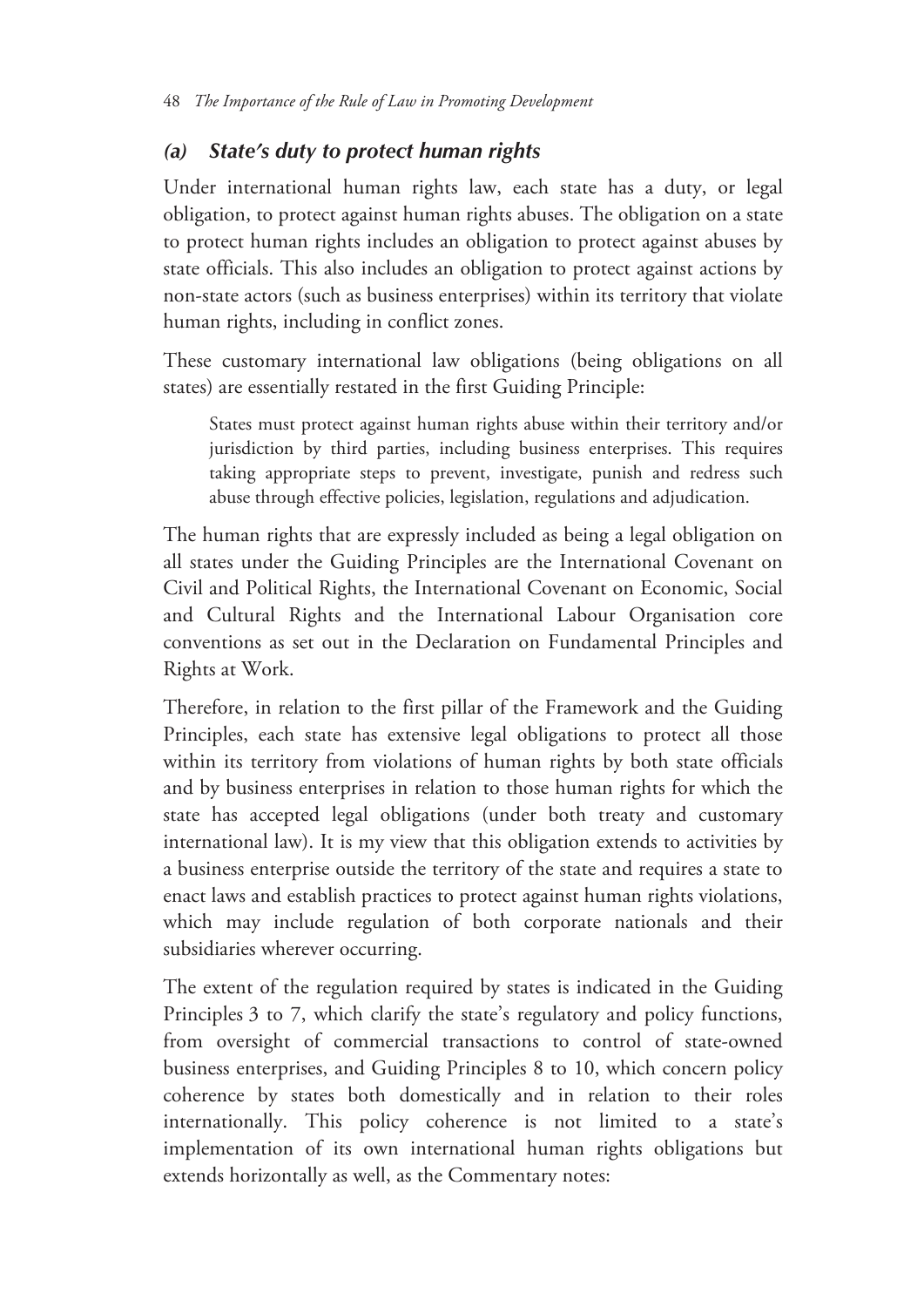Vertical policy coherence entails States having the necessary policies, laws and processes to implement their international human rights law obligations. Horizontal policy coherence means supporting and equipping departments and agencies, at both the national and subnational levels, that shape business practices – including those responsible for corporate law and securities regulation, investment, export credit and insurance, trade and labour – to be informed of and act in a manner compatible with the Governments' human rights obligations.<sup>13</sup>

Thus states should ensure that they meet their international human rights obligations, including not allowing investment treaties to restrict their human rights protection activities while also ensuring that their own engagement with business enterprises, such as in export credit guarantees and public procurement processes, do respect human rights, and states should ensure that business enterprise acting in conflict zones, fragile states and emerging markets are appropriately regulated. If states take these obligations and these approaches seriously then significant steps forward would be made in the protection of the human rights affected by corporate activity.

One abiding message of the SRSG's approach in relation to the state's duty to respect human rights is that inaction by a state in this area is in breach of its international human rights legal obligations. Indeed, he goes further to warn that "States should not assume that businesses invariably prefer, or benefit from, State inaction, and they should consider a smart mix of measures – national and international, mandatory and voluntary – to foster business respect for human rights".<sup>14</sup>

#### *(b) Corporate responsibility to respect*

The Framework, as elaborated in the Guiding Principles, has made clear that business enterprises have a responsibility to respect human rights. This responsibility is defined as follows:

[The corporate] responsibility to respect is defined by social expectations – as part of what is sometimes called a company's social licence to operate … [and] 'doing no harm' is not merely a passive responsibility for firms but may entail positive steps. … To discharge the responsibility to respect requires

<sup>13</sup> Commentary to Guiding Principle 8.

<sup>14</sup> Commentary to Guiding Principle 3.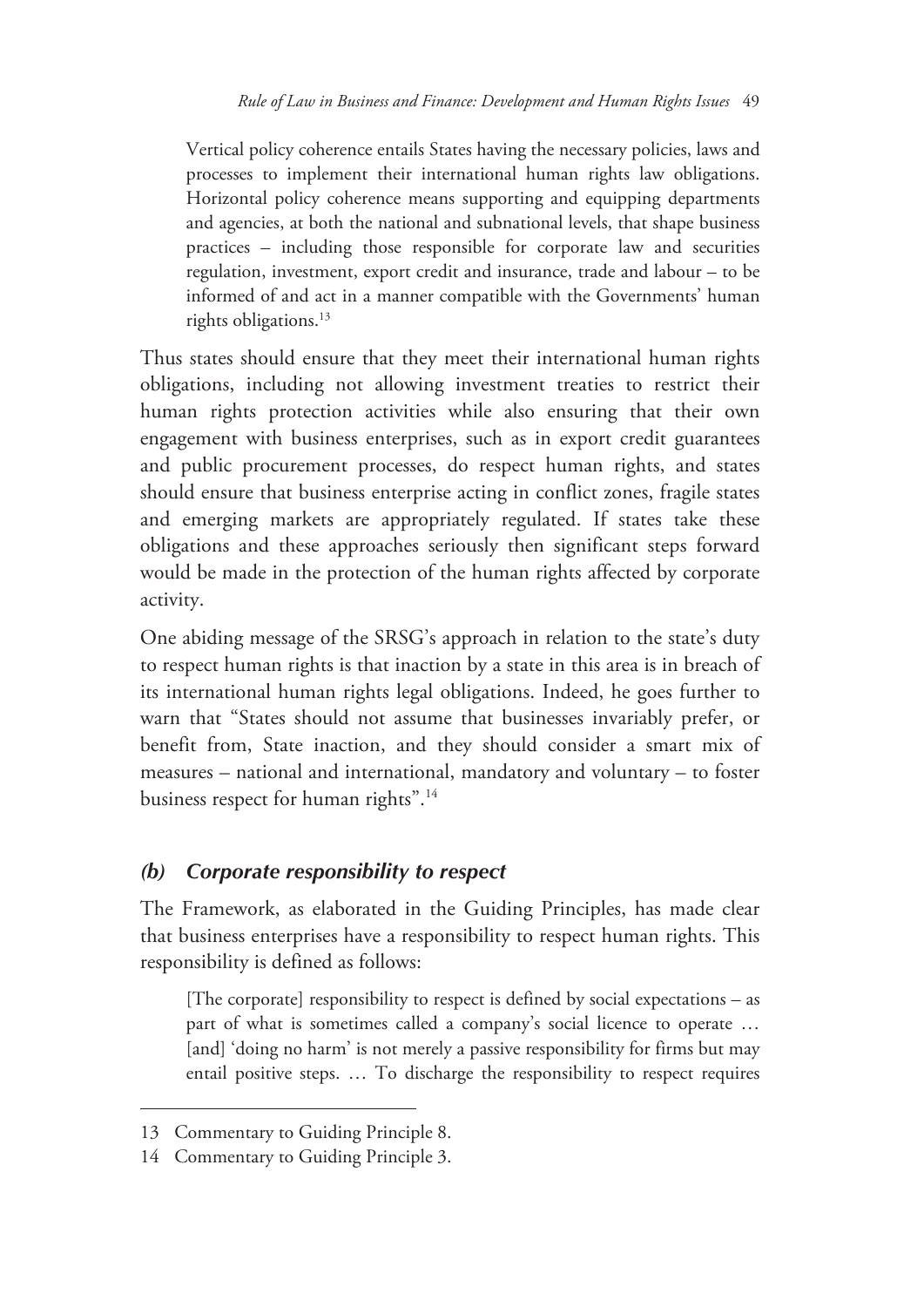due diligence. This concept describes the steps a company must take to become aware of, prevent and address adverse human rights impacts.15

This is a strong and important statement that is then set out in the Guiding Principles in five "foundational" principles, being Guiding Principles 11 to 15. In addition, the Guiding Principles make clear that the corporate responsibility to respect human rights "exists independently of states' abilities and/or willingness to fulfil their own human rights obligations [and]... over and above compliance with national laws and regulations".<sup>16</sup>

The Framework does not alter the position that, under the current international human rights law structure, business enterprises do not have any direct international legal obligations. Accordingly, business enterprises cannot be directly responsible for violations of international law.17 Yet, the SRSG acknowledged that this responsibility is not a "law-free zone", and will be affected by developments in law, especially national law.<sup>18</sup>

Many business enterprises and business organisations have supported this pillar of the Framework.<sup>19</sup> Much of this support comes because many of these business enterprises see their Corporate Social Responsibility (CSR) policies as being the equivalent to a human rights policy and/or as making

<sup>15</sup> *Protect, Respect and Remedy: A Framework for Business and Human Rights*, Report of the Special Representative of the Secretary-General of the United Nations on the Issue of Human Rights and Transnational Corporations and Other Business Enterprises, John Ruggie, UN Doc A/HRC/8/5 (7 April 2008) at para 54-56.

<sup>16</sup> Commentary to Guiding Principle 11.

<sup>17</sup> This is due to the fact that international human rights law imposes the legal obligations to protect human rights on states alone, and has not yet developed so as to regulate directly the activities of business enterprises, or other non-state actors. For a discussion of this, see Rorbert McCorquodale and Rebecca La Forgia, "Taking off the Blindfolds: Torture by Non-State Actors" (2001) 1 *Human Rights Law Review* 189.

<sup>18</sup> See SRSG Report 2010 at para 66.

<sup>19</sup> See, for example, the International Chamber of Commerce, Joint Views of the International Chamber of Commerce and the International Organisation of Employers to the 8th session of the Human Rights Council on the [SRSG Report], March 2009, available at <http://www.ioe-emp.org/other-internationalorganizations/ohchr/> (accessed 27 January 2015).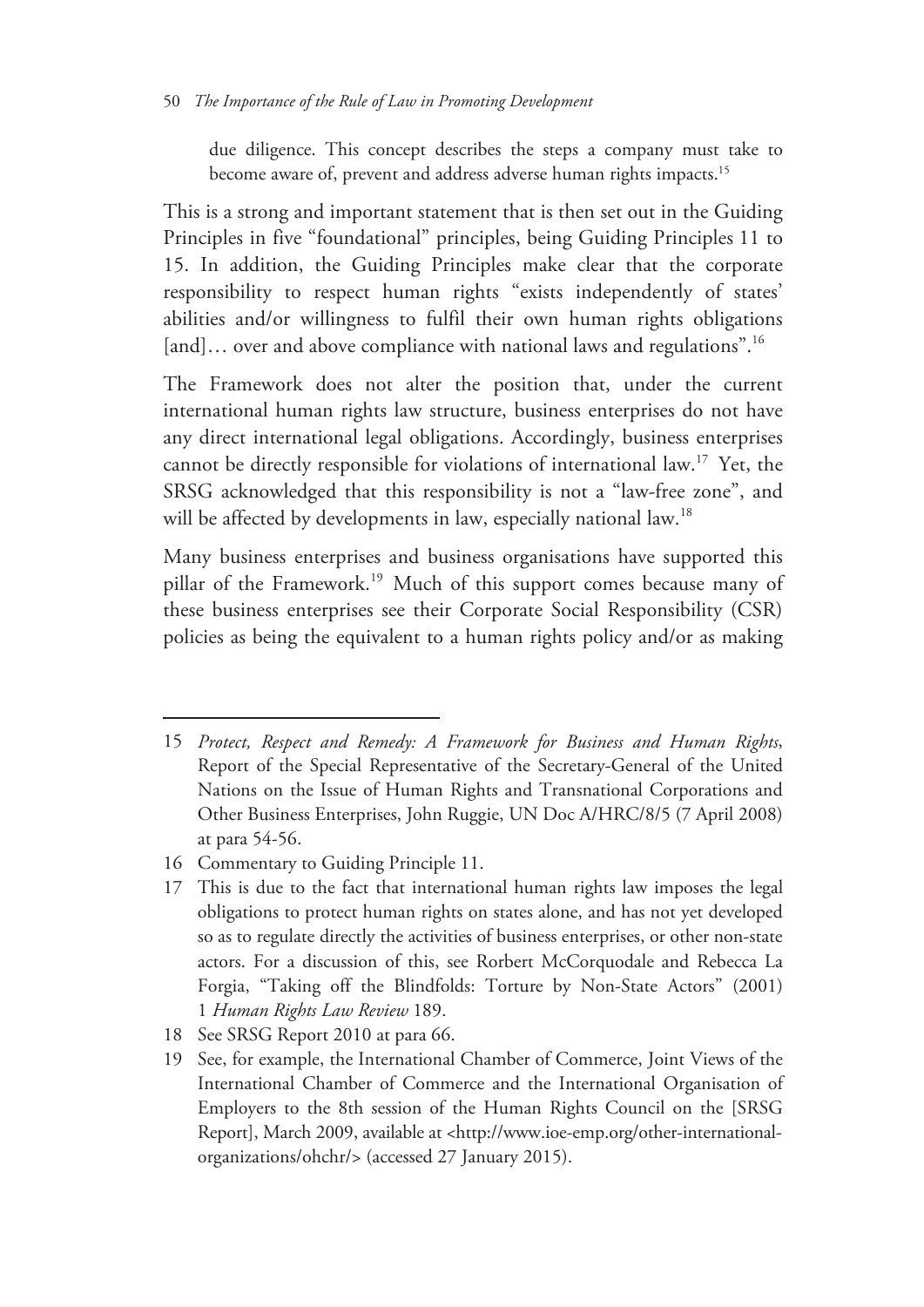them compliant with human rights norms.<sup>20</sup> However, having a CSR policy is not the same as providing protection for all human rights. While there are a variety of definitions of CSR, one that is frequently used is:

CSR can be defined as a concept whereby companies voluntarily decide to respect and protect the interests of a broad range of stakeholders and to contribute to a cleaner environment and a better society through active interaction with all. CSR is a voluntary commitment by business to manage its role in society in a responsible way.21

What is important about all the definitions is essentially that CSR efforts are management-driven and corporate-determined policies that are designed to assist the business enterprise, including in terms of its reputation, even if genuinely aimed for a positive social end.

In contrast, human rights protections are person-centred and have legitimate compliance mechanisms (even if these are not always very strong). Human rights are not voluntary. Human rights are an expression of human dignity and the right to be protected in that human dignity.<sup>22</sup> In addition, most CSR policies tend to refer to, or focus on, a limited range of human rights, such as the right to privacy or freedom from torture. While there is now a growing acceptance by many of the major transnational business enterprises that CSR policies need to align with human rights, it is still vital that this distinction between CSR policies and human rights protections is made clearly and unequivocally.

The Framework, as reflected in the Guiding Principles, draws a deliberate distinction between the state's "duty" to protect and the corporate "responsibility" to respect. This is perhaps trying to sharpen the difference

<sup>20</sup> See, for example, the survey evidence of business enterprises in relation to human rights in Adam McBeth and Sarah Joseph, "Same Words, Different Language: Corporate Perceptions of Human Rights Responsibilities" (2005) 11 *Australian Journal of Human Rights* 95.

<sup>21</sup> Ramon Mullerat, "Corporate Social Responsibility (A Human Face to the Global Economy)" (2004) 5 *Oil Gas and Energy Law*; and Ramon Mullerat (ed) *Corporate Social Responsibility: The Corporate Governance of the 21st Century* (Kluwer Law, 2005).

<sup>22</sup> The literature on human rights is vast. For a useful summary see James Nickel and David Reidy, "Philosophy" in Daniel Moeckli, Sangeeta Shah and Sandesh Sivakumaran (eds), *International Human Rights Law* (Oxford University Press, 2010).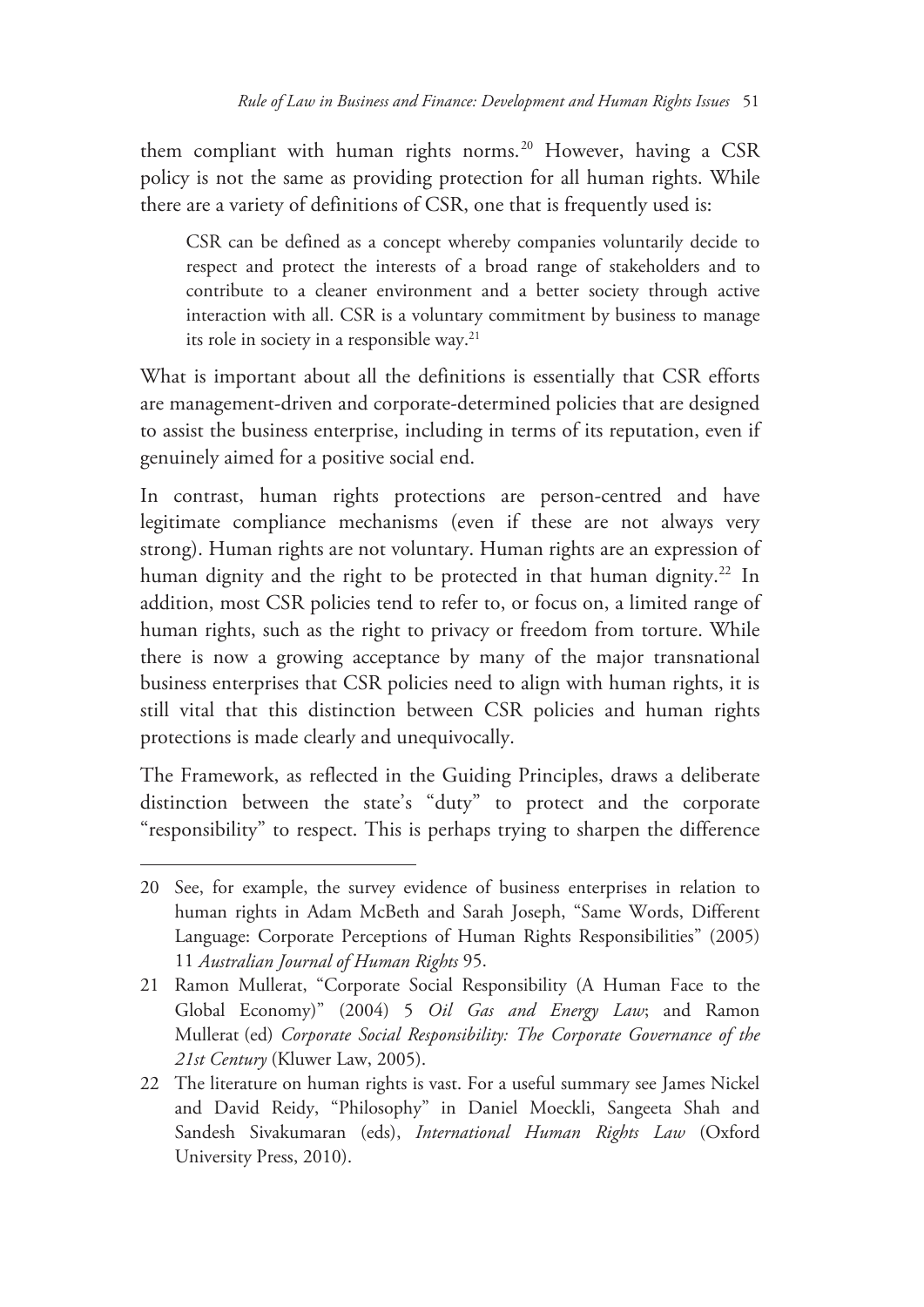between legal and moral obligations, as well as in the scope of the obligation. This corporate "responsibility" is called a "social expectation" in the SRSG Report 2008, as quoted above.<sup>23</sup> In the SRSG Report 2009, it is called a "social norm" on which a corporation's "social licence to operate is based"24 and in the SRSG Report 2010 it is seen as a "standard of expected conduct".25 So there has been a degree of movement and lack of coherence in the definition. Yet the concept of corporate responsibility, as Ruggie himself noted in an earlier report, is that it is "the legal, social or moral *obligations* imposed on companies [emphasis added]".<sup>26</sup> That earlier view is consistent with the general understanding that:

[T]he concept of corporate responsibility is based on the expectation that private companies should no longer base their actions on the needs of their shareholders alone, but rather have obligations towards the society in which the company operates.<sup>27</sup>

General Principle 13 sets out the key issues of the corporate responsibility to respect human rights. It provides:

The responsibility to respect human rights requires that business enterprises:

- (a) avoid causing or contributing to adverse human rights impacts through their own activities, and address such impacts when they occur;
- (b) seek to prevent or mitigate adverse human rights impacts that are directly linked to their operations, products or services by their business relationships, even if they have not contributed to those impacts.

<sup>23</sup> Quotation at n15 above.

<sup>24</sup> See SRSG Report 2009 at para 46.

<sup>25</sup> See SRSG Report 2010 at para 55.

<sup>26</sup> *Business and Human Rights: Mapping International Standards of Responsibility and Accountability for Corporate Acts*, Report of the Special Representative of the Secretary-General of the United Nations on the Issue of Human Rights and Transnational Corporations and Other Business Enterprises, John Ruggie UN Doc A/HRC/4/35 (19 February 2007) at para 6.

<sup>27</sup> Elisa Morgera, *Corporate Accountability in International Environmental Law* (Oxford University Press, 2009) at p 18. She prefers the use of the term "corporate accountability", as it implies that they are answerable to others for their actions.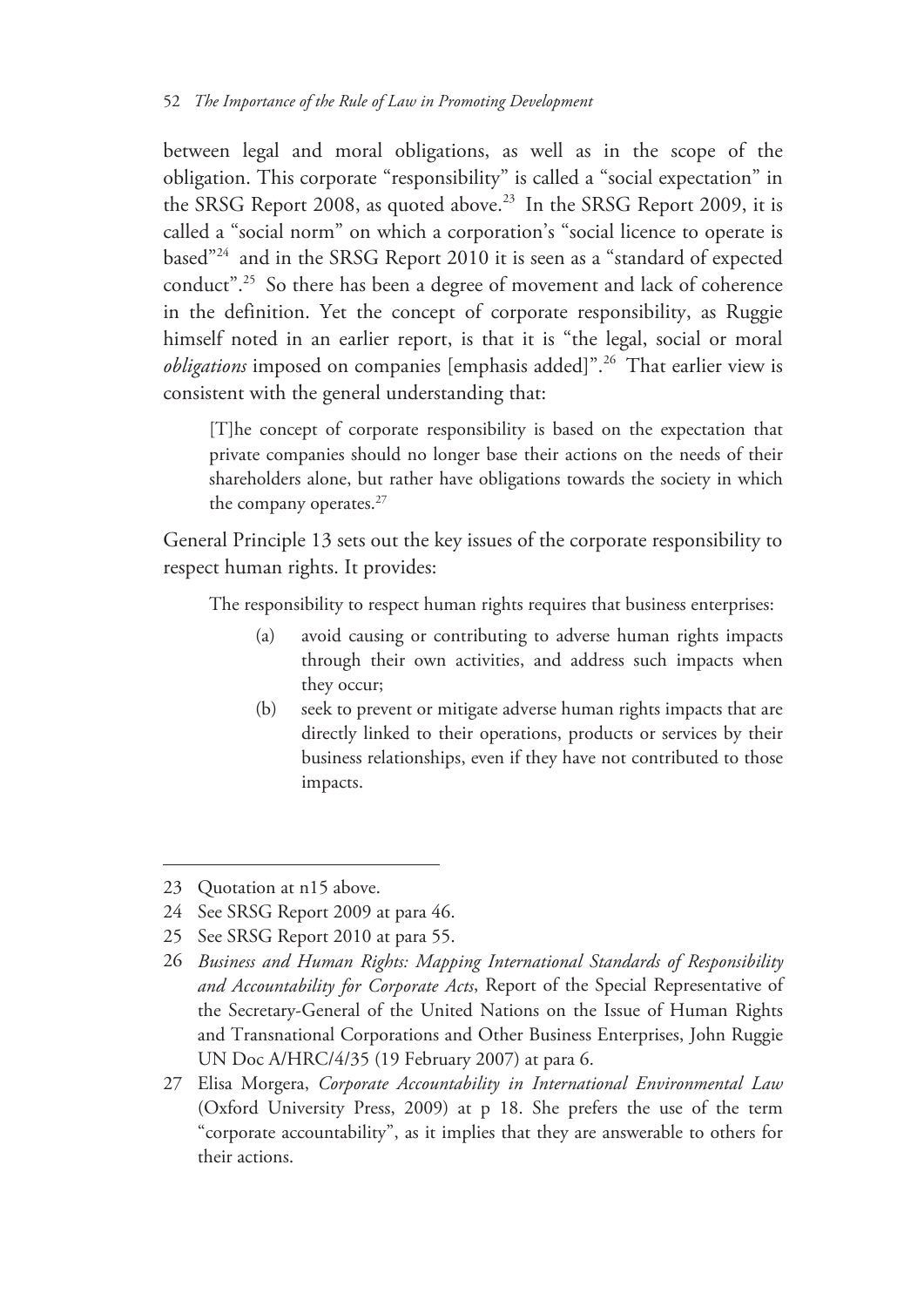There is thus a clear distinction made here between the responsibility on a business enterprise to "avoid" causing or contributing to its own human rights impacts  $(13(a))$  and the responsibility to "seek to prevent or mitigate" impacts by third parties (13(b)). This distinction is also seen in the use of the term "leverage" to describe how a business enterprise should respond to actions by third parties. For example, General Principle 19(b)(ii) provides that appropriate action by a business enterprise will depend on the "extent of its [the business enterprise's] leverage in addressing the adverse impact". In the Commentary to General Principle 19, it is stated:

Leverage is considered to exist where the enterprise has the ability to effect change in the wrongful practices of an entity that causes a harm. Where a business enterprise has not contributed to an adverse human rights impact, but that impact is nevertheless directly linked to its operations, products or services by its business relationship with another entity, the situation is more complex. Among the factors that will enter into the determination of the appropriate action in such situations are the enterprise's leverage over the entity concerned, how crucial the relationship is to the enterprise, the severity of the abuse, and whether terminating the relationship with the entity itself would have adverse human rights consequences.<sup>28</sup>

Therefore, it can be seen that there are two different standards operating in the application of General Principle 13 to a business enterprise: a strict standard of avoiding its own impacts, and a leveraged standard for seeking to prevent others' impacts. The former is consistent with the human rights legal obligations on states, which is objective and for which compliance can be determined, and the latter is more consistent with the business practices, which are more voluntary and based on the business enterprise's own risks.

The concept of "due diligence" is used throughout this pillar, with Guiding Principle 15, being one of the "foundational" principles, providing:

In order to meet their responsibility to respect human rights, business enterprises should have in place policies and processes appropriate to their size and circumstances, including:

- (a) a policy commitment to meet their responsibility to respect human rights;
- (b) a human rights due-diligence process to identify, prevent, mitigate and account for how they address their impacts on human rights;

<sup>28</sup> Commentary to Guiding Principle 19.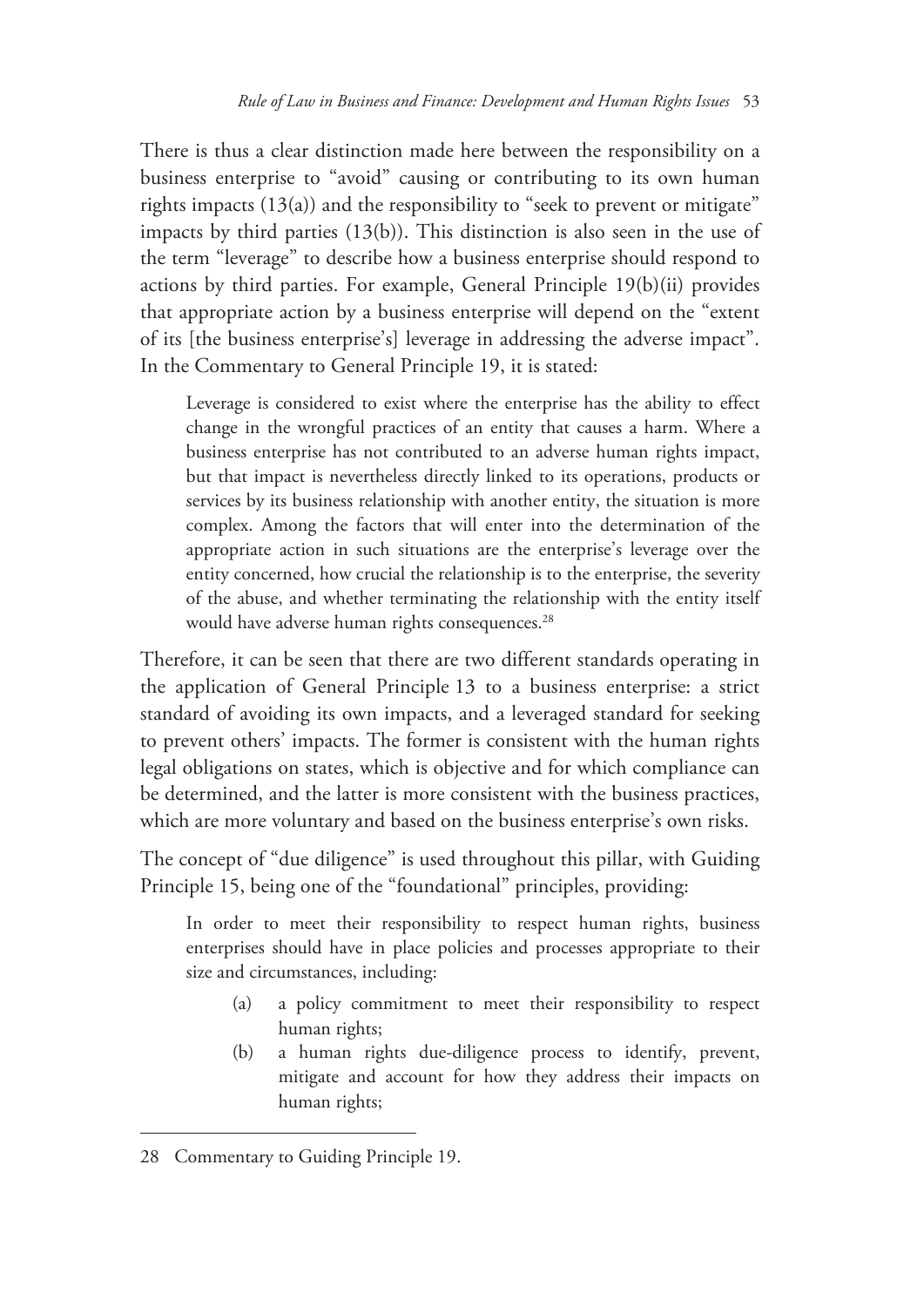#### 54 *The Importance of the Rule of Law in Promoting Development*

(c) processes to enable the remediation of any adverse human rights impacts they cause or to which they contribute.

Guiding Principles 17 to 21, which discuss the practical steps that business enterprises should take to discharge this responsibility, appear under the heading "[h]uman rights due diligence".<sup>29</sup> These steps include having a human rights policy; assessing human rights impacts of company activities; integrating those values and findings into corporate cultures and management systems; and tracking as well as reporting performance. A key matter is the need for free and fair consultation and consent, which should be done as early as possible in any development.

In any event, the lack of clearer legal obligations on business enterprises in the Framework and Guiding Principles in relation to their activities that violate human rights makes it very difficult to access or enforce any remedies against them.<sup>30</sup> This is of particular importance as Guiding Principle 22 provides that "Where business enterprises identify that they have caused or contributed to adverse impacts, they should provide for or cooperate in their remediation through legitimate processes". This leaves the issue as to how to access a remedy, which is the third pillar of the Framework.

#### *(c) Access to remedy*

 $\overline{a}$ 

The third pillar of the framework is the need for access to a remedy. This is expressed in terms that there should be "effective grievance mechanisms" for the actions of both states and business enterprises, "where there is a

<sup>29</sup> For a fuller discussion of the issue of due diligence in the Guiding Principles, see Jonathan Bonnitcha and Robert McCorquodale, "Is the Concept of 'Due Diligence' in the Guiding Principles Coherent?" (29 January 2013) <http://ssrn.com/abstract=2208588> (accessed 14 January 2015).

<sup>30</sup> See, for example, the cases against Coca-Cola in Colombia where the company was accused of complicity in the murder of trade union members working at a Coca-Cola bottler but it was not held liable because the company's involvement was not deemed sufficiently proximate to find legal liability. *Sinaltrainal v Coca-Cola* (2009) 578 F 3d 1252; Mark Thomas, "Colombia: To Die For" *The Guardian* (20 September, 2008); Alison Frankel, "11th Circuit Invokes 'Iqbal' in Affirming Dismissal of Alien Tort Claim Against Coca-Cola and Bottlers" *The American Lawyer* (August 13, 2009).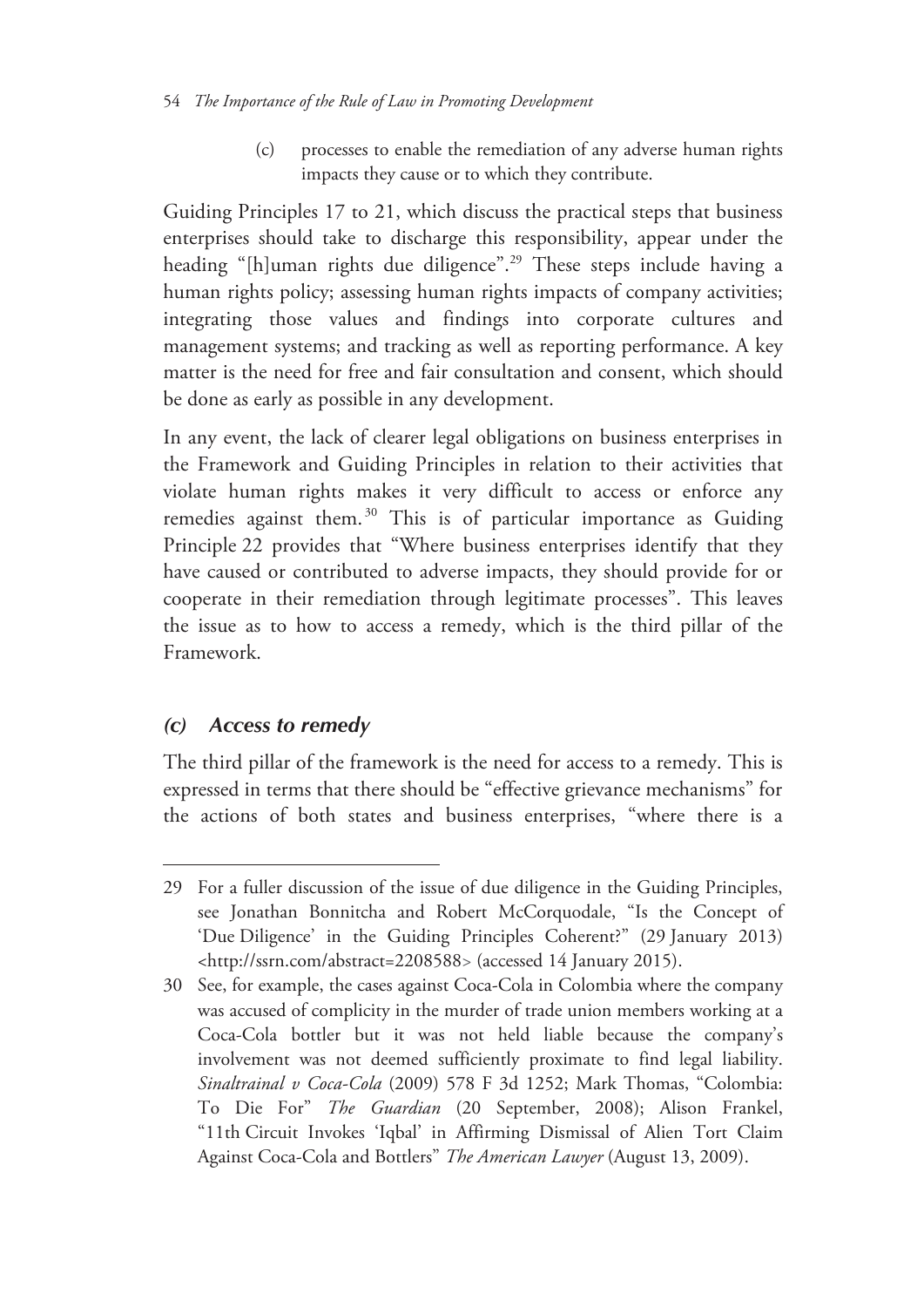perceived injustice evoking an individual's or a group's sense of entitlement, which may be based on law, explicit or implicit promises, customary practice, or general notions of fairness".31 The remedies can be judicial and non-judicial.<sup>32</sup>

A state has an obligation under international human rights law to provide a remedy where there is a violation of human rights.<sup>33</sup> While a state has some discretion as to how to provide a remedy, it must be "accessible and effective … [with] appropriate judicial and administrative mechanisms for addressing claims of rights violations under domestic law".<sup>34</sup> As shown above, a state's obligation to protect human rights includes an obligation to regulate, through law and practice, the actions of business enterprises which violate human rights. This obligation requires states to regulate their corporate nationals as part of the state's responsibilities under international human rights law. This obligation is confirmed in Guiding Principle 25, which is the "foundational" principle of the third pillar. It provides:

As part of their duty to protect against business-related human rights abuse, States must take appropriate steps to ensure, through judicial, administrative, legislative or other appropriate means, that when such abuses occur within their territory and/or jurisdiction those affected have access to effective remedy.

States have been poor in their action in this area, with many obstacles to its achievement.35

An appropriate and effective way that states can comply with their obligation to enable access to remedies, would be to amend their corporate/company law, including in areas such as directors' duties, to regulate the responsibility of a business enterprise in relation to any of the business enterprise's activities (including extraterritorially and for its

<sup>31</sup> SRSG Report 2010 at para 90.

<sup>32</sup> SRSG Report 2008 at paras 82–103. See also Guiding Principle 25 on effective remedies.

<sup>33</sup> Guiding Principle 1 reiterates this position.

<sup>34</sup> UN HRC General Comment 31 at para 15. Guiding Principle 25 reiterates this standard but also refers to *any* appropriate means.

<sup>35</sup> See Gwynne Skinner, Robert McCorquodale, Olivier De Schutter and Andie Lambe, *The Third Pillar: Access to Judicial Remedies for Human Rights Violations by Transnational Business* (ICAR, 2013).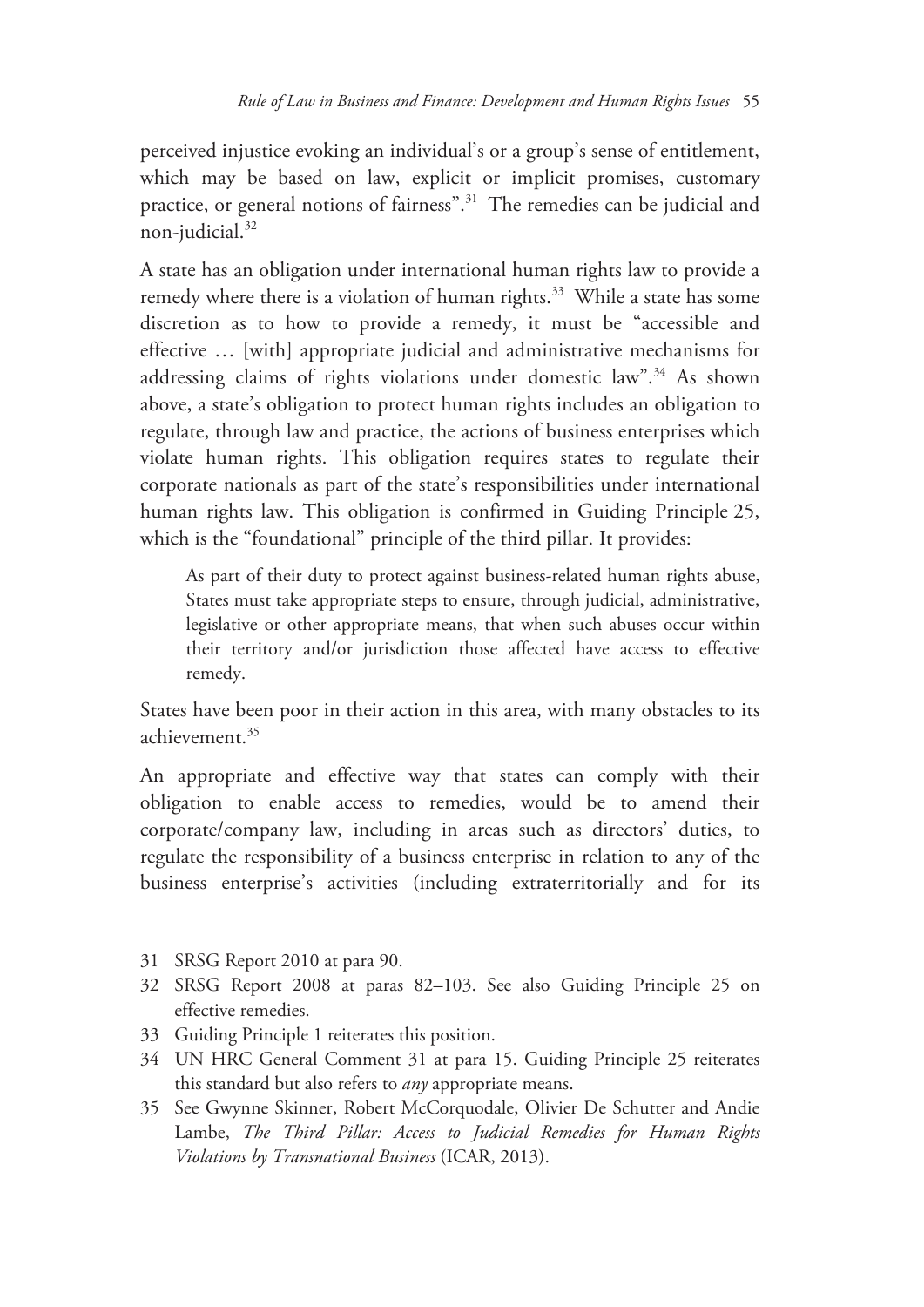subsidiaries) that could adversely impact on the protection of human rights. Many states are now doing this, $36$  and some states are also extending their criminal law to include corporate activity.<sup>37</sup> This principle could extend beyond corporation/company law to other areas of law as well.<sup>38</sup> As discussed above, laws should also be developed so that parent corporations are clearly legally responsible in their home state for the actions of their subsidiaries in other states that occurred due to the subsidiary operating the policies of the parent corporation (for example, on human resource policies, marketing and finances).<sup>39</sup> This may also be a means to enable appropriate capacity building support to occur in some economically weaker states.

In relation to business enterprises' obligations concerning access to remedies, the Guiding Principles provide:

29. To make it possible for grievances to be addressed early and remediated directly, business enterprises should establish or participate in effective operational-level grievance mechanisms for individuals and communities who may be adversely impacted.

While many business enterprises have committed themselves to global, sectoral or other statements about CSR, some of which include reference to

<sup>36</sup> See, for example, the UK Companies Act 2006 that requires directors to "have regard" to such matters as "the impact of the company's operations on the community and the environment" as part of their duties (section  $172(1)(d)$ ), and the South African Companies Act 2008 allows the Government to prescribe social and ethics commitments for companies (section 72 (4)).

<sup>37</sup> See, for example, Italian statute Decreto Legislativo 231#, 2001, and Australian Commonwealth Criminal Code 1995.

<sup>38</sup> For example, the UK Agency Worker Regulations (in effect from October 2011) require UK employers to ensure that short-term contract workers (many of whom are non-nationals) have comparable employment protections to permanent workers.

<sup>39</sup> An example is the California Supply Chain Transparency Act 2010, under which companies worth more than a stated amount are required to report on whether they are engaged in ethical supply chain management and the extent of this engagement. By setting a volume threshold in capturing companies under the law, foreign companies operating in California are subject to its extraterritorial effect, as foreign companies must report on foreign suppliers linked to California.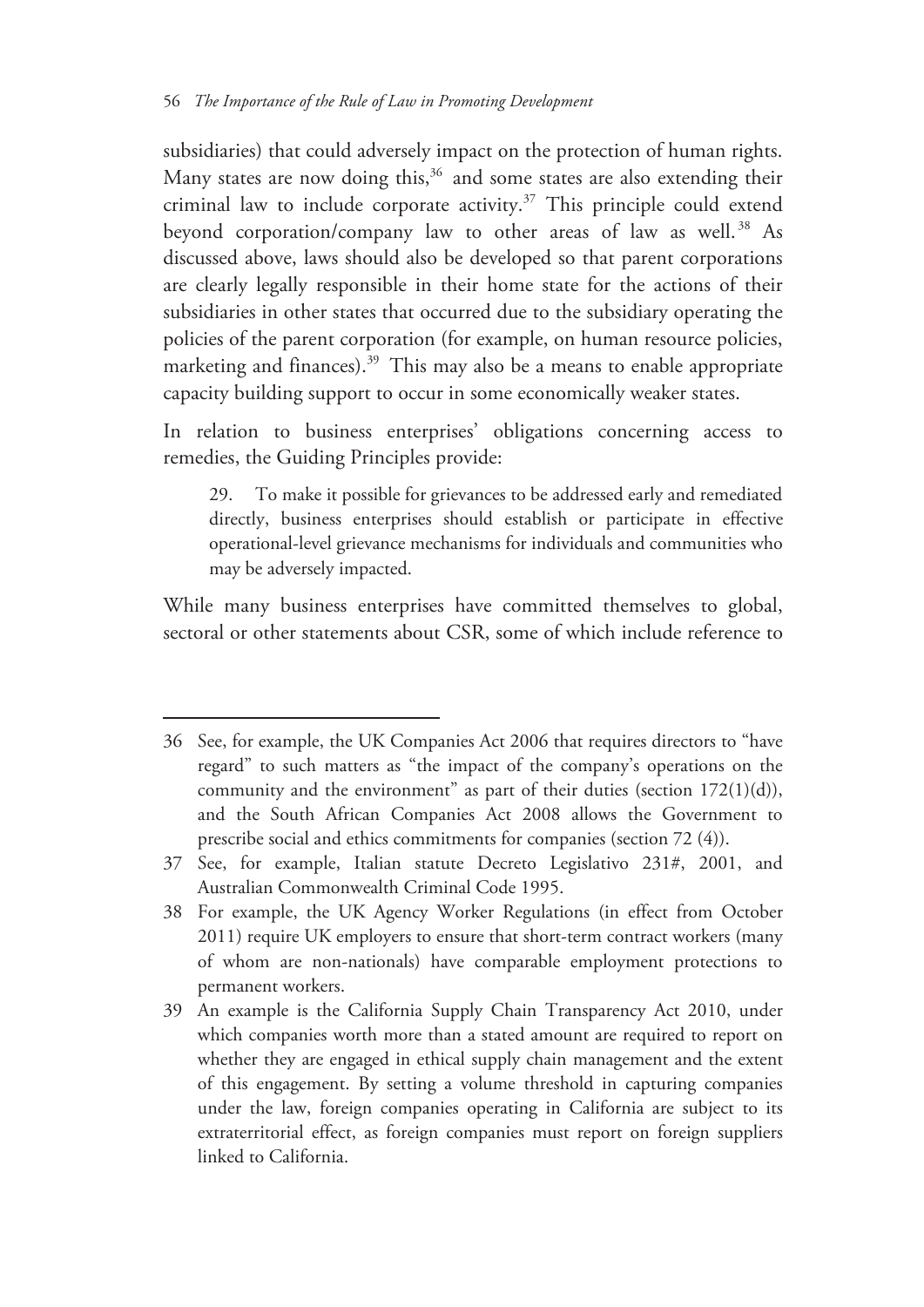human rights, $40$  these are all voluntary commitments and none of them have any compliance mechanisms with independent dispute settlement bodies. This prevents access to legally effective remedies.<sup>41</sup>

Guiding Principle 31 sets out the effectiveness criteria for business enterprises in relation to access to a remedy (all of which are non-judicial). It provides that these mechanisms should be: legitimate, accessible, predictable, equitable, transparent, rights-compatible, a source of continuous learning and based on engagement and dialogue. While these are very useful and laudable aims, it can be argued that the due diligence responsibility of business enterprises, especially when related to impacts caused by the business enterprise itself, should, as discussed above, be directly linked to effective, legitimate monitoring and compliance mechanisms regulated by law and not left to regulation by a self-reviewing system.42 Of course, such independent judicial mechanisms do not exist in

-

42 There is also likely to be more consistency if international human rights standards are applied than if they are either nationally based or deal with cultural issues in a different way to international human rights law.

<sup>40</sup> For example, the UN Global Compact, available at <http://www.unglobalcompact.org>. The Global Compact includes the following principles that business enterprises should adopt: "World Business *Principle 1*: support and respect the protection of human rights within their sphere of influence; *Principle 2*: make sure that their own corporations are not complicit in human rights abuses". See also the promotion of CSR by the International Council on Mining and Metals, available at <http://www.icmm.com/our-work/sustainable-development-framework>. The Equator Principles <http://equator-principles.com/> and the Extractives Industry Transparency Initiative <http://eiti.org/> are two additional examples (all pages accessed 14 January 2015).

<sup>41</sup> See, for example, the chemical industry activities: James Colopy, "Poisoning the Developing World: The Exportation of Unregistered and Severely Restricted Pesticides from the United States" (1994/1995) 13 *UCLA Journal of Environmental Law and Policy* 167; Robert Gottlieb *et al*, "Greening or Greenwashing?: The Evolution of Industry Decision Making", in Robert Gottlieb (ed), *Reducing Toxics: A New Approach to Policy and Industrial Decision Making* (Island Press 1995). In relation to the oil and gas industry, see Rae Lindsay, Robert McCorquodale, Lara Blecher, Jonathan Bonnitcha, Antony Crockett and Audley Sheppard, "Human Rights Responsibilities in the Oil and Gas Sector: Applying the UN Guiding Principles" (2013) 6 *Journal of World Energy Law and Business* 2 at section 4.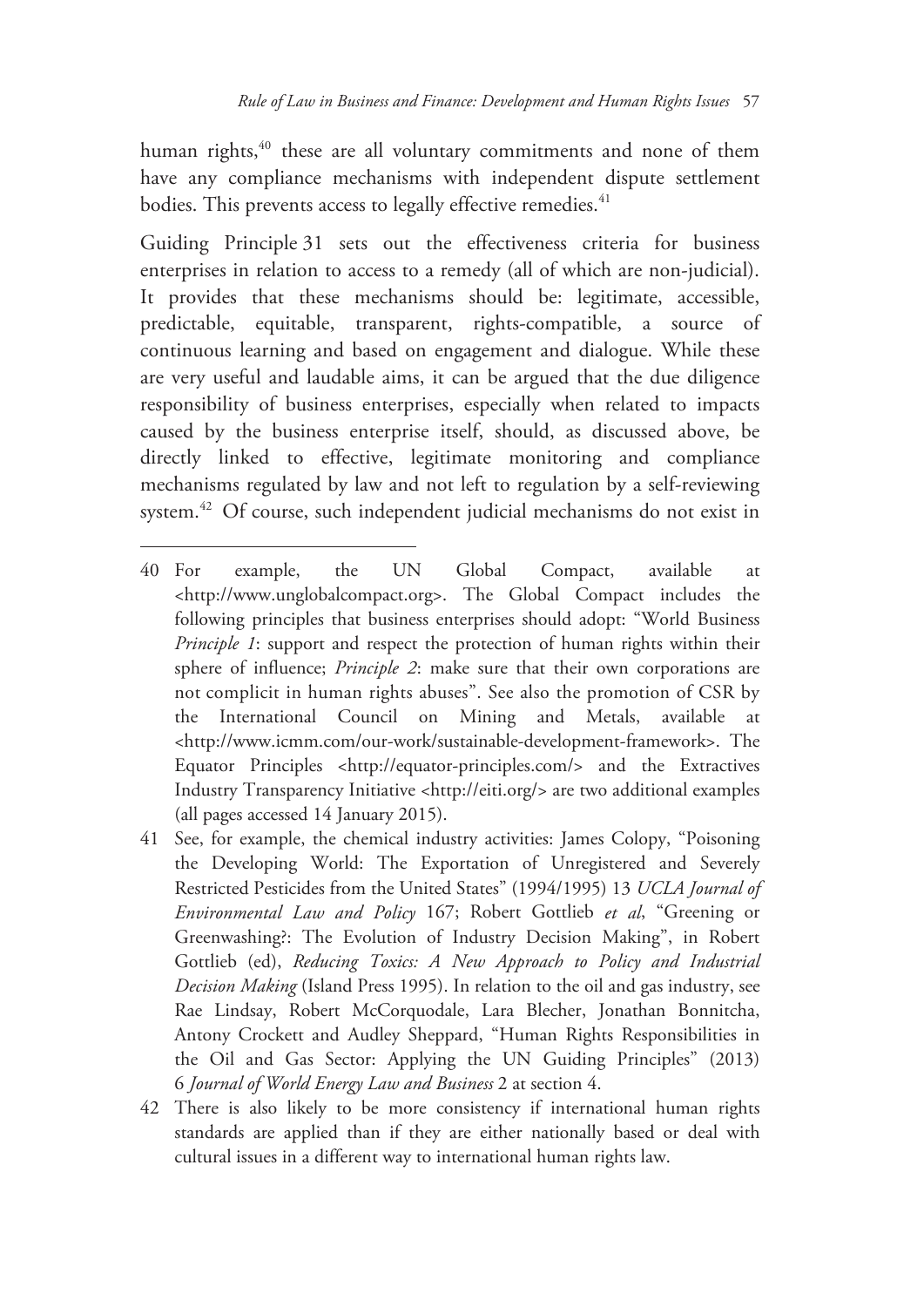some states, especially in conflict zones and fragile states, and so there is also a requirement for the rule of law to be supported.<sup>43</sup>

Indeed, it might be argued that most business enterprises respond better to preventative regulation by a state than to reactive litigation, not least because it reduces uncertainty and risk for the business enterprise. Business enterprises, as legal entities, have been held to be legally responsible around the world for actions that violate aspects of human rights, such as in consumer protection areas and environmental damage. There is also the possibility of joint liability at the international level for a state and one or more business enterprises, in the same way as can occur within many states' national laws.

Hence, the last pillar of the Framework is essential but, as it is built on the other two pillars, it has flaws, not least in whether there can be an effective access to a remedy against a business enterprise when there is no legal obligation on that business enterprise to have a legally enforceable grievance mechanism. There will also be issues of costs, standing and access to justice which will require effective cooperation between and within states.<sup>44</sup>

# **Ways Forward**

 $\overline{a}$ 

The SRSG's Guiding Principles have made a significant change in the debate about the responsibility of business enterprises for violations of human rights, as has his method of active consultation. There is still a great amount of work to be done to ensure that the obligations and standards recommended are not the very minimum but are a platform for dynamic

<sup>43</sup> For a fuller discussion of the importance of the rule of law in this area, see Robert McCorquodale, "Business, the International Rule of Law and Human Rights", in Robert McCorquodale (ed), *The Rule of Law in International and Comparative Legal Context* (BIICL, 2010). Also Guiding Principle 7 stresses conflict zones as a major concern for corporate complicity in human rights abuses.

<sup>44</sup> This is also seen in the debate in the UK over contingency fees, which human rights advocates fear could be amended to prevent business and human rights cases from being viable due to cost implications for victims and plaintiffs' lawyers. Roger James, "Global Justice Under Threat from Legal Aid Plan" *Bristol 24/7* (28 March 2012); Daniel Brennan, "The Legal Aid Bill Will Enable Multinationals to Exploit the Poor" *The Guardian* (26 March 2012).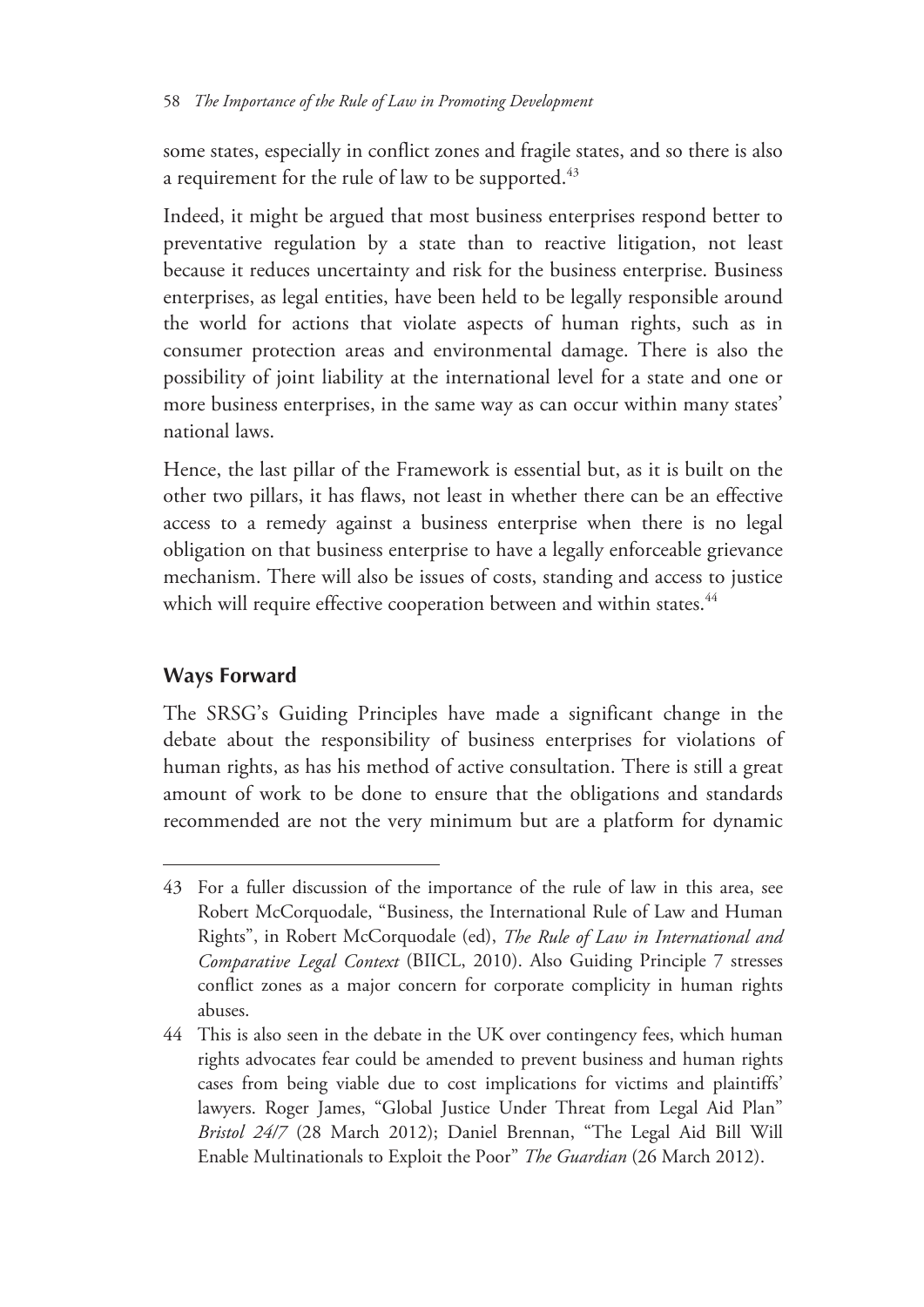change, and that, as a consequence, there is support for capacity building initiatives to assist governments and business enterprises around the world towards upholding their responsibilities.

A major step towards this would be the increase of the rule of law worldwide. If states uphold the rule of law then they will not only protect human rights but attract and sustain business enterprises. If business enterprises, through their practices, codes of conduct, increased transparency and accountability, act to protect human rights then their management risks are reduced. Indeed, it is important that rule of law risks are expressly included in business decision-making.

Legal regulation consistent with international human rights law is needed in the application of the Guiding Principles. Indeed, much of the activity of business enterprises is assisted substantially by the operation of a rule of law. A rule of law, as Tom Bingham stated, requires good governance consistent with justice and human rights, that all actors are accountable to the law (including governments and those with power), that all actors can have disputes settled in an independent and accessible way, and that there are compliance checking mechanisms. Where there is an effective rule of law, business enterprises can conduct their business aware that there is likely to be a large degree of stability, certainty and recourse, and hence reduce their risks.45 Therefore, as noted in the opening quotation, it is essential for both the protection of human rights and the integrity of markets to find the best solutions in law and practice.

<sup>45</sup> See the report from the World Bank on the link between the Rule of Law and GDP: Daniel Kaufmann, Aart Kraay and Massimo Mastruzzi, "Governance Matters IV: Governance Indicators for 1996-2004" (May 2005) <http://papers.ssrn.com/sol3/papers.cfm?abstract\_id=718081> (accessed 14 January 2015).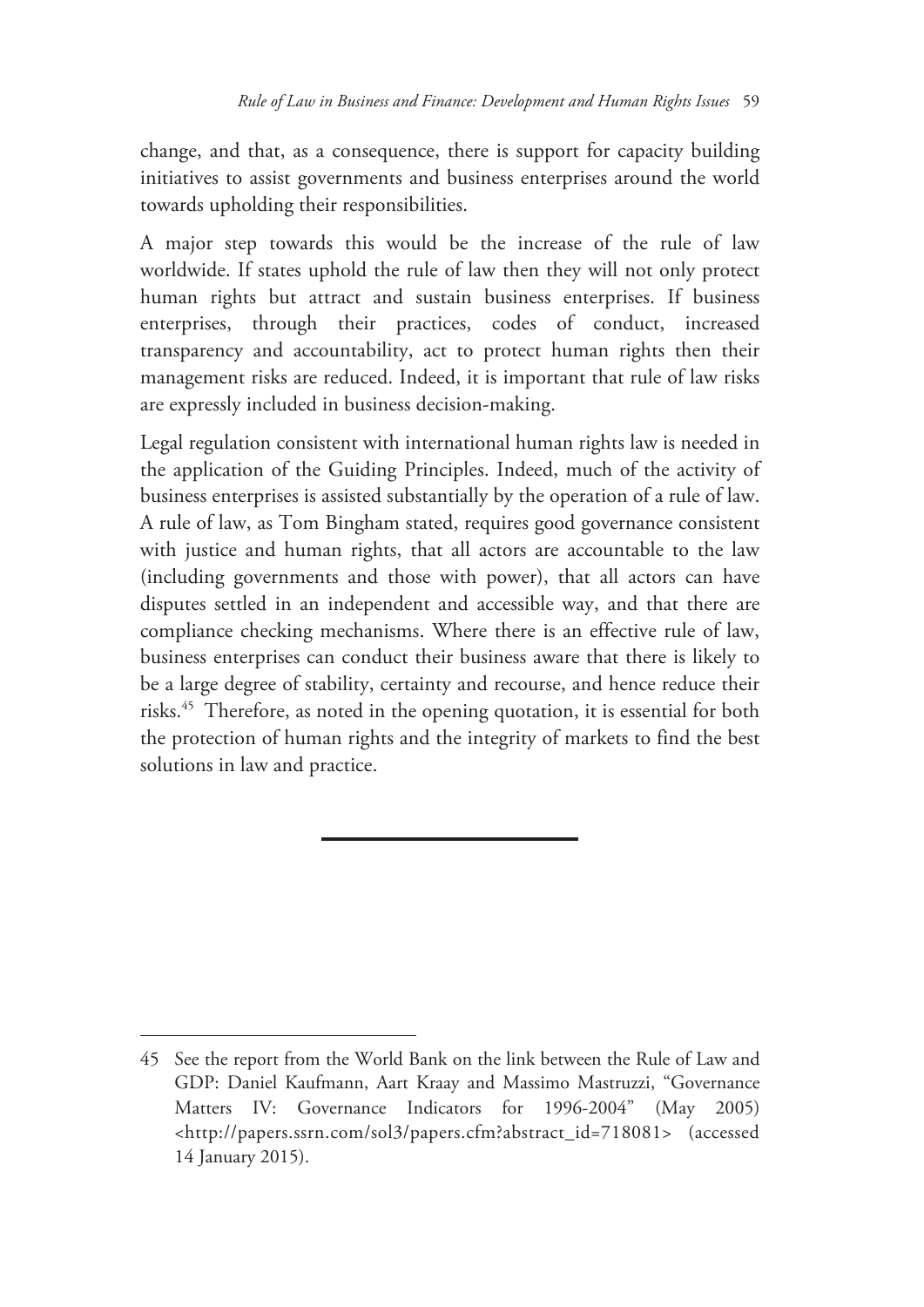#### **DEVELOPMENT, THE RULE OF LAW AND BUSINESS**

#### Professor David Kinley

*University of Sydney* 

#### **How Hard it Can be?**

Some 18 months ago I found myself sitting in a room in the middle of Yangon filled with Western diplomats, aid agencies, human rights NGOs, and local bureaucrats and business representatives.

It was six months after the country had begun its reforms in earnest: Aung San Suu Kyi had been released (together with many other political prisoners); a mini election, including National League of Democracy candidates, had just been held and Parliament was sitting; and press restrictions had been removed. The Generals had swapped light green combat uniforms for dark grey lounge suits, and Myanmar had declared itself "open for business".

Of all the matters that were raised and discussed in the room on that afternoon, the most compelling was how to handle the tsunami of international funding and finance that was now heading the way of a state that had been, just a year earlier, an international pariah. I vividly recall a short statement made by an official from the Myanmar Chamber of Commerce that stunned everyone. He told us that during 2011–2012 more than US\$20 billion in foreign investment has been promised (a 20-fold increase on the year before), and that nearly 500 foreign companies had registered to do business in the country in the past year alone (from a prior base of a mere handful), mostly in the mining, energy and construction sectors. On top of what everyone in the room knew was the eagerness of donor agencies to pour money into the country as soon as possible, the implications of such exponential increases in investment were truly staggering – both in terms of the opportunities and the challenges they would offer.

And so it has proven to be. Foreign corporations, trade commissions, diplomatic delegations, aid agencies, civil society organisations, and a welter of experts and consultants of every kind are now tripping over themselves doing work in the country. Yangon has now some of the most expensive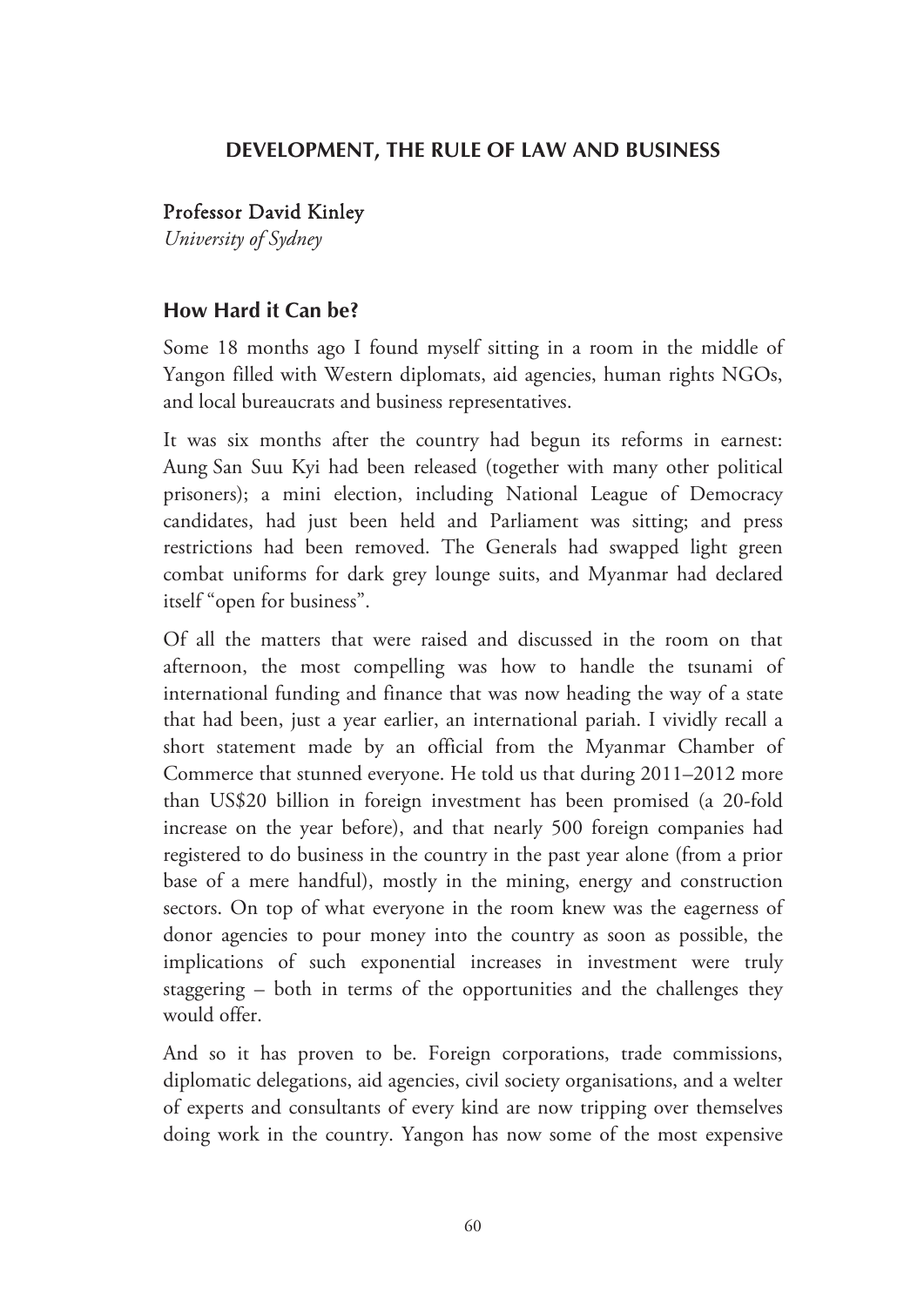hotel rooms in the world, such is the enormous demand on their limited supply!

The capacity of much else in Myanmar is also being tested to its limits, including, and perhaps especially, its capacity for institutional and regulatory reform. The rule of law – to the extent that it existed at all in recent decades – has had to be reinvented and reconstructed. The sclerotic court system (which had been thoroughly subjugated under the previous regimes) and an independent Bar worthy of the title (led by a few truly heroic individuals who had raged against its systematic destruction over the past decades) are in the process of being revivified; the Executive and Legislature are learning to live with each other and, crucially, sometimes in opposition to each other; and new laws and institutions of governance are sprouting up everywhere. The currency has been floated; a new and comprehensive tax regime established; new corporate codes and investments rules enacted; and new regulatory bodies created including an anti-corruption commission, a powerful committee reviewing foreign investment and ownership proposals, and a less powerful (but symbolically important) Human Rights Commission.

To pursue economic development and the establishment of the rule of law together (as must be the case), is no easy task as Myanmar, and indeed all developing states (and many developed ones!), bear testimony. But in Myanmar, businesses, financiers, development economists, human rights advocates and government officials alike are all agreed at least on these twin objectives. The two go hand in hand, simultaneously feeding off, and promoting, one another. Still, while this is all very well and easy to say, putting the theory into practice in any state is a hugely difficult task, and one, what is more, that is never-ending.

#### **Globalisation and the Rule of Law**

Though vast and important, the opportunities and challenges for economic development in our current era of globalisation, are mostly expected and mostly known. For the rule of law on the other hand, globalisation has thrown up issues that are less predictable and often less well known. At best, we might classify such issues as "known unknowns". At worst, we are floundering in a world of lawlessness – that is, at least, its absence in terms of our modern perceptions of law and its critical role in governance. This "worst case scenario" is no idle threat. According to the UN Commission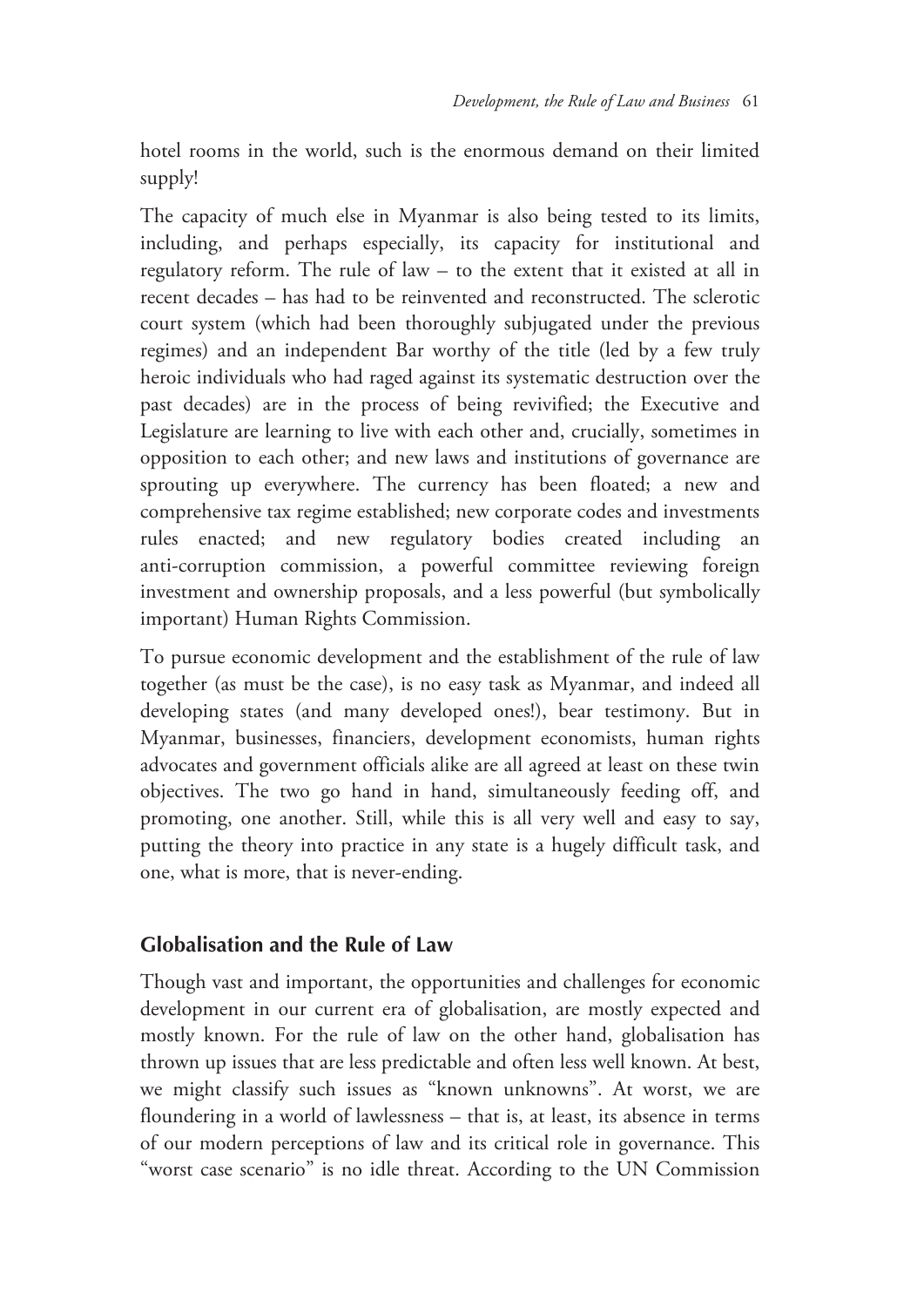on Legal Empowerment, most of the world's population (some 4 billion people, or approximately 60%) live from day to day without any access to, or interaction with, a formalized legal system of any kind.<sup>1</sup> The most significant consequences of such exclusion, as made clear to the Commission through data collected from those who are excluded, were a revealing mix of basic human rights and the practical conditions of doing business – namely, the need for:

- (a) access to justice (a fair and independent system of dispute resolution);
- (b) the securing of rights to property (for reasons of security of residence, business and finance);
- (c) the protection of labour rights (freedom from discrimination and exploitation); and
- (d) what were loosely called, "business rights" (that is, contractual certainty, financial fairness, and freedom from corruption and extortion).

As to the "best case scenario", what I mean by the "known unknowns" is based on what we understand to be the differences between rule of law theory and its practice – or rather, to be more precise, what we understand to be the differences between competing conceptions of the rule of law and, thereby, the resultant differences in their practical implementation. At its most basic, the schism in rule of law thinking traces the line between those who see its characteristics and qualities being essentially (though not necessarily exclusively) formal and procedural, and those who see them as necessarily substantive and outcome dependent, as well as formal and procedural. To put this divide in the form of a pair of questions, we might ask: (1) to what extent must we invest standards of fairness and equity of result in the notion of the rule of law, in addition to the fairness and equity of the process by which the result is obtained; and (2) if we are to accept (to whatever degree) that the rule of law comprises substantive and outcome concerns, what might be their composition? The most persuasive answers to these questions are: to Question 1, that substantive outcomes such as

<sup>1</sup> United Nations Development Programme (UNDP), *Making the Law Work For Everyone*, Report of the Commission on Legal Empowerment of the Poor (2008) <http://www.unrol.org/files/Making\_the\_Law\_Work\_for\_Everyone.pdf> (accessed 15 January 2015).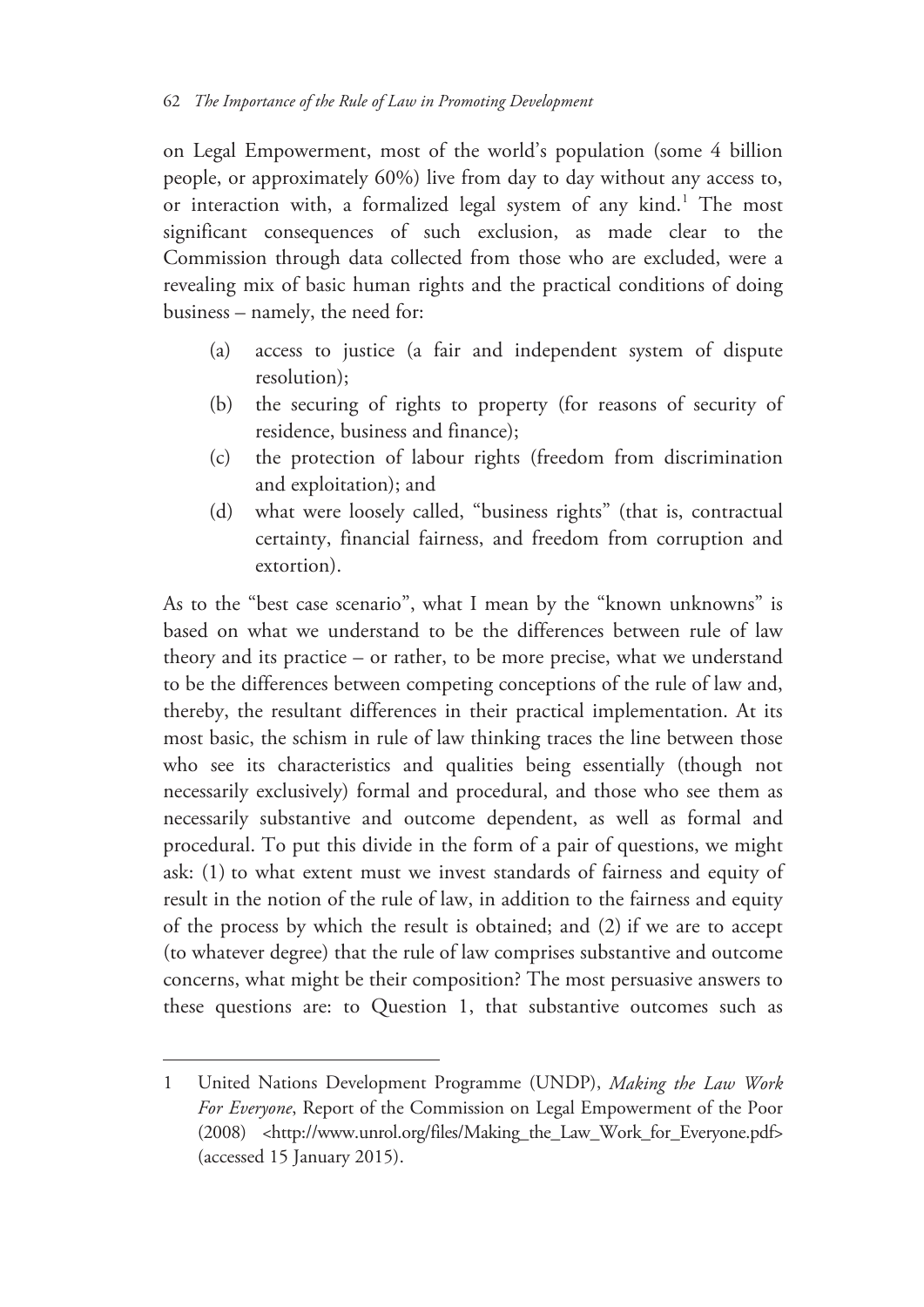fairness, equity and accountability (through transparency) are inherent to the procedural rule of law (as Simon Chesterman and Robert McCorquodale, among others, have argued); and to Question 2, that the precise composition of such substantive outcomes must reflect the standards set by universal human rights laws, as, notably, both Lord Bingham and Lord Phillips of Worth Matravers have suggested.

In the context of globalization and the pursuit of economic development for all countries – but especially for the poorest – the answers to these questions are of fundamental importance. In effect, they determine the extent to which notions of individual freedom and societal equity are going to be the companions to economic development, rather than its victim. Business – and especially, cross-border business – is by far the most important driver of economic development today. Once upon a time (in the 30 years following the Second World War), aid (or Official Development Assistance (ODA)) was the greatest source of transnational capital investment, but in the last 30 years ODA has been eclipsed by the overwhelming (if erratic) rise of flow of Foreign Direct Investment (FDI). The basic statistics are conclusive on this point, with global FDI flows to developing and transition economies (in 2010 figures) being around four times greater than global ODA – that is, ODA of roughly \$140bn versus an FDI inflow of roughly \$600bn.<sup>2</sup> Furthermore, a significant proportion of official aid is now directed towards stimulating private enterprise, by way of "public-private partnerships" as long-term investment vehicles, and through "aid for trade" initiatives driven by, for example, alliances between the World Trade Organisation (WTO) and the World Bank, and between the trade and aid branches of many national governments (practised by China as avidly as by the US).

The rule of law has always been critical to the establishment and sustainability of private commercial enterprise. But now that the private sector plays such a predominant role in the propagation of economic development on a global scale, its relationship with the rule of law becomes

<sup>2</sup> United Nations Development Programme (UNDP), *Towards Human Resilience: Sustaining MDG Progress in an Age of Economic Uncertainty* (September 2011) <http://www.undp.org/content/dam/undp/library/Poverty%20 Reduction/Towards\_SustainingMDG\_Web1005.pdf> (accessed 26 January 2012) at pp 147–148 and 161.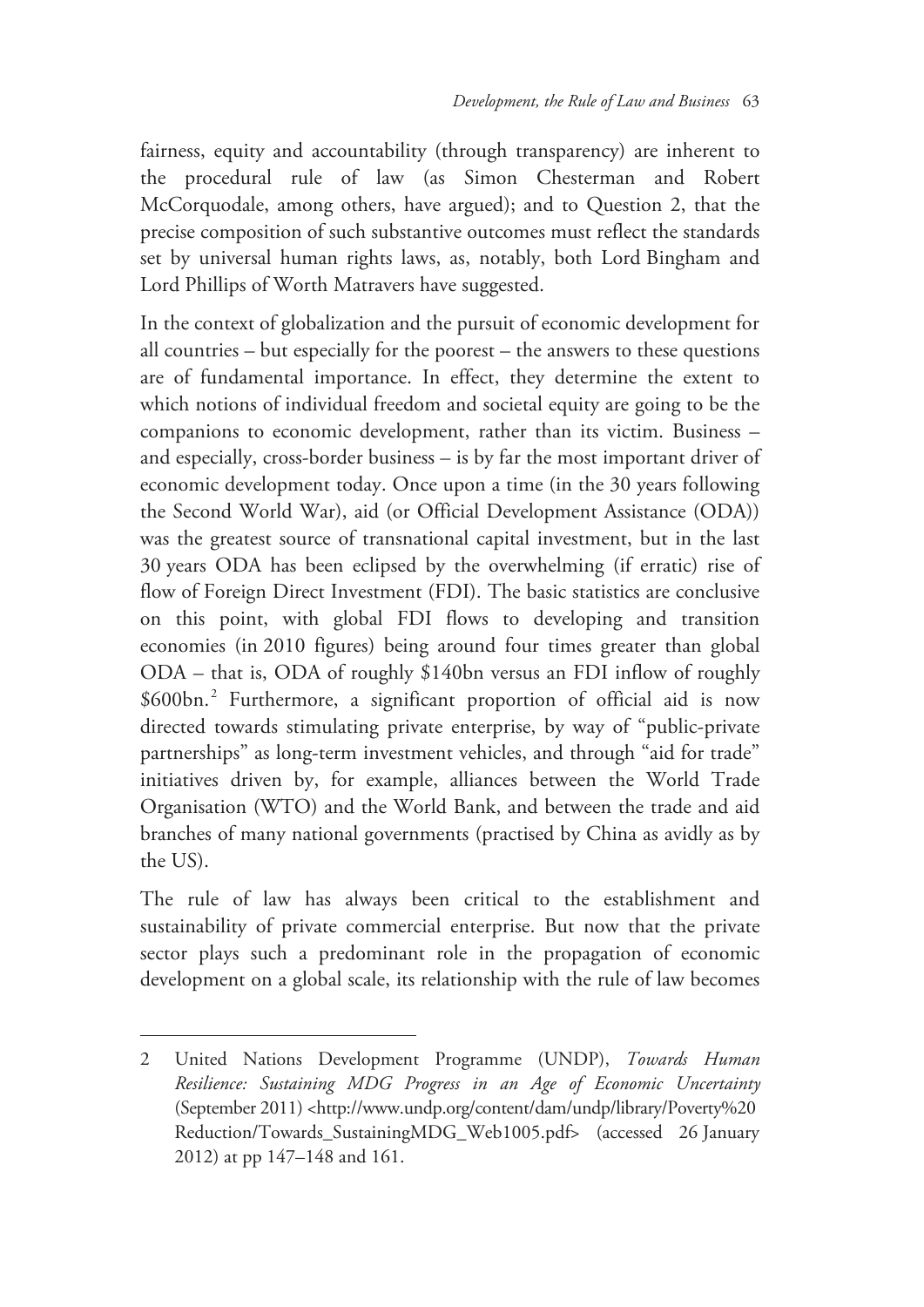a matter of vital importance to the nature as well as success of economic development.

## **Perceptions of the Rule of Law**

 $\overline{a}$ 

A dozen years or so ago, when the most recent incarnation of the business and human rights debate was in its infancy, I suggested that when it comes to the rule of law, the two sides of the debate look for, or stress, different components in the makeup of the rule of law.<sup>3</sup> Put simply, the argument was that business favours order, predictability and enforceability – in other words, the procedural or formal features of rule of law. Human rights activists, in contrast, are more concerned with substantive outcomes – improvements in individual liberty and equality, through wider/fairer access to social goods.

While I think there is still some value in this relative distinction, it is neither as stark nor as straightforward as perhaps I had originally thought. In fact – and perhaps especially over the past ten to 15 years – the significance and utility of individual protections is now more apparent in, and to, businesses. On the other hand, the benefit, and indeed necessity, of procedural propriety to the promotion and protection of human rights is more apparent to rights advocates, especially in countries in which the rule of law has been compromised or is absent – as is the case in many states struggling with economic development. So, in other words, in terms of the rule of law, the two sides of the debate have crossed, or are crossing, the divide.

Certainly, there are positive signs. Here I note just some of the most notable:

(a) The business community's widespread endorsement of the UN Human Rights Council's 2011 Guiding Principles on Business and Human Rights<sup>4</sup> that seek to demark (or obscure?)

<sup>3</sup> David Kinley, "Human Rights, Globalization and the Rule of Law: Friends, Foes or Family?" (2002–2003) 7 *University of California, Los Angeles*, *Journal of International Law and Foreign Affairs* 239.

<sup>4</sup> *Guiding Principles on Business and Human Rights: Implementing the United Nations 'Protect, Respect and Remedy' Framework*, endorsed by the UN Human Rights Council in its resolution 17/4 (16 June 2011) UN Doc A/HRC/RES/17/4.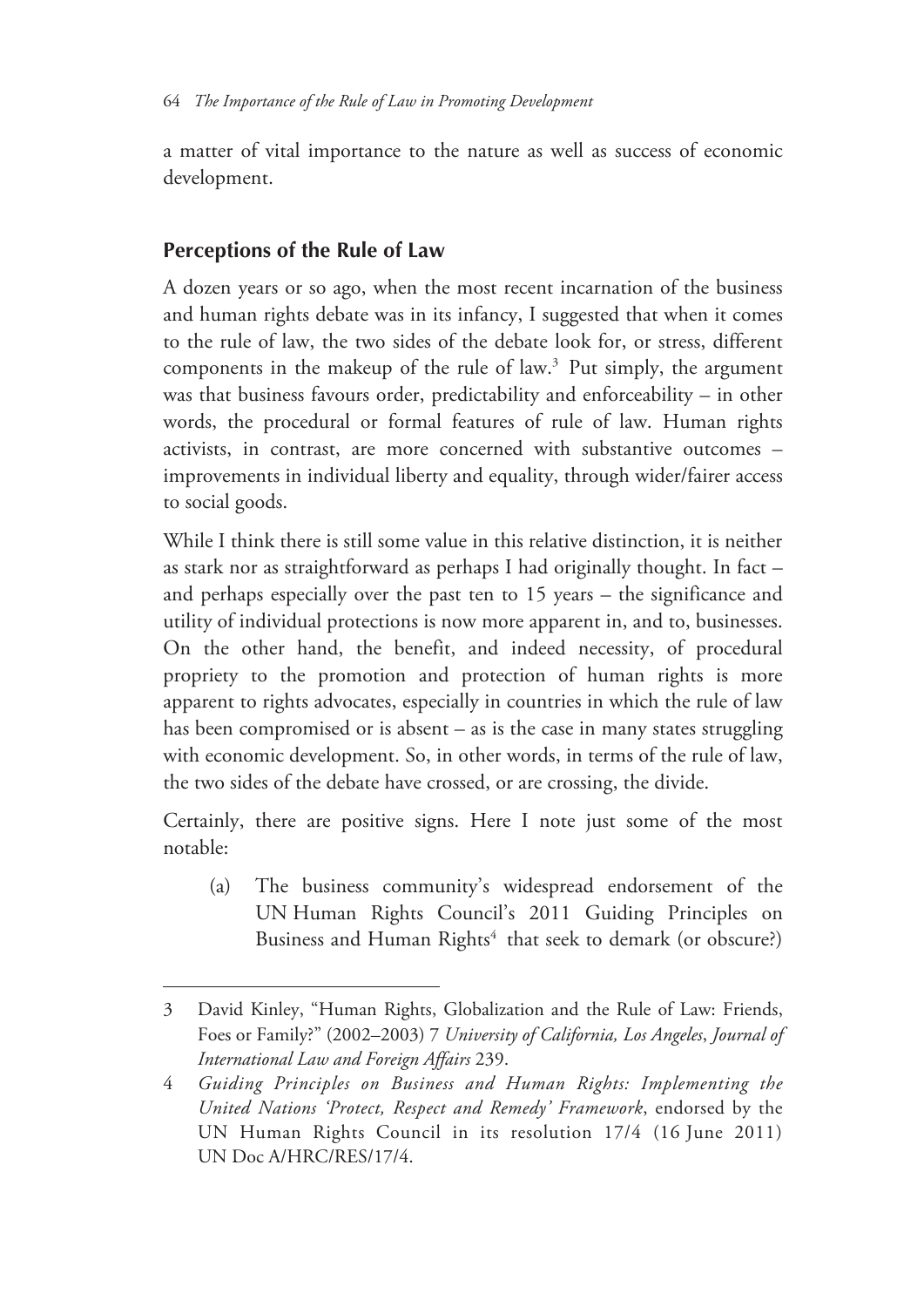the difference between the human rights obligations of states and the human rights responsibilities of corporations;

- (b) The broadening of concerns that financial institutions ought now consider under the Equator Principles (Mark III)<sup>5</sup> when scrutinizing project finance proposals to include more social as well as environmental standards;
- (c) Various initiatives that encourage or mandate greater transparency in cross-border business transactions, such as the US Dodd-Frank Wall Street Reform and Consumer Protection Act 2010 focusing on the financial sector, and the Extractive Industries Transparency Initiative focusing on the mining sector;<sup>6</sup>
- (d) The WTO-brokered 2013 Bali Agreement on the facilitation of international trade, $7$  which not only underscores the legal right of developing states to employ trade protectionist measures when the necessity of food security so demands, it may also have rescued the whole multi-lateral trade regime from sinking beneath the waves of alternative bilateral trade negotiations;
- (e) The growing recognition throughout the jurisprudence of international human rights courts, such as the European Court of Human Rights and the Inter-American Court of Human Rights, as well as in the opinions of UN human rights treaty bodies, that states not only have extra-territorial human rights obligations, but that those obligations could encompass vicarious liability for the overseas rights abuses by corporations domiciled in their jurisdiction;<sup>8</sup>
- (f) That despite reports to the contrary the US's Alien Torts Claims Act 1789 (ATCA) remains a force for holding US

<sup>5</sup> The Equator Principles Association, *The Equator Principles III* (June 2013) <www.equator-principles.com> (accessed 15 January 2015).

<sup>6</sup> See <https://eiti.org/>.

<sup>7</sup> Agreement on Trade Facilitation (Dec 2013), WT/MIN(13)/36 <http://docsonline.wto.org> (accessed 15 January 2015).

<sup>8</sup> See Daniel Augenstein and David Kinley, "Beyond the 100 Acre Wood: In which International Human Rights Law Finds New Ways to Tame Corporate Power Overseas" (2015) 18 *International Journal of Human Rights* (forthcoming); see <http://papers.ssrn.com/sol3/papers.cfm?abstract\_id=2501876> (accessed 26 January 2015).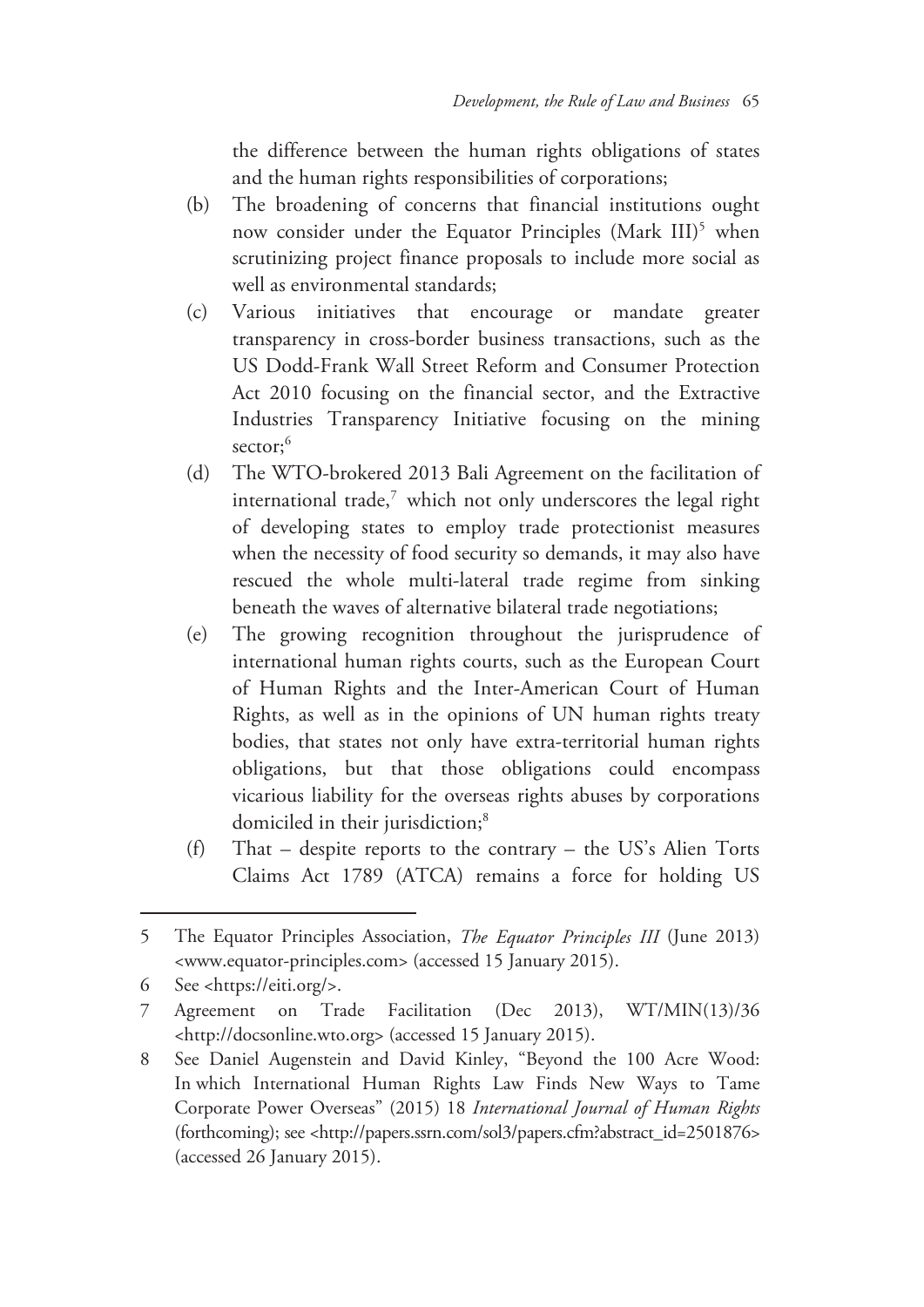corporations (and foreign corporations with "substantial and systemic" operations in the US) to account for human rights abuses committed overseas. And, in any case, the jurisdictional reach of "ordinary" tort law continues to extend abroad, as demonstrated not only by case law in the various US federal circuit appeals courts (especially California and New York), and the UK, but also in European Civil Code systems as well;<sup>9</sup>

- (g) The express recognition if not yet clear enforcement in international investment dispute settlement fora, of the precedence of obligations in international human rights law over investment treaty guarantees, in the sense that the latter cannot provide protection to an investor where their actions contravene local human rights laws that implement a state's obligations under international law;<sup>10</sup>
- (h) Global supply chains especially in clothing and footwear manufacture – are being better managed, as the corporations (with reputations to lose) sitting at the head of these supply chains, are pressured into taking some degree of responsibility for the actions of their suppliers; as well as host-state governments shamed into improving their regulation and control of local industries – as illustrated by some of the positive (albeit modestly so) outcomes following the outrage of the Rana Plaza building collapse in Bangladesh in  $2013$ ;<sup>11</sup>
- (i) And finally, the prospect (or "possibility") of the institution of a financial transactions tax (FTT) in the European Union (EU) by mid-2016, which has the potential to raise enough possibly to double (present figures are inconclusive) the EU's aid budget – that is, despite the fact that it will almost certainly not include the country that hosts the site of Europe's heaviest concentration

<sup>9</sup> See Cees van Dam, "Tort Law and Human Rights: Brothers in Arms on the Role of Tort Law in the Area of Business and Human Rights" (2011) 2 JETL 211.

<sup>10</sup> See Ursula Kriebaum, "Foreign Investments & Human Rights: The Actors and Their Different Roles" (2013) 10 *Transnational Dispute Management* 1.

<sup>11</sup> See David Kinley and Jahan Navidi, "The Long Arm of Human Rights Risk: Supply Chain Management and Legal Responsibility" (2013–14) 3 *The Business and Human Rights Review* 10 <http://papers.ssrn.com/sol3/papers.cfm? abstract\_id=2340821> (accessed 26 January 2015).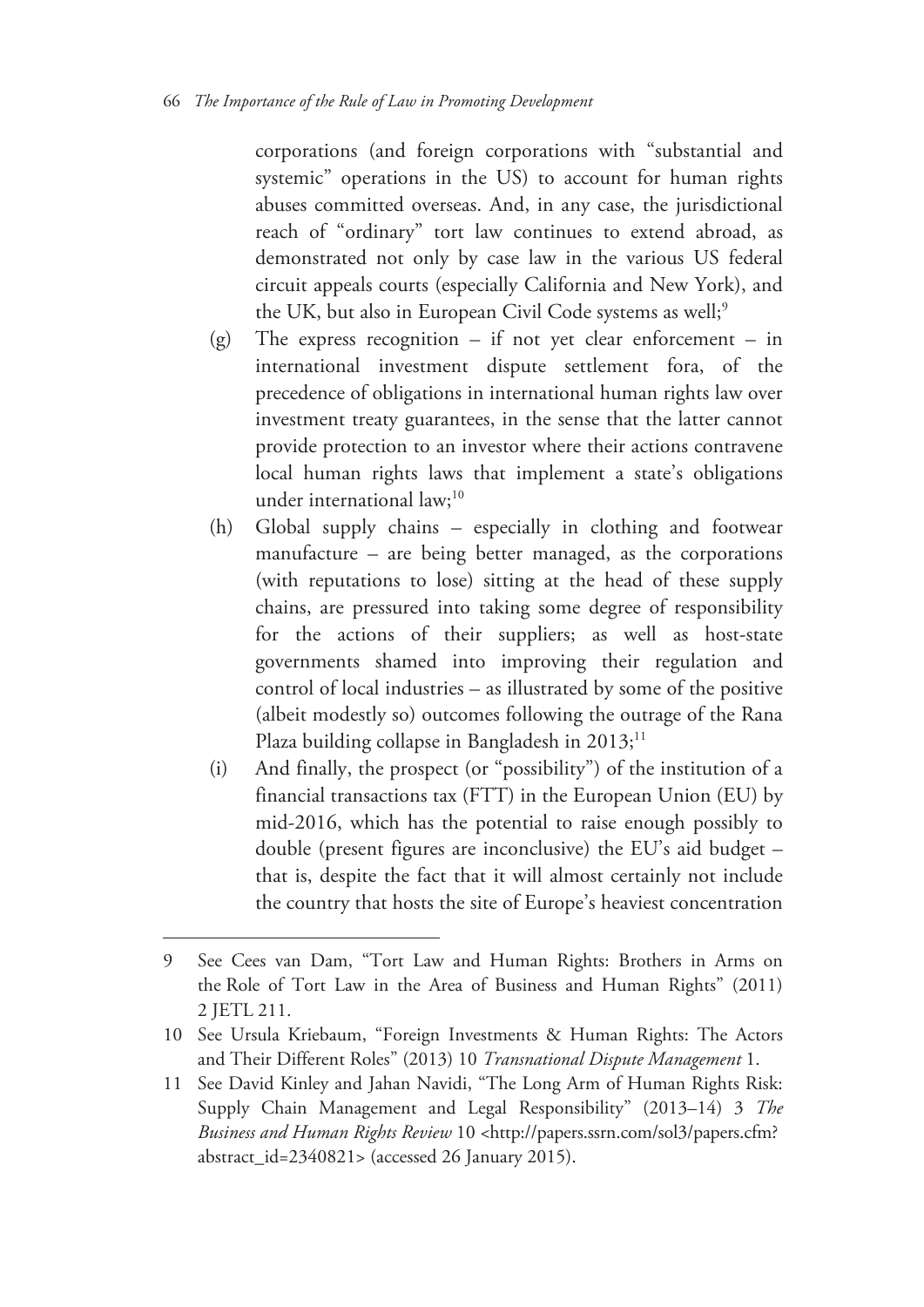of "high frequency trading" (at which the FTT is principally aimed), namely, the United Kingdom.

But there are negative signs too, as evident in various flaws and compromises associated with all of the above listed positives. For example:

- (a) There is an inherent weakness in the voluntarism that underpins the UN's Guiding Principles on Business and Human Rights, the financial sector's Equator Principles, and the supply chain management agreements established by industry bodies and individual corporations alike.
- (b) The regulatory capacity of a great many developing countries is often pitifully inadequate or wholly compromised by corruption (or both), such that the prospects for the establishment of anything like a robust system of the rule of law in some countries remain dim.
- (c) There is, among states, a conspicuous lack of translation of (or even the will to translate) their extraterritorial obligations under international human rights laws into domestic laws. The US Alien Tort Claims Act and ordinary torts in Western states are, in fact, exceptional, and very restricted, remedies, rather than the rule.
- (d) Any inflation of aid funds by way of the proceeds of an FTT, provides no guarantee that the aid reaches those that need it most. Though we might all fervently wish it otherwise, the "leaky bucket" metaphor of aid's continuing failure in this respect remains all too apt.

#### **Anti-corruption: An Essential Way Forward**

If, however, we are to choose one matter upon which to focus our attention that traverses all three spheres of development, business and the rule of law, for me that would have to be the combatting of corruption. The misuse of public power for private gain has the potential to so thoroughly undercut the combined means and goals of sustainable commercial enterprise, economic development and the rule of law, that it may render a state effectively ungovernable. The extent of the problem globally is truly staggering. It has been calculated, for example, that in the ten years to 2009,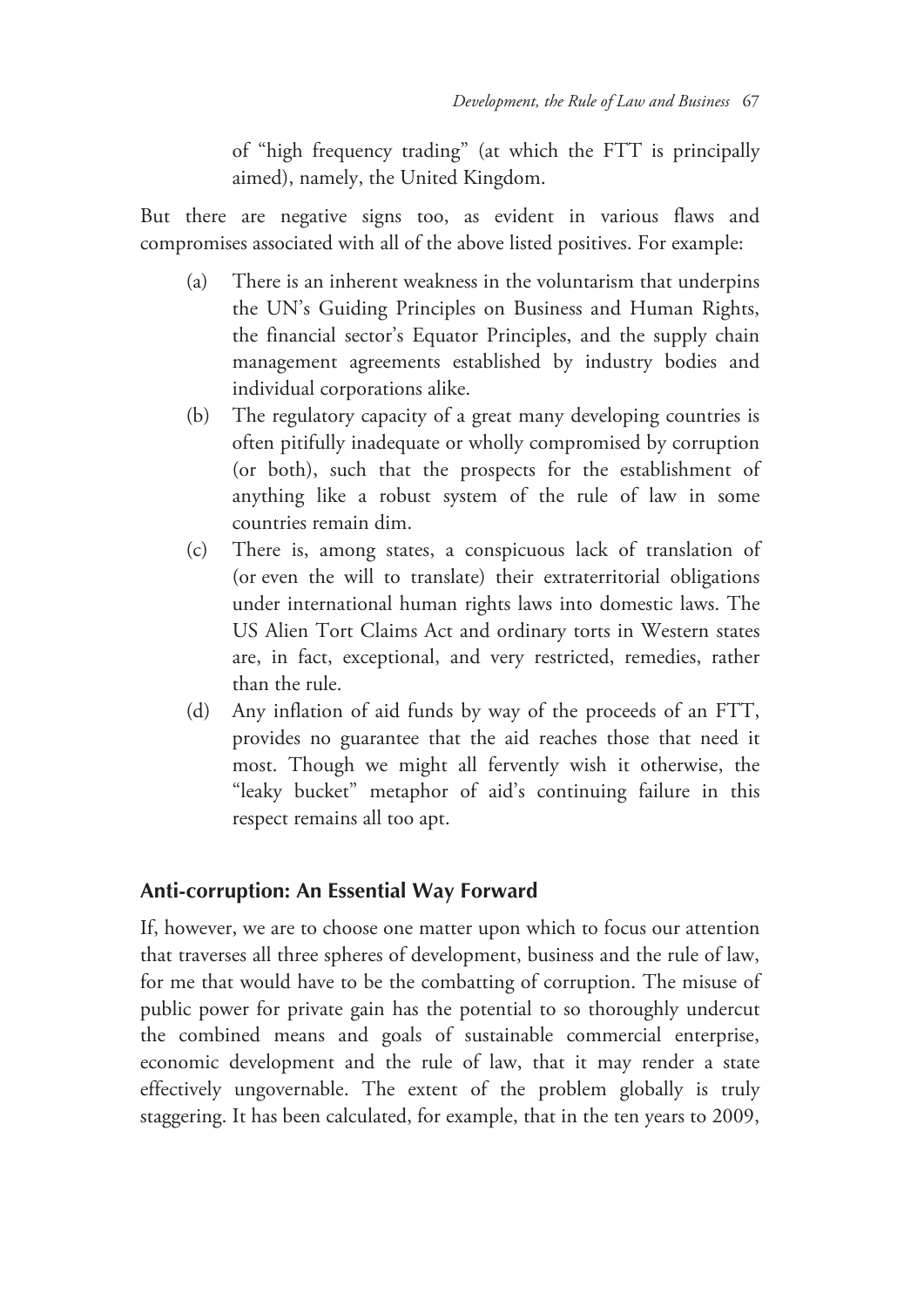some US\$8.44 trillion has flowed illicitly out of the developing world. And this, necessarily, is a conservative estimate.<sup>12</sup> This figure represents about the same as all the FDI inflows into developing countries in the same period! Soberingly, it also represents the scale of money laundering that financial institutions in developed nations are engaged in – including in many large OECD states and not just the usual suspects of small secrecy jurisdictions such as the British Virgin Islands, the Caymans and Liechtenstein – for the main reason for movement of these illicit funds off-shore is to clean them of their tainted origins.

For those who suffer directly and most from bribery and corruption – and they are mainly the poorest and/or those in developing states – the impact on their lives is nothing less than profound. Corruption – whether petty, coercive, everyday, bribery and extortion, or grand, co-ordinated and consensual theft and patronage – assaults the dignity as much as the pockets of those it affects. It enfeebles them as individuals, it destroys the trust they have invested in their public institutions, and it grossly distorts the economy to benefit the few at the expense of the many.

So it was in Myanmar – as in other dysfunctional or autocratic developing states. During my years working there in the early 2000s, and even given the many other degradations of the polity, it was the emasculation of the legal system and thereby the withering of the rule of law that I found most shocking. I don't think this was just because we are lawyers that we mourn such a circumstance. For individuals and for society as a whole in such countries, it is an indication of the desperation of their situation that the law – the first (and last) bastion against illegitimate, unaccountable and capricious government – is useless, or even worse, that it has been hijacked and conscripted to serve its new masters, giving them the veneer of respectability.

Let me conclude, therefore, by saying that behind the undoubted benefits that flow from a thriving private sector that propagates the spread of economic development and does so in a way that both conforms to and promotes the rule of law, there lie many dark forces, the darkest of which is

<sup>12</sup> Global Financial Integrity, *Illicit Financial Flows from Developing Countries Over the Decade Ending 2009* (December 2011) <http://www.gfintegrity.org/ report/illicit-financial-flows-from-the-developing-world-over-the-decade-ending-2009/> (accessed 17 January 2015).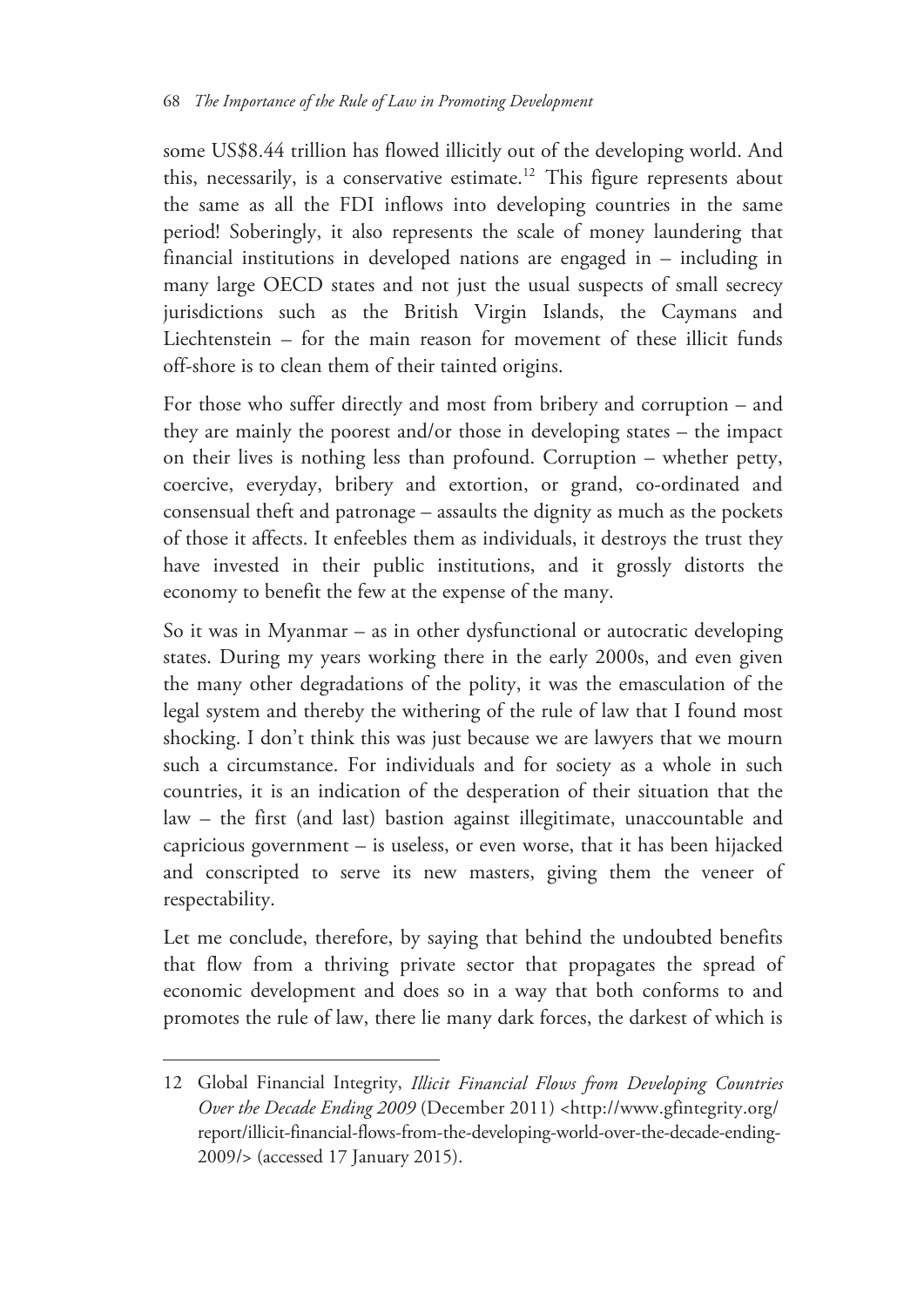corruption, and all that spurs it on. It has to be on these dark forces, and on corruption in particular, that we focus our collective attentions. By seriously promoting the implementation and enforcement in domestic legal systems of the UN's Convention Against Corruption<sup>13</sup> (now ratified by 171 states), as well as the complementary regional treaties in Africa (the African Union's Convention on Preventing and Combatting Corruption<sup>14</sup>) and the Americas (the Organization of American States' Convention Against Corruption<sup>15</sup>), as well as the OECD's Anti-Bribery Convention<sup>16</sup>, we would take an essential step towards establishing and maintaining the rule of law in the many places where it is currently lacking.

<sup>13</sup> United Nations Convention Against Corruption (9 December 2003), GA Res 58/4, 2349 UNTS 41, UN Doc A/Res/58/4 (entered into force on 14 December 2005).

<sup>14</sup> African Union Convention on Preventing and Combating Corruption (11 July 2003) 43 ILM 5 (entered into force 5 August 2006).

<sup>15</sup> Inter-American Convention Against Corruption (29 March 1996) 35 ILM 724 (entered into force 6 March 1997).

<sup>16</sup> Organisation for Economic Co-operation and Development, Convention on Combating Bribery of Foreign Public Officials in International Business Transactions (17 December 1997) 37 ILM 1 (entered into force 15 February 1999).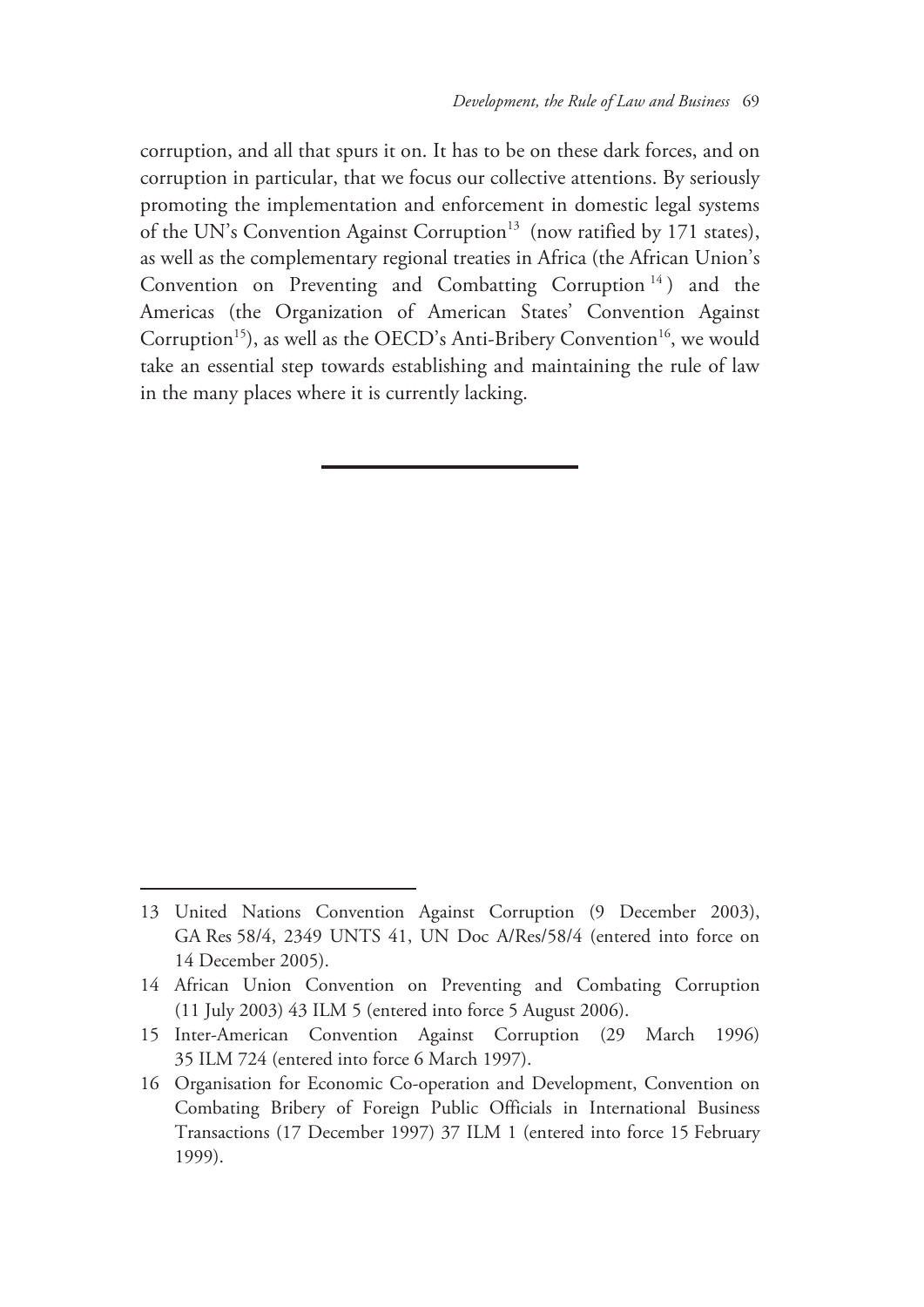# **CHALLENGES FACING BUSINESS AND FINANCE INSTITUTIONS: THE RULE OF LAW SEEN THROUGH THE EYES OF BUSINESS**

#### Lee Ming Chua<sup>1</sup>

 $\overline{a}$ 

*Judicial Commissioner of the Supreme Court of Singapore, former General Counsel of GIC Pte Ltd* 

Much has been written about the correlation between economic growth and the rule of law. This paper will not attempt to add to that discussion. Instead, it will examine how business views the rule of law, the challenges that corporations face in connection with certain aspects of the rule of law, and the dilemma that corporations face in connection with social or moral responsibilities.

## **Through the Eyes of Business**

Lord Bingham's seminal work on the rule of law has done much to explain what the rule of law means in simple and clear language.<sup>2</sup> There is general consensus that the rule of law is an important concept and that having a strong rule of law is a good thing. What does this mean for business? How does business view the existence or strength of the rule of law in any country?

Corporations will approach rule of law issues in a country from the perspective of risk management and "pricing" the risks. The existence of the rule of law is a matter of degree, with all legal systems being on a spectrum.<sup>3</sup> Corporations will assess the risks posed by weaknesses in the rule of law in a country, and price these risks into the overall assessment. The weaker the rule of law, the higher the risk for investments in that country.

This approach towards the rule of law as a risk factor in the risk-reward equation means that a weaker rule of law does not necessarily deter investors

<sup>1</sup> The author served as General Counsel of GIC Pte Ltd (formerly known as Government of Singapore Investment Corporation Pte Ltd) from 1998 until 2014.

<sup>2</sup> Tom Bingham, *The Rule of Law* (Allen Lane, Penguin Press, 2010).

<sup>3</sup> Robert McCorquodale, "Business, the International Rule of Law and Human Rights" in Robert McCorquodale (ed), *The Rule of Law in International and Comparative Context* (BIICL, 2010) at p 29.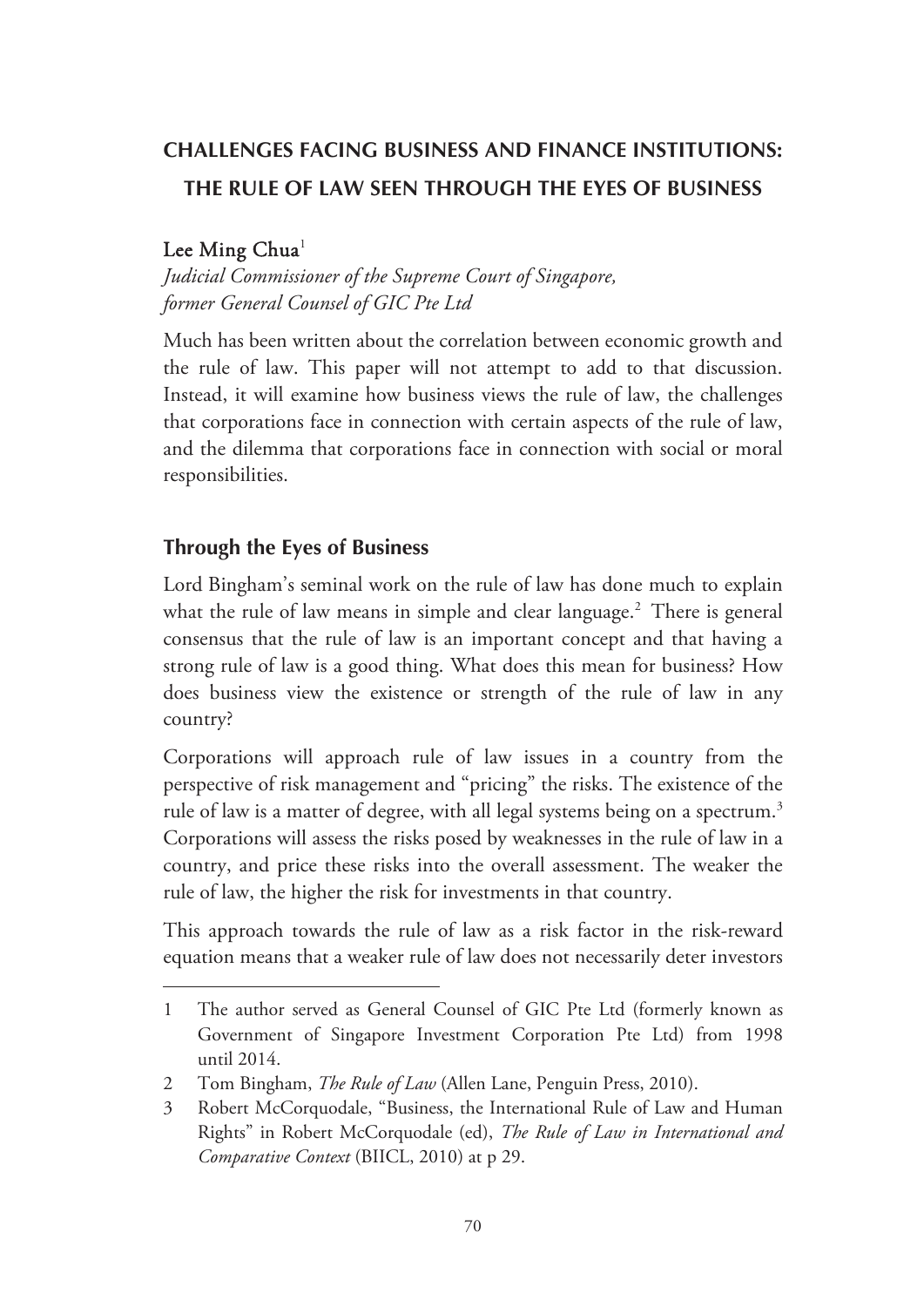from investing. The opportunities may be just too good. Myanmar is a good example. Concerns about the rule of law spring to mind when one thinks of Myanmar. Yet, it was reported in March 2014 that Myanmar's foreign direct investment for the current financial year is set to more than double that of the previous year to US\$3.5 billion, and that the momentum is unlikely to slow with the country projecting US\$4 billion in foreign direct investment in the next financial year.<sup>4</sup>

However, in some circumstances, uncertainty about the rule of law may just tip the scales and keep investors away. South African-born billionaire businessman Nathan Kirsh of Kirsh Industries has been reported to be "concerned about the 'erosion' of the rule of law in South Africa" and to have said that "he would consider coming back to South Africa if this were restored".5

# **Challenges Faced by Business**

-

The closer the rule of law moves towards the positive end of the spectrum, the lower the risk and the more attractive that country will be for inbound investments. Most of the challenges faced by business in connection with the rule of law relate to weaknesses in meeting the standards found in Lord Bingham's principles.

The first of Lord Bingham's principles states that the law must be accessible and, so far as possible, be intelligible, clear and predictable. One challenge frequently faced by corporations is that laws are not clear. Sometimes, the laws are clear but impractical, or they are applied inconsistently. In such cases, compliance is at best uncertain, and at worst impossible.

Multi-national corporations may also face different – or worse, contradictory – laws, in different countries. Compliance in such cases can increase costs significantly for the corporations. Where compliance in all the

<sup>4</sup> Channel NewsAsia, "Myanmar: FDI set to double" (3 March 2014), available via <http://www.adbi.org/e-newsline/140305.html#4> (accessed 19 January 2015).

<sup>5</sup> Phakamisa Ndzamela, "Shaky rule of law keeps Kirsh out of SA" *Business Day* (4 April 2014) <http://www.bdlive.co.za/business/2014/04/04/shaky-rule-of-lawkeeps-kirsh-out-of-sa> (accessed 14 January 2015).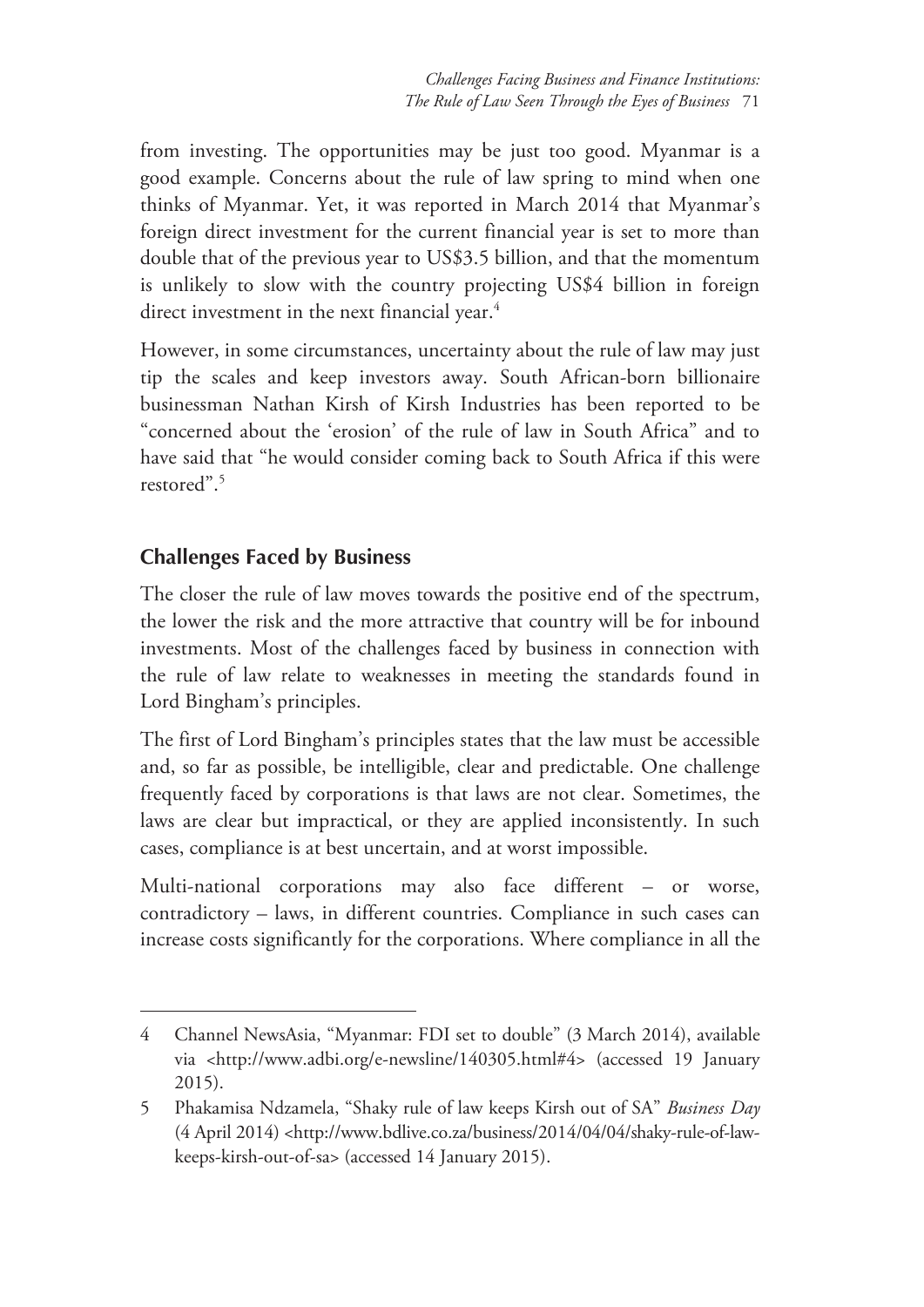countries is not possible, corporations may be forced to decide which countries to stay away from.

We now live in a world of complex regulations and there is no reason to believe that this complexity will reduce significantly any time soon. Regulators have to recognise that they have an increasing role to play in providing guidance to corporations that are seeking to comply with their regulations. It is understandable that regulations may need to be drafted broadly; however, that has to be balanced against certainty and practicality. Regulators can do much in this respect by providing guidance.

Having clear laws is only the beginning. Where protection of rights under these laws depend on enforcement agencies, these agencies must be effective. One of Lord Bingham's principles requires public officers at all levels to exercise the powers conferred on them reasonably, in good faith, for the purpose for which the powers were conferred and without exceeding the limits of such powers. Unfortunately, corruption remains a major challenge to business in some countries.

Even when enforcement agencies are not corrupt, it does not help if they are otherwise still ineffective. An example is where a foreign investor has prima facie evidence that his joint venture partner is cooking the books and depriving him of his just share of profits. Yet the police refuse to act on a complaint and instead require the foreign investor to investigate further and produce evidence of the wrongdoing!

Another challenge that corporations often face in countries with a weak rule of law relates to dispute resolution. Lord Bingham's principles include the provision of means for resolving civil disputes without prohibitive cost or inordinate delay, and fair and independent judicial and other adjudicative procedures. However, where the rule of law is weak, it is not uncommon to find corruption and lack of independence in the judicial system. Often, seeking redress through the courts in these countries also takes so many years that it seems like forever from the perspective of business.

## **Corporations' Dilemma**

Proponents of free-market economics often argue that the social responsibility of business is to use its resources and engage in activities designed to increase its profits. Corporations owe a duty of profitability to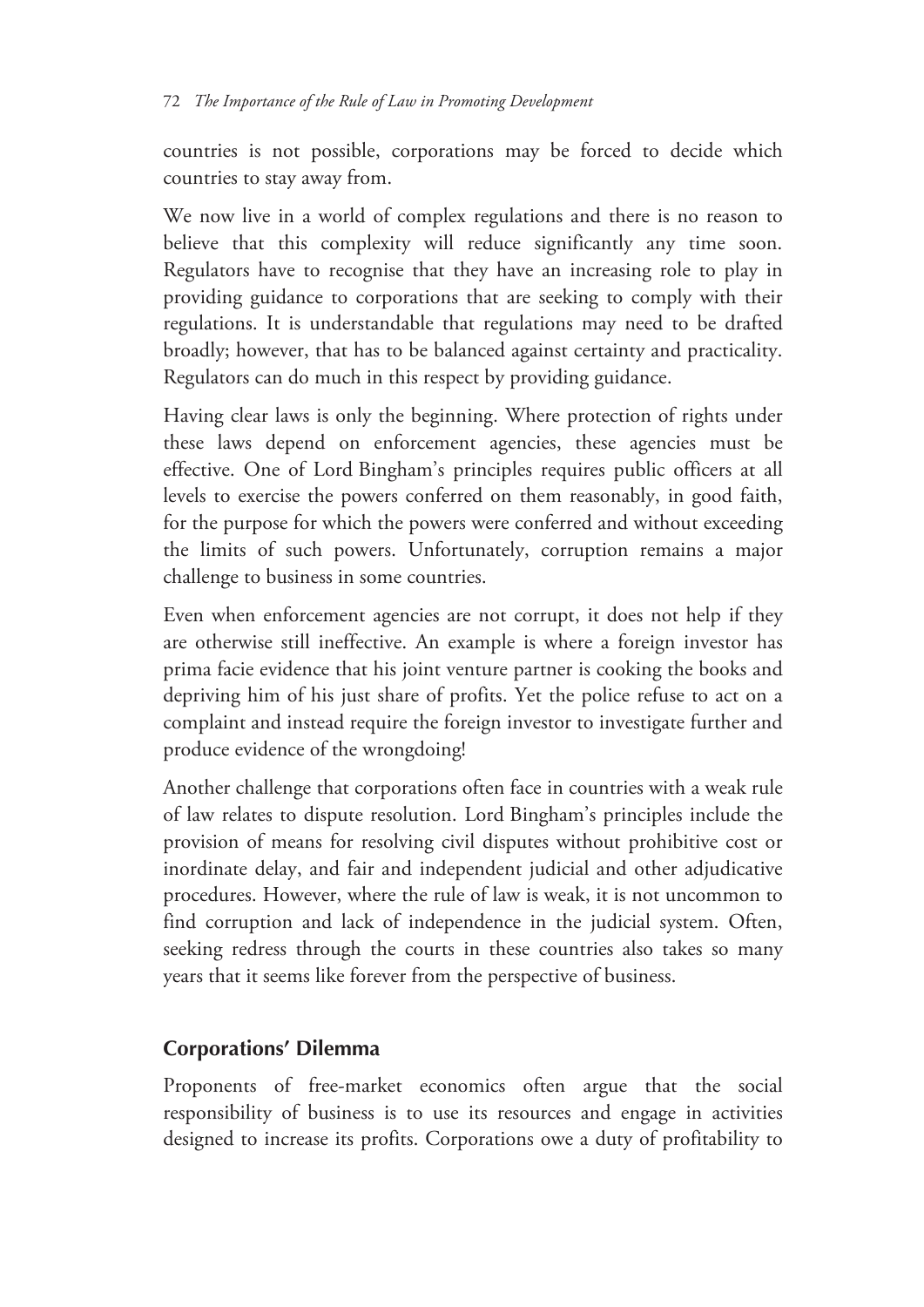their shareholders. Actions taken by corporations should be consistent with this duty.

A social or moral responsibility to respect human rights, absent regulations, can be consistent with the duty to be profitable. This would be the case where the failure to respect human rights could result in damage to reputation and harm to the business, for example, a boycott by customers or the loss of investors. As Professor McCorquodale has pointed out, it is in the interests of business to uphold human rights and to work within the law.6

However, if there is no immediate risk of consequential harm to the business, expectations of a social or moral responsibility to respect human rights can sometimes place corporations in a dilemma. How do they rationalise meeting such expectations with their duty to be profitable? Is this fair to business? Should the focus not be on the State's duty to protect human rights?

# **The Story of McDonald's Corporation**

-

McDonald's operates in more than 100 countries, and there are over 35,000 McDonald's restaurants worldwide. 7 McDonald's Standards of Business Conduct state:

At McDonald's, we conduct our activities in a manner that respects human rights as set out in The United Nations Universal Declaration of Human Rights. We do not use any form of slave, forced, bonded, indentured or involuntary prison labor. We do not engage in human trafficking or exploitation, or import goods tainted by slavery or human trafficking. We support fundamental human rights for all people. We will not employ underage children or forced laborers. We prohibit physical punishment or abuse. We respect the right of employees to associate or not to associate with any group, as permitted by and in accordance with applicable laws and

<sup>6</sup> Robert McCorquodale, "Business, the International Rule of Law and Human Rights" in Robert McCorquodale (ed), *The Rule of Law in International and Comparative Context* (BIICL, 2010) at p 27.

<sup>7</sup> See McDonald's Corporation, "Company Profile" <http://www.aboutmcdonalds. com/mcd/investors/company\_profile.html> (accessed 14 January 2015).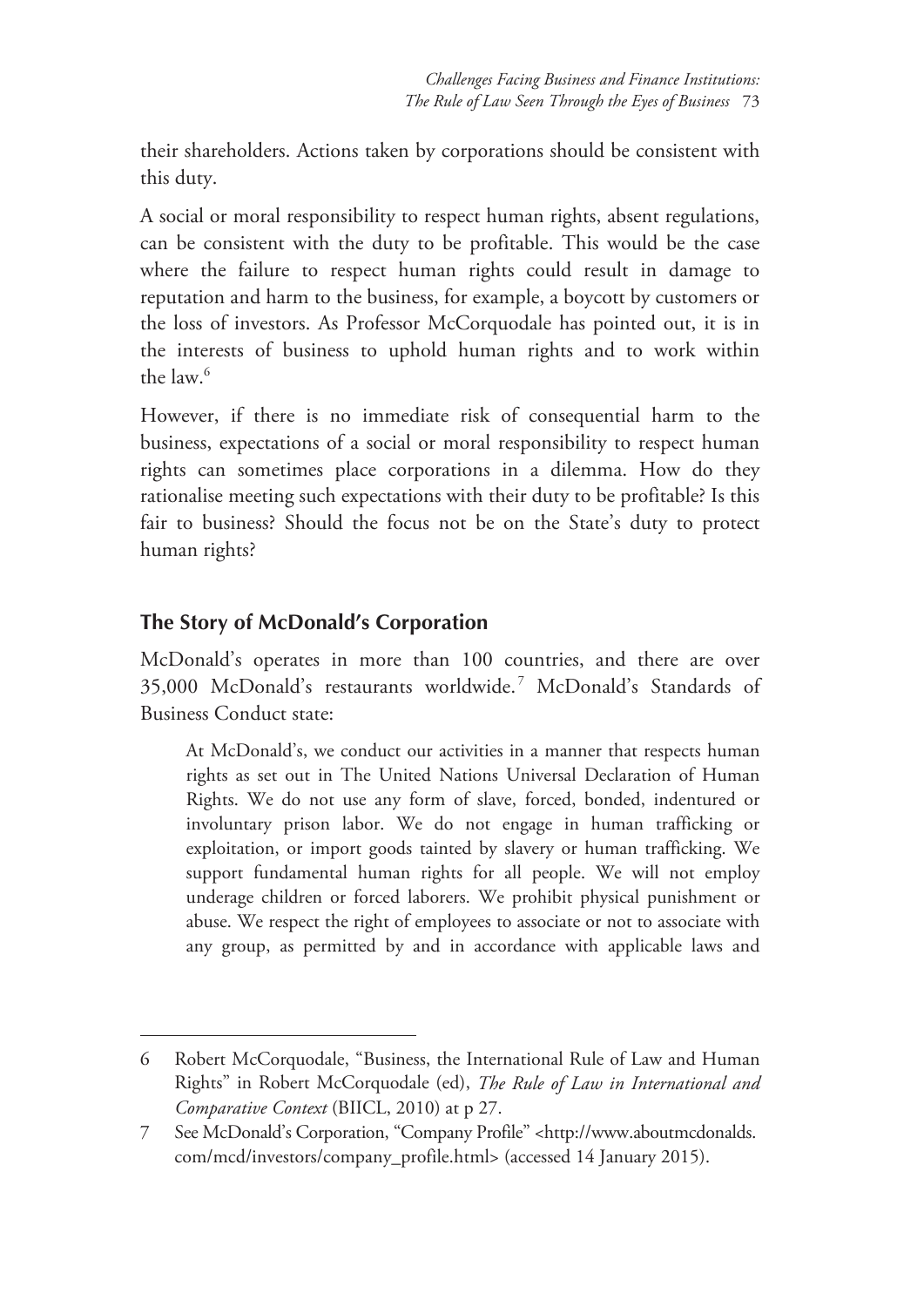#### 74 *The Importance of the Rule of Law in Promoting Development*

regulations. McDonald's complies with employment laws in every market where we operate.<sup>8</sup>

In 2013, the American Federation of State, County and Municipal Employees Pension Plan filed a shareholder proposal at the company's Annual General Meeting urging the Board of Directors to report on:<sup>9</sup>

McDonald's process for identifying and analysing potential and actual human rights risks of McDonald's operations (including restaurants owned and operated by franchisees) and supply chain (referred to herein as a "human rights risk assessment") addressing the following:

- human rights principles used to frame the assessment;
- frequency of assessment;

 $\overline{a}$ 

- methodology used to track and measure performance;
- nature and extent of consultation with relevant stakeholders in connection with the assessment; and
- how the results of the assessment are incorporated into company policies and decision making.

The shareholders' supporting statement referred to "increasing recognition that company risks related to human rights violations, such as litigation, reputational damage and project delays and disruptions, can adversely affect shareholder value". The statement also referred to the United Nations Guiding Principles on Business and Human Rights.<sup>10</sup>

The company's Board of Directors recommended voting against the proposal. According to the Board, the report was unnecessary in light of "the Company's demonstrated commitment to human rights, including an expectation that McDonald's independent owner-operators and suppliers

<sup>8</sup> See <http://www.aboutmcdonalds.com/mcd/investors/corporate\_governance/ codes\_of\_conduct/standards\_of\_business\_conduct/amendments\_and\_waivers. html> (accessed 14 January 2015).

<sup>9</sup> McDonald's Corporation, "Proposal No 6. Advisory vote on a shareholder proposal requesting a human rights report", Section 14(a) Proxy Statement re 2013 Annual Shareholders Meeting, filed with the Securities and Exchange Commission, <http://www.sec.gov/Archives/edgar/data/63908/000119312513 152413/d472792ddef14a.htm> (accessed 14 January 2015) at pp 48–49.

<sup>10</sup> *Guiding Principles on Business and Human Rights: Implementing the United Nations 'Protect, Respect and Remedy' Framework*, endorsed by the UN Human Rights Council in its resolution 17/4 (16 June 2011) UN Doc A/HRC/RES/ 17/4.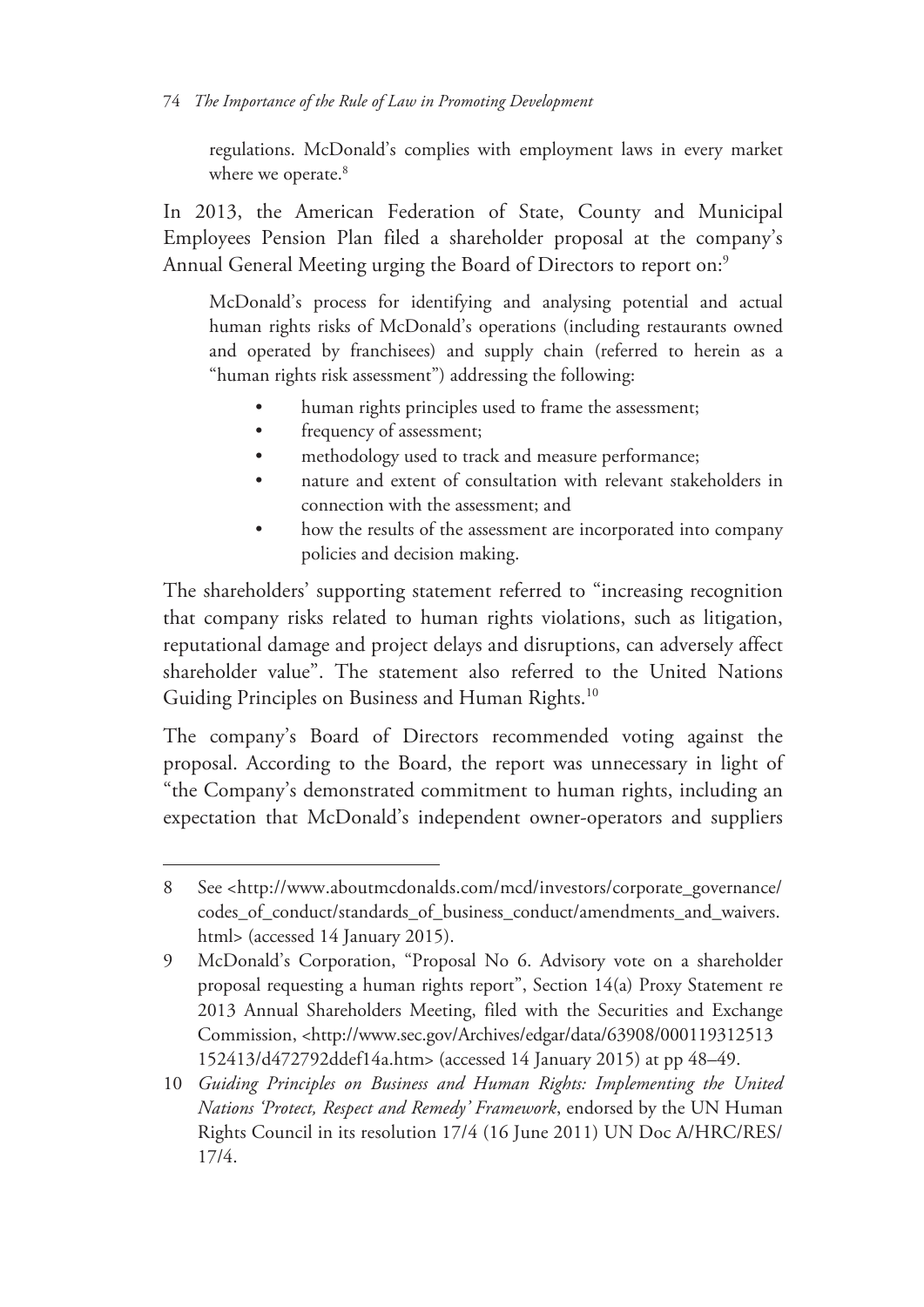do the same".11 In addition, the Board felt that the proposal represented "the potential for a diversion of resources with no corresponding benefit to the Company, [its] customers or [its] shareholders".

At the 2013 Annual General Meeting, the proposal garnered 28% of shareholders' votes and so did not pass. Nevertheless, the Board of Directors decided to ask its Sustainability and Corporate Responsibility Committee to review the company's human rights risks and prepare a report to shareholders. The company explained that it had "concluded that the issue of risk management as relates to human rights matters within McDonald's operations may be of interest to some shareholders".12

The Committee requested management to prepare a special report addressing its process for identifying and analysing human rights risk. McDonald's management prepared a report dated 9 January 2014. The Committee reviewed the report and announced itself satisfied that "management has taken reasonable steps to comprehensively identify, analyse and address the human rights impacts of its business". 13 The Committee also decided to publish the report to inform shareholders of the company's efforts.

An overall review by the Committee of its role in the oversight of sustainability and corporate responsibility led to the adoption of a new Committee Charter. Under the new Charter, one principal responsibility of the Committee is to "oversee the Company's policies and strategies related to matters of sustainability and corporate responsibility that are of

<sup>11</sup> McDonald's Corporation, "Proposal No 6. Advisory vote on a shareholder proposal requesting a human rights report", Section 14(a) Proxy Statement re 2013 Annual Shareholders Meeting, filed with the Securities and Exchange Commission, <http://www.sec.gov/Archives/edgar/data/63908/000119312513 152413/d472792ddef14a.htm> (accessed 14 January 2015) at p 49.

<sup>12</sup> Report of the Sustainability and Corporate Responsibility Committee of the Board of Directors of McDonald's Corporation (9 January 2014) <http://www.aboutmcdonalds.com/content/dam/AboutMcDonalds/Investors/ Investor%202014/Human%20Rights.pdf> (accessed 14 January 2015) at p 1.

<sup>13</sup> Report of the Sustainability and Corporate Responsibility Committee of the Board of Directors of McDonald's Corporation (9 January 2014) <http://www.aboutmcdonalds.com/content/dam/AboutMcDonalds/Investors/ Investor%202014/Human%20Rights.pdf> (accessed 14 January 2015) at p 2.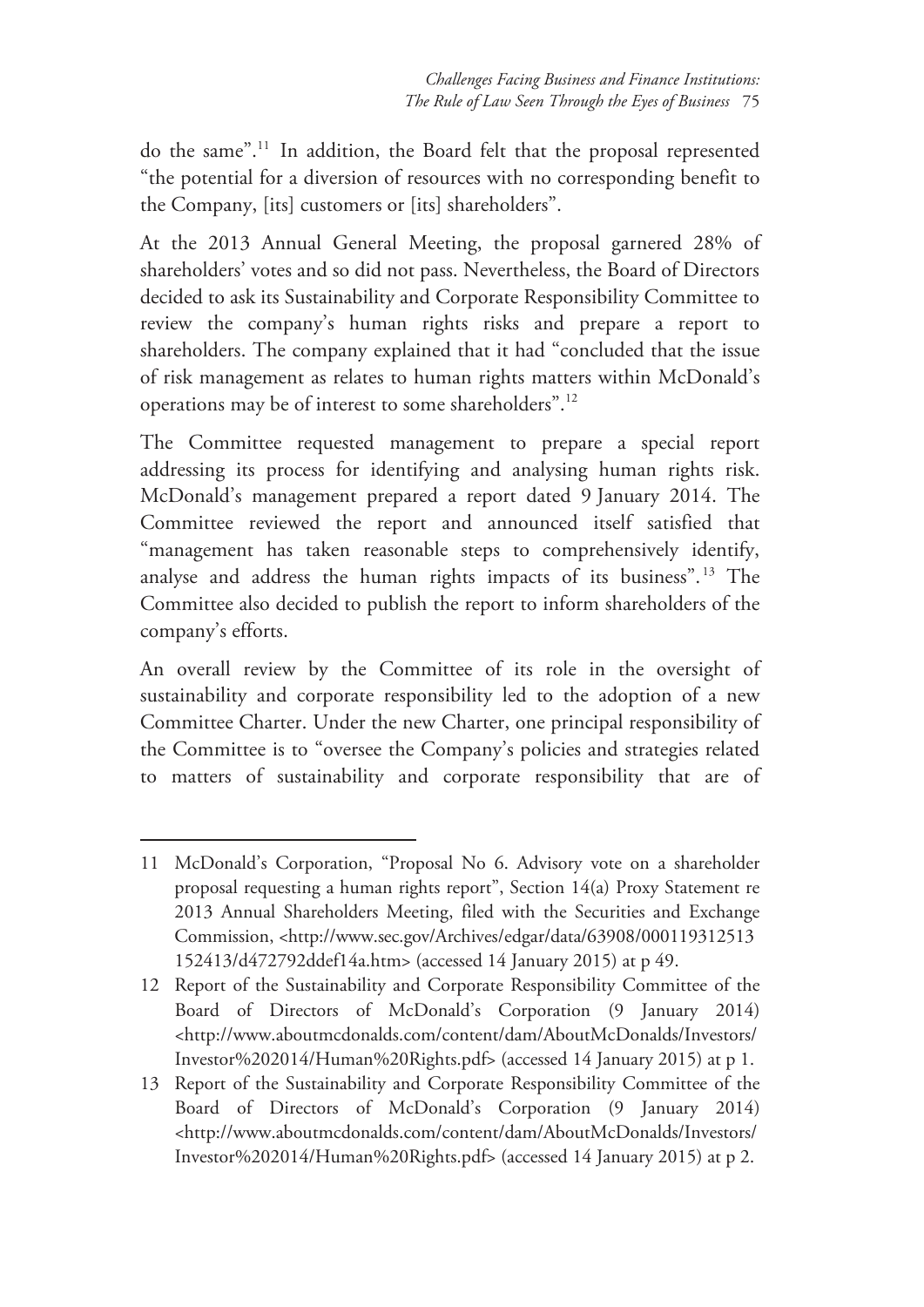significance to the Company and its stakeholders … [including] oversight of matters related to … human rights …".14

The McDonald's story is interesting in several respects. First, in proceeding to prepare the report for shareholders, the company gave effect to the wishes of the minority shareholders (28%), overriding the voice of the majority (72%) who voted against the proposal. This raises an interesting question of accountability. Perhaps the majority did not have strong views on this and had merely agreed with the Board's recommendation to vote against the proposal.

Second, both the company and the shareholders focused not on the moral arguments relating to respecting human rights, but on the economic consequences. The shareholders' proposal in 2013 was put forward on the basis that human rights violations can adversely affect shareholder value, whereas the company's opposition to the proposal was based, in part, on considerations of cost versus benefit.<sup>15</sup> This is consistent with the theory that the social responsibility of business is profitability.

Third, the McDonald's story shows that an effective way to influence corporations to act can be through their shareholders, and that a strong view from a significant minority is sometimes all that is needed.

# **Conclusion**

 $\overline{a}$ 

The rule of law is relevant to business, but often only as a risk factor in the overall risk-reward assessment by business.

The challenges faced by business in countries with a weaker rule of law often relate to fundamental aspects of the rule of law – clear, practical laws; effective enforcement; an effective dispute resolution process; and an

<sup>14</sup> McDonald's Corporation, Sustainability and Corporate Responsibility Charter <http://www.aboutmcdonalds.com/content/dam/AboutMcDonalds/Investors/ Investor%202013/Sustainabilityandcorporateresponsibilitycharter\_12\_5\_2013. pdf> (accessed 14 January 2015).

<sup>15</sup> McDonald's Corporation, "Proposal No 6. Advisory vote on a shareholder proposal requesting a human rights report", Section 14(a) Proxy Statement re 2013 Annual Shareholders Meeting, filed with the Securities and Exchange Commission, <http://www.sec.gov/Archives/edgar/data/63908/000119312513 152413/d472792ddef14a.htm> (accessed 14 January 2015) at pp 49–50.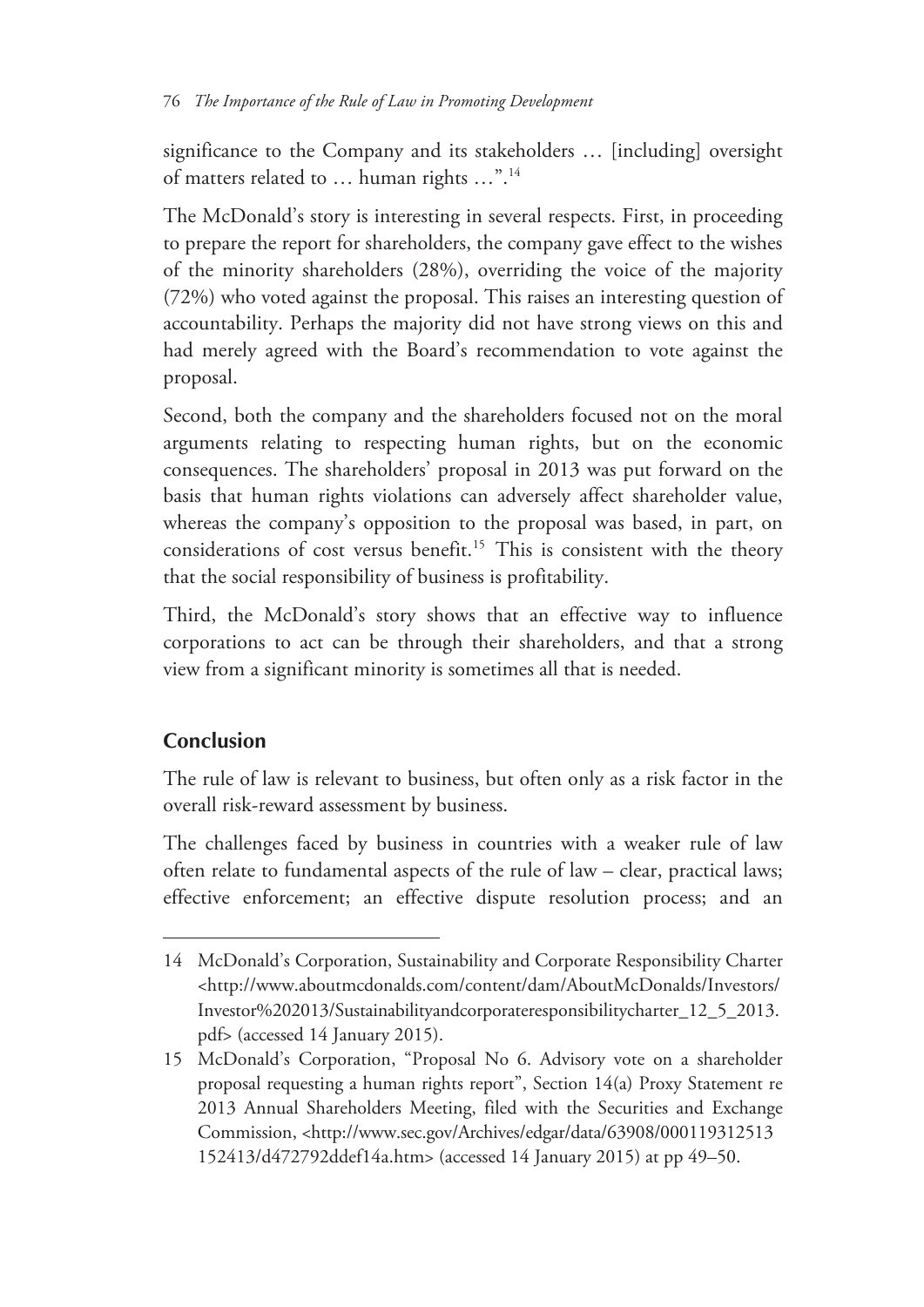*Challenges Facing Business and Finance Institutions: The Rule of Law Seen Through the Eyes of Business* 77

independent and effective judiciary. Addressing these challenges can clearly reduce the riskiness of the country and improve its attractiveness as an investment destination. Regulators have an important role to play in providing guidance to corporations navigating through increasingly complex regulations.

Corporations will find it easier to meet expectations of a social responsibility to respect human rights if failure to do so has a direct impact on the business and its profitability. One effective route to influencing corporations may be through their shareholders.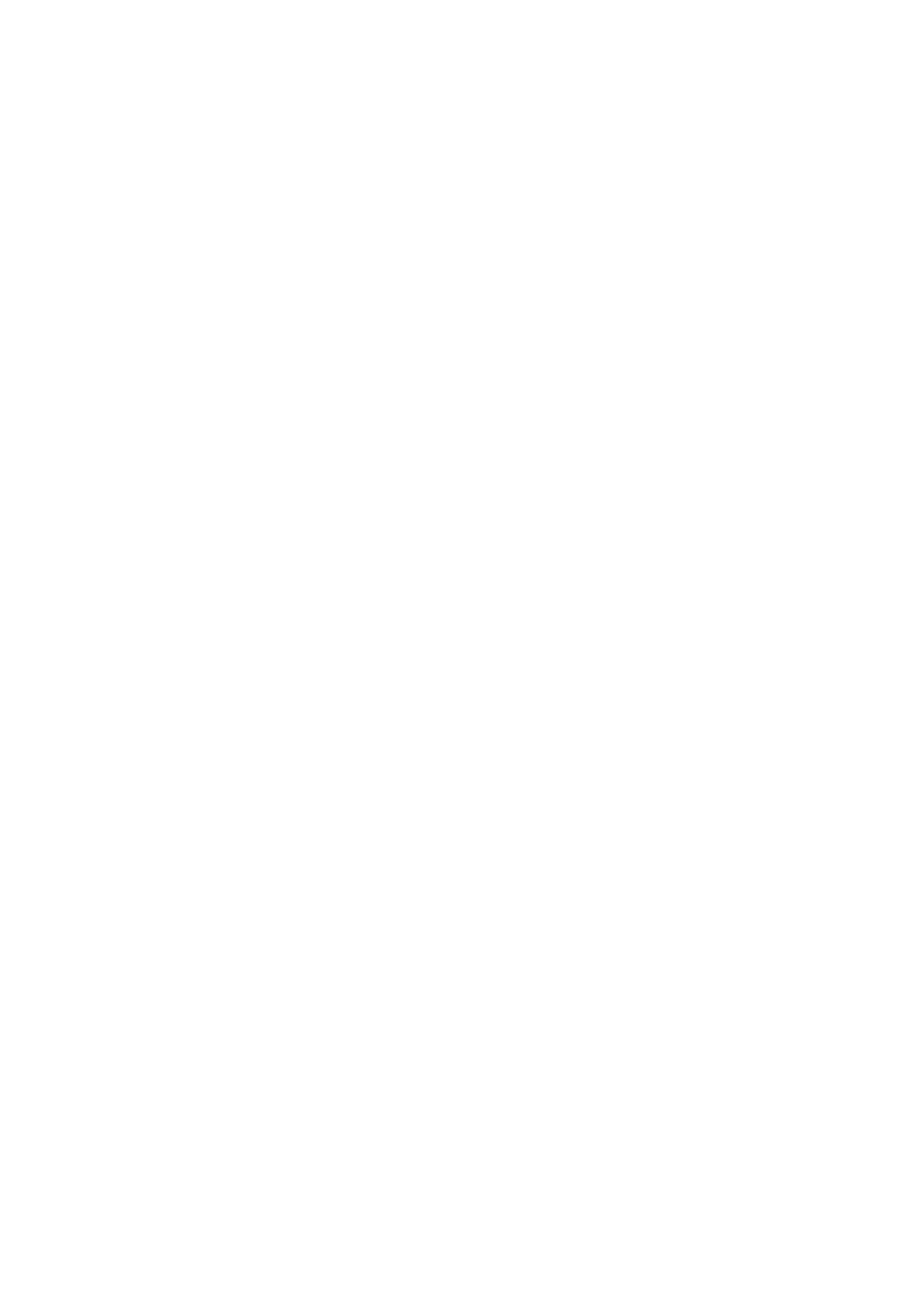# THE RULE OF LAW AND **FOREIGN INVESTMENT**

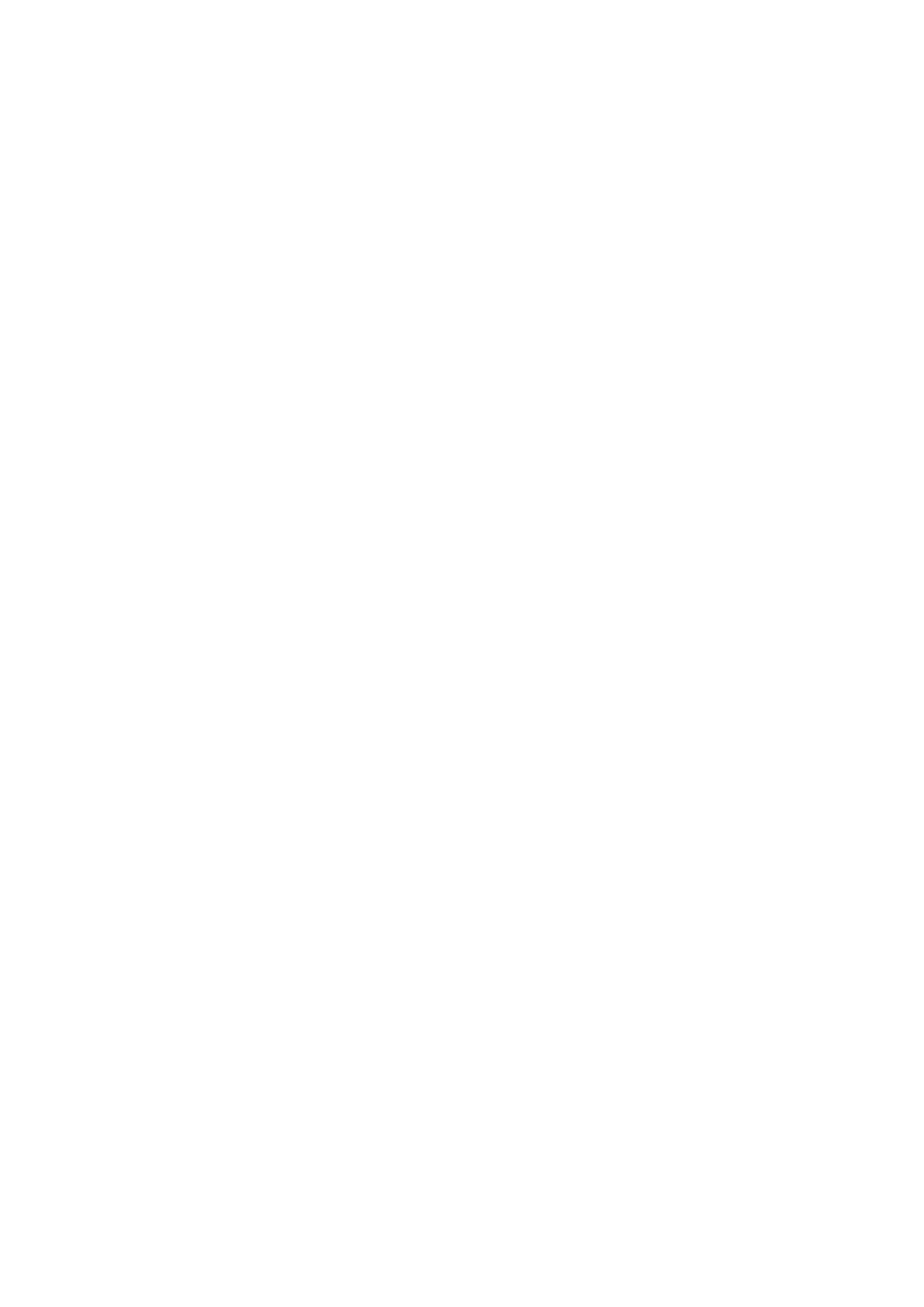#### **INTERNATIONAL INVESTMENT LAW AND THE RULE OF LAW**

#### Professor Stephan W Schill 1

-

#### *Amsterdam Centre for International Law, University of Amsterdam*

International investment treaties constitute one of the principal instruments to enhance the rule of law in investor-state relations. Still, for a long time, they have been little-known and little-used instruments under international law by which states, mostly on a bilateral level, but increasingly often also regionally and in some cases even in multilateral instruments,<sup>2</sup> grant foreign investors from the other contracting state(s) certain rights. It was only during the last decade that international investment law became

<sup>1</sup> The author was supported in writing this chapter by a European Research Council Starting Grant on "Transnational Private-Public Arbitration as Global Regulatory Governance: Charting and Codifying the *Lex Mercatoria Publica*" (LexMercPub, Grant agreement no: 313355).

<sup>2</sup> By June 2013, there were 2,860 bilateral investment treaties and 340 other international investment agreements, such as investment chapters in free trade agreements; see United Nations Conference on Trade and Development (UNCTAD), "International Investment Policymaking in Transition: Challenges and Opportunities of Treaty Renewal", IIA Issues Note No 4 (June 2013) <http://unctad.org/en/PublicationsLibrary/webdiaepcb2013d9 \_en.pdf> (accessed 9 June 2014) at p 1. Concerning regional investment treaties, the most prominent examples are the North-American Free Trade Agreement (17 December 1992) 32 ILM 289 and 605 (1993) (entered into force 1 January 1994) (NAFTA); the Dominican Republic-Central America-United States Free Trade Agreement (DR-CAFTA) <http://www.ustr.gov/ trade-agreements/free-trade-agreements/cafta-dr-dominican-republic-centralamerica-fta/final-text> (accessed 9 June 2014); and the ASEAN Comprehensive Investment Agreement (26 February 2009, entered into force 29 March 2012), <http://www.asean.org/images/2012/Economic/AIA/Agreement/ ASEAN%20Comprehensive%20Investment%20Agreement%20%28ACIA%29 %202012.pdf> (accessed 16 January 2015). See also UNCTAD, *Investment Provisions in Economic Integration Agreements* (2006) <http://www.unctad.org/ en/docs/iteiit200510\_en.pdf> (accessed 9 June 2014). The most prominent multilateral investment treaty is the Energy Charter Treaty (17 December 1994) 34 ILM 360 (entered into force 16 April 1998).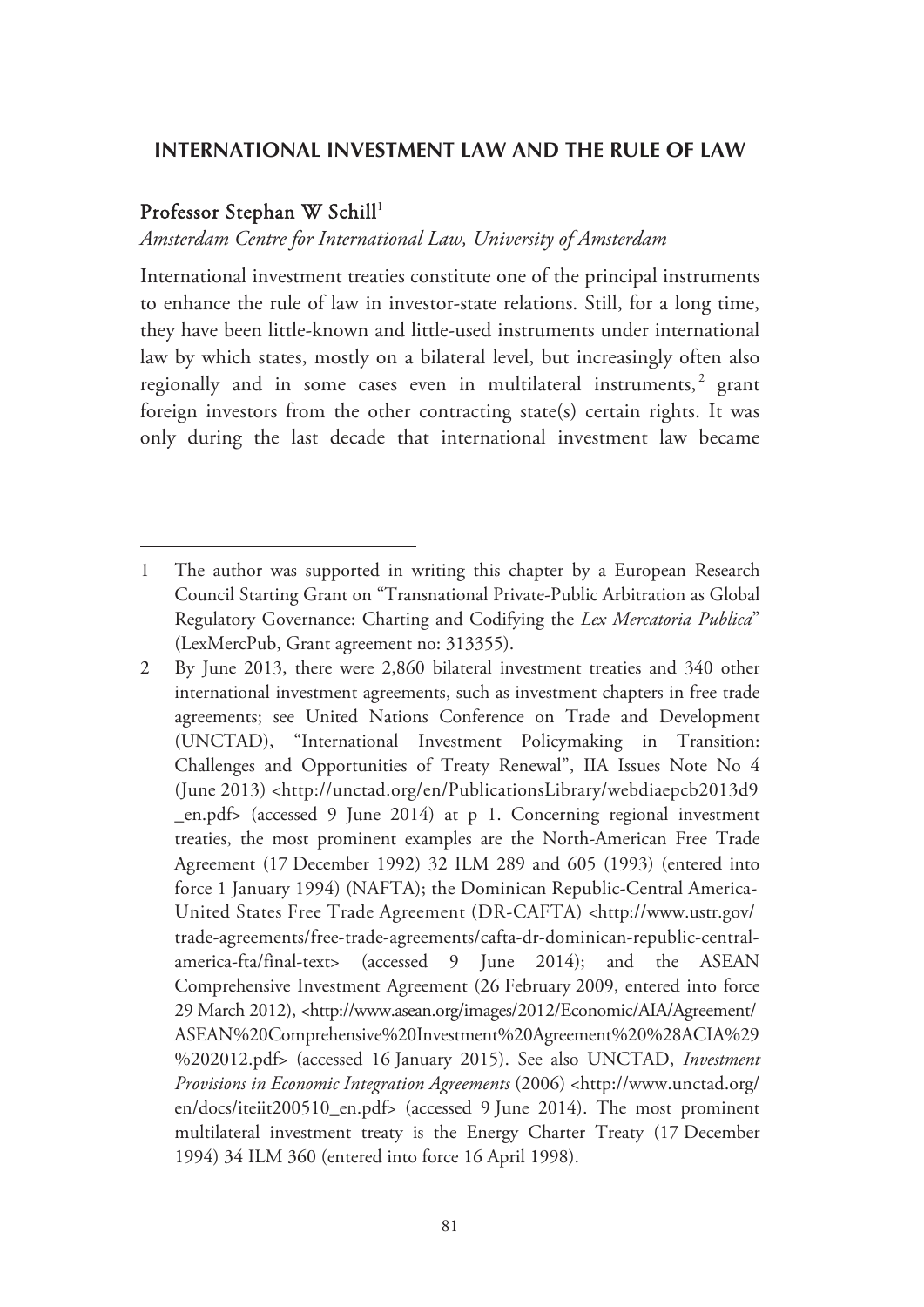mainstream in the international law community. $3$  This was principally due to the growing dispute settlement practice under investment treaties, which grew rapidly, from its first use in the late 1980s in *Asian Agricultural*  Products v Sri Lanka<sup>4</sup> to over 560 treaty-based investment disputes in 2013.5

Despite their myriad number, investment treaties follow a sufficiently uniform structure, lay down relatively uniform principles for the treatment of foreign investors, and build on a common dispute settlement mechanism, which arguably results in a regime that is largely comparable to a multilateral system.<sup>6</sup> Investment treaties typically grant investors the right not to be expropriated without compensation, to be treated fairly and equitably, to enjoy full protection and security, and to be treated no less favorably than national investors or investors from any third state. In addition, investment treaties typically offer foreign investors access to arbitration against the host state in order to bring claims, usually for damages, for breach of the obligations laid down in the treaty. This allows them to opt out of domestic courts and to bring a claim under international law without the need for the investor's home state to exercise diplomatic protection.<sup>7</sup> This can have a considerable impact on the conduct of all branches of domestic government, including legislation, administration, and the judiciary. International investment law therefore constitutes a

<sup>3</sup> For a reflection of this development in the literature on investment law, see Stephan W Schill, "W(h)ither Fragmentation? On the Literature and Sociology of International Investment Law" (2011) 22 EJIL 875.

<sup>4</sup> *Asian Agricultural Products Ltd. (AAPL) v Republic of Sri Lanka* ICSID Case No ARB/87/3, final award dated 27 June 1990.

<sup>5</sup> *Cf* UNCTAD, "Recent Developments in Investor-State Dispute Settlement (ISDS)", IIA Issues Note No 1 (2014) (recording 568 treaty-based investment arbitrations at the end of 2013) <http://unctad.org/en/PublicationsLibrary/web diaepcb2014d3\_en.pdf> (accessed 9 June 2014) at p 1.

<sup>6</sup> Stephan W Schill, *The Multilateralization of International Investment Law* (Cambridge University Press, 2009).

<sup>7</sup> Generally on investment treaties see Campbell McLachlan, Laurence Shore and Matthew Weiniger, *International Investment Arbitration – Substantive Principles* (Oxford University Press, 2007); Andrew Newcombe and Luis Paradell, *Law and Practice of Investment Treaties* (Kluwer Law International, 2009); Rudolf Dolzer and Christoph Schreuer, *Principles of International Investment Law* (2nd edn, Oxford University Press, 2012).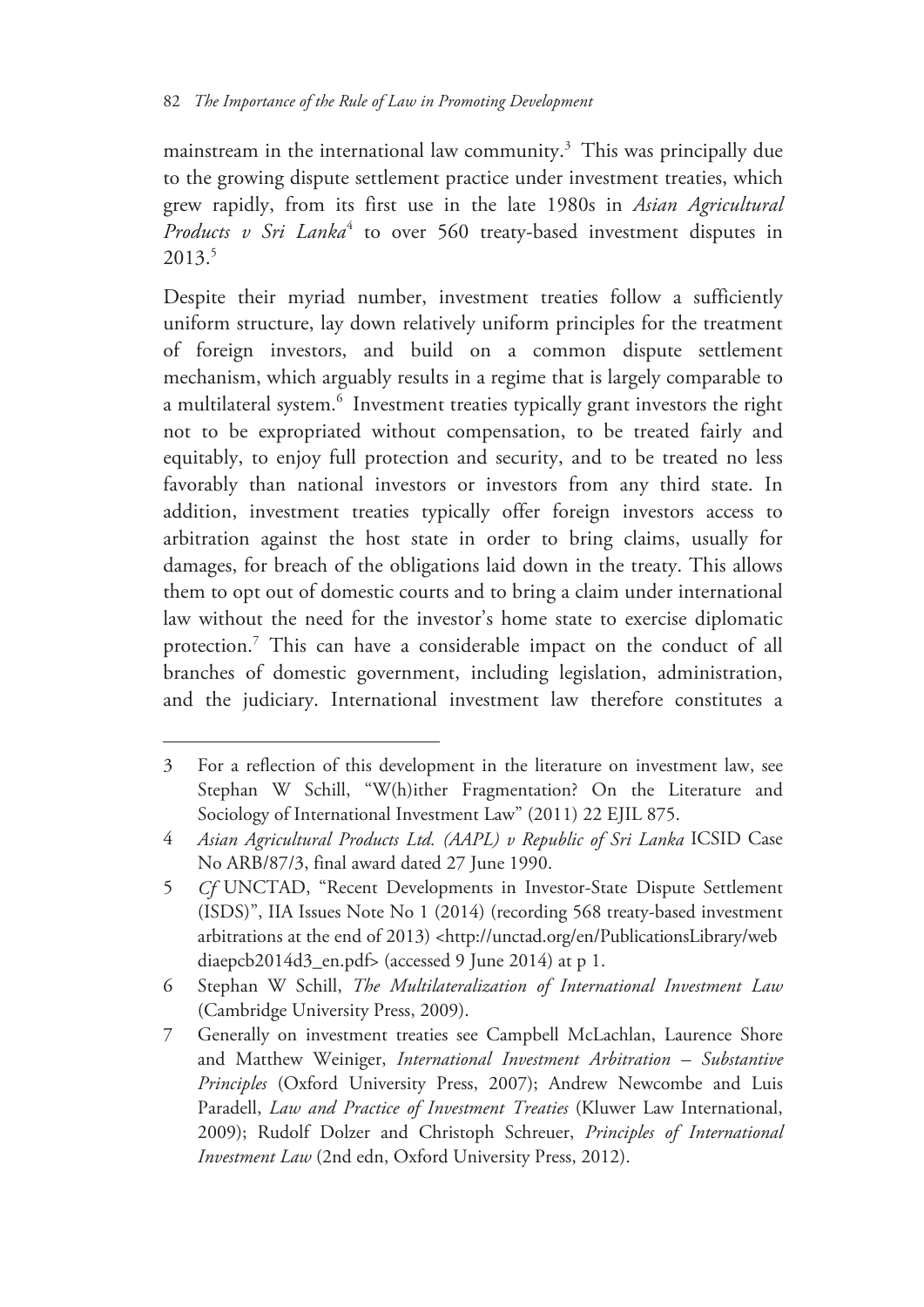special protection regime for foreign investors that combines public law constraints with private-public arbitration as a dispute settlement mechanism.

The growth of investment treaties and investment treaty arbitration has led, within a short space of time, to a lively debate about the benefits, justification, and problems of this special regime for foreign investors. Indeed, this debate has developed into what is often called a "legitimacy crisis" of international investment law.8 Symptoms of this crisis are the withdrawal of some states from bilateral investment treaties (BITs) and the International Centre for Settlement of Investment Disputes (ICSID);<sup>9</sup> the efforts of many countries to recalibrate their investment treaty obligations

<sup>8</sup> See Charles N Brower and Stephan W Schill, "Is Arbitration a Threat or a Boon to the Legitimacy of International Investment Law?" (2009) 9 *Chicago Journal of International Law* 471 at 473 (with further references).

<sup>9</sup> ICSID was created by the Convention on the Settlement of Investment Disputes between States and Nationals of Other States (18 March 1965) 575 UNTS 159 (entered into force 14 October 1966) (ICSID Convention). For example, Bolivia, Ecuador and Venezuela denounced the ICSID Convention in 2007, 2009 and 2012, respectively; South Africa is currently in the process of terminating several of its BITs, see Robert Hunter, "South Africa Terminates Bilateral Investment Treaties with Germany, Netherlands and Switzerland" (2013) <http://www.rh-arbitration.com/south-africa-terminatesbilateral-investment-treaties-with-germany-netherlands-and-switzerland/> (accessed 9 June 2014). Indonesia too is planning on terminating most of its BITs see Financial Times, "Indonesia to terminate more than 60 bilateral investment treaties" (26 March 2014) <http://www.ft.com/intl/cms/s/0/3755 c1b2-b4e2-11e3-af92-00144feabdc0.html#axzz34QKVh5iI> (9 June 2014). See further the Trade Policy Statement of the Australian Gillard Government expressing opposition to the inclusion of investor-state dispute settlement provisions in future trade agreements: Australian Government, Department of Foreign Affairs and Trade, "Gillard Government Trade Policy Statement: Trading Our Way To More Jobs and Prosperity" at p 14 (April 2011), <http://www.acci.asn.au/getattachment/b9d3cfae-fc0c-4c2a-a3df-3f58228daf6d/ Gillard-Government-Trade-Policy-Statement.aspx> (accessed 9 June 2014). Criticism is also omnipresent in the current debates on the EU-level about the direction and content of a future EU international investment policy and the future of investment agreements of member states; see, in particular, the European Parliament Resolution of 6 April 2011 on the future European international investment policy, 2010/2203 (INI).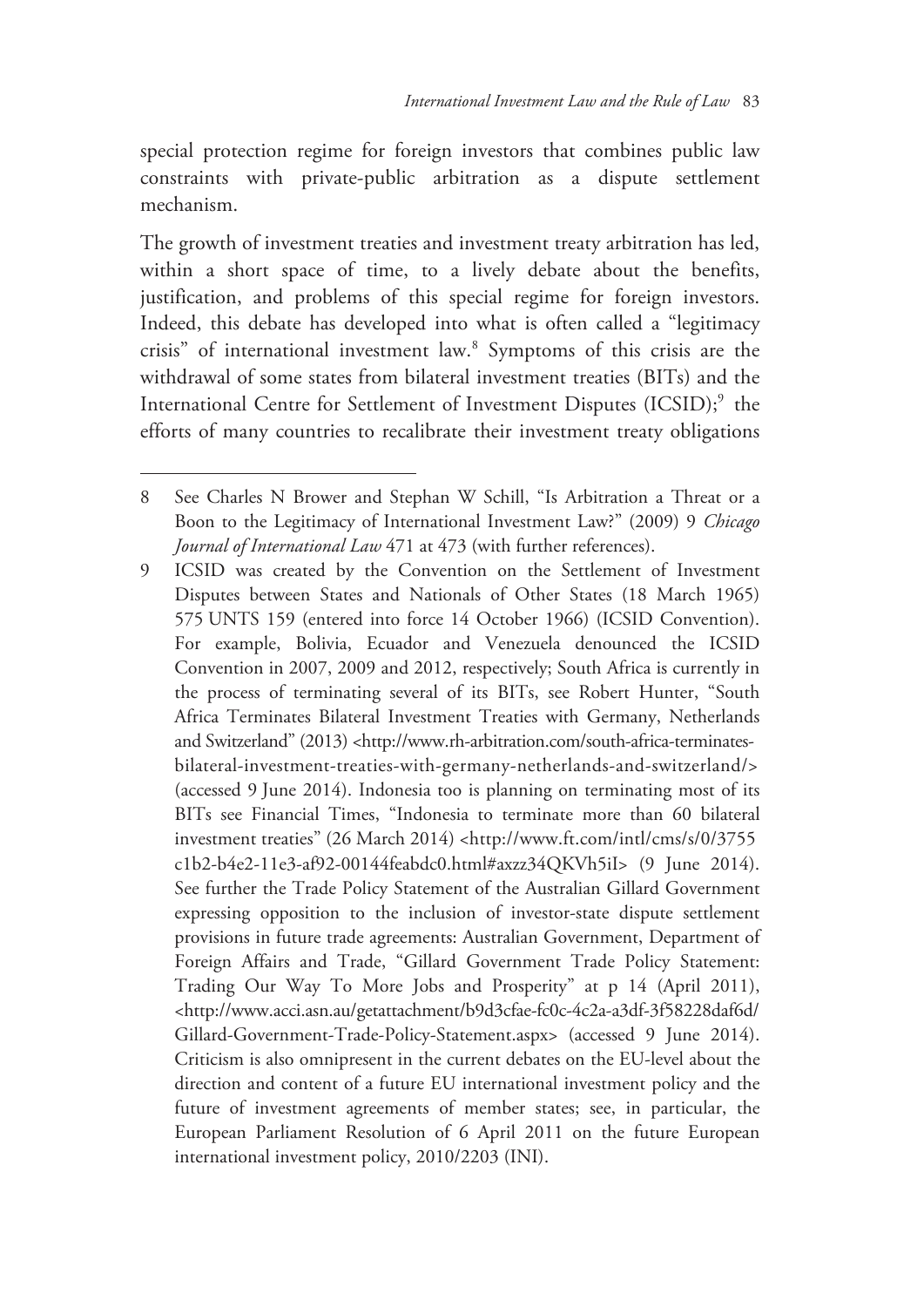and to reconsider investment treaty arbitration;<sup>10</sup> and by now a more general public debate about the possibly harmful impact of investment treaties on states' right to regulate, *inter alia*, for the protection of the environment, human rights, or other public interests. Critics question the democratic accountability, independence and impartiality of arbitrators, disapprove of the vagueness of treaty standards, condemn the extent to which arbitrators' interpretations of these standards restrict the right of host states to regulate in the public interest, and deprecate the institution of investor-state dispute settlement.<sup>11</sup>

Criticism of international investment law and investment treaty arbitration has also been launched in respect of the rule of law. One of the most vocal critics, Gus Van Harten, says the following:

Investment treaty arbitration is often promoted as a fair, rules-based system and, in this respect, as something that advances the rule of law. This claim is undermined, however, by procedural and institutional aspects of the system that suggest it will tend to favour claimants and, more specifically, those states and other actors that wield power over appointing authorities or the system as a whole. On the other hand, other states and investors (especially those that bring claims against a powerful state) can expect to be disadvantaged.<sup>12</sup>

Van Harten's recommendation, as that of other critics, is to get rid of the whole system and to replace the dispute settlement mechanism either with

<sup>10</sup> See José E Alvarez, "Why Are We "Re-calibrating" Our Investment Treaties?" (2010) 4 *World Arbitration & Mediation Review* 143. For various reform proposals that aim at restricting investment treaty arbitration, see UNCTAD, "Reform of Investor-State Dispute Settlement: In Search of a Roadmap", IIA Issues Note No 2 (2013) <http://unctad.org/en/PublicationsLibrary/web diaepcb2013d4\_en.pdf> (accessed 9 June 2014) at pp 4ff.

<sup>11</sup> See, especially, Gus Van Harten, *Investment Treaty Arbitration and Public Law* (Oxford University Press, 2007) at pp 152ff; David Schneiderman, *Constitutionalizing Economic Globalization: Investment Rules and Democracy's Promise* (Cambridge University Press, 2008); Kyla Tienhaara, *The Expropriation of Environmental Governance* (Cambridge University Press, 2009).

<sup>12</sup> Gus Van Harten, "Investment Treaty Arbitration, Procedural Fairness, and the Rule of Law" in Stephan W Schill (ed), *International Investment Law and Comparative Public Law* (Oxford University Press, 2010) at p 627.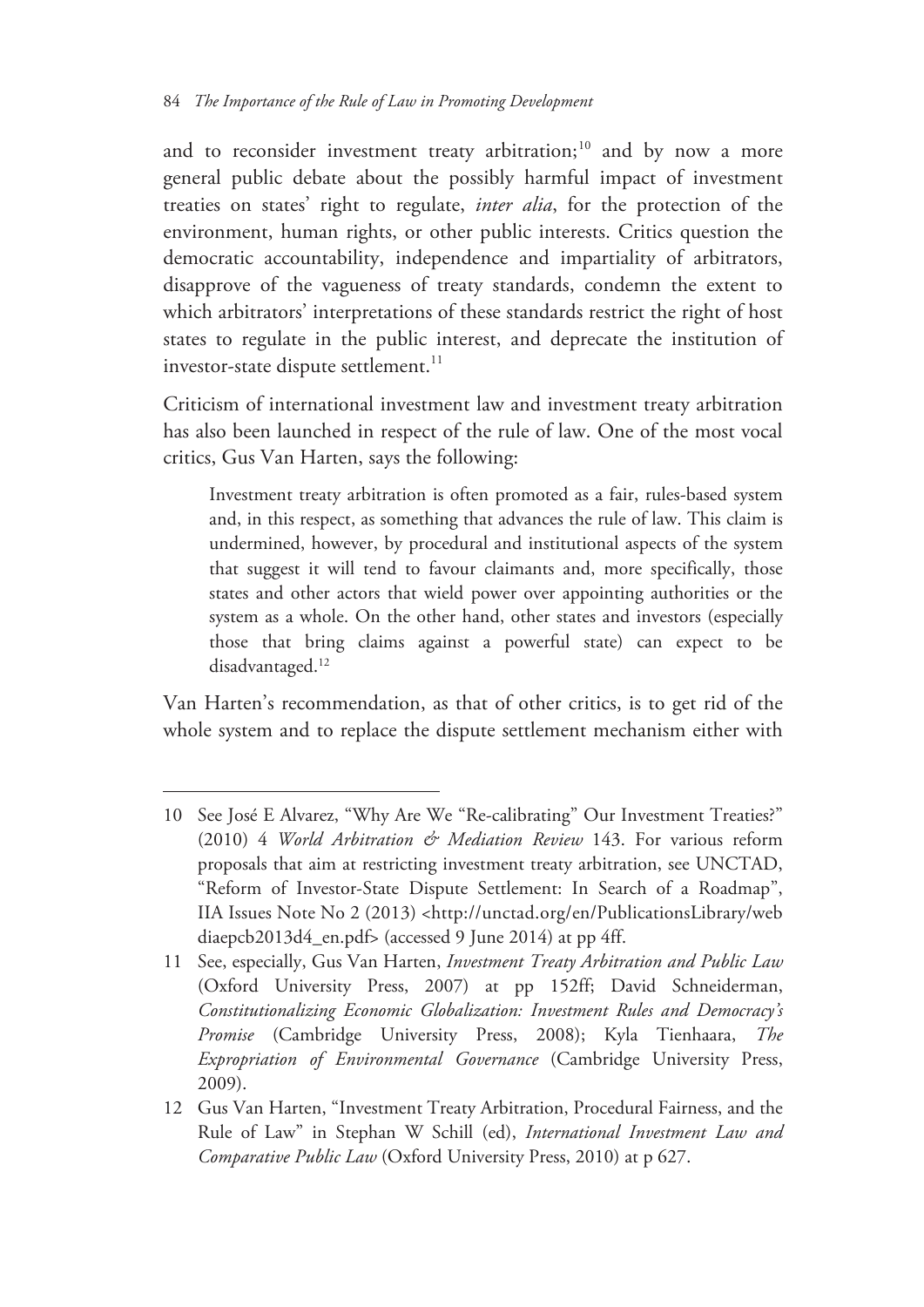domestic courts 13 or with a to-be-established permanent international investment court.<sup>14</sup>

The supporters of investment law, by contrast, for years have done too little to explain the benefits of system. One of the benefits of investment treaties and investment treaty arbitration is arguably their contribution to creating a rule of law framework for investment relations that is based on international law and that domestic regulation of foreign investment is not necessarily able to provide. In particular in countries with a weak domestic rule of law, investment treaties can help create the legal and institutional infrastructure that is necessary for attracting foreign investment into industries and projects that further host state development, as stated, for example, in the Agenda 21 of the UN Conference on Environment and Development.<sup>15</sup> At the same time, the concept of the rule of law is itself a guiding principle for assessing investment treaties and investment treaty arbitration and in informing treaty and dispute settlement practice. It is therefore two sets of questions this chapter will address: first, how investment treaties can help

<sup>13</sup> See York University, Osgoode Hall Law School, "Public Statement on the International Investment Regime" (2010) at para 10, reproduced in (2011) 8(1) *Transnational Dispute Management*.

<sup>14</sup> Gus Van Harten, *Investment Treaty Arbitration and Public Law* (Oxford University Press, 2007) at pp 152ff; David Schneiderman, *Constitutionalizing Economic Globalization: Investment Rules and Democracy's Promise* (Cambridge University Press, 2008) at pp 180ff.

<sup>15</sup> United Nations Conference on Environment and Development (UNCED), *Agenda 21: Programme of Action for Sustainable Development* UN Doc A/Conf.151/6/Rev.1 (1992) at para 2.23: "Investment is critical to the ability of developing countries to achieve needed economic growth to improve the welfare of their populations and to meet their basic needs in a sustainable manner, all without deteriorating or depleting the resource base that underpins development. Sustainable development requires increased investment, for which domestic and external financial resources are needed. Foreign private investment and the return of flight capital, which depend on a healthy investment climate, are an important source of financial resources." For further references to documents of international conferences and organizations see also Markus W Gehring and Andrew Newcombe, "An Introduction to Sustainable Development in World Investment Law", in Marie-Claire Cordonier Segger, Markus W Gehring and Andrew Newcombe (eds), *Sustainable Development in World Investment Law* (Kluwer Law International 2011) at pp 3, 4–5.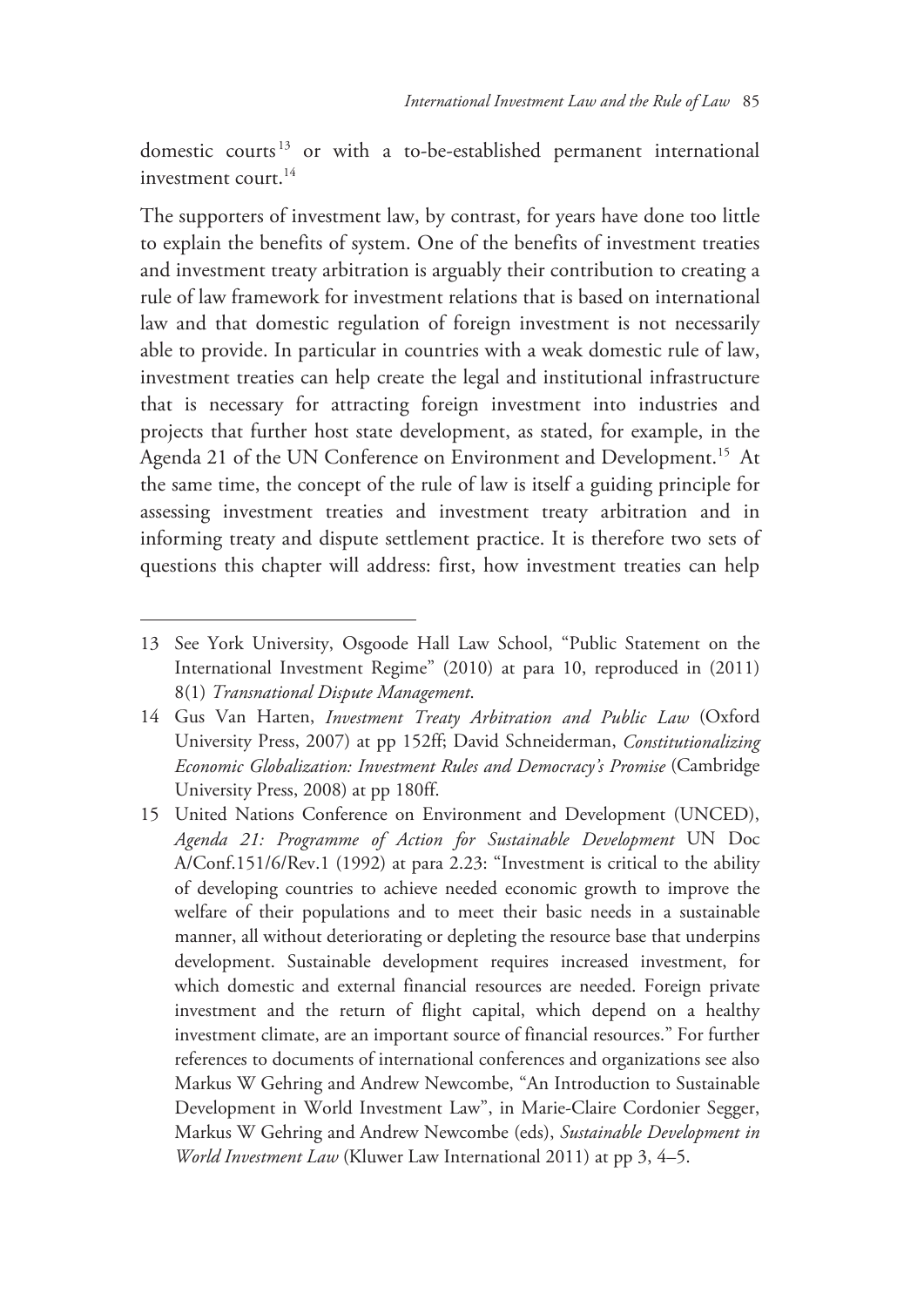implement the rule of law domestically particularly in developing countries; and secondly, how the concept of the rule of law should inform and help reform the practice of investment law and arbitration.

#### **The Rule of Law through Investment Treaties**

Rather than engaging with the criticism of international investment expressed by Gus Van Harten and others in detail, I want to lay out the positive case for understanding international investment law as an instrument for the furtherance of the rule of law. This section of the chapter does so on a conceptual level in discussing how investment treaties and investment treaty arbitration can be understood as an expression of the rule of law. As a definition and benchmark, I want to use a "thick" definition of the rule of law, similar to that developed by Lord Bingham.16 Given that international investment law is part of international law and hence subjects domestic legal systems to its understanding of the rule of law, but itself also needs to be measured against an international yardstick, the transnational definition contained in the UN Secretary-General's 2012 report, *Delivering Justice: Programme of Action to Strengthen the Rule of Law at the National and International Levels*, seems particularly appropriate in this context. It defines the rule of law:17

… as a principle of governance in which all persons, institutions and entities, public and private, including the State itself, are accountable to laws that are publicly promulgated, equally enforced and independently adjudicated, and which are consistent with international human rights norms and standards. It requires, as well, measures to ensure adherence to the principles of supremacy of law, equality before the law, accountability to the law, fairness in the application of the law, separation of powers, participation in decisionmaking, legal certainty, avoidance of arbitrariness and procedural and legal transparency.

The question that arises then is how this definition is reflected in the investment treaty regime. Three aspects, in my view, are worth discussing. These are, first, the question of how the very existence of treaties that

<sup>16</sup> Tom Bingham, *The Rule of Law* (Allen Lane, Penguin Press, 2010) at p 8.

<sup>17</sup> *Delivering Justice: Programme of Action to Strengthen the Rule of Law at the National and International Levels, Report of the Secretary General*, UN Doc A/66/749 (2012) at para 2.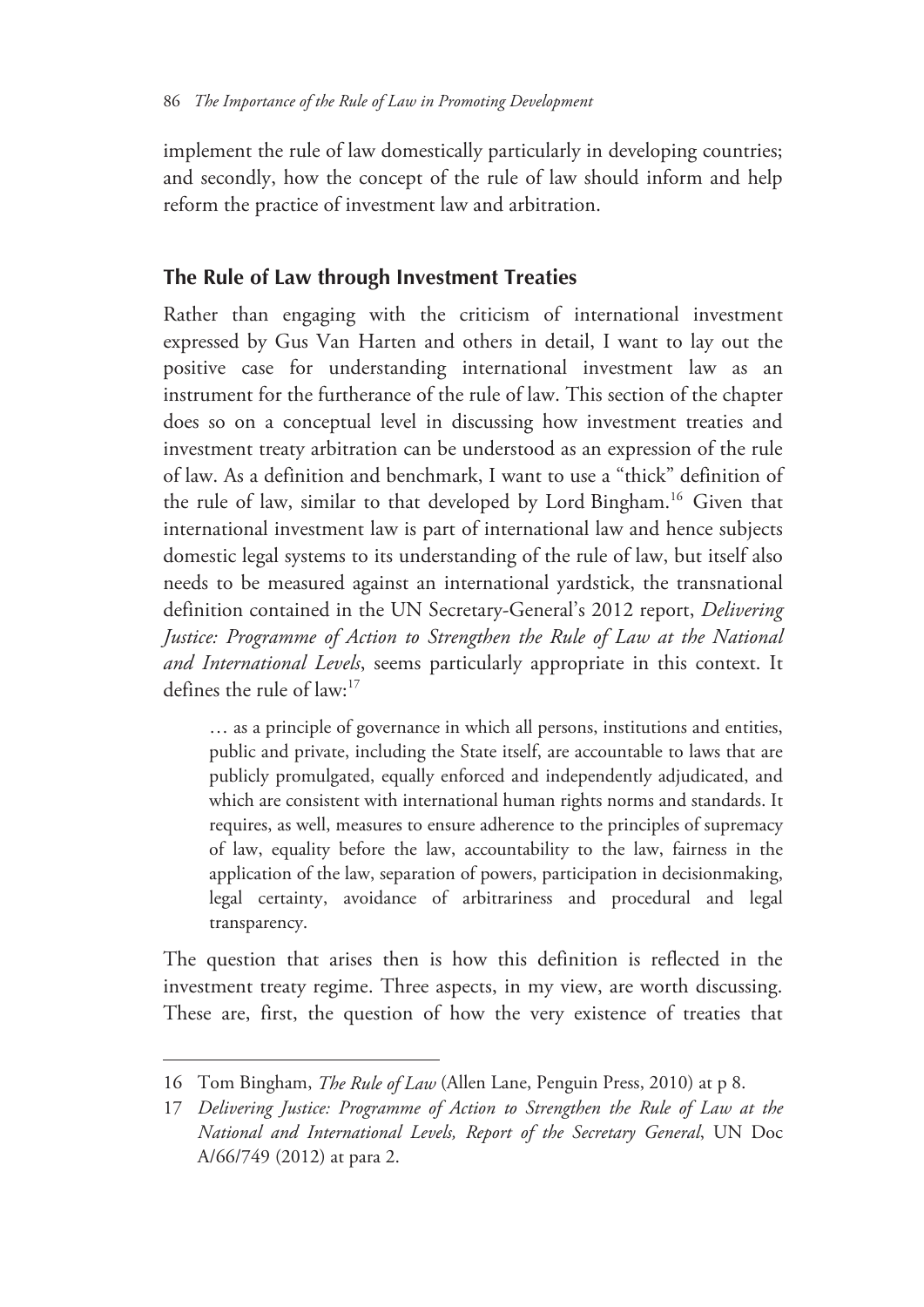provide for special protection to foreign investors can be squared with the concept of the rule of law and the idea of "equality before the law" inherent in it; second, the question to which extent the substantive standards of investment treaties reflect the content of the rule of law as defined above; and finally, how access to investor-state arbitration can be seen as part of the rule of law.

### **Rule of Law Objectives of Investment Treaties**

Turning to the first point, the existence of investment treaties is best considered in relation to the rule of law by looking at the objectives of investment treaties. These are closely related to the functions of the rule of law. According to Jeswald Salacuse, the objectives of investment treaties can be distinguished into primary, secondary, and long-term objectives.<sup>18</sup> Primary objectives are the protection and promotion of foreign investment; secondary objectives encompass market liberalization and the building of closer economic and political relations among contracting states. Yet, all of this is not an end in itself, but geared towards enhancing, on the long run, the economic welfare of contracting states. Investment protection and promotion, in other words, have the objective to lead to economic growth and, ultimately, human development.

The functions of the rule of law can be seen in parallel to these objectives. The goal to protect foreign investment corresponds to the protection that the rule of law is designed to afford against illegitimate government conduct. The promotion of foreign investment runs parallel to the function of the rule of law in decreasing political risk, that is, the risk resulting from cooperation with a state that has sovereignty over the law regulating the investment and which, in the absence of an investment treaty, exercises complete judicial control over any disputes that might arise between the investor and the host state. 19 And finally, just as investment treaties ultimately aim at contributing to the development of host states, the

<sup>18</sup> Jeswald Salacuse, *The Law of Investment Treaties* (Oxford University Press, 2010) at pp 108ff.

<sup>19</sup> On the notion of political risk and dispute settlement through arbitration as a means of risk management, see Noah Rubins and N Stephan Kinsella, *International Investment, Political Risk and Dispute Solution* (Oxford University Press, 2005) at pp 261ff.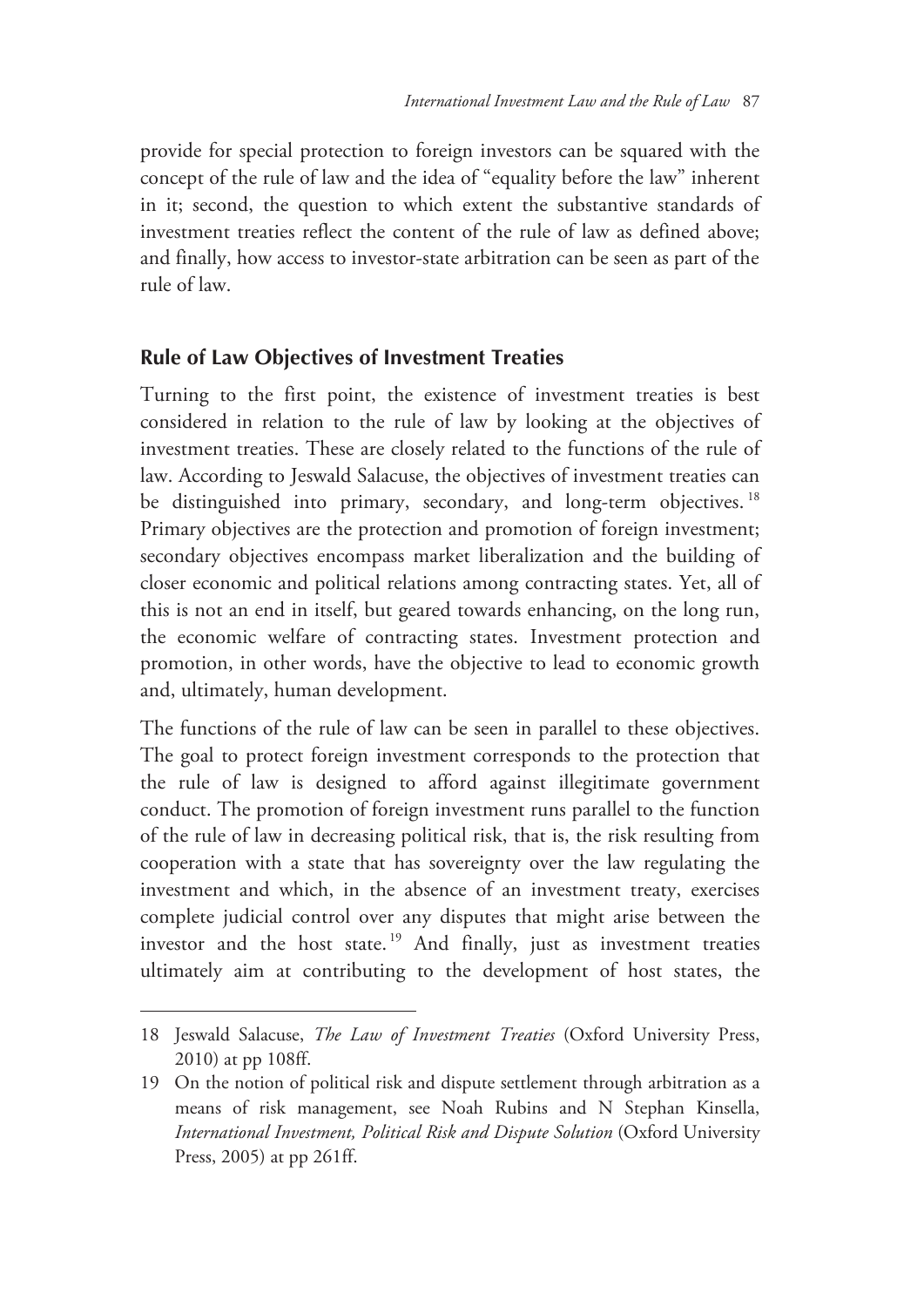$\overline{a}$ 

concept of the rule of law is widely recognized as an important factor for economic growth and development.<sup>20</sup> Richard Posner, for instance, points to the "empirical evidence showing that the rule of law does contribute to a nation's wealth and its rate of economic growth."21 Similarly, the link between the rule of law and economic development has materialized in the World Bank's legal reform program<sup>22</sup> and has been reiterated in its good governance agenda, which comprises, as one of the core concepts to help developing countries develop, the rule of law.<sup>23</sup>

The critical point from a rule of perspective, however, remains, how a system for the protection of the specific class of foreign investors can be justified, instead of a system creating rule of law institutions for all investors, both domestic and foreign. The main reason for the limited

<sup>20</sup> Daron Acemoglu, James A Robinson and Simon Johnson, "Institutions as the Fundamental Cause of Long-Run Growth" in Philippe Aghion and Steven N Durlauf (eds), *Handbook of Economic Growth*, Vol 1 A (North Holland, 2005) at pp 385, 389.

<sup>21</sup> Richard A Posner, "Creating a Legal Framework for Economic Development" (1998) 13 *The World Bank Research Observer* 1 at 3. See also Hernando De Soto, *The Other Path* (Harper & Row 1989); James Bradford De Long and Andrei Shleifer, "Princes and Merchants: European City Growth Before the Industrial Revolution" (1993) 36 *Journal of Law and Economics* 671; Timothy Besley, "Property Rights and Investment Incentives: Theory and Evidence from Ghana" (1995) 103 *Journal of Political Economy* 903; William Easterly and Ross Levin, "Africa's Growth Tragedy: Policies and Ethnic Divisions" (1997) 112 *Quarterly Journal of Economics* 1203; William Easterly and Ross Levine, "Tropics, Germs, and Crops: How Endowments Influence Economic Development," (2002) 50 *Journal of Monetary Economics* 3; Stephen Knack and Philip Keefer, "Institutions and Economic Performance: Cross-Country Tests Using Alternative Institutional Measures" (1995) 7 *Economics & Politics* 207; Daron Acemoglu, James A Robinson and Simon Johnson, "The Colonial Origins of Comparative Development: An Empirical Investigation" (2001) 9 *American Economic Review* 1369; Dani Rodrik, Arvind Subramarian and Francesco Trebbi, "Institutions Rule: The Primacy of Institutions over Geography and Integration in Economic Development" (2004) 9 *Journal of Economic Growth* 131.

<sup>22</sup> For a critical account, see Lawrence Tshuma, "The Political Economy of the World Bank's Legal Framework for Economic Development" (1999) 8 *Social and Legal Studies* 75.

<sup>23</sup> See World Bank, *Governance and Development* (World Bank, 1992) at p 28.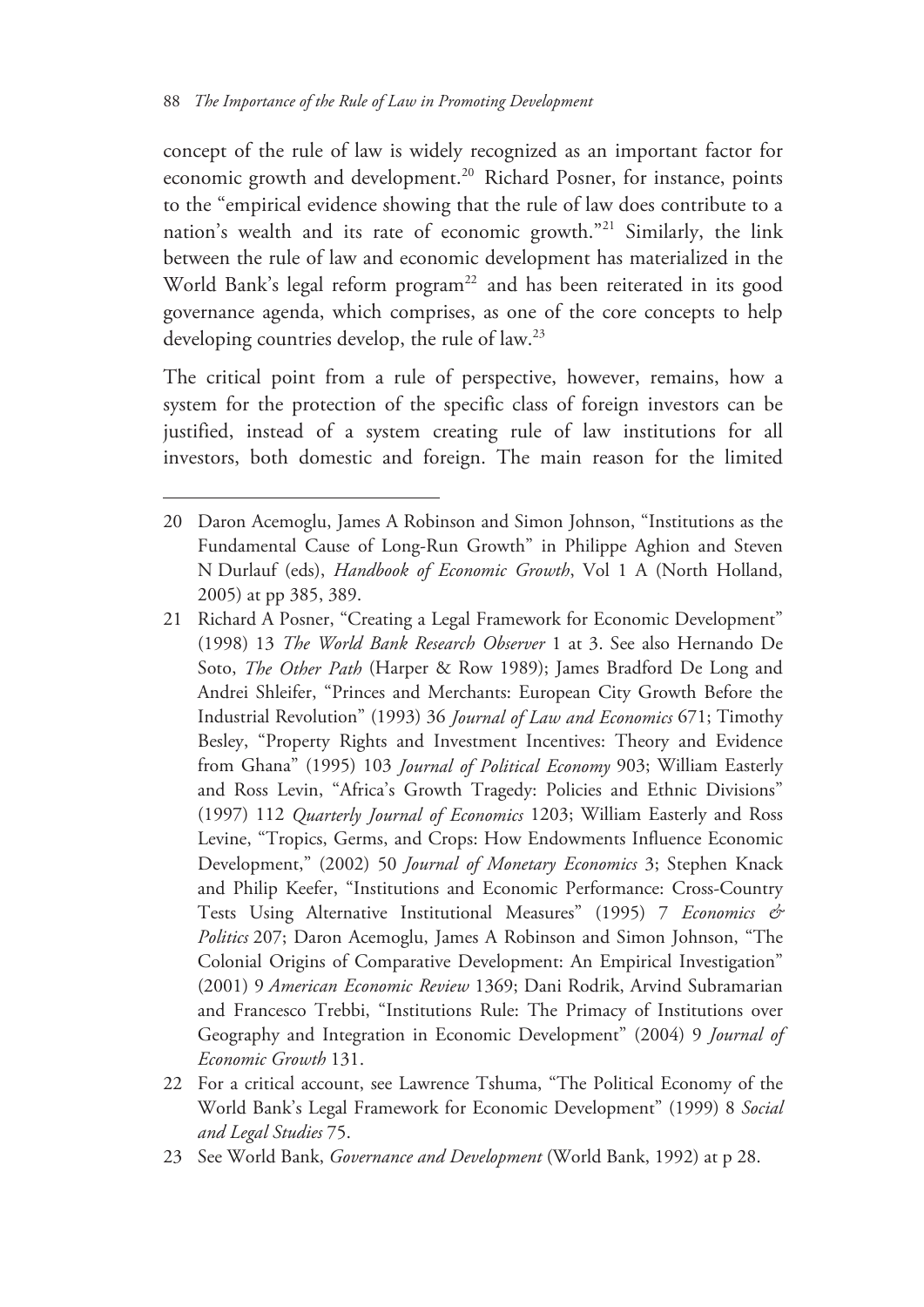personal scope of application of investment treaties lies in their pedigree in the international law of aliens which was based on the idea that conduct that interferes with the rights of a foreigner, including her property rights, was a violation of the rights of the foreigner's home state.<sup>24</sup> Yet, notwithstanding the limited protection *ratione personae*, investment treaties are considered to have an impact on domestic investments as well. This is most obvious in case of investment projects that are implemented through joint ventures between a foreign and a domestic investor, where the latter indirectly benefits from the protection afforded to the former.

But arguably the indirect impact of investment treaties on domestic investors goes further. As pointed out by Salacuse, a secondary objective of investment treaties is the encouragement of domestic investments. As he argues, "[a]n investment treaty … serves as a 'signaling device' to the domestic private sector that the government's intentions towards private capital, both foreign and domestic, are benign in view of the international commitments it has made in the treaty to protect capital of foreigners."25 In addition, improved domestic governance and a strengthened rule of law are another secondary objective given that, as soon as governments internalize the disciplines that investment treaties demand in the treatment of foreign investors, domestic investors are likely to benefit through "trickle-down effects". As explained by Salacuse:

The theory underlying this rationale is that developing country authorities and institutions that have prevented themselves from acting in arbitrary and abusive fashion towards foreign investors by signing a treaty will also be lead to avoid arbitrary and abusive actions towards their own nationals. Over time those authorities and institutions may demonstrated improved governance and a heightened respect for the rule of law.26

Looking at the primary, secondary, and long-term objectives of investment treaties and comparing them to the function of the rule of law therefore makes a case for understanding investment treaties as an instrument geared towards furthering the rule of law. In this perspective, investment treaties

<sup>24</sup> For the classical expression of this idea see *Chorzow Factory Case (Germany v Poland)* (1928) PCIJ Reports (ser A), No 17, 3, 27-28.

<sup>25</sup> Jeswald Salacuse, *The Law of Investment Treaties* (Oxford University Press, 2010) at p 113.

<sup>26</sup> Jeswald Salacuse, *The Law of Investment Treaties* (Oxford University Press, 2010) at p 114.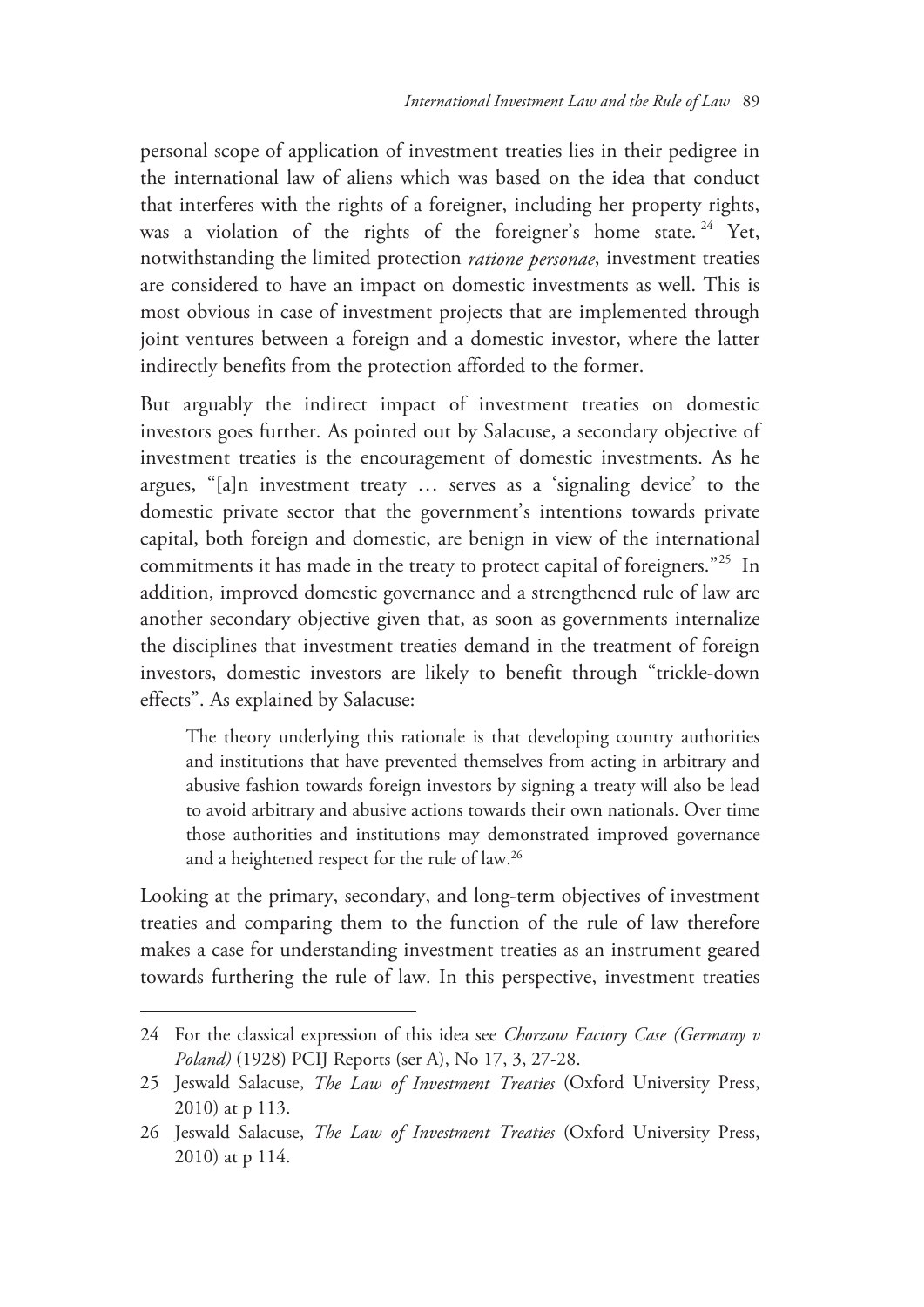are serving both as substitutes for domestic institutions and the domestic rule of law and as inducements to governments to improve their domestic legal regimes in order to reduce the prospect of future international claims for damages.<sup>27</sup>

# **Standards of Treatment as Embodiments of the Rule of Law**

Turning from the objectives of investment treaties to the substantive standards of protection, how is the rule of law reflected in them? On a general level, the standards of protection contained in investment treaties reflect a liberal, rights-based approach which seeks to limit government action that interferes with protected investments. In terms of their content, these standards correspond, or at least are analogous in some respects, to the rights and principles governing state-market relations found in the domestic legal orders of many countries, mostly at the constitutional level.

The specific guarantees contained in investment treaties aim at implementing structures that are essential for the functioning of a market economy and cover aspects of the rule of law. National and most-favoured-nation treatment are designed to bring about equality before the law by ensuring, as a prerequisite for fair competition, a level playing field for the economic activity of foreign and domestic economic actors. The protection against expropriation guarantees respect for property rights as an aspect of the rule of law and an essential prerequisite for market transactions; capital transfer guarantees ensure the free flow of capital in and out of the host state and contribute to the efficient allocation of resources in a global market; and umbrella clauses back up private ordering between foreign investors and the host state by ensuring that contractual and other similar promises vis-à-vis foreign investors benefit from a layer of international law protection in addition to the protections that exist under domestic law. All these standards address problems that businesses face and which concern aspects of the rule of law.

But there is one standard that is even more closely related to the rule of law, that is, the standard of fair and equitable treatment. In fact, as I have argued elsewhere, the way arbitral tribunals have interpreted fair and equitable

<sup>27</sup> *Cf* Tom Ginsburg, "International Substitutes for Domestic Institutions: Bilateral Investment Treaties" (2005) 25 Int'l Rev L & Econ 107.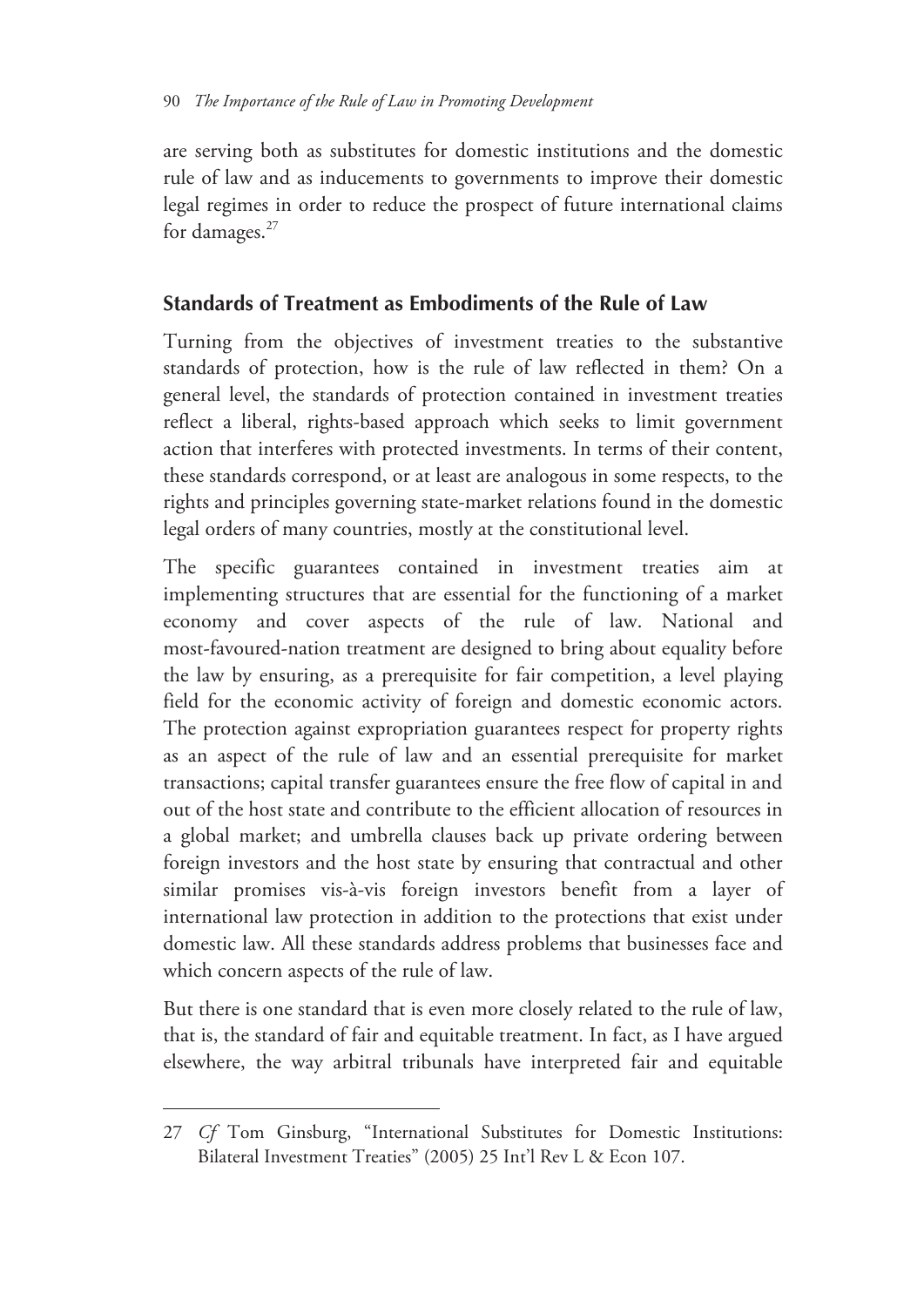treatment can be equated with how the rule of law is commonly understood in domestic public law, international law, and in the development efforts of various development organizations as part of the concept of good governance.28 In close parallel to the definition of the rule of law set out above, and depending upon the context of different cases, arbitral tribunals have variously interpreted the standard of fair and equitable treatment to encompass (1) the requirement of legal security and predictability; (2) the principle of legality; (3) the protection of legitimate expectations; (4) basic due process requirements for administrative and judicial proceedings; (5) protection against arbitrariness and discrimination; (6) legal certainty and transparency; and (7) the concept of proportionality or reasonableness. These concepts reflect elements of the rule of law that one can also find in the administrative and constitutional frameworks of many countries worldwide.

Two examples from arbitral jurisprudence to illustrate the parallels between the rule of law and fair and equitable treatment may suffice for present purposes. The first example is the decision in *Waste Management v Mexico*, an ICSID Additional Facility case under the North American Free Trade Agreement (NAFTA). In its award, the Tribunal understood the fair and equitable treatment to be:

… infringed by conduct attributable to the State and harmful to the claimant if the conduct is arbitrary, grossly unfair, unjust or idiosyncratic, is discriminatory and exposes the claimant to sectional or racial prejudice, or involves a lack of due process leading to an outcome which offends judicial propriety – as might be the case with a manifest failure of natural justice in judicial proceedings or a complete lack of transparency and candour in an administrative process.<sup>29</sup>

The parallels to the concept of the rule of law as set out above are striking. While not identical, and qualified through adjectives such as "gross" or "manifest", the Tribunal's interpretation of fair and equitable treatment is structurally analogous to elements of the rule of law, such as the prohibition

<sup>28</sup> See Stephan W Schill, "Fair and Equitable Treatment, the Rule of Law, and Comparative Public Law" in Stephan W Schill (ed), *International Investment Law and Comparative Public Law* (Oxford University Press, 2010) at pp 151ff.

<sup>29</sup> *Waste Management, Inc v United Mexican States*, ICSID Case No ARB(AF)/00/3, award dated 30 April 2004, at para 98.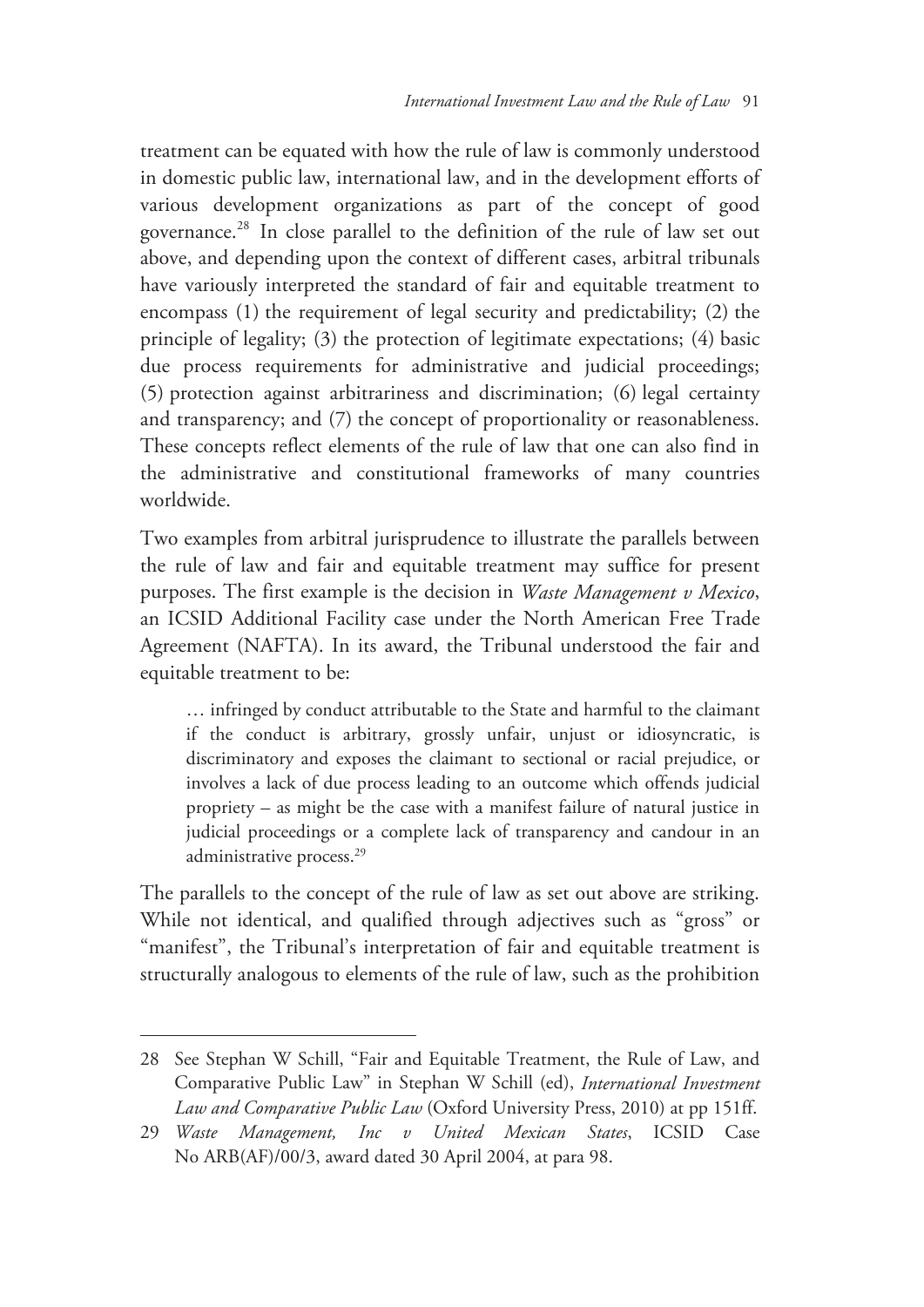of discrimination and arbitrariness as well as due process and transparency in administrative proceedings.

A second example is the ICSID case *Tecmed v Mexico* 30 under the Spanish-Mexican BIT. In applying the fair and equitable treatment standard to the relations between an investor in a hazardous waste landfill and the supervisory agency, the Tribunal focused on the concept of legitimate expectations as part of fair and equitable treatment and held that the latter standard

… requires … treatment that does not affect the basic expectations that were taken into account by the foreign investor to make the investment. The foreign investor expects the host State to act in a consistent manner, free from ambiguity and totally transparently in its relations with the foreign investor … The foreign investor also expects the host State to act consistently, i.e. without arbitrarily revoking any preexisting decisions or permits issued by the State that were relied upon by the investor to assume its commitments … The investor also expects the State to use the legal instruments that govern the actions of the investor or the investment in conformity with the function usually assigned to such instruments, and not to deprive the investor of its investment without the required compensation.<sup>31</sup>

Once again, and even though the interpretation of the *Tecmed* tribunal of fair and equitable treatment differed from that of the *Waste Management* tribunal, there are clear structural parallels between fair and equitable treatment and how the rule of law is applied to administrative relations at the domestic level to protect legitimate expectations of private actors. Structural analogies are also notable in that the *Tecmed* tribunal considered fair and equitable treatment to prohibit the inconsistent application of domestic law or its non-application, as well as arbitrary conduct of the administration.

Not only can an understanding of fair and equitable treatment as an embodiment of the rule of law be reconstructed from arbitral jurisprudence; it can also be linked to the development-related object and purpose of investment treaties. This is possible when considering the debate about the

<sup>30</sup> *Técnicas Medioambientales Tecmed SA v the United Mexican States*, ICSID Case No ARB (AF)/00/2, award dated 29 May 2003.

<sup>31</sup> *Técnicas Medioambientales Tecmed SA v the United Mexican States*, ICSID Case No ARB (AF)/00/2, award dated 29 May 2003, at para 154.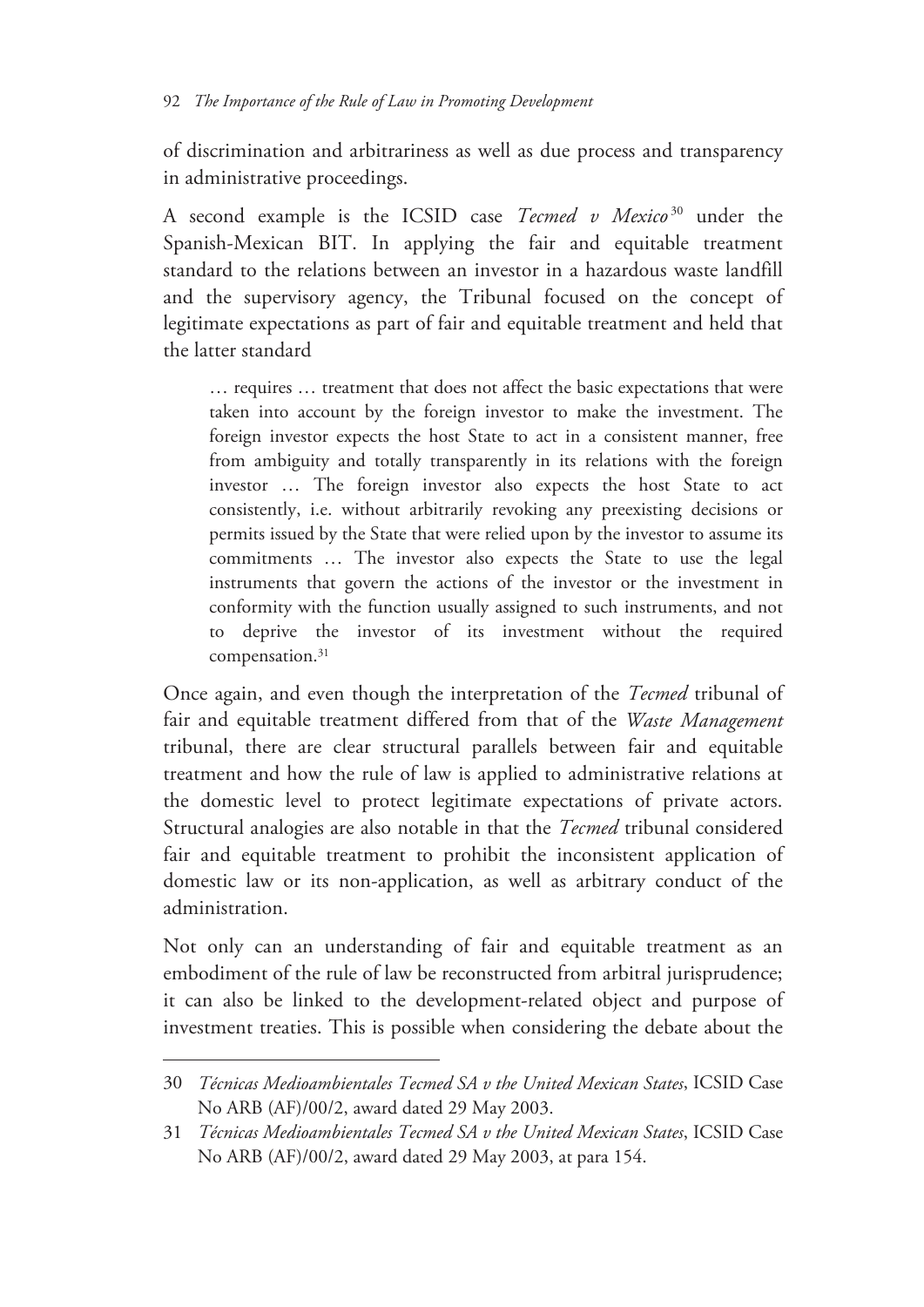relationship between the rule of law and development together with the object and purpose of international investment law to contribute to the host country's development by protecting and promoting foreign investment.<sup>32</sup> Indeed, development as the wider context and objective of investment treaties is also articulated in the ICSID Convention. Reflecting the development goals of the World Bank Group, of which ICSID forms part, and the belief that the creation of facilities for the neutral arbitration and conciliation of disputes between private investors and states could further development,<sup>33</sup> the Preamble of the ICSID Convention explicitly draws a connection between economic development and the protection of foreign investment $34$ 

#### **Investment Treaty Arbitration as Judicial Review**

Turning finally to dispute settlement, investment treaty arbitration serves as a mechanism to implement the rule of law standards laid down in investment treaties. Furthermore, investment treaty arbitration can be understood as a form of access to justice, as a neutral, independent and impartial dispute settlement mechanism that has the function to control government action. In that respect, investment treaty arbitration assumes the role that is usually fulfilled by courts exercising judicial review at the domestic level. Indeed, this right is often backed by a constitutional right to judicial review of government conduct, which itself is an aspect of the rule of law.35

In this context, investment treaty arbitration compensates for a number of limitations that may exist for foreigners concerning access to justice under domestic law. In Germany, to take an example, domestic law, including constitutional law, contains a number of important restrictions for

<sup>32</sup> See text accompanying nn18–27 above.

<sup>33</sup> On this point see Aron Broches, "The Convention on the Settlement of Investment Disputes between States and Nationals of Other States" (1972) 136(2) *Recueil des Cours* 331 at 343.

<sup>34</sup> ICSID, *ICSID Convention, Regulations and Rules* (International Centre for Settlement of Investment Disputes, April 2006) at p 11.

<sup>35</sup> See, *eg*, the Basic Law for the Federal Republic of Germany, Article 19(4); the Constitution of the Italian Republic, Article 24; the Spanish Constitution, Section 24(1); the Political Constitution of the Republic of Chile, Article 20.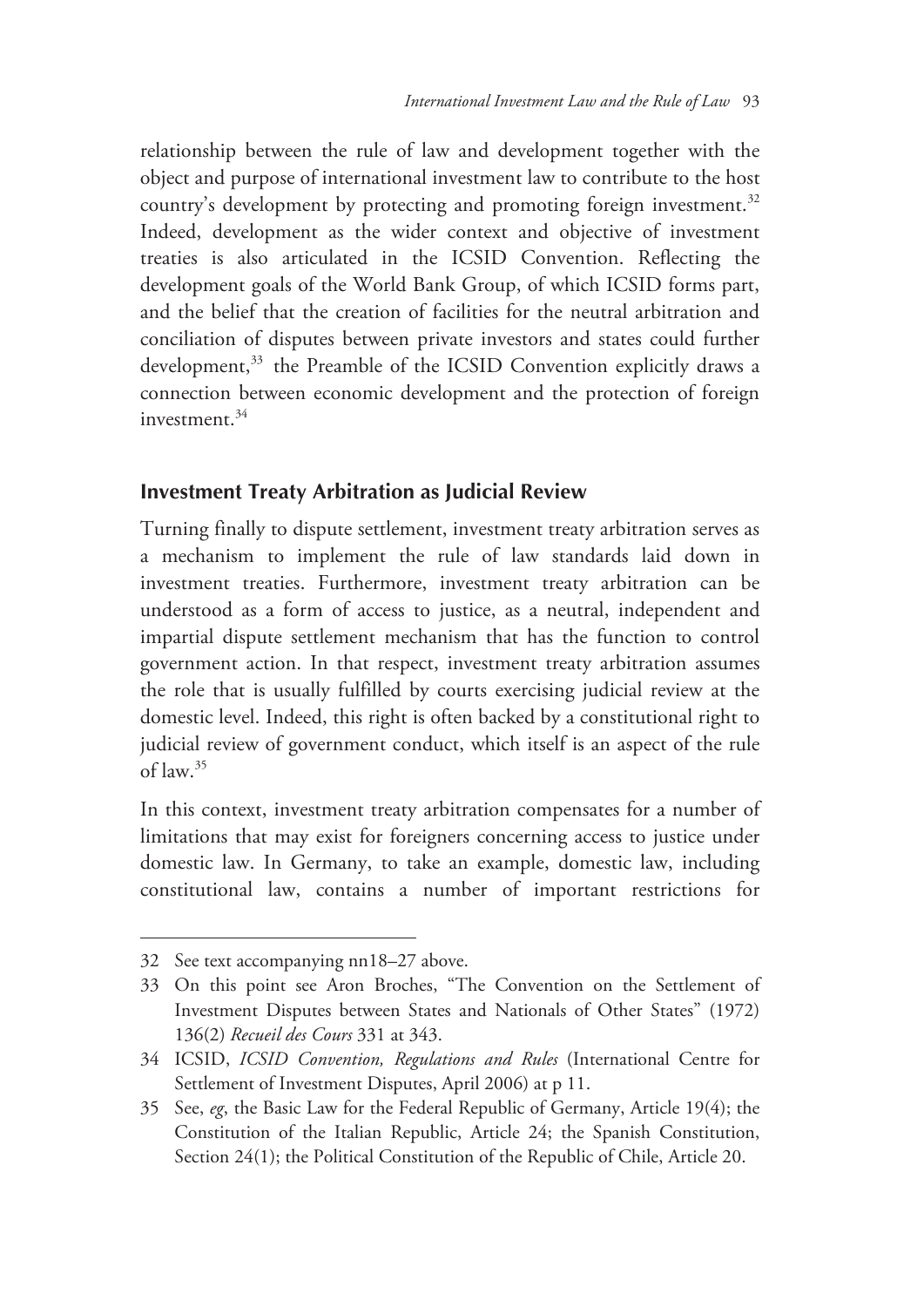foreigners in this respect. The German Constitution, the "Grundgesetz" (Basic Law), for instance, does not grant fundamental rights to foreign juridical persons. Under Article 19(3) Grundgesetz, foreign corporations cannot rely on fundamental rights granted in the Constitution, and hence have no access to the German Constitutional Court.<sup>36</sup> Similarly, Article 12 Grundgesetz, which contains the freedom of enterprise, a right that, *inter alia*, protects against government interference with business enterprises that fall short of interferences with the right to property, is a fundamental right that is only afforded to German natural and juridical persons, not foreigners.37

And finally, even if there is access to justice under domestic law, the recourse provided is not necessarily neutral; the forum not necessarily independent from the respondent government; and the recourse provided not necessarily sufficiently efficient. Corrupt or government-dependent courts are only the tip of the iceberg. Even well-developed domestic systems can face problems with their domestic courts. In respect of Germany, for example, the European Court of Human Rights has rendered multiple judgments deciding that the length of domestic court proceedings in Germany was contrary to Article 6(1) of the European Convention on Human Rights which provides for "a fair and public hearing within a reasonable time by an independent and impartial tribunal established by law."38 What is more, in a pilot proceeding against Germany, the European Court of Human Rights even determined that overly long court

<sup>36</sup> There is an exception for juridical persons from other Member States of the European Union (EU) who can invoke their rights of non-discrimination under EU law to claim equal treatment with German juridical persons. See BVerfGE 129, 78, 97ff (German Constitutional Court, 19 July 2011). In the absence of specific treaty commitments, however, juridical persons from outside the EU will not benefit from fundamental rights protection under German constitutional law.

<sup>37</sup> However, non-discrimination provisions under EU law must have the effect of extending that right to foreigners who are EU nationals.

<sup>38</sup> See, amongst others, *Sürmeli v Germany*, ECtHR (Application No 75529/01), decision of 8 June 2006, at para 134; *Kressin v Germany*, ECtHR (Application No 21061/06), decision of 22 December 2009, at para 26; *Spaeth v Germany*, ECtHR (Application No 854/07), decision of 29 September 2011, at para 42.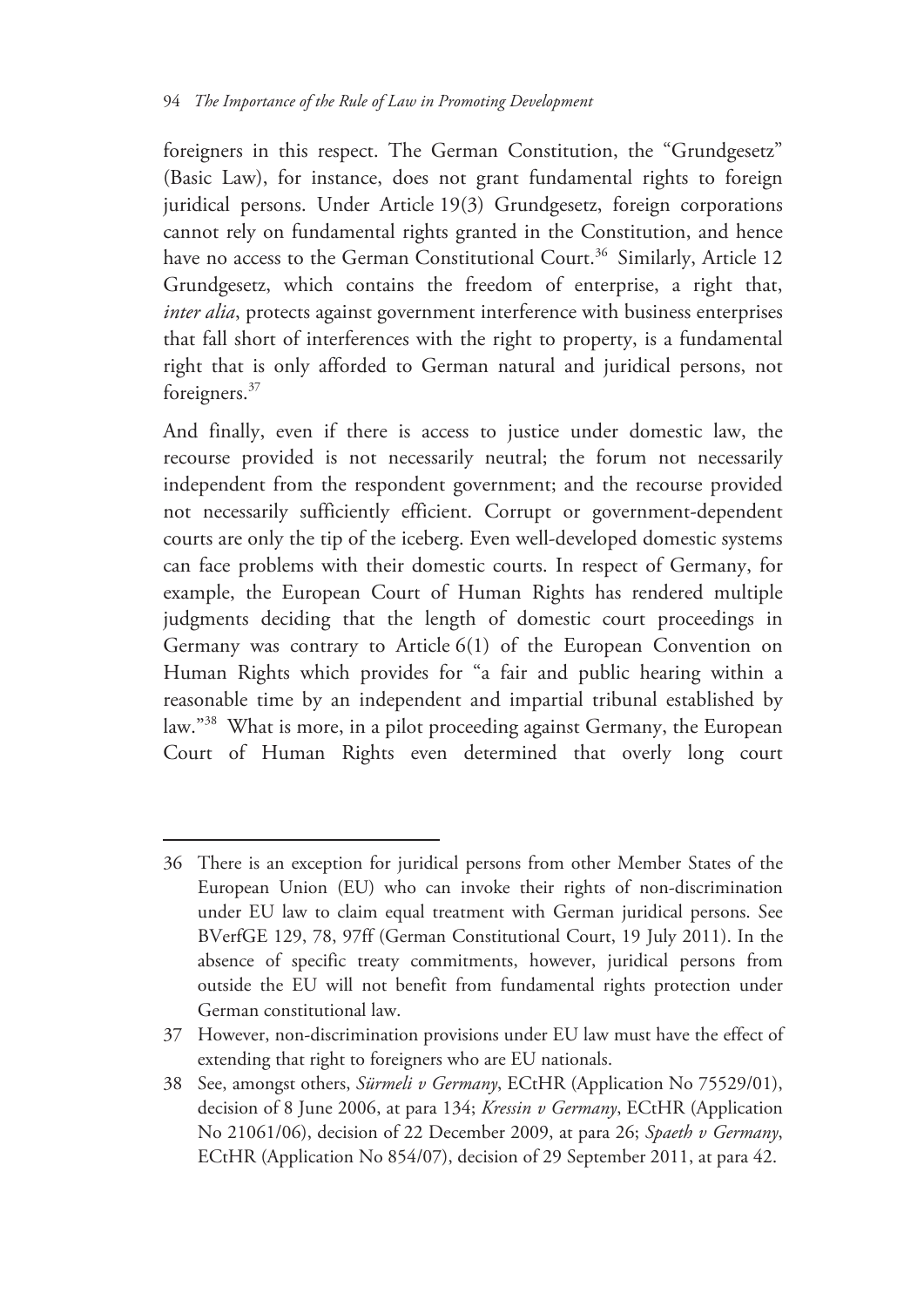proceedings and the inexistence of a remedy under domestic law to address them constituted a "systemic problem".39

In all of these instances, investment treaty arbitration can be a means to provide access to justice for foreign investors that may otherwise face problems in domestic courts. Viewing investment arbitration as a mechanism to provide judicial review can also be backed by the rationale of a decision of the European Court of Human Rights that concerned the question of whether Article 6(1) of the European Convention on Human Rights required access to a permanent court in order to bring claims, including against the government. In *Lithgow and others v United Kingdom*, the applicants argued that an "Arbitration Tribunal was not a 'lawful tribunal'" in the sense of Article 6(1) of the Convention "in that it was an extraordinary court, namely a tribunal set up for the purpose of adjudicating a limited number of special issues affecting a limited number of companies".40 This drew the following response from the Court:

The Court cannot accept this argument. It notes that the Arbitration Tribunal was 'established by law', a point which the applicants did not dispute. Again, it recalls that the word 'tribunal' in Article 6 para. 1 is not necessarily to be understood as signifying a court of law of the classic kind, integrated within the standard judicial machinery of the country; thus, it may comprise a body set up to determine a limited number of specific issues, provided always that it offers the appropriate guarantees. The Court also notes that, under the statutory instruments governing the matter, the proceedings before the Arbitration Tribunal were similar to those before a court and that due provision was made for appeals.<sup>41</sup>

Even though the decision did not concern recourse to an investment treaty tribunal, its rationale would seem to apply equally in that context. As a consequence, submitting to investor-state arbitration can be considered as a fulfillment of the obligation of the host state to offer a forum for judicial review and therefore provide a dispute settlement infrastructure that is required by the concept of the rule of law.

<sup>39</sup> *Rumpf v Germany*, ECtHR (Application No 46344/06), decision of 2 September 2010, at para 64ff.

<sup>40</sup> *Lithgow and Others v United Kingdom*, ECtHR (Application No 9006/80, Series A102), decision of 8 July 1986, at para 201.

<sup>41</sup> *Lithgow and Others v United Kingdom*, ECtHR (Application No 9006/80, Series A102), decision of 8 July 1986, at para 201.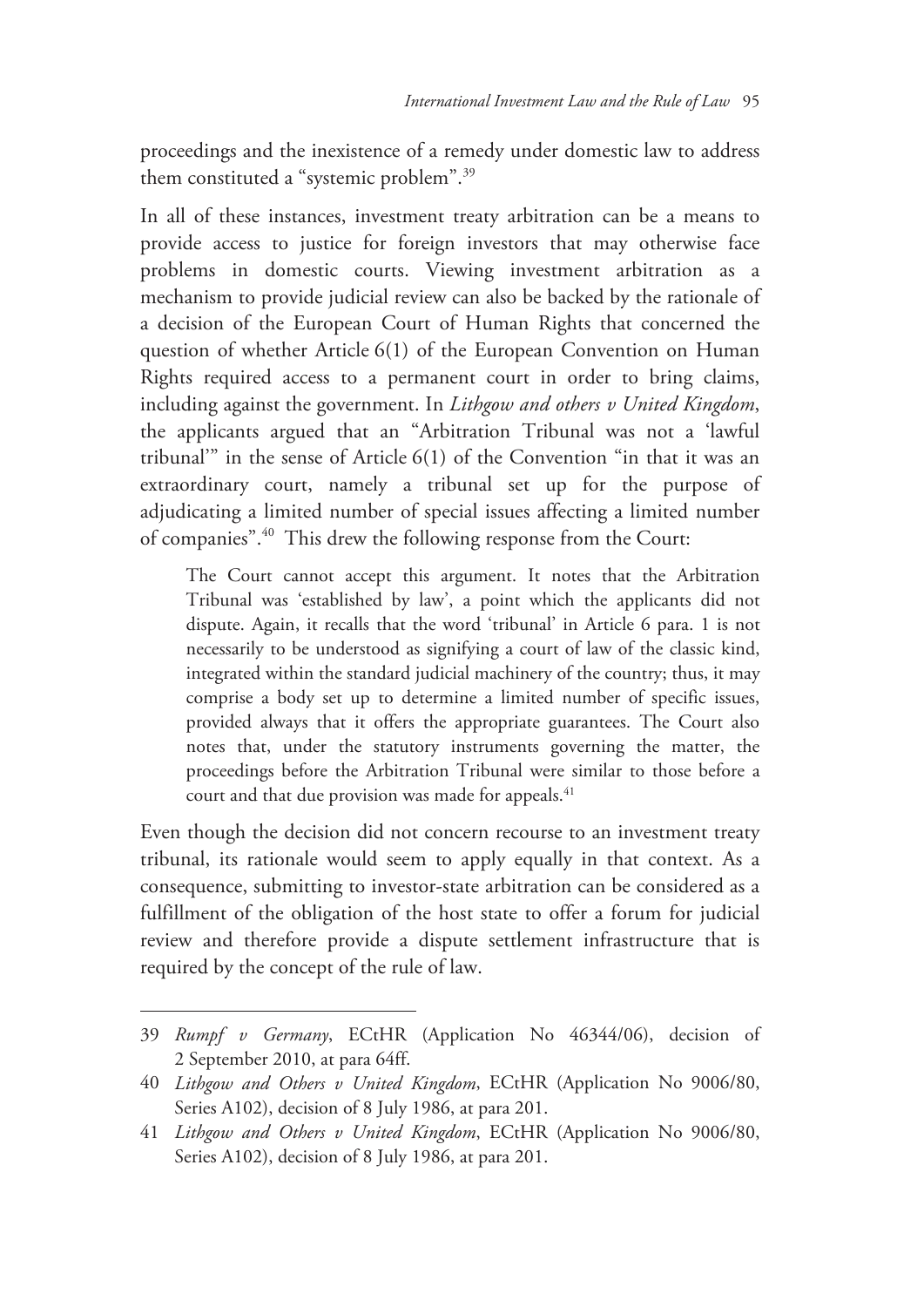Taking into consideration all of the above, it is possible to understand investment treaties as a compensatory mechanism for problems that may exists in host states' domestic governance with the domestic rule of law, both as regards substance and procedure. Substantive investment treaty standards reflect rule of law components that are often enshrined in domestic constitutional law, and investment arbitration provides a mechanism through which compliance with these standards can be ensured. Although tribunals cannot repeal measures that are contrary to an investment treaty, or enforce awards ordering specific performance, the preferred remedy under investment treaties, that is damages as a consequence of the host state's international responsibility,  $42$  arguably creates an incentive for governments to comply with the rule of law standards set out in the treaties.

As additional mechanisms to implement the rule of law standards contained in investment treaties, one could also promote the direct application of investment treaties in domestic courts and by the domestic executive, and consider the introduction of investment treaty impact assessment mechanisms in order to reduce, or even avoid, liability of host states under investment treaties. Finally, it may be worth considering under which conditions investment treaty arbitration can create incentives for domestic court reform. After all, only if domestic courts are as good or better than investment treaty tribunals, are foreign investors likely to consider having recourse to them instead of initiating arbitration. All of this could enhance the rule of law effects of international investment treaties and investment treaty arbitration.

# **The Rule of Law as a Benchmark for Investment Law**

 $\overline{a}$ 

Yet, the rule of law is not only important as an explanation of the structure and content of investment treaties, it is also an important set of standards against which the practice of investment law and in particular investment arbitration has to be measured. Challenges to the rule of law that are caused

<sup>42</sup> Notably, awards for damages can be enforced widely, depending on the applicable arbitration rules, either under Art 54(1) of the ICSID Convention or under the Convention on the Recognition and Enforcement of Foreign Arbitral Awards (10 June 1958) 330 UNTS 38 (entered into force 7 June 1959) (the "New York Convention").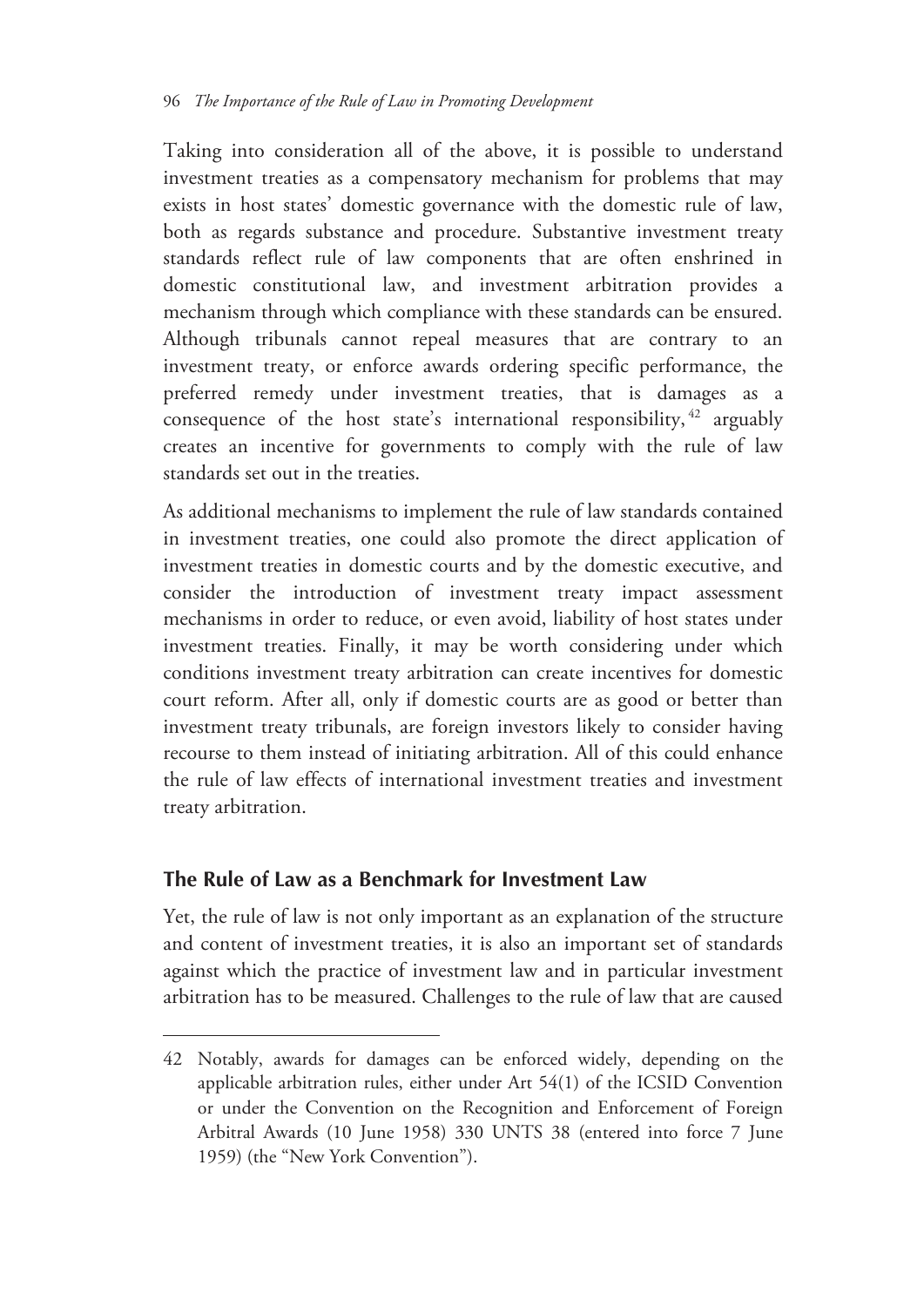by investment law itself are manifold. First, investment treaties implement an asymmetric rule of law: they protect foreign investors without expressly having regard to competing rights and interests that are protected under national or international law. How investment treaties interact with human rights, public health, environmental law, labour rights or indigenous rights, and more generally the question of how much space they give to host governments to regulate in the public interest is a concern that must be addressed in order to assess what kind of rule of law investment treaties further.<sup>43</sup>

Secondly, inconsistencies in arbitral awards constitute a problem for legal certainty and predictability and hence for the rule of law.<sup>44</sup> Thirdly, there is an issue of accountability of arbitrators in the way they develop the law, because there are no supervisory mechanisms that are comparable to the ones at the domestic level, namely a supreme or constitutional court at the apex of the court system and a legislature that can act against judicial decisions that it considers undesirable by modifying law to be applied by the courts. 45 Fourthly, the issue of independence and impartiality of arbitrators, the question of an alleged pro-investment bias in their jurisprudence, and what is often called a "double-hat problem", that is, the fact that one and the same person can act as arbitrator in one proceedings and simultaneously as counsel in another case, are questions that need to be

<sup>43</sup> For a critical account see, *eg*, Kyla Tienhaara, *The Expropriation of Environmental Governance* (Cambridge University Press, 2009).

<sup>44</sup> Susan D Franck, "The Legitimacy Crisis in Investment Treaty Arbitration: Privatizing Public International Law Through Inconsistent Decisions" (2005) 73 Fordham L Rev 1521; Stephan W Schill, "W(h)ither Fragmentation? On the Literature and Sociology of International Investment Law" (2011) 22 EJIL 875.

<sup>45</sup> For a description of this problem in respect of international courts and tribunals generally, see Armin von Bogdandy and Ingo Venzke, "Beyond Dispute: International Judicial Institutions as Lawmakers" (2011) 12 *German Law Journal* 979.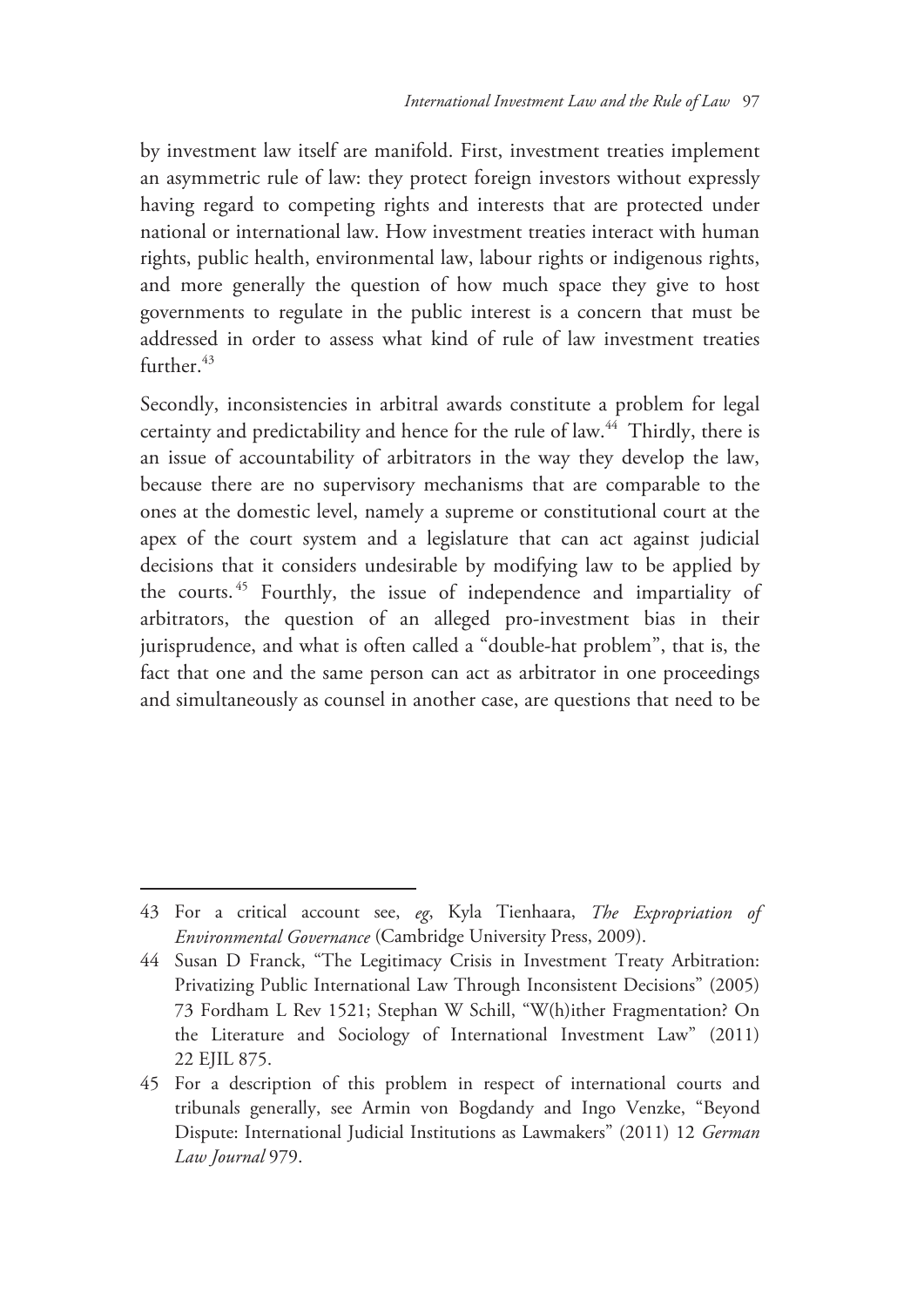addressed from the perspective of the rule of law.<sup>46</sup> Finally, transparency and third-party participation are important issues for the rule of law.<sup>47</sup>

All of these issues need to be debated and are currently debated. Yet, the challenges posed for the rule of law in this context should be taken as such: they are challenges that require adaptation of the existing system of international investment law and investor-state dispute resolution, but do not, in my view, militate for abandoning the system of investment law in principle, as some argue. Investment treaties are not *per se* contrary to the rule of law, but can actually further it as argued above. At the same time, and notwithstanding the positive impact investment law can make towards the domestic rule of law, we must use the concept of the rule of law as a yardstick for the investment treaty system itself. After all, only if investment treaties and investor-state arbitration themselves meet the commonly accepted standards embodied in the rule of law will the outcome of arbitral jurisprudence be considered as legitimate. In this sense, the concept of the rule of law can serve as a guidepost in the current debates about the reform of international investment law.

Thus, the concept of the rule of law can be used to demand more transparency and third party participation, a process that is well underway with the coming into effect of the UNCITRAL Rules on Transparency in Treaty-based Investor-State Arbitration on 1 April 2014<sup>48</sup> and the adoption by the General Assembly of the United Nations Convention on

<sup>46</sup> On questions of professional ethics in investment arbitration generally, see Catherine Rogers, *Ethics in International Arbitration* (Oxford University Press, 2014).

<sup>47</sup> See Julie Maupin, "Transparency in International Investment Law: The Good, the Bad and the Murky" in Andrea Bianchi and Anne Peters (eds), *Transparency in International Law* (Cambridge University Press, 2013) at p 142; Alessandra Asteriti and Christian J Tams, "Transparency and Representation of the Public Interest in Investment Treaty Arbitration" in Stephan W Schill (ed), *International Investment Law and Comparative Public Law* (Oxford University Press, 2010) at pp 787ff; UNCTAD, *Transparency*, UNCTAD Series on Issues in International Investment Agreements II (2012).

<sup>48</sup> Report of the United Nations Commission on International Trade Law of its Forty-Sixth Session (8-26 July 2013), UN Doc A/68/17 (2013) <www.un.org/en/ga/search/view\_doc.asp?symbol=A/68/17> (accessed 13 May 2014) at para 128 and Annex I.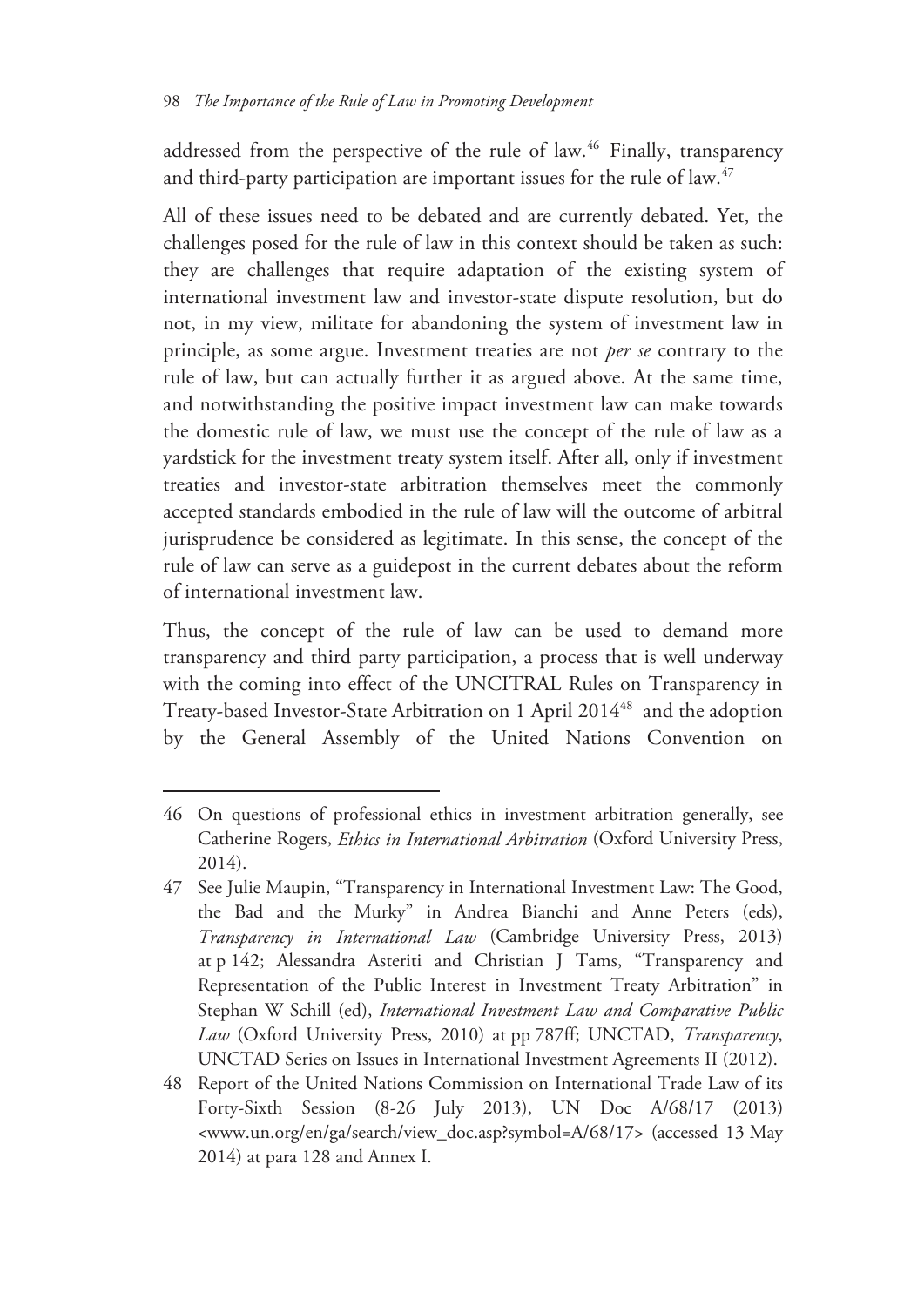Transparency in Treaty-based Investor-State Arbitration on 10 December 2014.49 Likewise, the concept of the rule of law should also inform debates about the introduction of codes of conduct for arbitrators and counsel, a topic that the EU has introduced, *inter alia*, in its investment treaty negotiations with Canada and the United States.<sup>50</sup> The rule of law could also be a guiding principle in discussing strengthened corporate social responsibility in international investment relations in order to emphasize not only the rights of foreign investors, but also their duties. Similarly, the concept of the rule of law can inform governments' efforts to recalibrate investment treaty obligations in order to achieve a better balance between investment protection and competing concerns and to implement a thick rule of law.

In consequence, in order to implement a thick version of the rule of law in treaty-making that has regard to competing rights and the host states' right to regulate, contracting states are: concretising the substantive standards of treatment in investment treatment, such as the concept of indirect expropriation or fair and equitable treatment;<sup>51</sup> introducing general

<sup>49</sup> Resolution adopted by the General Assembly on 10 December 2014, UN Doc A/RES/69/116 (2014) <http://www.un.org/ga/search/view\_doc.asp?symbol=A/ RES/69/116&Lang=E> (accessed 20 January 2015).

<sup>50</sup> See Question 8 of the European Commission's online questionnaire issued in the context of its public consultation on investment protection and investor-to-state dispute settlement in the Transatlantic Trade and Investment Partnership Agreement (TTIP), available via <http://ec.europa.eu/yourvoice/ ipm/forms/dispatch?form=ISDS> (accessed 9 June 2014). See also the Agreement Between the Government of Canada and the Government of the People's Republic of China for the Promotion and Reciprocal Protection of Investments (9 September 2012) <http://www.international.gc.ca/tradeagreements-accords-commerciaux/agr-acc/fipa-apie/china-text-chine.aspx?lang =eng> (accessed 17 June 2014), Art 24(2)(c) of which provides that arbitrators must "comply with any additional rules where such rules are agreed to by the Contracting Parties," which would provide an express basis for incorporating ethical rules on arbitrator conduct.

<sup>51</sup> See, for example, Annexes on Expropriation and FET in the 2012 US Model BIT <http://www.ustr.gov/sites/default/files/BIT%20text%20for%20ACIEP %20Meeting.pdf> (accessed 9 June 2014); see further European Commission, "Public consultation on modalities for investment protection and ISDS in (*continued on next page*)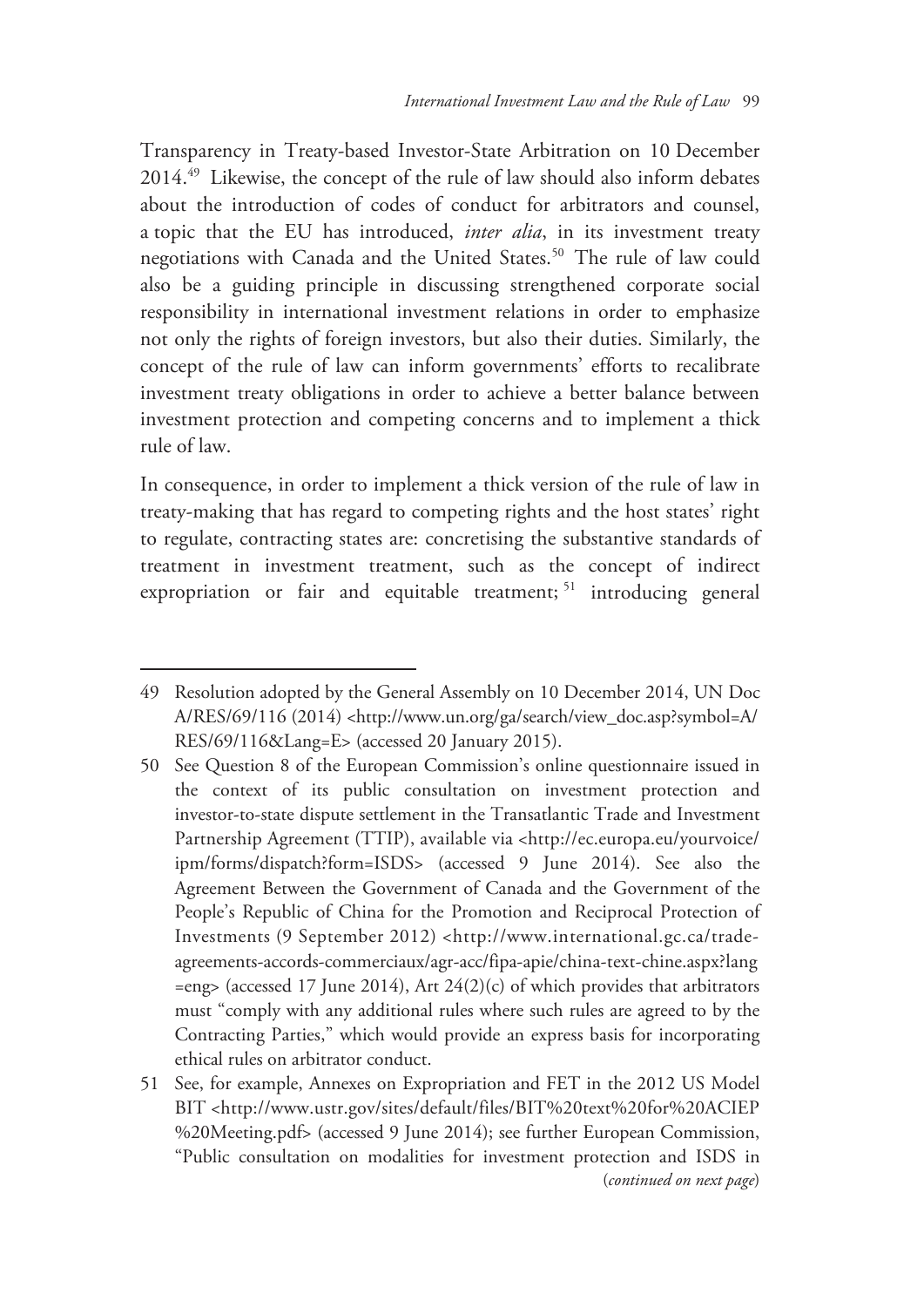exceptions in order to allow certain interferences with investor rights for public purposes; 52 clarifying the concept of protected investment; <sup>53</sup> recalibrating access to investor-state arbitration and achieving a better integration of alternative dispute settlement mechanisms; $54$  and considering the introduction of control mechanisms for arbitrations, such as appellate mechanisms or joint interpretation commissions that the contracting states can use in order to counter the precedential effect of arbitral decisions the contracting states disapprove of.<sup>55</sup> Finally, governments need to be reminded of their role as enforcers of obligations that serve interests that compete with investment protection: not only do they have to refrain from illegitimate interference with foreign investment, but they also have a duty to regulate investment efficiently in order to protect competing concerns.

Yet, the rule of law should not only guide governments in treaty-making. It also has to inform arbitrators in how they conduct arbitral proceedings, exercise their procedural powers, and interpret investment treaties. Thus, even though the protection of competing rights and interests is usually not expressly mentioned in investment treaties – unlike in human rights treaties that contain provisions stipulating for which purposes and under which conditions states can interfere with protected rights – investment arbitrators are equipped with sufficient interpretative tools to achieve the idea of a

TTIP", <http://trade.ec.europa.eu/doclib/docs/2014/march/tradoc\_152280.pdf> (accessed 9 June 2014) at Table 3 and Table 4.

<sup>52</sup> See, for example, the Agreement Between the Government of Canada and the Government of the People's Republic of China for the Promotion and Reciprocal Protection of Investments (9 September 2012) <http://www.international.gc.ca/trade-agreements-accords-commerciaux/agr -acc/fipa-apie/china-text-chine.aspx?lang=eng> (accessed 17 June 2014), Art 33.

<sup>53</sup> On the exclusion of sovereign debt from the scope of protected investment, see Peru-Korea Free Trade Agreement (21 March 2011, entered into force 1 August 2011) <http://www.sice.oas.org/TPD/PER\_KOR/PER\_KOR\_Texts\_ E/09\_KPFTA\_Investment.pdf> (accessed 9 June 2014), Annex 9d.

<sup>54</sup> See, *eg*, UNCTAD, "Reform of Investor-State Dispute Settlement: In Search of a Roadmap" IIA Issues Note No 2 (2013) <http://unctad.org/en/Publications Library/webdiaepcb2013d4\_en.pdf> (accessed 9 June 2014) at pp 7–8.

<sup>55</sup> See, *eg*, 2012 US Model Bilateral Investment Treaty <http://www.ustr.gov/ sites/default/files/BIT%20text%20for%20ACIEP%20Meeting.pdf> (accessed 9 June 2014) at Art 28(10).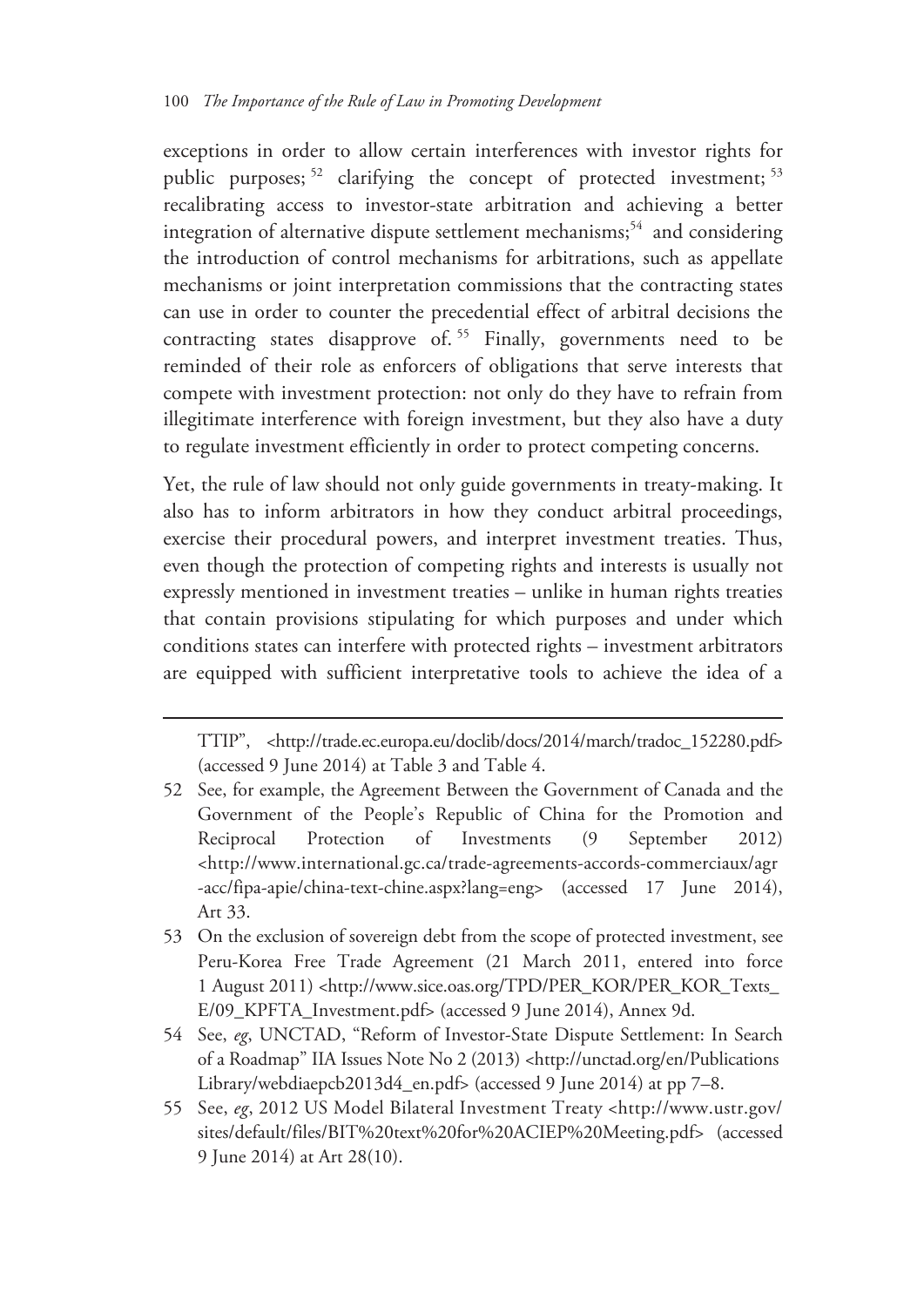thick rule of law and to ensure sufficient policy space for host states to regulate in the public interest.

Arbitrators can, as I have suggested elsewhere, make more use of comparative law analysis to concretize the interpretation of vague standards of treatment in investment treaties in order to align the application of these standards with commonly accepted legal analysis and outcomes of comparable disputes at the domestic level.<sup>56</sup> One public law concept that can guide the interpretation of investment treaty standards, which is particularly powerful in striking a balance between investment protection and competing rights and interests of host states and their population, is the use of proportionality analysis; notably, such reasoning is an interpretative technique that is increasingly used by arbitrators.<sup>57</sup> Finally, investment tribunals are able to safeguard policy space by considering what the appropriate standard of review is of government conduct, in other words

<sup>56</sup> See Stephan W Schill, "International Investment Law and Comparative Public Law: An Introduction" in Stephan W Schill (ed), *International Investment Law and Comparative Public Law* (Oxford University Press, 2010) at pp 3ff. For examples of such methodology see *Total SA v Argentine Republic*, ICSID Case No. ARB/04/1, decision on liability dated 27 December 2010, at para 111; *Toto Costruzioni Generali SpA v Republic of Lebanon*, ICSID Case No ARB/07/12, award dated 7 July 2012, at para 166; *Occidental Petroleum Corporation and Occidental Exploration and Production Company v Republic of Ecuador*, ICSID Case No ARB/06/11, award dated 5 October 2012, at para 402-404; *Gold Reserve Inc v Bolivarian Republic of Venezuela*, ICSID Case No ARB(AF)/09/1, award dated 22 September 2014, at para 576.

<sup>57</sup> See *Tecnicas Medioambientales Tecmed SA v United Mexican States*, ICSID Case No ARB (AF)/00/2, award dated 29 May 2003, at para 122; *Saluka Investments BV v Czech Republic* [2006] UNCITRAL, partial award dated 17 March 2006, at para 306; Benedict Kingsbury and Stephan W Schill, "Public Law Concepts to Balance Investors' Rights with State Regulatory Actions in the Public Interest – The Concept of Proportionality" in Stephan W Schill (ed), *International Investment Law and Comparative Public Law* (Oxford University Press, 2010) at pp 75ff; Alec Stone Sweet, "Investor–State Arbitration: Proportionality's New Frontier" (2010) 4 L Ethics Hum Rights 47; Erlend Leonhardsen, "Looking for Legitimacy: Exploring Proportionality Analysis in Investment Treaty Arbitration" (2011) 1 J Int Disp Settlement 1; Caroline Henckels, "Indirect Expropriation and the Right to Regulate: Revisiting Proportionality Analysis and the Standard of Review in Investor-State Arbitration" (2012) 15 JIEL 223.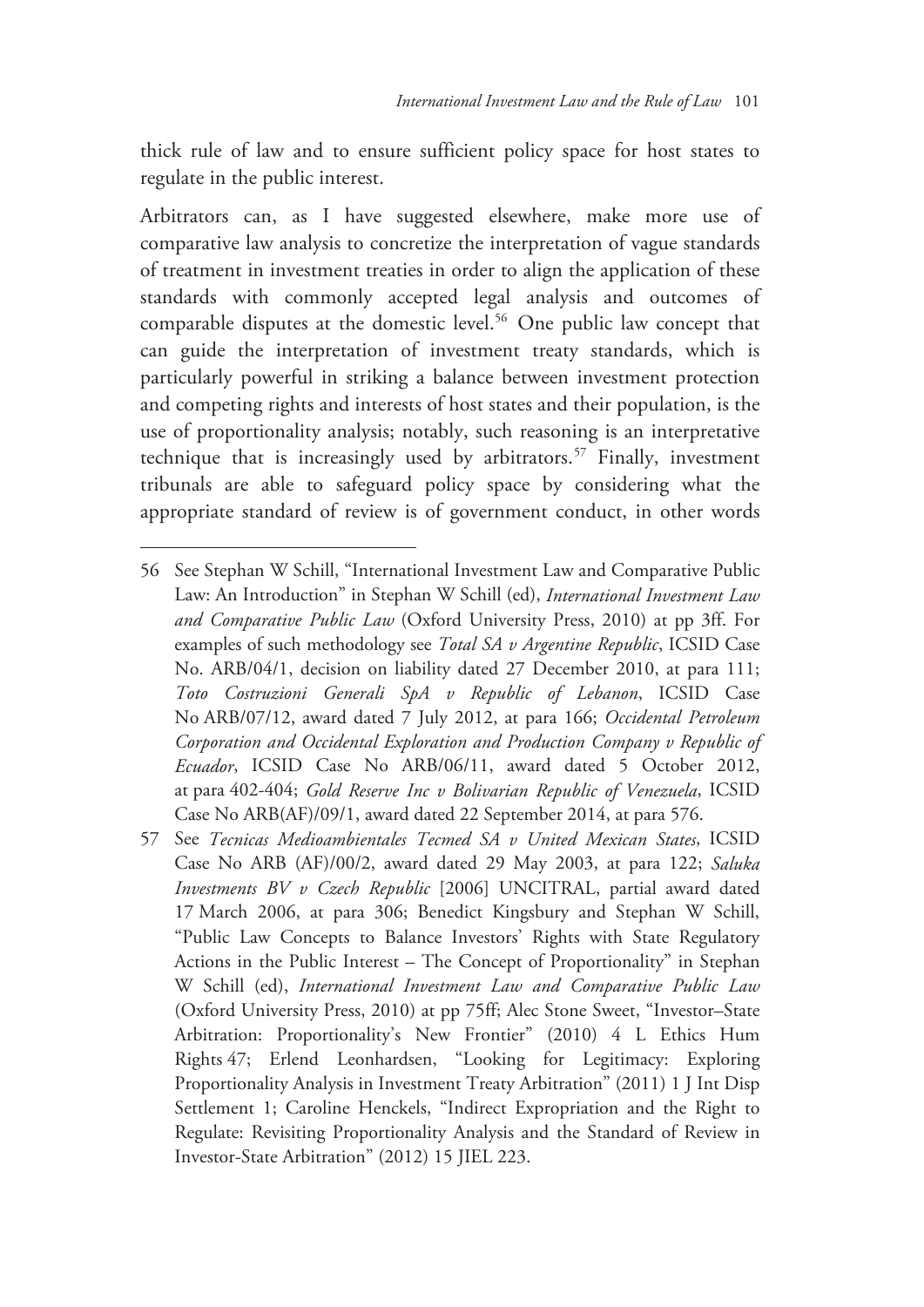the question to which extent certain findings of fact and of law made by the host state prior to taking a measure against a foreign investor can be revisited by an investment tribunal or to which extent deference is appropriate.<sup>58</sup>

Ultimately, the end towards which all of these techniques and approaches should be employed, both in investment treaty-making and investment treaty arbitration, is meeting the goals of the rule of law, as expressed by Joseph Raz: "After all the rule of law is meant to enable the law to promote social good, and should not be lightly used to show that is should not do so. Sacrificing too many social goals on the altar of the rule of law may make the law barren and empty."59 This should be the guiding vision for the rule of law that investment treaties and investment treaty arbitration help implement for investor-state relations and their contribution to development.

<sup>58</sup> Stephan W Schill, "Deference in Investment Treaty Arbitration: Re-conceptualizing the Standard of Review" (2012) 3 J Int Disp Settlement 577.

<sup>59</sup> Joseph Raz, "The Rule of Law and Its Virtues" (1977) 93 LQR 195 at 211.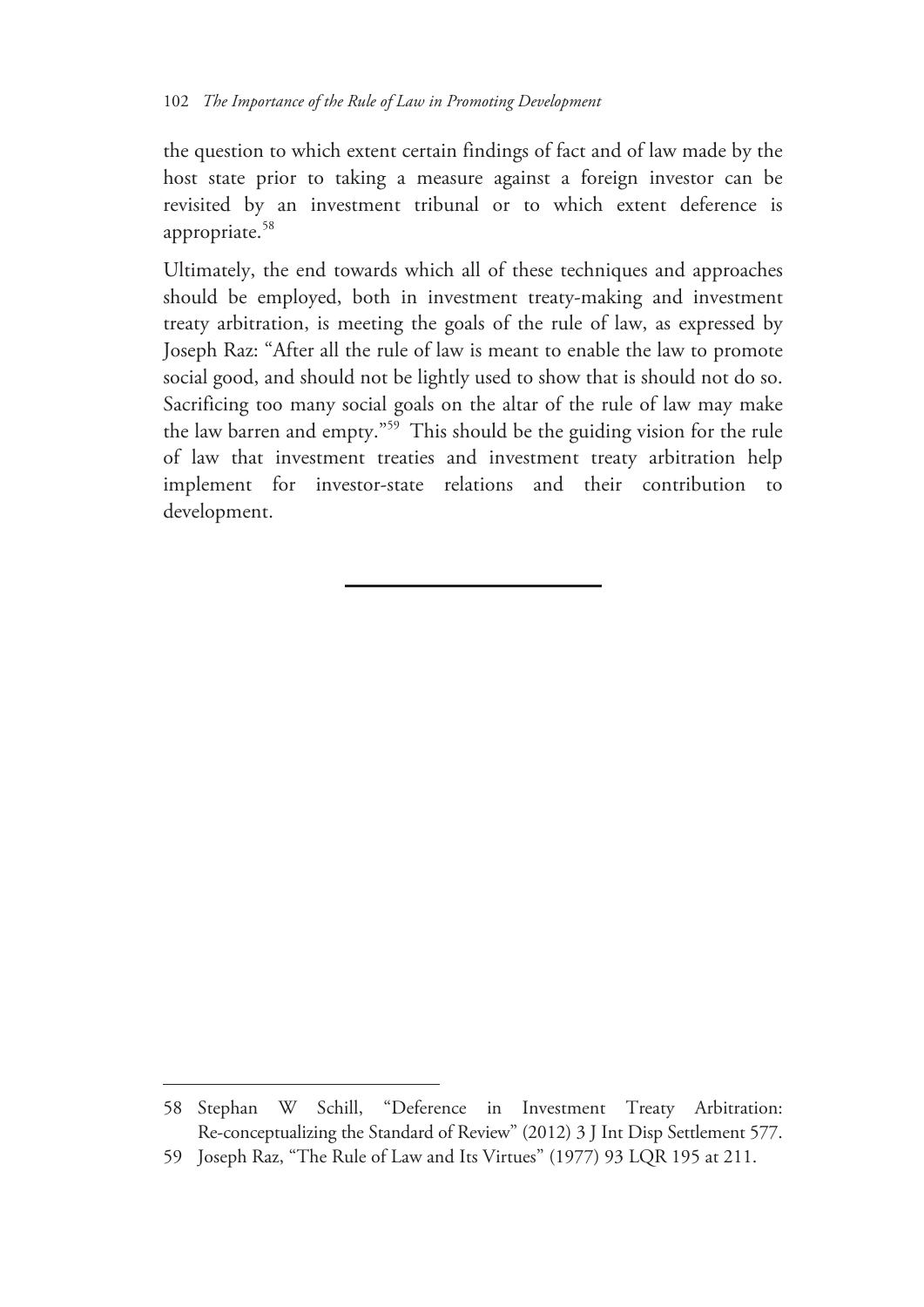# **THE RULE OF LAW, INVESTMENT TREATIES, AND ECONOMIC GROWTH: MAPPING NORMATIVE AND EMPIRICAL QUESTIONS**

### $N$  Jansen Calamita $^1$

-

*Senior Research Fellow and Director, Investment Treaty Forum, British Institute of International and Comparative Law* 

Questions about the rule of law are of ongoing concern in discussions about economic development and the international investment treaty regime. As states move forward with negotiations for treaties of ever larger scope, certain salient questions of a normative and empirical character remain outstanding with respect to the relationship between the rule of law, international investment treaties, and foreign direct investment (FDI).

This chapter addresses two areas of inquiry in particular. Following a preliminary discussion on the meaning of the rule of law in legal discourse, the second part of this chapter offers observations about how differing conceptions of the rule of law map onto historical and contemporary debates about the treatment of foreign investors in host states. This discussion suggests that differences in conceptions of the rule of law with respect to the treatment of aliens in customary international law continue to pose challenges for the interpretation of the "fair and equitable treatment" standard in particular, and give rise to determinacy concerns about state treaty obligations which implicate the rule of law.<sup>2</sup> The third part of the

<sup>1</sup> I am grateful to Nancy Eisenhauer, Geoffrey Gertz, Lauge Poulsen, Mavluda Sattorova, Taylor St John, and Antonios Tzanakopolous for their helpful ideas in a workshop on the rule of law and international investment treaties held at the University of Oxford. I am grateful as well to the Singapore Academy of Law and the organisers of the Rule of Law Symposium 2014. All errors are my own.

<sup>2</sup> This chapter does not consider directly whether the mechanism of investment treaty arbitration as such comports with conceptions of the rule of law. The issues raised by investment treaty arbitration with respect to transparency, conflicts of interest, *etc*, have been addressed in a variety of writings and from a variety of perspectives elsewhere. For two differing perspectives, see, *eg*, Yves Fortier, "Investment Protection and the Rule of Law: Change or Decline", Lecture at the British Institute of International and Comparative Law, London (*continued on next page*)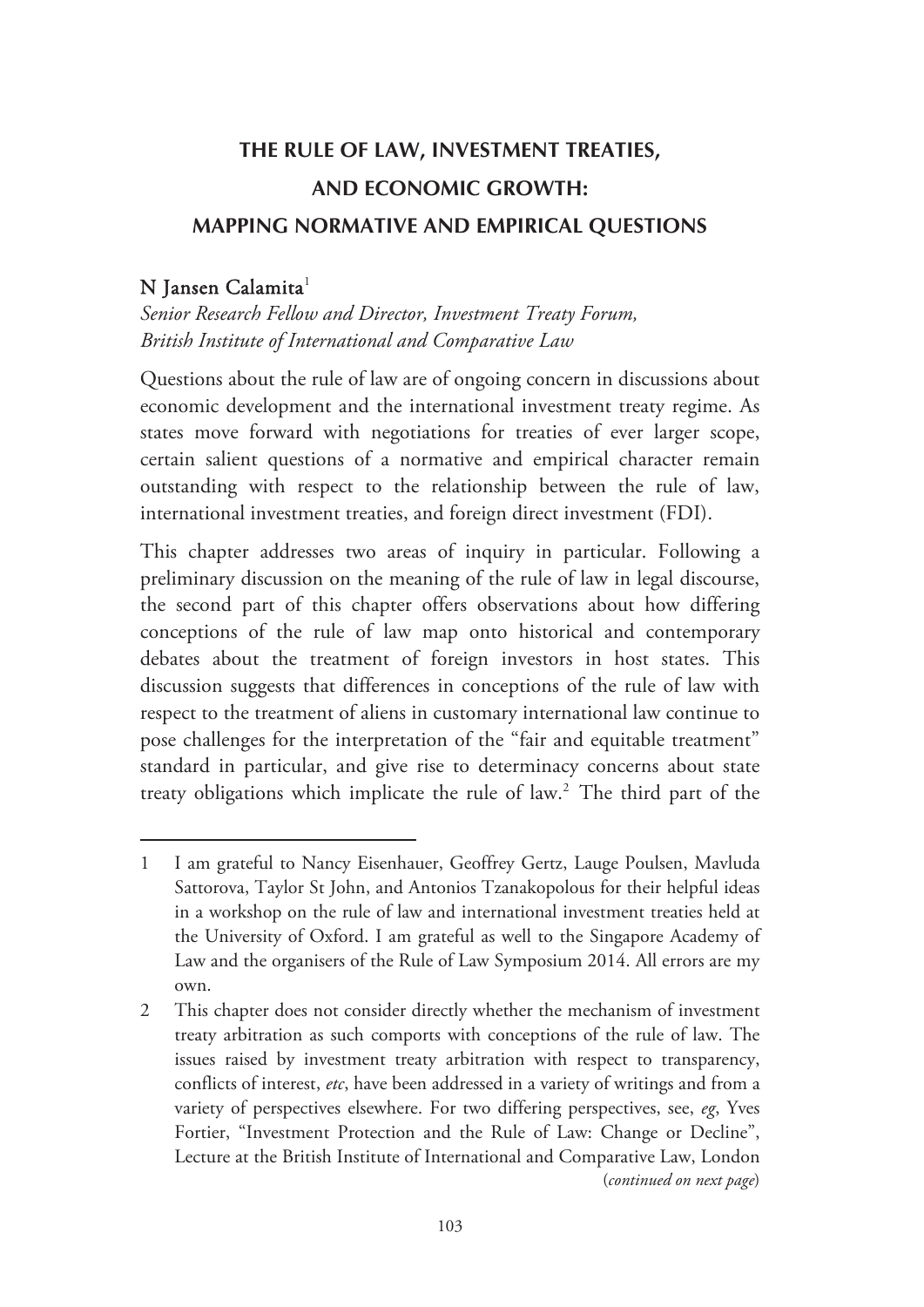chapter changes tack and examines the empirical basis for certain oft-repeated assumptions about the relationship between economic growth, the rule of law and international investment treaties. The discussion in this part observes that while empirical work in the field has increased dramatically over the last several years, research has not yet established a solid basis for mapping this complex relationship, suggesting the need for further (and different) empirical research in the area.

#### **Variable Conceptions of the Rule of Law**<sup>3</sup>

 $\overline{a}$ 

At the outset it is useful to offer a working understanding of the rule of law for the purposes of this chapter. The rule of law is a political/legal concept addressed to the operation of government and the structure of law. In its domestic constitutional articulations there is often broad agreement that the rule of law lies at the philosophical, if not legal, centre of the constitution, even while the meaning and manifestation of the rule of law is often highly contested. Thus, for example, debates within domestic constitutional orders often concern the scope of the concept, justifications for its invocation in legal argument, how it should be operationalised into justiciable rules, and whether, indeed, it is being adhered to by the organs of government. Internationally, because the international legal order remains erratically constitutionalised,<sup>4</sup> the rule of law is a legally soft concept, not widely or

(17 March 2009); Gus Van Harten, "Five Justifications for Investment Treaties: A Critical Discussion" (2010) 2 *Trade, Law and Development* 19.

- 3 There is a voluminous literature on the rule of law and on the drivers of international investment and economic development from scholars, governments, civil society organisations, and commentators of almost every conceivable stripe. This chapter makes no pretence at being anything like a complete survey of these differing perspectives. Rather, it attempts to address certain salient questions of a normative and empirical character with respect to the relationship between the rule of law, international investment treaties, and foreign direct investment (FDI).
- 4 The international legal order remains a decentralised one. Rulemaking on the international level continues to rely upon state consent, as does the adjudication of disputes. In certain specialised areas, states have adopted deliberately constitutional texts, such as the treaties establishing the European Union. In other areas, states have agreed to texts which create institutions capable of establishing authoritative and, indeed, constitutional, interpretations (*continued on next page*)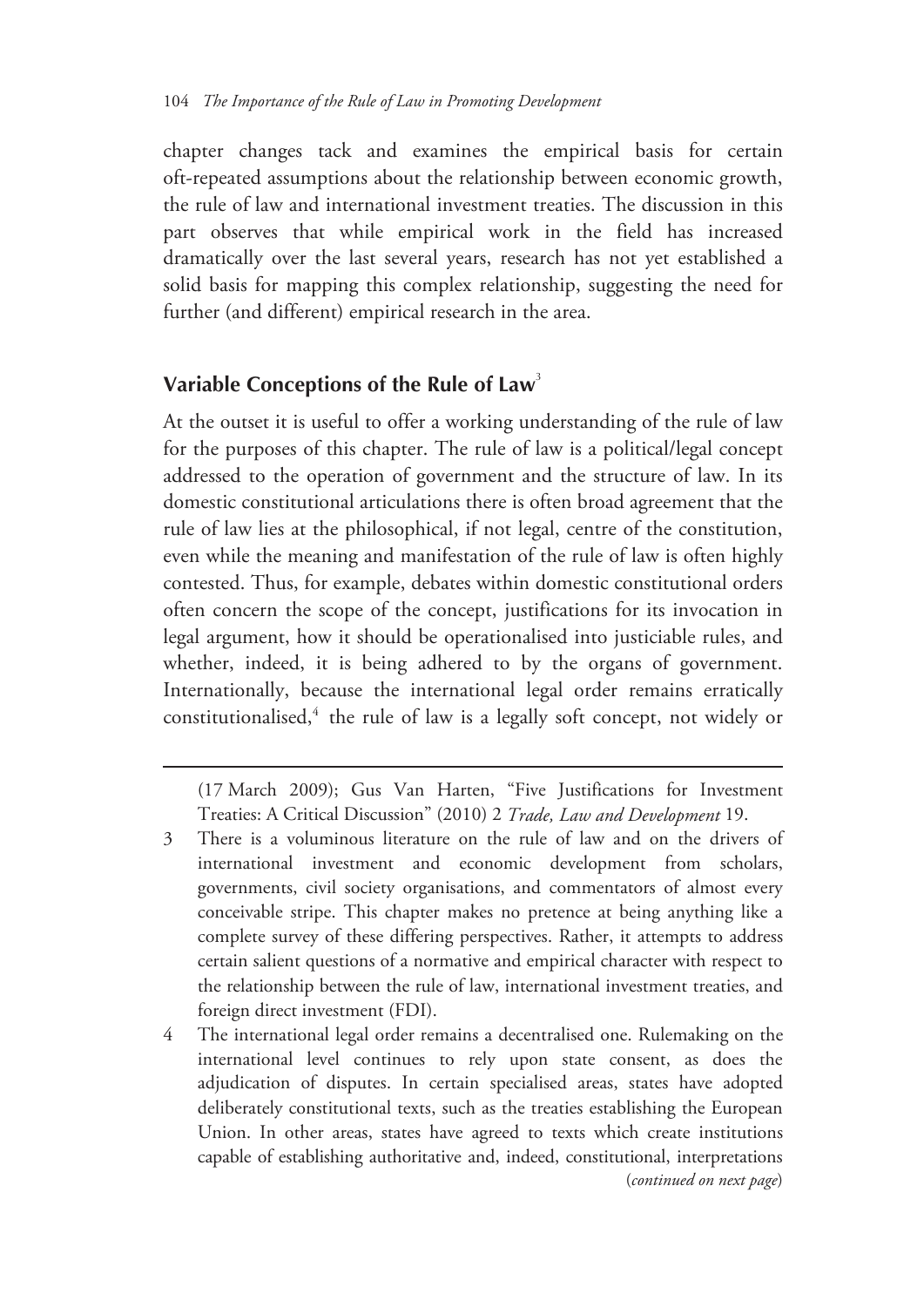consistently idealised. It is, however, a powerful political concept and finds its way into numerous documents of international organisations<sup>5</sup> and the policy statements of national governments.<sup>6</sup>

Conceptions of the rule of law are often differentiated by reference to whether they may be identified as either formal or substantive, that is to say, whether the particular conception is principally addressed to the formal characteristics of law or whether it also seeks to encompass broader normative substance within its definition.<sup>7</sup> Briefly put, formal conceptions of the rule of law tend to identify the rule of law as a unique jurisprudential concept, which is distinct from conceptions of justice, democracy, human rights, and so on. Accordingly, formal conceptions of the rule of law articulate criteria largely aimed at the processes by which legal rules are created and the ability of those persons subject to the law to know what the law is and to plan their lives accordingly. In general terms, then, a formal conception of the rule of law is likely to entail a condition in which laws are created through duly authorised processes and thus conform to established criteria for validity; are open, general and clear; are prospective and not retrospective; are relatively stable; are administered by an independent

- 5 Declaration of the High-Level Meeting of the General Assembly on the Rule of Law at the National and International Levels, UN Doc A/RES/67/1(30 Nov 2012); *Guiding Principles on Business and Human Rights: Implementing the United Nations "Protect, Respect and Remedy" Framework*, endorsed by the UN Human Rights Council in its resolution 17/4 (16 June 2011) UN Doc A/HRC/RES/17/4.
- 6 See, *eg*, Dominic Grieve, United Kingdom Attorney General, "The Value of the Rule of Law to International Trade and Finance", Speech at City of London Guildhall (13 October 2013).
- 7 See Paul Craig, "Formal and Substantive Conceptions of the Rule of Law: An Analytical Framework" [1997] PL 467.

of constituent treaties, such as in some regional human rights regimes, see, *eg* the European Court of Human Rights in *Loizidou v Turkey* (1995) 20 EHRR 99 at para 75 (describing the European Convention on Human Rights as a "constitutional instrument of European public order"), and in some subject areas, *eg*, trade. See Deborah Cass, "The 'Constitutionalization' of International Trade Law: Judicial Norm-Generation as the Engine of Constitutional Development in International Trade" (2001) 12 EJIL 39. But see Jeffrey Dunoff, "Constitutional Conceits: The WTO's 'Constitution' and the Discipline of International Law" (2006) 17 EJIL 647.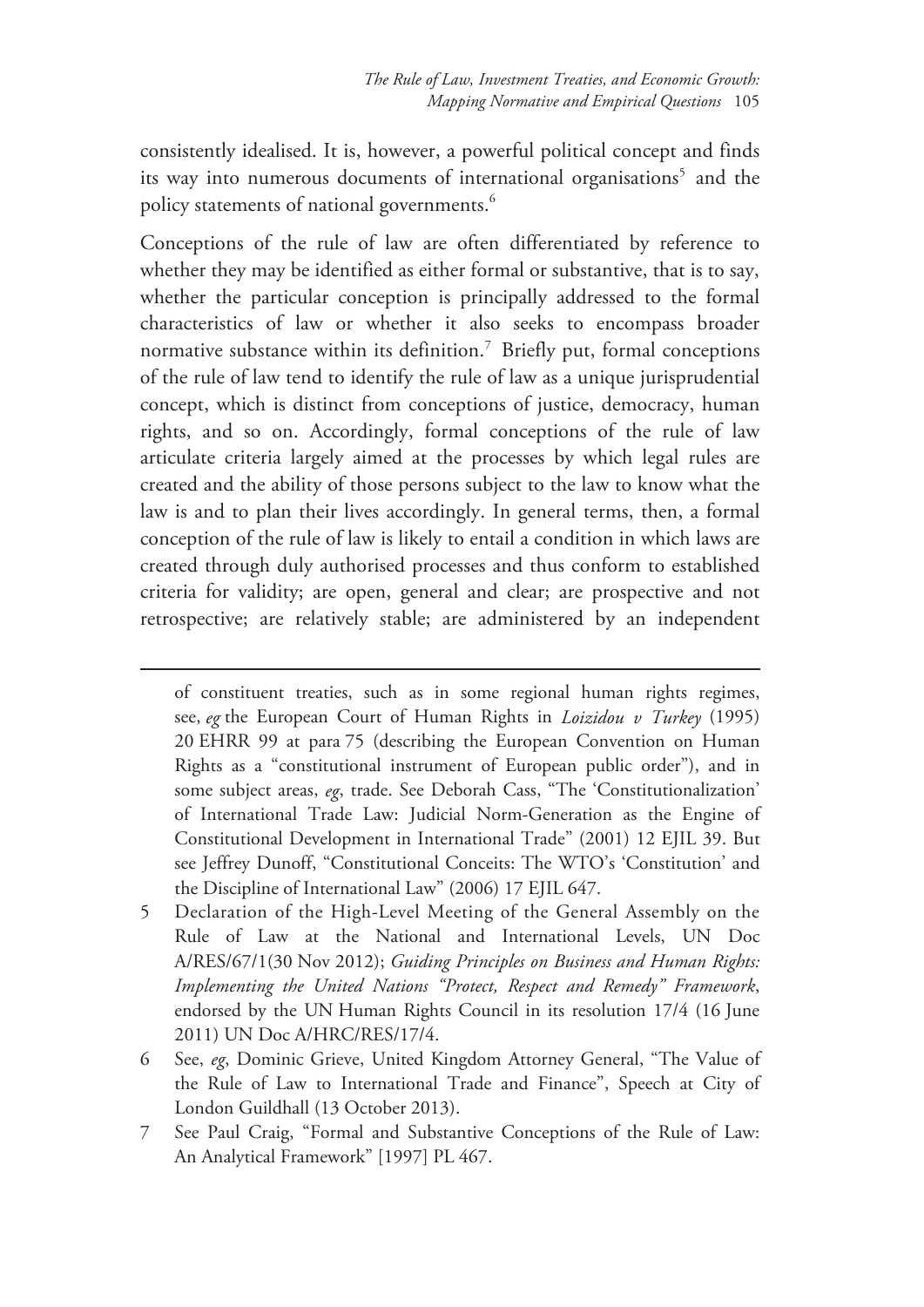judiciary; and place limits on governmental discretion so as not to undermine the foregoing.<sup>8</sup>

Formal conceptions of the rule of law are by design limited and do not seek to encompass wider moral or political values about the content of the law. Formal conceptions of the rule of law do not discount the value of normative concerns like liberty, justice and democracy, but take the view that the debate and discussion of these matters does not belong within the rubric of discussions about the rule of law as such. We may all agree that laws should be just, that their content should be morally sound and that substantive rights should be protected within society. The problem is that if the rule of law is taken to encompass the necessity for "good laws" (in addition to its formal content) then the concept ceases to have any useful independent normative or analytic function. That said, it is of course true that no conception of the rule of law is devoid of normative content. Even the most formal conceptions are informed by values related to limitations on the exercise of governmental power and respect for the individual *vis-à-vis* that exercise.

Substantive conceptions of the rule of law go beyond formal conceptions and seek to articulate a model of the rule of law which includes broader moral and political values. As put by Ronald Dworkin, a substantive conception of the rule of law "does not distinguish, as the [formal] conception does, between the rule of law and substantive justice; on the contrary it requires, as part of the ideal of law, that the [rule of law] capture and enforce moral rights."9 On Dworkin's view, the very need to preserve a firm distinction between "legal" rules and a more complete political philosophy is rejected by the thesis itself. The rule of law simply captures the theory of law and adjudication whereby we consider what is the best theory of justice as part of an overall decision as to what rights people presently have. As a result, the substantive view of the rule of law requires the articulation not simply of general concepts of liberty, equality, and so on, but demands that the particular conception of these broader concepts

<sup>8</sup> Joseph Raz, "The Rule of Law and its Virtue" (1977) 93 LQR 195 at 196. For similar approaches, see Robert S Summers, "A Formal Theory of the Rule of Law" (1993) 6 *Ratio Juris* 127; Lon L Fuller, *The Morality of Law* (Yale University Press, rev edn 1969).

<sup>9</sup> Ronald Dworkin, *A Matter of Principle* (Harvard University Press, 1985) at pp 11–12.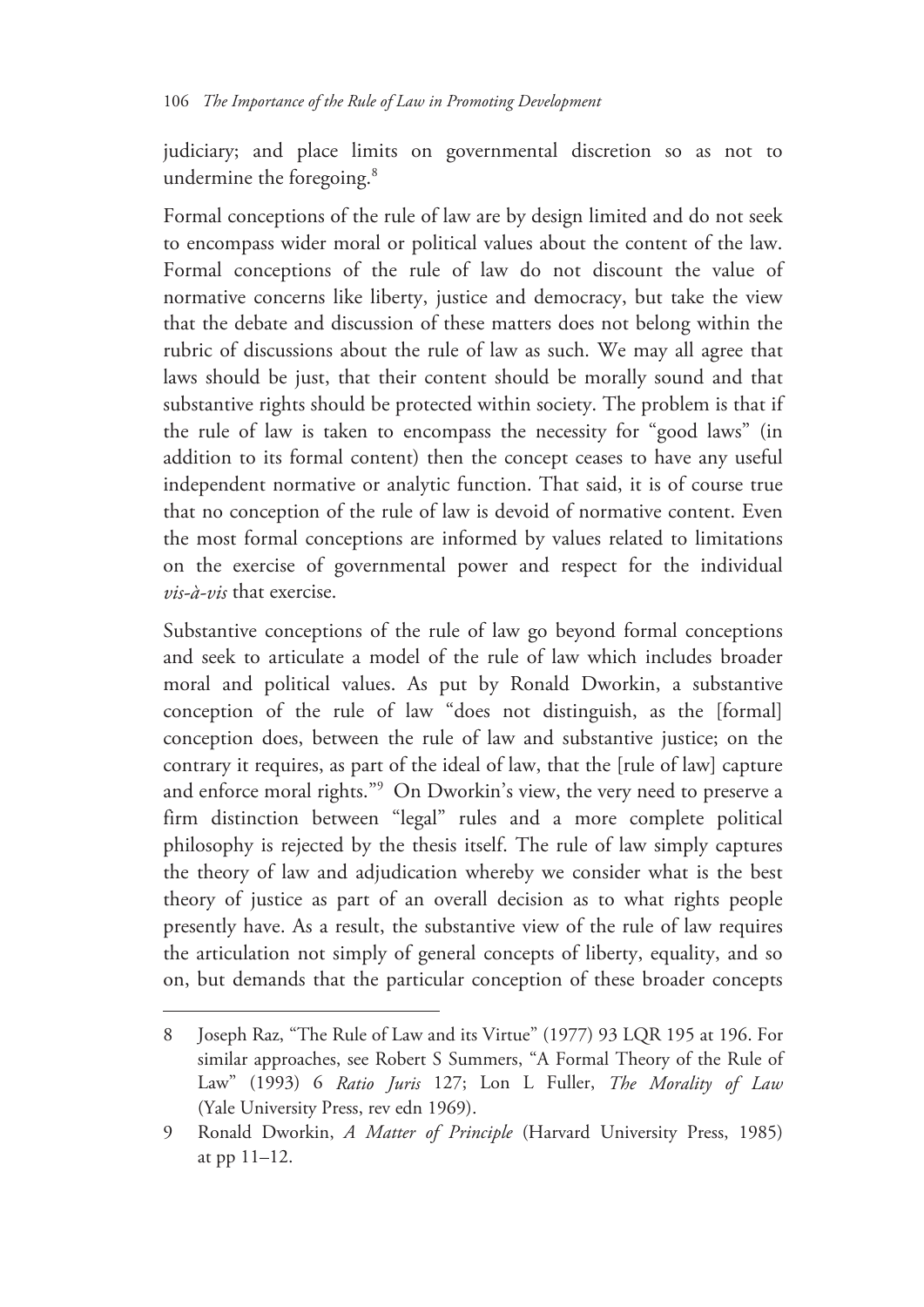be administered and developed though courts and constitutional institutions.

It is not the purpose of this chapter to advocate one particular conception of the rule of law over another. It is useful, however, to make two observations about the rule of law in an international setting before moving forward. The first is that in the international setting, due to the absence of an internationally centralised source of legislative power and the limited grants of jurisdiction given to international courts and tribunals, constitutionally authoritative tribunals and constitutional texts remain in short supply such that there is a practical limitation on the effective development of substantive conceptions of the rule of law in any Dworkian sense.<sup>10</sup> Indeed, as I have argued at greater length elsewhere, and note below, there is a legitimacy danger in grafting constitutional conceptions into areas of international law which lack constitutionally validated or empowered institutions, such as in the field of international investment law.11 The second point is that in the discourse on the rule of law which takes place outside of the law, such as in economics and development studies, formal and substantive conceptions of the rule of law quickly lose their distinctiveness as conceptualisations of the rule of law for the purpose of measurement take on particularly substantive content, such as the protection of property rights and more basic notions about physical security. As discussed in Part 3, this dynamic of translation from law to social science raises questions about the empirical data and how it might be used to inform legal discourse.

# **The Rule of Law and the Treatment of Foreign Investors: Normative Concerns**

-

In broad terms, the debate in classic customary international law with respect to the treatment of aliens can be seen as reflecting a disagreement

<sup>10</sup> See Simon Chesterman, "An International Rule of Law?" (2008) 56 *American Journal of Comparative Law* 331 at 333. See also Brian Z Tamanaha, *On the Rule of Law: History, Politics, Theory* (Cambridge University Press, 2004) at pp 91–94.

<sup>11</sup> See N Jansen Calamita, "The Principle of Proportionality and the Problem of Indeterminacy in International Investment Treaties" *Yearbook of International Investment Law & Policy* 2013–14 (forthcoming).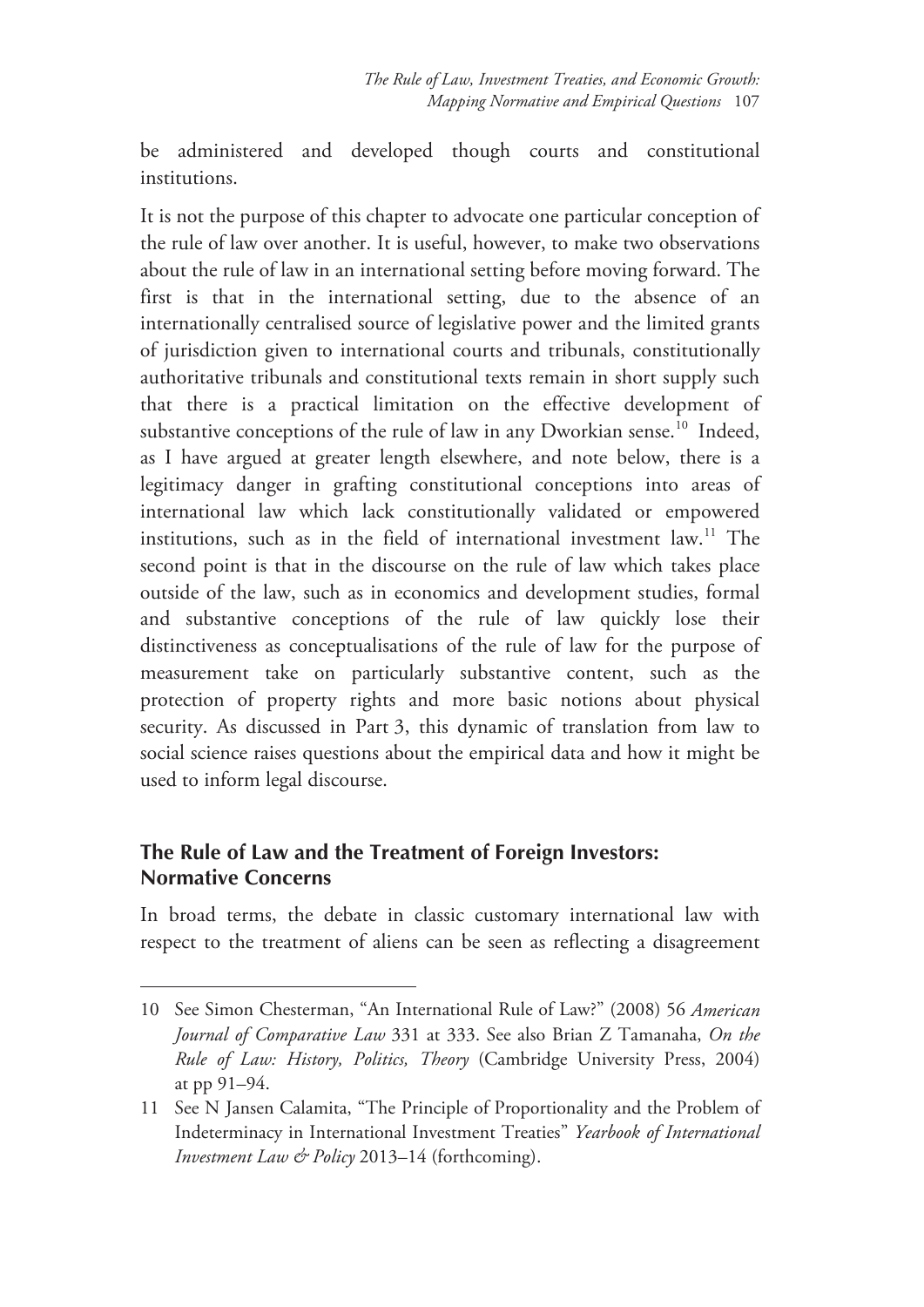between differing conceptions of the rule of law. As is well known, following the break-up of Spain's South American empire in the nineteenth century, Argentine jurist Carlos Calvo set forth a theory of inter-state relations seeking to establish rules as between these newly independent states and other states and their nationals.<sup>12</sup> Under Calvo's doctrine, which was a reaction to regular uses of force against South American states by European powers, there were three key principles: (1) there must be no intervention in the internal affairs of states, diplomatically or otherwise, with respect to the protection of property;<sup>13</sup> (2) aliens are to be treated non-discriminatorily and are entitled to such rights as are accorded nationals;<sup>14</sup> and (3) redress for grievances must be sought exclusively in the domestic courts of the host state in accordance with domestic law.<sup>15</sup> Calvo's conception of the international law regarding the treatment of aliens reflects an essentially formal view of the rule of law. That is, on Calvo's view, as a matter of international obligation on the host state, aliens were entitled to be treated non-discriminatorily in accordance with the provisions of local law and to have access to local courts in order to address complaints about the content or application of that law. International law, Calvo argued, required nothing more substantial with respect to the host state's treatment of an alien.16 Indeed, for Calvo, to argue for anything further would entail an essential infringement of the host state's sovereignty within its territory.

The absoluteness of Calvo's doctrine was not accepted by European powers or by the United States. In a speech in 1910, Elihu Root, then the US Secretary of State, offered a classic rebuttal to Calvo's approach – the articulation of an international minimum standard of treatment:

<sup>12</sup> Carlos Calvo, *Le droit international theorique et practique*, vol 1 (5th edn, 1896) at para 185–205, pp 322–51. The first edition of Calvo's treatise appeared in 1868.

<sup>13</sup> Carlos Calvo, *Le droit international theorique et practique,* vol 1 (5th edn, 1896).

<sup>14</sup> Carlos Calvo, *Le droit international theorique et practique*, vol 1 (5th edn, 1896) at para 1280; vol 6 at para 256.

<sup>15</sup> Carlos Calvo, *Le droit international theorique et practique*, vol 1 (5th edn, 1896) at para 205.

<sup>16</sup> Carlos Calvo, *Le droit international theorique et practique*, vol 1 (5th edn, 1896) at para 205.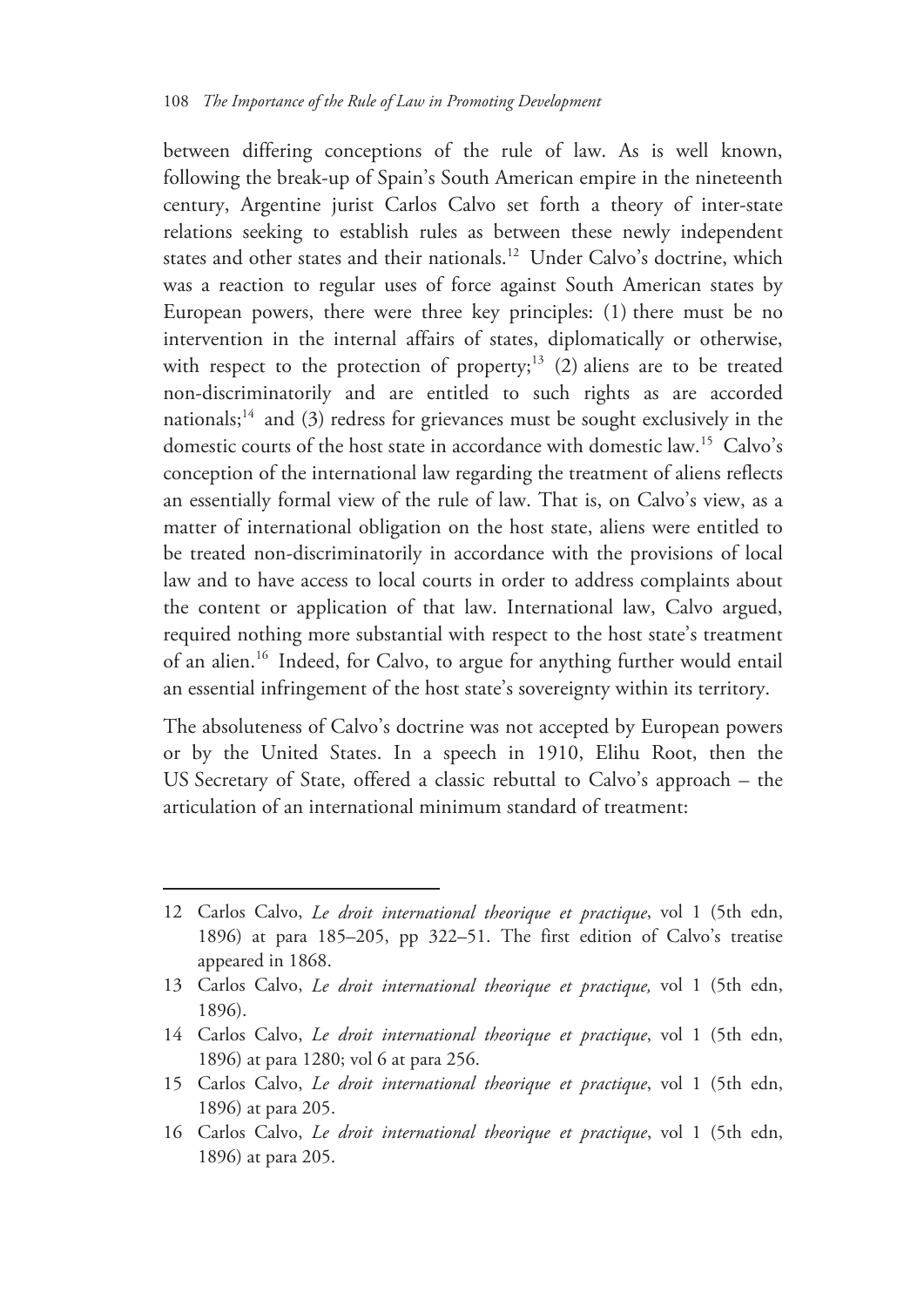There is a standard of justice very simple, very fundamental, and of such general acceptance by all civilized countries as to form a part of the international law of the world. The condition upon which any country is entitled to measure the justice due from it to an alien by the justice which it accords to its own citizens is that its system of law and administration shall conform to this general standard. If any country's system of law and administration does not conform to that standard, although the people of the country may be content to live under it, no other country can be compelled to accept it as furnishing a satisfactory measure of treatment of its citizens.17

Root's speech presented a different conception of international justice from Calvo's, and a fundamentally different conception of the rule of law in international law. For while Root's approach to the treatment of aliens generally accepted Calvo's position of non-discriminatory national treatment as an acceptable default rule for most cases, Root posited an international standard of justice to address exceptional cases where the justice offered by the state's legal order failed. Root's objection to Calvo's argument appears not to have been so much a disagreement over Calvo's focus on the importance of formal procedures for administering law, but rather on whether international law itself contained standards for guaranteeing that the formal rule of law be met on the domestic level. As Paparinskis has noted, while Root characterised the international standard he was invoking as "very simple", in truth there was nothing simple about it, even given its relatively formal focus.<sup>18</sup> The challenge faced by the project to establish an international minimum standard was threefold: (1) to develop an articulation of a standard of international treatment phrased with sufficient clarity and determinacy (and one which states of different legal traditions could comfortably meet) so as to (2) permit the principled identification of specific cases in which a host state's non-discriminatory treatment of an alien should be considered to have crossed the line and become characterised as an internationally wrongful act, while (3) building an international consensus supporting and recognising the articulation of this standard, which itself should be

<sup>17</sup> Elihu Root, "The Basis of Protection to Citizens Residing Abroad" (1910) 4 *Proceedings of the American Society of International Law* 16 at 21.

<sup>18</sup> Martins Paparinskis, *The International Minimum Standard and Fair and Equitable Treatment* (Oxford University Press, 2013) at p 43.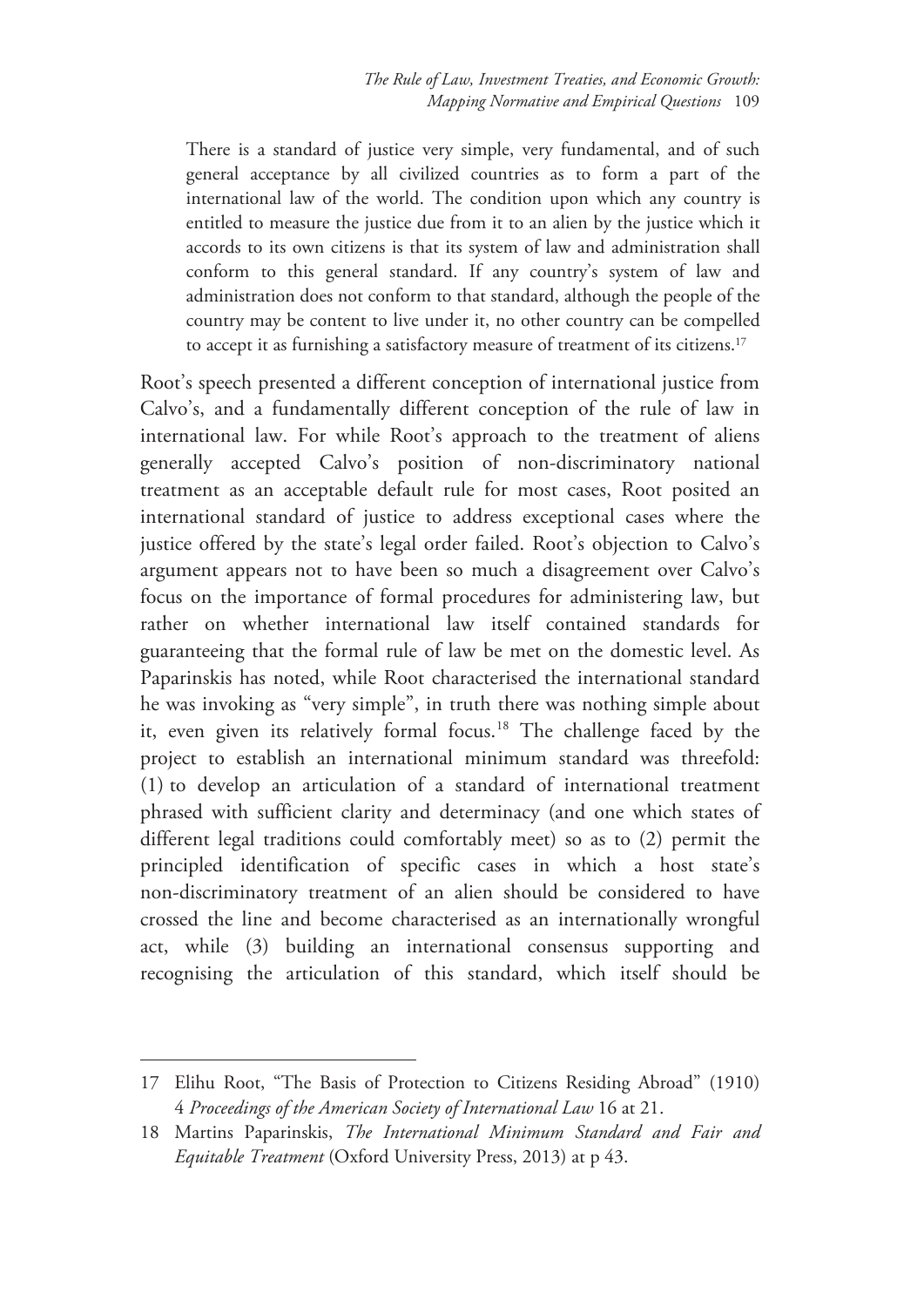$\overline{a}$ 

knowable to states. Ultimately, it was a challenge which Root and his contemporaries were unable to overcome.<sup>19</sup>

The struggle to articulate and agree upon the scope for an international standard persisted as states moved from reliance on customary norms to treaties with respect to the treatment of foreign investors. For although states signed international investment treaties (and treaties containing investment disciplines) in their thousands in the second half of the 20th century, these treaties in the main did a poor job of creating or articulating a political settlement on the underlying debate with respect to the appropriate standard of treatment of foreign investors. In the investment treaties developed following the Second World War, and popularised in dramatic fashion in the  $1980s-2000s$ ,<sup>20</sup> states came to replace the opaque and increasingly politically charged phrase "international minimum standard" with the also opaque but not yet politically infused

<sup>19</sup> The Responsibility of States for Damage Caused in Their Territory to the Person or Property was a main subject of consideration in the 1930 Hague Conference for the Codification of International Law sponsored by the League of Nations. See, *eg*, Green H Hackworth, "Responsibility of States for Damages Caused in Their Territory to the Person or Property of Foreigners" (1930) 24 AJIL 500. No agreement was reached in part because of "the refusal of [newly independent states] to accept the … minimum standards of treatment insisted upon by the capital-exporting states" (PT Muchlinski, "The Energy Charter Treaty: Towards a New International Order For Trade and Investment or a Case of History Repeating Itself?" in Thomas W Waelde (ed), *The Energy Charter Treaty: An East-West Gateway for Investment and Trade* (Kluwer, 1996) at p 209).

<sup>20</sup> There is a remarkable similarity among the investment treaties entered into during this period, accounting for the great mass of investment treaties presently in force. To a great degree these treaties follow closely the model established by the 1967 draft Convention on the Protection of Foreign Property of the Organisation for Economic Co-operation and Development (OECD). Generally, they are short agreements, usually about four to six pages long, with twelve to fourteen articles. As a general matter, the agreements pay little attention to such issues as the promotion of foreign investment in the host state economy or the obligations placed upon foreign investors in making an investment in the host state. Rather the focus of these agreements is on investment protection. See, *eg*, United Nations Conference on Trade and Development (UNCTAD), *Trends in International Investment Agreements: An Overview* (1999) UNCTAD/ITE/IIT/13.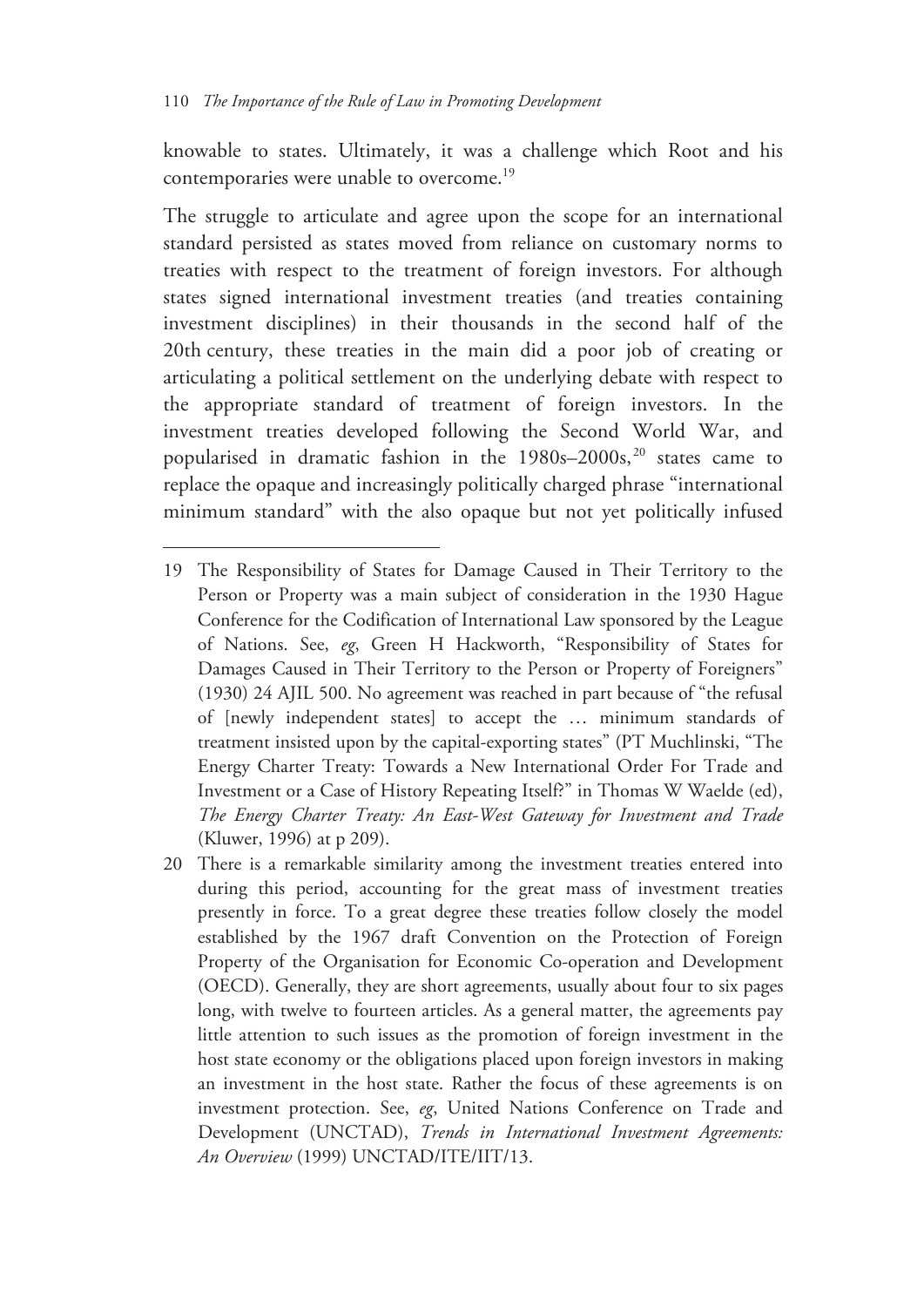phrase "fair and equitable treatment".<sup>21</sup> The adoption of open-textured standards like "fair and equitable treatment" in these treaties appears to have been a political choice aimed at facilitating agreement and reducing the likelihood of renewed disagreement with respect to the content or existence of protections in customary international law. No effort was made in these treaties to give concrete meaning as to what "fair and equitable" treatment might mean or entail<sup>22</sup> and thus the treaties did little to address the normative challenge of idealising the substantive protections of an internationalised rule of law guarantee which would serve to keep in check deficiencies on the national level.

While some *post hoc* commentators on the development of the investment treaty regime have described the guarantee of "fair and equitable treatment" as ensuring "government according to the rule of law",  $23$  given its unique focus on property ("investment") rights, it is an especially substantive conception of the rule of law. Moreover, because the treaties in which the phrase appears provide few interpretative clues as to its meaning, its

- 22 Neither the Abs-Shawcross draft, nor the accompanying commentary that they prepared, elaborated on the meaning of "fair and equitable" or the rationale for its inclusion. The commentary simply noted that with respect to the accompanying prohibition on "unreasonable" treatment, the draft "merely gives clear expression to a concept inherent in any system of law and which, in the sphere of international law, has been affirmed in general terms" (Herman Abs and Hartley Shawcross, "Draft Convention on Investments Abroad" (1960) 9 *Journal of Public Law* 116 at 120).
- 23 Charles N Brower and Stephan W Schill, "Is Arbitration a Threat or a Boon to International Investment Law?" (2009) 9 *Chicago Journal of International Law* 471 at 488.

<sup>21</sup> It is not necessary here to trace the introduction into the international treaty lexicon of the phrase "fair and equitable treatment". Suffice it to note for present purposes that the phrase appears to have begun its modern life in the Friendship, Commerce and Navigation Treaties negotiated by the United States following the Second World War, see Herman Walker, "Modern Treaties of Friendship, Commerce and Navigation" (1958) 42 *Minnesota Law Review* 805 at 811, before finding its way into the text produced by Herman Abs and Hartley Shawcross in their "Draft Convention on Investments Abroad", originally published in (1960) 9 *Journal of Public Law* 116 at 119 (Art 1). The Abs-Shawcross draft in turn served as the underlying text for the OECD 1967 Draft Convention which became the basis for the majority of bilateral investment treaties presently in force.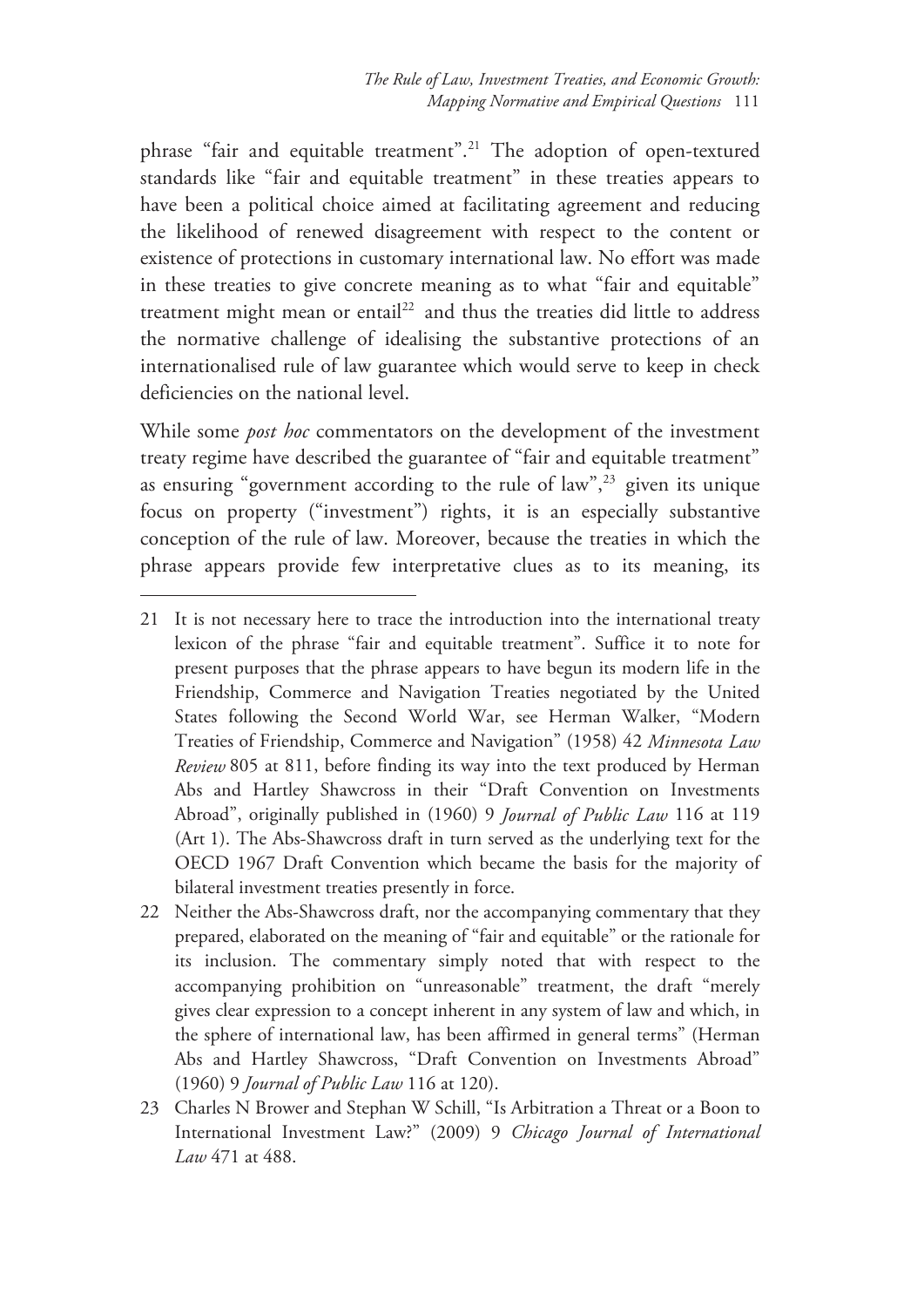open-textured quality gives rise to concerns of indeterminacy and variability of application and the ability of those to whom the standard applies to understand *ex ante* what the law is, not to mention the possibility that the judicial philosophies of arbitrators will play an important role in the standard's articulation and application. The words "fair" and "equitable" of course demand reference to external values in order for them to be given meaning and operation; they are not self-defining concepts. But as investment treaties have historically been drafted, there has been limited evidence of wider agreement on such values by the treaty parties.<sup>24</sup>

In response to the vague standards which frequently must be applied by investor-state tribunals, some arbitrators have sought to give positive grounding to their interpretations of these provisions through the importation of values from other systems of law.<sup>25</sup> These efforts are reflective of the need for socio-political values in order to give meaning to a phrase like "fair and equitable" or, more generally, to any kind of substantive conception of the rule of law. These efforts at cross-pollination or incorporation of values found outside of the investment treaty can be problematic, however, especially where these interpretive methods proceed

<sup>24</sup> See N Jansen Calamita, "International Human Rights and the Interpretation of Investment Treaties – Constitutional Considerations" in Freya Baetens (ed), *The Interaction of International Investment Law with Other Fields of Public International Law* (Cambridge University Press, 2013).

<sup>25</sup> In interpreting a treaty, Article  $31(3)(c)$  of the Vienna Convention on the Law of Treaties (1969) requires "tak[ing] into account … any relevant rules of international law applicable in the relations between the parties." The provision, however, leaves open a number of questions about its implementation, not least of which is what it means to "take into account" other legal rules for the purposes of interpretation. What I refer to here, however, is the outright grafting of values from other international legal regimes into the interpretation of investment treaties where the external regime is one to which the investment treaty parties do not belong, see, *eg*, *Técnicas Medioambientales Tecmed SA v Mexico*, ICSID Case No ARB (AF)/00/2, award dated 29 May 2003 (application of case law of the European Court of Human Rights, even though respondent state was not a party to the European Convention on Human Rights); *Occidental Petroleum Corp v Ecuador* ICSID Case No ARB/06/11, award dated 5 October 2012 (same; neither claimant state nor respondent state party to European Convention).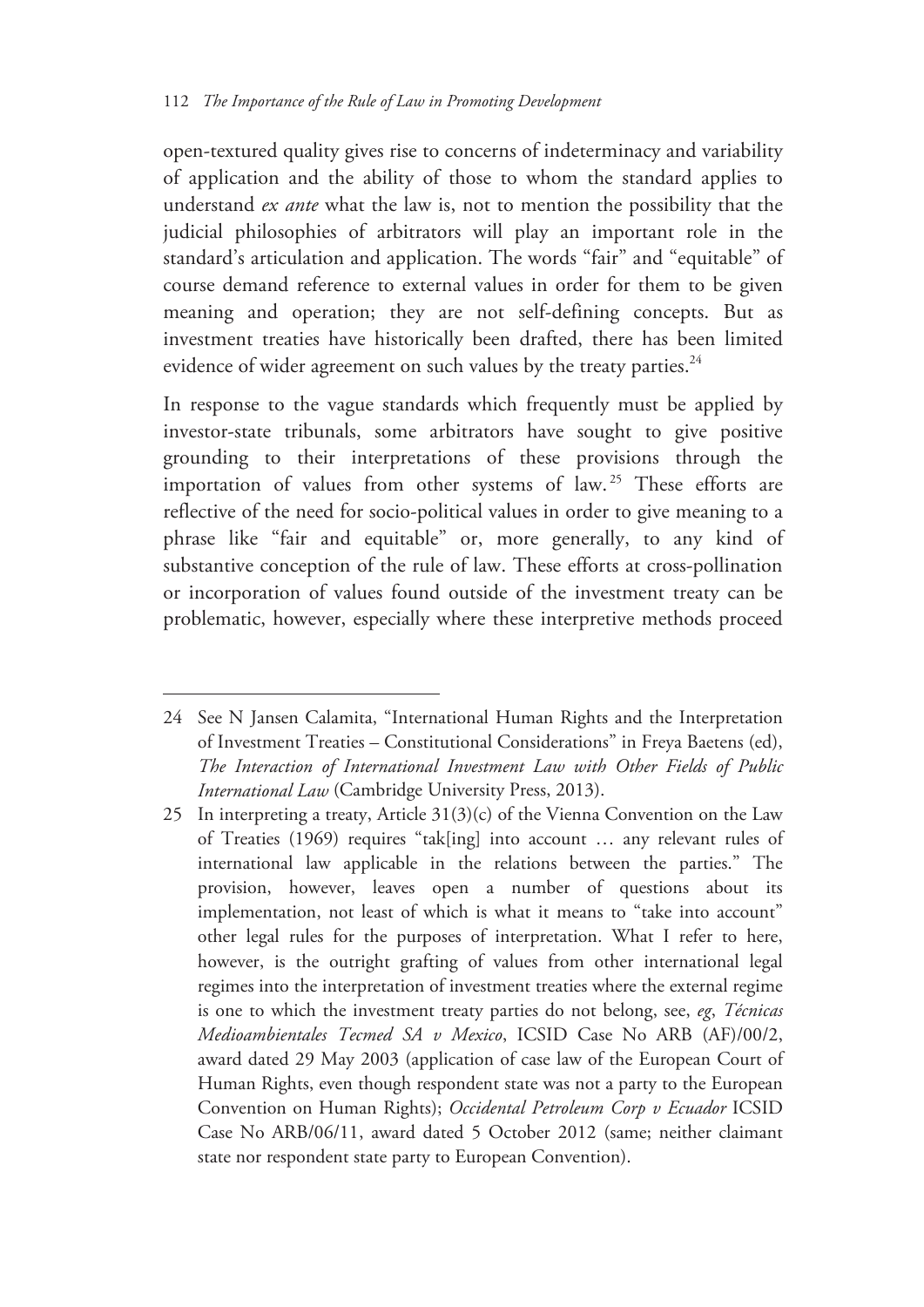without apparent regard to the primary rules of public international  $law<sup>26</sup>$ with respect to formal sources of law<sup>27</sup> and the consensual nature of jurisdiction.<sup>28</sup> While the interpretative burden placed on tribunals under these treaties is daunting, $29$  the solution to that problem is not found by discarding foundational principles of public international law, but rather

- 26 As Jessup remarked in 1927 at the American Society of International Law, the desirability of clearer rules should not lead to an abandonment of general principles of international law: "I fully agree there is an overwhelming necessity for definite criteria ... but I deny the implication that merely because there is necessity for this definite position that you have a right to inject into international law a criterion merely because it is definite without ascertaining whether that criterion is actually accepted. We cannot dismiss something as a generality in favor of something which is definite merely because one is definite and one is general, unless the definite criterion is actually accepted." Philip C Jessup, Comments, Round Table Conference on the Responsibility of States for Damage Done in Their Territories to the Person or Property of Foreigners (1927) 21 *Proceedings of the American Society of International Law* 35 at 35–36.
- 27 See, *eg*, Duncan B Hollis, "Why State Consent Still Matters: Non-State Actors, Treaties, and the Changing Sources of International Law" (2005) 23 *Berkeley Journal of International Law* 1; Matthew Lister, "The Legitimating Role of Consent in International Law" (2011) 11 *Chicago Journal of International Law* 1.
- 28 See *Status of Eastern Carelia* [1923] PCIJ (ser B) No 5, at 19, holding that "no State can, without its consent, be compelled to submit its disputes … to arbitration, or any other kind of pacific settlement"; see also Ian Brownlie, *Principles of Public International Law* (6th edn, Oxford University Press, 2003) at p 287, describing the principle of consent as part of the "basic constitutional doctrine of the law of nations".
- 29 Elsewhere I have discussed some of the difficulties faced by tribunals called upon to interpret and apply investment treaties through accepted methods of interpretation in public international law. See N Jansen Calamita, "International Human Rights and the Interpretation of Investment Treaties – Constitutional Considerations" in Freya Baetens (ed), *The Interaction of International Investment Law with Other Fields of Public International Law* (Cambridge University Press, 2013). See also Campbell McLaughlin, "Investment Treaties and General International Law" (2008) 57 ICLQ 361; Martins Paparinskis, "Investment Treaty Interpretation and Customary Law: Preliminary Remarks" in Chester Brown and Karen Mills (eds), *Evolution in Investment Treaty Law and Arbitration* (Cambridge University Press, 2011).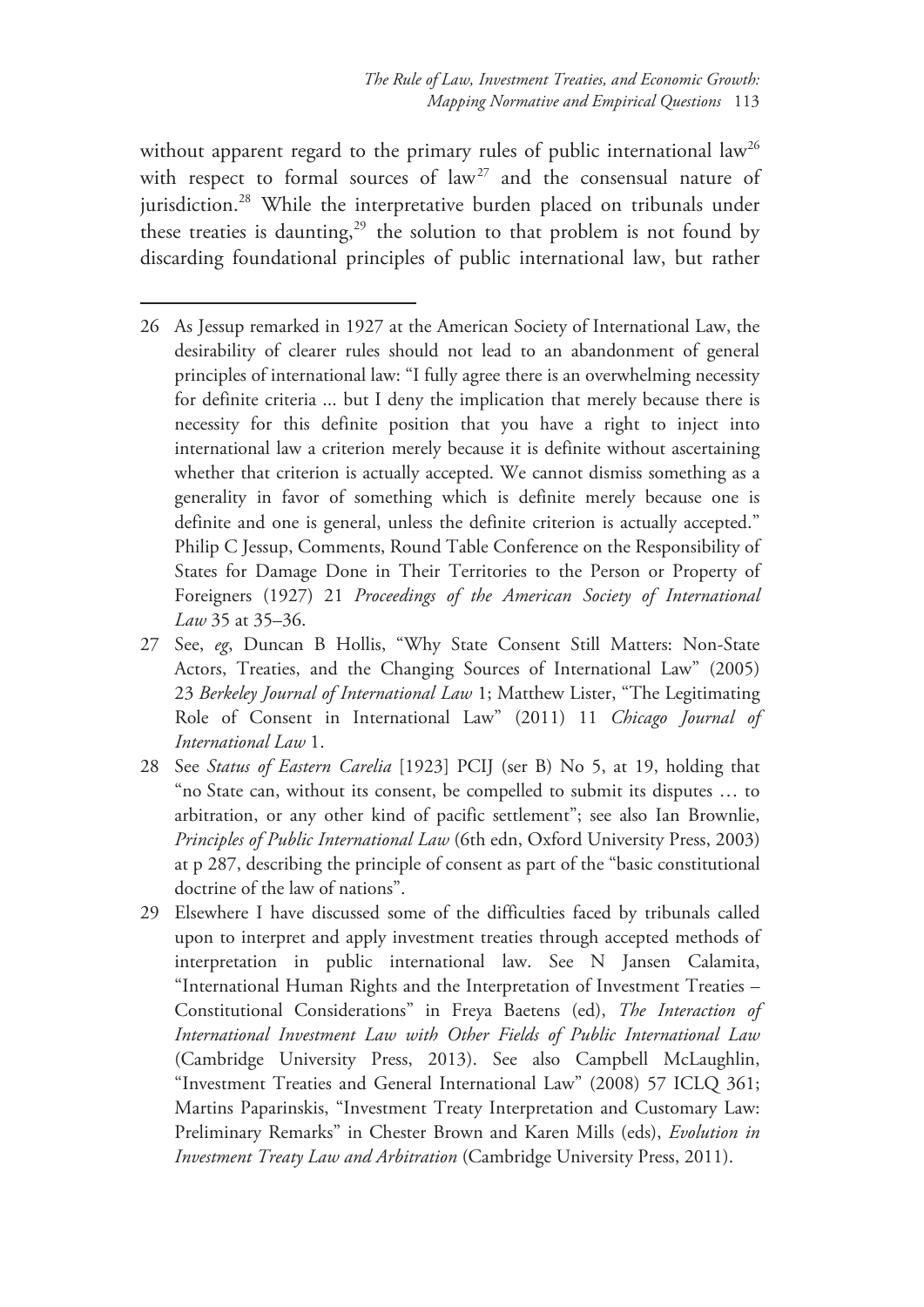$\overline{a}$ 

precisely by acknowledging those principles, applying them rigorously, and bringing change to bear through the practice of states themselves.<sup>30</sup>

The problem of indeterminacy and variability in the interpretation and application of investment treaties is compounded by a structural aspect of the investment treaty regime as it presently exists: the delegation of the interpretation and application of these treaties to *ad hoc* arbitral tribunals. While the clarification of vague legal standards through the decisions of dispute resolution institutions is not an unheard of phenomenon, particularly in orders with institutions that are constitutionally competent to adopt authoritative interpretations of constitutional texts, even in domestic or regional constitutional orders where such arrangements are often found, the process of constitutional explication through adjudication raises concerns with respect to legitimacy, consistency, predictability and coherence.31 These concerns are even more heightened and more critical in the field of international investment law, which exists as a diffuse network

<sup>30</sup> Moreover, practically and politically it is evident that if investment treaty commitments are to become entrenched and even systematised, it is for states to create that system through the hard process of developing consensus, refining design, and learning from experience. No amount of creative attempts to fashion a *jurisprudence constante* from what remains a relative handful of *ad hoc* arbitral awards interpreting a small minority of 3,200 or more increasingly heterogeneous investment treaties can or will do that. For thoughts on the instrumental role of investor-state arbitral decisions as signals to treaty parties about the meaning and effects of their existing treaty commitments, see generally Tom Ginsburg and Richard H McAdams, "Adjudicating in Anarchy: An Expressive Theory of International Dispute Resolution" (2004) 45 *William & Mary Law Review* 1229 at 1263–76, which notes that international tribunals can provide information in the form of "focal points" that clarify textual ambiguities or "signals" that cause parties to update their beliefs about facts. For concerns about the learning of lessons in investment treaty-making practice, see, *eg*, Lauge Poulsen, *Developing Countries, Bounded Rationality, and the Diffusion of Investment Treaties* (unpublished manuscript of forthcoming work on file with author); Mark S Manger and Clint Peinhardt, "Learning and Diffusion in International Investment Agreements", Presentation at the PEIO Conference at Princeton University (16–18 January 2014).

<sup>31</sup> See N Jansen Calamita, "The Principle of Proportionality and the Problem of Indeterminacy in International Investment Treaties" *Yearbook of International Investment Law & Policy* 2013–14 (forthcoming).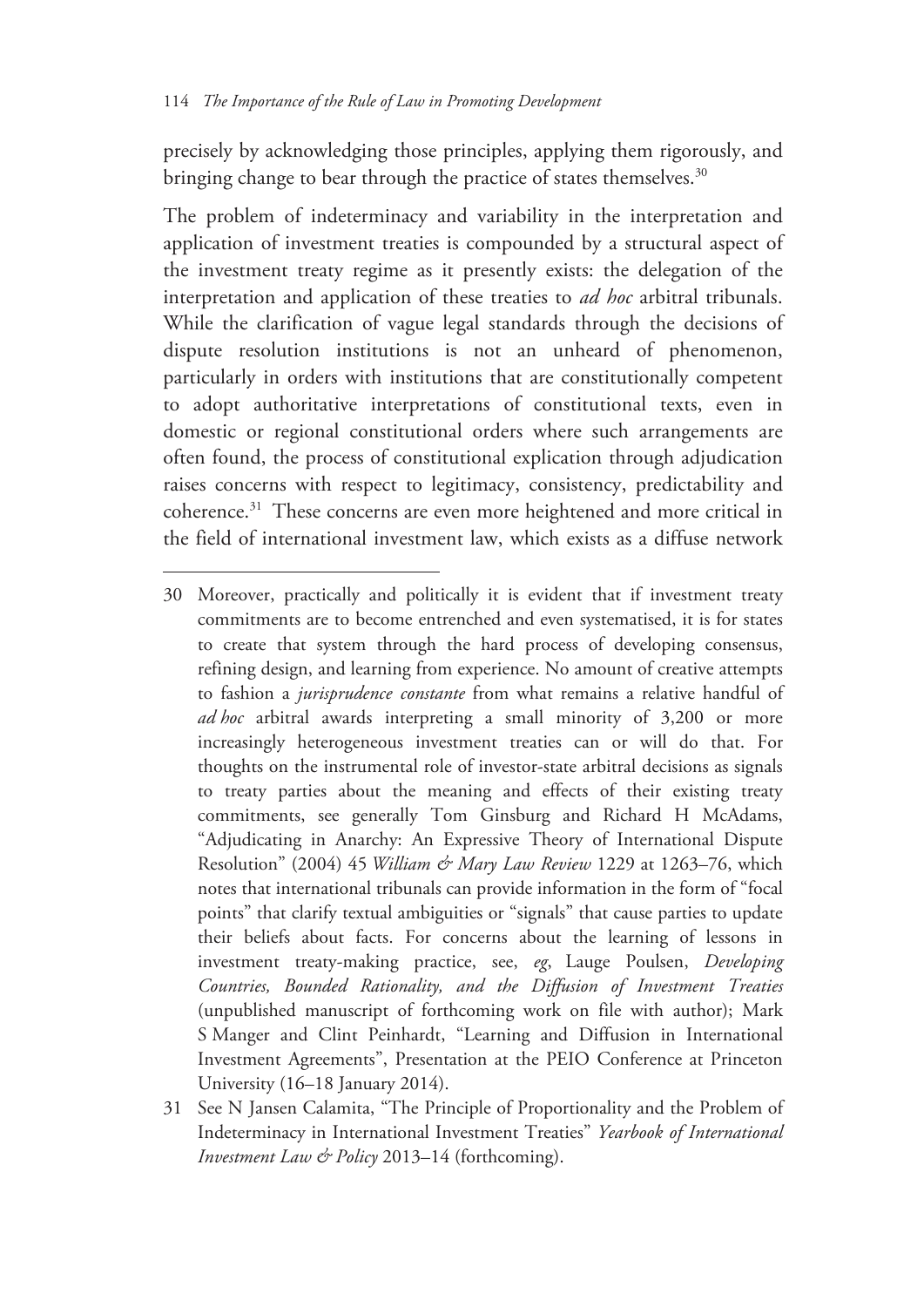of increasingly heterogeneous agreements entered into against a background of contested customary international law without authoritative (and thereby unifying) interpretive institutions. $32$ 

As a consequence of this combination of open-textured language and *ad hoc,* decentralised dispute resolution, questions have been raised about the compatibility of the regime with formal imperatives of the rule of law. Not only does the lack of clarity, consistency, and predictability of the content of investment treaty obligations raise concerns about these treaties' ability to provide for a coherent concept of the rule of law applicable to the treatment of foreign investors, but it also raises rule of law concerns as to the ability of host states to know what the law is and be able to act upon that knowledge. As observed in a recent report on fair and equitable treatment by the United Nations Conference on Trade and Development (UNCTAD):

[D]ivergent approaches based on capacious wording may result in a real challenge for States to implement the FET obligation domestically. This is even more challenging when State agencies or subnational entities are the ones interacting with the investor or in charge of taking a regulatory measure or implementing it. If the State and its subnational entities do not know in advance what type of conduct may be considered a breach of a treaty, then it cannot organize its regulatory and administrative decision making processes and delegation in a way that ensures that its conduct will not incur liability under the FET standard.33

Investment treaty making is a dynamic process. Over the past ten years the structure and content of investment treaty arrangements has begun to change significantly from the skeletal structures of earlier investment treaties and their vague terminology. The development, as is well known, began in North America with the treaty-policy innovations adopted by Canada and the United States in reaction to their experiences both as respondents and as observers of claims under the investment chapter of the North American

<sup>32</sup> As discussed below, investment treaty-making practice has undergone significant changes over the past ten years, and what was once a relatively homogeneous landscape has become increasingly and significantly varied.

<sup>33</sup> UNCTAD, *Fair and Equitable Treatment: A Sequel*, Series on Issues in International Investment Agreements II, UN Doc UNCTAD/DIAE/IA/2011/5 (2012) <http://unctad.org/en/Docs/unctaddiaeia2011d5\_en.pdf> (accessed 21 January 2015).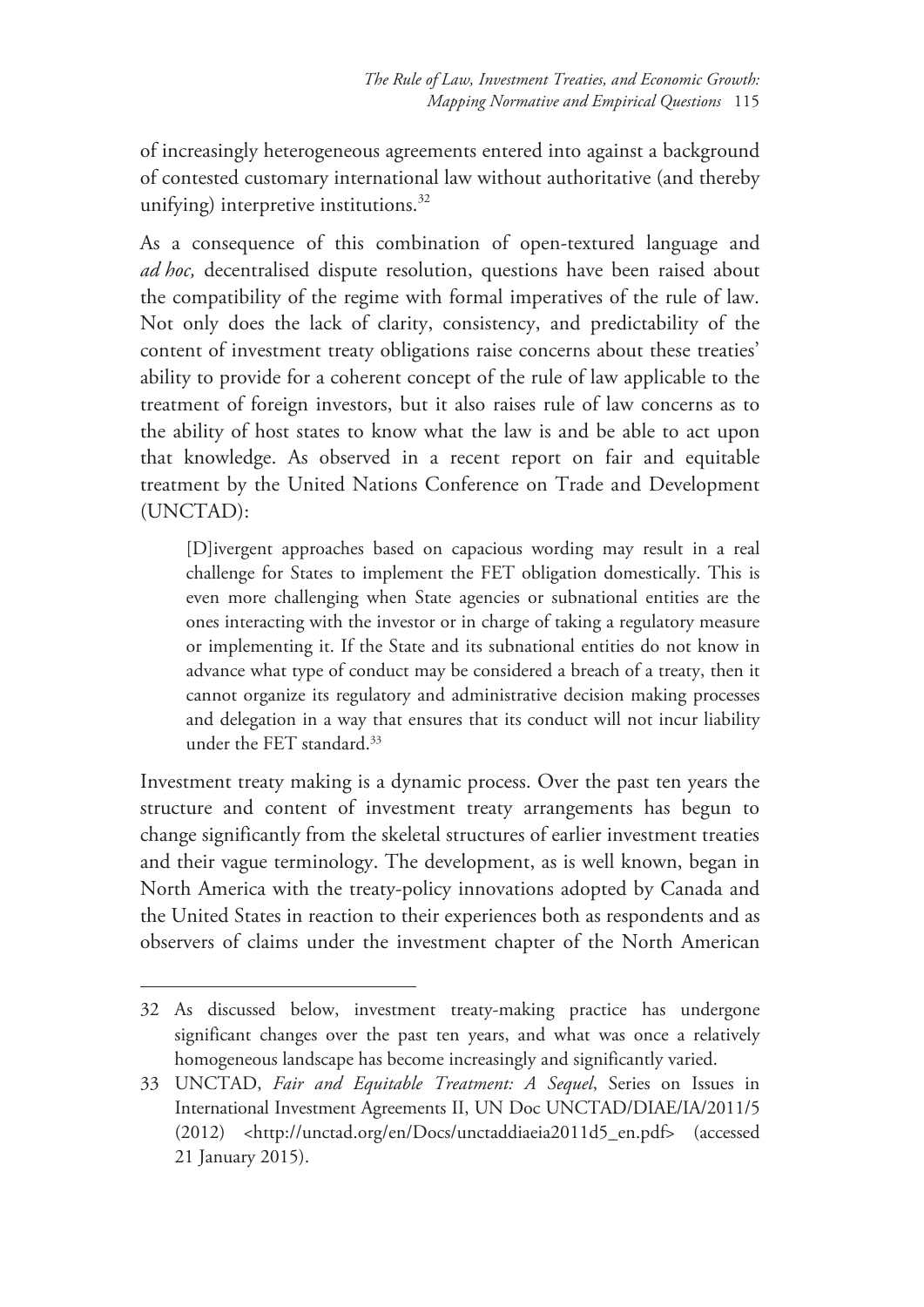$\overline{a}$ 

Free Trade Agreement.<sup>34</sup> With the model treaties adopted by Canada and the United States in  $2004$ ,<sup>35</sup> and in the texts of the treaties covering investment entered into by those states (and increasingly others) in the years since, there has begun what seems to be a continuing process of crafting treaty language to express with greater clarity, specificity and context the obligations states intend to undertake, the rights they intend to reserve, and to limit the delegation of discretion to arbitral tribunals resolving disputes under these treaties. Thus in these treaties one finds preambulatory and textual statements specifically identifying shared values of the parties which are to serve as context for the interpretation of the agreement; 36 clarifications with respect to the meaning of expropriation;  $37$  specific provisions addressing "prudential measures" taken by the state to maintain the integrity of financial institutions and capital markets; $38$  "temporary safeguards" provisions addressing capital controls and exchange restrictions taken to protect monetary reserves and the national currency; $39$  broadly

<sup>34</sup> North American Free Trade Agreement (17 December 1992) 32 ILM 289 (entered into force 1 January 1994) (NAFTA).

<sup>35</sup> See Treaty Between The Government of the United States of America and the Government of [Country] Concerning the Encouragement and Reciprocal Protection of Investment (2004) ("US Model BIT (2004)") <www.state.gov/documents/organization/117601.pdf>; Canada's Model Foreign Investment Protection Agreement (2004); Treaty Between The Government of the United States of America and the Government of [Country] Concerning the Encouragement and Reciprocal Protection of Investment (2012) ("US Model BIT (2012)") <http://www.state.gov/documents/ organization/188371.pdf>.

<sup>36</sup> See, *eg*, United States-Uruguay Treaty Concerning the Encouragement and Reciprocal Protection of Investments (2005) 44 ILM 268 (recognising the rights of the parties to regulate and specifically with respect to "the protection of health, safety, and the environment, and the promotion of consumer protection and internationally recognized labour rights").

<sup>37</sup> See, *eg*, Central America-Dominican Republic-United States Free Trade Agreement (2004) Annex 10-B <www.ustr.gov>; Korea-United States Free Trade Agreement (2010) Annex 11-B <www.ustr.gov>; Canada-Peru Free Trade Agreement (2009) Annex 812.1 <www.international.gc.ca>.

<sup>38</sup> See, *eg*, US Model BIT (2004) Art 20.1; Canada-Peru Free Trade Agreement (2009) Art 1110 <http://www.international.gc.ca>.

<sup>39</sup> See, *eg*, Canada-Chile Free Trade Agreement (1997) Annex G-09.1 <http://www.international.gc.ca>.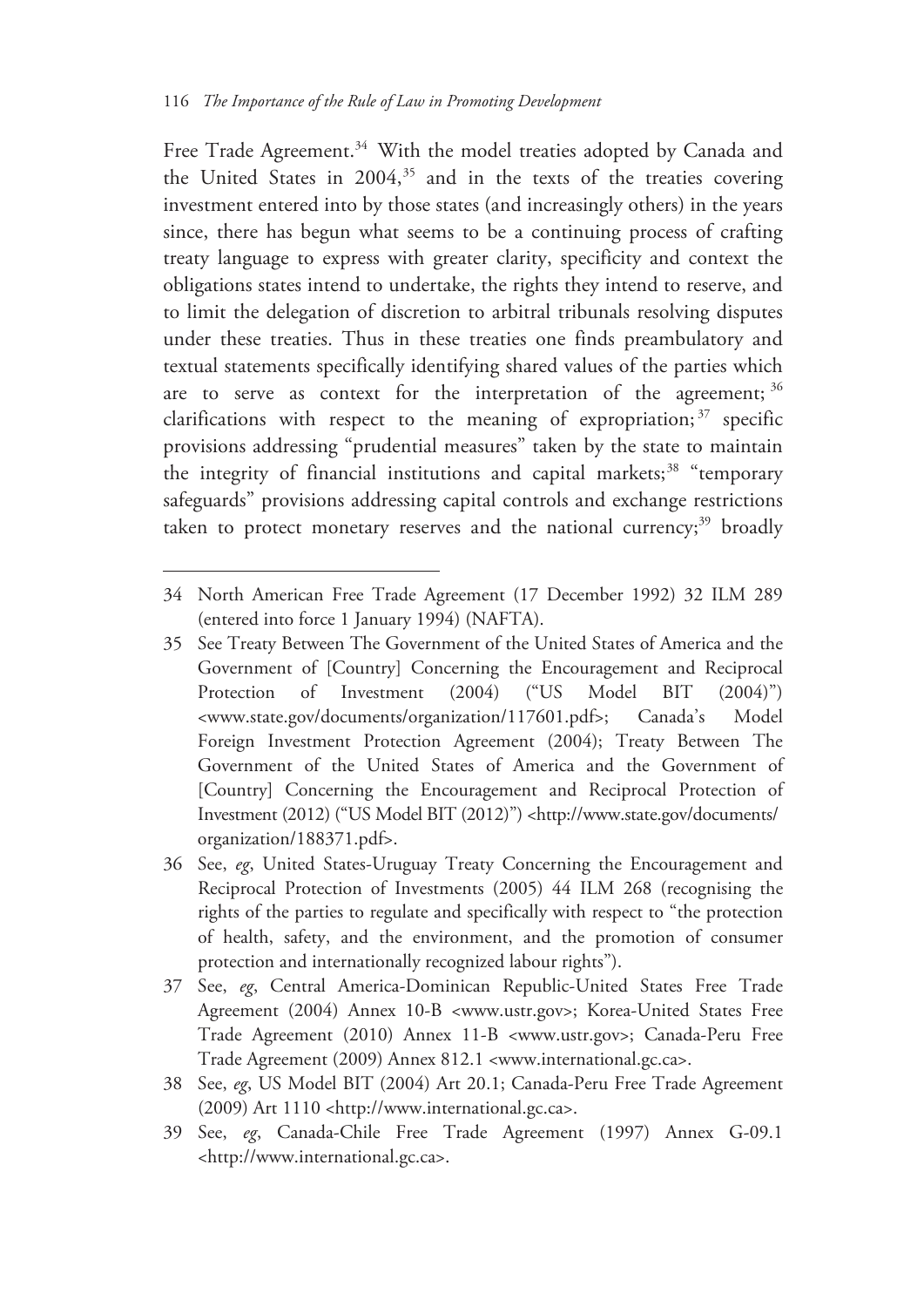worded general exceptions clauses establishing the state's right to take action in its self-determined "essential security" interests; $40$  specialised treatment of investments in the financial services sector; $41$  clarification about the meaning of "customary international law" for purposes of treaty interpretation; $42$  special exemptions from particular substantive protections, such as non-discrimination;<sup>43</sup> special procedures for claims related to measures of taxation;<sup>44</sup> mechanisms for binding interpretations of the treaty by the parties;<sup>45</sup> and a host of others. As I have argued elsewhere, clearer and more precise specification of the meaning of investment treaties is not simply a North American preoccupation, but is well on its way to becoming an international best practice.<sup>46</sup>

As a matter of text, interpretation and meaning, it seems evident that many of the drafting developments in state treaty practice over the past ten years have served to promote the rule of law in international investment law by clarifying the meaning of the rights and obligations set out under investment treaties, textually restraining arbitral discretion in the interpretation and application of those treaties, and providing greater specificity as to the values context in which those treaties are located in the parties relations.<sup>47</sup> This development surely improves predictability and the parties' *ex ante* ability to understand what the law is and in that respect advances the adherence of the investment treaty regime to the criteria

- 44 See, *eg*, US Model BIT (2012) Art 21.
- 45 See, *eg*, US Model BIT (2004) Art 30.
- 46 See N Jansen Calamita, "The Making of Europe's International Investment Policy: Uncertain First Steps" (2012) 39 *Legal Issues of Economic Integration* 301 at 328.
- 47 At the same time with refinement of text to better reflect state agreement and understanding may come increased heterogeneity, reflecting the fact that on the international level a move towards increased predictability and certainty may also mean a move away from systematisation. See generally N Jansen Calamita and Mavluda Sattorova (eds), *The Regionalization of Investment Treaty Arrangements: Developments and Implications* (British Institute of International and Comparative Law, 2014).

<sup>40</sup> See, *eg*, US Model BIT (2004) Art 18.

<sup>41</sup> See, *eg*, NAFTA ch 14.

<sup>42</sup> See, *eg*, US Model BIT (2012) Annex A.

<sup>43</sup> See, *eg*, NAFTA Art 1108.7(a) (Government Procurement), Art 2106 and Annex 2106 (Cultural Industries).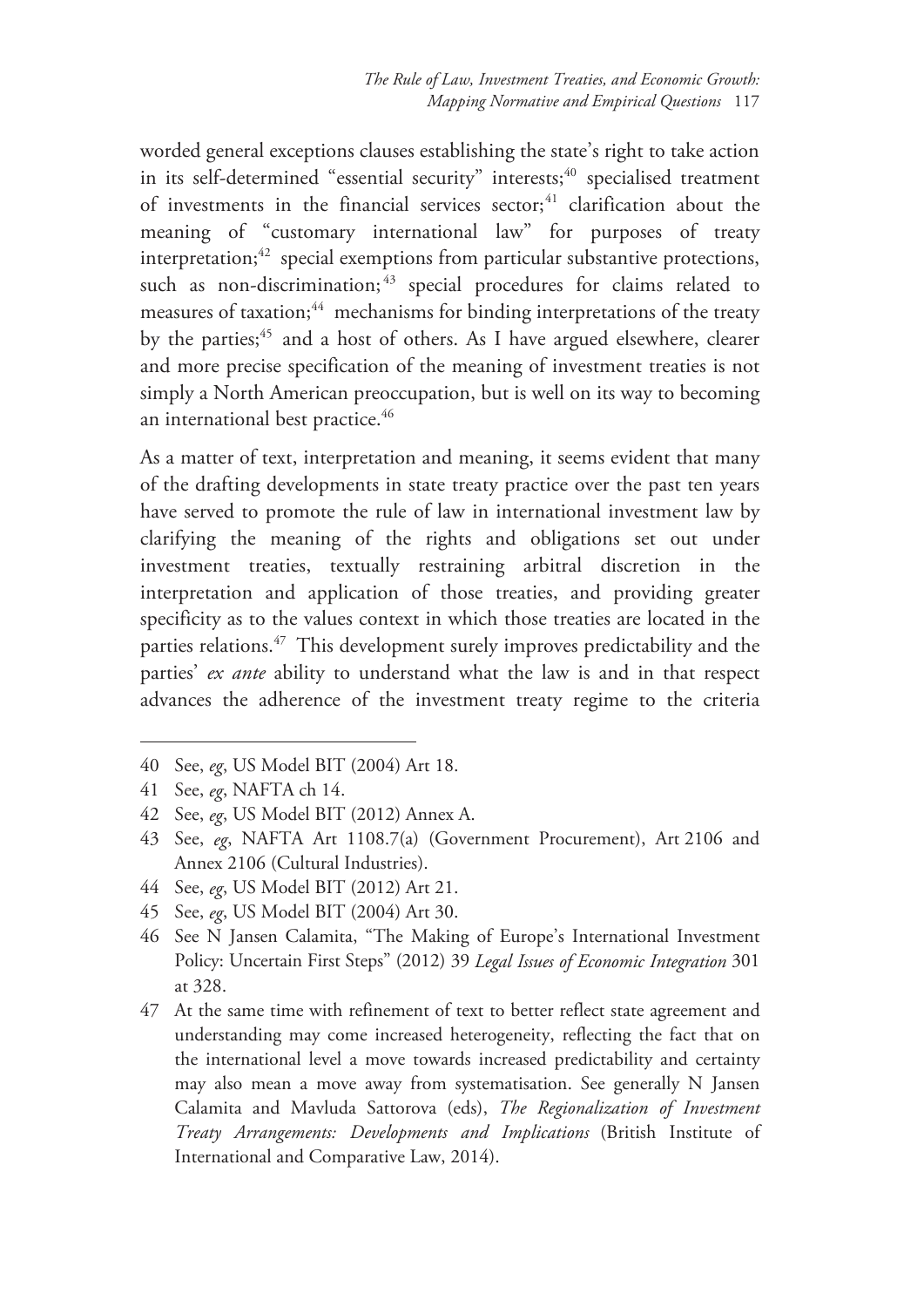associated with a formal conception of the rule of law. The question left open, however, is the substantive one. That is, as states increasingly move towards making the standards in their investment treaty arrangements more explicit, are the substantive choices being made reflective of more than the norms advanced by a formal conception of the rule of law? Are these new treaties also serving to promote some of the wider values embraced by more substantive conceptions of the rule of the law, such as democracy, human rights, and human development? While a full answer to that question is beyond the scope of this chapter, Part 3 offers some preliminary observations about what we seem to know and do not know about the relationship between the rule of law, development and international investment treaties.

#### **Economic Development, the Rule of Law and Investment Treaty Arrangements: Empirical Questions**

While the public international law relating to foreign investment has focused historically on the application of the rule of law to foreign investors, the broader topic of the rule of law and investment treaty arrangements raises a further set of questions which tend to receive limited attention from lawyers but are of increasing interest among political economists and international relations experts: (a) What is the relationship between foreign investment flows, host state rule of law conditions and investment treaty arrangements? (b) What is the relationship between investment treaty arrangements and rule of law conditions in host states? This section provides a brief survey of some of the principal issues raised by this fast-growing area of empirical study and notes a number of key questions which remain outstanding.

### *The relationships among host state rule of law conditions, investment treaties, economic development and foreign direct investment*

The rule of law, variously conceived and defined, has become one of the most widely invoked ideas in discussions about international development. Writing in 1998, Carothers observed that: "One cannot get through a foreign policy debate these days without someone proposing the rule of law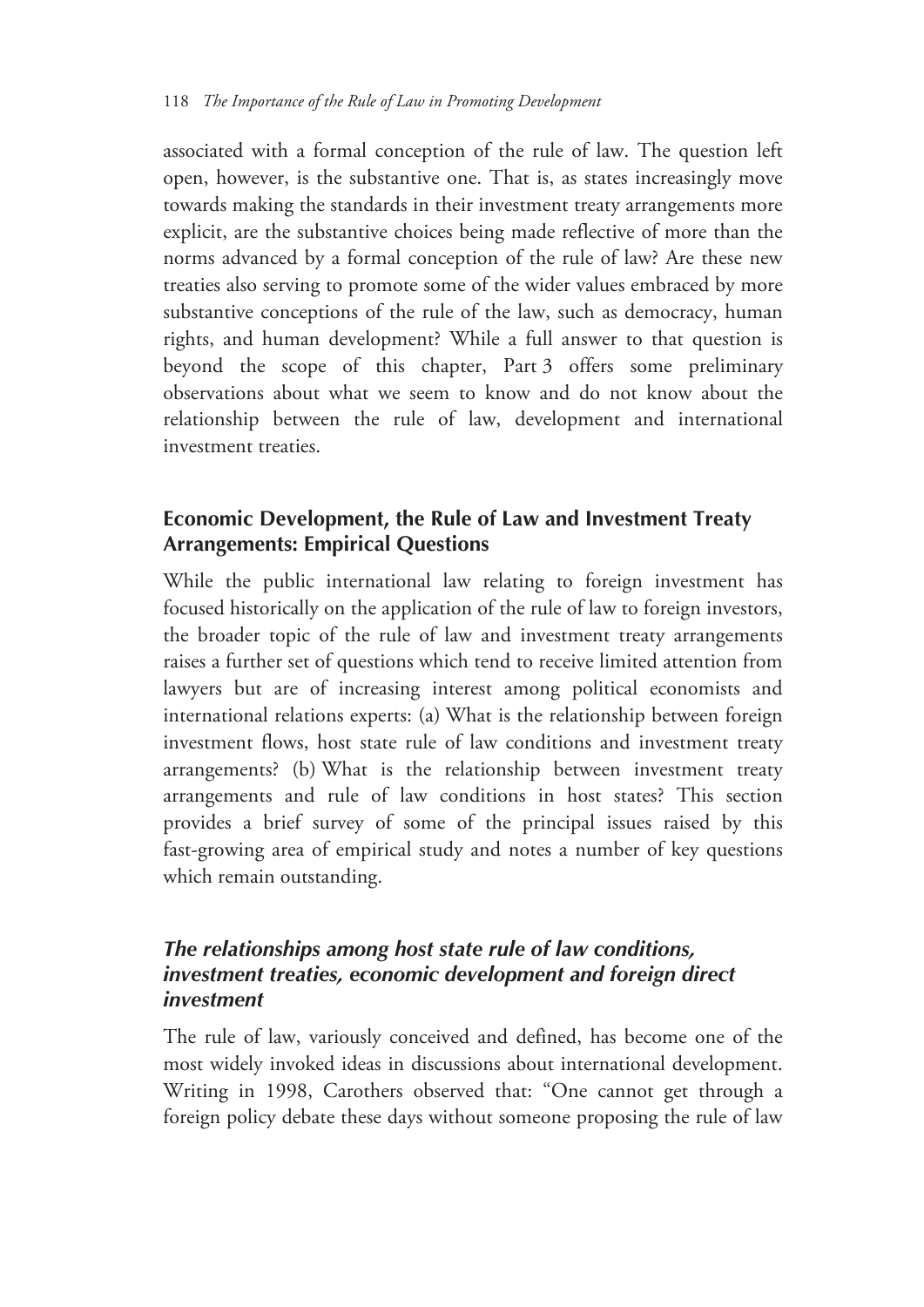as the solution to the world's troubles."48 Ten years later *The Economist* magazine described the rule of law as having become "the motherhood and apple pie of development economics … held to be not only good in itself, because it embodies and encourages a just society, but also a cause of other good things."49 In public statements and policy prescriptions, international financial institutions, aid organisations, governments and intergovernmental organisations often emphasise the rule of law as a key component for human welfare, stability, and growth in their reform programs.<sup>50</sup>

As emphasis on the rule of law has grown in policy discussions, the rule of law has concurrently received attention in the social sciences, examining the causes and consequences of the rule of law and its relationship to economic growth. In large measure these studies have taken the form of econometric analyses based on large "rule of law" data sets.<sup>51</sup> A principal difficulty which has emerged in this work, however, concerns the problem of conceptualisation.52 That is, how does one take the conceptions of the rule of law described in Part 1 by legal theorists and establish measures capable of being captured and subjected to quantitative analysis? As one political economist has observed, "it is hardly surprising that a heated debate on the

<sup>48</sup> Thomas Carothers, "The Rule of Law Revival" (1998) 77 *Foreign Affairs* 95 at 95.

<sup>49 &</sup>quot;Economics and the Rule of Law: Order in the Jungle", *The Economist* (London) (13 May 2008).

<sup>50</sup> See, *eg*, UN General Assembly, Declaration of the High-Level Meeting of the General Assembly on the Rule of Law at the National and International Levels, UN Doc A/RES/67/1 (30 Nov 2012): "The advancement of the rule of law at the national and international levels is essential for sustained and inclusive economic growth, sustainable development, the eradication of poverty and hunger and the full realization of all human rights and fundamental freedoms, including the right to development, all of which in turn reinforce the rule of law." See generally Rachel Kleinfeld Belton, "Competing Definitions of the Rule of Law" (2005) Carnegie Papers No 55, Carnegie Endowment for International Peace.

<sup>51</sup> See Stephan Haggard, Andrew MacIntyre and Lydia Tiede, "The Rule of Law and Economic Development" (2008) 11 *Annual Review of Political Science* 205.

<sup>52</sup> See Tom Ginsburg, "Pitfalls of Measuring the Rule of Law" (2011) 3 *Hague Journal on the Rule of Law* 269 at 270–271.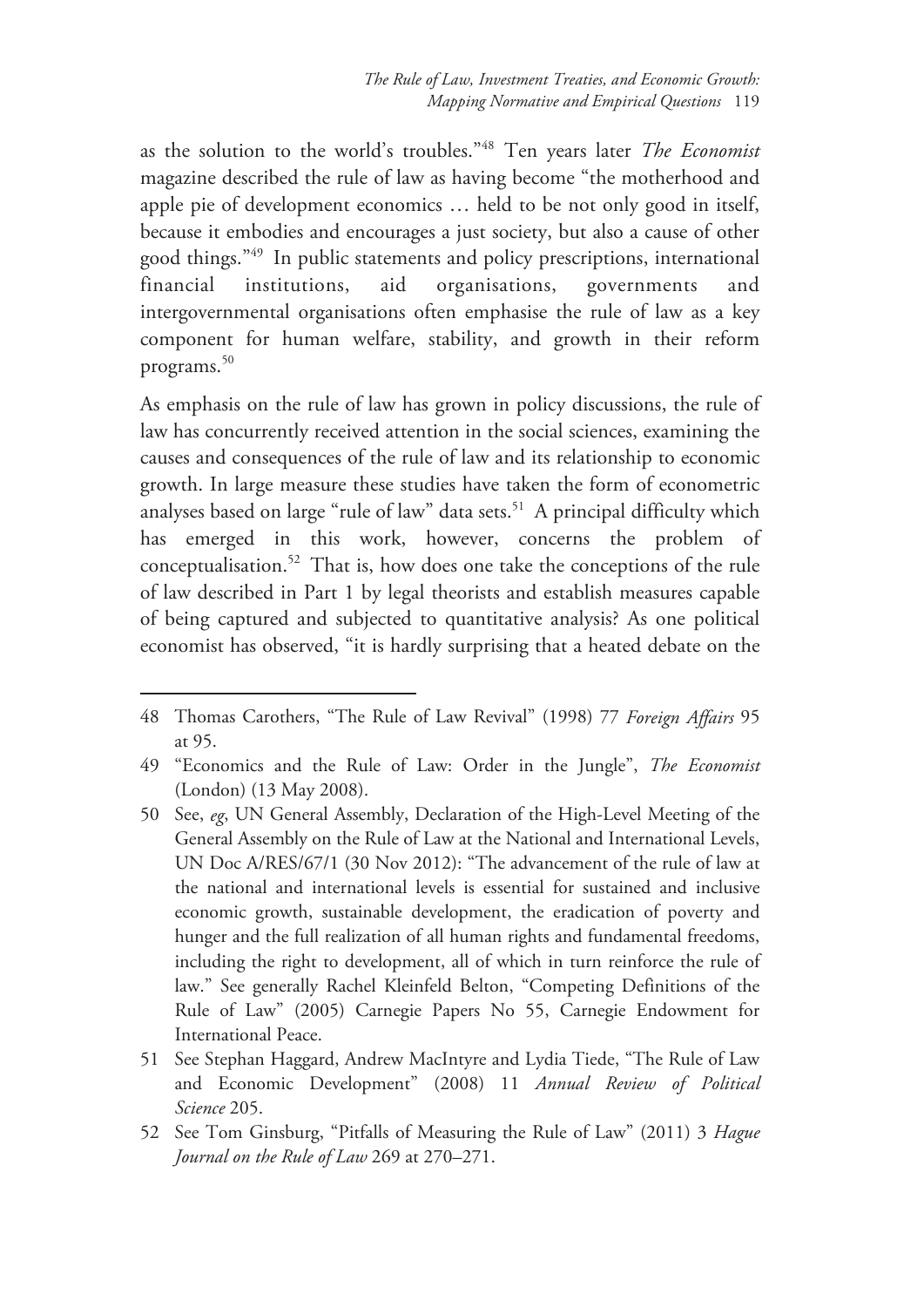production, quality, and use of governance indicators has flourished in the recent years."53

As a lawyer approaching the myriad of economic studies addressing the relationship between the rule of law and economic growth, one notes quickly how different the conceptions of the rule of law being used in these studies are from the conceptions addressed in Part 1 above, especially those of a formal character. In these studies, "the rule of law is usually identified with property rights, contract enforcement, low crime rates, minimal corruption, independent judiciaries, legal formalism, and legal limits on government officials, while broader versions include democracy, human rights, and welfare rights."54 Such a diverse range of conceptualisations and operational meanings for measurable "rule of law" variables makes general assessment of the literature difficult and attempts to map these social science findings back onto legal theory even more so. A large-scale review study that compared measured rule of law variables across the widely used data sets found a "relatively low level of correlation both within and across categories", and in some cases found negative correlations between different

<sup>53</sup> Svend-Erik Skaaning, "Measuring the Rule of Law" (2010) 63 *Political Research Quarterly* 449 at 449.

<sup>54</sup> Brian Z Tamanaha, "The Primacy of Society and the Failures of Law and Development" (2011) 44 *Cornell International Law Journal* 209 at 228. The World Bank, for example, in its World Governance Indicators and its Rule of Law Index has defined the rule of law as "the extent to which agents have confidence in and abide by the rules of society, and in particular the quality of contract enforcement, the police and the courts, as well as the likelihood of crime and violence", World Bank, World Governance Indicators, available at <http://info.worldbank.org/governance/wgi/pdf/rl.pdf> (accessed 14 June 2014). As Ginsburg has noted, this definition conflates a variety of ideals, including both crime and contract enforcement in the same framework, and brings procedural elements readily associated with a formal conception with the rule of law together with substantive concepts like security of the person, freedom from crime, and notions of property and contract law. An overly inclusive conceptualisation of the rule of law raises a host of difficulties for the interpretation of data. See Tom Ginsburg, "Pitfalls of Measuring the Rule of Law" (2011) 3 *Hague Journal on the Rule of Law* 269 at 271. See also Svend-Erik Skaaning, "Measuring the Rule of Law" (2010) 63 *Political Research Quarterly* 449 at 452–453.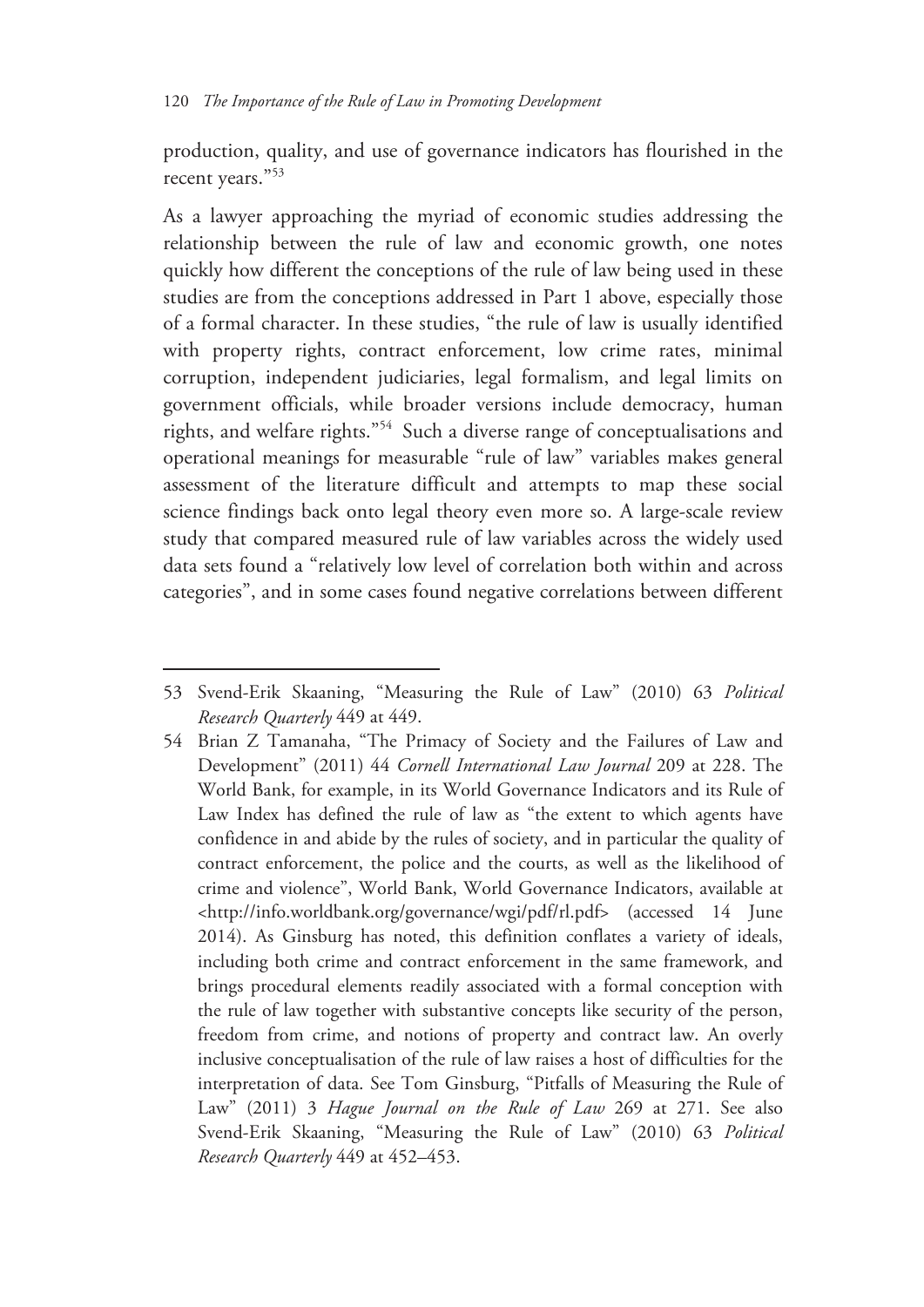measured variables.<sup>55</sup> In a more recent analysis of 11 leading cross-country "rule of law" datasets (collected on the basis of different conceptualisations of the rule of law), the authors came to a similar conclusion: "findings with respect to the rule of law and economic growth are likely to be highly sensitive to the use of indicator."56

Given this diversity, there are relatively few strong conclusions that one feels comfortable drawing. Perhaps the strongest correlation which emerges from these studies is the link between conceptions of the rule of law which include measurement of the protection of individual property rights and economic growth. 57 This conceptualisation is sometimes described as focusing on the role of "institutions".58 This, of course, is a very broad conception of the rule of law and one which incorporates aspects of liberal economic theory, so it is not especially surprising to find a strong correlation between the recognition and protection of property rights and economic growth. But even here there is reason for caution lest one conflate correlation with causation, or read specific policy prescriptions into general correlations. As Tamanaha has pointed out, even the strong correlation between the protection of property rights and economic growth is open to counter-examples such as the economic growth experienced in China, a state in which collective ownership and little regard for private property rights, particularly in the intellectual property area, has largely been the

<sup>55</sup> Stephan Haggard, Andrew MacIntyre and Lydia Tiede, "The Rule of Law and Economic Development" (2008) 11 *Annual Review of Political Science* 205 at 222.

<sup>56</sup> Stephan Haggard and Lydia Tiede, "The Rule of Law and Economic Growth: Where are We?" (2011) 39 *World Development* 673 at 677.

<sup>57</sup> Stephan Haggard and Lydia Tiede, "The Rule of Law and Economic Growth: Where are We?" (2011) 39 *World Development* 673 at 674 ("A broad literature has found that more robust property rights protection is associated with better long-run economic performance.")

<sup>58</sup> See, *eg*, Dani Rodrik, Arvind Subramanian and Francesco Trebbi, "Institutions Rule: The Primacy of Institutions over Geography and Integration in Economic Development" (2004) 9 *Journal of Economic Growth* 131. In their paper the authors find that an increase in institutional quality of one standard deviation – corresponding roughly to the difference between measured institutional quality in Bolivia and South Korea – produces a two log points rise in per capita incomes, or a 6.4-fold difference, which is also roughly the income difference between the two countries (at 134).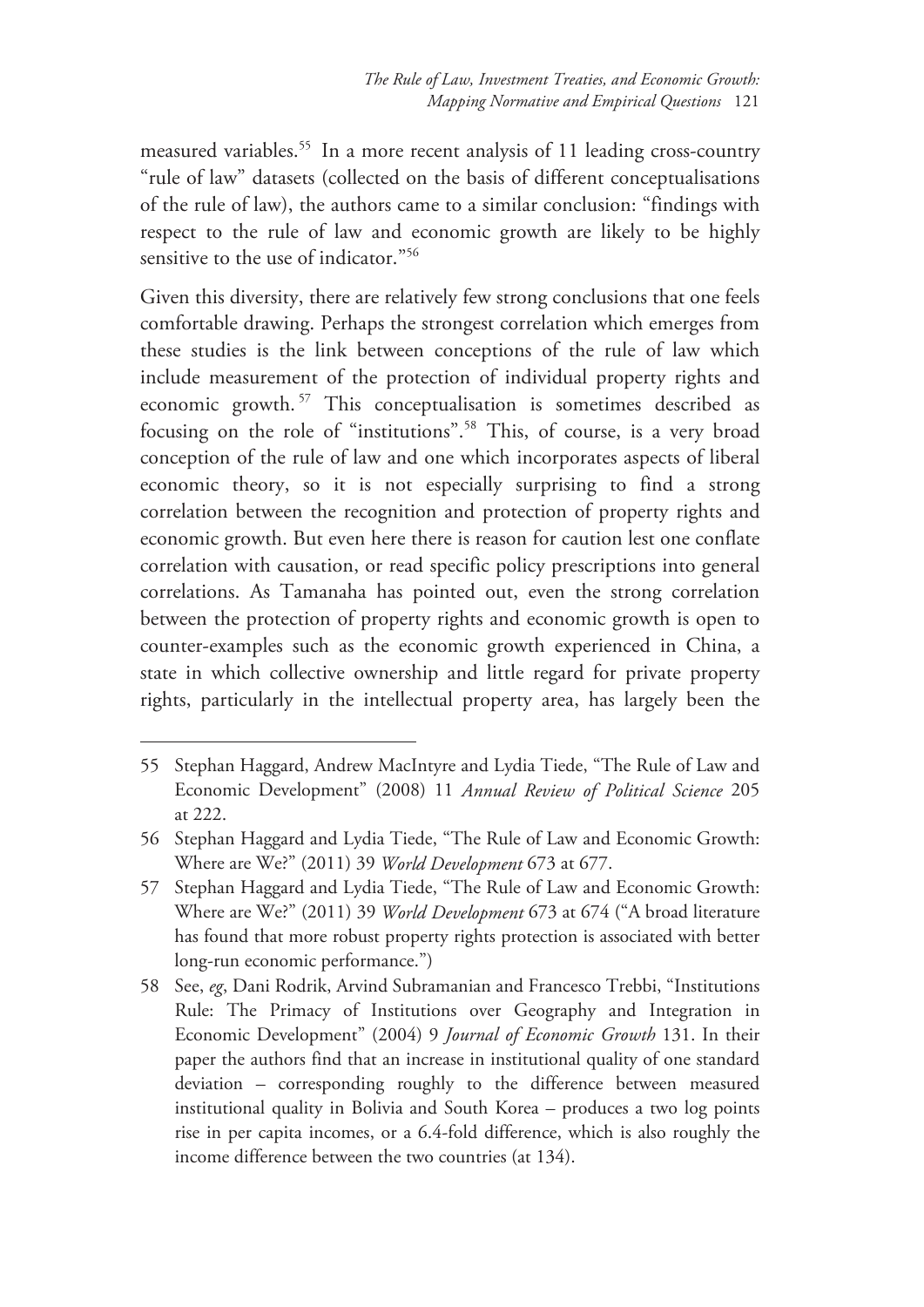norm.59 Likewise, as Rodrik, Subramanian and Trebbi note in their study finding correlations between the "institution" of property rights and economic growth:

[T]he operational guidance that our central result on the primacy of institutional quality yields is extremely meagre …

We illustrate the difficulty of extracting policy-relevant information from our findings using the example of property rights. Obviously, the presence of clear property rights for investors is a key, if not the key, element in the institutional environment that shapes economic performance. Our findings indicate that when investors believe their property rights are protected, the economy ends up richer. But nothing is implied about the actual form that property rights should take. We cannot even necessarily deduce that enacting a private property rights regime would produce superior results compared to alternative forms of property rights ... <sup>60</sup>

These empirical analyses of the relationship between conceptions of the rule of law, property rights and economic development are an instructive background against which to consider the relationship of investment treaties and economic growth. Given the strength of correlation (generally) between economic growth and the recognition of property rights, one might reasonably hypothesise that international investment treaty arrangements, which are principally aimed at the recognition and protection of foreign investments, would correlate with higher levels of international investment. And, indeed, a frequently recited aspect of the international investment law narrative is that a principal purpose of international investment treaties is to serve as an internationalised substitute for the domestic legal systems of host states in which the place of the rule of law (including the recognition of property rights) may be unreliable or uncertain.<sup>61</sup> Such a commitment device, it has been argued, serves to signal to foreign investors that the host

<sup>59</sup> Brian Z Tamanaha, "The Primacy of Society and the Failures of Law and Development" (2011) 44 *Cornell International Law Journal* 209 at 229.

<sup>60</sup> Dani Rodrik, Arvind Subramanian and Francesco Trebbi, "Institutions Rule: The Primacy of Institutions over Geography and Integration in Economic Development" (2004) 9 *Journal of Economic Growth* 131.

<sup>61</sup> See, *eg*, Christoph Schreurer, Loretta Malintoppi and Anthony Sinclair, *The ICSID Convention: A Commentary* (Cambridge University Press, 2009) at p 352; Campbell McLachlan, Laurence Shore and Matthew Weiniger, *International Investment Arbitration: Substantive Principles* (Oxford University Press, 2007) at p 128.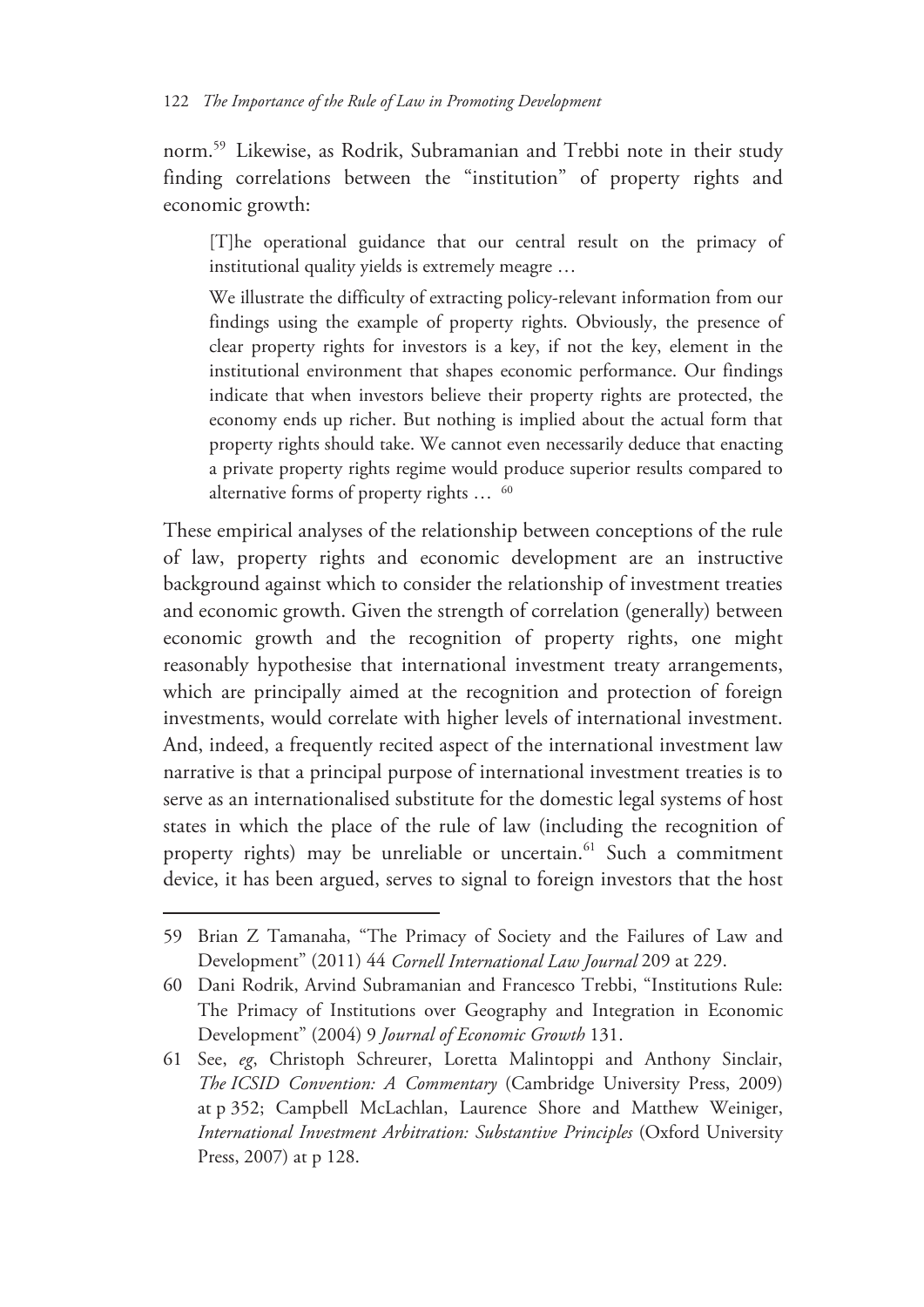state is willing to abide by the specific rules of law as articulated in the investment treaty, which may reflect an adherence to the rule of law more generally, which in turn serves as an incentive to investors in their FDI decision-making. 62 As the argument was colourfully put by Hartley Shawcross, one of the originators of the ill-fated Organisation for Economic Co-operation and Development (OECD) Draft Convention on the Protection of Foreign Property:

The *quid pro quo* for the States' undertaking is, in fact, in the English vernacular, the provision of the quids, that the capital importing countries in return for agreeing to abide by the generally recognized procedures of international law, will receive more private investment and with the capital, the benefits of the technical and commercial skills which go with them than would otherwise be the case.<sup>63</sup>

The empirical evidence for this dynamic occurring in practice remains unsettled, owing in significant part to the methodological challenges posed by econometric studies of the subject.<sup>64</sup> Whereas findings of relative correlation between host state conclusion of investment treaties and flows of inward FDI have become predominant,<sup>65</sup> these studies suffer from similar

- 63 Quoted in Earl Snyder, "Protection of Private Foreign Investment: Examination and Appraisal" (1961) 10 ICLQ 469 at 492.
- 64 See Lauge Poulsen, "Book Review: Karl P Sauvant and Lisa E Sachs (eds), *The Effect of Treaties on Foreign Direct Investment: Bilateral Investment Treaties, Double Taxation Treaties, and Investment Flows*" (2009) 20 EJIL 935.
- 65 See, *eg*, Jeswald W Salacuse and Nicholas P Sullivan, "Do BITs Really Work?" (2005) 46 *Harvard International Law Journal* 67; Selen Sarisoy Guerin, "Do the European Union's Bilateral Investment Treaties Matter?" (July 2010) CEPS Working Document No 333; Matthias Busse, Jens Königer and Peter Nunnenkamp, "FDI Promotion through Bilateral Investment Treaties: More Than a Bit?" (2008) Kiel Working Paper No 1403. See generally UNCTAD, *The Role of International Investment Agreements in Attracting Foreign Direct Investment to Developing Countries*, UNCTAD/DIAE/IA/2009/5 (2009).

<sup>62</sup> See, *eg*, Alan O Sykes, "Public Versus Private Enforcement of International Economic Law: Standing and Remedy" (2005) 34 *Journal of Legal Studies* 631 at 644. Indeed, this was the position taken by the United Nations in the late 1990s/early 2000s, see UNCTAD, "UNCTAD Hosts Bilateral Investment Treaty Negotiations by Groups of Fifteen Countries", Press Release, (7 Jan 1999), advising that by "signing BITs … developing countries are sending a strong signal of their commitment to provide a predictable, stable and reliable legal environment for foreign direct investors".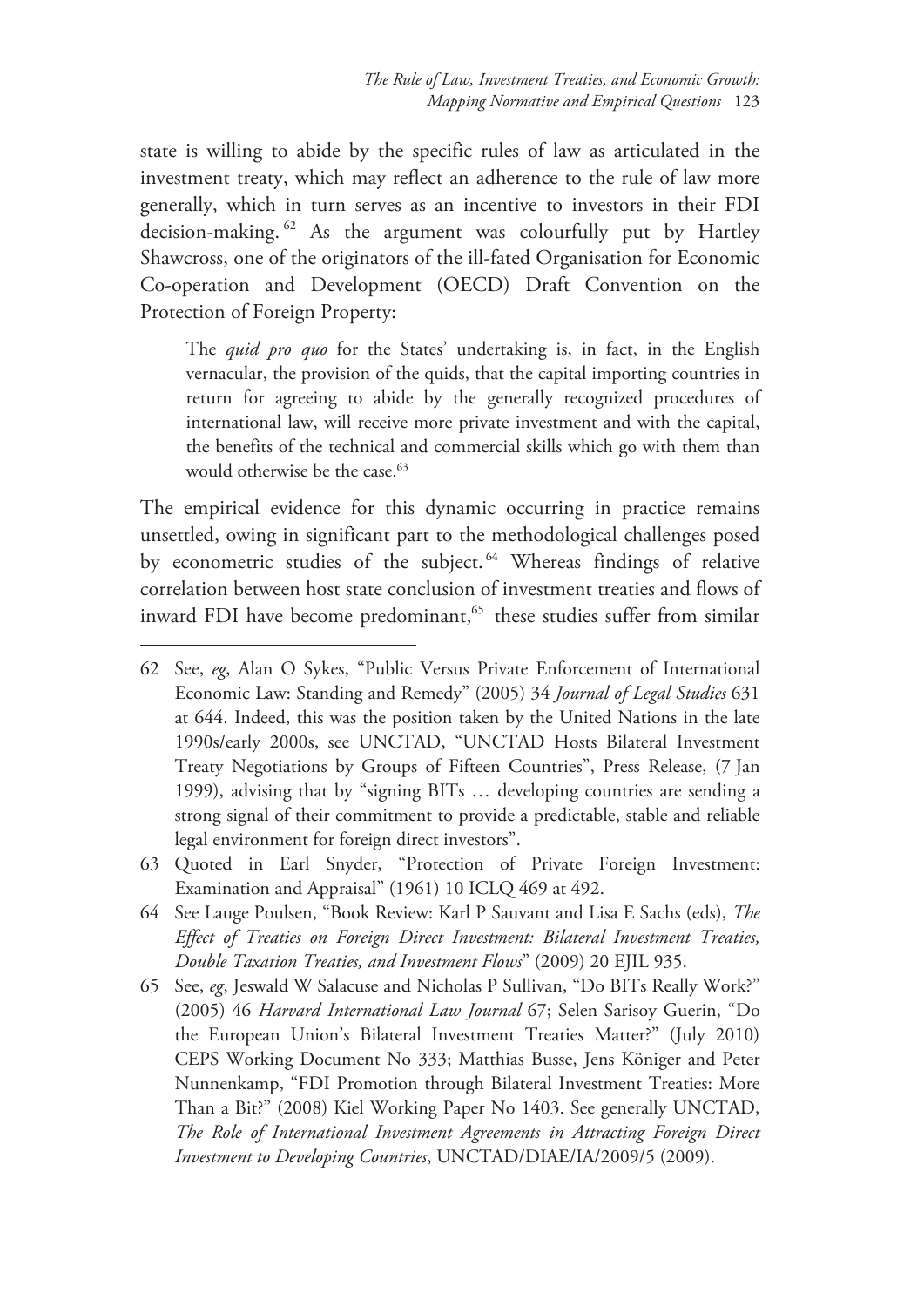methodological limitations which suggest treating their conclusions with some caution: (a) most studies do not account for differences in the structure and content of investment treaty arrangements (for example, whether the treaty provides for pre- or post-establishment protection); (b) none appear adequately to establish causality (as opposed to simple correlation) between investment treaties and levels of FDI; (c) all struggle to isolate the conclusion of investment treaties as a measurement variable from plausible endogenous causes of increased levels of FDI (such as large markets, an emerging middle class with greater purchasing power, broader legislative reforms or the presence of other economic treaties, for example, free trade agreements or double taxation treaties); and (d) all suffer from the poor quality of available FDI data, whether measured as flows of FDI or existing stocks.<sup>66</sup> Given the limitations on econometric study of the impact of investment treaties on levels of FDI, one scholar has suggested that "a useful approach for future studies would perhaps be to ask foreign investors themselves whether they take these treaties into account when deciding where, and how, to invest."<sup>67</sup> Precisely such a study forms a central part of the research programme of the Investment Treaty Forum and the Bingham Centre for the Rule of Law at the British Institute of International Comparative Law for 2015.68

### *Host state rule of law conditions and the effect of investment treaty arrangements*

 $\overline{a}$ 

Beyond the relationship between flows of FDI and investment treaties, there has been considerable theorising about the effect that international investment treaty arrangements may have on governance and rule of law

<sup>66</sup> See, *eg*, Jason Yackee, "Conceptual Difficulties in the Empirical Study of Bilateral Investment Treaties" (2008) 33 *Brooklyn Journal of International Law* 405; Emma Aisbett, "Bilateral Investment Treaties and Foreign Direct Investment: Correlation versus Causation" in Karl Sauvant and Lisa Sachs (eds), *The Effect of Treaties on Foreign Direct Investment* (Oxford University Press, 2009).

<sup>67</sup> Lauge Poulsen, "Book Review: Karl P Sauvant and Lisa E Sachs (eds), *The Effect of Treaties on Foreign Direct Investment: Bilateral Investment Treaties, Double Taxation Treaties, and Investment Flows*" (2009) 20 EJIL 935 at 937.

<sup>68</sup> See the Corporate Decision-Making in Foreign Direct Investment project <http://www.biicl.org/bingham-centre/projects/corporatedecision>.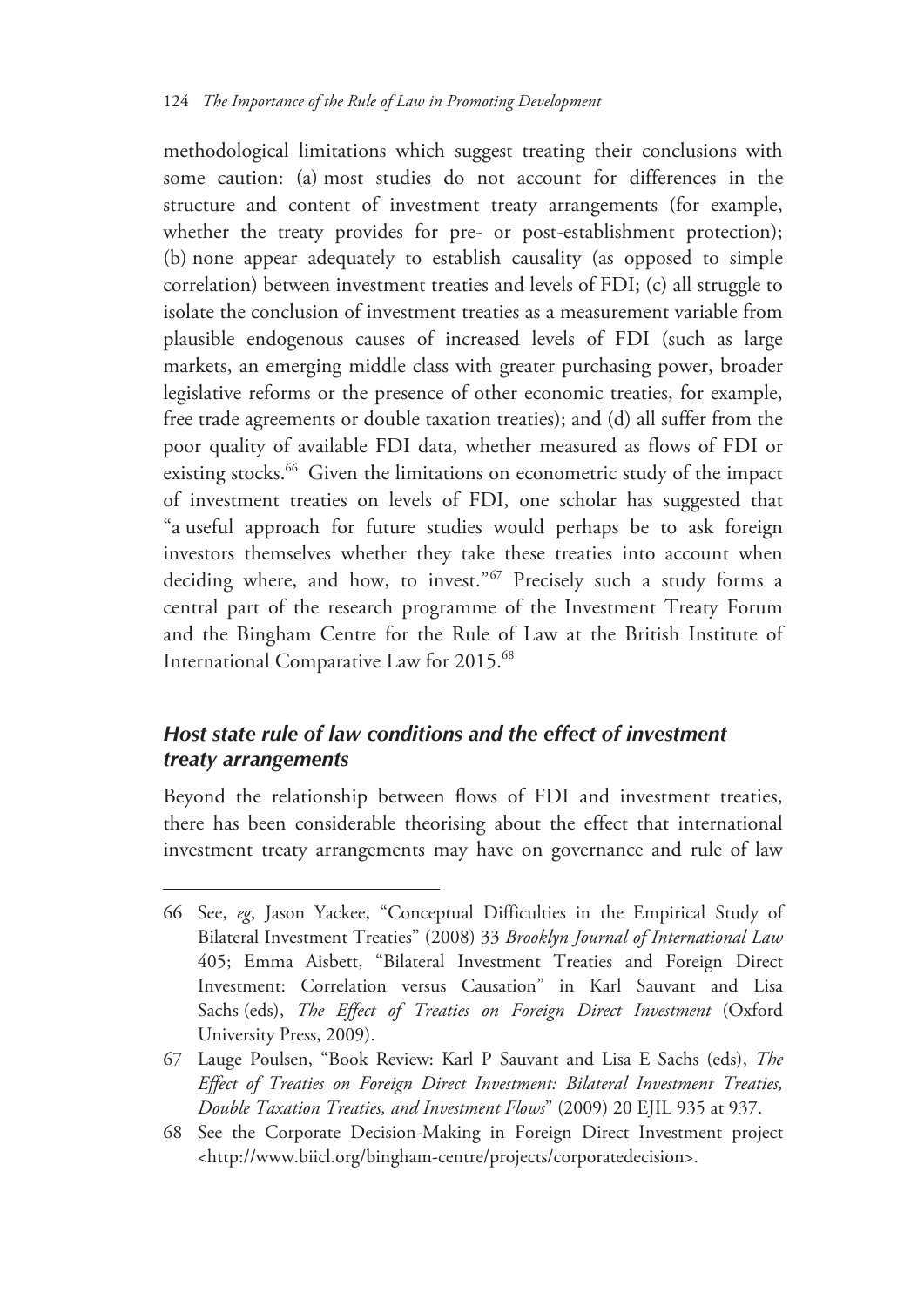conditions in host states.<sup>69</sup> For many legal scholars the positive effects of investment treaty commitments are presumed to flow naturally from the host state's desire to avoid liability to foreign investors for breaches of their treaties.70 The assumption made in these arguments is that investment treaty rules act as "a deterrent mechanism against short-term policy reversals and assist developing countries in promoting greater effectiveness of the rule of law at the domestic level." 71 Others have claimed similarly that "[d]amages as a remedy sufficiently pressure States into complying with and incorporating the normative guidelines of investment treaties into their domestic legal order."72

These assertions rest on empirically questionable assumptions about state behaviour, especially in the developing world.<sup>73</sup> The underlying premise is that governments are rational (and unitary) decision-makers and can therefore be presumed to act rationally in the face of negative incentives, such as losing an investment treaty arbitration. This dynamic, in turn, is assumed to lead to preventative practices in the form of better decision-making, *ex ante* compliance with investment treaty standards, and post-hoc revision of domestic regimes in light of experience. Emerging scholarship, however, both with respect to developing state decisions to enter into investment treaties and with respect to how host states adapt their investment treaty policies in light of experience, question whether the

<sup>69</sup> For a recent analysis, see Mavluda Sattorova, "The Impact of Investment Treaty Law on Host State Behavior: Some Doctrinal, Empirical and Interdisciplinary Insights" in Shaheeza Lalani and Rodrigo Polanco (eds), *The Role of the State in Investor-State Arbitration* (Brill, 2014).

<sup>70</sup> See, *eg*, Rudolf Dolzer, "The Impact Of International Investment Treaties On Domestic Administrative Law" (2005) 37 *New York University Journal of International Law and Policy* 972.

<sup>71</sup> Roberto Echandi, "What Do Developing Countries Expect from the International Investment Regime?" in Jose Alvarez (ed), *The Evolving International Investment Regime: Expectations, Realities, Options* (Oxford University Press, 2011) at p 13.

<sup>72</sup> Stephan W Schill, *The Multilateralization of International Investment Law* (Cambridge University Press, 2009) at p 377.

<sup>73</sup> See generally Lauge Poulsen, *Developing Countries, Bounded Rationality, and the Diffusion of Investment Treaties* (unpublished manuscript of forthcoming work on file with author).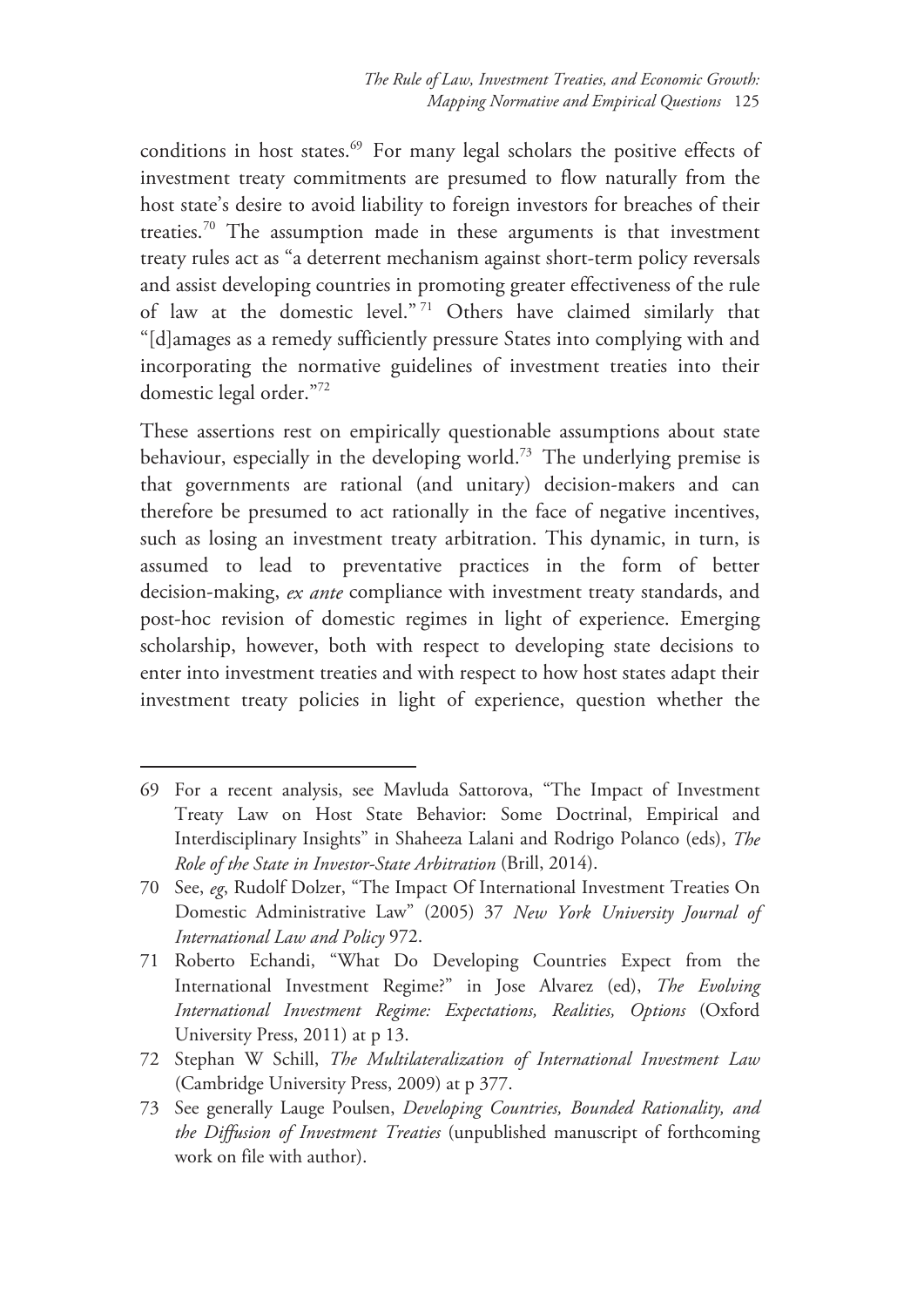$\overline{a}$ 

rational-choice model of state behaviour is valid.<sup>74</sup> This, in turn, calls into question the robustness of claims about the effects of international investment treaties on the domestic administration of law which depend upon assumptions about state behaviour without further examination.<sup>75</sup>

Finally, looking at the treaties themselves for provisions addressing host state rule of law development directly, one finds little at present. While some more recent treaties refer to host state governance in preambles and declaratory provisions, few treaties create operational commitments addressed to the development and maintenance of effective legal frameworks in host states.<sup>76</sup> Some recent treaties create concrete frameworks with respect to the transparency of host state laws, establishing rules for making such laws publicly available to foreign investors,<sup>77</sup> but beyond this fairly narrow form of commitment, international investment treaties do not as yet contain provisions to guide (or assist) host states in

- 75 Not all theorising has assumed that rational-choice will lead to improvements in the domestic administration of law. Ginsburg, relying upon institutional design theory, has suggested that international investment treaties may lead to a decline in domestic institutional quality. On Ginsburg's view, "If governments and foreign investors can turn to external sources of dispute resolution, they have little incentive to make marginal investments in improving local judicial quality." See Tom Ginsburg, "International Substitutes for Domestic Institutions: Bilateral Investment Treaties and Governance" (2005) 25 *International Review of Law and Economics* 107 at 121. On both views it is fair to say that empirically more work needs to be done.
- 76 In a similar way, international investment treaties generally do not contain operational commitments with respect to promoting investment into the host state.
- 77 See, *eg*, ASEAN Comprehensive Investment Agreement (2009), Art 1 and 21 <http://agreement.asean.org>; Panama–United States Free Trade Agreement (2007), Art 18 <www.ustr.gov>. Compare Azerbaijan–Estonia Bilateral Investment Treaty (2010), Art 2(4) (requiring transparency "to the extent possible") <http://investmentpolicyhub.unctad.org>. See generally, UNCTAD, *Transparency: A Sequel*, Series on Issues in International Investment Agreements II, UNCTAD/DIAE/IA/2011/6 (2012).

<sup>74</sup> See Lauge Poulsen and Emma Aisbett, "When the Claim Hits: Bilateral Investment Treaties and Bounded Rational Learning" (2013) 65 *World Politics* 273.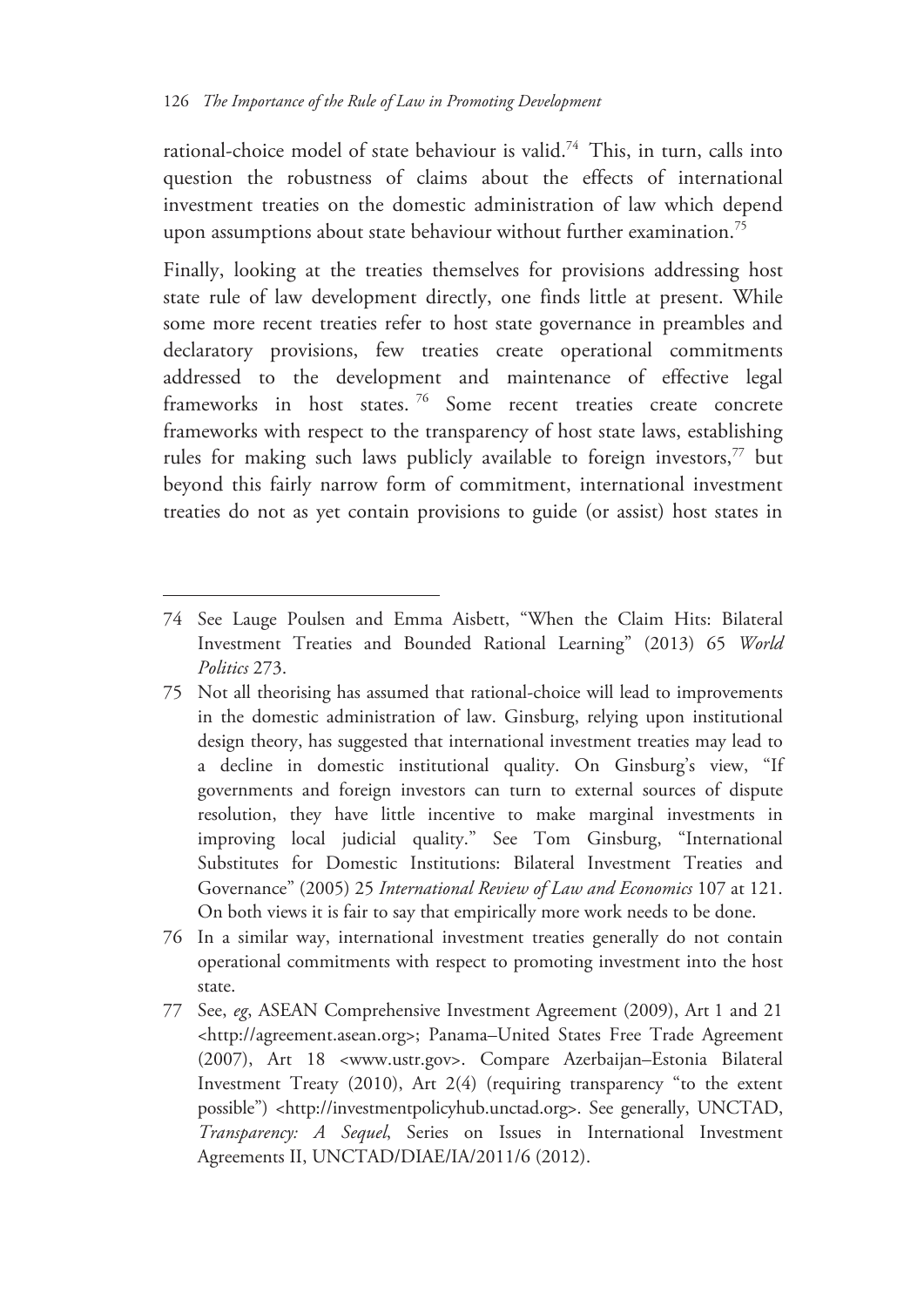building domestic institutions, enacting appropriate domestic legislation and effectively implementing their international obligations.<sup>78</sup>

## **Conclusions**

-

Conceptions of the rule of law vary in their content and articulation. For international investment law, conceptions of the rule of law run as a deep current throughout the regime. Largely, however, states have not articulated these conceptions in clear and predictable ways in their investment treaties. While state practice in this regard is improving as states increasingly draft more expressive treaties, issues remain for the interpretation and application of the great mass of investment treaties presently in force which were drafted in an earlier generation. In approaching these treaties it can be tempting to give substance to vague text through the relaxation of fundamental rules of public international law on norm creation and interpretation, but rather than addressing the problem of indeterminacy, such questionably legitimate efforts to import normative systems in the context of *ad hoc* international arbitration raises their own rule of law implications about ascertainment of the law, both its content and sources.

Empirically, important work is being done which addresses questions of fundamental importance to the development of international regulation of FDI. From examinations of the relationship between the rule of law and economic development to the effect of investment treaties on levels of FDI and FDI decision-making, empirical questions remain open which may serve to help policy makers in their formulation and design of the regime going forward. Similarly, the dynamics between investment treaties, investment treaty arbitration and rule of law conditions in host states remain not well understood. From a treaty design perspective, at the present, investment treaties generally do not address host state rule of law development directly. It may be that with further research evidence will

<sup>78</sup> Compare, for example, the position with respect to the World Trade Organisation (WTO) and the Institute for Training and Technical Cooperation established to coordinate WTO-related technical assistance and training in response to the Doha Development Agenda. See Greg Shaffer, "Can WTO Technical Assistance and Capacity Building Serve Developing Countries?" (2006) 23 *Wisconsin International Law Journal* 643.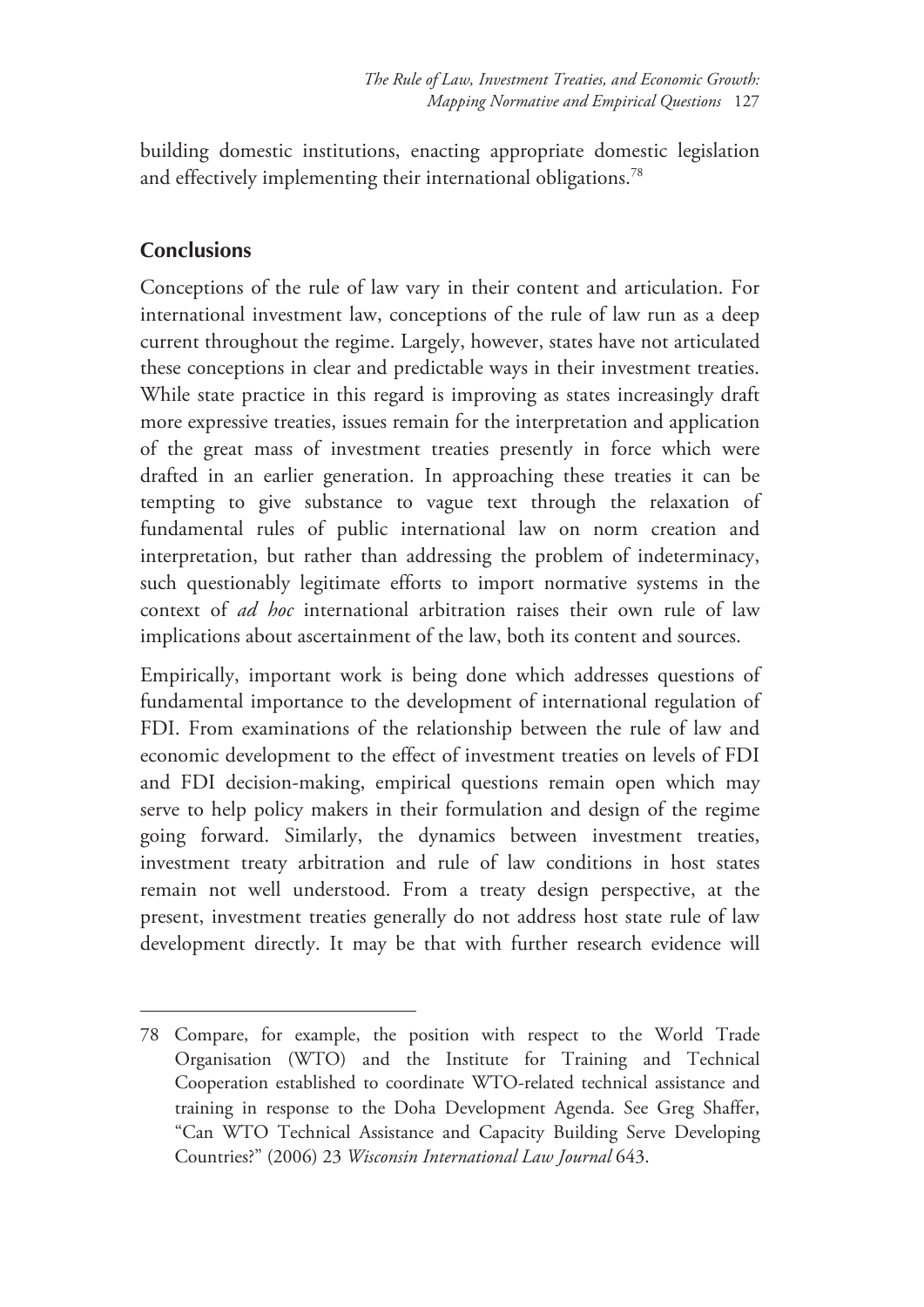emerge which may move states towards including treaty provisions or mechanisms to assist in this regard.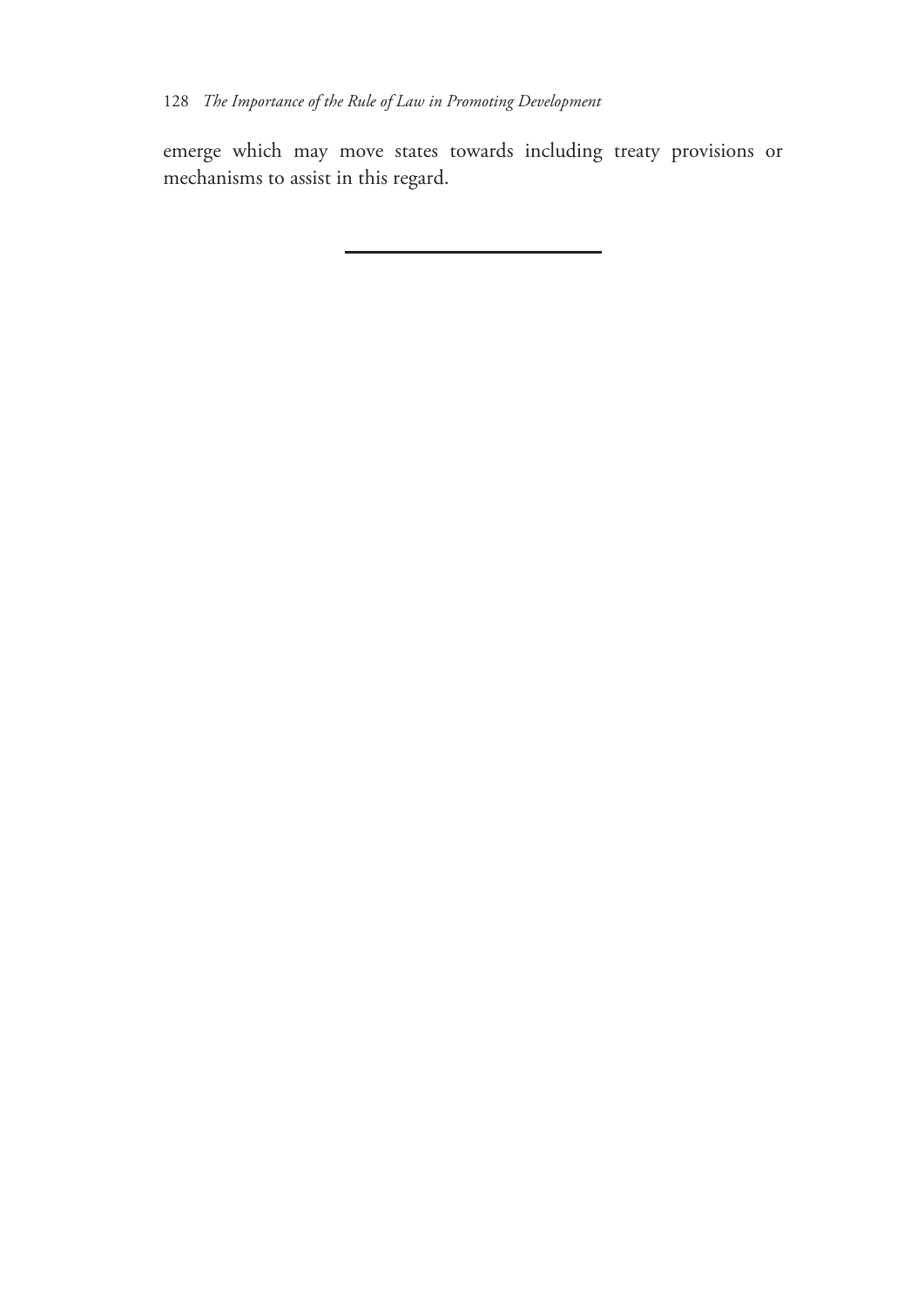# **THE RULE OF LAW AND FOREIGN INVESTMENT: TREATY CONTEXTS AND THE RULE OF LAW**

#### Professor Locknie Hsu<sup>1</sup>

-

*School of Law, Singapore Management University* 

[S]omeone claimed that these international investment agreement dispute settlements are an instrument for improved governance in developing countries, which I think is a very pretentious claim. … If we are going to meddle in countries, I would think this is the area of "transparency", which would be very valuable … Whether [an investment agreement] promotes investment or not is questionable but at least it'll promote due process.

 $-$  Don Wallace, Georgetown Law Center<sup>2</sup>

## **Contextualizing Investment Treaty Commitments and Rule of Law Notions**

There has been no agreement on what forms the precise content of the rule of law.3 As the late Lord Bingham aptly and candidly summed up the situation, when explaining why he had chosen the rule of law as the subject of the sixth Sir David Williams Lecture at Cambridge:

<sup>1</sup> The author wishes to thank Mr Christopher Thomas QC for his helpful comments in reviewing this article. Any errors remain my own.

<sup>2</sup> Don Wallace, "Promoting and Protecting Investment in the Asia-Pacific Region: What is the Role for Investment Agreements" in Ian A Laird and Todd Weiler (eds), *Investment Treaty Arbitration and International Law* (JurisNet LLC, 2002) at p 75.

<sup>3</sup> See Tom Bingham, *The Rule of Law* (Allen Lane, Penguin Press, 2010), particularly chapter 10; Thom Ringer, "Development, Reform, and the Rule of Law: Some Prescriptions for a Common Understanding of the 'Rule of Law' and its Place in Development Theory and Practice" (2007) Yale Human Rights & Dev L J 178; as well as the pertinent remarks in the speech by Arthur Mitchell, General Counsel, Asian Development Bank, "The Role and Rule of Law in Asia", reprinted in [2004] ADBLPRes 8, <http://www.asianlii.org/asia/ other/ADBLPRes/2004/8.html> (accessed 5 March 2014).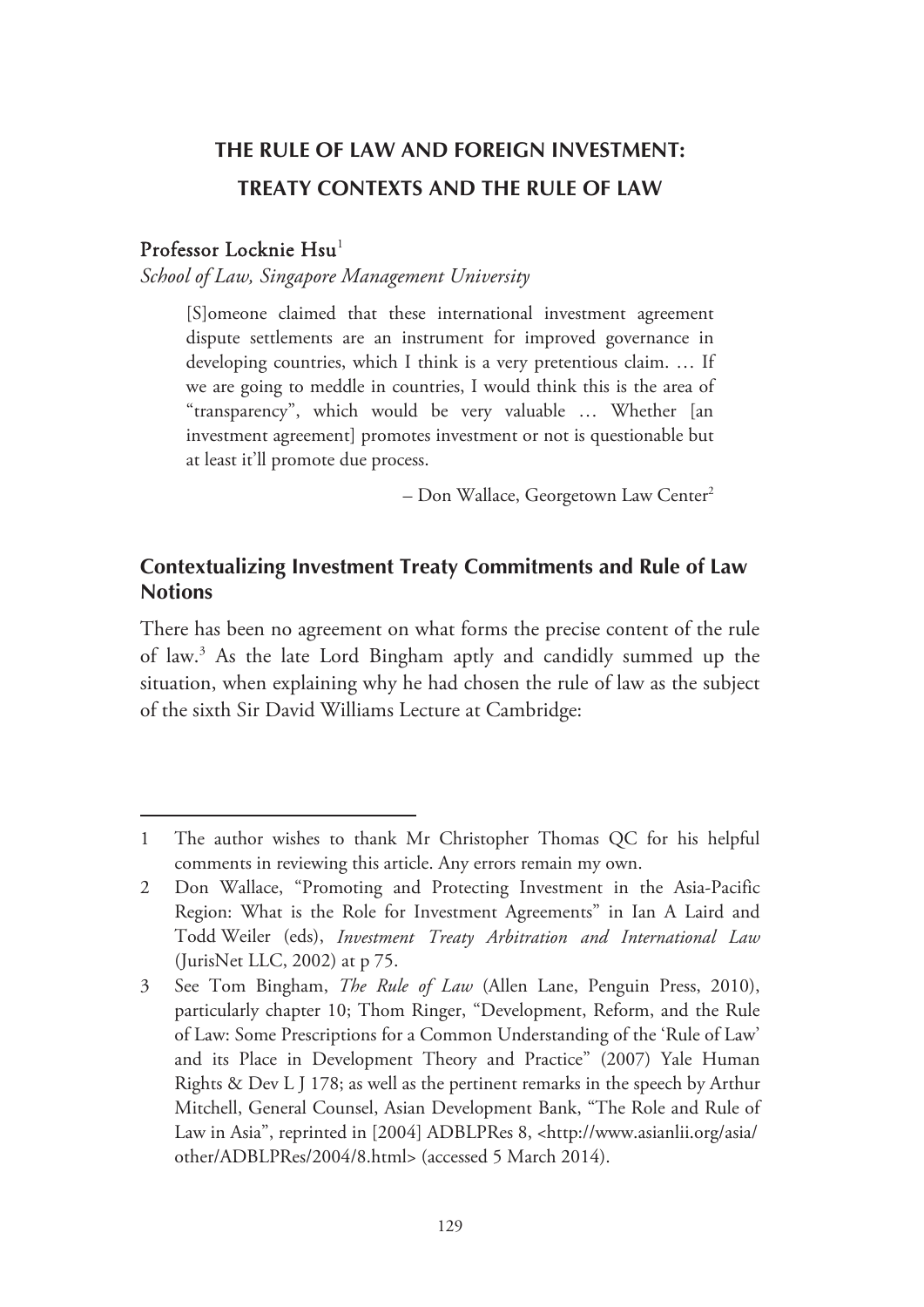…the expression was constantly on people's lips, I was not quite sure what it meant, and I was not sure that all those who used the expression knew what they meant either, or meant the same thing.<sup>4</sup>

To add to this situation, the rule of law has taken on a globalised dimension. Put another way, the far-reaching effects of globalisation, normally thought of in the context of trade law and economics,<sup>5</sup> have extended to the rule of law notion. Without attempting to define the rule of law, this article will use a number of hallmarks associated with it and link these to the globalisation phenomenon, particularly in relation to investment law.

The intellectual discourse has produced considerable debate, leading to approaches such as the "thin" and "thick" approaches, and the formal and substantive approaches, to the rule of law notion.<sup>6</sup> While it is not the aim of this chapter to fully address the presently intractable positions of those advocating either a "thin" or "thick" concept of the rule of law (leading to what appears to be an binary, "either-or" choice), a modest idea is suggested here as a small contribution to this debate.

Three points matter here. First, policies that inform the law and legal systems of a state are often fluid and may, as a result, vary over time. Secondly, while there have been various attempts to capture the essential elements of "rule of law", there is no universal consensus as to the criteria for measuring adherence to the "rule of law", or as to its scope. Moreover, a national system that may be seen to be taking a "thin" rule of law approach may be said to be so by certain criteria (for example inclusion of certain types of penalties in its criminal law). Yet, the same system may be

<sup>4</sup> Tom Bingham, *The Rule of Law* (Allen Lane, Penguin Press, 2010) at p vii. The lecture took place on 16 November 2006 and is available at <http://www.cpl.law.cam.ac.uk/past\_activities/the\_rt\_hon\_lord\_bingham\_the \_rule\_of\_law.php> (accessed 5 March 2014).

<sup>5</sup> See, *eg*, "Economics and the Rule of Law – Order in the Jungle", *The Economist* (London) (13 March 2008) <http://www.economist.com/node/ 10849115> (accessed 10 June 2014).

<sup>6</sup> See Benjamin K Guthrie, "Beyond Investment Protection: An Examination of the Potential Influence of Investment Treaties on Domestic Rule of Law" (2012-13) 45 NYU J Int'l L & Pol 1151 at 1160-64, citing Brian Tamanaha, *On the Rule of Law: History, Politics, Theory* (Cambridge University Press 2004) at p 91.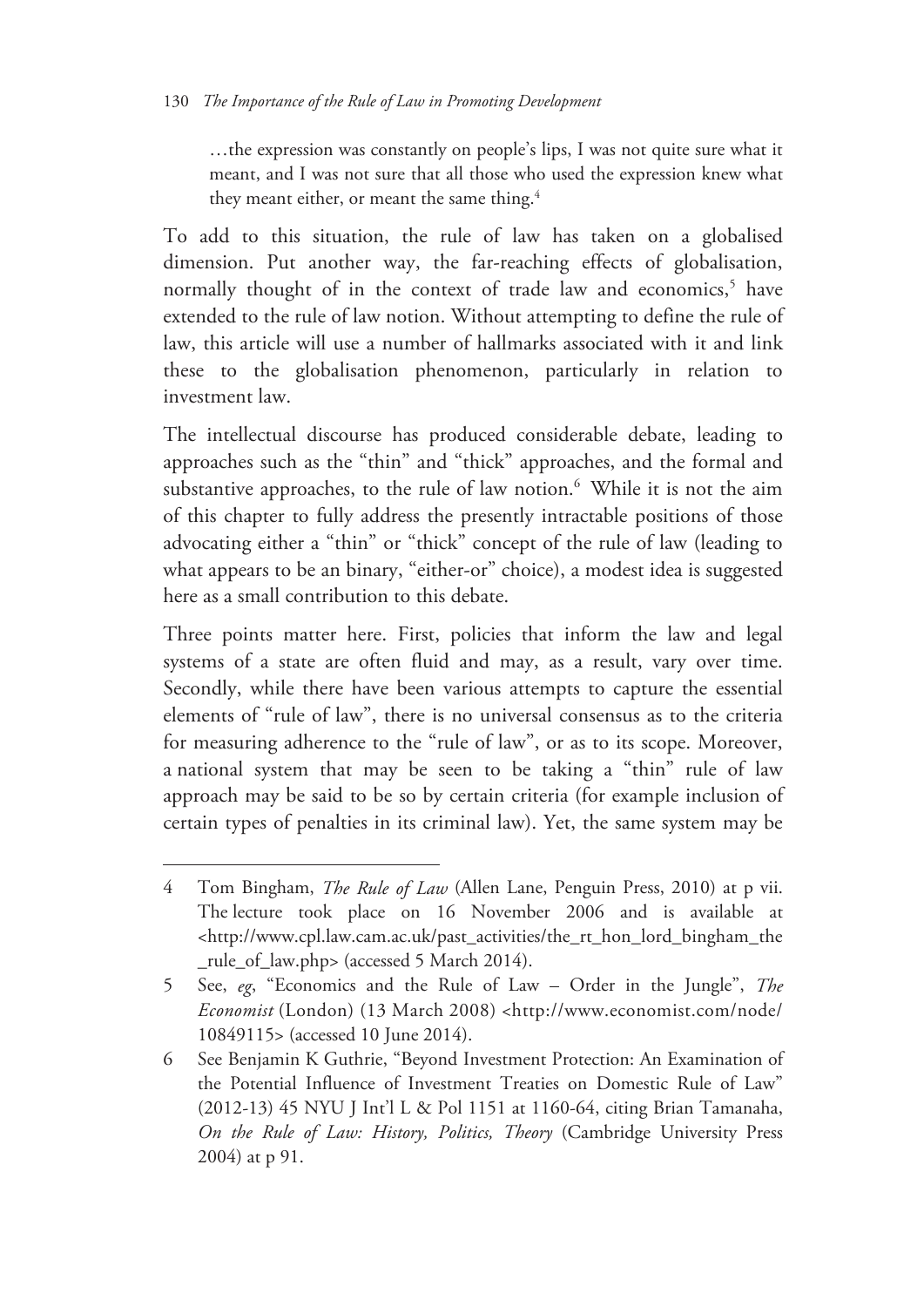seen as having a "thick" rule of law approach in other respects (such as strong anti-corruption laws and enforcement). Finally, systems are generally not at one end or the other and usually fall somewhere in between.

In light of these points, an alternative way could be to view systems as sitting on a continuum, between a purely "thin" approach (formal observance of laws and rules only, with no social justice considerations) and a purely "thick" approach (formal observance of laws and rules which carry a full panoply of social justice notions, not all of which are the subject of universal agreement). The advantage of such a view is that as systems are located along this continuum, they may adjust the "thin-ness" or "thick-ness" as their social and developmental values and needs evolve. As a society matures, this adjustment could move a state toward the "thick" end of the continuum. However, given the absence of agreement on the notions packing the "thick" rule end of the continuum, a state may arguably never reach that extreme end, depending on the criteria adopted. This frame of reference does not attempt to pass judgment over whether the location of a system on the continuum makes it "dysfunctional" or a failure, as an assessment of this would require examination of matters that encompass a broad range of factors (such as history, culture and characteristics of the political system) and not just those couched within the present rule of law concepts (over which there is, as mentioned, no agreement in the first place). While others have raised this notion of a continuum, it has not necessarily been discussed in a non-judgmental manner.<sup>7</sup>

<sup>7</sup> See, *eg*, Randall Peerenboom, *China's Long March toward Rule of Law* (Cambridge University Press 2002) at p 592; suggesting a continuum of the "dysfunctional" to "functional" to "some ideal". In Randall Peerenboom, "Show me the Money: The Dominance of Wealth Determining Rights Performance in Asia" (2004) 15 Duke J Comp & Int'l L 75, note 14 at p 79, the author also suggests a "continuum" in the context of scoring the performance of states with respect to social, economic and other rights. See also John Gillespie, "Towards A Discursive Analysis of Legal Transfers into Developing Asia", (2008) 40 Int'l Law & Pol 657 at p 657, and Suzanne Ogden, *Inklings of Democracy in China* (Harvard University Press, 2002) at pp 4–6; cited by Guo Dingping, "Institutional Accumulation and Gradual Substitution: The Dynamics of Developmental Democracy in China" (2009) China Papers No 7, New Zealand Contemporary China Research Centre, (*continued on next page*)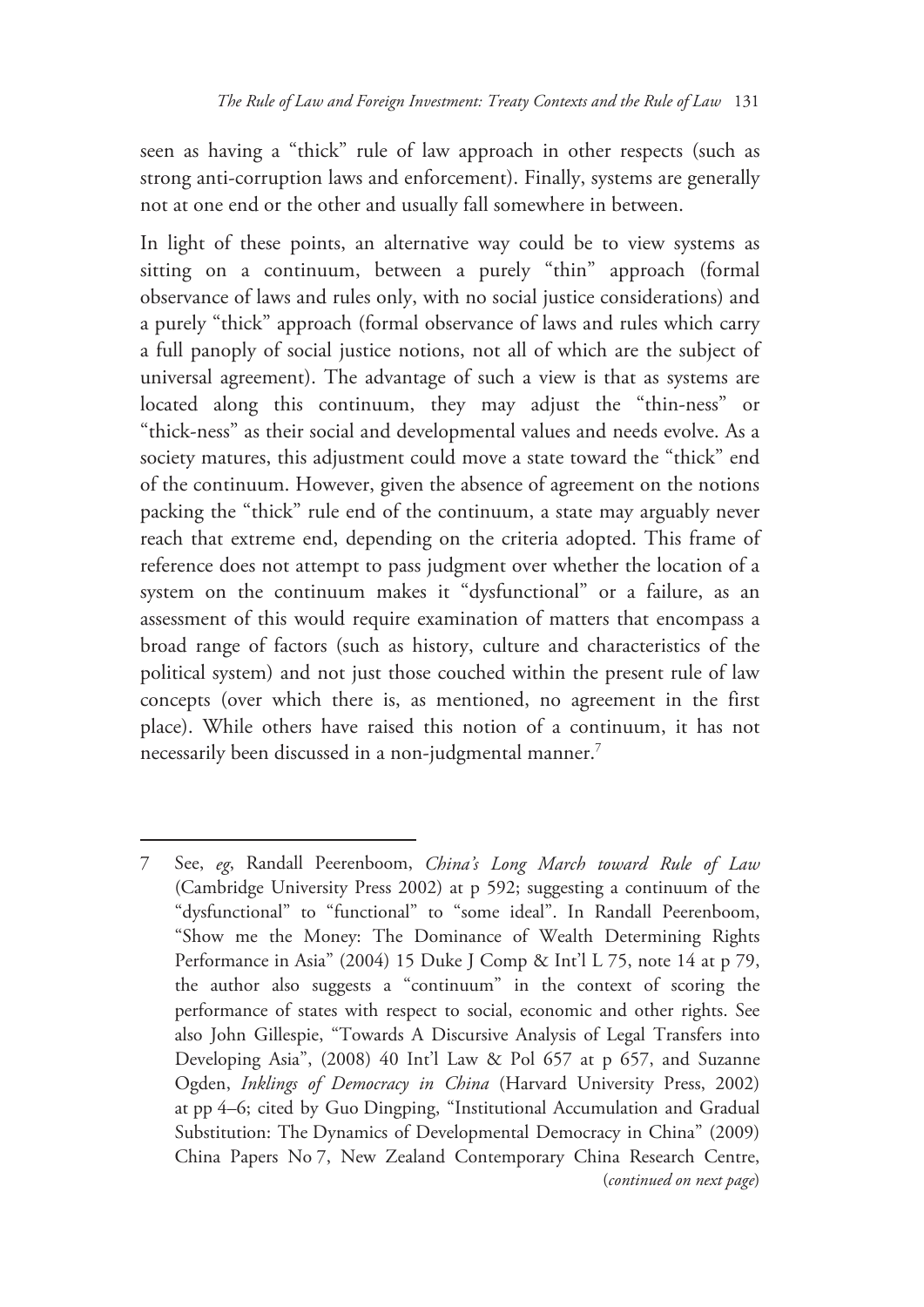Where do foreign investment and related treaties such as bilateral investment treaties (BITs) and free trade agreements (FTAs, which often carry investment treaty-type provisions and more) fit in with the above discussion, and how might they advance the promotion of movement along the continuum (toward the "thick" end)?<sup>8</sup> In order to better appreciate this, one must understand the broader multilateral developments occurring from the mid-1990s, when the World Trade Organization was set up. First, let us consider the overall picture: globalisation has led to the breaking down of trade and investment barriers, through a web of international economic agreements. As a result, the rule of law is present in a number of contexts – in domestic legal systems, multilateral systems and bilateral/plurilateral systems. Multilateral systems refer to the agreements such as those that bind WTO members. Bilateral/plurilateral systems refer to those established by trade and investment agreements by a smaller number of participants, such as free trade agreements (FTAs) and bilateral investment treaties (BITs). These systems co-exist and interact increasingly with each other. For example, multilateral rules such as those in WTO agreements affect the trade-related national laws of WTO members, how they are applied, and often even their national structures insofar as they affect cross-border trade. These rules also affect the bilateral or plurilateral agreements that members may enter into. Such agreements can and do, in turn, influence state actions and governance.

Two key observations follow the above points. First, specifically relevant to the present theme, rule of law notions are evident in many of these agreements, even though the agreements may not always say so in express terms.

Secondly, as these agreements often contain their own dispute settlement mechanisms (which may include state-to-state and investor-state mechanisms), they provide non-domestic avenues of scrutiny of *acts of* 

 $\overline{a}$ 

University of Wellington, Victoria <http://www.victoria.ac.nz/chinaresearchcentre/ publications/papers/7-dingping-guo.pdf> (accessed 4 March 2014) at p 9.

8 This is not to say that such treaties, when being negotiated, necessarily aim to promote the rule of law, or aim to encourage broad rule-making by investor-state tribunals. On the contrary, parties may be directly targeting encouragement of foreign direct investment and economic growth through signing such treaties; this can often be seen from preambular language of such treaties.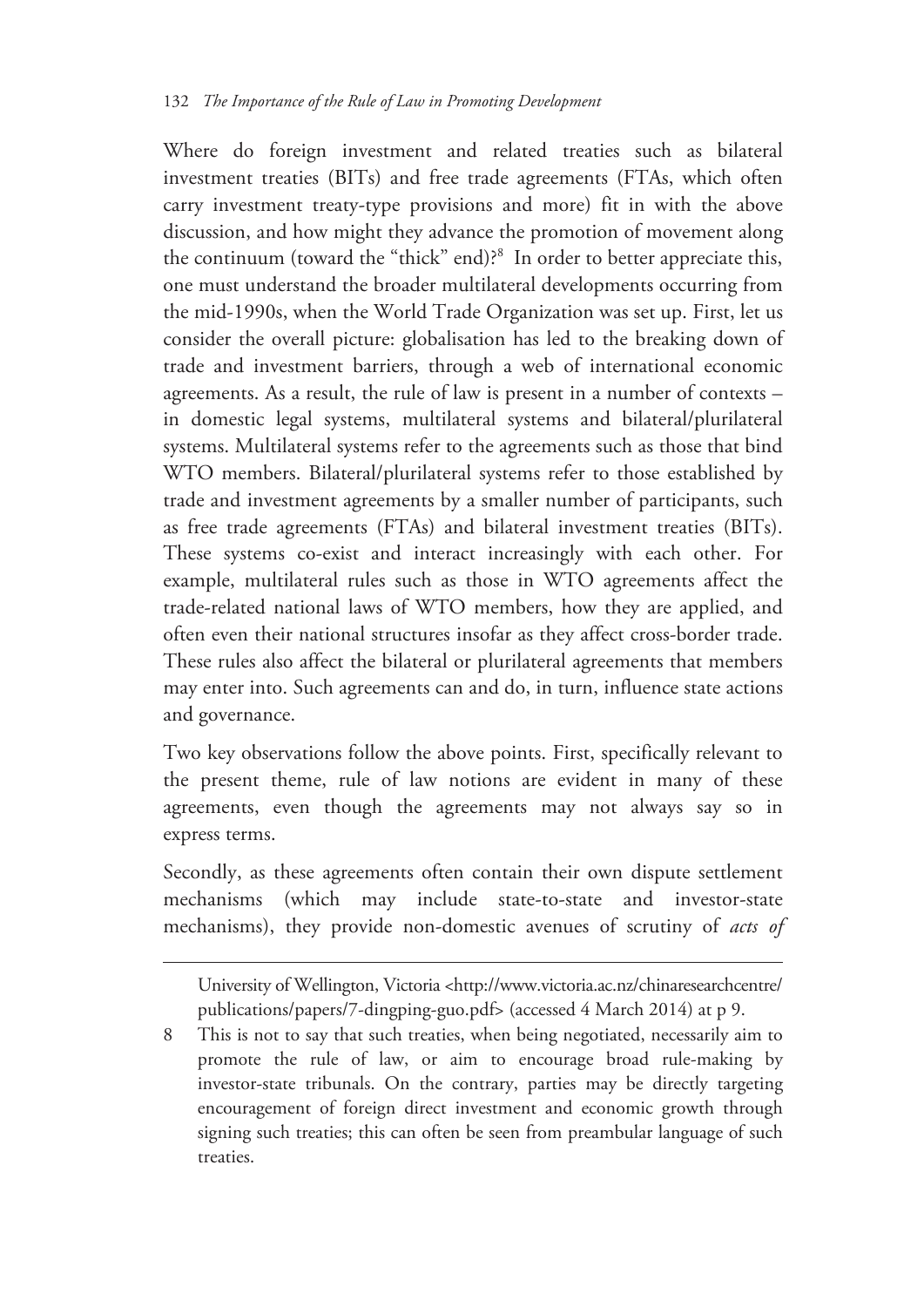*governance* and *accountability* of states – which are related to the state of the rule of law in those states.

Together, they lead one to conclude that the rule of law as it relates to governance that affects trade and investment matters has been acquiring a new dimension. This is not thought of as revolutionary, since BITs have existed at least since the 1950s. However, the proliferation of such agreements (and FTAs which usually contain investment protection provisions similar to those in BITs), together with their dispute systems which are available to private claimants to enforce the treaty obligations, has greatly magnified the potential to affect national laws and state actions of governance and regulation. In this regard there has been somewhat of a revolution. Some even use the term "globalised governance".

BITs and FTAs have therefore been instruments of a quiet legal revolution over the last two decades alongside the legal developments at the WTO. When the WTO was established in 1995, its members – comprising states only – committed to a large number of binding treaty obligations in a wide variety of areas, ranging from regulations on trade in goods to intellectual property rights. These have had broad implications and a significant impact on trade-related law reform, transparency and legal institutions in all WTO members.<sup>9</sup> They have laid a foundation for, or in some cases, further strengthened, systems of protection for trade, and to a much lesser extent, investment (through the narrow provisions of the Trade-Related Investment Measures Agreement, or TRIMs) across member states. Several WTO treaty provisions contribute toward promoting the rule of law in member states, such as those governing transparency and publication of members' laws and regulations (for example under GATT 1994) access to domestic tribunals (for example under TRIPs), decision-making processes by central and sub-central levels of government in relation to trade matters (and investment, to a more limited degree), requirements of express and clear exceptions (such as permitted reservations under GATS) and requirements that changes to the law be clearly notified and that appropriate public consultation should take place (for example under the

<sup>9</sup> See, *eg*, General Agreement on Tariffs and Trade (15 April 1994) 1867 UNTS 190 ("GATT 1994"), Art X and Marrakesh Agreement Establishing the World Trade Organization (15 April 1994) 1867 UNTS 3 (entered into force 1 January 1995) ("WTO Agreement"), Art XVI.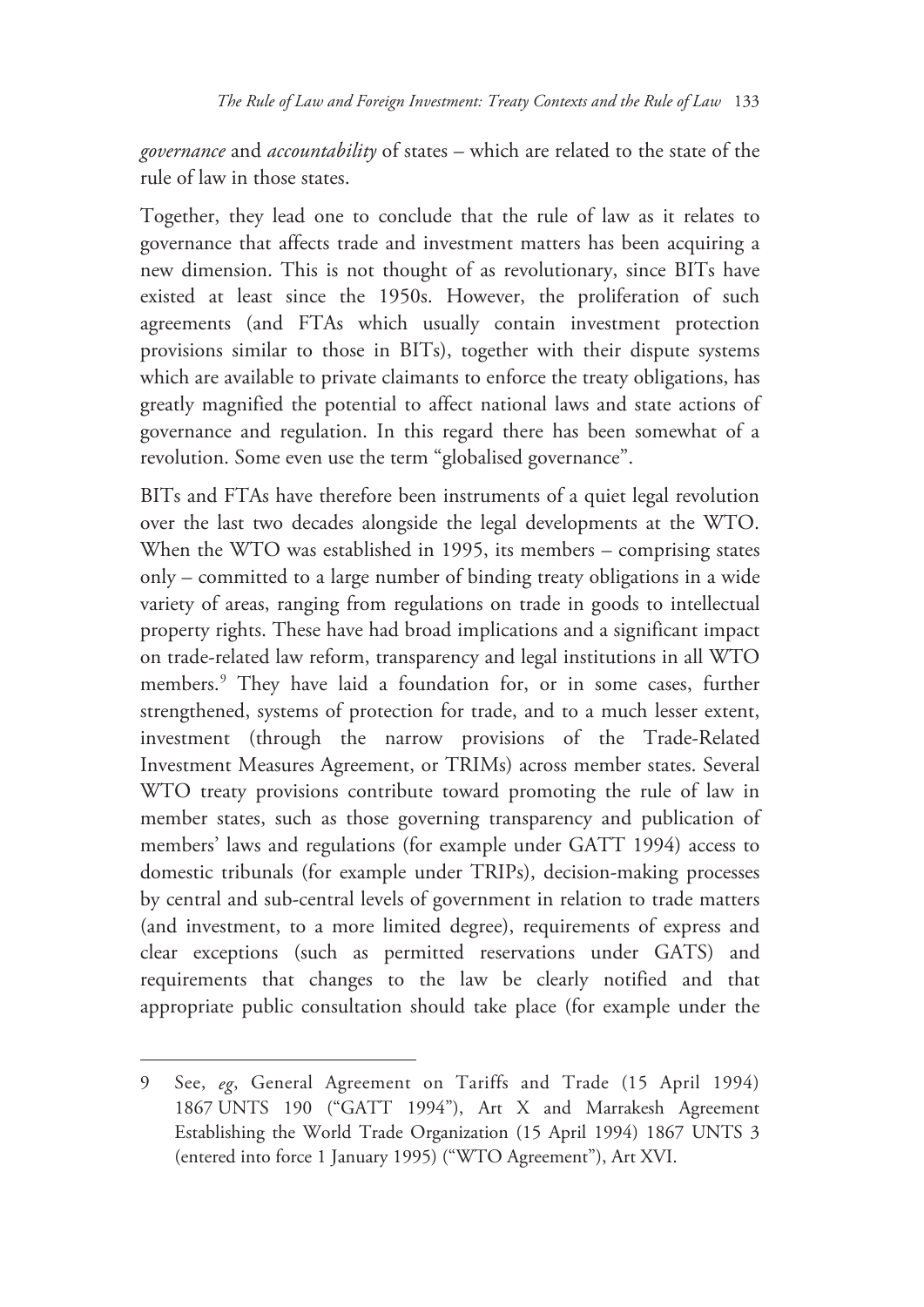Agreement on Sanitary and Phytosanitary Measures, or SPS Agreement, and the Agreement on Technical Barriers to Trade, or TBT Agreement). To these provisions the WTO case law (which is ample) adds the notion that laws and regulations are scrutinized not only as they stand in the books but how a state *applies* and *enforces* them;<sup>10</sup> this approach makes clear the need for substantive rather than merely formal compliance with the WTO rules. This body of law makes a contribution to the transparency and stability of legal rules for traders and investors and has also had a significant effect on rule-making in many legal systems within WTO states, provoking the implementation of laws and measures that promote the rule of law elements as found in many of these commitments. The fact that many states in the developing world and Asia have already legally subscribed to this system of adherence to *both* formal and substantive (rule of law-related and other) requirements in their WTO obligations (with the possibility of challenge at the WTO, if breached in either manner) is a matter that appears to have been underemphasised, if not overlooked, by commentators in this area. Given that WTO obligations span a wide variety of areas of law-making that affects trade, rule of law requirements embedded in such obligations have led to changes within national legal systems. The WTO dispute settlement system provides a means to scrutinize and promote compliance with these rules. In short, WTO members have made binding legal commitments, some of which affect domestic law-making and governance, which are now subject to WTO dispute settlement scrutiny.

While this has been occurring at the multilateral level, states have also been entering into more BITs and FTAs than ever before. Asian states, in particular, have been increasingly involved in negotiating FTAs.<sup>11</sup> Again,

<sup>10</sup> Compliance with non-discrimination principles in the WTO is expected on a *de facto* and a *de jure* basis – see, *eg*, Federico Ortino, "WTO Jurisprudence on De Jure and De Facto Discrimination", in Federico Ortino and Ernst-Ulrich Petersmann (eds), *WTO Dispute Settlement System: 1995-2003* (Kluwer, 2004). See also General Agreement on Trade in Services (15 April 1994) 1869 UNTS 183 ("GATS"), Art XVII.

<sup>11</sup> See generally World Trade Organization (WTO), *World Trade Report, 2011*, <http://www.wto.org/english/res\_e/publications\_e/wtr11\_e.htm> (accessed 10 June 2014). The WTO system permits members to enter what are termed "regional trade agreements" (RTAs, often popularly known as FTAs) as long as certain criteria are fulfilled.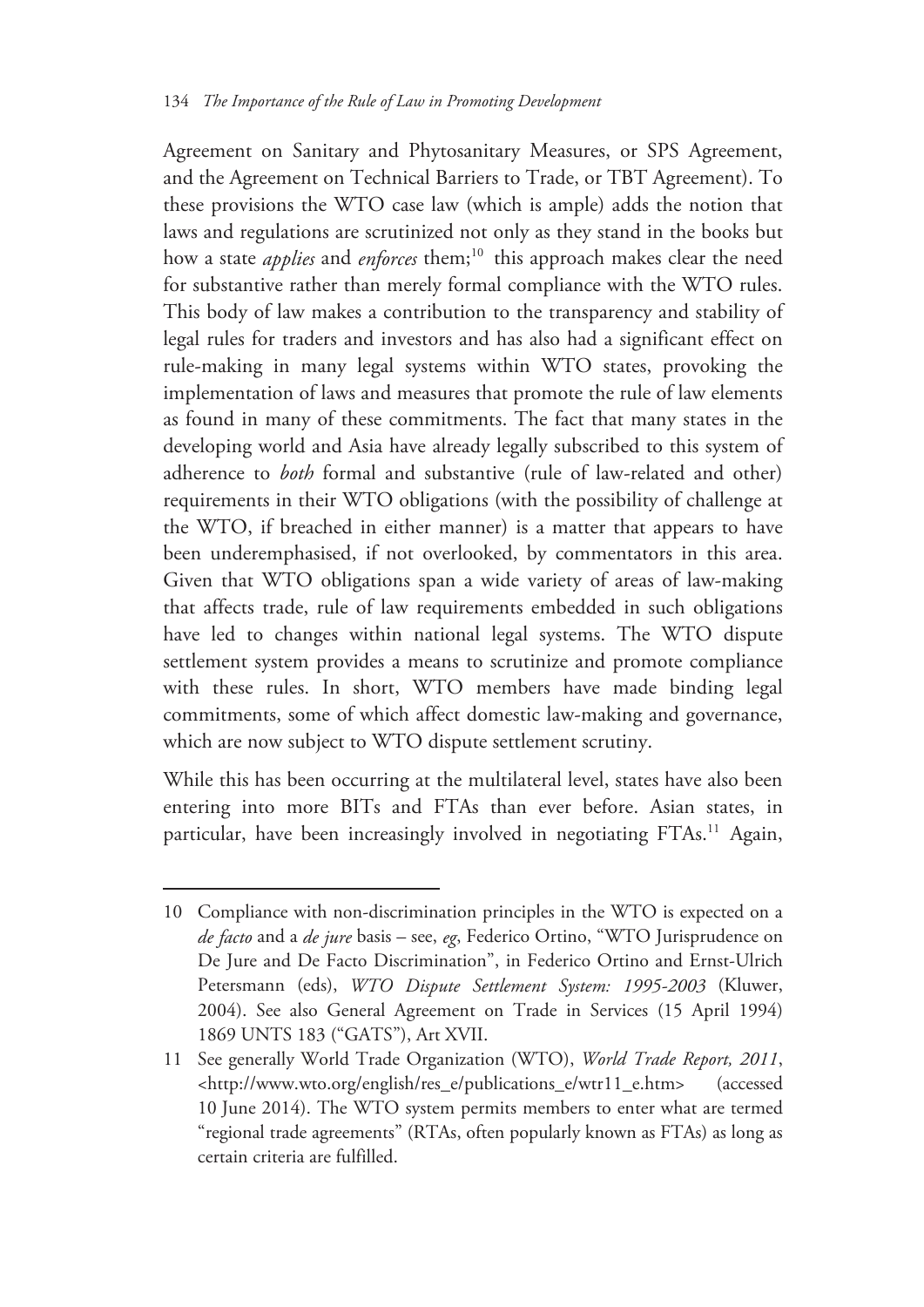such agreements, with their various rule of law-related requirements, have had an impact on law reform and law-related institutions within the domestic systems of signatory states. One might venture to say that by entering such agreements, a state is at least signaling that it is open to an increased presence of the rule of law through observance of the relevant treaty provisions that promote it. As most FTAs and BITs carry dispute settlement provisions that allow investors to claim compensation or other remedies in the event of a breach of the treaty which causes damage to them, such treaty states are exposing themselves to challenge for government conduct or measures that may raise rule of law questions. Indeed, there have been a large number of investor challenges to investment host states on the basis of arbitrary, non-transparent or unfair treatment, as will be illustrated below.

In addition, by entering into such treaties, consistent with the rules of customary international law pertaining to the operation of treaties, states also commit to international treaty law norms such as *pacta sunt servanda*,<sup>12</sup> which require them to adhere to their legal commitments – whether directly related to the application of rule of law principles or not.

Apart from possible promotion of domestic rule of law, trade and investment treaties may also promote the *international* rule of law. <sup>13</sup> According to Lord Bingham: "the rule of law in the international order is, to a considerable extent at least, the domestic rule of law writ large".14

<sup>12</sup> See Vienna Convention on the Law of Treaties (23 May 1969) 1155 UNTS 331 (entered into force 27 January 1980), Preamble and Art 26.

<sup>13</sup> See, *eg*, Chief Justice Sundaresh Menon, "Keynote Address: ASEAN Integration Through Law" (25 August 2013) <http://cil.nus.edu.sg/wp/wpcontent/uploads/2013/09/Keynote-by-CJ-Menon.pdf> (accessed 20 January 2015); and the Address by James Bacchus, former Chairman of the World Trade Organization Appellate Body, "Groping Towards Grotius: The WTO and the International Rule of Law" (1 October 2002) <http://www.worldtrade law.net/articles/bacchusgrotius.pdf> (accessed 5 March 2014). Tom Bingham, *The Rule of Law*, (Allen Lane, Penguin Press, 2010) at pp 110–11.

<sup>14</sup> Tom Bingham, *The Rule of Law* (Allen Lane, Penguin Press, 2010) at p 111.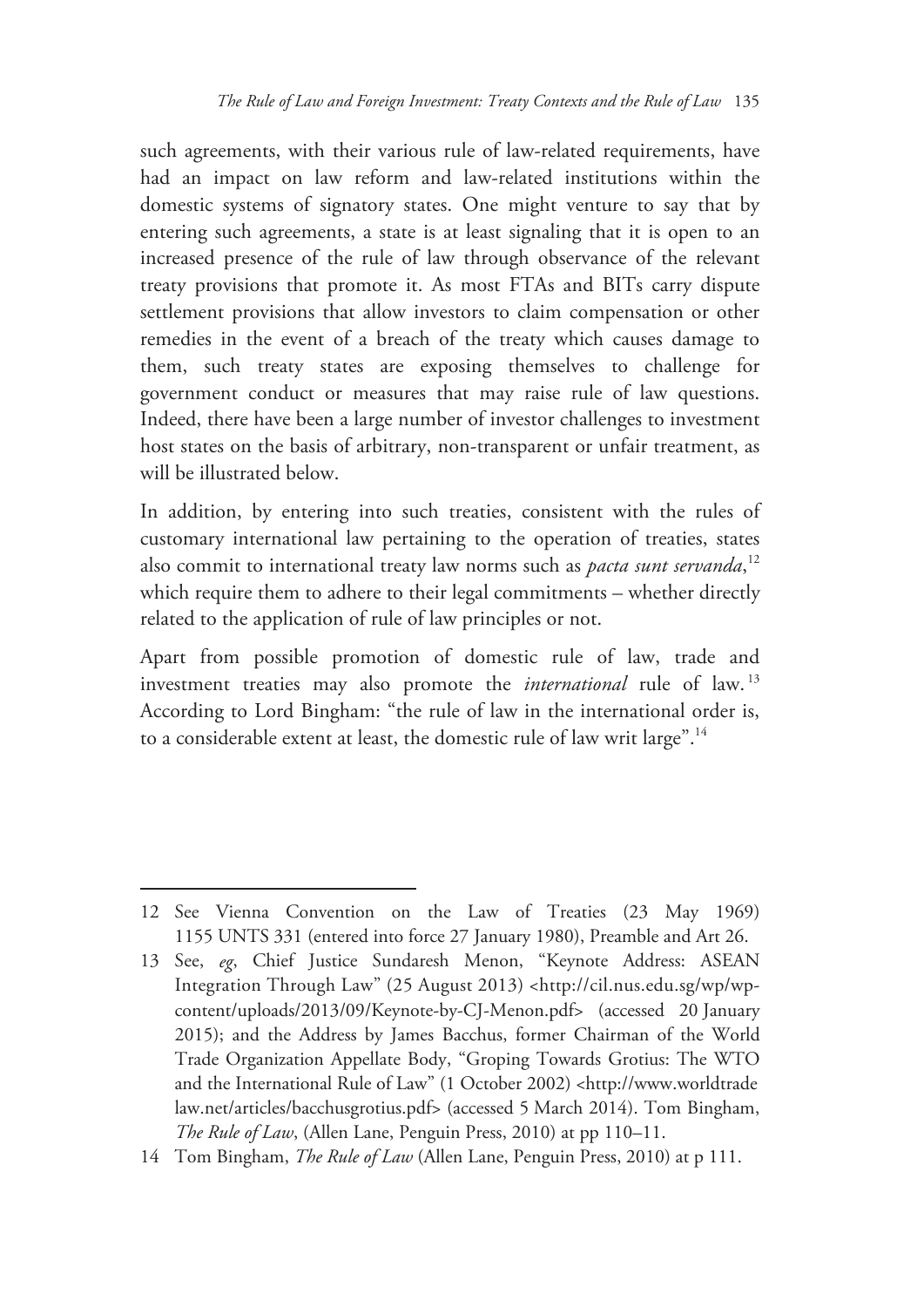#### **Trade and Investment Law: Domestic Reforms**

In both the trade and investment contexts, therefore, there is an increasing opportunity for external scrutiny – through treaty dispute settlement mechanisms – of government acts that may be alleged to be at variance with treaty obligations that express one or more aspects of rule of law norms (such as the obligation to refrain from arbitrary or discriminatory treatment) within a state.

In the trade and investment law context, WTO commitments and bilateral/regional treaty activities have provided a certain impetus and incentive for increased observance of the rule of law.<sup>15</sup> The core provisions of investment treaties which address investor concerns often give rise to such potential for rule of law impact, even if the treaty language does not expressly state so. What then are some examples of investment treaty provisions that embrace the rule of law and may play a role in promoting it in the signatory states? Examples include provisions assuring investors access to international arbitration (in which the arbitrators are to act independently and impartially), transparency of laws and regulations affecting foreign investments; sometimes, the right to be consulted on significant changes to laws and regulations; and the very common "fair and equitable treatment" (FET), national treatment and most-favoured nation treatment provisions. For the purpose of this article, it is the treaty dimension arising from BITs and FTAs that is addressed, as opposed to national laws on admitting foreign investment/investors. Such treaties can have a profound effect on governance and law-making in a state.

<sup>15</sup> Of course, states may embark on legal change that promotes the rule of law due to other reasons, such as compliance with international aid and development programmes and internal political decisions.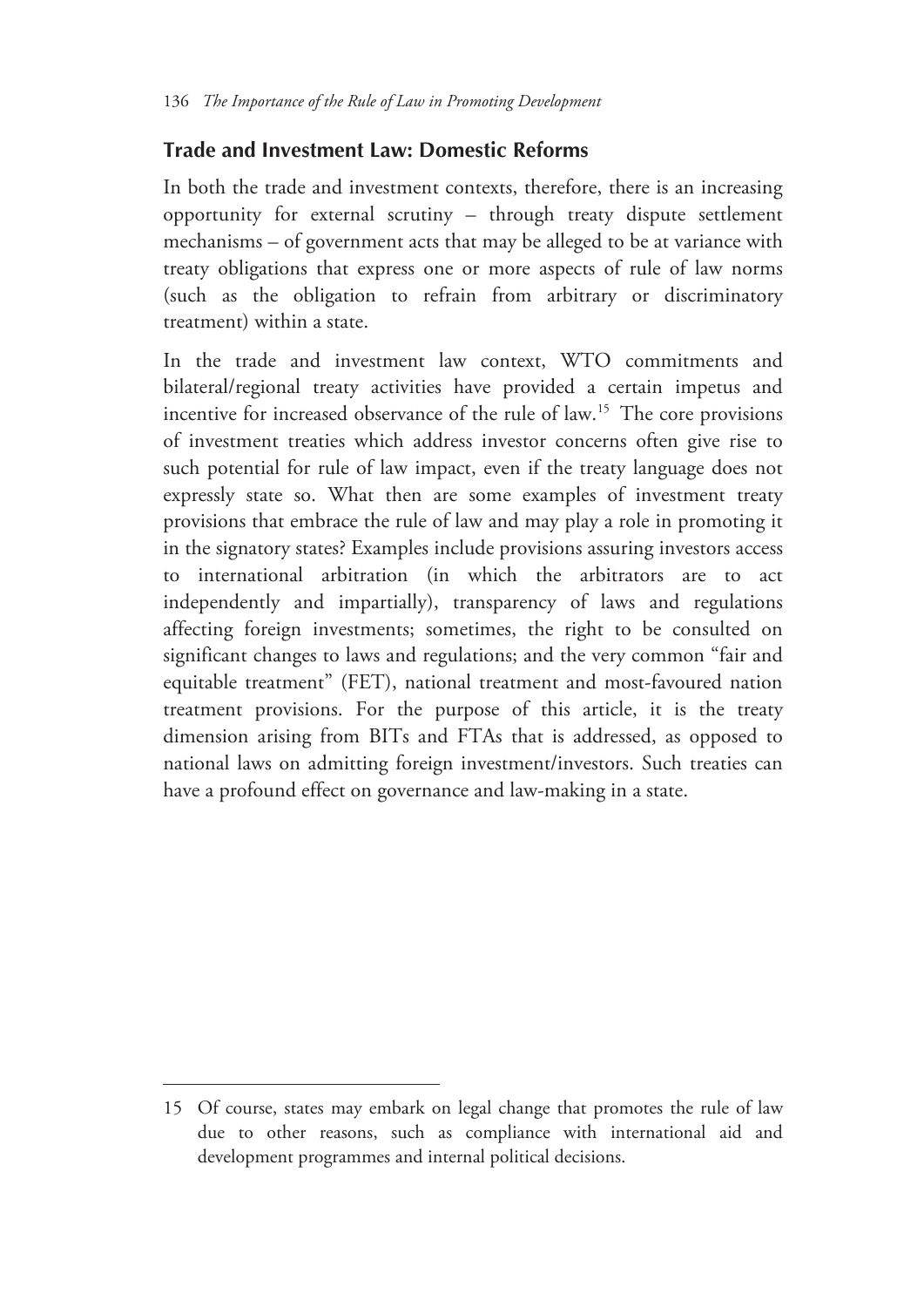The following discussion illustrates some of these investment treaty provisions, which cover a range of obligations.<sup>16</sup> It is suggested that such provisions can have a salutary effect on the promotion of the rule of law in states, by forming enforceable obligations, the breach of which can be (and increasingly are) challenged in investment arbitration brought be disgruntled investors.17 The effect can be to nudge a state further along the rule of law "continuum". Although the scope and boundaries of the rule of law are not a subject of universal consensus, as discussed above, a number of concepts have gradually been evolving and become associated with the rule of law, such as accessibility of the law, access to justice, non-arbitrariness, etc, many of which draw from international law and domestic administrative law principles.

The jurisprudence that has sprung from arbitral tribunals interpreting FET and its scope has identified a number of factors that are relevant to these rule of law concepts. In fact in its recent efforts to negotiate clearer investment treaty terms, the European Union (EU) has recently attempted to distill a list of these very factors in order to spell out the ingredients of FET interpretation, as discussed below. These include ensuring due process, preventing denial of justice in proceedings, transparency and non-arbitrariness in decision-making. Recent rules supporting investment

<sup>16</sup> See generally Benjamin K Guthrie, "Beyond Investment Protection: An Examination of the Potential Influence of Investment Treaties on Domestic Rule of Law" (2012–13) 45 NYU J Int'l L & Pol 1151 at 1160–64 and Benedict Kingsbury and Stephan Schill, "Investor-State Arbitration as Governance: Fair and Equitable Treatment, Proportionality and the Emerging Global Administrative Law" NYU School of Law, Public Law Research paper No 09-46 (September 2009), <http://papers.ssrn.com/sol3/papers.cfm?abstract \_id=1466980> (accessed 3 March 2014). Guthrie rightly notes that the rule of law concept (in the context of investment law) encompasses more than dispute resolution and the courts (at 1185).

<sup>17</sup> On the other hand, however, there are some potential difficulties when considering the rule of law in investment dispute settlement itself. For example, criticisms have been raised in two areas: first, about the independence of certain tribunals (for various types of reasons), and secondly, about the suitability of arbitrators adjudicating on national measures, particularly those relating to domestic health or environmental policy. Systemic fairness and legitimacy of the adjudicatory body – important aspects of the rule of law in a system – are at the heart of these criticisms.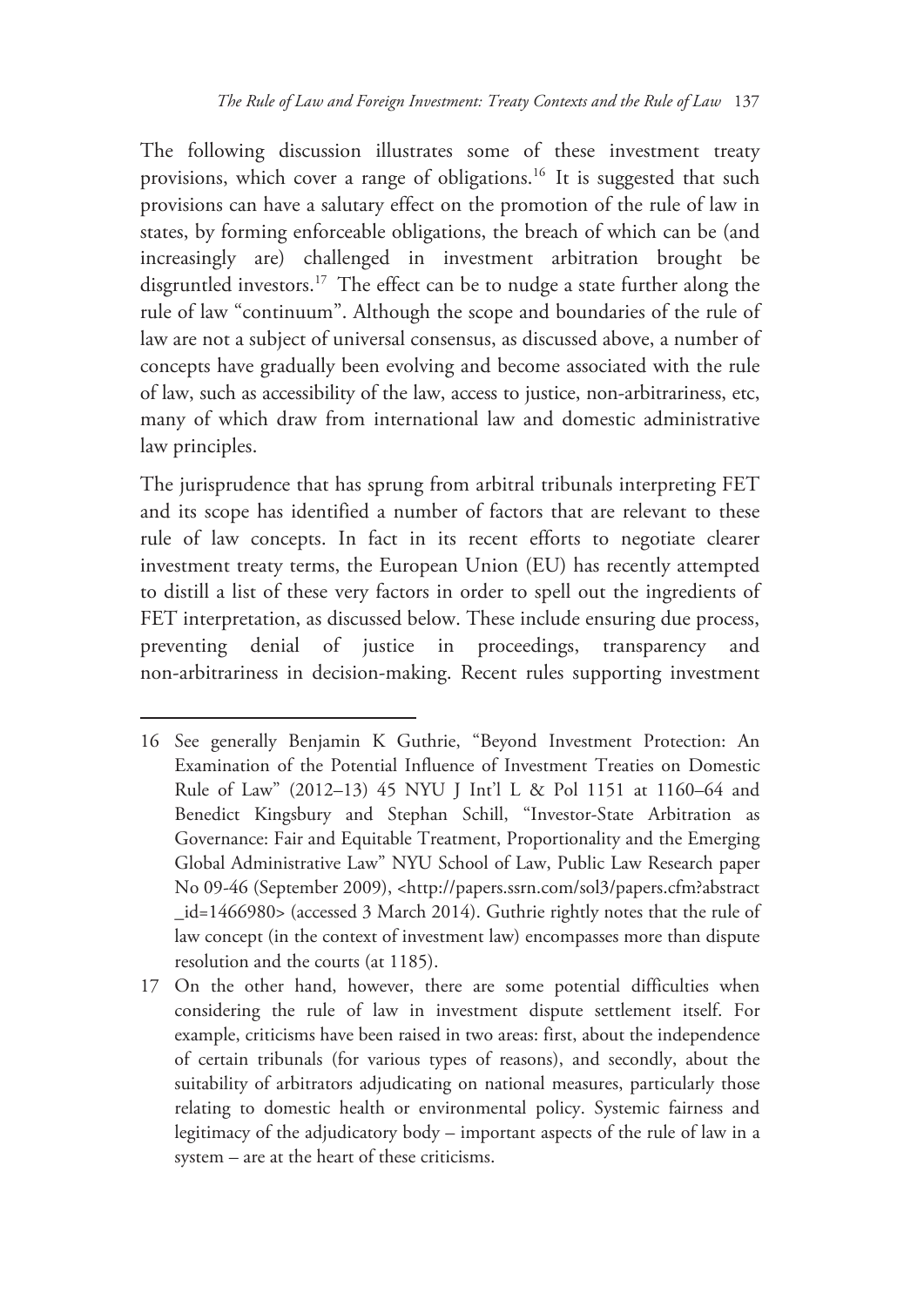treaty arbitrations can also help to reinforce rule of law notions when investment disputes are resolved, for example in the light of the Rules on Transparency in Treaty-Based Investor-State Arbitration issued by the United Nations Commission on International Trade Law (UNCITRAL) in 2014.18

#### **Fair and Equitable Treatment**

 $\overline{a}$ 

A key investment treaty obligation is that found in the fair and equitable treatment (FET) provision. Undefined but developed in different and conflicting ways through investment tribunal awards, the meaning of FET has come to embrace a number of notions familiar to the rule of law debate.<sup>19</sup>

FET, in arbitral "case law", has come to focus on certain factors or benchmarks, discussed below. These factors have been developed in a number of separate investor-state arbitral awards and appear to have gained some degree of recognition. For example, the European Union's policy on

<sup>18</sup> United Nations Commission on International Trade Law (UNCITRAL), Rules on Transparency in Treaty-based Investor-State Arbitration (effective date 1 April 2014) <http://www.uncitral.org/uncitral/uncitral\_texts/arbitration/ 2014Transparency.html> (accessed 10 June 2014). These Rules address transparency in *arbitral proceedings*; it should be noted generally that "transparency" in the investment law context may also relate to government decision-making and transparency in law-making and publication of laws and regulations (the latter being illustrated in Art X of GATT 1994).

<sup>19</sup> See also Benjamin K Guthrie, "Beyond Investment Protection: An Examination of the Potential Influence of Investment Treaties on Domestic Rule of Law" (2012–13) 45 NYU J Int'l L & Pol 1151 at 1160–64 and 1186–88. For overview discussions of the FET standard as interpreted by tribunals, see, *eg*, Roland Kläger, *"Fair and Equitable Treatment" in International Investment Law* (Cambridge University Press, 2011); United Nations Conference on Trade and Development (UNCTAD), "Fair and Equitable Treatment", UNCTAD Series on Issues in International Investment Agreements II, UN Doc UNCTAD/DIAE/IA/2011/5 and Organisation for Economic Co-operation and Development (OECD), "Fair and Equitable Treatment Standard in International Investment Law," (September 2004), <http://www.oecd.org/investment/internationalinvestmentagreements/337764 98.pdf> (accessed 5 March 2014).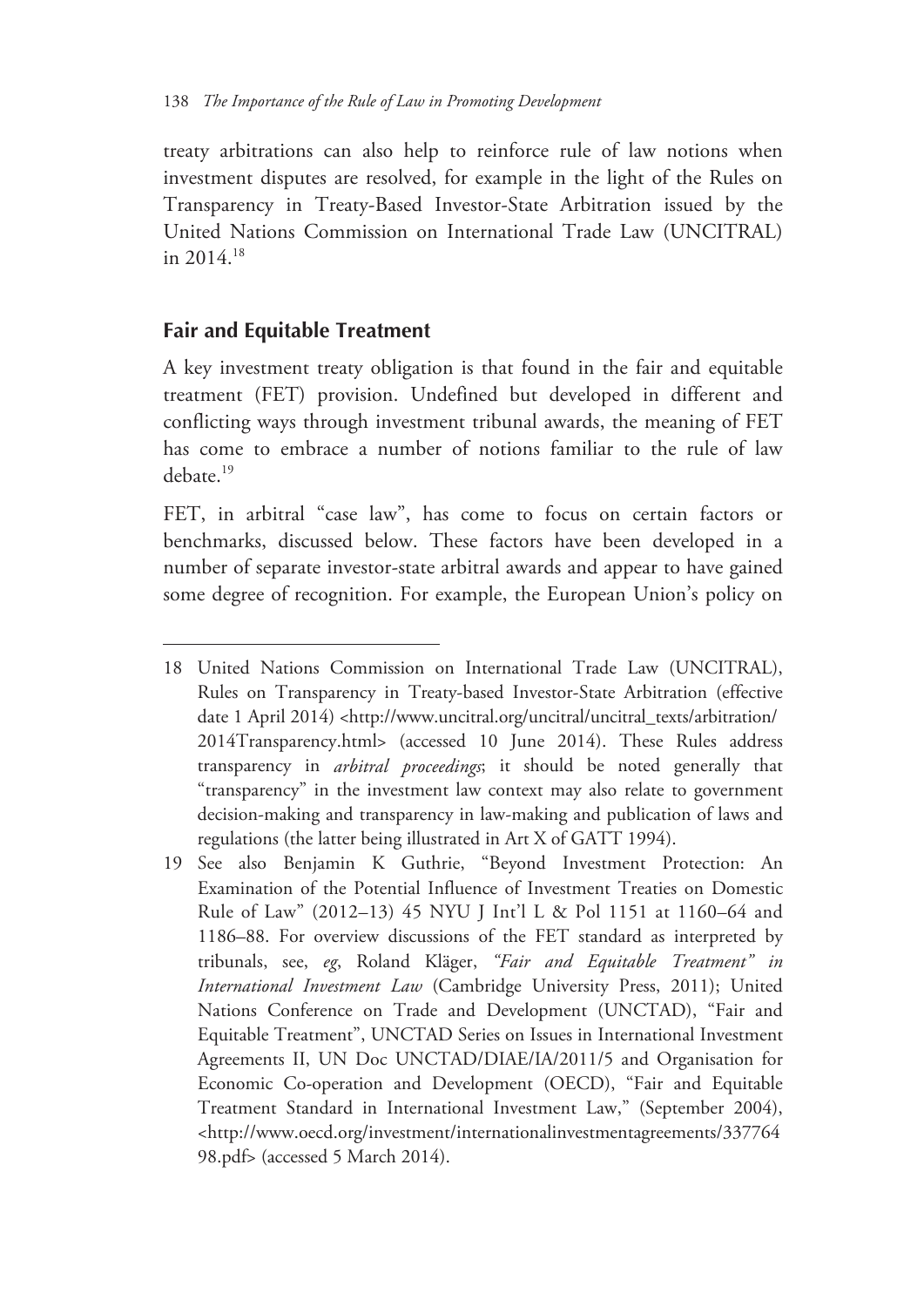its "new-age" investment treaties,<sup>20</sup> now expressly provides as factors the protection given to investors in the following situations:

- (a) Denial of justice in criminal, civil or administrative proceedings;
- (b) Fundamental breach of due process, including a fundamental breach of transparency, in judicial and administrative proceedings.
- (c) Manifest arbitrariness;

-

- (d) Targeted discrimination on manifestly wrongful grounds, such as gender, race or religious belief;
- (e) Abusive treatment of investors, such as coercion, duress and harassment.<sup>21</sup>

Due to space constraints, the following is a selection of case illustrations relating to the FET obligation; it represents but a small fraction of the arbitral jurisprudence and is intended to provide a brief flavour of approaches to interpretation in these matters.<sup>22</sup>

<sup>20</sup> The EU reformulated its investment treaty negotiation policy and practice after the coming into force of the Lisbon Treaty; see generally European Commission, Towards a Comprehensive European International Investment Policy, COM(2010)343 (7 July 2010) <http://trade.ec.europa.eu/doclib/docs/ 2010/july/tradoc\_146307.pdf> (accessed 15 July 2014) and European Commission, Fact Sheet on Investment Protection and Investor-State Dispute Settlement in EU Agreements (November 2013) <http://trade.ec.europa.eu/ doclib/docs/2013/november/tradoc\_151916.pdf > (accessed 7 March 2014)

<sup>21</sup> European Commission, Fact Sheet on Investment Protection and Investor-State Dispute Settlement in EU Agreements (November 2013). According to the Fact Sheet, its policy formulation will "avoid too wide interpretations and provide clear guidelines to tribunals". The EU has been holding consultations on its investment dispute settlement provisions: see European Commission, "Commission to consult European public on provisions in EU-US trade deal on investment and investor-state dispute settlement", European Commission Press Release (21 January 2014) <http://europa.eu/rapid/press-release\_IP-14-56\_en.htm> (accessed 10 June 2014).

<sup>22</sup> For more detailed examinations of the FET obligation, see *eg*, Rudolf Dolzer and Christoph Schreuer, *Principles of International Investment Law* (2nd edn, Oxford University Press, 2012) at Chapter VII: Standards of Protection.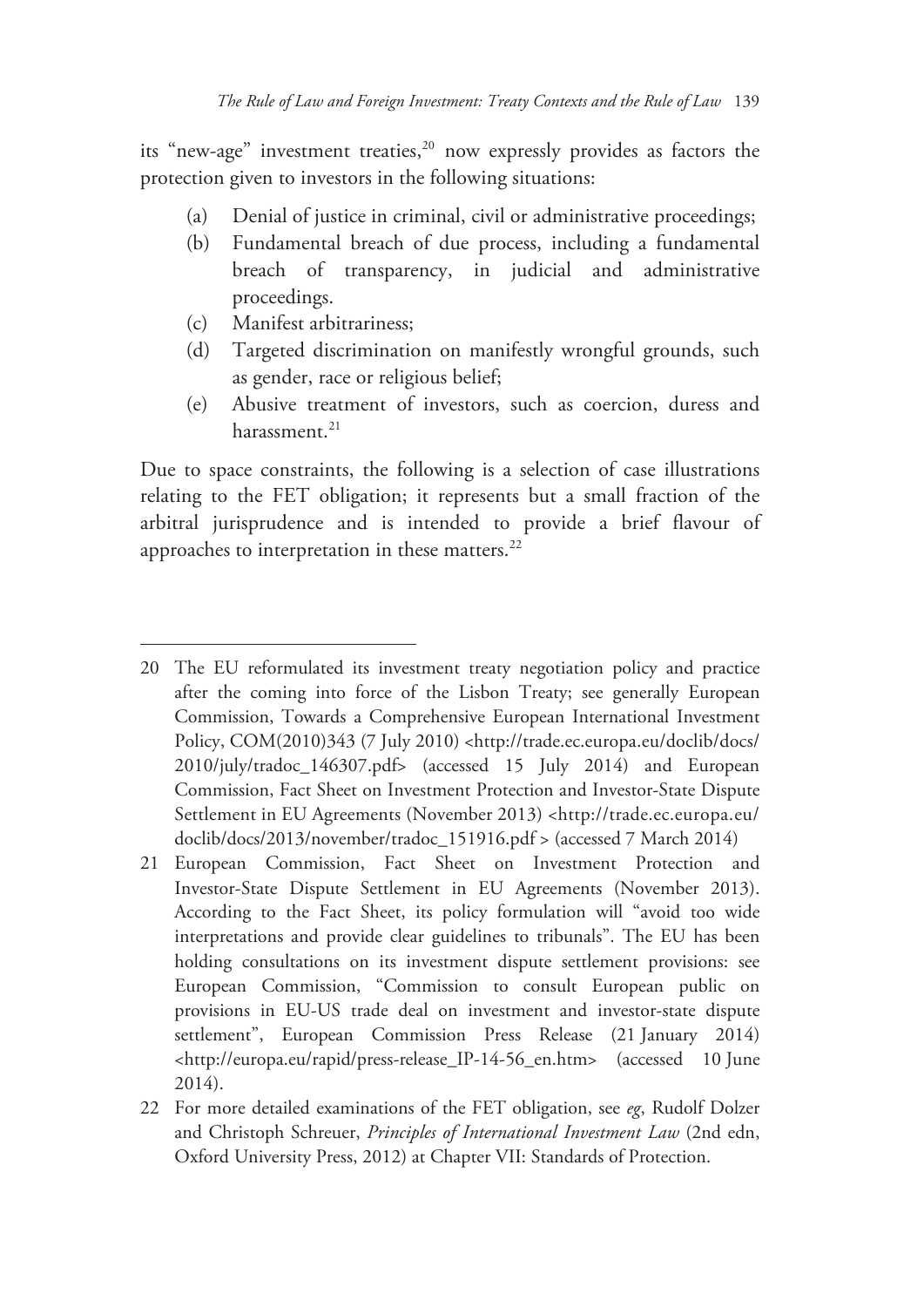#### *Ensuring a stable legal system*

 $\overline{a}$ 

One of the factors considered in FET interpretation has been whether a host state has ensured a stable legal system within which foreign investors may operate. In *CMS Gas v Argentina*, 23 for example, the International Centre for Settlement of Investment Disputes (ICSID) Tribunal stated as follows:

[F]air and equitable treatment is inseparable from stability and predictability. (para 276)

[A] stable legal and business environment is an essential element of fair and equitable treatment … [T]he measures that are complained of did in fact entirely transform and alter the legal and business environment under which the investment was decided and made. [The measures] resulted in the objective breach of the standard laid down in Article II(2)(a) of the Treaty. (para 281)

In *Impregilo v Argentina*, 24 the tribunal however said as follows:

290. If fair and equitable treatment is indeed linked to the legitimate expectations of the investors, these have to be evaluated considering all circumstances. In the Tribunal's understanding, fair and equitable treatment cannot be designed to ensure the immutability of the legal order, the economic world and the social universe and play the role assumed by stabilization clauses specifically granted to foreign investors with whom the state has signed investment agreements. The same approach was followed by the ICSID tribunal in *Parkerings-Compagniet AS v. Lithuania*:

It is each State's undeniable right and privilege to exercise its sovereign legislative power. A State has the right to enact, modify or cancel a law at its own discretion. Save for the existence of an agreement, in the form of a stabilisation clause or otherwise, there is nothing objectionable about the amendment brought to the regulatory framework existing at the time an investor made its investment.

291. The legitimate expectations of foreign investors cannot be that the State will never modify the legal framework, especially in times of crisis, but

<sup>23</sup> *CMS Gas Transmission Co v Republic of Argentina*, ICSID Case No ARB/01/8, award dated 12 May 2005. It should be noted generally that interpretations of FET may be influenced by other language of the treaty in question, such as its preamble.

<sup>24</sup> *Impregilo SpA v Argentine Republic*, ICSID Case No ARB/07/17, award dated 21 June 2011 (original footnote omitted).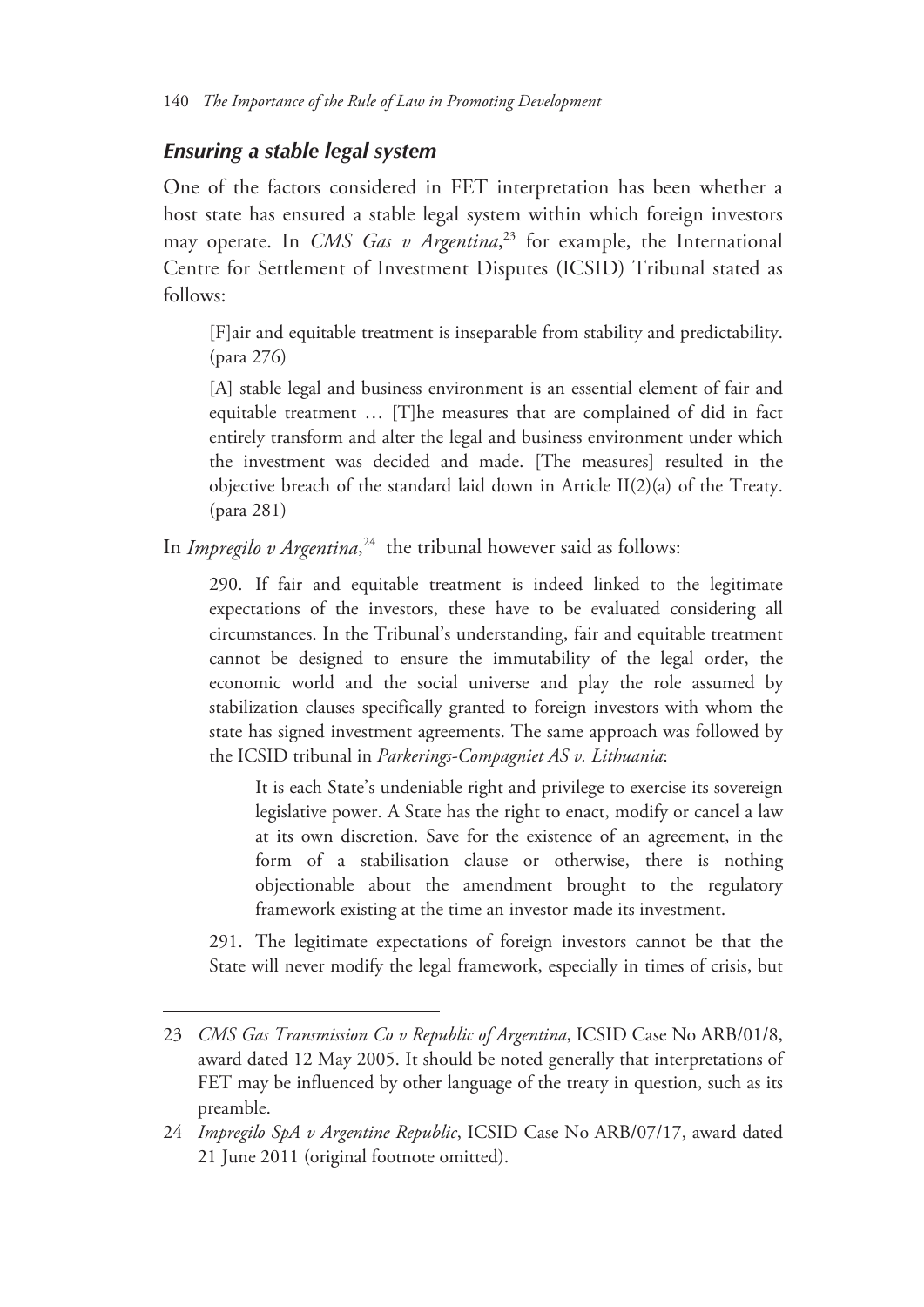certainly investors must be protected from unreasonable modifications of that legal framework.

292. In this context, the Arbitral Tribunal observes that the existence of legitimate expectations and the existence of contractual rights are two separate issues. This has been highlighted by the *Parkerings-Compagniet* tribunal, which made a clear distinction between contractual obligations under national law and legitimate expectations under international law:

It is evident that not every hope amounts to an expectation under international law. The expectation a party to an agreement may have of the regular fulfilment of the obligation by the other party is not necessarily an expectation protected by international law. In other words, contracts involve intrinsic expectations from each party that do not amount to expectations as understood in international law.

#### *Protection of legitimate expectations of investors*

-

The legitimate or basic expectations of investors form part of the calculus in evaluating whether there has been a violation of an FET obligation. This factor was used by tribunals such as those in the *Saluka* and *TecMed* cases.25

In a recent award, the tribunal in *Teco Guatemala Holdings LLC v The Republic of Guatemala*<sup>26</sup> explained the "expectation" factor succinctly as follows:

It is clear, in the eyes of the Arbitral Tribunal, that any investor has the expectation that the relevant applicable legal framework will not be disregarded or applied in an arbitrary manner. However, that kind of expectation is irrelevant to the assessment of whether a State should be held liable for the arbitrary conduct of one of its organs. What matters is whether the State's conduct has objectively been arbitrary, not what the investor expected years before the facts. A willful disregard of the law or an arbitrary application of the same by the regulator constitutes a breach of the minimum standard, with no need to resort to the doctrine of legitimate expectations.

<sup>25</sup> *Saluka Investments BV v Czech Republic* [2006] IIC 210 (UNCITRAL award); *TecMed v Mexico*, ICSID Case No ARB (AF)/00/2, award dated 29 May 2003.

<sup>26</sup> *Teco Guatemala Holdings LLC v Republic of Guatemala*, ICSID Case No ARB/10/17, award dated 19 December 2013, at para 621 (original footnote omitted). See also *Micula v Romania*, ICSID Case No ARB/05/20, award dated 11 December 2013, at para 669, 671 and 673.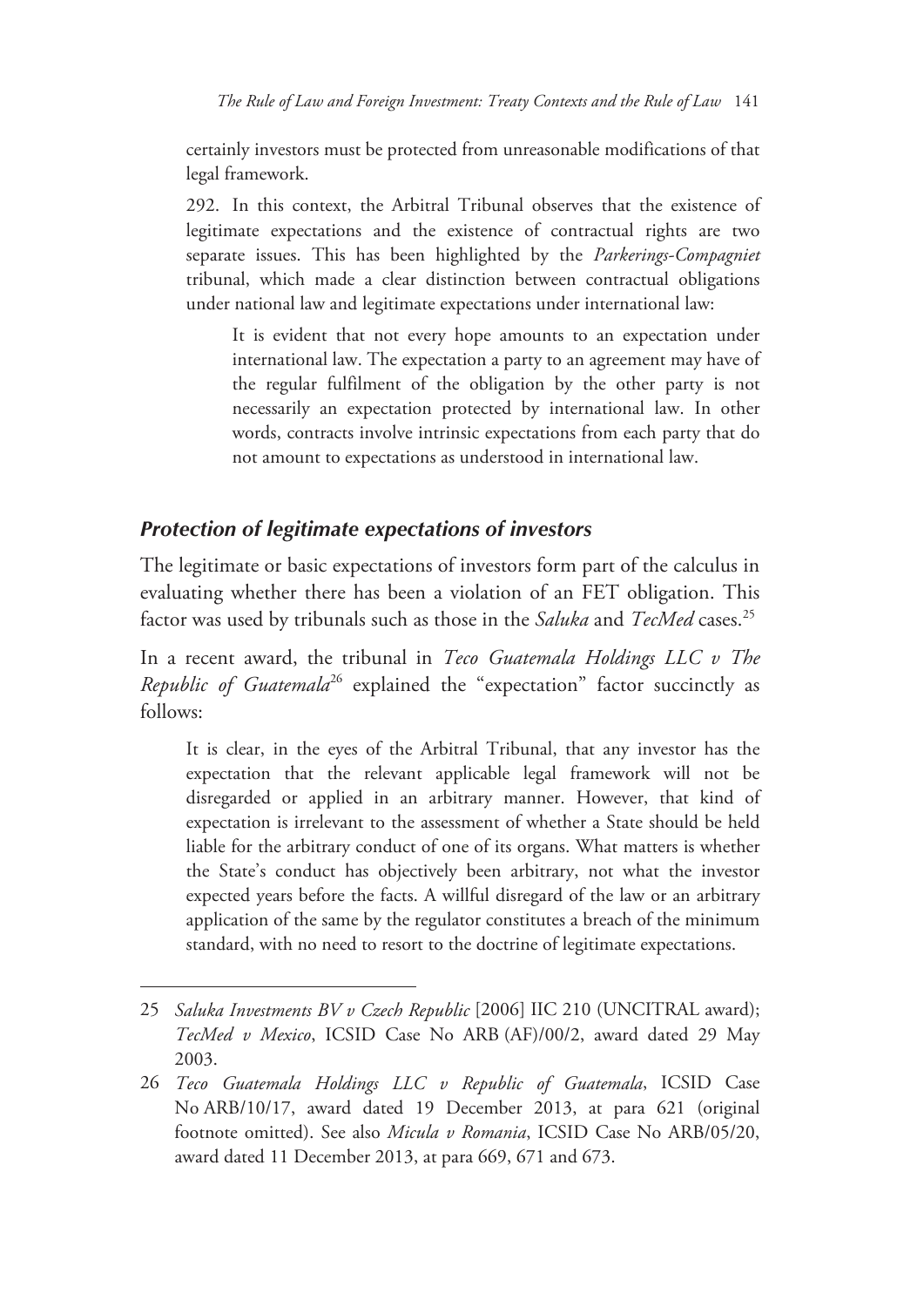#### *Non-arbitrariness and transparency of state action*

In *TecMed v Mexico*,<sup>27</sup> in applying the FET standard, the tribunal considered whether the host state's actions were arbitrary or lacking in transparency. The following excerpt merits full reproduction here as it clearly features various components of the rule of law, with these highlighted in italics:

154. The Arbitral Tribunal considers that this provision of the Agreement, in light of the good faith principle established by international law, requires the Contracting Parties to provide to international investments treatment that does not affect the *basic expectations* that were taken into account by the foreign investor to make the investment. The foreign investor expects the host State to *act in a consistent manner*, *free from ambiguity* and *totally transparently* in its relations with the foreign investor, so that it may know beforehand any and all rules and regulations that will govern its investments, as well as the goals of the relevant policies and administrative practices or directives, to be able to plan its investment and comply with such regulations. Any and all State actions conforming to such criteria should *relate* not only to the guidelines, directives or requirements issued, or the resolutions approved thereunder, but also to the goals underlying such regulations. The foreign investor also expects the host State to *act consistently*, i.e. *without arbitrarily revoking* any preexisting decisions or permits issued by the State that were relied upon by the investor to assume its commitments as well as to plan and launch its commercial and business activities. The investor also expects the State to *use the legal instruments that govern the actions of the investor or the investment in conformity with the function usually assigned* to such instruments, and not to deprive the investor of its investment without the *required compensation*. In fact, failure by the host State to comply with such pattern of conduct with respect to the foreign investor or its investments affects the investor's ability to measure the treatment and protection awarded by the host State and to determine whether the actions of the host State conform to the fair and equitable treatment principle. Therefore, compliance by the host State with such *pattern of conduct* is closely related to the above-mentioned principle, to the actual chances of enforcing such principle, and to excluding the possibility that state action be characterized as arbitrary; i.e. as presenting insufficiencies that would be recognized "…by any reasonable and impartial man," or, although not in violation of specific regulations, as being contrary to the law because: … (it)

<sup>27</sup> *TecMed v Mexico*, [2003] ICSID Case No ARB (AF)/00/2, award dated 29 May 2003.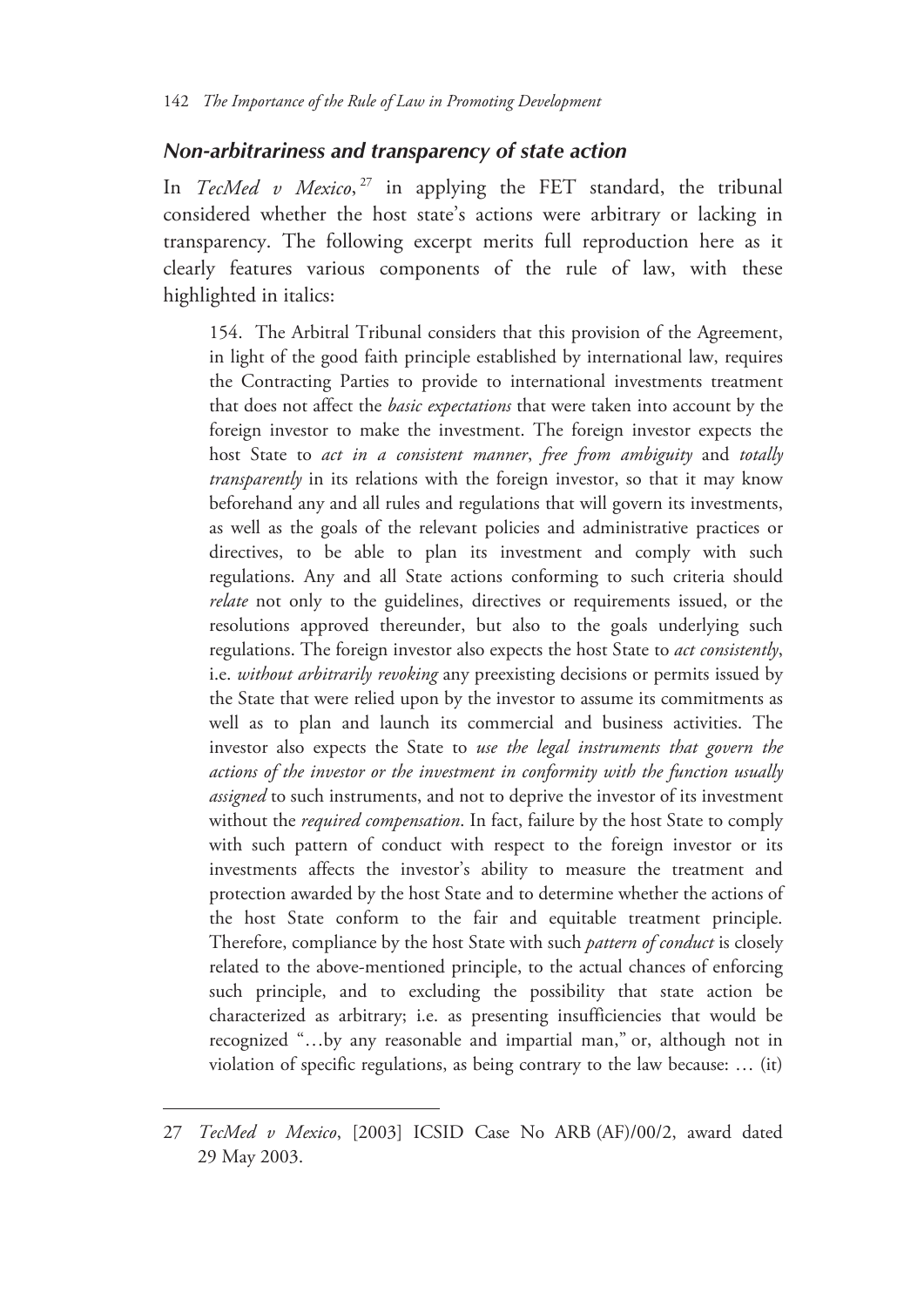shocks, or at least surprises, a sense of juridical propriety. [Original footnote omitted, italic emphases added]

Arbitrary state action is therefore disciplined under the FET obligation.<sup>28</sup>

Again, in *LESI SpA and Astaldi SpA v Algeria*, 29 the FET obligation ("imported" via a Most Favoured Nation (MFN) clause), was explained as follows:

[T]he State must act in a *coherent*, *unambiguous*, *transparent* manner, it must maintain an environment *sufficiently stable* to allow a reasonably diligent investor to adopt a strategy and implement it over time, and it must act in a *non-arbitrary* and *non-discriminatory* manner, *without abuse of power* and *in compliance with its commitments*. [emphasis added]

### *Clarity of laws and application*

-

A lack of clarity of national laws may also form the subject matter of a claim of violation of FET. In *Occidental Petroleum Corp v Ecuador*, for example, it was noted the investor received "a wholly unsatisfactory and thoroughly vague answer" and that the tax law was changed without providing any clarity about its meaning and extent and the practice and regulations were also inconsistent with such changes.<sup>30</sup>

<sup>28</sup> For a further, interesting discussion on arbitrariness, Jeremy Bentham's formulation of the notion, judicial decision-making and law-making, see Timothy Endicott, "Arbitrariness" (2014) Can J L & Juris, <http://papers.ssrn. com/sol3/papers.cfm?abstract\_id=2378858##> (accessed 29 May 2014). See also Jacob Stone, "Arbitrariness, the Fair and Equitable Treatment Standard, and the International Law of Investment" (2012) 25 Leid J Int'l L 77.

<sup>29</sup> *LESI SpA and Astaldi SpA v Algeria* [2008] ICSID Case No ARB/05/3, award dated 12 November 2008 (unofficial translation from www.IAReporter.com).

<sup>30</sup> *Occidental Petroleum Corporation and Occidental Exploration and Production Company v the Republic of Ecuador* ICSID Case No ARB/06/11, award dated 5 October 2012, at para 184.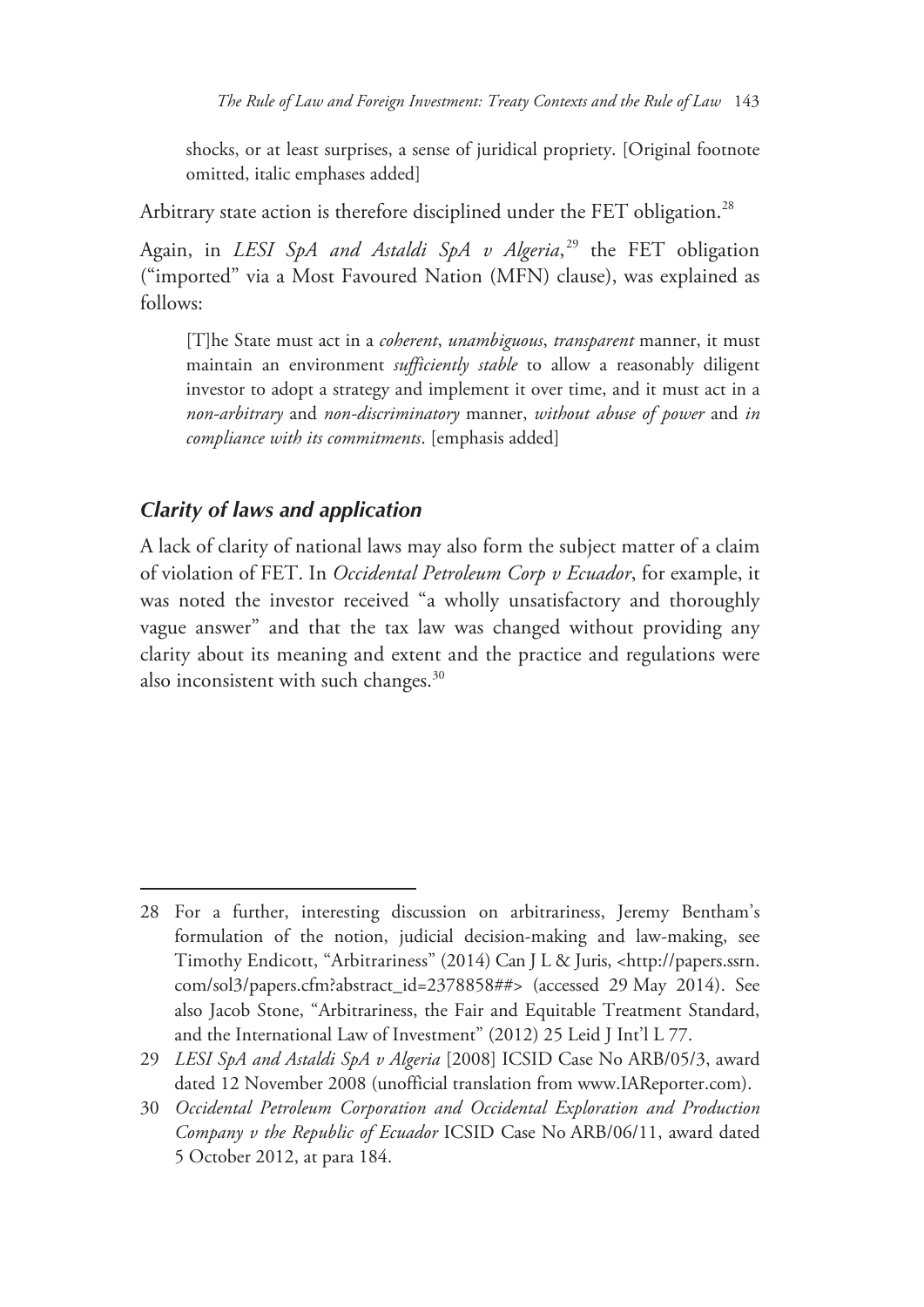#### *Denial of justice and due process*

In the tribunal decision in *Mondev v United States*, 31 four situations relating to denial of justice were identified. These were: refusal of courts to entertain a suit, undue delay, administration of justice in an inadequate way, and clear and malicious misapplication of the law. The tribunal quoted the following from a prior award (which interpreted provisions of the North American Free Trade Agreement (NAFTA)) in *Azinian et al v. United Mexican States*: 32

A denial of justice could be pleaded if the relevant courts refuse to entertain a suit, if they subject it to undue delay, or if they administer justice in a seriously inadequate way… There is a fourth type of denial of justice, namely the clear and malicious misapplication of the law. This type of wrong doubtless overlaps with the notion of "pretence of form" to mask a violation of international law.

In *Loewen v USA*,<sup>33</sup> the tribunal referred to the lack of due process as being relevant:

Manifest injustice in the sense of a lack of due process leading to an outcome which offends a sense of judicial propriety is enough … .

#### *Access to justice for investors*

 $\overline{a}$ 

Treaties may, in addition to FET provisions, also contain certain additional guarantees regarding access to domestic courts or mechanisms of dispute resolution for the foreign investor. These can lead to scrutiny of the domestic mechanisms if challenges are raised as to their availability or effectiveness. As a result, in some investment disputes, even national judicial

<sup>31</sup> *Mondev International Ltd v United States of America*, ICSID Case No ARB(AF)/99/2, award dated 11 October 2002, at para 126.

<sup>32</sup> *Azinian et al v United Mexican States* ICSID Case No ARB (AF)/97/2, award dated 1 November 1999.

<sup>33</sup> *The Loewen Group, Inc and Raymond L Loewen v United States of America*, ICSID Case No ARB(AF)/98/3, award dated 26 June 2003, at para 132. For a more recent view on denial of justice in the FET context, see *Franck Charles Arif v Republic of Moldova*, ICSID Case No ARB/11/2, award dated 8 April 2013, at para 427–445.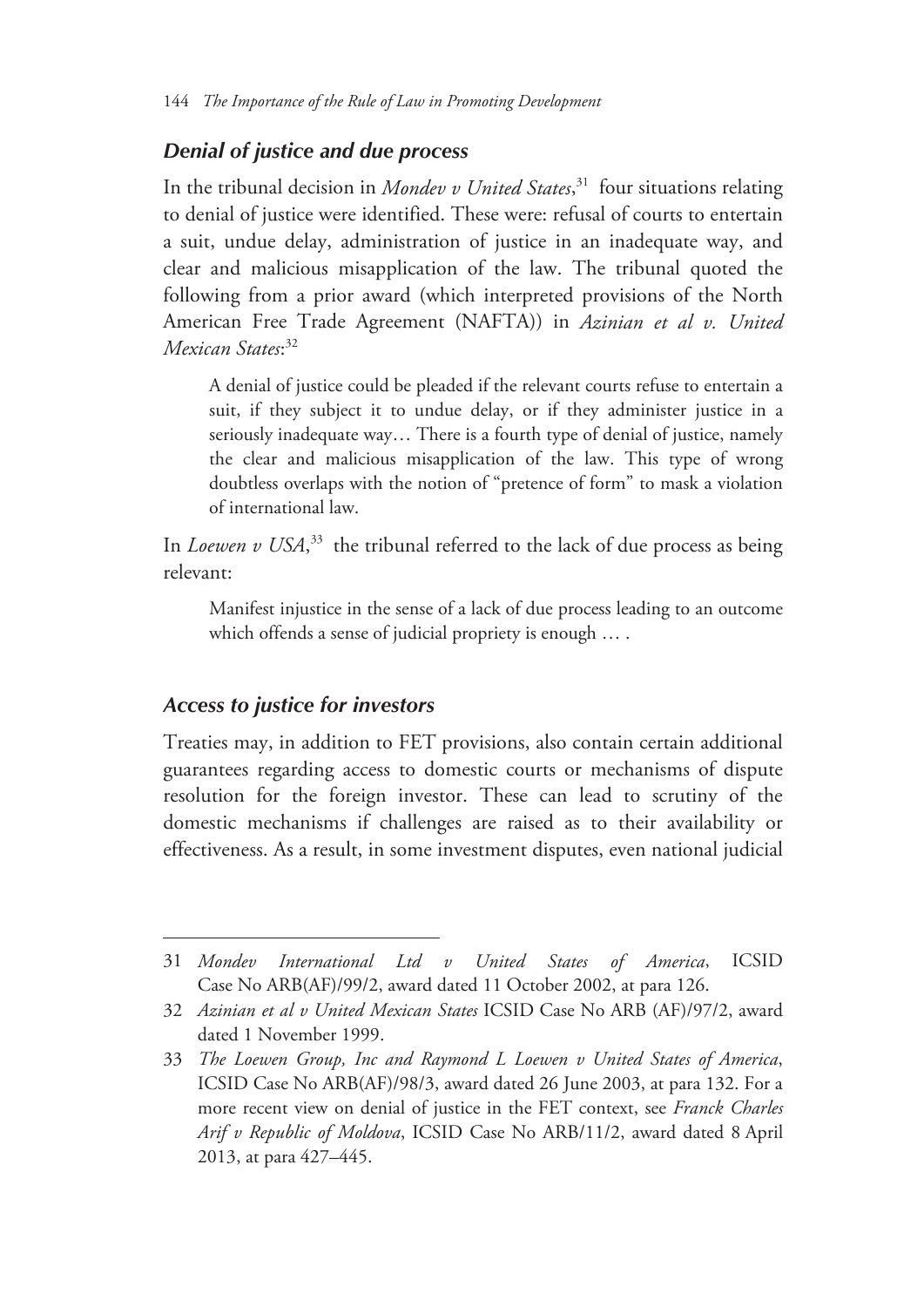systems have come under scrutiny in whether a host state has provided proper access to justice. $34$ 

In *Chevron Corp (USA) & Texaco Petroleum Company (USA) v Ecuador*, 35 the following provision (known as an "effective means" clause, for short) in the relevant treaty came under examination by the tribunal:

Art. II(7): Each Party shall provide effective means of asserting claims and enforcing rights with respect to investment, investment agreements, and investment authorizations.

The Permanent Court of Arbitration ruled that such a clause was *lex specialis*, distinct from the denial of justice obligation and that it poses a lower threshold than denial of justice. It can be violated by undue delay and unwillingness of the domestic courts for a case to proceed.<sup>36</sup> It further decided as follows:

While Article II(7) clearly requires that a proper system of laws and institutions be put in place, the system's effects on individual cases may also be reviewed. The Tribunal thus finds that it may directly examine individual cases under Article II(7), while keeping in mind that the threshold of "effectiveness" stipulated by the provision requires that a measure of deference be afforded to the domestic justice system …

The Tribunal finds that court congestion must be temporary and must be promptly and effectively addressed by the host state if it is to act as a defense to an otherwise valid claim for breach of Article II(7). That is to say, the State must have previously been in compliance with and must return to

<sup>34</sup> See, for example, *The Loewen Group, Inc and Raymond L Loewen v United States of America*, ICSID Case No ARB(AF)/98/3, award dated 26 June 2003 and *White Industries Australia Ltd v the Republic of India* (UNCITRAL), award dated 30 November 2011, where the clause in question was an "effective means" clause. For a general discussion of such clauses, see Benjamin K Guthrie, "Beyond Investment Protection: An Examination of the Potential Influence of Investment Treaties on Domestic Rule of Law" (2012–13) 45 NYU J Int'l L & Pol 1151 at 1189–92.

<sup>35</sup> PCA Case No 2009-23.

<sup>36</sup> *Chevron Corporation and Texaco Petroleum Company v Republic of Ecuador* PCA Case No 2009-23, partial award on the merits dated 30 March 2010, at para 250.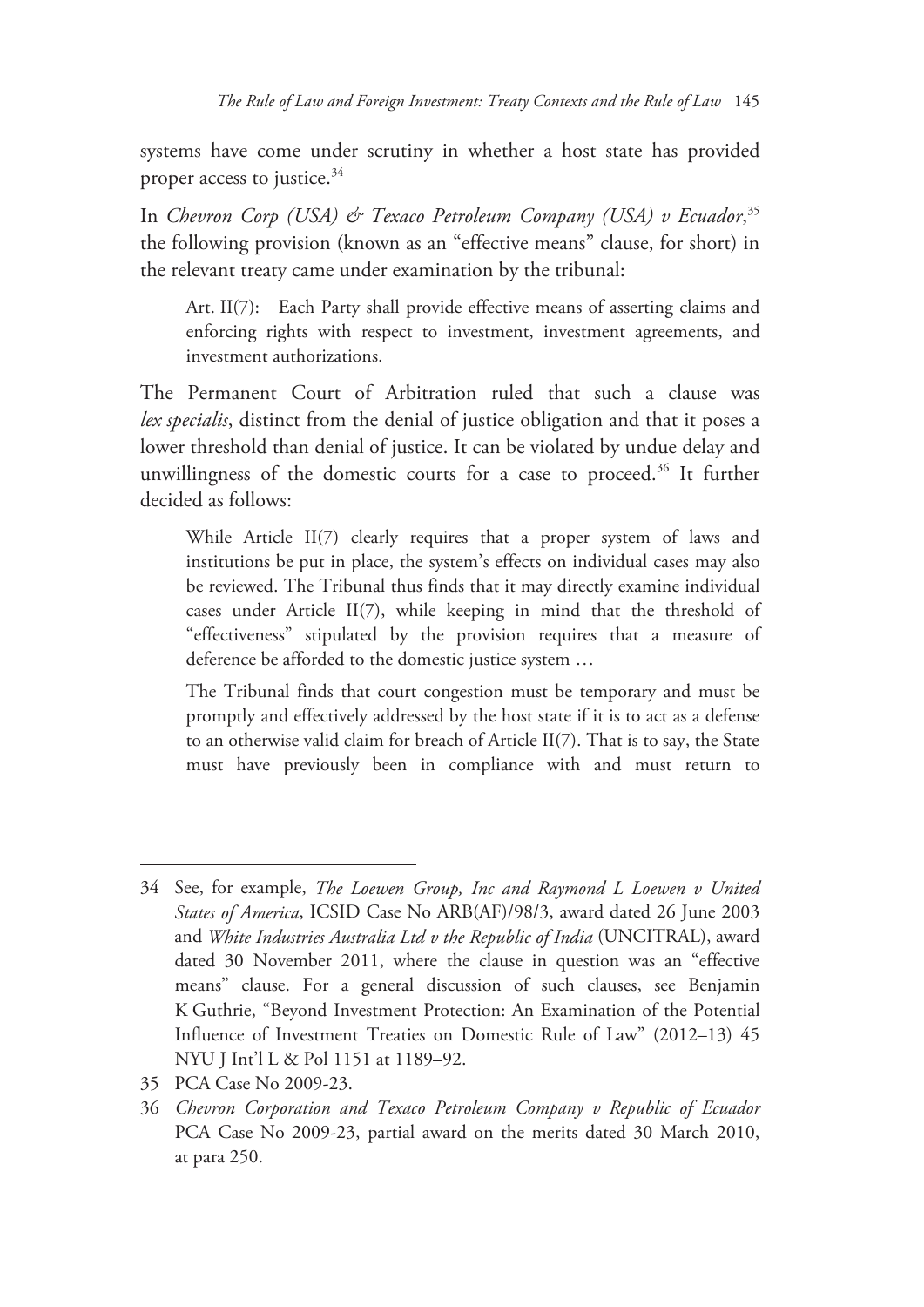compliance with the international standard within a short amount of time from when the backlogs arise.37

In *White Industries Australia Ltd v Republic of India*, 38 the long delays in proceedings brought by a foreign investor in the Indian judicial system came under scrutiny in an arbitration complaint by the investor. Among the provisions relied upon by the investor were an FET clause and an "effective means" clause. While the tribunal was sympathetic to India's status as a developing country when considering whether the long judicial system delays were a violation of the FET clause, it found that these delays were however a violation of the "effective means" clause.

#### **ASEAN Economic Integration and the Rule of Law**

 $\overline{a}$ 

The rule of law in the context of enhanced integration efforts in ASEAN has been of increasing interest in recent years.<sup>39</sup> However, there has been relatively little analysis of the rule of law in the context of ASEAN's investment treaty provisions.

The ASEAN Community comprises three "pillars", including the economic "pillar" in the form of the ASEAN Economic Community (AEC), with the

<sup>37</sup> *Chevron Corporation and Texaco Petroleum Company v Republic of Ecuador* PCA Case No 2009-23, partial award on the merits dated 30 March 2010, at para 243–247.

<sup>38</sup> *White Industries Australia Ltd v the Republic of India* (UNCITRAL), award dated 30 November 2011, see especially 91–118.

<sup>39</sup> See, *eg*, Chief Justice Sundaresh Menon, "Keynote Address: ASEAN Integration Through Law" (25 August 2013) <http://cil.nus.edu.sg/wp/wpcontent/uploads/2013/09/Keynote-by-CJ-Menon.pdf> (accessed 20 January 2015). See also Joel Ng, "Rule of Law as a Framework with the ASEAN Community", (2012) *Journal of East Asia and International Law* 2, 327; Paul Davidson, "The ASEAN Way and the Role of Law in ASEAN Economic Integration" (2004) 8 *Singapore Yearbook of International Law* 165; and Kitsuron Sangsuvan, "The Rule of Law in ASEAN" (2011) 40 *International Law News*. Other academic activity has increased in this regard too: see, *eg*, the Singapore Management University's Asian Business and Rule of Law Initiative, <http://ink.library.smu.edu.sg/sol\_aprl/> (accessed 5 March 2014) and the National University of Singapore's ASEAN Integration through Law Project, <http://cil.nus.edu.sg/research-projects/cil-research-projects/asean/> (accessed 5 March 2014).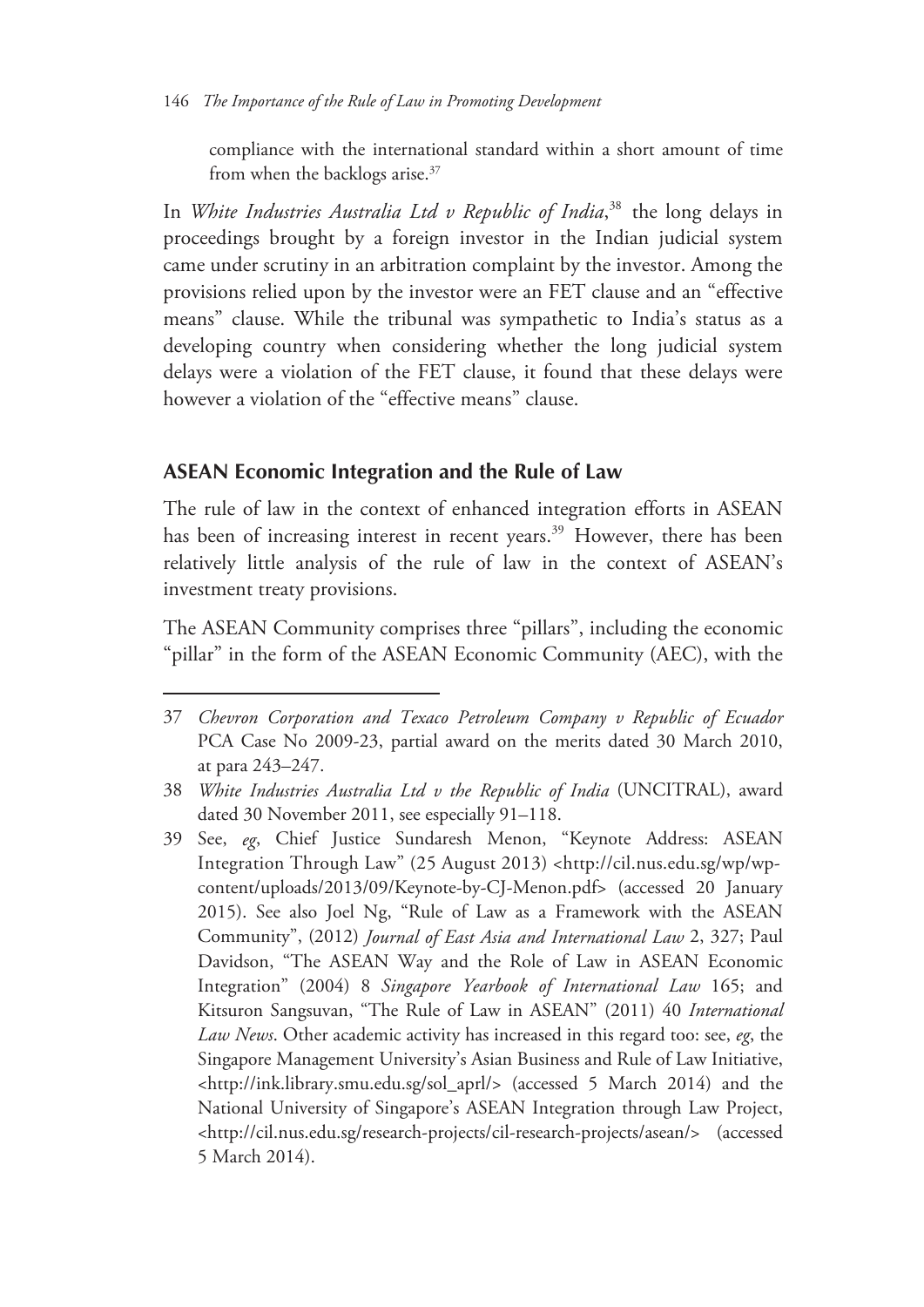emphasis of this article being on this "pillar".<sup>40</sup> In the ASEAN context, the rule of law has been receiving increasing treaty prominence over the last two decades or so. ASEAN is mentioned in particular in view of the ambitious 2015 ASEAN Economic Community (AEC) target. The AEC spells greater economic linkage and integration among the ten members but in the present context, it has also spurred the clarification of the role of law in ASEAN. It is well known that ASEAN has conducted its business through consensus-building processes which has come to be known as the "ASEAN Way", rather than legalistic formulations and procedures. In recent years, however, a distinctly more rules-based approach has come to the fore. <sup>41</sup>

Seeing that the ASEAN Way was no longer adequate for some areas, ASEAN members embarked on a more rules-based approach, in its integration commitments and in the resolution of trade disputes between members. A key development in 1996 was the establishment of a rules-based dispute settlement system. ASEAN members drew confidence from having entered into a larger "model" of such a system at the WTO (through its Dispute Settlement Understanding).42 A number of important ASEAN treaties have made express reference to commitments to the rule of law.43 The landmark ASEAN Charter, for example, which was signed in 2007, sets out objectives and principles which explicitly refer to, *inter alia*, the rule of law, good governance, principles of democracy, fundamental

<sup>40</sup> The other two are the ASEAN Political-Security and ASEAN Socio-Cultural pillars.

<sup>41</sup> See Rodolfo Severino, former ASEAN Secretary-General, "The ASEAN Way and the Rule of Law", address at University of Malaya, Kuala Lumpur (3 September 2001) <http://www.asean.org/resources/2012-02-10-08-47-56/ speeches-statements-of-the-former-secretaries-general-of-asean/item/the-aseanway-and-the-rule-of-law> and Termsak Chalermpalanupap, ASEAN Secretariat, "The ASEAN Way towards Community Building" (4 July 2005), <http://www.seaca.net/\_articleFiles/692/Microsoft%20Word%20-%20ASEAN %20Way%20Towards%20Community%20Building.pdf> (both links accessed 5 March 2014).

<sup>42</sup> Note that as at 1996, Cambodia, Lao PDR and Vietnam were as not yet WTO members.

<sup>43</sup> See, *eg*, the preamble and Articles 2(h), (i), (j) and (n) of the ASEAN Charter (20 November 2007, entered into force 15 December 2008), the ASEAN Economic Blueprint, and the ASEAN Comprehensive Investment Agreement (26 February 2009, entered into force March 29, 2012).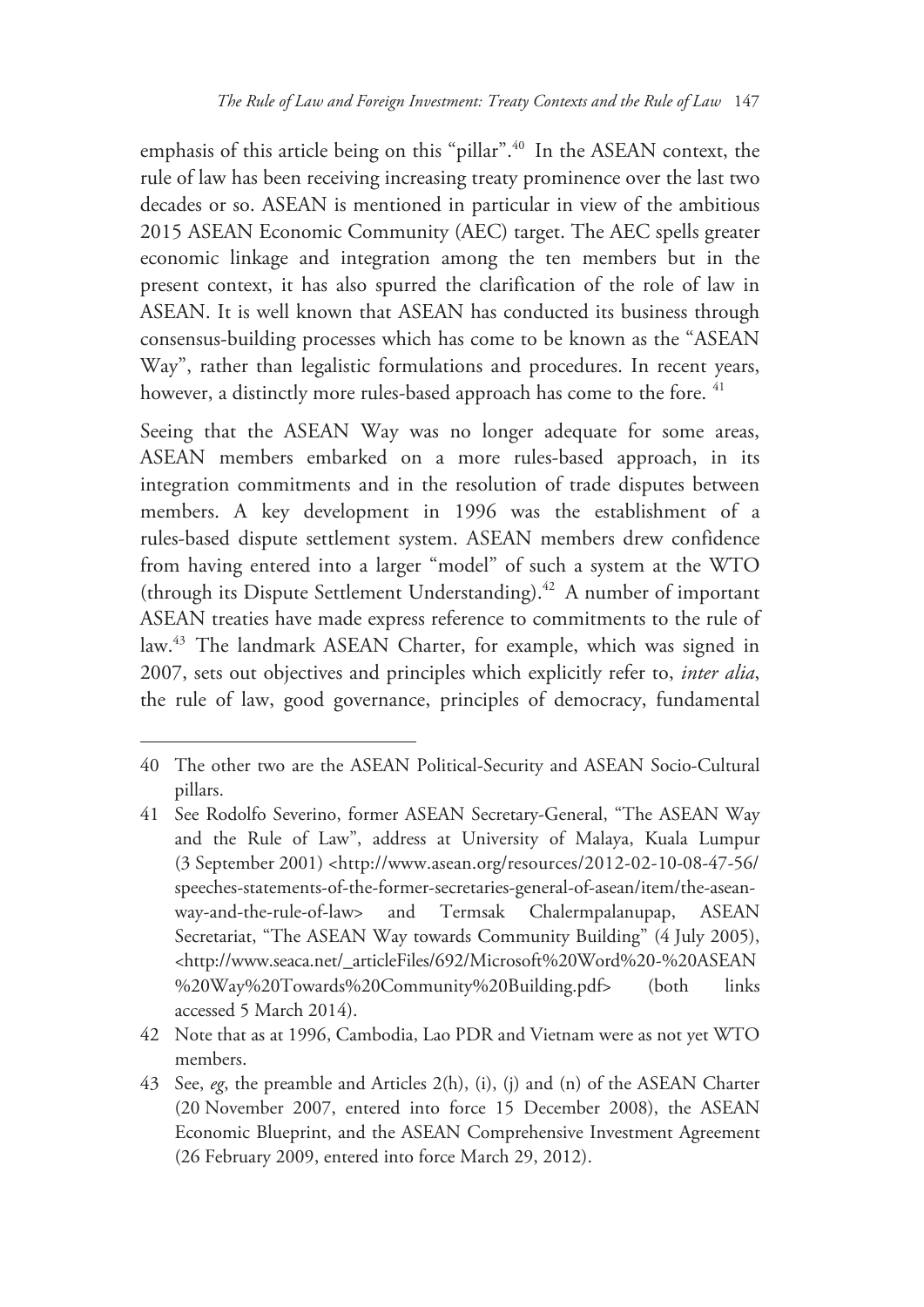freedoms, and the promotion of human rights and of social justice.<sup>44</sup> Express references to the rule of law have also been made in other recent ASEAN agreements, such as the ASEAN Comprehensive Investment Agreement (ACIA).<sup>45</sup> The legal, political and economic diversity in ASEAN makes it important to unify ASEAN with this underpinning notion of rule of law.

The ACIA, in particular, which of immediate interest to this article, is not only a strong signal of commitment by ASEAN members to strengthen investment protection for foreign investors. It is also a signal of commitment by each member to observe its provisions – including  $FET^{46}$  – in subjecting itself to the potential of investor-state dispute settlement. The rule of law, as with economic integration and development in ASEAN, is a work in progress, just as it is in many countries outside of ASEAN, and legally speaking, this is both a challenging and an interesting time for the region. The ACIA came into force in March 2012, and supersedes two earlier ASEAN investment agreements.<sup>47</sup> It contains a number of important legal commitments mirroring those discussed above, such as those on FET, <sup>48</sup> MFN, <sup>49</sup> national treatment (NT), <sup>50</sup> expropriation and compensation<sup>51</sup> and transparency.<sup>52</sup> The ACIA also contains a number of explicit exceptions and permitted derogations. 53 Its FET provision explicitly refers in an explanatory fashion to denial of justice in legal and administrative proceedings, and to due process. Notably, the objectives of the ACIA, as stated in Article 1, include the following:<sup>54</sup>

48 ACIA Art 11.

- 49 ACIA Art 6.
- 50 ACIA Art 5.
- 51 ACIA Art 14.
- 52 ACIA Arts 21 and 39.
- 53 See, *eg*, ACIA Arts 9, 17 and 18.
- 54 ACIA Art 1(c).

<sup>44</sup> See ASEAN Charter, especially the preamble and Articles 1(7), 2(2)(h)–(j).

<sup>45</sup> ASEAN Comprehensive Investment Agreement (26 February 2009, entered into force March 29, 2012).

<sup>46</sup> *Cf* the specific language of ACIA Art 11.

<sup>47</sup> The text of the ACIA and members' Reservations Lists are available at <http://www.asean.org/communities/asean-economic-community/category/ agreements-declarations-7> (accessed 10 June 2014).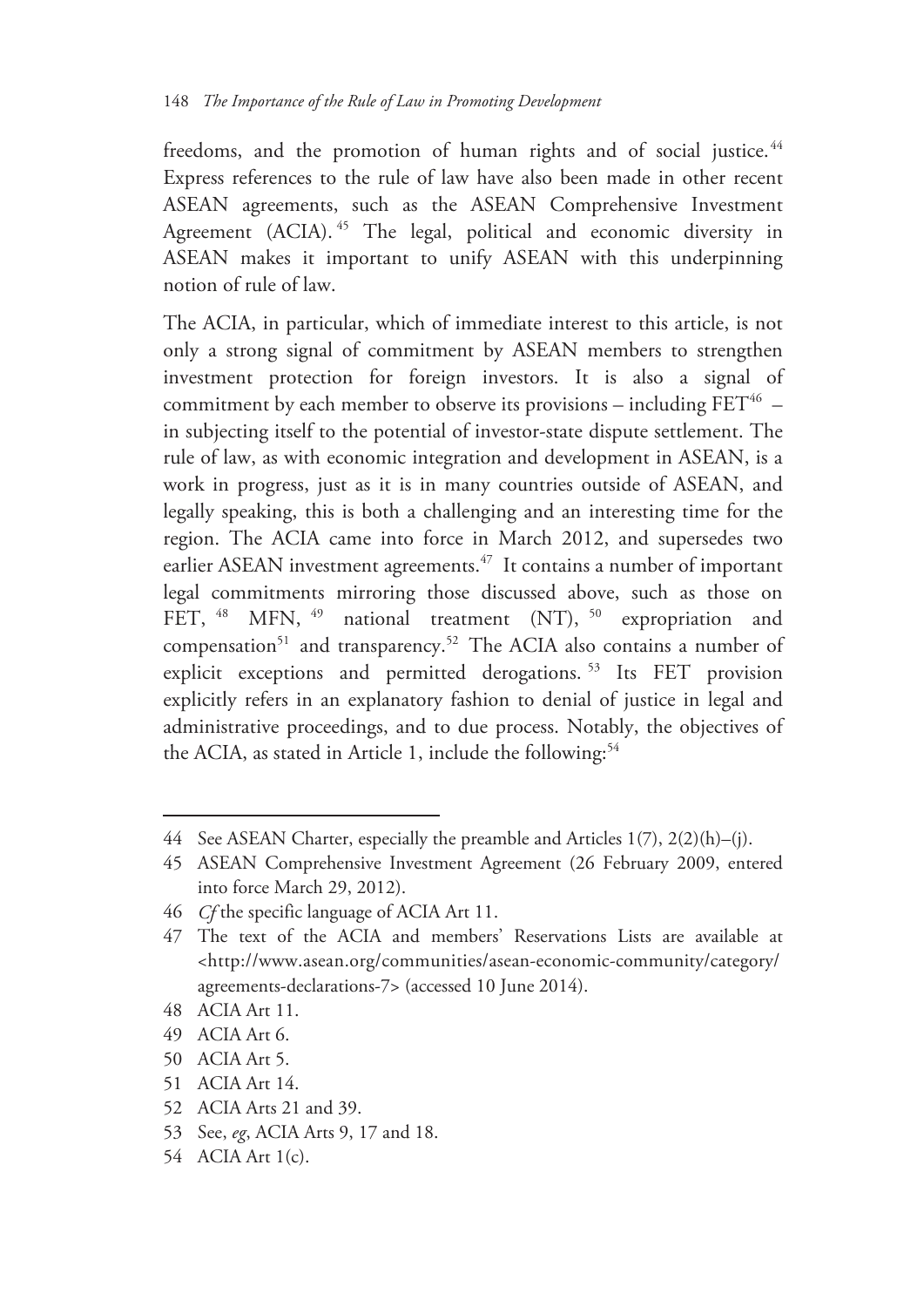… improvement of *transparency and predictability of investment rules, regulations and procedures* conducive to increased investment among Member states … [emphasis added]

ASEAN members have therefore embarked on a mission to enhance transparency of their investment laws and rules, as well as committing to upholding the rule of law both explicitly, and via the various investment treaty provisions in the ACIA.

#### **Conclusion**

The rapid evolution of international trade and investment treaties has contributed much to law-making and governance at the national and international levels. Such treaties have often encapsulated aspects of norms and rules associated with the rule of law notion. By creating binding legal commitments containing such norms and rules, such treaties have had the potential of promoting the rule of law and good governance within national systems affected by them. ASEAN, with its ambitious integration plan that is expected to bring about the AEC in 2015, has chosen to expressly embody such norms in some of its recent treaties and other documents.

The globalisation phenomenon has affected not only purely economic spheres but has also been leaving its mark on the rule of law. As economically and politically diverse nations such as those in ASEAN – some of which are undergoing a sea change in their economic and investment policies – work to integrate further, the rule of law can be an important underpinning and unifying concept in international and regional economic agreements. As economic treaty-making efforts continue around the world in the midst of economic and non-economic tensions and vicissitudes, it is apt to conclude with the following rather inspiring and timeless language, drawn from the preamble of the Declaration of the High-level Meeting of the General Assembly on the Rule of Law at the National and International Levels:

We agree that our collective response to the challenges and opportunities arising from the many complex political, social and economic transformations before us must be guided by the rule of law, as it is the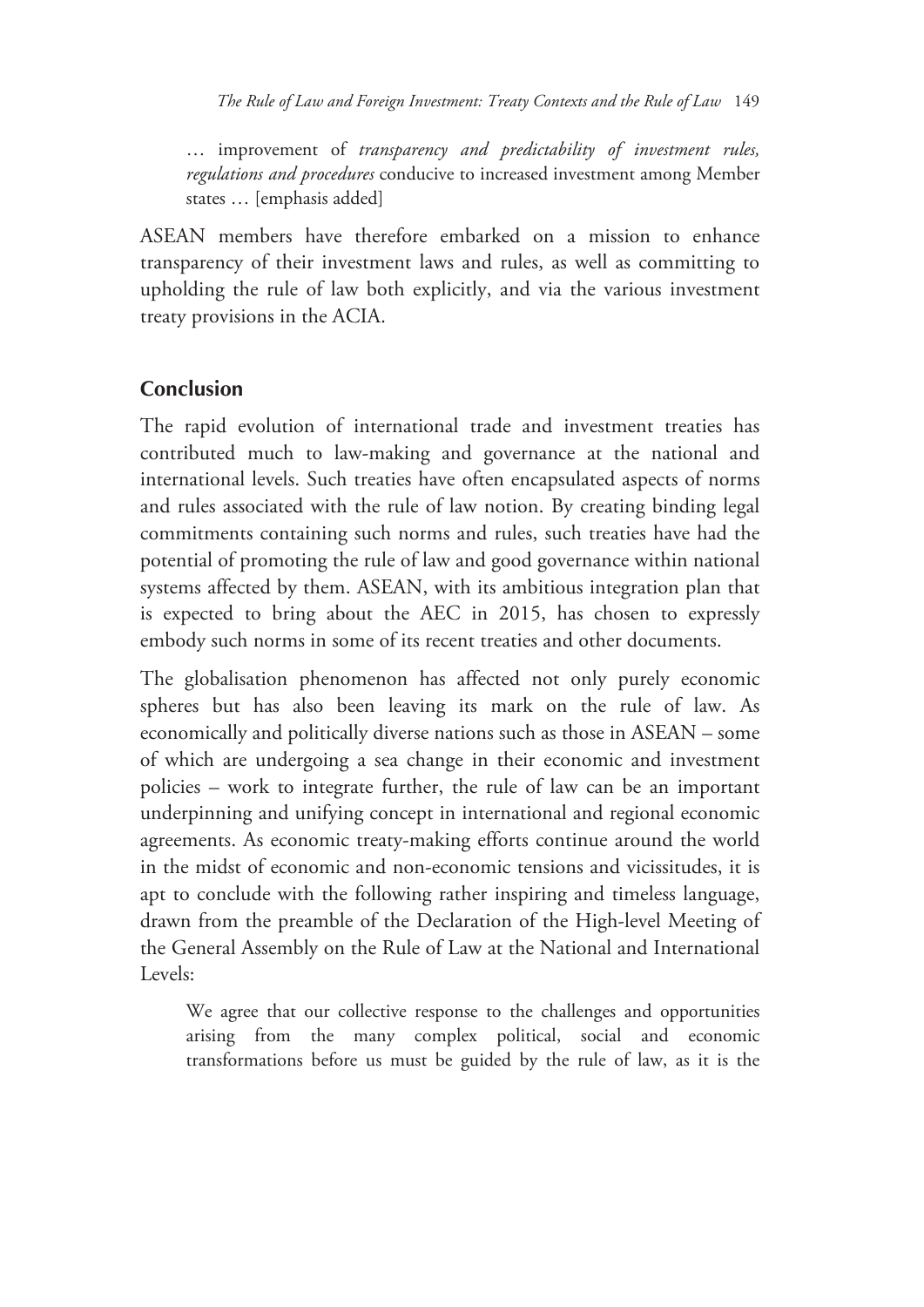#### 150 *The Importance of the Rule of Law in Promoting Development*

foundation of friendly and equitable relations between States and the basis on which just and fair societies are built.<sup>55</sup>

<sup>55</sup> Declaration of the High-level Meeting of the General Assembly on the Rule of Law at the National and International Levels, Un Doc A/RES/67/1 (30 November 2012) <http://www.unrol.org/files/A-RES-67-1.pdf> (accessed 29 May 2014).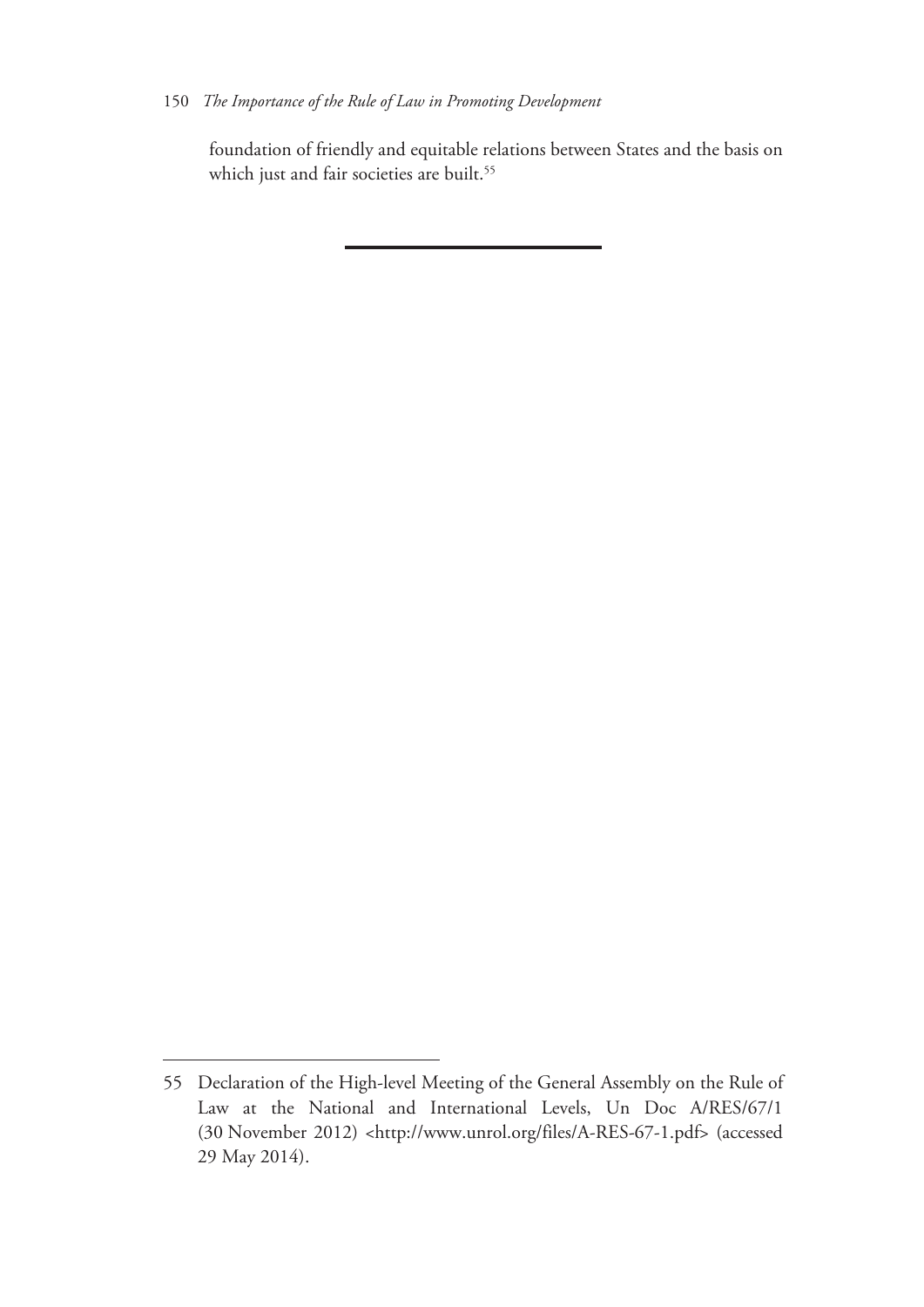# **IUDICIAL PERSPECTIVES ON THE RULE OF LAW AND DEVELOPMENT**

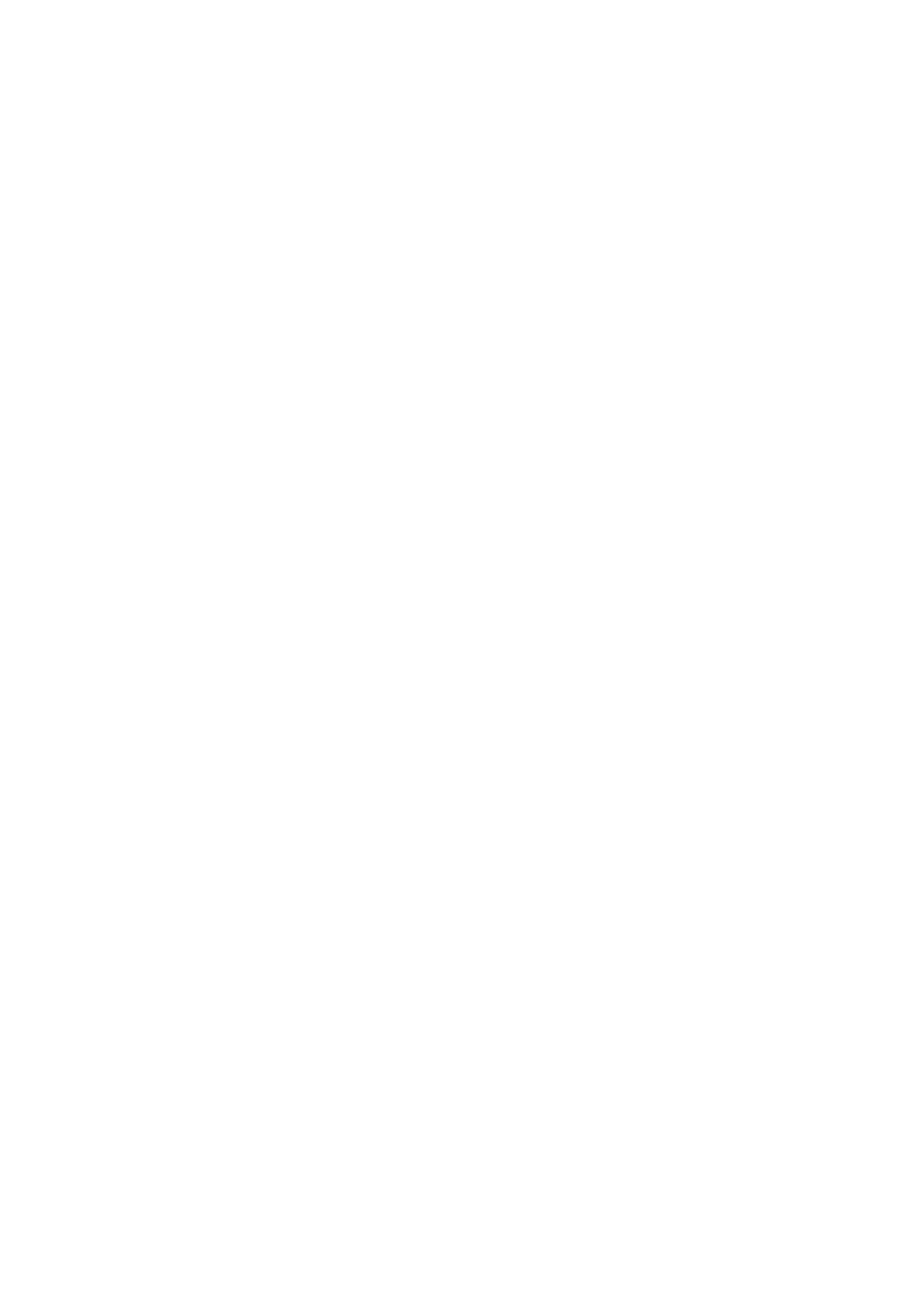# **JUDICIAL PERSPECTIVES ON THE RULE OF LAW AND DEVELOPMENT**

#### Speech delivered by

#### Lord Phillips of Worth Matravers

*former President of the United Kingdom Supreme Court* 

When I first learned of the topic of this conference I envisaged that it would essentially focus on economic development, but much of the discussion to date has embraced the interrelationship of economic development and social development. My comments are going to be directed to economic development. As so often when considering aspects of the rule of law I turned in the first instance to Tom Bingham's marvellous book on the topic.<sup>1</sup> He identified two different types of rule of law, what he described as the thin type and the thick type. The thin type simply requires that a state should be subject to laws publicly made and publicly administered in the courts, which laws apply equally to all persons and authorities within the state. The thin type of rule of law says nothing about the nature of those laws. Tom Bingham cited Professor Raz's statement that "A non-democratic legal system, based on the denial of human rights, on extensive poverty, on racial segregation, sexual inequalities, and religious persecution may, in principle, conform to the requirements of the rule of law better than any of the legal systems of the more enlightened Western democracies".<sup>2</sup> The thick rule of law adds the important element that the laws of the state must guarantee fundamental human rights. This thick rule of law is not necessarily essential for economic, as opposed to social, development. Obviously if a regime tramples on human rights the result may be civil unrest and disorder, which is inimical to any form of development. But vigorous physical and economic development can take place provided only that the narrow rule of law is observed. Our industrial revolution took place at a time of gross inequality and gender discrimination. Today it is a rare state that has within its borders both the resources and the expertise to expand physically and economically without external assistance – indeed I doubt if there is such a state. Some states require external investment to

<sup>1</sup> Tom Bingham, *The Rule of Law* (Allen Lane, Penguin Press, 2010).

<sup>2</sup> Tom Bingham, *The Rule of Law* (Allen Lane, Penguin Press, 2010) at p 66.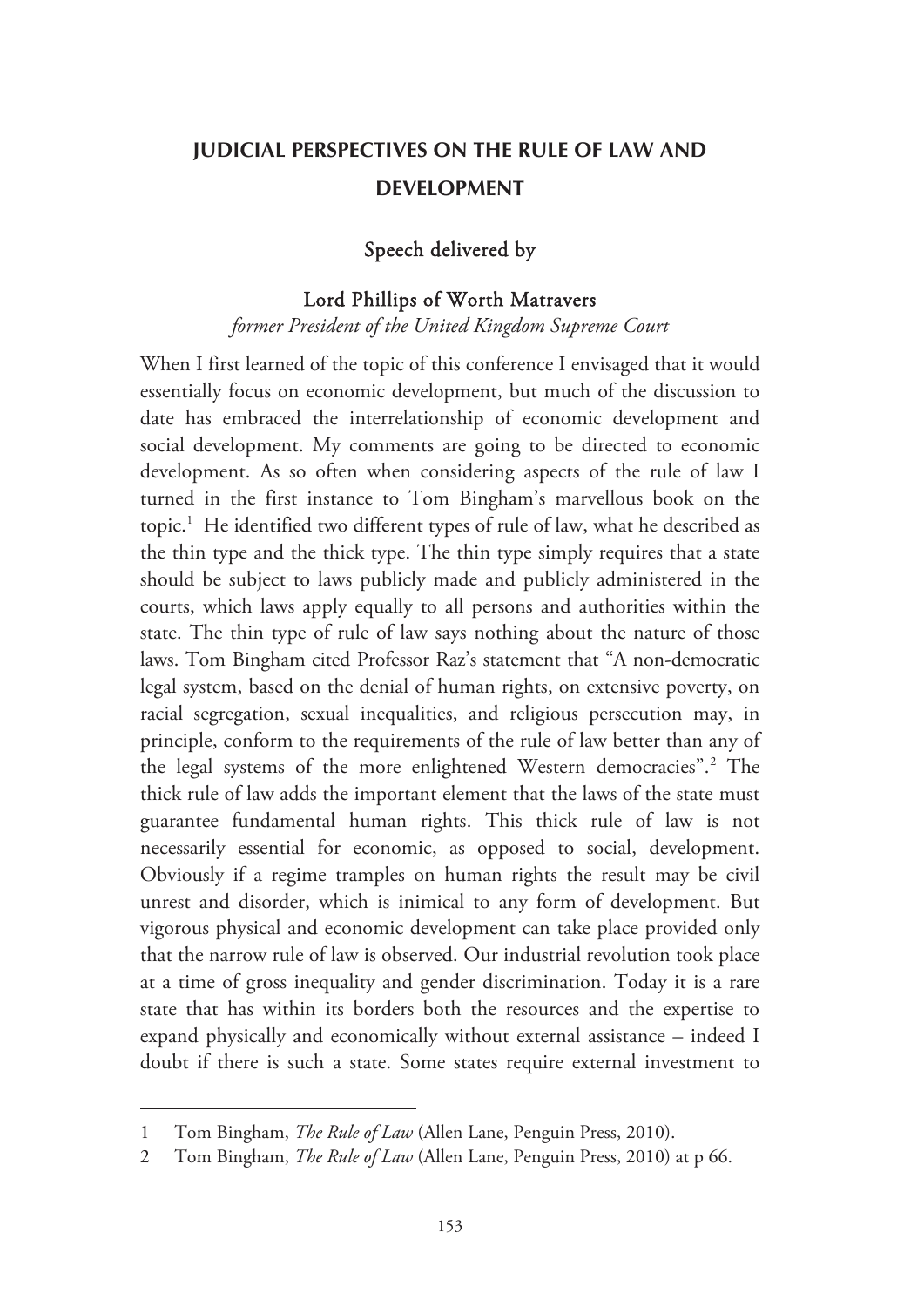grow. Some states have the wealth, but must look abroad for the expertise to put that wealth to constructive use, or for vital raw materials. So if development is to take place, commercial relations with international partners must be established.

What aspects of the rule of law have been critical to attracting and retaining international partners? Sadly, I suggest, not a good human rights record. International investors have been primarily concerned with economic risk. In particular they have been concerned with the integrity of their contracts. Their concerns are that the law that governs their contractual rights and obligations is clear, that those rights and obligations will be fairly enforced, that any dispute that may arise will be fairly and reliably resolved and that any judgment or award will be enforceable.

Underpinning all of this, and indeed underpinning the entire rule of law, whether thick or thin, is an impartial and incorruptible judiciary. Let me deal first of all with corruption. Happily I am in a position to address this topic without inhibition, because the three of us have the good fortune to come from jurisdictions where there is a tradition of judicial integrity. I imagine that there must have been a time when some English judges were venal, but if so this was a very long time ago. In 1701 the Act of Settlement entrenched the independence of the judiciary. It provided that no judge could be removed from office unless the removal was approved by resolution of both Houses of Parliament. Since that date no High Court judge has been removed from office for misconduct. It seems to me that if even some judges had been corrupt there would have been at least one case where this was brought to the notice of Parliament and the judge removed.

Certainly over the last half century, during which I have been practising law, it would have been inconceivable that anyone would attempt to bribe an English judge. Hong Kong has inherited this tradition of judicial integrity. As for Singapore, Prime Minister Lee Kuan Yew made it quite plain that corruption would not be tolerated and, in 1994, had the vision to link the salaries of Ministers, judges and top civil servants to those of the top professionals in the private sector. He appreciated that public servants who were underpaid were inevitably more prone to temptation. But the sad fact is that in many parts of the world is it not merely not inconceivable that anyone would try to bribe a judge, it is inconceivable that anybody would not try to bribe a judge.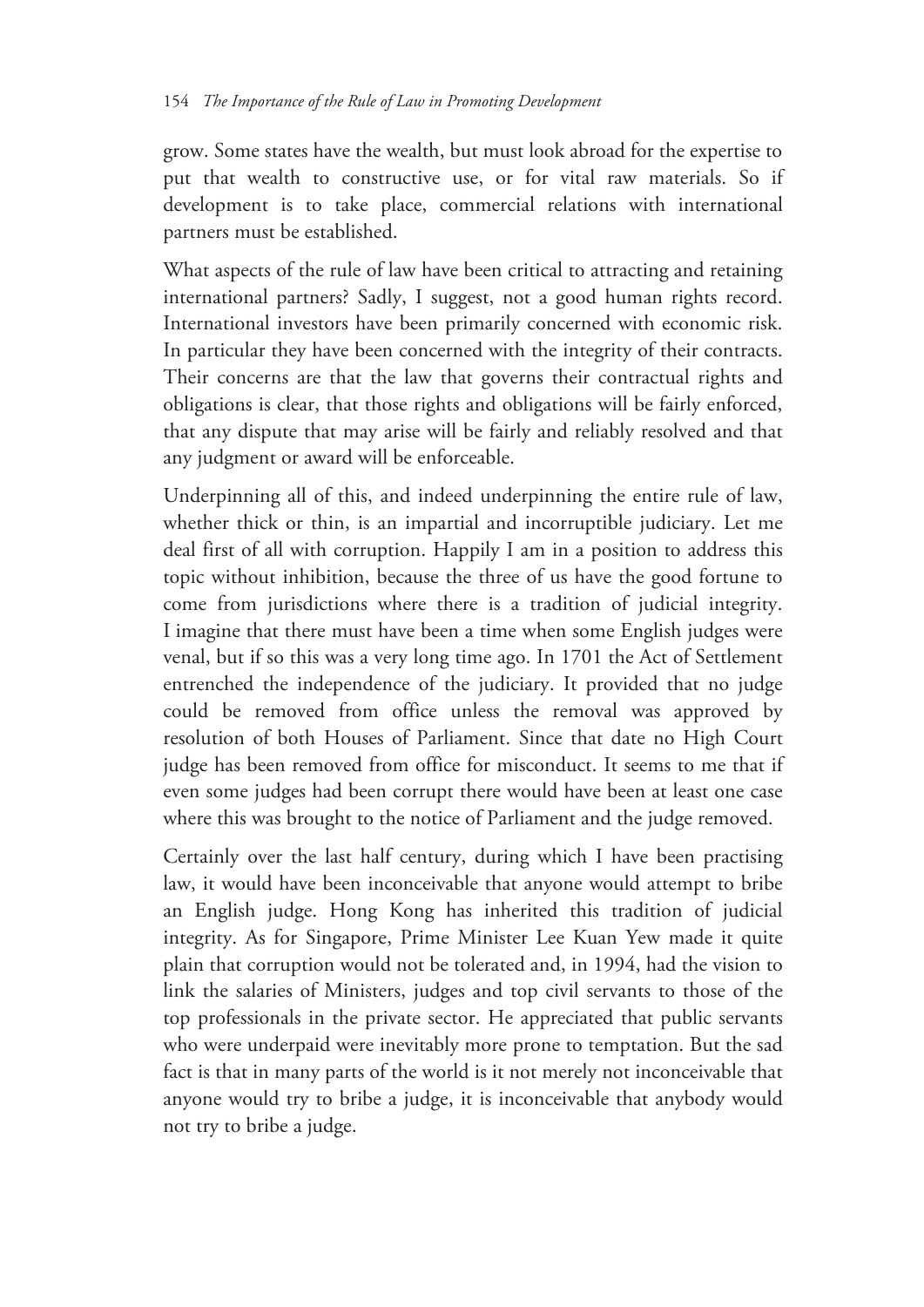Jurisdictions where justice can be bought tend to be unattractive to men and women of commerce. How about jurisdictions where *business* can be bought? Fifty years ago it was generally accepted that if you wanted to do business in many parts of the world it was essential to resort to bribery – to pay so called "agency fees" to corrupt officials in order to obtain lucrative contracts. Corruption is a hideous evil. It undermines the rule of law. It also inhibits development, when contracts are bought rather than awarded on merit, and funds that should be boosting the prosperity of a country are instead diverted to off-shore bank accounts of the corrupt.

I hope and believe that a change is taking place. The evils of corruption are becoming more widely appreciated. In 2010 the United Kingdom, following the example of the United States, passed the Bribery Act, which makes it an offence to be party to bribery anywhere in the world. And around the world citizens, who in the past have accepted the need to bribe as a fact of life, are increasingly inveighing against it.

Returning to judges, not only must they be free from corruption, they must be impartial. In many cases the government of the country in which the dispute is taking place is party to the dispute. In the United Kingdom there has been an exponential growth of public law actions against the government, and government, in one form or another, is increasingly party to commercial disputes. If foreign companies are to contract with governments or government entities, they need to be reassured that, in the event of a dispute, they will not find themselves in front of a tribunal that is biased in favour of the home team. If judges are to be free of political bias, and to be seen to be free of such bias, there must be no question of their political affiliation influencing their appointment. And they must have security of tenure, so that there is no question of their being removed if they do not please the government.

Before our recent constitutional changes our judges used to be appointed on the recommendation of the Lord Chancellor, who was a Government Minister. In my time in the law there was never any question of judges being appointed for political reasons – appointments were always made on merit, after wide consultation that included the judiciary. Nonetheless, appointments are now made in the United Kingdom by independent commissions that have no political representatives. In Hong Kong judges are appointed on the recommendation of the Judicial Officers Recommendation Commission on the basis of judicial and professional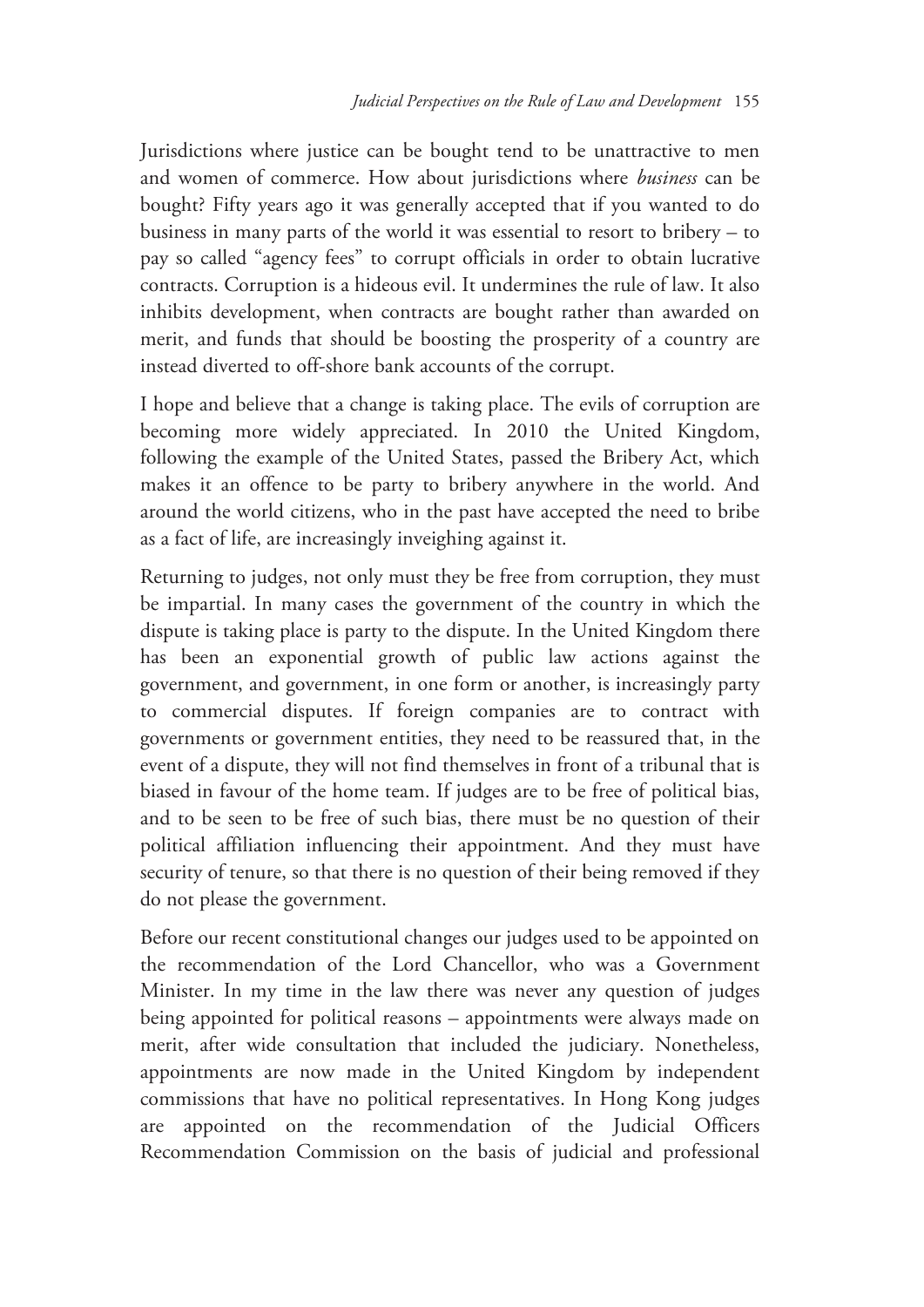qualities. In Singapore there is more political involvement in the appointment of judges inasmuch as this is done by the President on the recommendation of the Prime Minister in consultation with the Chief Justice. I note, however, that Hong Kong and Singapore are recognised by the Political and Economic Risk Consultancy as having the best judicial systems in Asia.

However independent the judiciary may be, litigants will often suspect that a national court will favour the national government, or a company or individual within the national territory, in preference to a foreign litigant. I remember two cases when I was at the Bar, one involving Spanish clients and one involving Japanese clients, where I had great difficulty in persuading my clients that, although they had lost to English companies in the Court of Appeal they had a good prospect of success in the House of Lords. On each occasion I am happy to say they were successful.

But for an international business it is not enough to have judges that are free from corruption and bias. They must also have the competence to resolve complex commercial disputes. Furthermore the judicial system must ensure that disputes are resolved with reasonable expedition. All of this is asking a lot. In England, about 130 years ago, a judge who had heard a general average dispute delayed so long and then produced such an appallingly incompetent judgment that there was a scandal. This led to the creation of a specialist commercial court which has survived to this day and which has the highest reputation. Litigants who use that court know that the judges will not only be uncorrupt and unbiased, but that they will be experts in commercial law of the highest standing.

To what extent the strength of that court has contributed to the growth of London as an international commercial and financial centre, and to what extent it is the product of this is not clear. What is clear is that the majority of the litigants in that court have always been foreign companies and it is frequently adopted as the forum of choice in disputes that have no connection with the United Kingdom.

Common law is very often the law chosen by those engaged in commerce to govern their contractual relations. Much of that law has been judge made by judges who started out in the Commercial Court before rising to the Court of Appeal or the House of Lords. Law made by commercial judges for commercial people – perhaps that is why it is so attractive.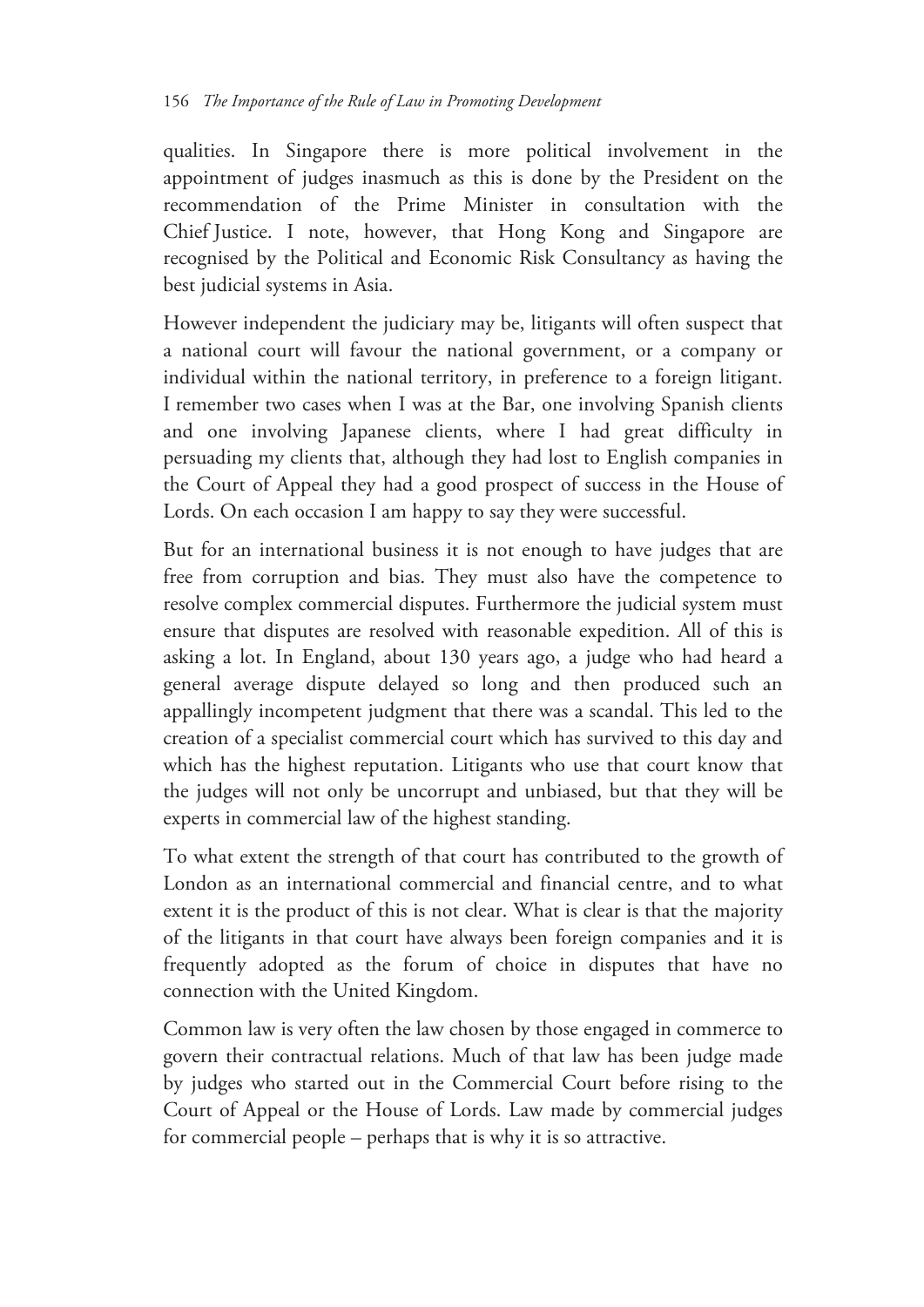Some countries, for understandable reasons, do not have domestic courts that are well equipped to resolve international commercial disputes, particularly disputes that are governed by common law. Two of these – the United Arab Emirates and Qatar – have set out to meet this problem by setting up international courts staffed for the most part by expatriate common law judges of high repute, and there is talk of Djibouti doing the same. Singapore has plans to set up an international commercial court employing expatriate judges, although no one would question the competence of the Singapore Court itself to handle common law commercial disputes. And, most surprisingly of all, the Court of Final Appeal of Hong Kong includes non-permanent judges appointed from the Commonwealth, of which I am happy to be one. These are all examples of countries setting out to cater for the judicial requirements of the rule of law in order to encourage international economic development.

I now turn to what seems to me to be the most significant development in relation to the fair, competent and effective dispute resolution that is such an essential element in the rule of law. That is the growth of arbitration and other forms of alternative dispute resolution. Arbitrators did not always satisfy the requirement of impartiality. When I started at the bar it was commonplace for each party to appoint an arbitrator who would be expected to urge the case of the party by whom he had been appointed, with the presider having the decisive word. Now all arbitrators are expected to be impartial and to draw attention to anything that might appear to detract from that impartiality. Awards are expected to deal with every point argued and many rival in length and content the lengthy judgments that are the hallmark of the English Commercial Court. I am not quite sure why international arbitration has become so popular. First I suspect this is because it is international. The nationality of the arbitrators can be neutral. Secondly because arbitrations are usually finite. Litigation can take years to resolve as a result of the possibility of one or more appeals. Thirdly because the parties can select their tribunal, so are not at risk of the maverick judge. Fourthly because of the relative ease of enforcement of arbitration awards. For whatever reason, arbitration is booming, as reflected by the remarkable success of the Singapore International Arbitration Centre.

This conference is concerned with the impact of the rule of law on commercial development. Interestingly, I have recently become involved in an initiative that in fact complements this notion, focusing on both the positive and negative impacts that commerce and the rule of law (or rather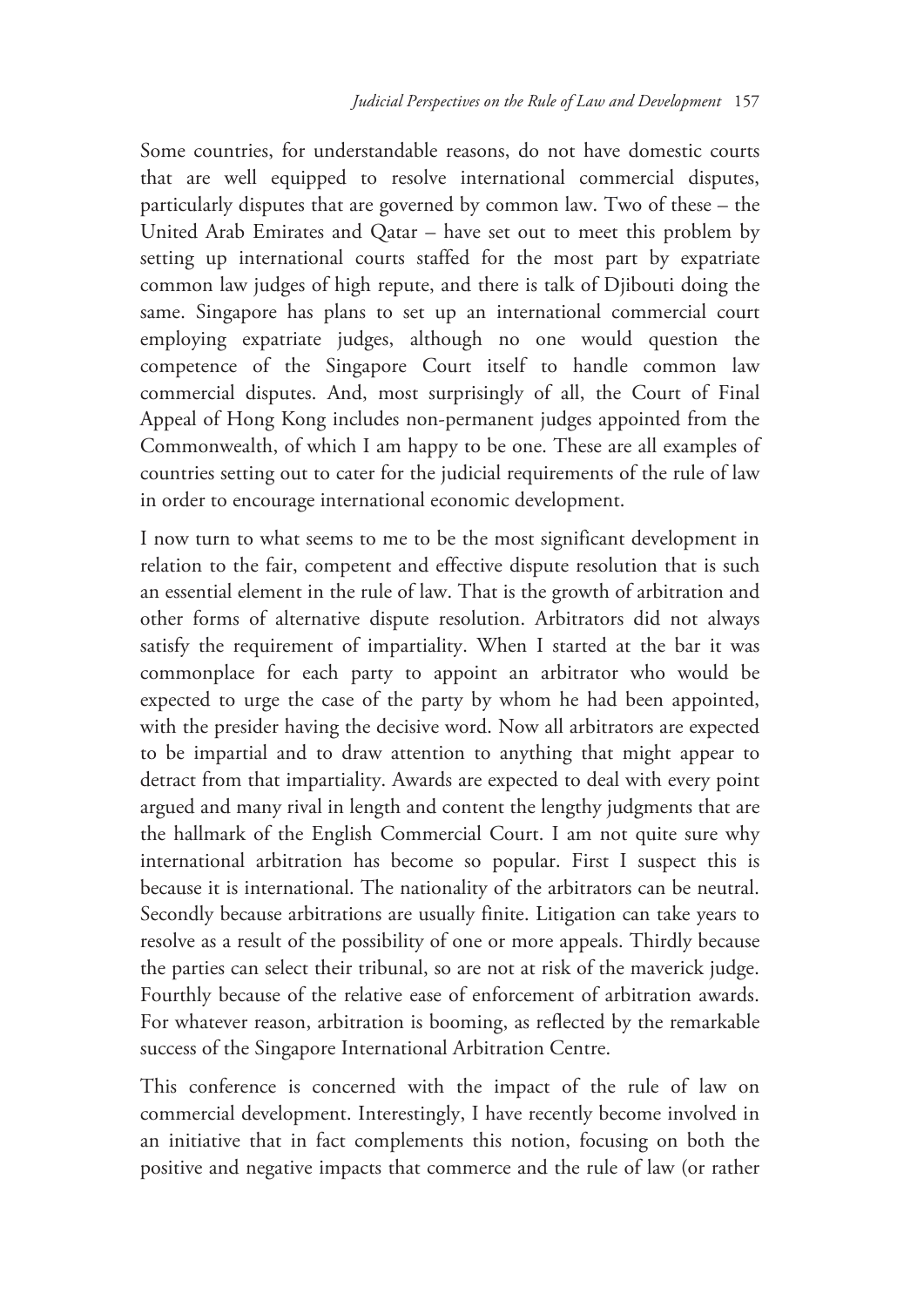the absence of one or the other) have on each other. Chief Justice Menon has spoken on this topic. I would like, in closing, to say a little about this important initiative. In September 2013 the UN Secretary-General launched a global movement entitled 'Business for the Rule of Law'. I have agreed to join a steering group that will develop a Framework which will provide guidance and promote dialogue on how companies can support the rule of law in the regions in which they operate – particularly where the rule of law is not well established.3

And if I may end on a personal note, it has been a great pleasure that the rule of law has brought me to Singapore on two occasions this year, the first to sit as an arbitrator and the second to take part in this important Conference.

<sup>3</sup> The Business for the Rule of Law Steering Group has been assembled to develop, in consultation with the UN Secretary-General's Rule of Law Unit and the UN Global Compact, a Framework which will complement and reinforce UN goals, in particular the Post-2015 Agenda, within the global business community. The Steering Group comprises members with varied and complementary expertise, and a strong track record of supporting and strengthening the rule of law, from business, the legal profession, academia and civil society.

The Framework will include suggested action for business, practical examples of such action, and an interactive technology hub to promote the ways in which companies from diverse regions and sectors are taking action to actively support the rule of law in their business operations and relationships as a complement to, rather than as a substitution for, government action. By way of example, business may support the rule of law through core business activities, strategic social investment and philanthropy, public policy engagement and advocacy, and/or partnerships and collective action.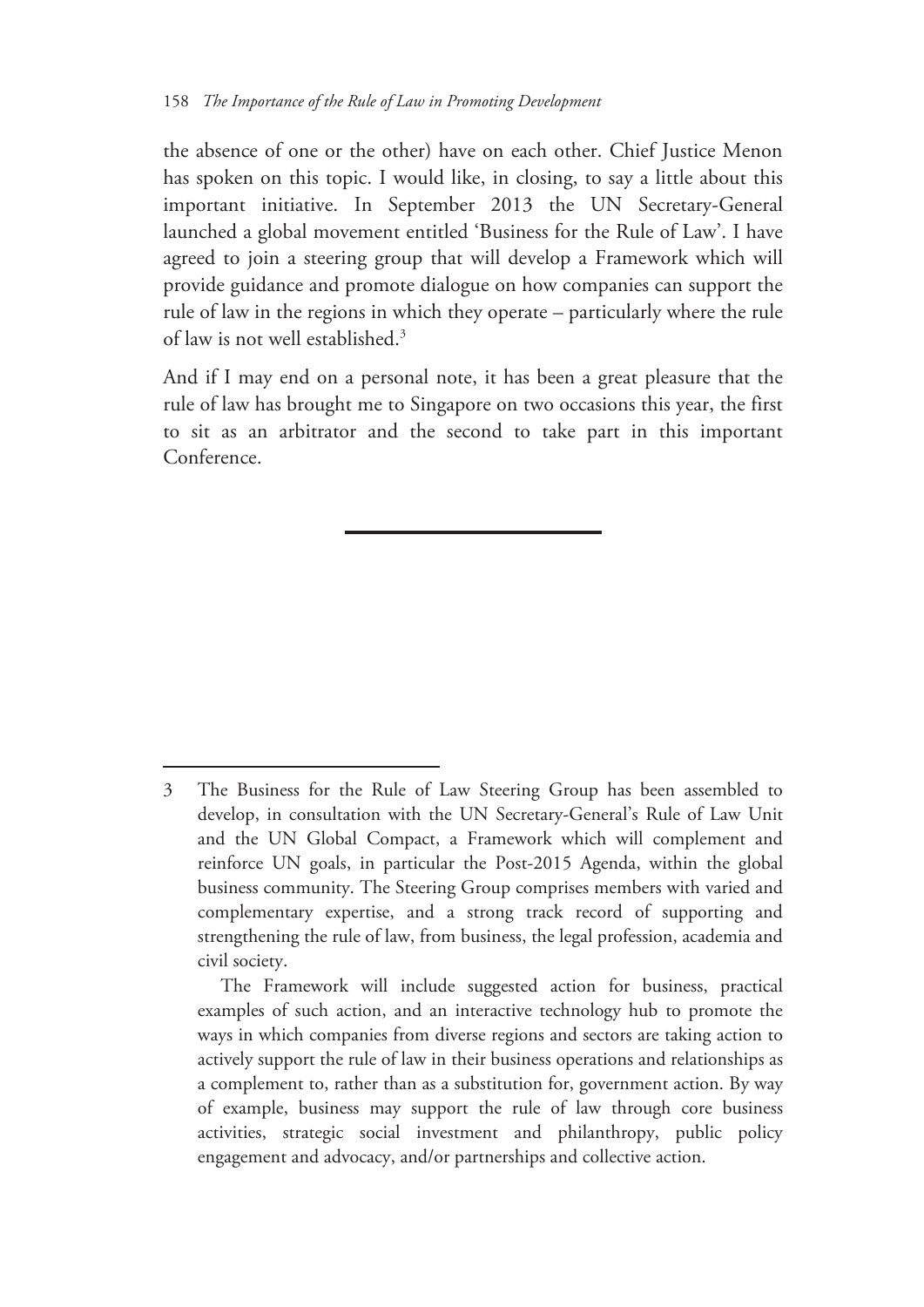## **JUDICIAL PERSPECTIVES ON THE RULE OF LAW AND DEVELOPMENT**

#### Speech delivered by

## Chief Justice Geoffrey Ma

*Chief Justice of Hong Kong* 

As I began to prepare for today's Conference and its important theme, three thoughts immediately came to mind. Last Saturday, 17 May 2014, marked an important day in the United States and it was celebrated by the presence of the First Lady (FLOTUS) giving a speech – a commencement address – to public high schools in Topeka, Kansas. Topeka, Kansas was the location of the high school which was the subject matter of *Brown v Board of Education*, 1 the landmark decision of the Supreme Court of the US handed down 60 years earlier to the day, rejecting for all time the "separate but equal" school of thought. As I mentioned at the ceremony for the admission of Senior Counsel in Hong Kong, also last Saturday, that decision changed the attitudes of a nation, marking as it did one of the biggest milestones in human rights history.

It is inevitable when discussing the rule of law to refer, as many have in this Conference, to Lord Bingham's book *The Rule of Law*. 2 My reference is to a well-known passage, in which Lord Bingham remembers the famous answer given by Mr Alan Greenspan, the former Chairman of the Federal Bank of the US.<sup>3</sup> Mr Greenspan was asked what was the single most important contribution to economic growth. His reply was simple and concise: the rule of law.

During the majority of my years in the law, especially during my practice years, the connection between business and economic growth on the one hand and the rule of law on the other, was not one that was readily apparent to me. And it is this aspect that forms the subject matter of my brief address today.

-

<sup>1 [1954] 347</sup> US 483.

<sup>2</sup> Allen Lane, Penguin Books, 2010.

<sup>3</sup> Tom Bingham, *The Rule of Law* (Allen Lane, Penguin Books, 2010) at p 38.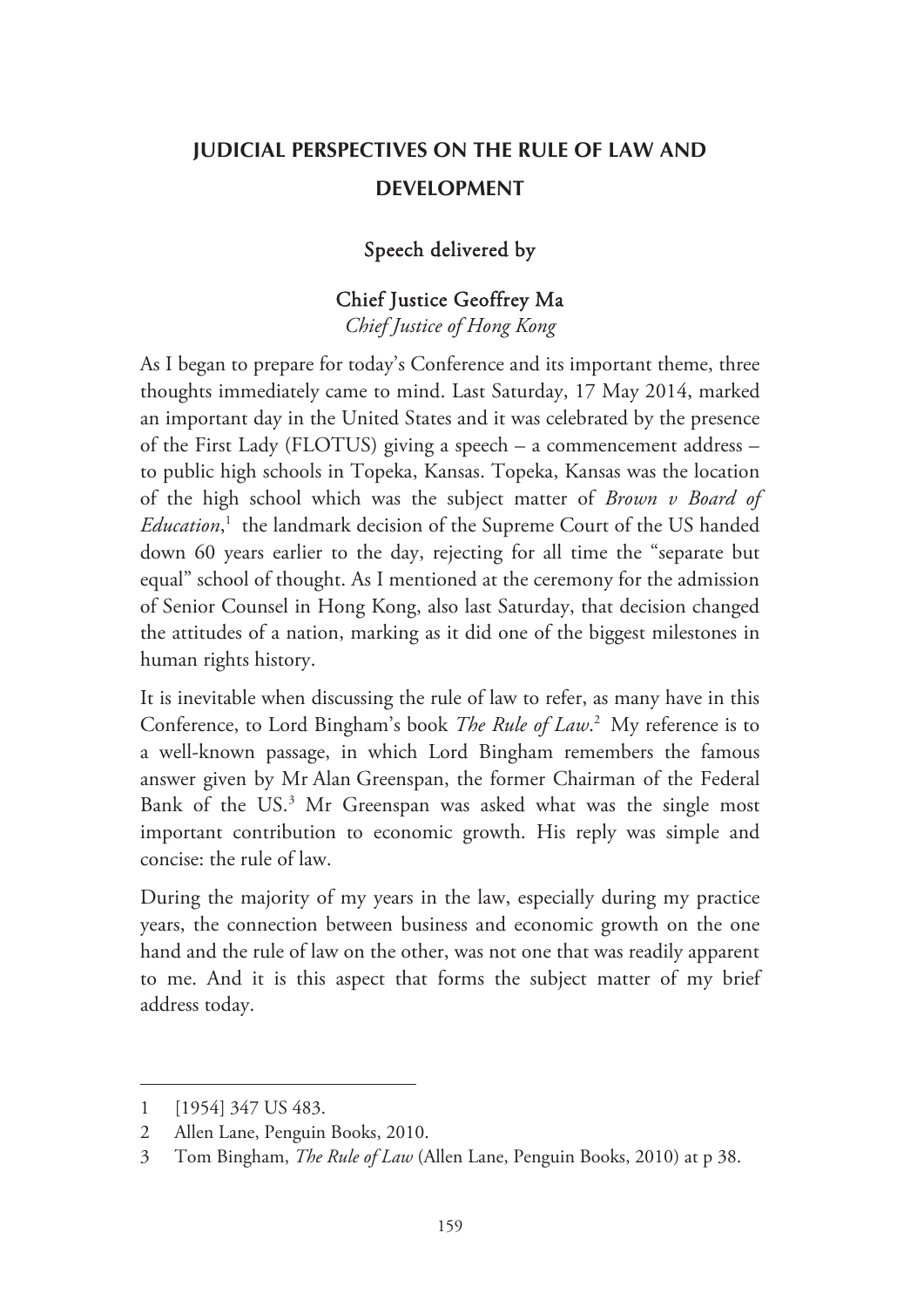Like Lord Phillips before me, I shall concentrate on the aspect of economic progress and development, though I realise in the Conference Overview, the theme is the relationship between facets of the rule of law, and social development and political stability as well. I am of course limited in my area of expertise and my remarks come from my experiences peculiar to Hong Kong. I am not in a position to make any comments about other jurisdictions, although, inevitably given the closeness of all common law jurisdictions, there will be similarities.

References have been made to the two different types of the rule of law, the thin type and the thick type – in other words, a narrow view or a broader, societal view of the concept. My own working definition of the rule of law encompasses two connected facets: for me, the rule of law presupposes first, the existence of laws that respect the dignity, rights (including economic rights) and liberties of the individual and secondly, the existence of an institution (we of course mean here an independent judiciary) to enforce these rights and liberties. The references to dignity and liberties in the context of rights are important; they underline the point that laws must themselves be just and respect what we term "human rights".

But what is this link, if there is one, between the rule of law as I have defined it, and economic development and business? One of the objects of the Bingham Centre for the Rule of Law is to "demonstrate how the rule of law upholds respect for human dignity and enhances economic development and political stability",<sup>4</sup> and this is also the theme of this conference. In Hong Kong, it has frequently been said particularly by the business community and the Hong Kong Government that the rule of law in Hong Kong is critical for business and economic sustainability and development. On a light note, every year at the event near Easter known as the Hong Kong Rugby Sevens Tournament, there is an advertisement splashed across the TV screens in the stadium, a Government promotion encouraging investment in Hong Kong with banner lines such as "low tax rates" and "the rule of law"!

This link between the rule of law and economic development is a common theme among common law jurisdictions. As a further example of this, I am grateful here to the First Deemster of the Isle of Man (Deemster David

<sup>4</sup> Bingham Centre for the Rule of Law website <http://www.biicl.org/binghamcentre/about-us> (accessed 12 June 2014).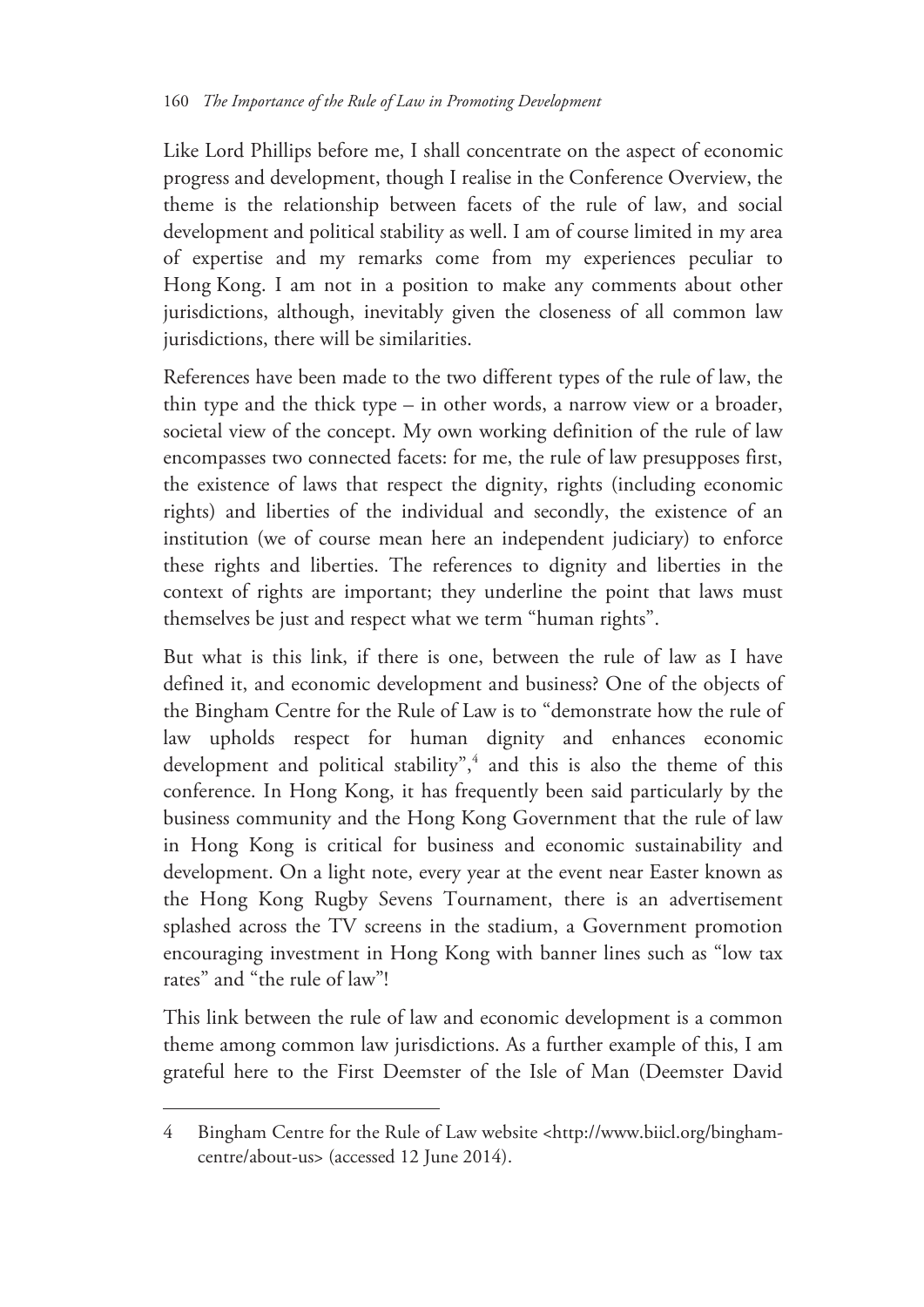Doyle) referring me to a decision of the courts there (*Re Oxleys of Douglas*  Ltd<sup>5</sup>) in which the First Deemster stressed that one of the reasons investors chose to invest in the Isle of Man and conduct business there was that the rule of law was respected.

On one level, the link between the rule of law and economic development can be said to consist of no more than an effective and sound system of commercial law and practice. In Singapore and the United Kingdom, there certainly exist advanced and sophisticated systems of commercial law and practice. I mention just a few aspects:

- (a) The laws governing commercial matters and the decisions of the courts in this area really need no further elaboration. They are sophisticated and have proven over the years to the commercial community (both nationally and internationally) not only that disputes are justly resolved but also that considerable guidance is given to the way commercial people can and should conduct their affairs. Notwithstanding the welcome development of mediation to encourage the resolution of disputes, the courts continue to give important guidance in commercial matters.
- (b) There are also in place in these two jurisdictions courts or lists which provide a specialist tribunal to deal with commercial disputes. The Commercial Court in London, a part of the Queen's Bench Division, is of world renown. It was established, to put it in the words of Lord Devlin, "so that it might solve the disputes of commercial men in a way which they understood and appreciated".<sup>6</sup> In a report published in January 1892 by a joint committee of the English Bar and the Law Society, it was stated that if the courts as a whole were to maintain the confidence of the business community, it was essential for a separate and specialist list to be established within the court structure to deal with disputes of a commercial nature. In Singapore, Chief Justice Menon has talked about the setting up of an international commercial court.

Not only is the court structure in the United Kingdom and Singapore amply geared towards the proper and effective resolution of commercial

-

<sup>5 2003–2005</sup> MLR 57.

<sup>6</sup> *St John Shipping Corporation v Joseph Rank Ltd* [1957] 1 QB 267 at 289.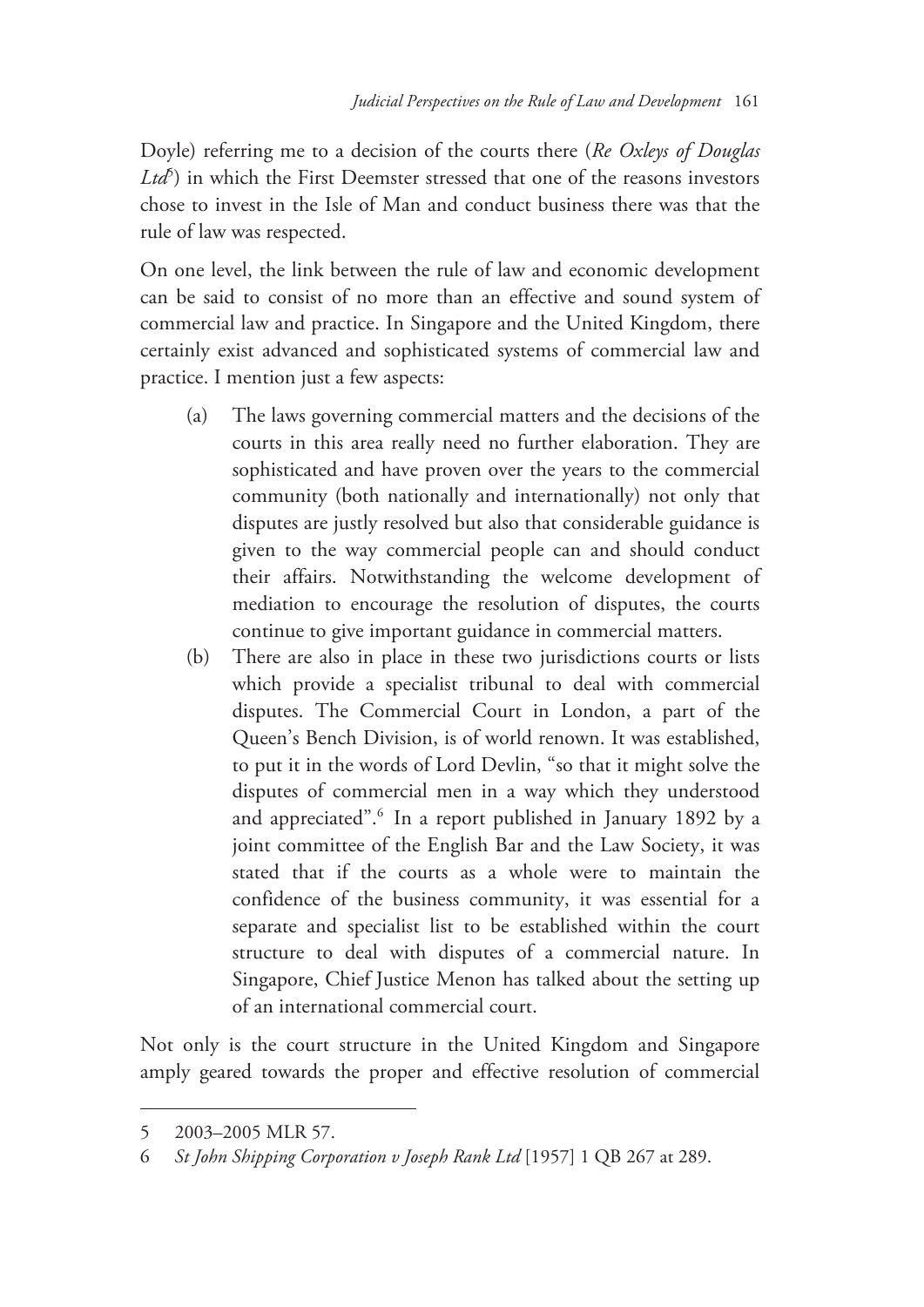disputes; they are also well-known centres of commercial arbitration. No elaboration is needed here either. There are experienced and extremely able arbitrators in London and here in Singapore, and the courts (and laws) support arbitration.

These indicators of what I have called an effective and sound system of commercial law and practice I hope also apply to Hong Kong. But is this the sum total of the expectations of the business community and international investors – for they are relevant players when one is talking about economic development – as far as the rule of law is concerned?

My own view is that it cannot be. I believe that when one talks about long term economic development and success, and long term investment, having a sound legal foundation in a place is crucial. And such a legal foundation means clearly the existence of the rule of law in that place. The rule of law in this context means primarily the existence of those facets I have earlier identified – the existence of laws that respect the dignity, rights and liberties of the individual (and this includes in particular human rights and fundamental freedoms) and an independent judiciary which will effectively enforce them. Cases like *Brown v Board of Education* do matter in the grand scheme of things.

The respect for human rights and fundamental freedoms, and their enforcement, are important to the international investor and to economic development for the following reasons:

- (a) Economic development in today's world requires international participation and that means, as an important part of this, international investment. International investment requires a sound legal foundation in the relevant place where the investment is to be made.
- (b) The legal system of that place then assumes immense importance. In a jurisdiction like the United Kingdom or Singapore where the principle of equality before the law is a key concept, due recognition of this in real terms will promote economic development and investment. The reason for this is easy to grasp. A foreign investor, just like the citizens of a place, will be subject to the laws of that place. It is therefore only natural for that investor to compare himself or herself with other people who are subject to the law. If others who, like the investor, also have rights and liberties find themselves being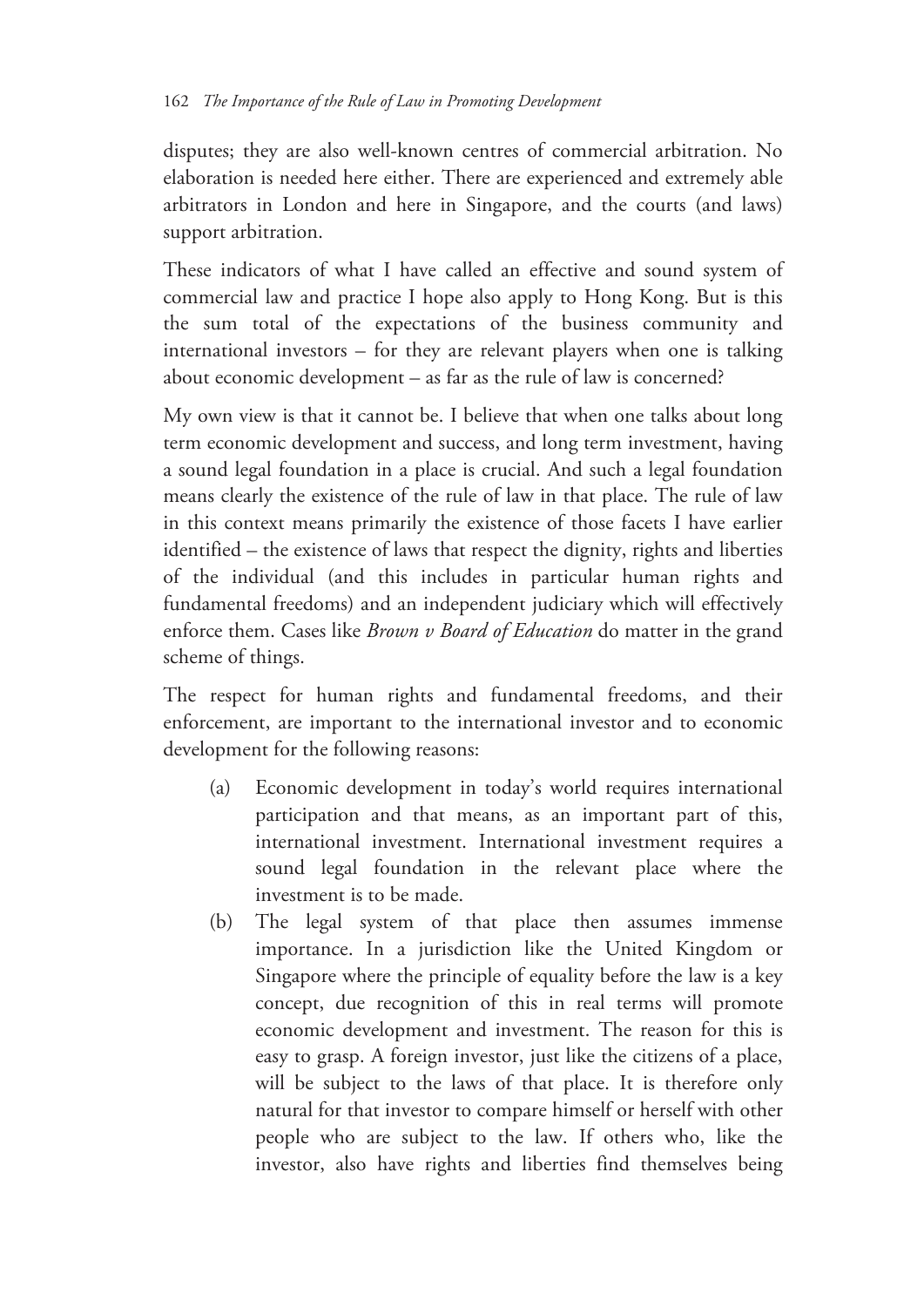treated arbitrarily, or their rights and liberties are not in reality enforced, then the same fate might one day be suffered by the investor. Where there is arbitrariness or a lack of respect for rights, this breeds inequality. A person treated advantageously one day can quite easily be treated in the opposite way the next. This is the exact reversal of what the rule of law seeks to achieve.

- (c) The enforcement of rights lies with the courts. The litigants before the courts include a multitude of people, corporations and entities, each with different backgrounds and issues, each with a different problem to be solved. And yet each is – or at least should be – treated in exactly the same way by the courts. In the same way as the law applies equally to all, it is the same courts which deal with the disputes before them, whatever the nature of the dispute and whatever the identity of the parties. There may be minor differences in the procedures of different tribunals (some are more informal than others such as in Hong Kong the Labour Tribunal or the Small Claims Tribunal where lawyers are not present) or in the monetary jurisdiction of different levels of courts, but fundamentally the courts will apply the same rules to everyone before them, both the law and the spirit of the law. No litigant or class of litigant has any preferential treatment.
- (d) The enforcement of rights and respect for them also lie with those who wield the most power and influence. In all jurisdictions, this means in particular the government. To everyone subject to the law, and this includes of course our international investor, it is important that the government respects rights and fundamental freedoms, the law and its spirit. It is also of importance that the government is itself subject to the law, and is treated equally with other litigants in the courts.

I have already made reference to the importance of an independent judiciary. This is crucial to the rule of law. Apart from enforcing the rights of persons and resolving the very many disputes that come before them, courts in discharging the constitutional duty on them also ensure that those in power do not abuse their position and at all times act in accordance with the law. Here again, this is a reference in particular to the government. In addition, in the discharge of their constitutional duty, judges must act with transparency. Court procedures and court proceedings must be open to the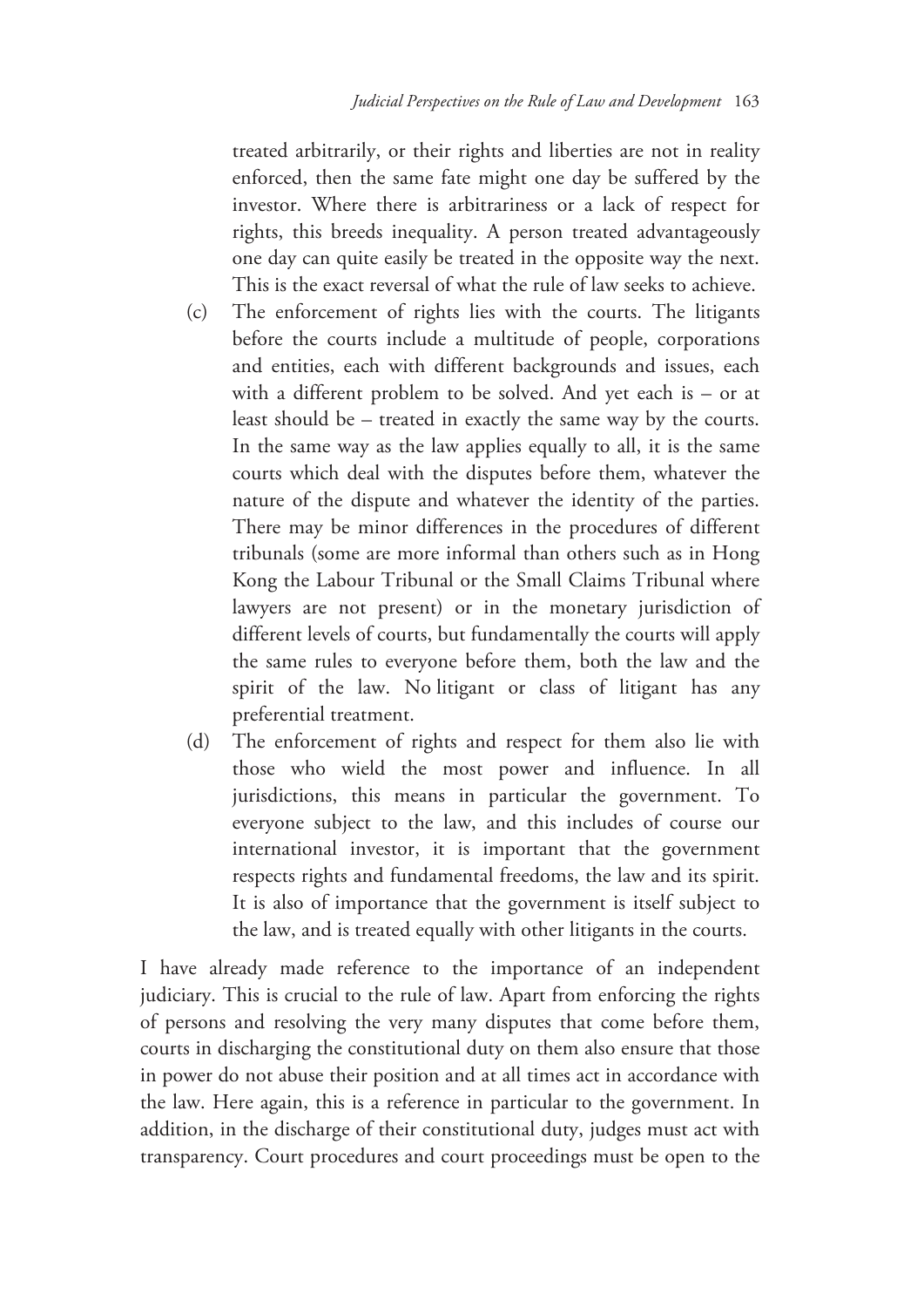public (save in exceptional circumstances). Judgments must be properly reasoned in order to demonstrate clearly that the court has applied the law and its spirit – and only these matters – and has not been influenced by anything else.

These features – the proper discharge of the constitutional duty on the courts and a transparent demonstration of this – ensure that there is credibility on the part of the judiciary as far as those persons they serve, be they the people or the international investor, are concerned. As Justice Thurgood Marshall (who was counsel for the successful parties in *Brown v Board of Education*) said in a speech in May 1981: "We must never forget that the only real source of power that we, as judges, can tap is the respect of the people. We will command that respect only as long as we strive for neutrality."7

Like Nicholas Phillips before me, I wish to record my pleasure in returning to Singapore. It is a special place for me, with many good memories both personal and professional. I end with another quote attributed to Mr Greenspan: "I guess I should warn you, if I turn out to be particularly clear, you've probably misunderstood what I have said."

<sup>7</sup> Thurgood Marshall, Speech at Second Circuit Conference (8 May 1981).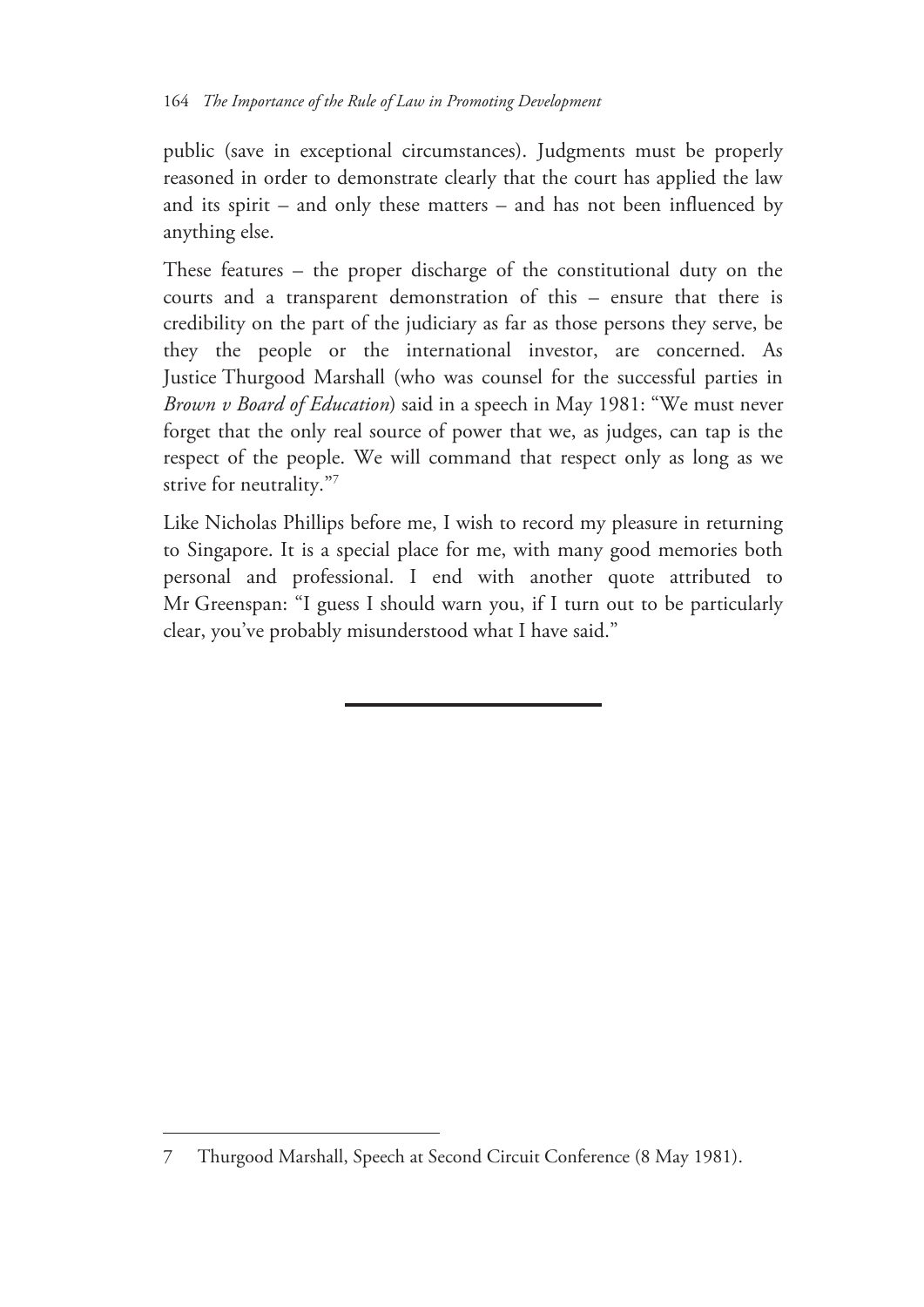## **JUDICIAL PERSPECTIVES ON THE RULE OF LAW AND DEVELOPMENT**

#### Speech delivered by

#### Chief Justice Sundaresh **Menon**

*Chief Justice of Singapore* 

On behalf of the Singapore Academy of Law and the Supreme Court of Singapore, even though we are approaching the end of this day of fruitful exchanges of thoughts and ideas, let me personally welcome and thank each of you for taking the time and making the effort to be here.

It is of course a tremendous honour to be contributing my thoughts alongside Chief Justice Ma and Lord Phillips, and I am grateful to Sir Jeffrey Jowell for the introduction.

Occasions like this epitomise the exchange and discourse which I believe will be indispensable as the world becomes even more globalised. Indeed the main focus of my thesis today is that a discourse such as this amongst lawyers – whether we occupy the space as corporate counsel, as litigators, as judges or as academics – will become almost inevitable as we move towards a world that is hyper-integrated. Already we can see how development on an international scale is changing the daily realities of how we practise the law within our own jurisdictions. But the topic of our discussion this afternoon engages perhaps an even deeper question – which is, whether development affects not only the *practice* of law, but also the rule of law.

My argument may be stated this way: the traditional perspective when considering the relationship between law and development has been a uni-directional one. We ask ourselves how the rule of law will contribute to the social and economic development of a nation. These contributions are well recognised. They include the protection of property rights; the enforcement of contracts, which are foundational to a market economy; and, at the macro-economic level, the presence of functioning legal institutions improves order, reduces and hopefully eliminates corruption, legitimises enterprise and in so doing promotes a conducive trading environment.

But I suggest this is only one half of the equation. The first limb of my thesis is that the relationship between the rule of law and development is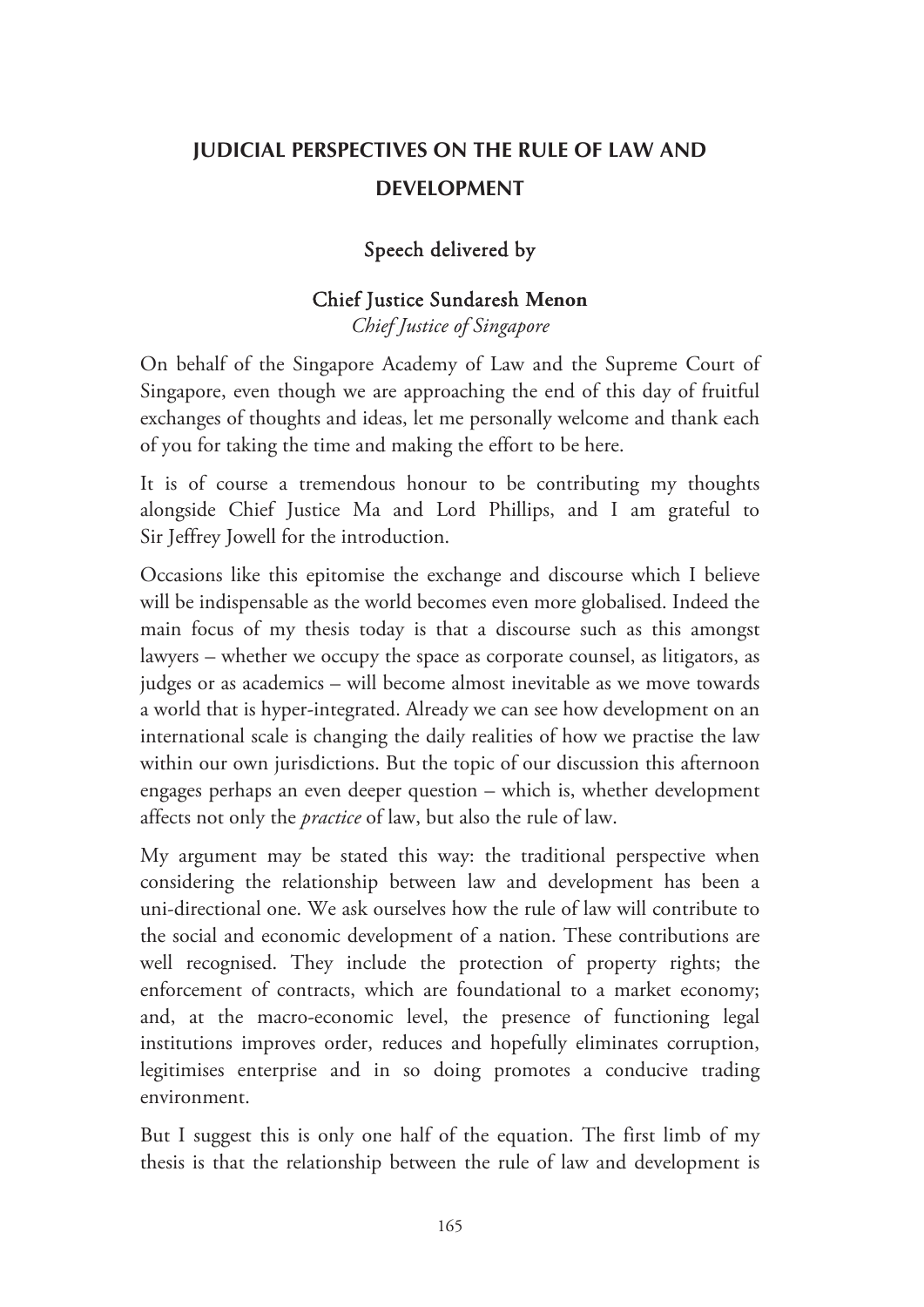not merely uni-directional but in fact it is bi-directional. What this means is that we must not only ask how the rule of law impacts upon development, but also how development impacts upon the rule of law. In particular, I suggest it might be instructive to examine how development over the past half-century has changed the realities of legal practice and what implications this will bear for the future. In short, what can be expected out of the inevitable fact of globalisation?

This brings me to the second part of my thesis, which is the globalisation of law. We must anticipate that as the world becomes more interconnected and economic activity less localised, there will be a tremendous impetus for the convergence of legal systems. As lawyers we increasingly have to look beyond our jurisdictional silos, to adopt a more internationalist perspective and to conceive of new ways to facilitate the flow of international commerce.

The third limb of my thesis is that in turn, and in accordance with the notion of bi-directionality, this process of convergence will over time strengthen core rule of law values in each jurisdiction.

#### **The First Limb**

So let me begin with globalisation, which has been the principal narrative of the post-Cold War world. Trade, of course, is nothing new. But it is the scale, scope and the speed of the growth of trade which have defined the era of globalisation. Today it is driven not just by the cross-border flow of physical goods but also by the massive increase in the international flow of services, not to mention the near-instantaneous exchange of stocks, bonds, funds and currencies. This economic revolution has been accompanied by social transformation as well. Within what has been described as the "global village", the exchange of ideas, information and people across state boundaries has been unprecedented in all ways by any other point in human history.

These changes have been so profound that no public institution can remain unaffected. Even issues of governance and public policy are becoming increasingly globalised in that decisions which have a bearing on such matters are increasingly taken by international or geo-political actors rather than exclusively by national governments.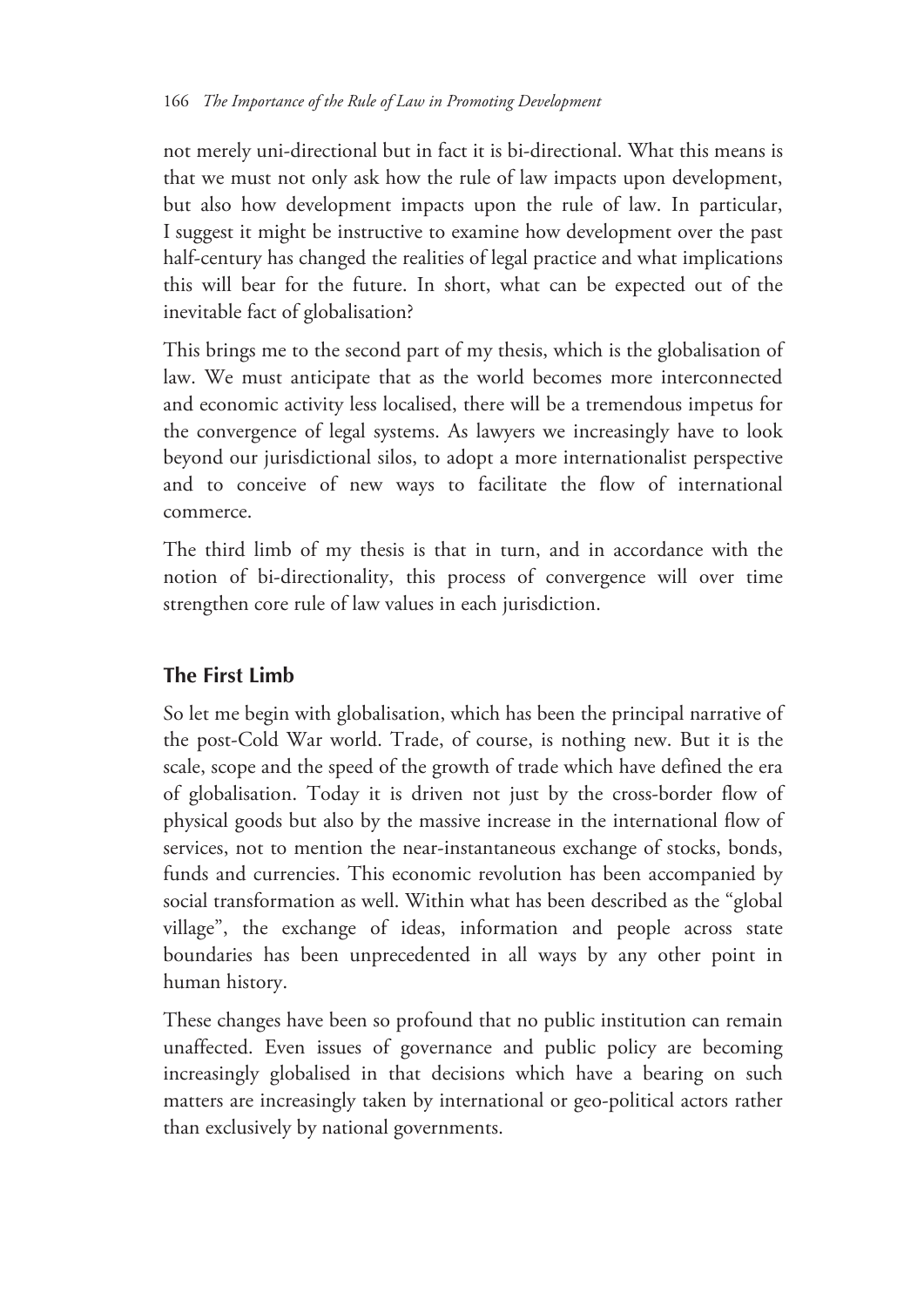In keeping with all this, the legal profession too has changed dramatically. For practitioners, judges and academics alike, focusing exclusively on domestic law must now be regarded as an act of wilful blindness. There are few areas of legal practice in which one can avoid foreign law, foreign lawyers or foreign clients – and those that remain are fast shrinking. For the vast majority of us, the economics of the field have shifted towards high-value commercial and corporate work. In most instances such work will have an international dimension. Commercial clients vote with their feet, and so there is every incentive for their legal advisors to start offering a suite of cross-jurisdictional services. Lawyers and law firms now have to be more mobile and more cosmopolitan in order to remain commercially relevant.

These market forces are not just operative upon the private sector. At the institutional level there will also be stronger demands for a public justice infrastructure which well accommodates international users. National courts will therefore need to foster closer links with one another. We will have to collaborate on such matters as the exchange of information and the mutual enforcement of judgments. It is no longer the case that judges can focus exclusively on domestic considerations when coming to their decisions. The modern reality is that we must now be comfortable with the awareness that national judiciaries participate in the polycentric resolution of cross-border, transnational disputes.

Closer economic integration is a driver for closer legal integration not only because of market forces but also because of the law's intrinsic nature. Legal systems perform a crucial mediating function between the general conditions of a political order and how these are translated at the ground level where relational rights and obligations are recognised and upheld. And so, as these general conditions are altered by the pervasive influence of globalisation, our legal systems will have to adapt to a new paradigm.

Indeed we can observe such adaptations throughout the long history of the English legal system. The emergence of the Court of Chancery in the 14th century, for example, was in part a response to social conditions which generated novel claims that had no correspondence to the formal writs of the common law courts. And by the 19th century the conditions of the Industrial Revolution gave rise to developments that have culminated in modern tort and company law, and eventually led to the creation of the Commercial Court specialising in commercial and mercantile disputes.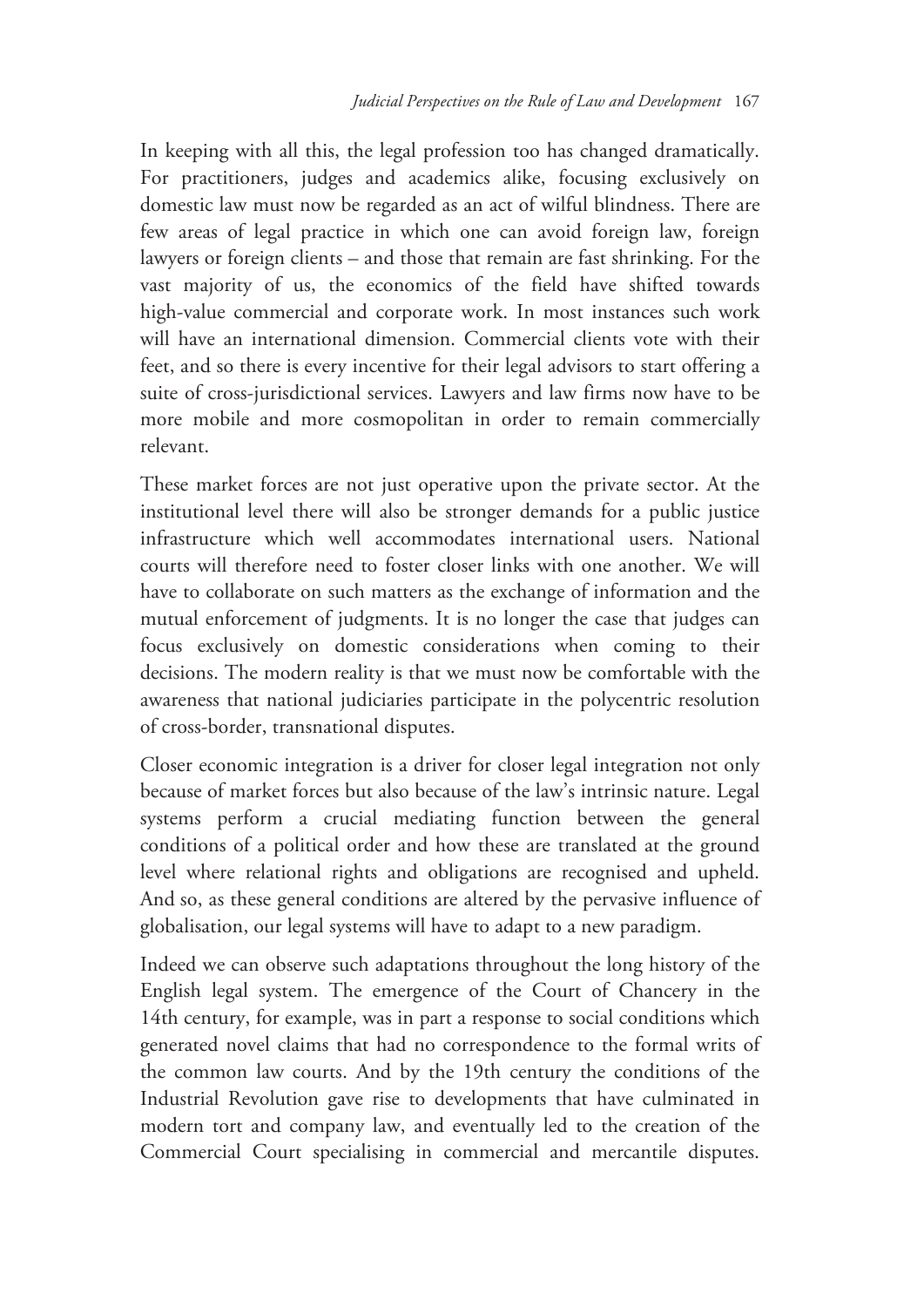Even today, we can observe how the UK's membership in the European Union is affecting the development of English law in a variety of areas as English judges now have to consider and apply EU directives, and are increasingly open to the influence of continental jurisprudence.

I suggest the same adaptive changes to our legal systems will happen with globalisation.

## **The Second Limb**

 $\overline{a}$ 

The collateral effect of these changes is that as the pace of globalisation intensifies, our legal systems will begin I think to gravitate towards one another. And this is the second limb of my thesis.

What might such a convergence look like? I have already mentioned that there will be closer connections between judiciaries, and to that I would add that convergence will also result in the heightened exchange of ideas and a gradual flattening of divergences between different systems of law. There is evidence of this in the field of arbitration. The International Bar Association (IBA) Rules on the Taking of Evidence in International Commercial Arbitration is a good example.<sup>1</sup> Having been drafted in consultation with both common and civil lawyers, it brokers a compromise on the procedure of discovery which has long been a point of departure between those two great legal traditions.

Apart from these developments, however, the key outcome of legal convergence is likely to be the creation of a common international legal framework. Staying with commercial arbitration as a case study, an illustrative framework is provided by the New York Convention<sup>2</sup> and the Model Law.<sup>3</sup> These two instruments set out uniform rules for the practice

<sup>1</sup> International Bar Association, Rules on the Taking of Evidence in International Arbitration (1999, revised 2010) available from <www.ibanet.org>.

<sup>2</sup> United Nations Commission on International Trade Law (UNCITRAL), Convention on the Recognition and Enforcement of Foreign Arbitral Awards (10 June 1958) (1958) 330 UNTS 38, 7 ILM 1046 (entered into force 7 June 1959).

<sup>3</sup> UNCITRAL, Model Law on International Commercial Arbitration, UN Doc A/40/17 (1985), 24 ILM 1302.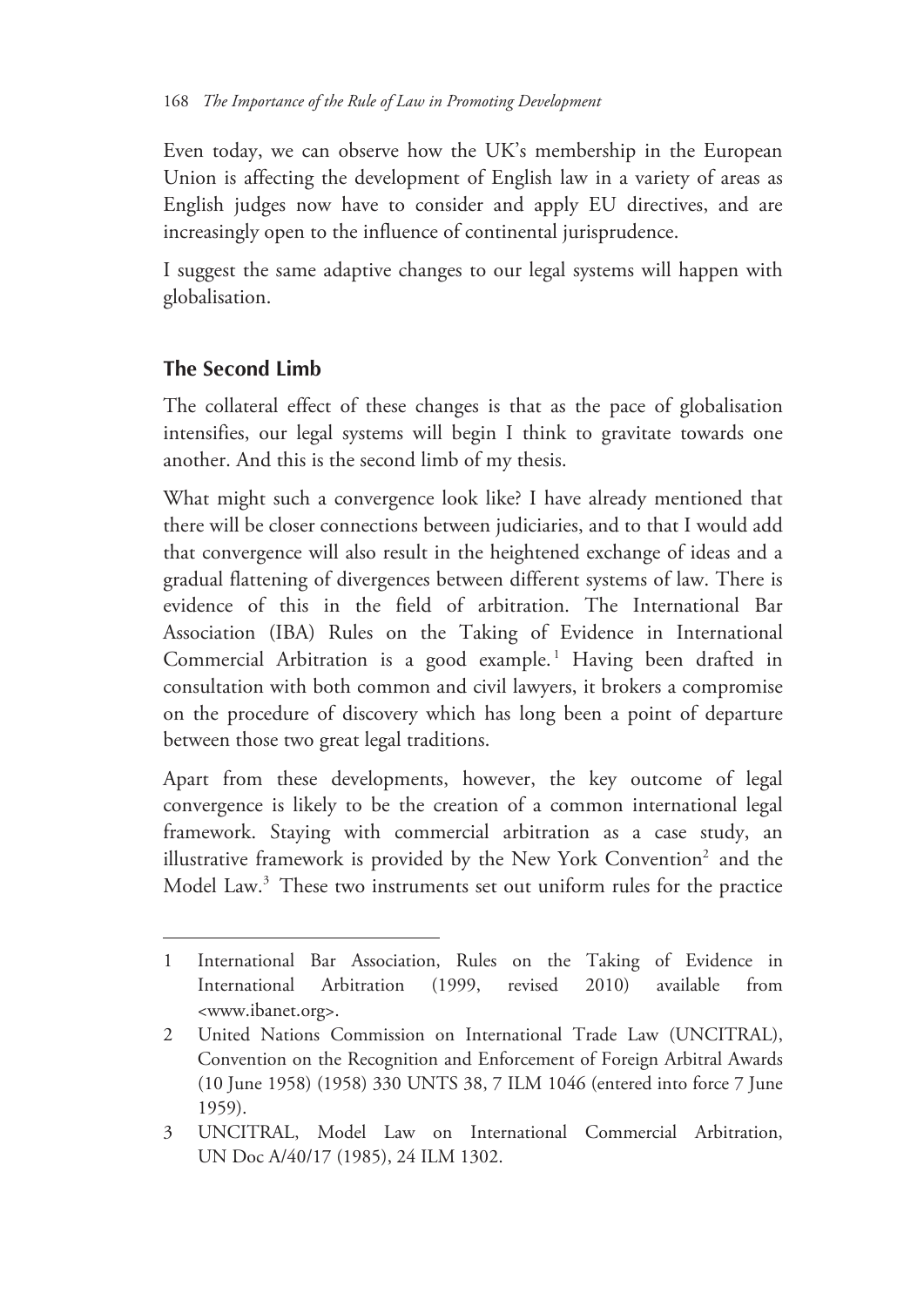of commercial arbitration. While there remains room for national variations – and indeed one view which I agree with is that it is inherent in the design of these instruments that national courts continue to play a vital role as gate-keepers – the key point nonetheless is that all Member States take their bearings from a common point of reference. Across national judicial institutions, however, there is no equivalent framework. Particularly in the field of commercial law, the pressure for progressive reform will be difficult, I think, to resist. I do not know what form this framework will eventually take, but several iterations could be imagined.

In its most robust form it might constitute a network of courts staffed by global judges exercising universal jurisdiction and applying international law. But on a less ambitious scale it could be a global community of lawyers and judges who can speak with a unified voice on issues of professional standards and policy reform. Some organised international movements already inhabit this space, such as the International Bar Association and the World Justice Project. In its thinnest sense, the framework could simply be the prevalence of uniform norms for cooperation and exchange between jurisdictions. There are any number of possible configurations and variations but I suggest we will gravitate towards some sort of an international architecture in the coming decades.

Most human activity remains governed exclusively by municipal law, even where the ramifications of such activity in a globalised world will frequently spill across national boundaries. This does give rise to a disconnect, which took on a visceral significance for Singapore in 2013 when we endured what remains our worst experience with trans-boundary haze. It is also evident in the regular calls for the international regulation of financial markets, as the shockwaves of the Lehman Brothers collapse in 2008 continue to cause disquiet across the world. As legal problems become globalised, so too must the ability of legal systems to provide legal solutions that are effective across jurisdictional boundaries.

This is an enterprise which we must start to prepare for sooner rather than later. It is therefore incumbent on us to initiate an inclusive discourse which encompasses the views, interests and suggestions of diverse stakeholders. Such a conversation can and should take place at all levels of the legal profession, and if we can meaningfully engage with one another I believe it will make us all better lawyers.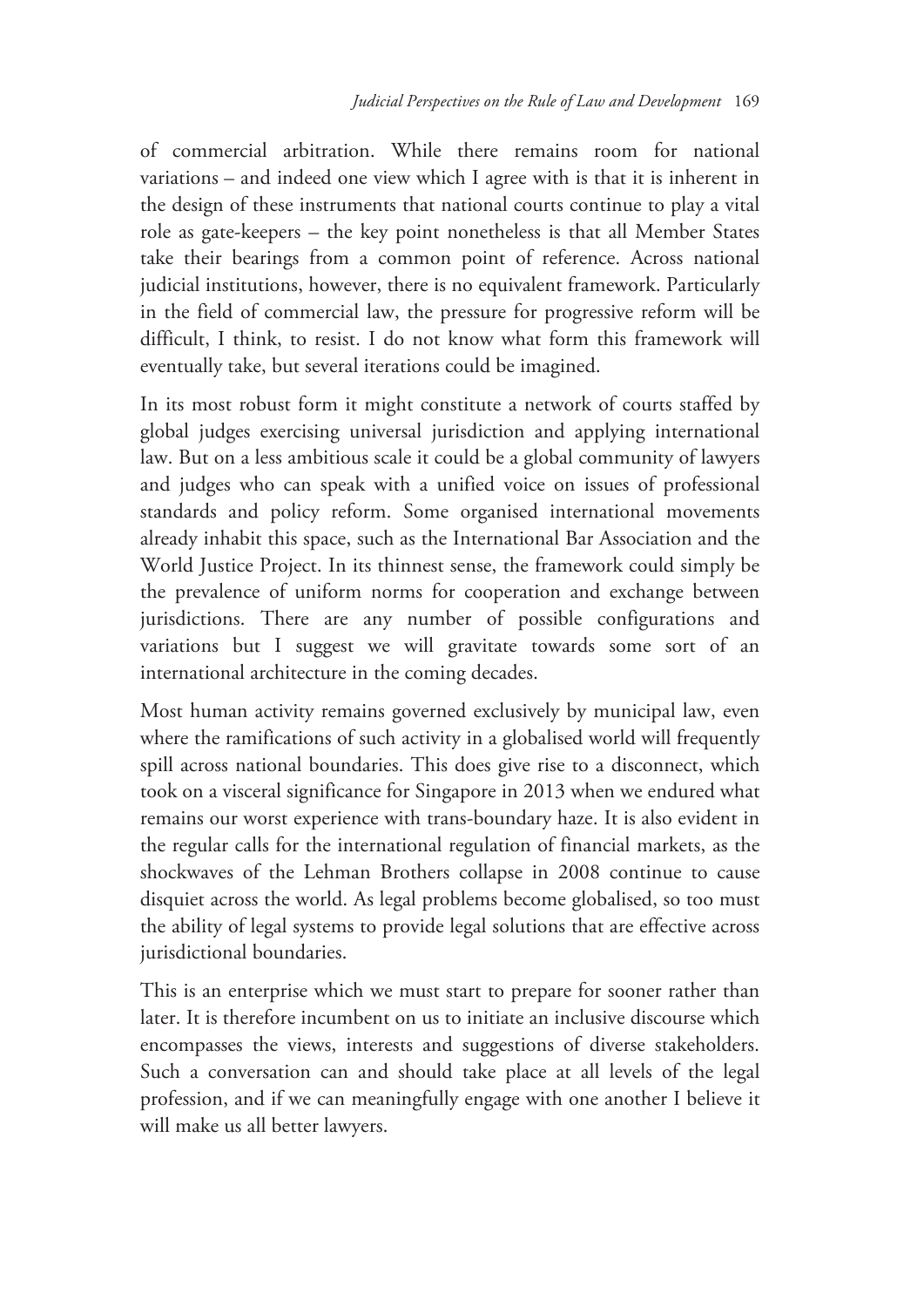## **The Third Limb**

 $\overline{a}$ 

Let me then move to the third limb of my thesis and return to the notion of bi-directionality.

The changes to the legal profession which have been introduced by globalisation and the process of international convergence which I have described represent a watershed opportunity to strengthen the rule of law within our jurisdictions.

Let me take what is generally regarded to be the "thinnest" and most formal conception of the rule of law, which traces its lineage from Bentham and Austin to Hart, and is associated with such distinguished modern scholars as Joseph Raz. It conceives of the rule of law as the adherence to certain value-neutral procedural attributes.

Professor Raz developed eight principles of the rule of law<sup>4</sup>, the first of which is the most well known: that the law should be prospective, open and clear.

And just taking the first principle as an example, it is not difficult to see how a more outward-looking legal system would be more open and accessible to its citizens as well as to its international users. The commitment to being a member of the international legal community necessarily requires one to have legal institutions whose directives are transparent and available for external scrutiny. Further, the more a system has to measure and perhaps even justify its norms and principles against those of other jurisdictions, the clearer its own laws and jurisprudence will be. The same ethos impels law-makers to draw upon the precedents and experiences of other jurisdictions in the formation of new laws. This reduces the likelihood that retrospective rules and regulations would later have to be introduced to correct unanticipated flaws in legislation.

If we look again at that first principle of Professor Raz, there is a strong claim to be made that adopting a more comparative and internationalist attitude will enable municipal law to be more prospective, open and clear. The same advantages would be magnified if a concrete commitment were made to engage with other jurisdictions and to work with them towards developing a common international framework.

<sup>4</sup> Joseph Raz, "The Rule of Law and its Virtue" (1997) 93 LQR 195.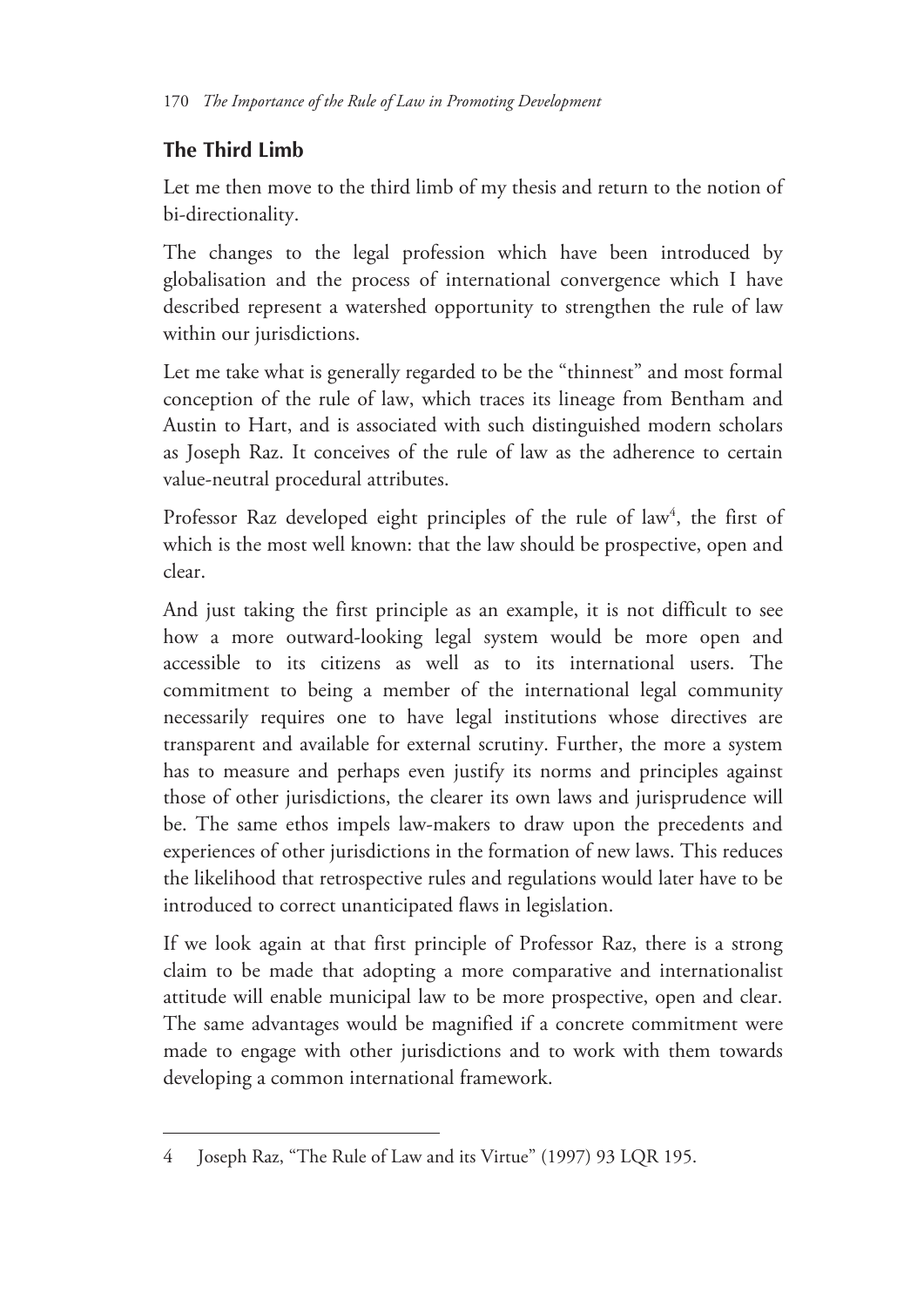Other aspects of the rule of law will be enhanced as well, one of which is judicial independence – incidentally, Professor Raz's fourth principle. It is critically important that the judiciary be regarded not only as separate from the other arms of government, but also as part of an international fraternity with certain common standards which are divorced from local political conditions. Such standards already exist; they include the UN's Basic Principles on the Independence of the Judiciary adopted in 1985<sup>5</sup> and the Burgh House Principles developed by the International Law Association on the Practice and Procedure of International Courts and Tribunals.<sup>6</sup> Many judiciaries have developed their own internal judicial codes of conduct which would undoubtedly benefit from the aggregative insights of what standards have been set in other jurisdictions. One could go further to argue that as national legal systems converge, litigants will have a stronger guarantee that principles of natural justice – which apply more or less equally across all jurisdictions – will be upheld.

Ultimately these benefits arise from the presence of common international standards against which each jurisdiction can be measured, to which they can aspire, and with which they will improve. This is not just a theoretical argument. It has in fact been the Singapore experience. Indeed the evolution of Singapore's legal system to some degree validates this thesis.

#### **Conclusion**

-

One of the pillars of Singapore's economic success has been its legal integrity. This stems from the efficiency of our courts, the good reputation we've been fortunate to enjoy, and our zero-tolerance approach towards corruption. There is no doubt that the rule of law has contributed to this nation's prosperity. At the same time the converse is also true. Our legal system has mirrored our economy, which is open, transparent, and market driven. As our economy became more open to foreign investment, we have increasingly liberalised our legal sector to permit foreign law practices in various forms, so much so that today, about one fifth of legal practitioners

<sup>5</sup> United Nations, Basic Principles on the Independence of the Judiciary (1985) UN Doc A/CONF 121/22/Rev 1.

<sup>6</sup> International Law Association, Study Group on the Practice and Procedure of International Courts and Tribunals, "The Burgh House Principles on the Independence of the Judiciary" (2005) 4 LPICT 247.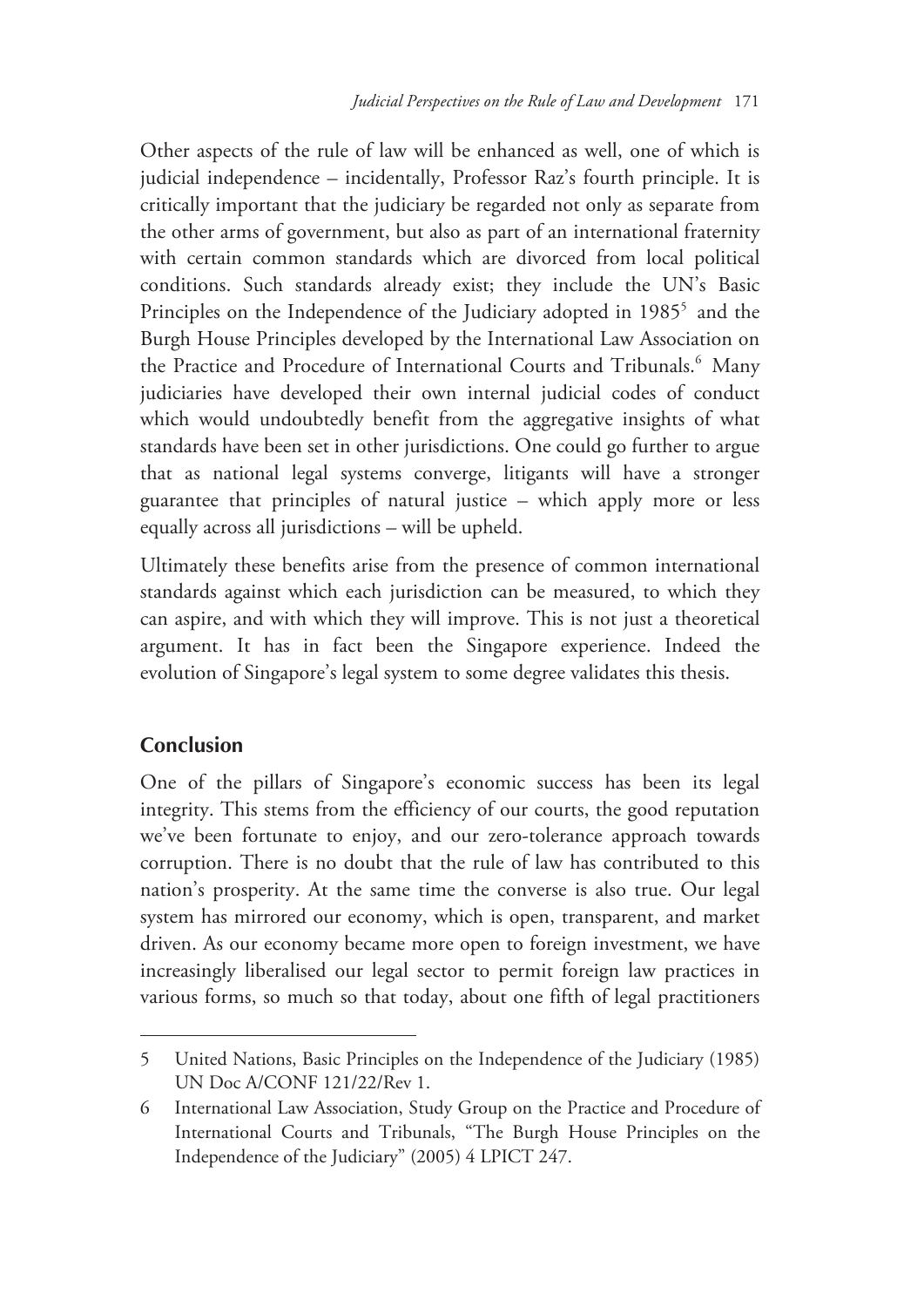in Singapore are registered as foreign lawyers. Even our law schools have changed significantly in recent times – our undergraduates today are taught by more foreign faculty, and have more opportunities for international exchange, than would have been conceivable even just five years ago. Here we can observe in tangible terms the bi-directional relationship between the rule of law and development.

The trajectory of our development in arbitration is another example. In 1985 we adopted the Model Law.<sup>7</sup> At the time we were a relative backwater in arbitration circles. In 1991 the Singapore International Arbitration Centre was founded and today, 23 years later, we are one of the leading arbitration centres in the world. This is the product of a conscious commitment to an internationalist legal philosophy, and it has paid dividends both intrinsically and extrinsically. It has fostered a generation of lawyers with cross-jurisdictional experience, it has made our firms more outward looking, and it has raised standards across the entire Singapore Bar. We have seen the same sort of phenomenon occurring throughout the world.

Three decades ago arbitration was looked upon as a premium product, and we wanted our courts to have the same standing. As time passed arbitration set the standards and it drove us to improve our judicial institutions. Some would find it ironic, but I take it as a sign of how far we have come, that today at least part of the agenda for reform within arbitration is to make it more competitive when held against the best commercial courts in terms of speed, efficiency and cost-effectiveness.

We are now preparing to play a larger role in international dispute resolution with the creation of the Singapore International Commercial Court (SICC) and the Singapore International Mediation Centre. We believe these institutions will address a crucial need in the regional legal order, and will provide a valuable alternative alongside commercial arbitration, for consumers of dispute resolution services in the commercial sector. We believe we have a contribution to make in this space, but these are major undertakings. They would have been beyond our contemplation were it not for the existing infrastructure we have in place and the

<sup>7</sup> UNCITRAL, Model Law on International Commercial Arbitration, UN Doc A/40/17 (1985), 24 ILM 1302.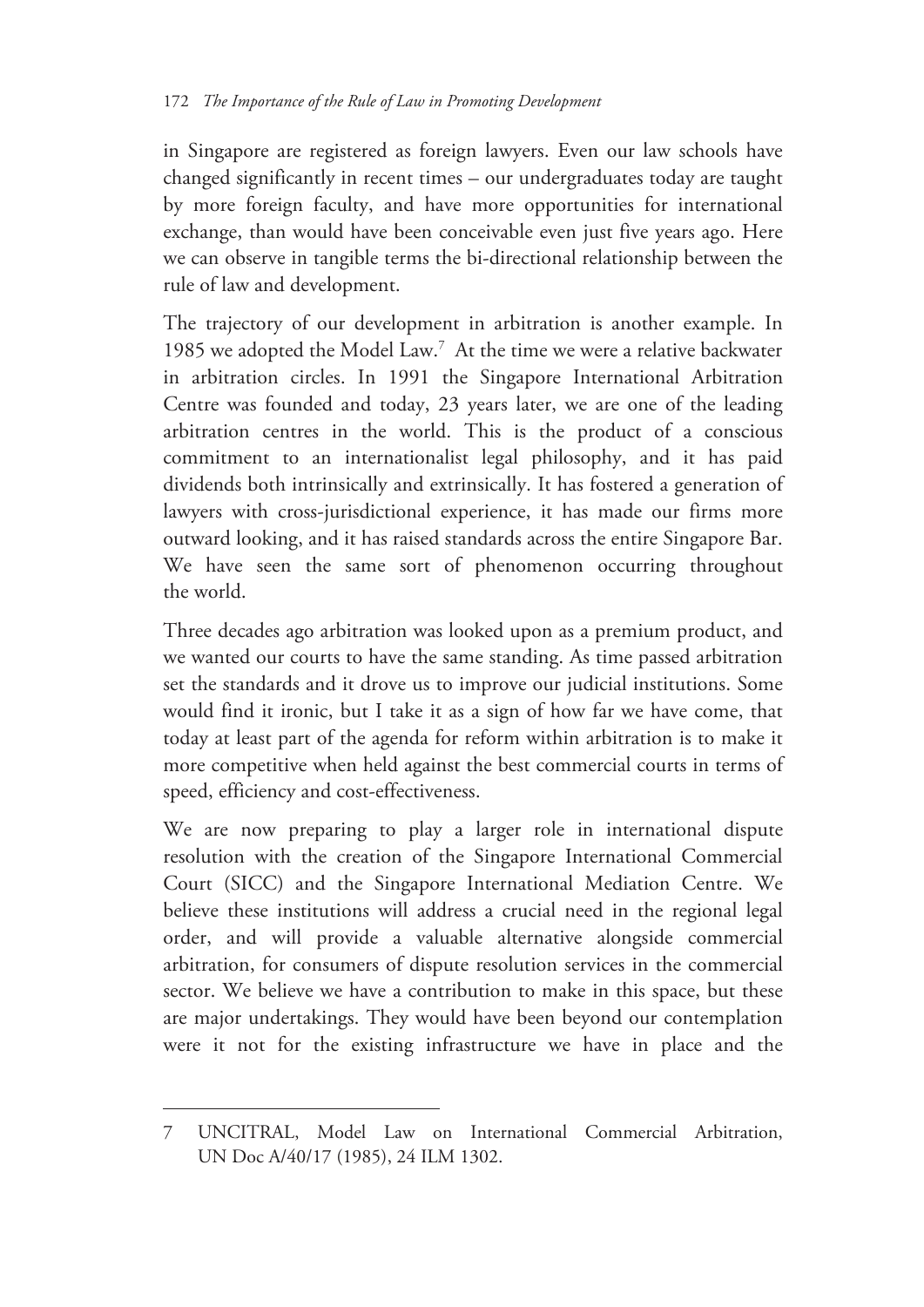commitment to make the investment necessary to convert these ideas into reality.

We envisage that the SICC will be a division of the High Court of Singapore. It is therefore a major signal of our commitment to playing an active role in the convergence of legal systems, even as we continue to work towards enhancing the rule of law in Singapore. The same philosophy led us to organise the inaugural Rule of Law Symposium two years ago and I am extremely gratified and grateful that we're all here today to support this effort.

In all these examples, I suggest, we can see bi-directionality at work.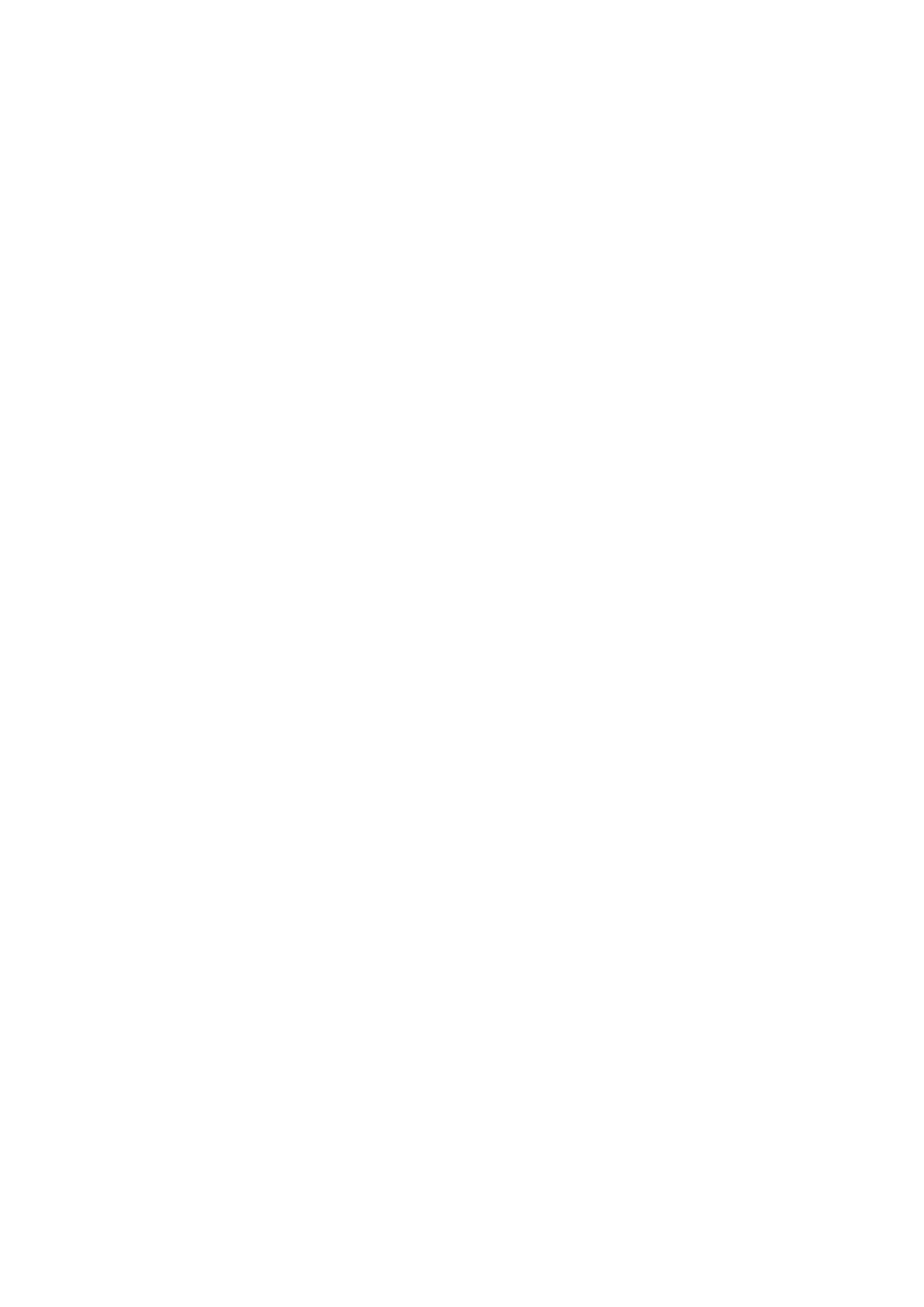## **KEYNOTE ADDRESS**

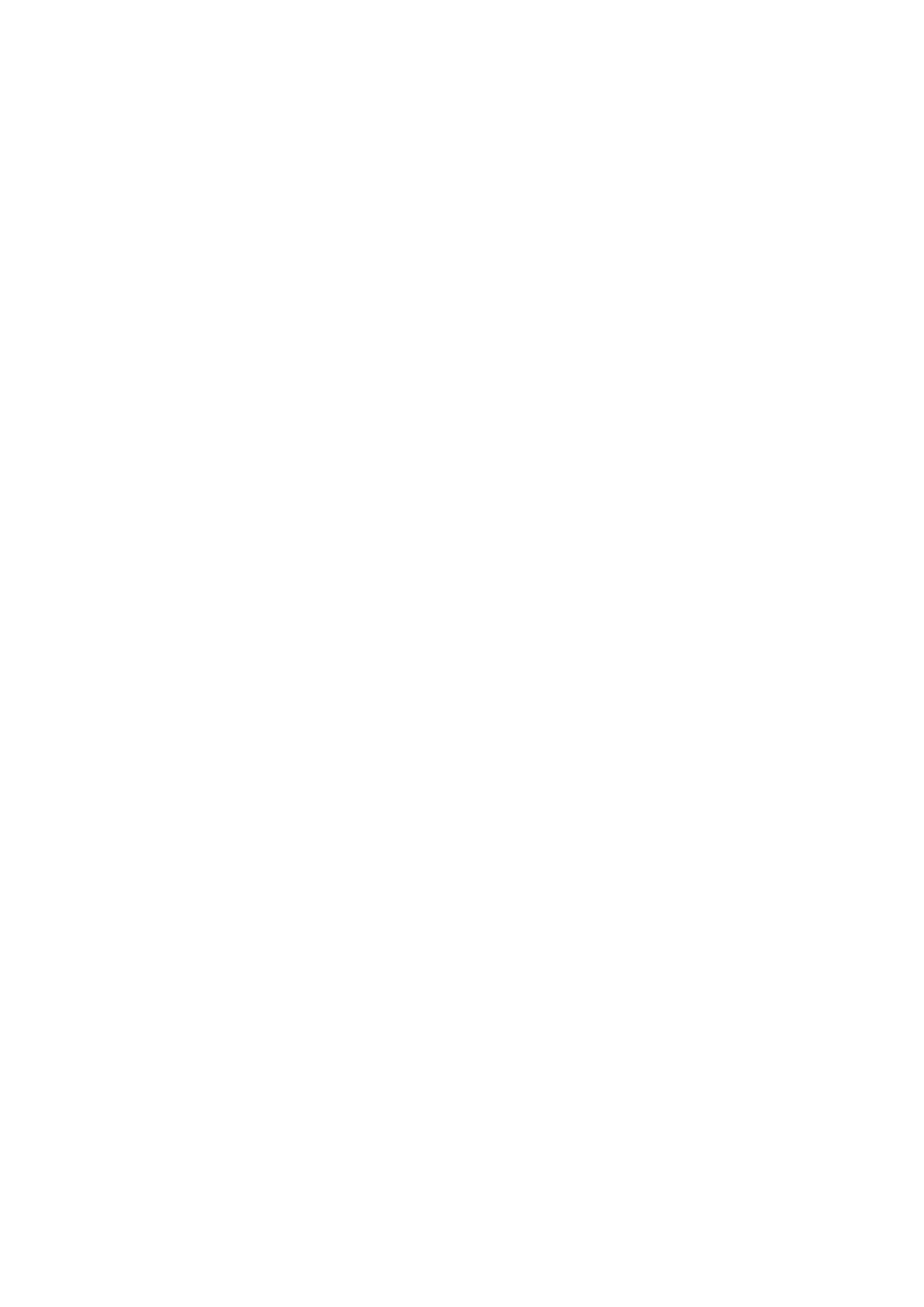## **THE IMPORTANCE OF THE RULE OF LAW IN CURRENT GLOBAL CHALLENGES**

#### **Speech delivered by**

#### Ambassador Patricia O'Brien

*Ambassador and Permanent Representative of Ireland to the Office of the United Nations and other international organisations in Geneva Former Legal Counsel of the United Nations and Under-Secretary-General for Legal Affairs* 

It is a great pleasure to deliver this keynote address at the 2014 Rule of Law Symposium. I would congratulate the organisers of this event, the Singapore Academy of Law and the Bingham Centre for the Rule of Law, for bringing together an exceptional group of experts to assess the importance of the rule of law in promoting development, a timely discussion as we move ever closer to a new development framework for post-2015.

The concept of the rule of law has long been at the heart of the United Nations mission. Though seemingly omnipresent, the meaning and application of the rule of law continues to be the subject of substantial debate. In my remarks, based on my experiences as former Legal Counsel of the United Nations, I will examine how the global mandate of the UN makes it uniquely central to the promotion of the rule of law and to addressing the challenges it faces.

Having listened to the fascinating discussions today, I wish to acknowledge at the outset how my perspective is influenced by my day to day practice as the Legal Counsel, where focus was less on the rule of law in the context of economic progress and development and more on the immediate issues of the maintenance of international peace and security.

#### **Rule of Law and the Great Charter(s)**

The origins of the rule of law are multifaceted, and are certainly not limited to the Anglo-American legal tradition. One of the concept's very earliest historical antecedents is the Code of Hammurabi for Babylon, one of the first known legal codes and one of the earliest examples of a codified law applying to the ruled as well as to the ruler, an idea which has an enduring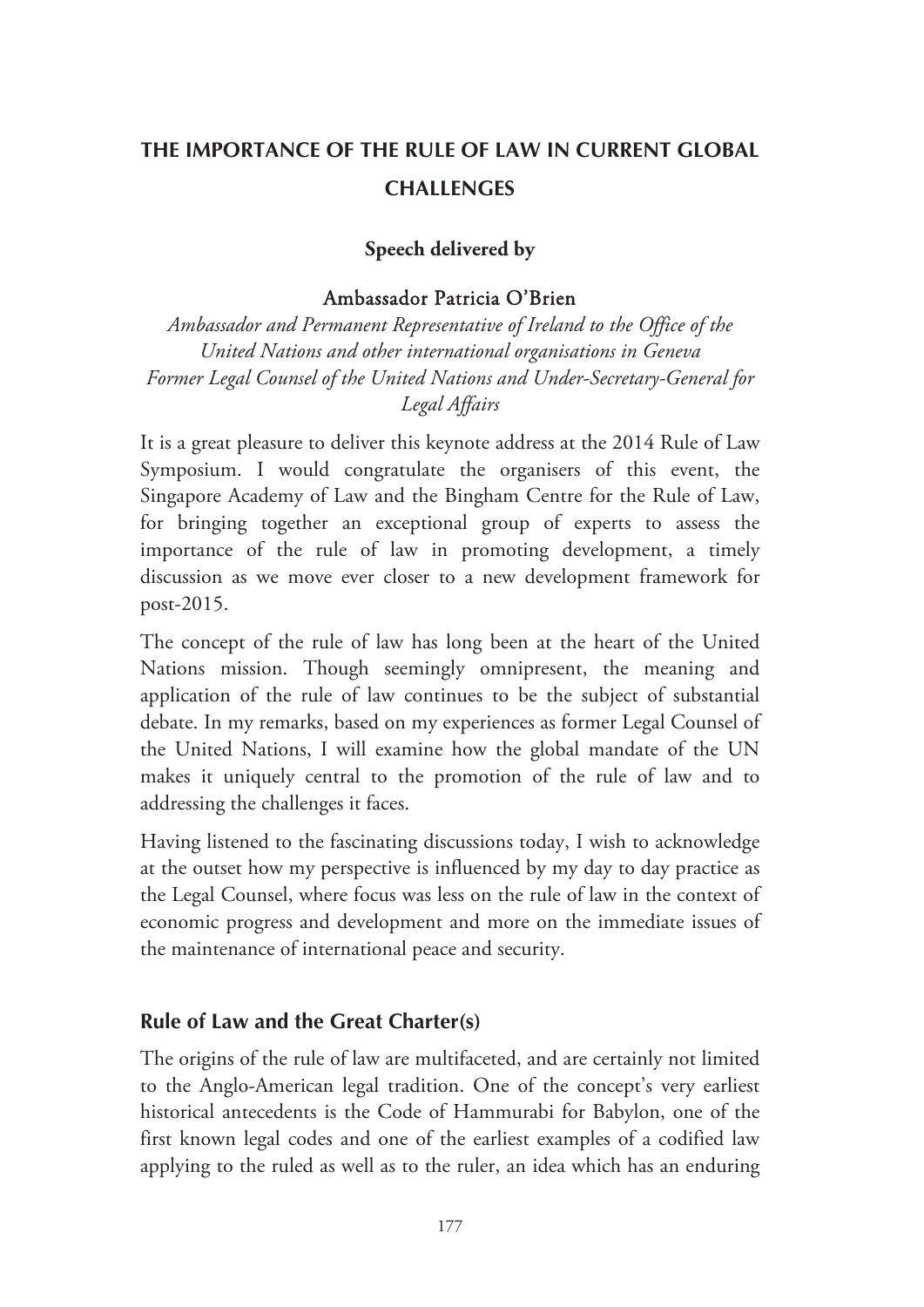and lasting significance. Only a few weeks ago, a replica of this code was unveiled at the seat of the International Court of Justice in The Hague, a symbolic acknowledgement of the Code and of its significance for the work of the ICJ, the UN's principal judicial organ.

Early in his seminal book, Lord Bingham traces the history of the rule of law as he saw it. He starts with the Magna Carta, literally meaning "Great Charter", as his "point of embarkation" in 1215.<sup>1</sup>

However, as former Legal Counsel of the UN, perhaps unsurprisingly, my starting point is more recent. It is another great charter, the Charter of the United Nations, which constitutes my starting point today, and from which the United Nations organisation derives the rule of law concept. In 1945, the Peoples of the United Nations expressed their determination "to establish conditions under which justice and respect for obligations arising from treaties and other sources of international law can be maintained".<sup>2</sup> It is in this perspective that the purposes and principles proclaimed in the Charter are to be understood.

Also present in the UN Charter were principles such as the sovereign equality of states, the fulfilment in good faith of international obligations, the peaceful settlement of disputes and the prohibition of the threat or use of force in international relations. We find, in the very constitutive instrument of the organisation, the foundations of an international society based on the rule of law.

In the words of Secretary General Dag Hammarskjöld, "the demand of the Charter for a rule of law … aims at the substitution of right for might and makes of the Organisation the natural protector of rights which countries, without it, might find it more difficult to assert and to get respected."<sup>3</sup> The work of the UN has, since its establishment, sought to give practical meaning to this resolve. And in my remarks today, I will reflect on the contemporary meaning of the rule of law concept in light of some of the challenges it faces in today's world.

<sup>1</sup> *The Rule of Law* (Allen Lane, Penguin Press, 2010) at p 10.

<sup>2</sup> UN Charter (1945), Preamble.

<sup>3</sup> Secretary-General's sixteenth annual report to the General Assembly on the work of the Organization from June 16, 1960 to June 15, 1961, at p 137.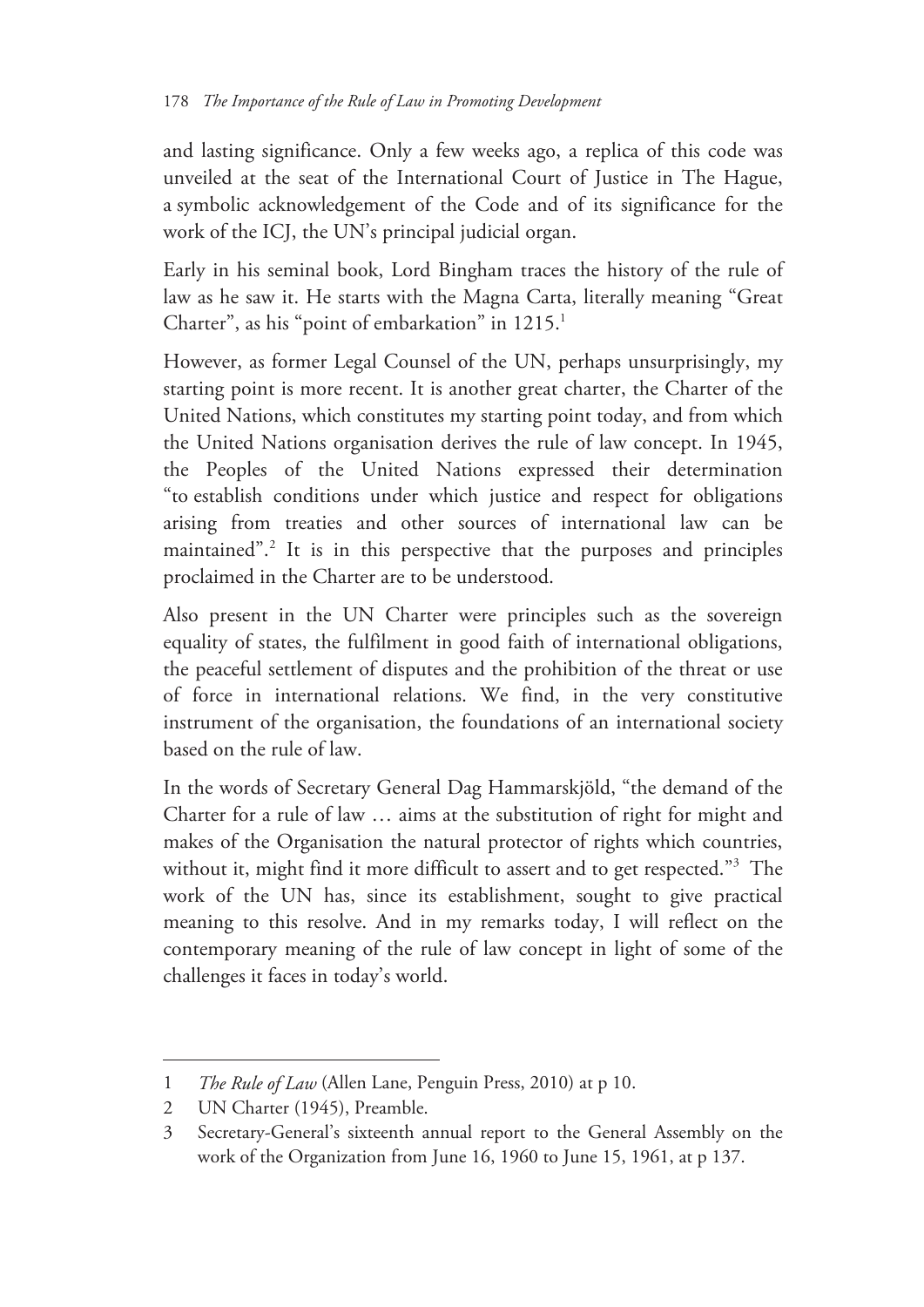#### **Definition of the Concept**

Though the concept of the rule of law is very familiar to most of us in this room, there are widely varying schools of thought on the meaning of "*l'état de droit*" and it is therefore important at the outset to be clear about what I mean by the term which has been described as an "exceedingly elusive notion" giving rise to a "rampant divergence of understandings".4

From the perspective of UN, the description of the concept which I favour (for its comprehensiveness more than for its brevity), comes from a 2004 report of the Secretary General which described the rule of law as:

… a principle of governance in which all persons, institutions and entities, public and private, including the State itself, are accountable to laws that are publically promulgated, equally enforced and independently adjudicated, and which are consistent with international human rights norms and standards. It requires, as well, measures to ensure adherence to the principles of supremacy of law, equality before the law, accountability to the law, fairness in the application of the law, separation of powers, participation in decision-making, legal certainty, avoidance of arbitrariness and procedural and legal transparency.<sup>5</sup>

Lord Bingham too found this persuasive and reproduced this exact quotation in full in his chapter on the "international legal order".<sup>6</sup>

This understanding of the rule of law has inspired the UN's actions in this area, and relies on norms and standards found in the full range of legal systems. But that it has not yet been fully endorsed by the GA or the Security Council indicates that the concept of the rule of law continues to be a matter of debate. While member states may well differ on what the rule of law entails and how the UN should work to strengthen it and, as we have heard, where and how it should feature in the post-2015 agenda, they are generally united in viewing the concept as critical to address current global challenges.

In its approach to strengthening the rule of law, conscious of the universality of the principles which inspire the organisation's action in this

-

<sup>4</sup> Brian Tamahana, *On the Rule of Law* (Cambridge University Press, 2004) at p 3.

<sup>5</sup> Report on the Rule of Law and Transitional Justice in Conflict and Post-Conflict Societies, UN Doc S/2004/616.

<sup>6</sup> *The Rule of Law* (Allen Lane, Penguin Press, 2010) at pp 110–111.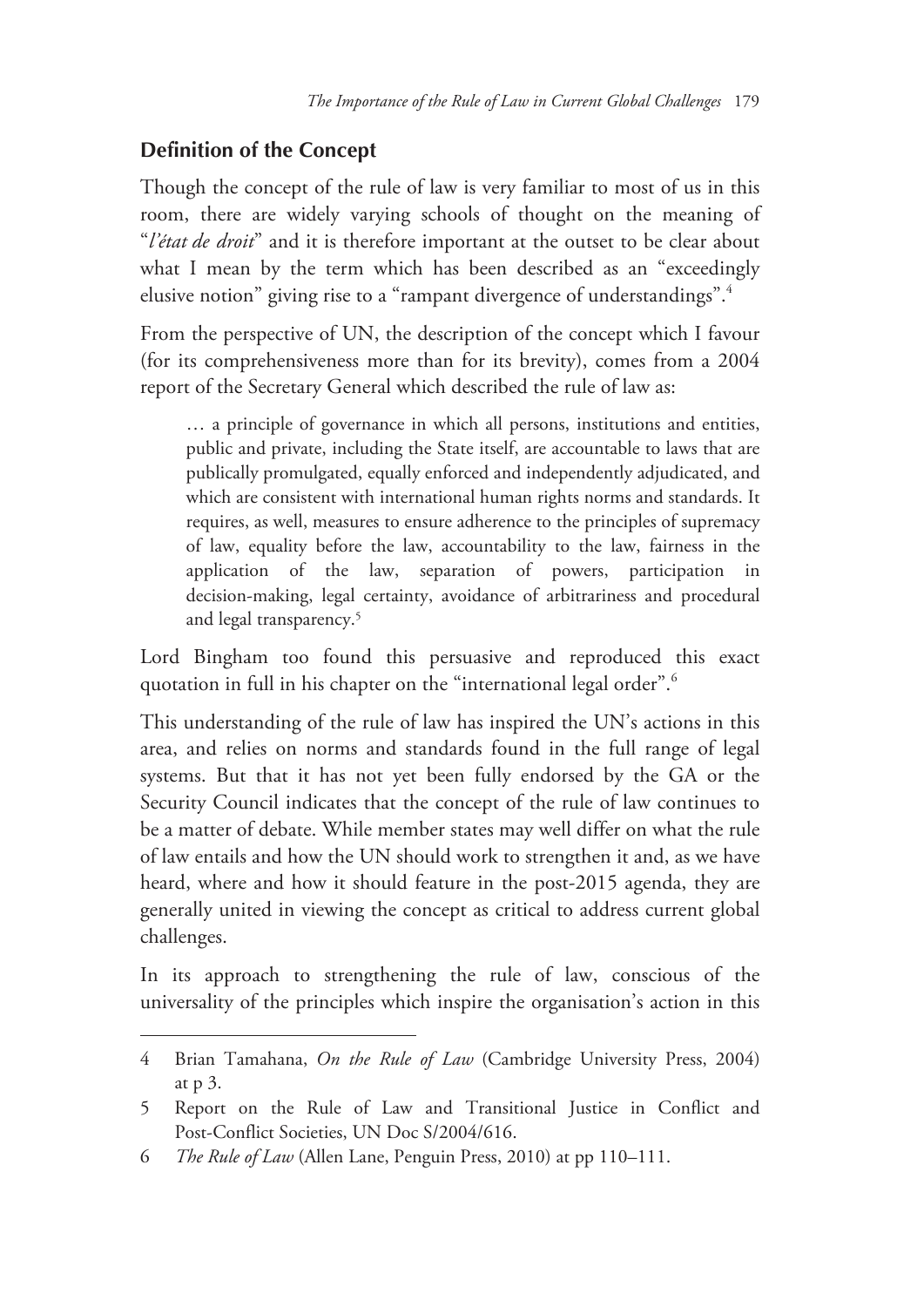area, the UN has recognised the dual dimensions of the concept, one national and the other international. The interdependence of these twin tracks was explicitly recognised in the Millennium Declaration. States that proclaim the rule of law at home must respect it abroad and every nation that insists on it abroad must enforce it at home.

#### **Rule of Law at the National Level**

The UN work on promoting the rule of law nationally is aimed at providing technical assistance and capacity building to member states at their request or when mandated by the Security Council to do so. In the provision of this assistance, the UN seeks to (i) base assistance on international norms and standards; (ii) take into account the political context; (iii) base assistance on the unique country context; (iv) advance human rights and gender justice; (v) ensure national ownership; (vi) support national reform constituencies; (vii) ensure a coherent and comprehensive approach; and (viii) engage in effective coordination and partnerships.

As the Legal Counsel, my task was to support the Secretary General's, and the Secretariat's, commitment to the strengthening of the rule of law, the pursuit of justice and the determination to end impunity for war crimes, crimes against humanity, genocide and other serious violations of international human rights law. This topic, in one way or another, permeated my activities on a daily basis.

The office which I led plays a key role in promoting the rule of law at the national and international levels, and this is at the heart of the UN's mission. Establishing respect for the rule of law is fundamental and essential for a number of reasons, including, firstly, prevention of conflict; secondly, achievement of a durable peace in the aftermath of a conflict; thirdly, the effective protection of human rights; and also, of course, sustainable economic progress and development.

I would underline that strengthening the rule of law at the national level is a difficult, complex and long-term task. The concept of the rule of law does not mean a one-size-fits-all approach. A failure to take into account national institutions and priorities can lead to a lack of national ownership and a failure to institutionalise long-term reform.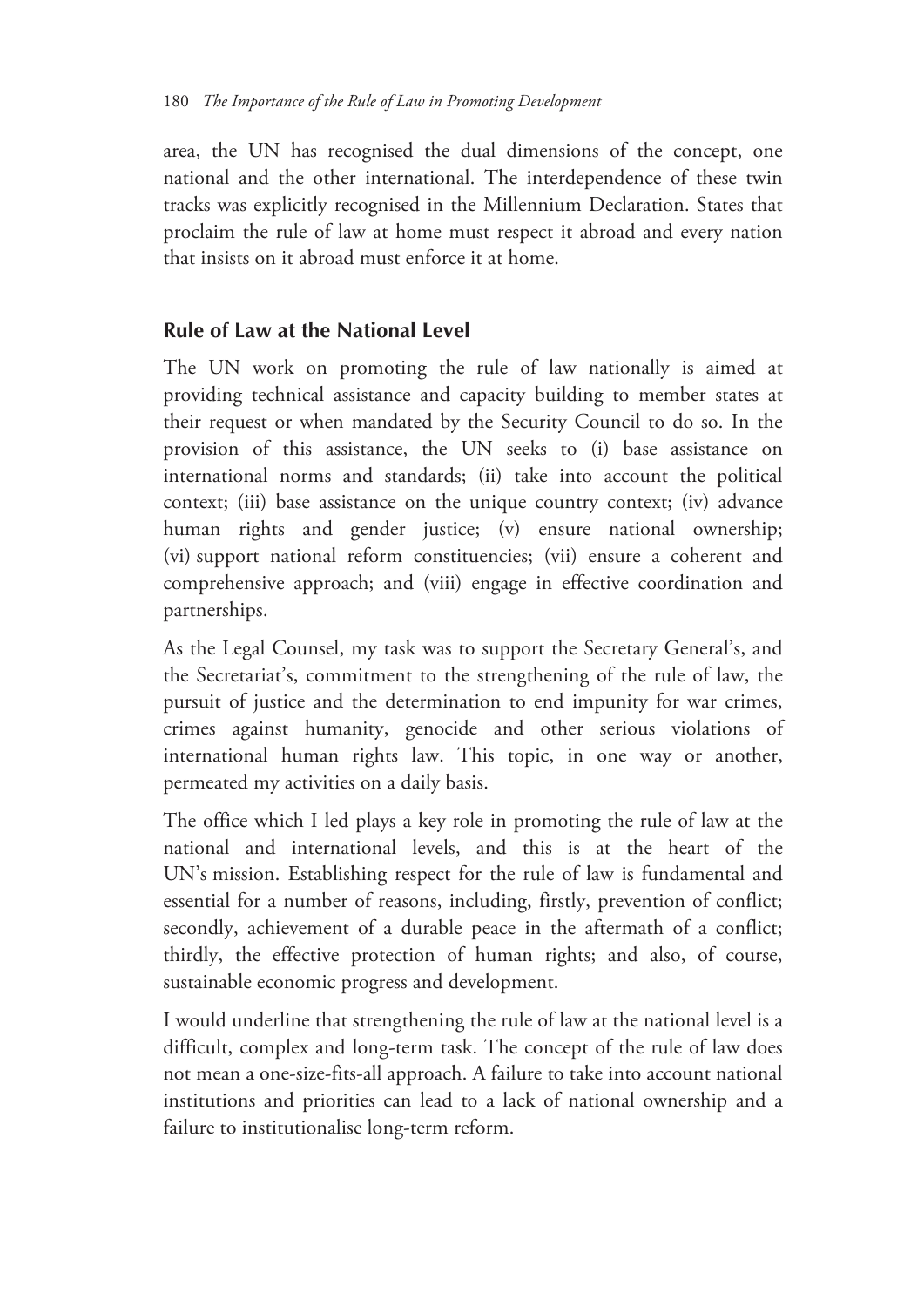Of course, rule of law activities need to be tailored to specific circumstances, but the UN does utilise a general framework for strengthening the rule of law at the national level, including (i) the necessity of a constitution or equivalent that incorporates internationally recognised human rights, (ii) the creation and implementation of a legal framework; (iii) an electoral system that guarantees that the will of the people shall be the basis of the authority of governments; (iv) institutions of justice, governance, security and human rights; (v) transitional justice processes and mechanisms that respond to the national context while anchored in international norms and standards; and, importantly, (vi) a public and civil society that strengthens the rule of law and holds public officials and institutions accountable, including organised non-governmental organisations. This framework implements the underlying principles of a comprehensive rule of law approach that is not limited to either the security sector or justice sector and ensures that national participation and country context underlie all United Nations rule of law activities.

Ireland has taken a leading role in seeking to ensure that civil society operates in a safe and enabling environment. To this end, in my present role as the Irish Ambassador in Geneva, I led the negotiations of the first Human Rights Council Resolution on the subject of Civil Society Space in September last year<sup>7</sup> and organised an important panel discussion on the subject during the March session of the Council. Just as the rule of law requires civil society, so too does civil society need the rule of law.

## **Rule of Law at the International Level**

How does the UN contribute to the establishment of an *international* rule of law? Under Article 1 of the Charter, the UN is expected to be a "centre for harmonising the actions of nations" in the attainment of common ends including: the maintenance of international peace and security; the development of friendly relations among nations; international cooperation on economic, social, cultural or humanitarian matters; and the promotion of human rights and fundamental freedoms.

-

<sup>7</sup> UN Doc A/HRC/27/L.24 (23 September 2014).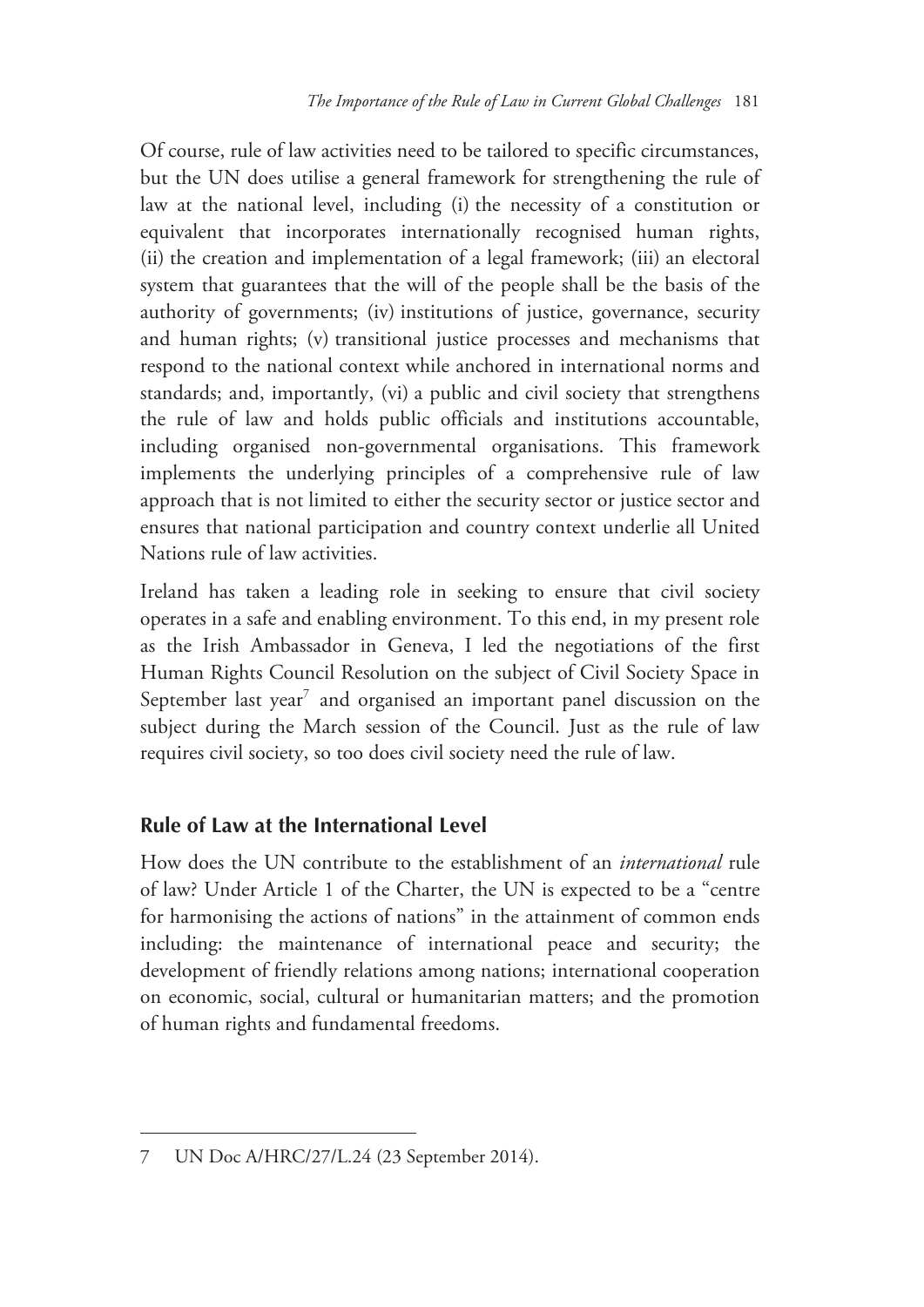The UN approach in this respect is rooted in a number of principles which I would highlight as follows:

- (a) Respect for the UN Charter and international law, which are indispensable foundations for a more peaceful, prosperous and just world;
- (b) An appreciation that peace and security, development, human rights, the rule of law and democracy, are interlinked and mutually reinforcing, and that they form part of the universal and indivisible core values and principles of the UN;
- (c) Recognition that an effective multilateral system in accordance with international law is essential to address the multifaceted and interconnected challenges and threats confronting our world, and that to achieve progress in the areas of peace and security, development and human rights requires a strong and effective UN playing a central role through the implementation of its decisions and resolutions;
- (d) Respect for the sovereign equality of states and the need to promote the non-use or threat of use of force against the territorial integrity or political independence of any State in a manner inconsistent with the Charter;
- (e) The need to resolve disputes by peaceful means in conformity with international law;
- (f) Respect for and protection of human rights and fundamental freedoms;
- (g) Recognition that protection from genocide, crimes against humanity, ethnic cleansing and war crimes is not only a responsibility owed by a state to its population, but also a responsibility of the international community.

All this said, I now turn to look at three thematic areas through the prism of the rule of law, and, in so doing, I will highlight some of the challenges faced by the concept and how I think these might best be overcome.

## **Managing the Post-conflict Situation by Reconciling Peace and Justice**

The first area I turn to is the relationship between peace and justice, which is a delicate and difficult relationship. As Legal Counsel, a central part of my task was to help the UN in its approach to these issues and to assist the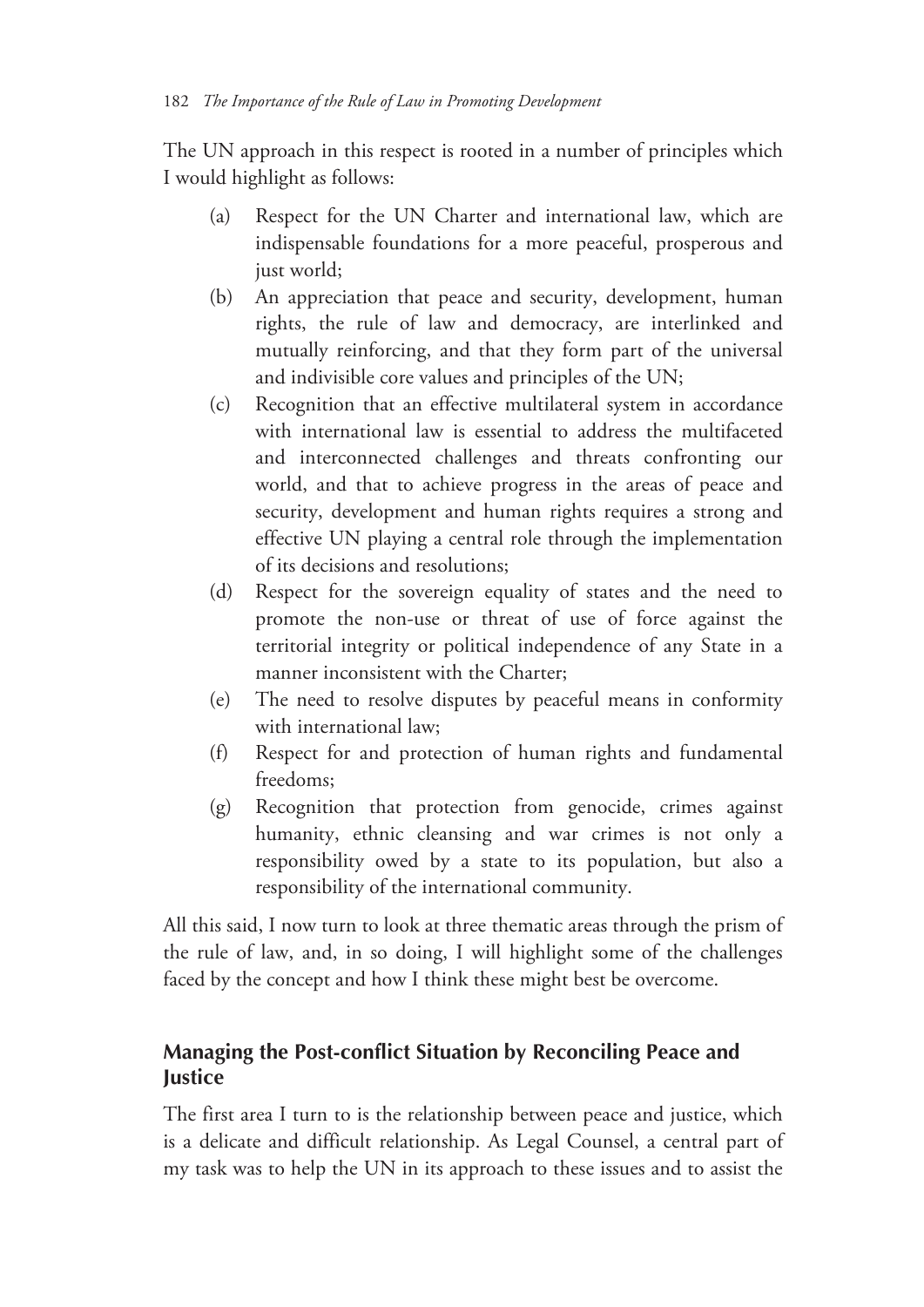pursuit of justice and the ending of impunity. In doing so, I found myself at the core of the tension engendered by the need to uphold the international rule of law in a complex political environment. This tension includes the need to bring about and sustain peace in post-conflict environments and the concomitant need to pursue justice and to end impunity for gross violations of human rights, international humanitarian law and refugee law.

While many accept that there can be no sustainable peace without justice, it is nevertheless also clear that the relationship between peace and justice is complex. It is easy to understand the temptation to forgo justice in an effort to end armed conflict. But any decision to ignore atrocities and to reinforce impunity may carry a high price. Undervaluing the impact of justice *can*, and in my view, *will* have long- and short-term negative consequences, when weighing objectives in resolving a conflict. As I see it, we are currently witnessing a growing consensus that peace and justice go hand in hand and that elements of justice *must* be factored into every post-conflict strategy in order for peace to be sustainable. Challenges to justice and the rule of law are significant and the threats are constant and multifaceted. The issues should not be framed as a debate between peace and justice, but rather between peace and what kind of justice. The issue is how to articulate the various possible elements of justice in a comprehensive conflict settlement. Just yesterday, the Secretary-General called on the Security Council for accountability for the perpetrators of grave human rights violations, crimes against humanity and war crimes in the context of Syria, stating that "the Security Council has an inescapable responsibility in this regard".<sup>8</sup>

The problem now relates to the best way to interlink peace and justice, in the light of specific circumstances, without ever sacrificing one for the other. If we ignore the demand for justice simply in order to reach a peace agreement, the foundations of that agreement will be fragile and possibly unsustainable. But, if we insist at all times on a relentless pursuit of justice, a delicate peace may not survive. This pragmatic assessment should not be misinterpreted. Freedom from fear is, first and foremost, what all people in post-conflict societies around the world long for. But they also want justice, and they deserve accountability. We know that accountability matters for

-

<sup>8</sup> Deputy Secretary-General's remarks, on behalf of the Secretary-General, to the Security Council on Syria (22 May 2014) <http://www.un.org/sg/dsg/statements/ index.asp?nid=528> (accessed on 19 January 2015).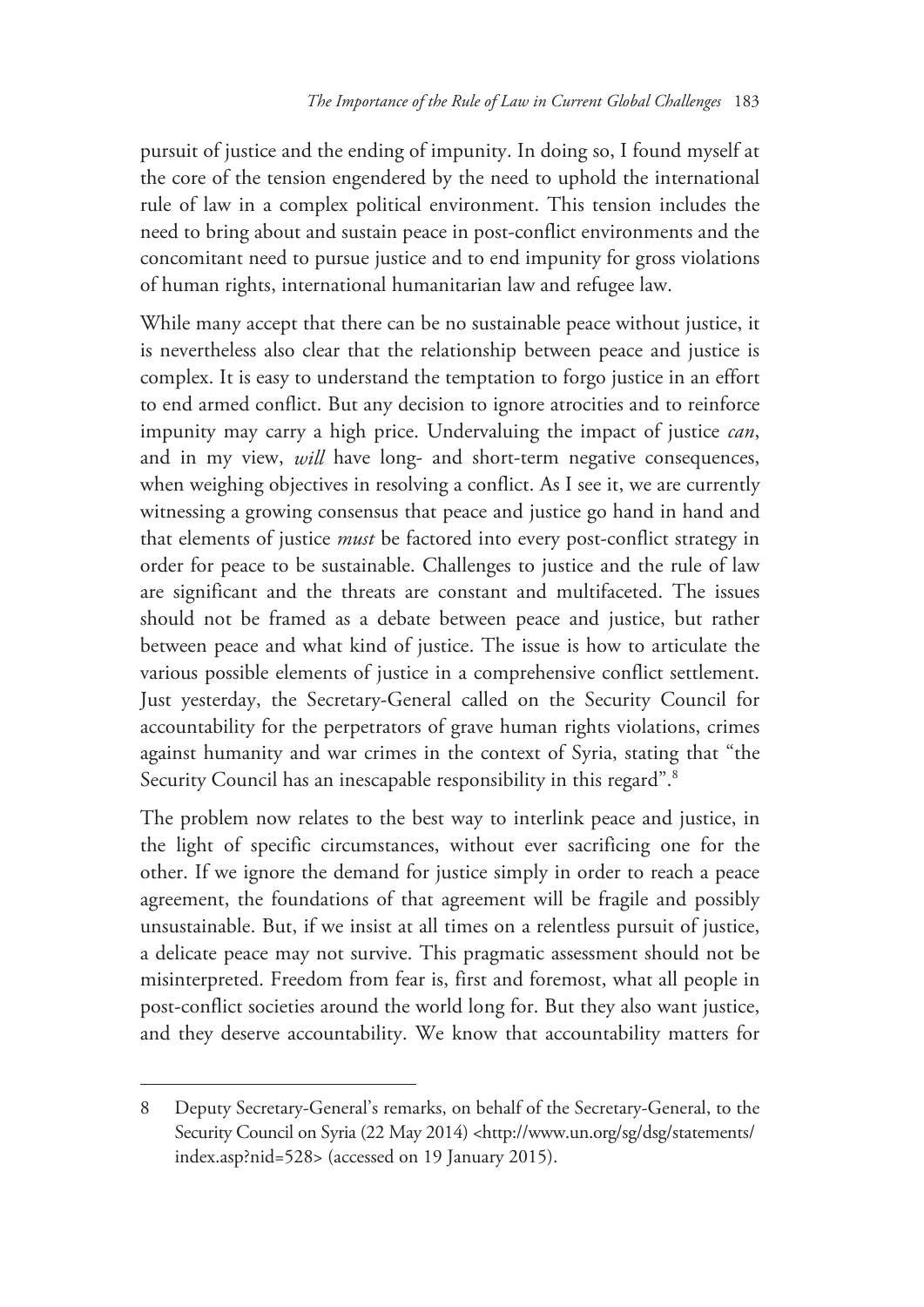peace. Therefore, it is an important duty to fight impunity. This is my considered view, in light of having seen these issues cross my desk on a daily basis during my term as Legal Counsel.

## **Protection of Civilians in Armed Conflict and the Responsibility to Protect**

The second challenge which I wish to address is the protection of civilians in armed conflict. In the past few years, the UN has faced dramatic challenges in the field of the protection of civilians in armed conflict as humanitarian crises have wreaked local havoc. While the political and operational dimensions of these crises are quite obvious, one should not forget that they also call for an answer to a crucial legal question: should and, if so, how should international humanitarian law and human rights law be strengthened to secure the protection of civilians in armed conflict? International law does contain a well-established set of rules in this field, and the first priority should always be to focus on the implementation and enforcement of the rules already in existence. Most of the efforts of the UN go in this direction. However, many of the relevant instruments in the field of the protection of civilians in armed conflict have not yet obtained universal participation or their rules are still insufficiently known by those who are called to apply them. The UN has therefore encouraged states to ratify those instruments, to take steps for their implementation and to ensure their dissemination.

The core idea that appears to have inspired the UN action in the field of human rights and humanitarian law is that compliance with the relevant rules is a matter of concern to the international community as a whole. International law powerfully mirrors this idea, for instance, in Common Article 1 of the 1949 Geneva Conventions, which provides that the parties "undertake to respect and ensure respect" for their provisions in all circumstances. In the interpretation given by the ICJ, this article entails that "every state … whether or not it is a party to a specific conflict, is under an obligation to ensure that the requirements of the instruments in question are complied with".<sup>9</sup> In other words, international law embodies the idea that, while the primary responsibility for complying with international

<sup>9</sup> *Legal Consequences of the Construction of a Wall in the Occupied Palestinian Territory*, Advisory Opinion, ICJ Reports (9 July 2004) at para 158.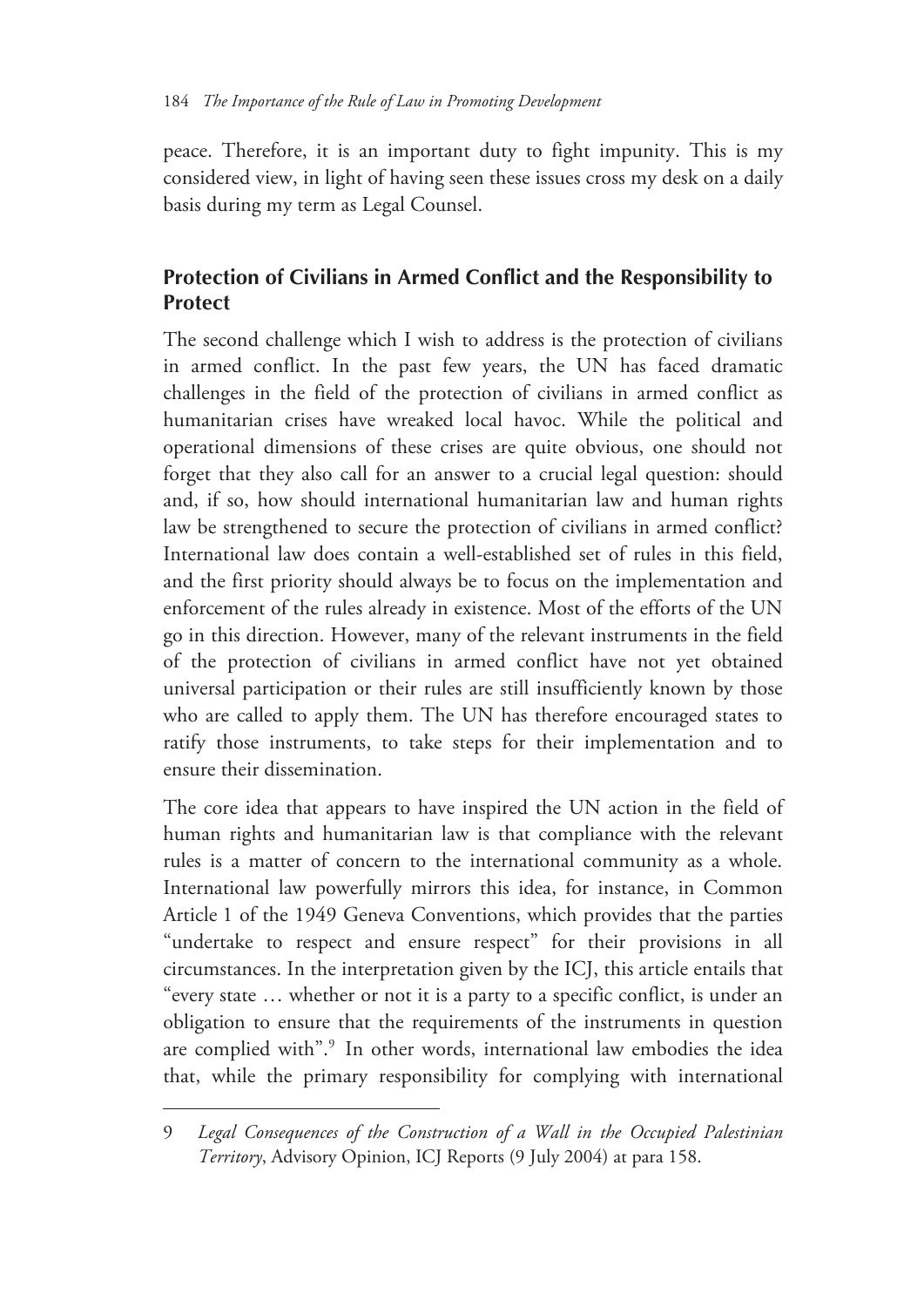humanitarian and human rights law falls upon the state directly involved, the international community also has a role to play to ensure respect for the law.

This is the same conviction that brought states at the 2005 World Summit to proclaim the concept of the "responsibility to protect", which implies both that "[e]ach individual State has the responsibility to protect its populations from genocide, war crimes, ethnic cleansing and crimes against humanity" and that "[t]he international community through the United Nations, also has the responsibility… to help to protect populations" from those crimes.10 The concept of R2P was reaffirmed by the Security Council a year later.

This is a powerful notion that has attracted the attention both of Governments and the international legal community. In a 2009 report, the Secretary General developed a tripartite UN strategy to implement the agenda of the World Summit: Pillar One on the responsibility of states to protect their own populations; Pillar Two on international assistance and capacity-building to assist states to protect their populations; and Pillar Three on a timely and decisive response where states are not able or willing to protect their population.<sup>11</sup>

The concept of the rule of law can prove useful in understanding the action needed under each of these three pillars of the responsibility to protect. The rule of law weaves its way through each of the three pillars. Under the first pillar, there is a need for states to become parties to relevant international instruments on human rights, international humanitarian law and refugee law, and to the Rome Statute; and the core international standards need to be faithfully embodied in national legislation. The presence of a strong culture of the rule of law in a society may prevent or minimise the risk of deterioration into a situation of perpetration of atrocity crimes. Under the second pillar, there is a need for assistance programmes to build specific capacities within societies that would make them less likely to travel the path to crimes relating to R2P. Under the third pillar, emphasis is needed on all the available tools provided under the UN Charter, notably in

-

<sup>10 2005</sup> World Summit Outcome, resolution adopted by the General Assembly (24 October 2005) UN Doc A/RES/60/1 at para 138–139.

<sup>11</sup> Implementing the Responsibility to Protect, Report of the Secretary-General (12 January 2009) UN Doc A/63/677.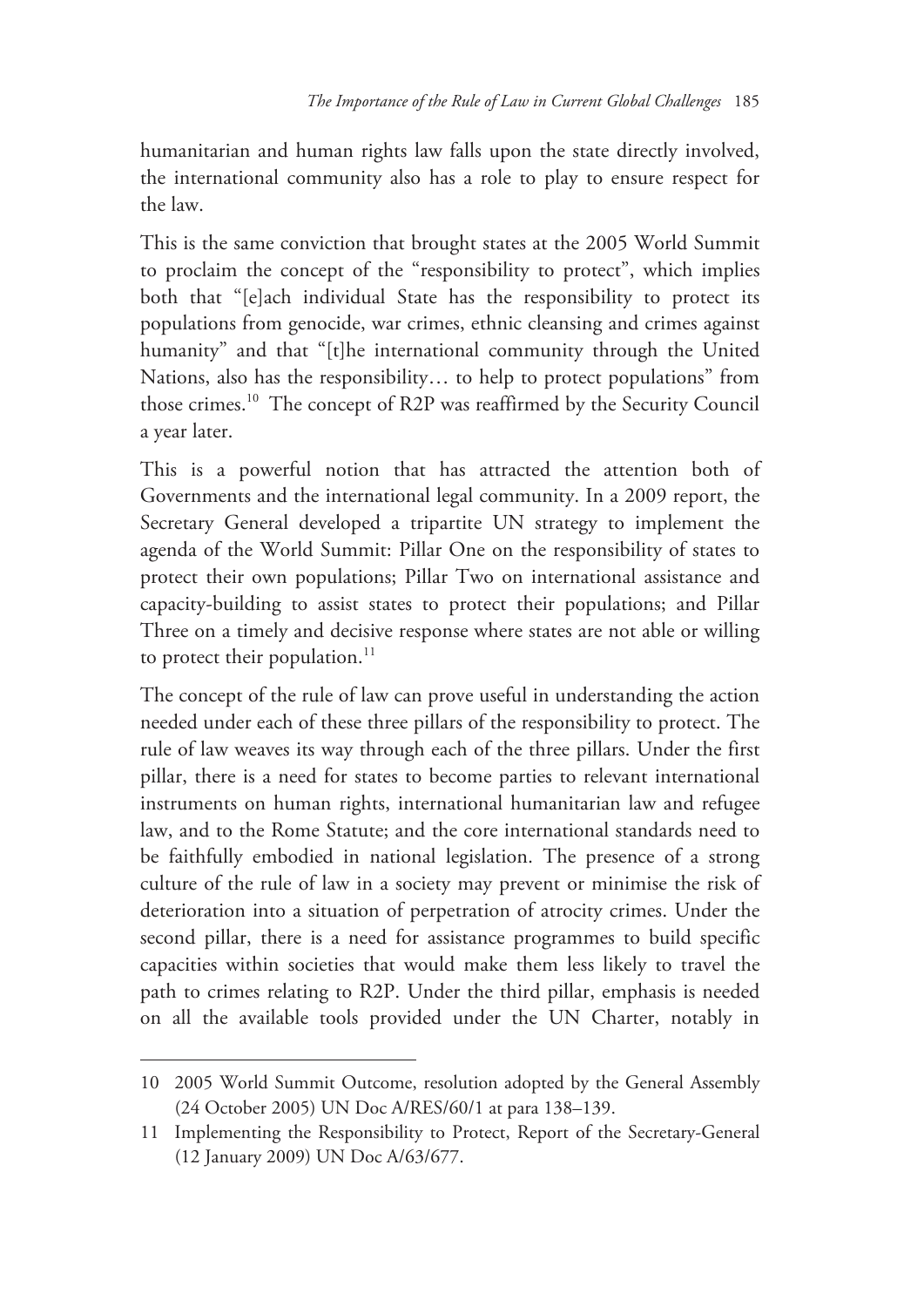Chapters VI, VII and VIII. It is important to underline that R2P does not provide a third exception to the Charter prohibition on the threat or use of force against the territorial integrity or political independence of any state, the only two exceptions being self-defence and actions authorised by the Security Council. R2P does not create a new legal basis for the use of force and is not – as popularly misconstrued – another way of talking about "humanitarian intervention".

As I see it, R2P is an importance political acknowledgement that sovereignty entails responsibility, and that the international community has a responsibility to act to assist states to protect their populations. Too often, R2P is misunderstood as a licence for intervention when in fact, in the words of the Secretary General, "human protection begins with prevention".12 Early engagement is preferable to late intervention. Helping states to succeed is preferable to responding when they fail. The challenge is to help societies to build the foundation they need to ensure that gains achieved are irreversible, and that peace is sustainable. The foundation of this lies in the rule of law.

#### **The Rule of Law and an Age of Accountability**

 $\overline{a}$ 

It is my belief that we have entered an Age of Accountability in which impunity for international crimes is no longer an option, as shown by the developments which followed conflicts in Rwanda, the former Yugoslavia, Sierra Leone, Cambodia and elsewhere. International criminal mechanisms have already achieved a great deal. A number of those who, from high positions, planned and directed the most serious crimes in the conflicts I have just mentioned have been brought to justice. Heads of states have *not* been exempted. Before the establishment of these mechanisms, impunity was viewed by some perpetrators of terrible crimes as a very likely outcome. This is no longer the case. At the same time, the international community cannot be complacent. Unfortunately, to date, only a relatively small number of those responsible for genocide, crimes against humanity or war crimes find themselves before a court of law. Their victims have rarely been granted redress for the unimaginable suffering they have endured.

<sup>12</sup> UN Secretary-General Ban Ki-moon, Otto L. Walter Lecture delivered at New York Law School (3 October 2011) <http://www.nyls.edu/center\_for\_ international\_law/cil-events/otto\_l\_walter\_lecture/> (accessed 19 January 2015).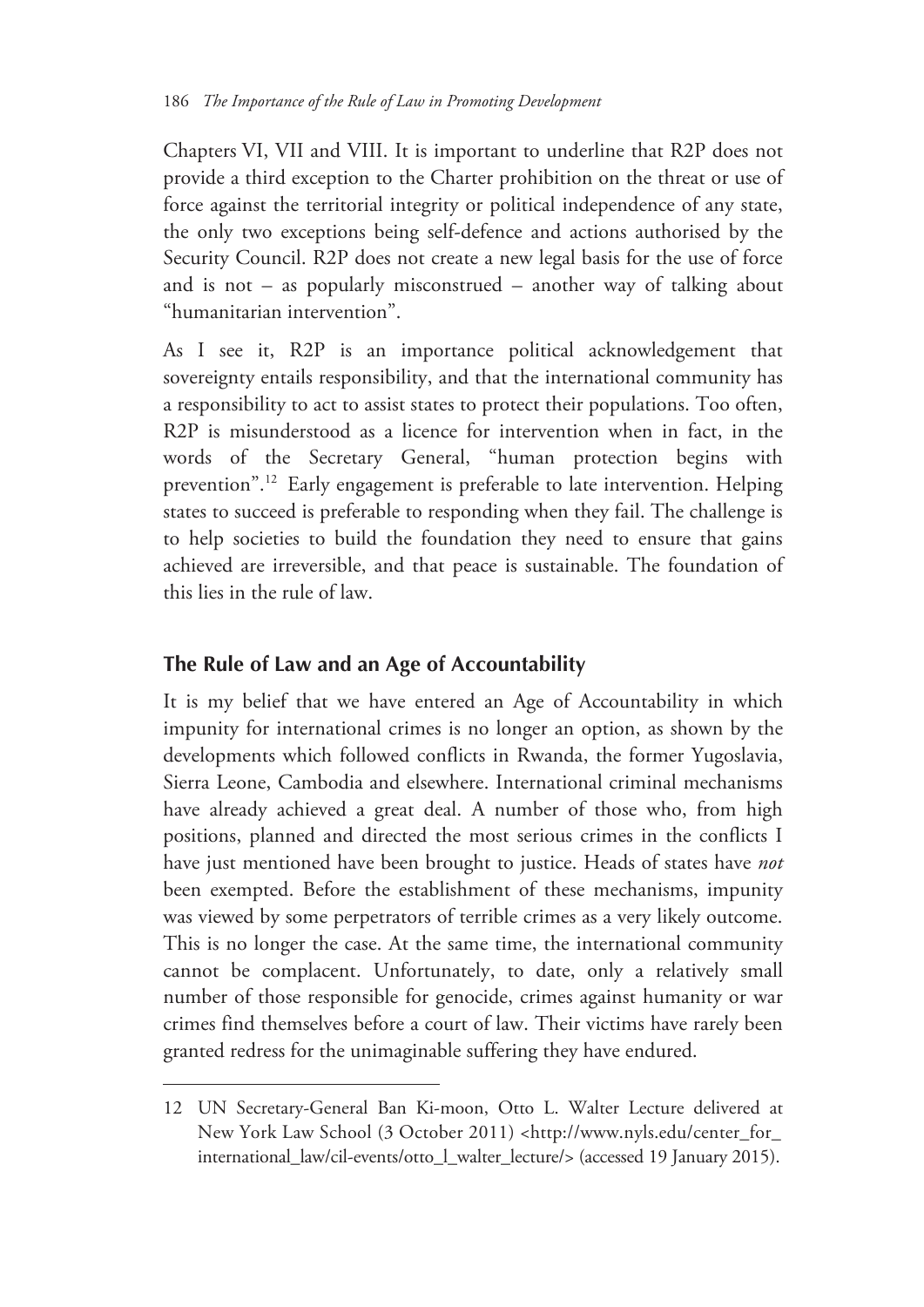While not an uncontroversial topic, the ICC is now the centrepiece of our system of international criminal justice. If we want to be serious about combating impunity and nurturing and developing a culture of accountability, we must support its work. Despite the understandable challenges which the ICC is facing in consolidating itself as a vital and indispensable part of the community of international organisations, I firmly believe that the ICC is our main hope in the quest to end impunity for international crimes. It is a fact that the ad hoc international mechanisms are winding down and their life spans are limited. The ICC is the *only* permanent international court to address atrocity crimes. This Court provides the opportunity and the vehicle for our generation to significantly advance the cause of justice and, in so doing, to reduce and prevent unspeakable suffering. If we fail to support the ICC, we fail humanity.

It is clear that the UN has a responsibility to support the ICC and to spearhead the international effort to bring justice for these crimes. However, I also take every opportunity to emphasise the role of states. The principle of complementarity is essentially the duty of states first and foremost to prosecute international crimes. Only where national judicial systems are unable or unwilling to investigate or prosecute should international courts be involved. This principle is of crucial importance for the future of international criminal justice and the quest to end impunity forgrave violations of international humanitarian law and human rights law.

#### **Conclusion**

-

Allow me to conclude with the dramatic words with which the Genevan writer Jean-Jacques Rousseau opened his famous treatise *The Social Contract*: "Man is born free, and yet we see him everywhere in chains".13

It is a sentiment which is easy to understand when we cast our eyes at the current crises engulfing parts of the world – unspeakable atrocities in the Syrian Arab Republic, alarming conflict in South Sudan, ethnic and inter-communal violence in the Central African Republic, violations of the territorial integrity of Ukraine – these are but a few current examples. Too often, it remains a painful truth that in the places where the rule of law is needed most, it is respected least.

<sup>13</sup> *The Social Contract* (1762).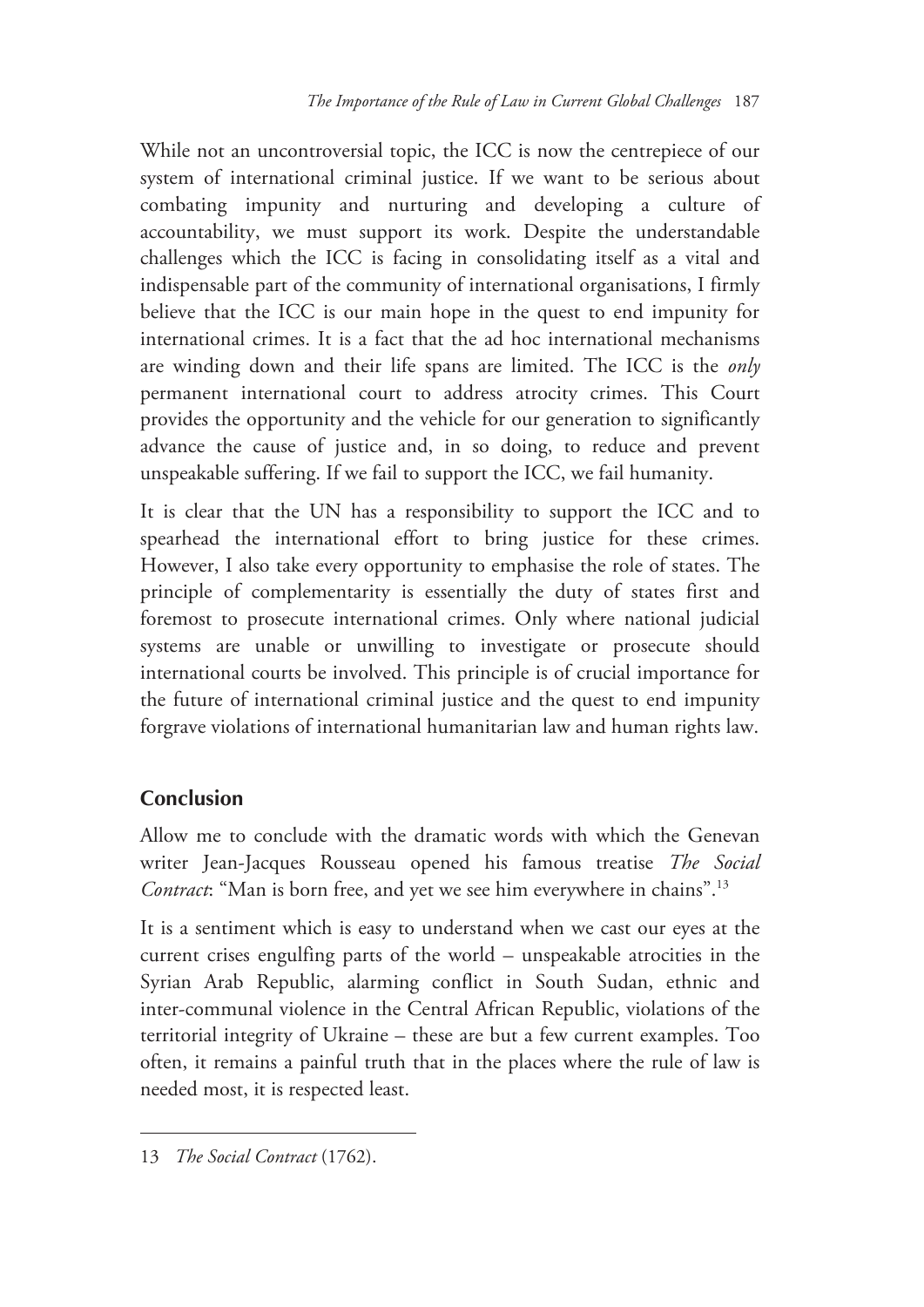Without the rule of law, the line between justice and tyranny can too easily blur or disappear altogether. We witness the results of its absence on a daily basis in so many places. But nonetheless, we all see real value in the principle. In the words of Lord Bingham, "to the extent that … rules have led anyone … being spared the full horror of unrestrained warfare, they must be accounted a victory for the rule of law."14 I would add that, in spite of these considerable high-profile challenges, I generally remain convinced that international law, and the rule of law, are *not* more honoured in the breach than in the observance.

As we all know, the rule of law is an idea with deep roots in times past. But in this contemporary age of accountability, it is incumbent upon those who believe in the concept to seek to show that, despite the significant challenges it faces, it is an idea whose time has come.

<sup>14</sup> *The Rule of Law* (Allen Lane, Penguin Press, 2010) at p 32.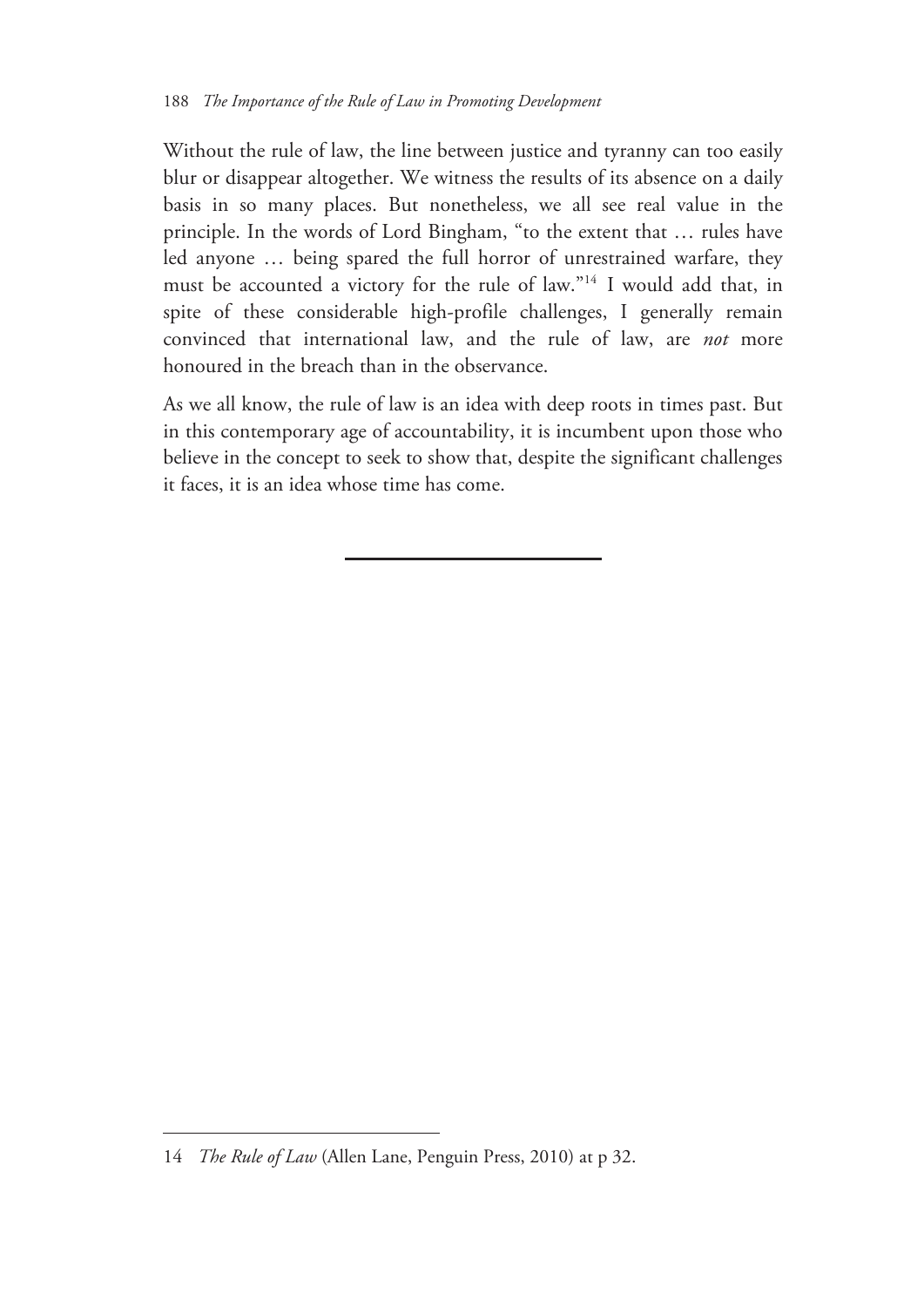# IN CONVERSATION WITH **T HE MIN ISTER**

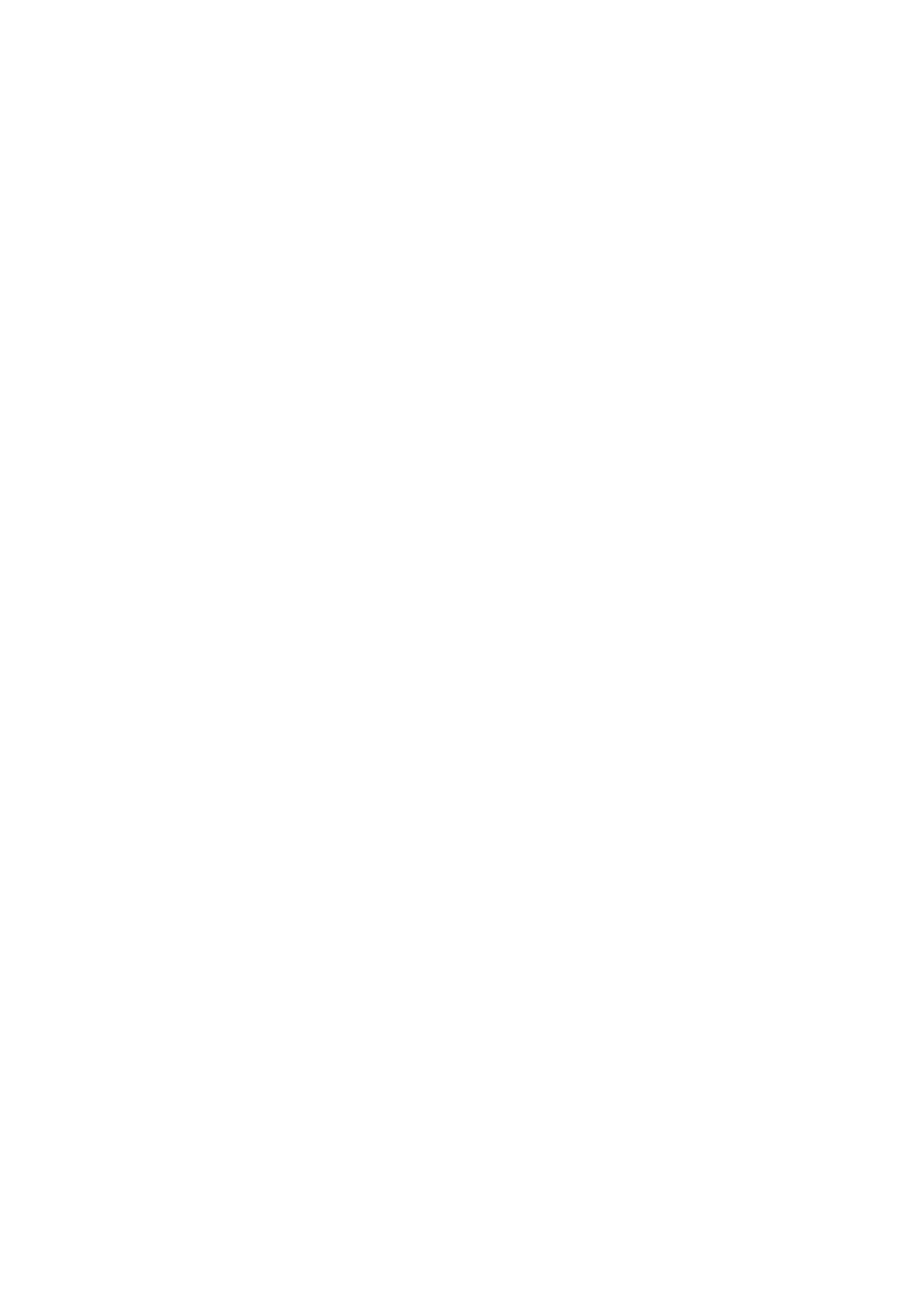#### **"IN CONVERSATION WITH THE MINISTER"**

#### Mr K Shanmugam

*Minister for Foreign Affairs and Minister for Law, Government of Singapore* 

#### in conversation with

Professor Thio Li-ann *Faculty of Law, National University of Singapore* 

#### at the Singapore Rule of Law Symposium, 23 May 2014

#### Thio Li-ann:

This conference is essentially about the Rule of Law in relation to development. What is Singapore's conception of development? Is it just an increase in economic growth or is it GDP plus-plus?

#### Minister:

Thank you for that question. You know, I was struck by one of the gentlemen in the audience who stood up right at the end to say, "Look, we here are all lawyers, judges, academics in the field of law, what does all this mean for the person outside?"

At the end of the day, we accept that the rule of law is fundamental for any society. It cannot, however, just be linked to economic development. Even more basic than economic development is really a framework within which human beings can exist in a free environment – with the right balance between the rights of the individual and the obligations to society. That is the framework that the law seeks to achieve. And within that, to also promote economic development, social justice, and social development. If the law does not achieve any of that, or it does not achieve it fully, then I think it has failed.

So the concept for us is very simple. If we do not have the rule of law, you are not worth much as a society. And if you do not have the rule of law, you are not going to develop economically either, for the variety of reasons that have been explained many times.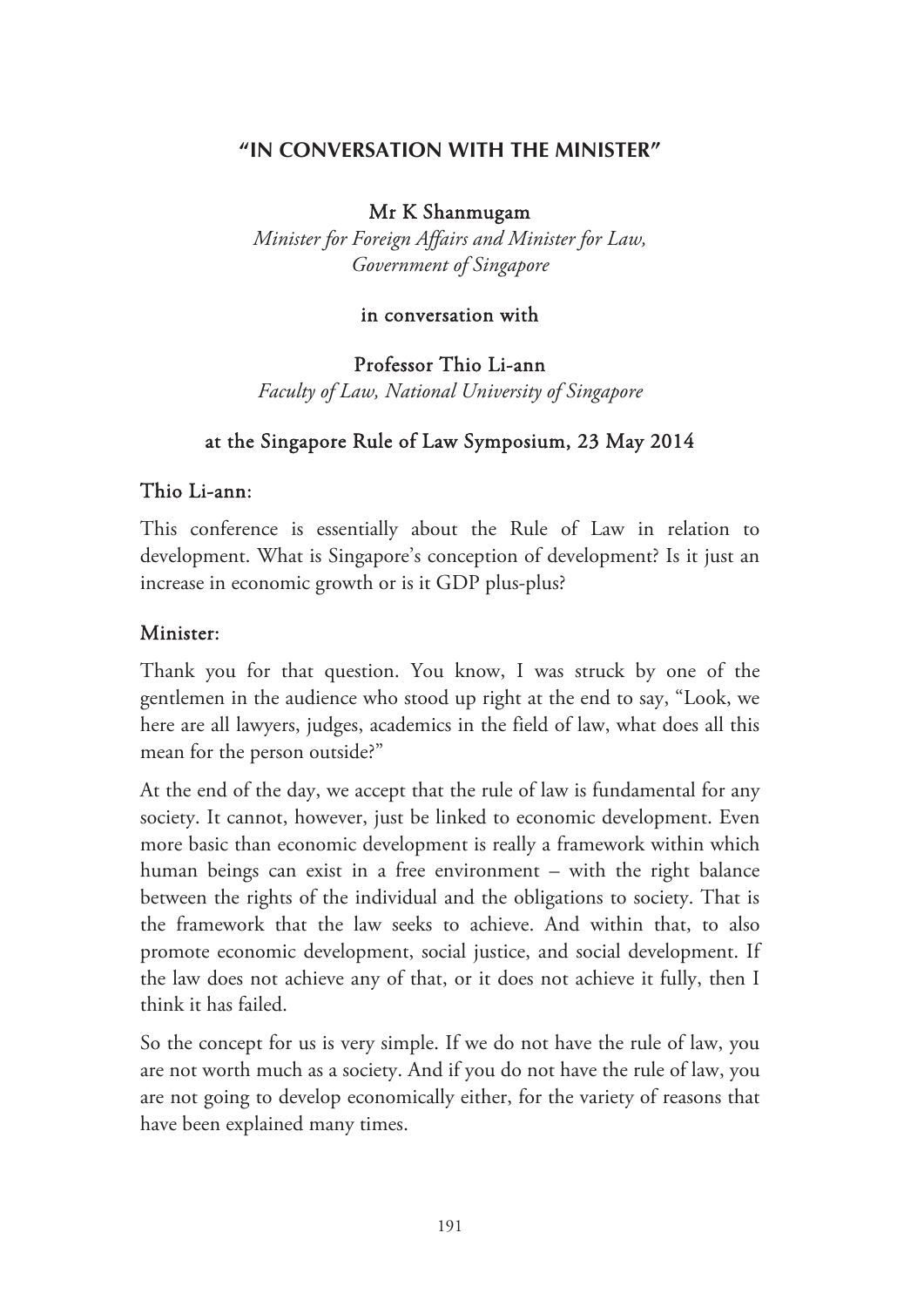### Thio Li-ann:

One of the interesting things about Singapore, at least as a case study, is that its fiercest critics always direct criticism at our political system rather than the economic development Singapore has experienced since independence. The question I would like to press you on is this – one function of the rule of law is obviously to create markets and to enable market access. But one facet of development is to promote equitable distribution of the benefits of economic growth. How does Singapore manage this tension, as it were, between economic opportunity and economic equity?

### Minister:

 $\overline{a}$ 

Your questions have focused very much on rule of law and economics. I tried to say that, actually, more fundamental than that is the framework of justice and social justice. How does Singapore manage that?

Let me start with this reference to an interesting commentary by David Brooks, who is from the *International New York Times*, which is one of the fiercest critics of Singapore for over 40 years. The *New York Times*, as well as many others like you, have said, "Look, we credit Singapore for economic development, but when it comes to concepts like democracy, well, you fail or you are not quite there". But let us look at what he says in the context of what is happening around the world right now.

David Brooks, who is quite a sharp commentator, says this, "Democracies tend to have a tough time with long-term planning. Voters tend to want more government services than they are willing to pay for. The system of checks and balances can slide into paralysis, as more interest groups acquire veto power over legislation."1 So he did a good analysis and said basically that it is not working in most countries because of politicians lacking the guts to do the right thing, and because people in power have a very short term outlook. Then he says, "The answer is to use Lee Kuan Yew means to achieve *Jeffersonian* ends – to become less democratic at the national level in order to become more democratic at the local level. At the national level, American politics has become neurotically democratic. Politicians are

<sup>1 &</sup>quot;The Big Debate", New York Times (19 May 2014) <http://www.nytimes.com/ 2014/05/20/opinion/brooks-the-big-debate.html?\_r=1> (accessed 21 January 2015).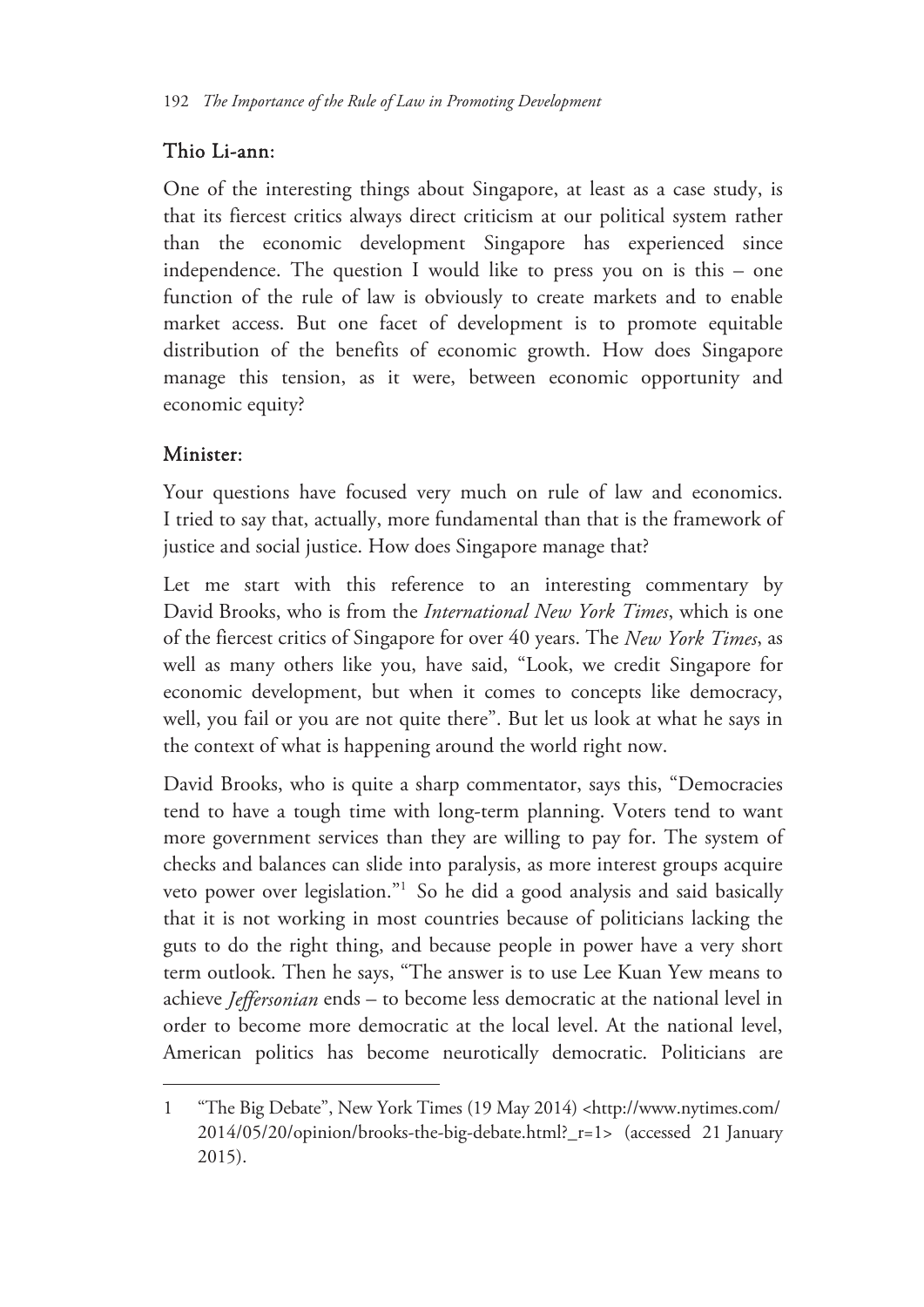campaigning all the time and can scarcely think beyond the news cycle. Legislators are terrified of offending this or that industry lobby, activist group or donor faction. Unrepresentative groups have disproportionate power in primary elections."

I do not see that there is a necessary trade-off between the rule of law, economic development, social justice and freedom. The question every society must ask itself is, "what is the balance between individual rights and the obligations the person has to society"? We strike it somewhat in saying that, "Look, your obligations are these and the framework of law will enforce your obligations, more than perhaps in America or the UK". So I would say, we strike the balance quite differently but I do not think fundamentally we have a different approach to what the rule of law ought to be.

### Thio Li-ann:

-

May I be nostalgic and take you back to a former discourse which was very popular, at least in international circles in the 1990s – the famous Asian values debate. There was an interesting quote by the then Foreign Minister at the 1993 World Vienna Conference and he said this, "in the early phase of a country's development, too much stress on individual rights, over the rights of the community, will retard progress but as it develops, new interests emerge and a new way to accommodate them must be found."2

Now, ostensibly, Singapore is in a more advanced stage of economic development. The basic idea, in the early stages of economic development, was that there may be a need to curtain civil and political rights in the interest of political stability as a precursor to foreign investment and growth. Now that we are at this stage in Singapore's development, do you think that the balance has shifted in Singapore? I highlight this because one of the two pillars of the human right to development is "effective participation". I would be interested to hear your thoughts on how the

<sup>2</sup> Ministry of Information and the Arts, Singapore Government Press Release, 20/JUN, 09-1/93/06/16, "Statement by Mr Wong Kan Seng, Minister for Foreign Affairs of the Republic of Singapore, The Real World of Human Rights" (16 June 1993), as quoted in Thio Li-ann, "Between Apology and Apogee, Autochthony: The 'Rule of Law' beyond the Rules of Law in Singapore" [2012] Sing JLS 269 at 283.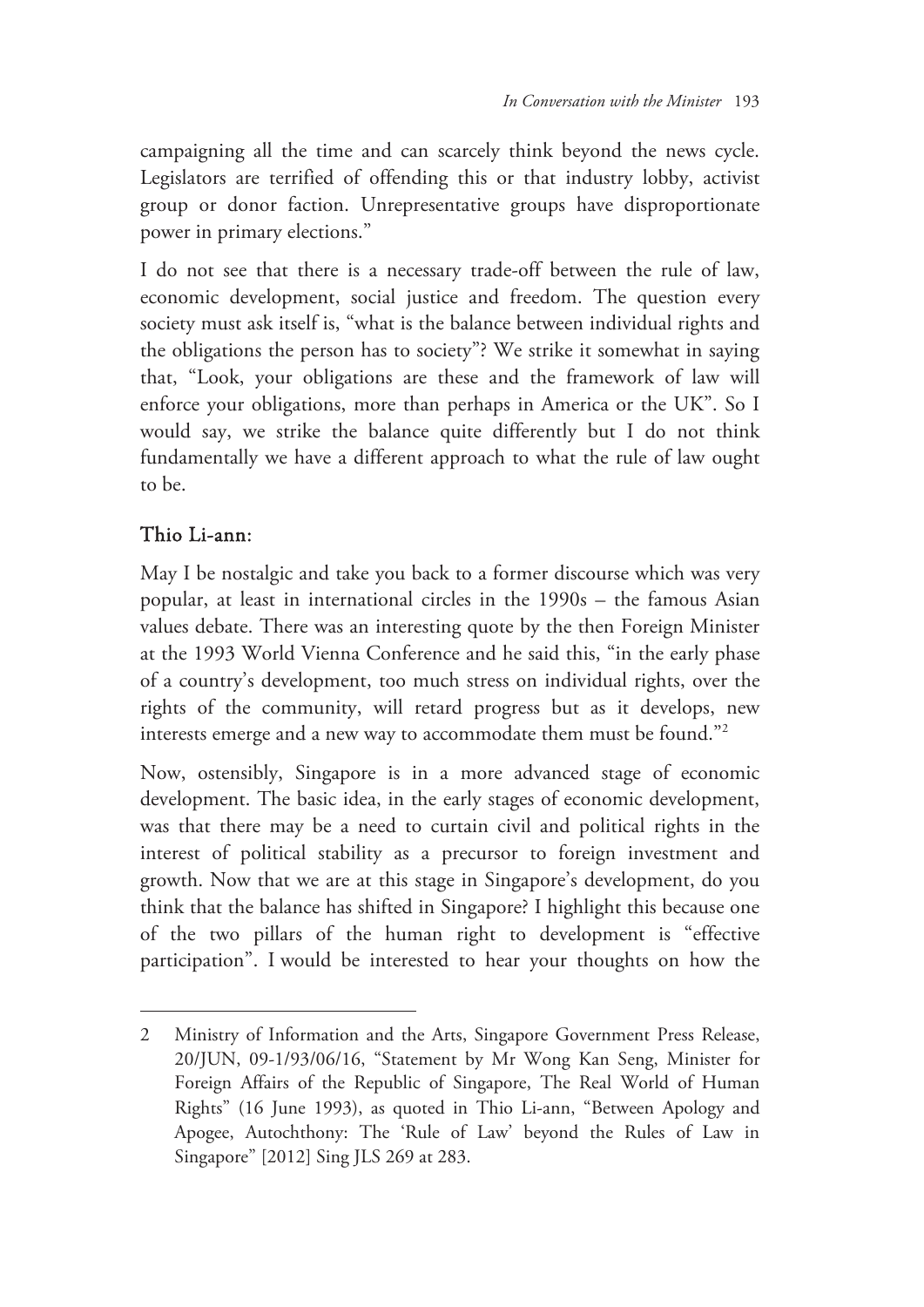Singapore political system has evolved within the context of human development.

#### Minister:

 $\overline{a}$ 

I think when a country goes through different stages of development, when your per capita income is at say US\$10,000, and your literacy rate is at 60–70%, you will have certain types of accounts, certain types of desired participation. When your per capita is second highest in the world, at US\$65,000, and your literacy rate is at 98% and where nearly 40% of every cohort goes onto, university, and if you include others who go on to other forms of tertiary education, about 85%–90%, then obviously the sense of participation, the wanting to participate, the desire to get involved, and the need for plurality and multiple representation will be much greater. It is the nature of societies and we must accept that change and go with it.

But none of that is to say that political stability is unimportant. Political instability, I think at least for most countries, and certainly for us, would lead to economic paralysis simply because decision making in Government would become difficult. For example, the United States can afford not to pass a budget on time for certain years. I do not think many other countries are in that position. The United States is the reserve currency of the world, they have all the resources, and so they can afford to take a slightly longer time to make decisions. The smaller you are, the nimbler you have to be. The system has got to be stable, which is not the same as saying, therefore it has to be unrepresentative. It can be representative, but the key is, it has to be stable.

Let me show you a slide, on how Hong Kong and Singapore have fared since 1999, in GDP terms.<sup>3</sup> If you look at this, in 1999, we were half the GDP of Hong Kong. In 2012, we overtook Hong Kong with a much smaller population. How do you account for that? There are many theories, and I am not going to offer you a suggestion. But I think very focused policies within the framework of the rule of law, which accepts the dignity of the human being and long term planning, certainly can help. Hong Kong has those advantages as well because it does not face the same pressures as some of the other democracies in the West. But nevertheless I

<sup>3</sup> GDP figures from the slide (in US dollars): Singapore \$85.86bn (1999), \$274.7bn (2012); Hong Kong \$165.8bn (1999), \$263.3bn (2012).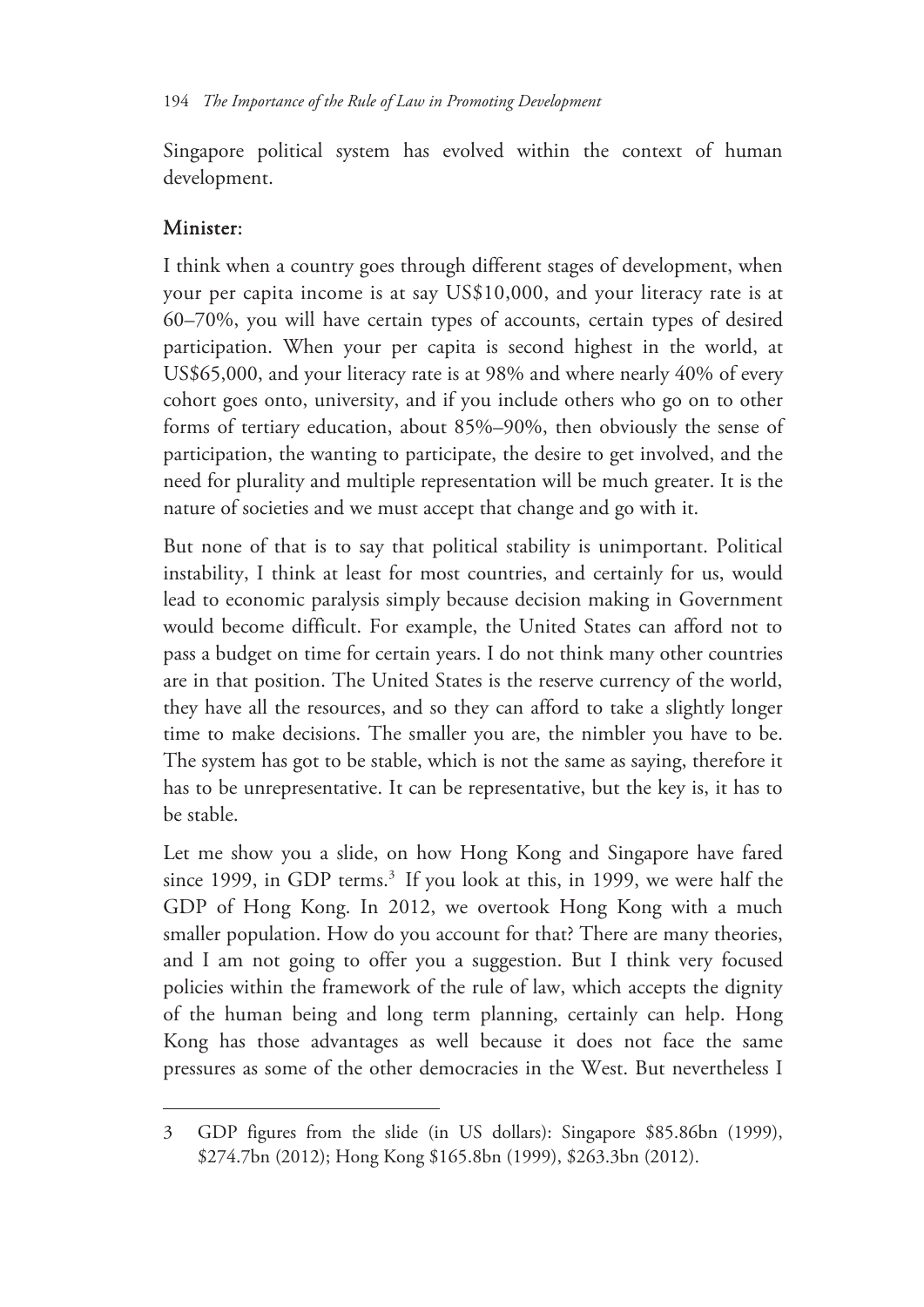think, given the benefits of being next to China, which is a huge benefit, and servicing the Chinese economy, I would say by comparison, they have not done too badly over the same period of time – over the 13 years or so.

So my point to you is, "It is possible to strike the right balance between freedoms, obligations to society, the framework of rule of law, and active, focused, good governance". Lawyers tend to talk in ivory towers about frameworks, and that is why I like the question by that gentleman earlier on what it means for the people outside? The figure in blue there [referring to slide], in 2012, means unemployment is low and people have jobs, people have housing, which not what many countries provide. People can wake up to lead meaningful lives in Singapore. They can in Hong Kong as well, but that is not my point. They can lead meaningful lives and that is the whole purpose of being in Government and having a framework of law.

### Thio Li-ann:

Well, most of the points that you raised certainly points to Singapore's realisation of social economic rights or at least social economic welfare. I still want to ask you a question whether or not there had been distinctive or calibrated policy changes towards something like political criticism in Singapore, which is a perennial issue, particularly among foreign observers.

#### Minister:

I do not think so. Going back to our laws, there is nothing to prevent people from criticising Government policies. You can be as hard as you like, and that has always been the case. You see that happening on a regular basis, whether it is on policies on education, immigration, or anything. The law allows you to fully criticise and it does not have to be fair or reasonable, nor does it have to be true. You can say anything you like, you can criticise, and we do get criticised on a regular basis. What you cannot do under our framework of law is to make a personal allegation of fact against anyone, including a politician.

So if you say the Prime Minister steals from pension funds, then you better be prepared to prove it. There are alternate approaches to this. There are some countries which say that in the interest of fair debate, you must allow everything to be said and the politicians can just defend themselves. The Prime Minister can just come out and say that he did not steal from the CPF or pension funds. That is one approach. It is not an illogical or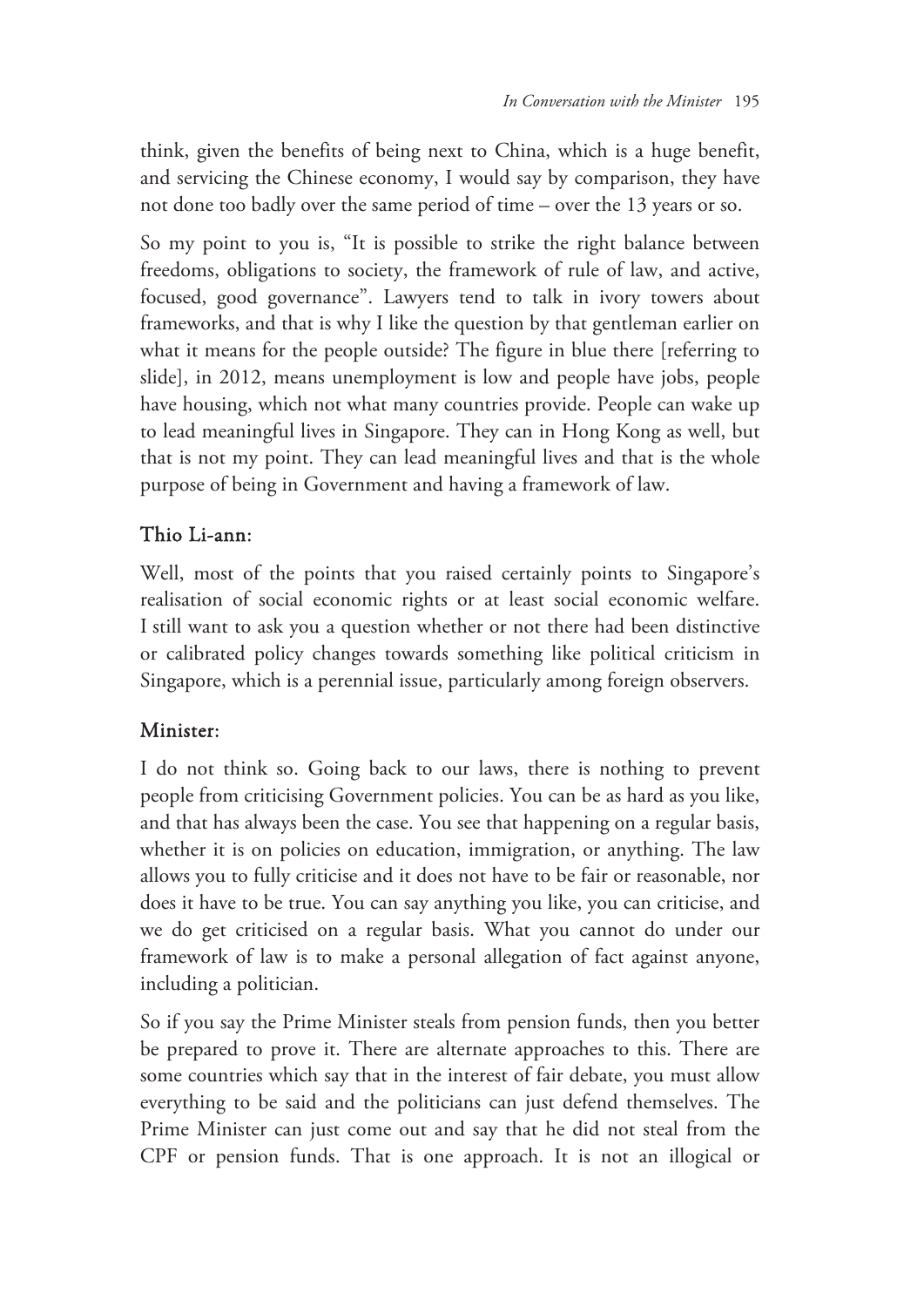unreasonable approach. The alternate approach is to say, "Let us keep debate honest and so let us keep it to policies". Say what you like, be as critical as you like, but when you make allegations which are personal, then prove it. That keeps integrity as a factor in politics. And is it important that the public knows that if a politician is personally impugned, he will seek to clear his name? We think it is important, and that is the approach we have chosen. Is it unreasonable? I think often in systems where politicians are fair game, where you can say this guy is a crook, he has taken money and he is corrupt, politicians in terms of public opinion rank somewhere above lawyers and below used car salesmen, so take your pick.

#### Thio Li-ann:

So am I correct in hearing that the minister acknowledges the importance of civil society in promoting the rule of law and development? And if so, what does he see the role of civil society being?

#### Minister:

I feel like I am being cross-examined. I used to do this to people, now I have this done to me! Civil society is part of society, and society is absolutely essential. Civil participation and societal participation are essential for a society, particularly a complex economy, a complex society, to move ahead. It is axiomatic.

#### Thio Li-ann:

Given that the internet is now a forum for both information exchange as well as misinformation exchange and given that popular participation, a lot of discussion happens on the internet, what do you think is the role of the rule of law is in terms of regulating cyberspace? Should it be a no-man's, no-law land, a lawless zone or should there be a special regime for it? Is it entirely *sui generis*? What is the Singapore attitude towards cyberspace?

#### Minister:

I think we are all finding our way in this regime but my own philosophical approach is that it is no different from the physical space. For example, when we passed the Protection from Harassment Act, we did a survey through a third party, and 80–85% of the population supported us moving in. Because if you make it a no-man's land and everyone is fair game, you will get people lynched. Their photographs are put out there, their addresses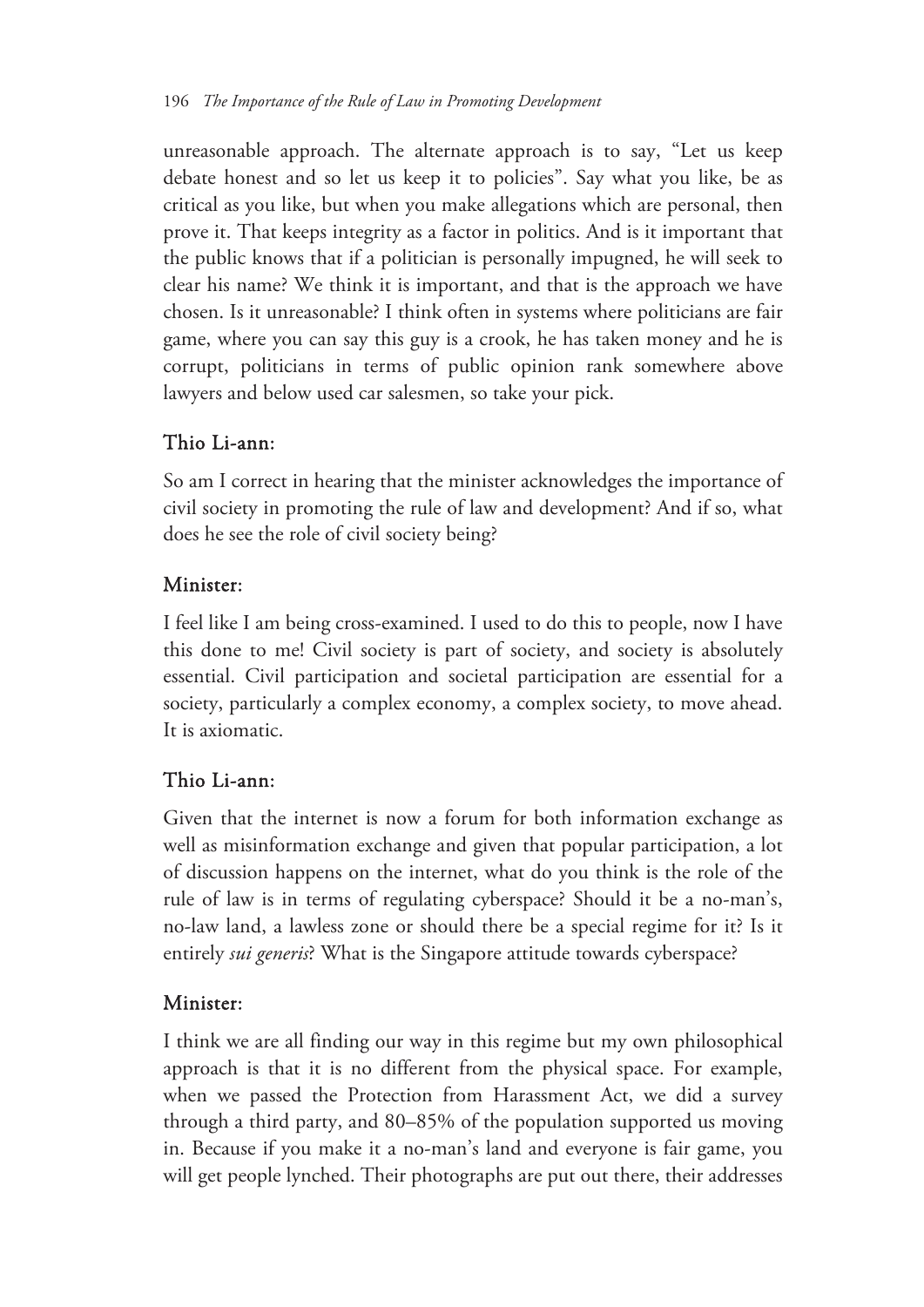are put out, and people are asked to stalk them. People commit suicide as a result of the attacks. Somebody had a baby which was born premature and people said, "Why don't you kill the baby?" The worst instincts of people come out sometimes when they have anonymity and they feel that they can say and do everything without the controlling framework of social norms. I do not think the concept of freedom justifies that. So there has to be something, a line beyond which it becomes criminal conduct, when it seeks to impact on other people. And we passed that law and likewise other laws of the land apply online as much as they do in the physical space.

#### Thio Li-ann:

Yes, in that sense the civil society can become uncivil. But do you think this kind of law, which really deals horizontally between two private parties, is in effect having the government basically legislating manners?

#### Minister:

I think we have to be very careful. The same philosophical difficulties arise whether you are talking about conduct between parties physically or online. There is a line between bad manners and conduct which is harmful. We have got to find that line and I think we have attempted to. Where it amounts to harassment, it is circular – you got to define harassment, but we take guidance from existing precedents: when it amounts to harassment, when it is stalking, when you are invading the privacy of somebody else, I think society can say that is criminal. That is what we are seeking to do – how you find that definition.

#### Thio Li-ann:

One last question from me before I throw it to the floor. Minister, you have spoken about how Singapore has had to find its balance between rights and competing interests. In a sense, the Singaporean political philosophy could be described as communitarian rather than a form of western liberalism.

#### Minister:

I would disagree with that. I do not think that it is "communitarianism", as opposed to "western liberal". I do not like the term "western liberal philosophy" either. These labels do not explain. I do not think our laws and framework will mirror the United States or UK, albeit we took much of it from the UK. So, just with that caveat, please carry on with the question.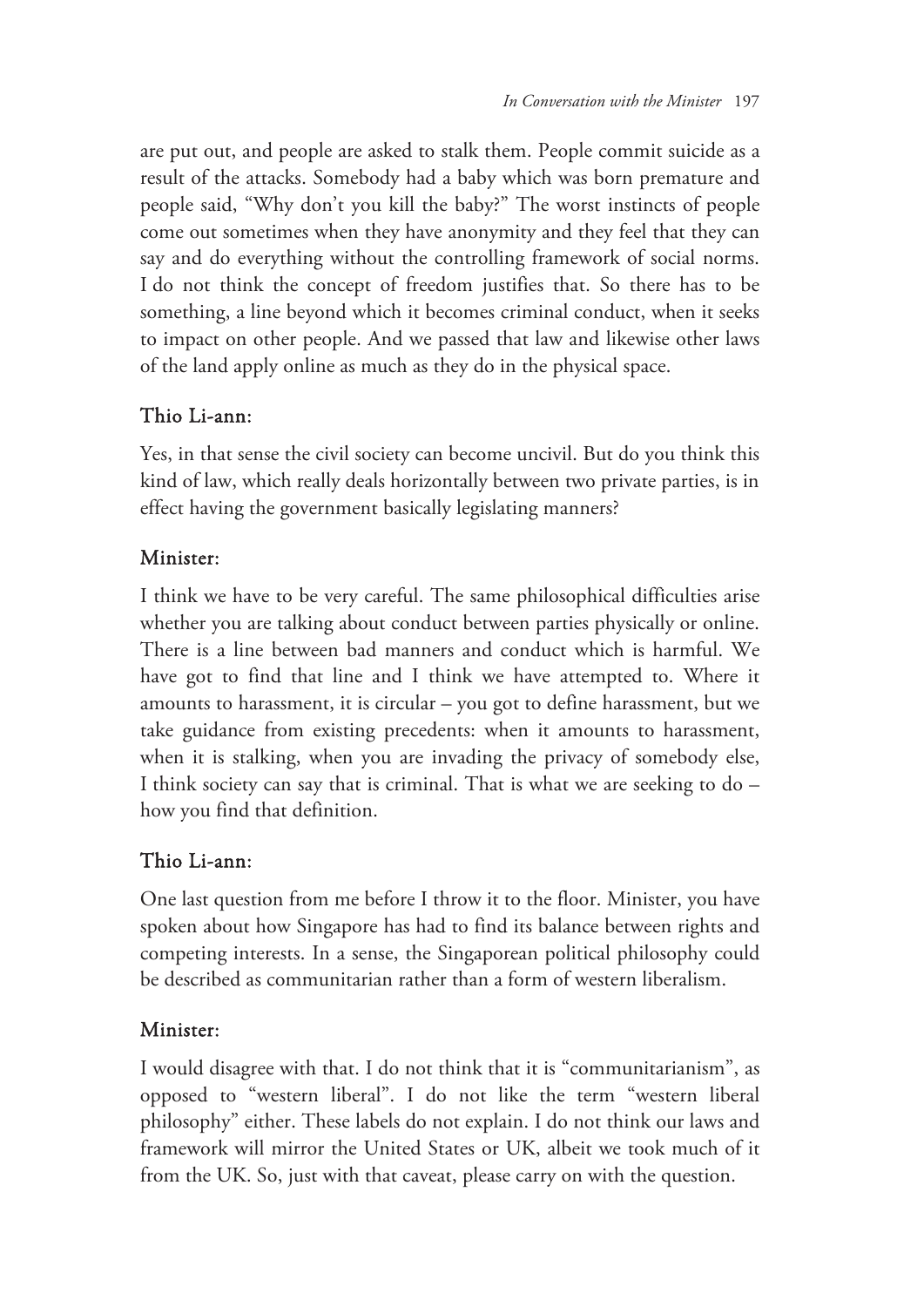#### Thio Li-ann:

Minister, you cut me off at my knees because all I am left with is asking whether you think the Singapore experience is unique or whether there are transferable lessons, either to Asia or beyond? I only ask this because I was at a conference once in Kenya where I had a conversation with an Ethiopian, who basically said, "Singapore and Ethiopia became independent at around the same time, in the 1960s, but why is it that we in Ethiopia are here, but Singapore is in Mars?" This was a, in a sense, a recognition of Singapore's economic growth. He then asked me how Singapore did it. Since I do not know the answer, I am asking you instead.

#### Minister:

You take the post-colonial societies, after the Second World War. Africa, Asia, most of them were British colonies. Some were French, some were Dutch colonies, and at least one American colony, the Philippines. Almost every one of them have not been as successful as they could have been. There is a 1957 or 1958 World Bank report which identified two countries in South East Asia as having the best potential to succeed. One was, what was then called Burma, and the other was the Philippines. The World Bank headquarters was in Manila.

Singapore, when it started out, Mr Lee Kuan Yew said that we hope we could be like Colombo and Phnom Penh, because both were centres of culture and excellence. Many were ahead of us. I think we are probably the only British colony to have taken British institutions, used them, adapted them, and have actually today made our institutions better than when we first had them. For example, our judiciary or our framework of laws and other institutions, and we had used that framework well, provided the governance, for us to go from US\$500 per capita in 1965 to US\$65,000 today and with 1.8 or 2.0 per cent unemployment. Almost every other country, better endowed, with more resources, bigger populations, bigger size has, I think, performed well below potential, often to the detriment of their populations.

Even if you take other countries beyond British colonies, which are the countries that have actually improved the lives of their people? Taiwan, Hong Kong, South Korea, Singapore. Countries like Malaysia have also done well, they could have done better, and we should not forget Japan. And China now is doing that on a massive scale, on a scale that has not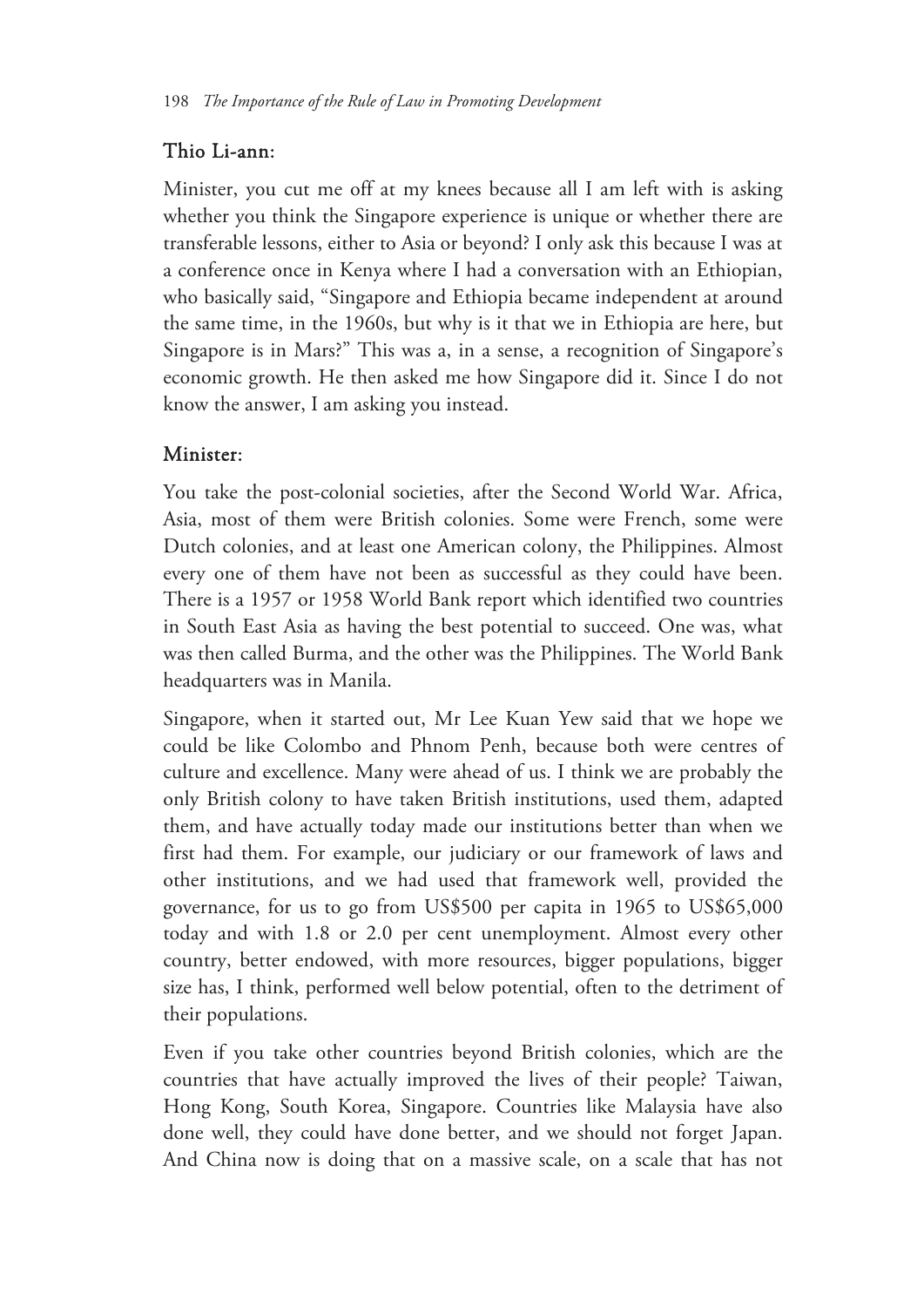been seen in human history. My own view is that not enough credit has been given to the Chinese leadership. Between 1980 and 2010, in those 30 years, 400 million people have been lifted out of poverty. An achievement that has never been seen in human history before. The fact is, all things considered, you are dealing with a society of 1.3 billion people. And look at where they were in 1980. With every criticism you can mount against them, are their people's lives better today? Much better today? The answer must be yes. Overall, has human dignity and human progress been better? The answer is yes. I am not an apologist for China nor do I say I want their system, but we have got to face facts.

Is what has happened in Singapore replicable? I do not think so, simply because we are too small and we had a unique set of circumstances that allowed us to progress in the way we did. If anybody is interested, I can go into those unique circumstances but I think our unique circumstances are such that it is not likely to be easily replicable. But the pity is, most countries, whether you take Kenya or Tanzania, India or Pakistan, most countries inherited their institutions, and then, unfortunately, have not achieved their full potential.

#### Thio Li-ann:

Thank you, Minister.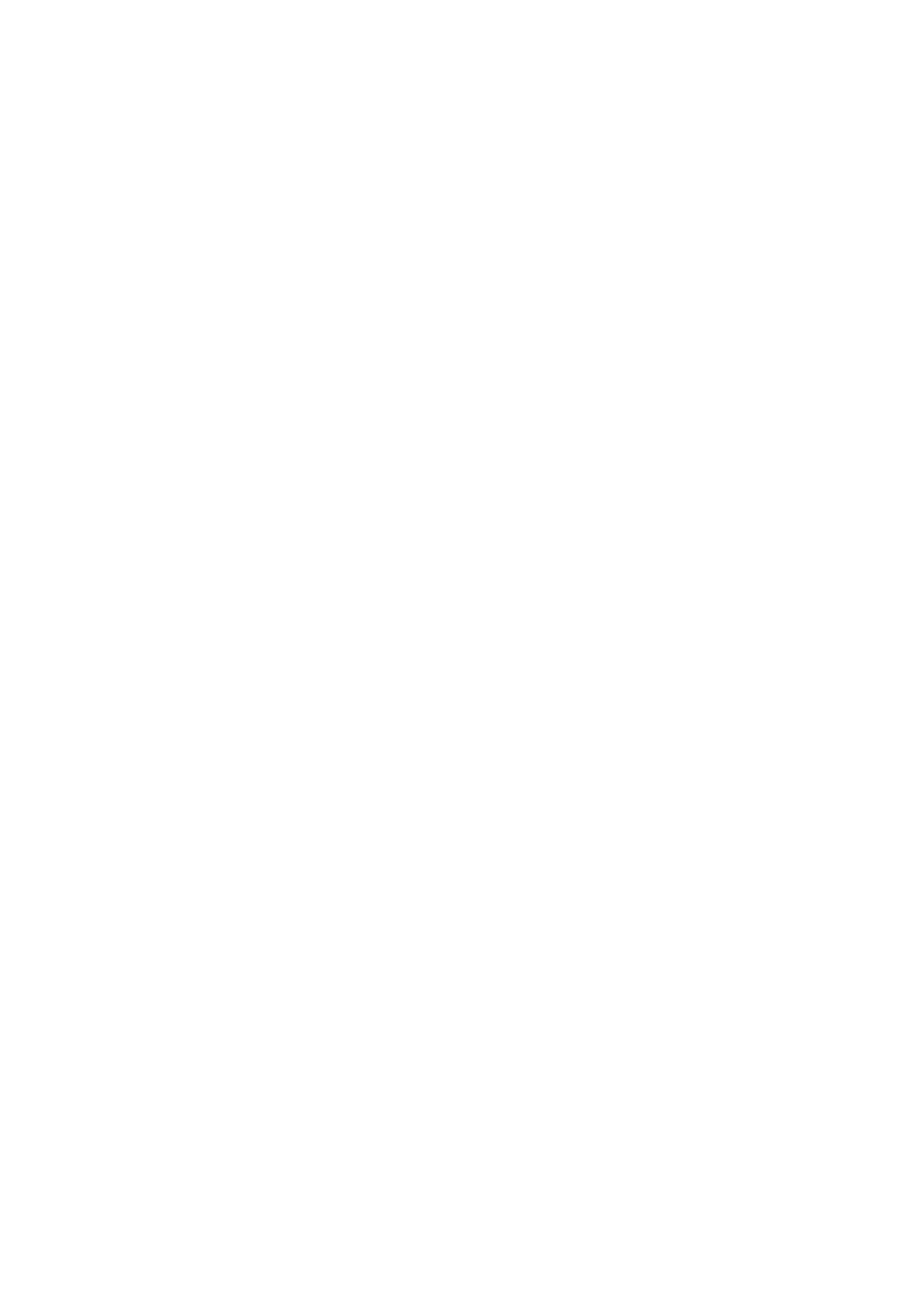# **CLOSING ADDRESS**

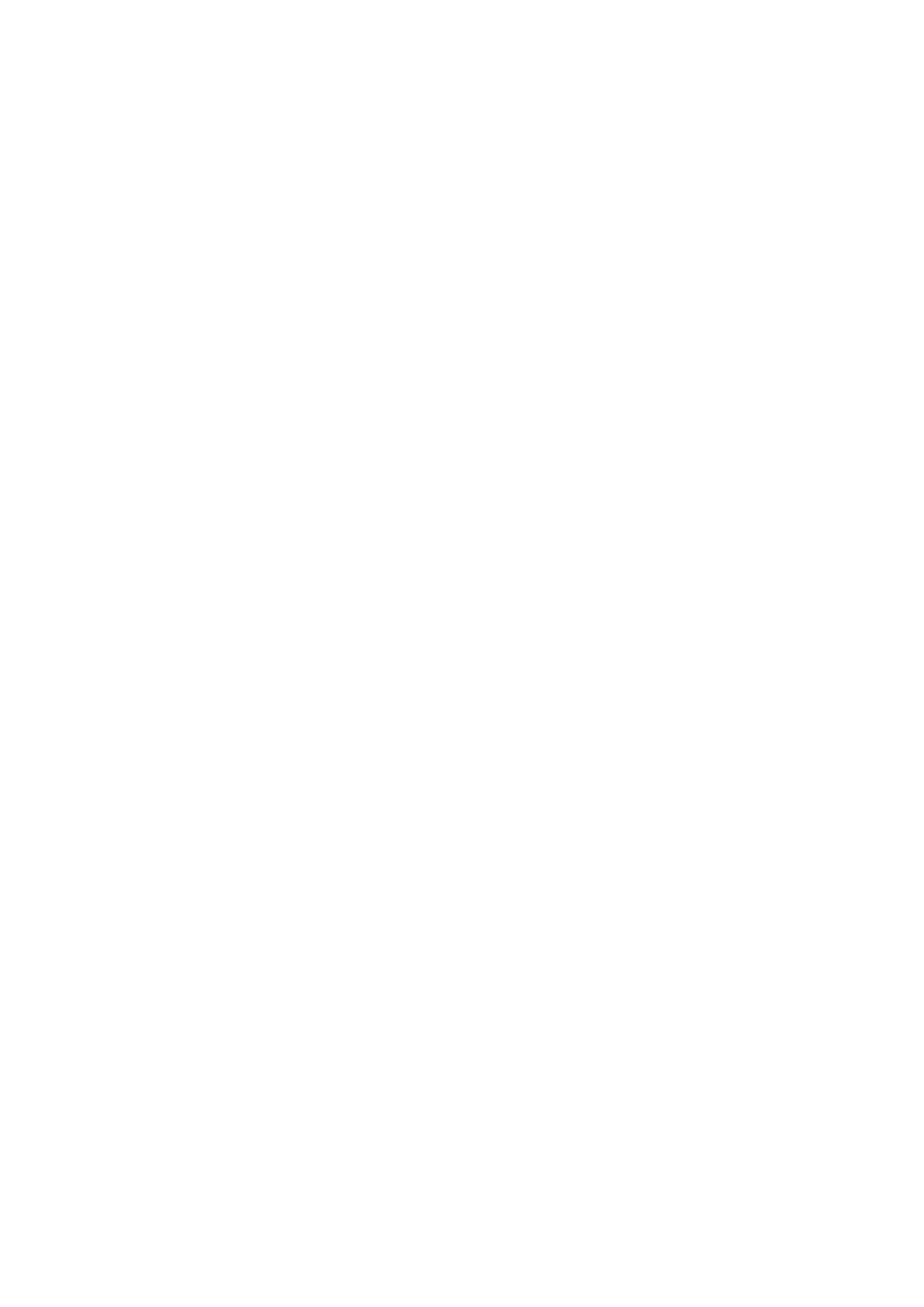## **THE RULE OF LAW – "KILLER APP" OR OPEN SOURCE SOFTWARE?**

### Speech delivered by

#### Lionel Yee SC

*Solicitor-General of Singapore* 

In 2011, the historian Niall Ferguson wrote about what he called the six "killer apps" of civilisation: competition, modern science, modern medicine, the consumer society, the work ethic, and finally the rule of law based on private property rights.<sup>1</sup> It was the development of these institutions that, according to Ferguson, accounts for what he describes as "The Great Divergence" between developed and developing nations.

That part of Ferguson's thesis which relates to the rule of law and property rights is nothing new. Law and development practitioners have long been familiar with the research of another economic historian, Douglass North, which examined long-term differences in economic performance among nations and concluded that countries that protect property rights and establish predictable rules for resolving contractual disputes provide a better environment for economic growth than those that do not.<sup>2</sup>

Where Ferguson differed from the economic historians who came before him was in packaging this argument for a 21st century audience. By labelling laws and institutions as "killer apps", he was able to claim that institutions and concepts like the rule of law are:

… kind of like the apps on your phone, in the sense that they look quite simple. They're just icons; you click on them. But behind the icon, there's complex code. It's the same with institutions.<sup>3</sup>

How appropriate, though, is this comparison of the experience of the rule of law to the experience of using an application on one's smartphone or

-

<sup>1</sup> *Civilization: The West and the Rest* (Allen Lane, 2011).

<sup>2</sup> See, *eg*, *Institutions, Institutional Change, and Economic Performance* (Cambridge University Press, 1990).

<sup>3</sup> Niall Ferguson, "The 6 killer apps of Prosperity", speech to TED Global (September 2011) <http://www.ted.com/talks/niall\_ferguson\_the\_6\_killer\_apps\_ of\_prosperity/transcript> (accessed 4 July 2014).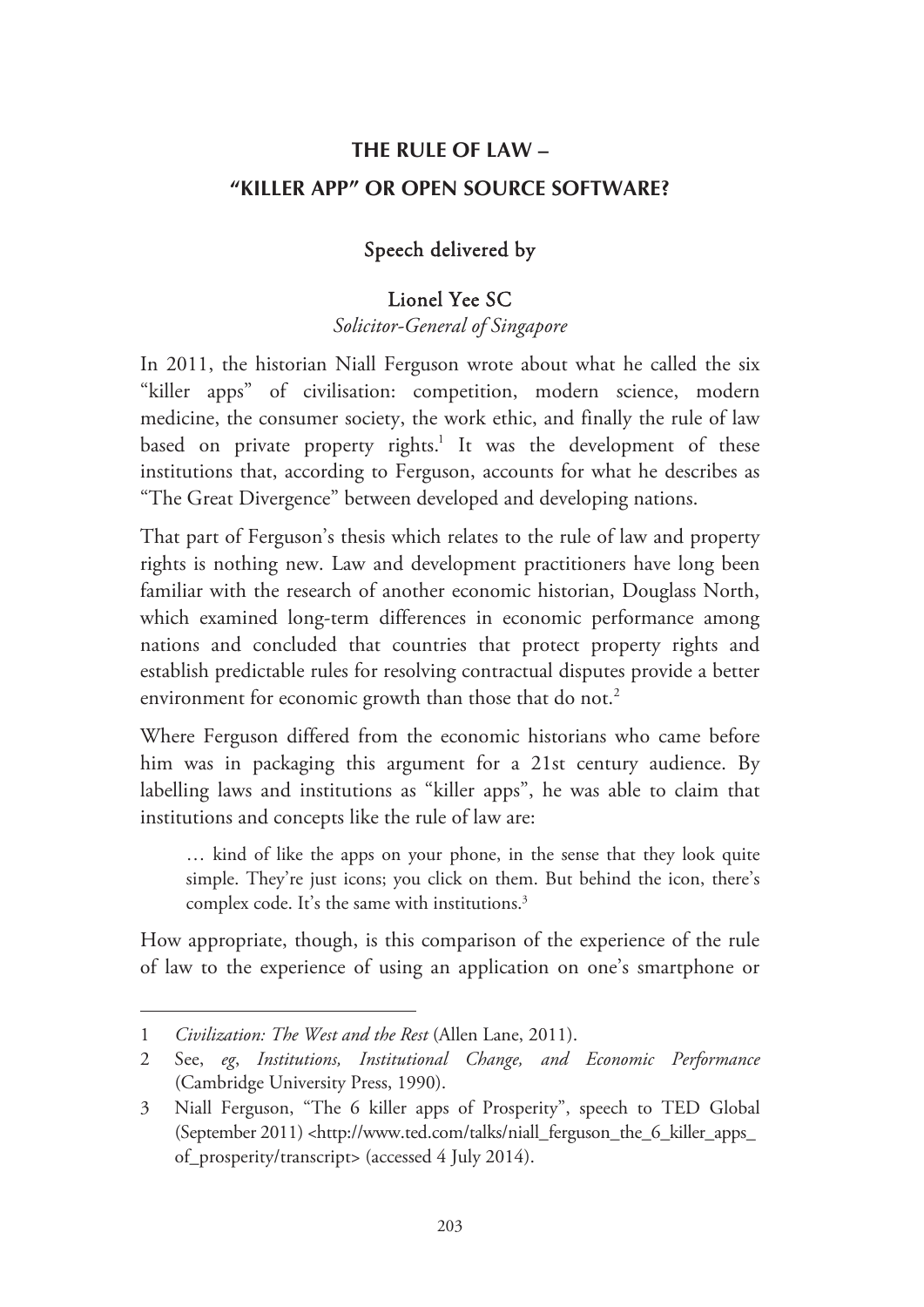computer? And what does it tell us about where the rule of law's "killer" advantage comes from?

Before we consider the analogy, it is useful to consider what our typical experience of an "app" is. Most of us know that an application or "app" is a piece of software that causes a computer to perform a task or tasks beyond the simple act of running the computer itself. These days, "apps" that we are familiar with can be said to share several characteristics.

The first is ease of use. "Apps" come pre-packaged to work straight out of the box. An application that claims to turn the flash function on your smartphone into a torchlight can be installed in a few seconds and put to use with just a tap (or two) of the finger on the screen. Few of us have ever thought about how to get an "app" working on our phones – they just work;

The second is "universality". Most "apps" are universal in the sense that they are adapted to function on multiple computing platforms (Apple and Android, Mac and Windows). Functionally, however, they provide the user with exactly the same experience no matter what the platform. A game of Angry Birds will seem no different whether you are playing it on an iPhone and an Android phone;

Third and finally, as consumers and/or users of "apps", we have very little say in their content and functions. We can give feedback and suggestions, but ultimately control of development and change to the application software lies in the hands of an invisible developer – often halfway across the world. If we don't like the way an "app" functions, our only real recourse is to uninstall or delete it.

How consistent are these characteristics with those of the rule of law? Having listened to the presentations made during this Symposium, it seems to me that there are several points that have emerged from today's discussions.

First, the rule of law does not come in a neat, easily defined and ready-to-use package. Lord Bingham in what was described by Sir Jeffrey Jowell as his "first major contribution" this morning defined the core principle of the rule of law by stating that all persons and authorities within the state, whether public or private, should be bound by and entitled to the benefit of laws publicly made, taking effect in the future and publicly administered in the courts. But he immediately added that his statement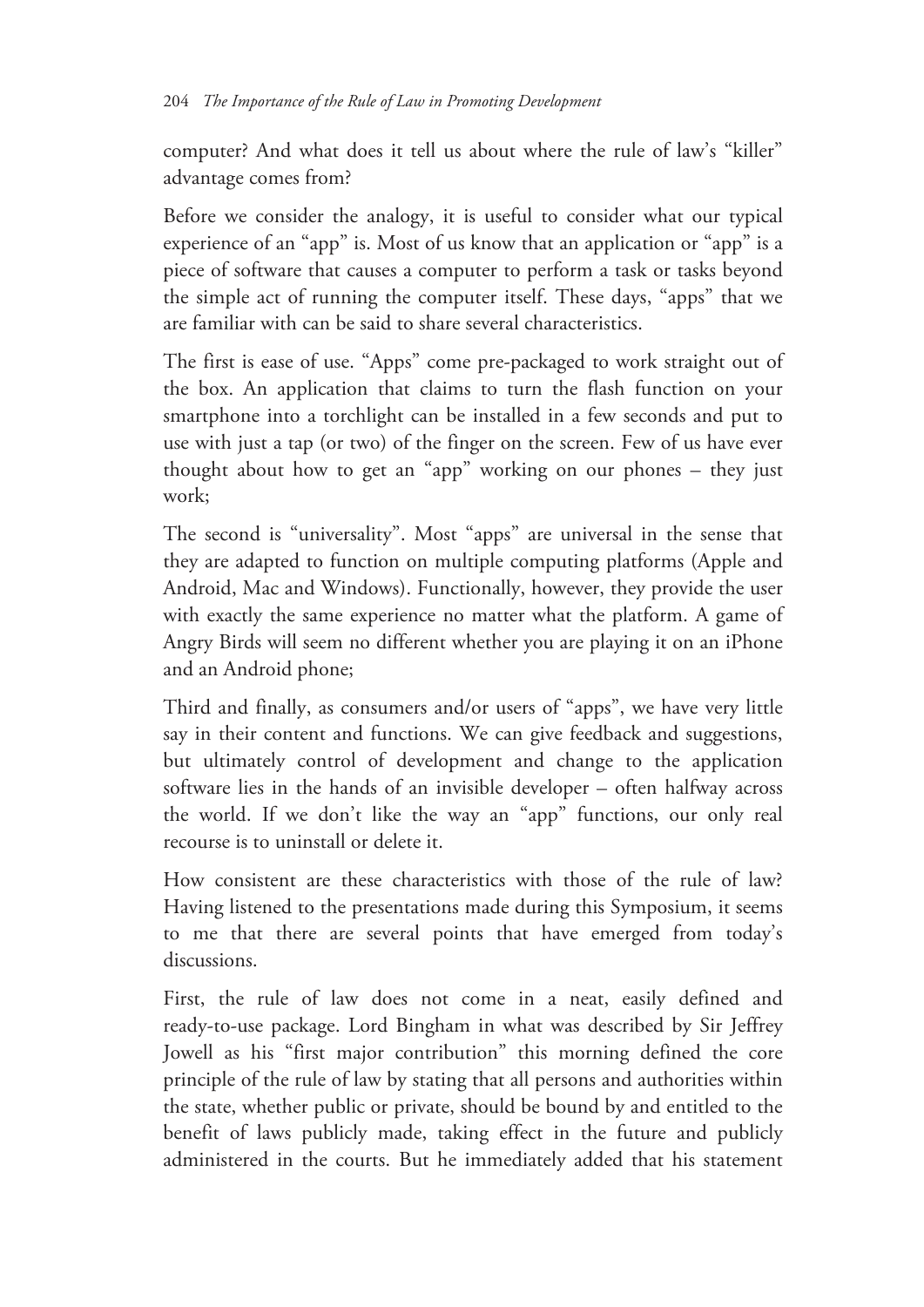was not comprehensive, nor capable of being universally applied without exception or qualification.<sup>4</sup>

Lord Bingham was on surer ground when he listed the hallmarks of a regime that flouts the rule of law as:

… the midnight knock on the door, the sudden disappearance, the show trial, the subjection of prisoners to genetic experiment, the confession extracted by torture, the gulag and the concentration camp, the gas chamber, the practice of genocide or ethnic cleansing, the waging of aggressive war.<sup>5</sup>

Most of us would agree that such acts are obvious failures of the rule of law. But is the position really so unambiguous? Take the midnight knock on the door as an example. I do not know of any legal system where law enforcement authorities are absolutely prohibited from effecting arrests or carrying out searches of premises after the stroke of midnight. What is pertinent instead are the bases upon which and the manner in which these acts are carried out.

I also do not think that the real dichotomy is entirely or even mainly between procedural and substantive conceptions of the rule of law. There is probably general consensus that the rule of law does entail the achievement of certain outcomes such as fairness and equity and the elimination of corruption not only among judges but across all branches of government. The problem lies instead in what other specific outcomes should be incorporated; and, for those which are agreed, what it takes to achieve them and how countries make complicated policy choices about which elements of their legal systems they should try to improve in order to secure certain political and economic ends. Such decisions engage competing priorities that a country may face in its economic development. This tension manifests itself, as has been pointed out in one of our panels, in the ongoing debate in the UN Open Working Group on Sustainable Development Goals over whether there is more value in "merging" or "clustering" rule of law principles under other focus areas than adopting the rule of law as a standalone goal for sustainable development;

The second point to note is that unlike the users of "apps" who have very little say in their content and functions, developing countries, businesses

-

<sup>4</sup> Tom Bingham, *The Rule of Law* (Allen Lane, Penguin Press, 2010) at p 8.

<sup>5</sup> Tom Bingham, *The Rule of Law* (Allen Lane, Penguin Press, 2010) at p 9.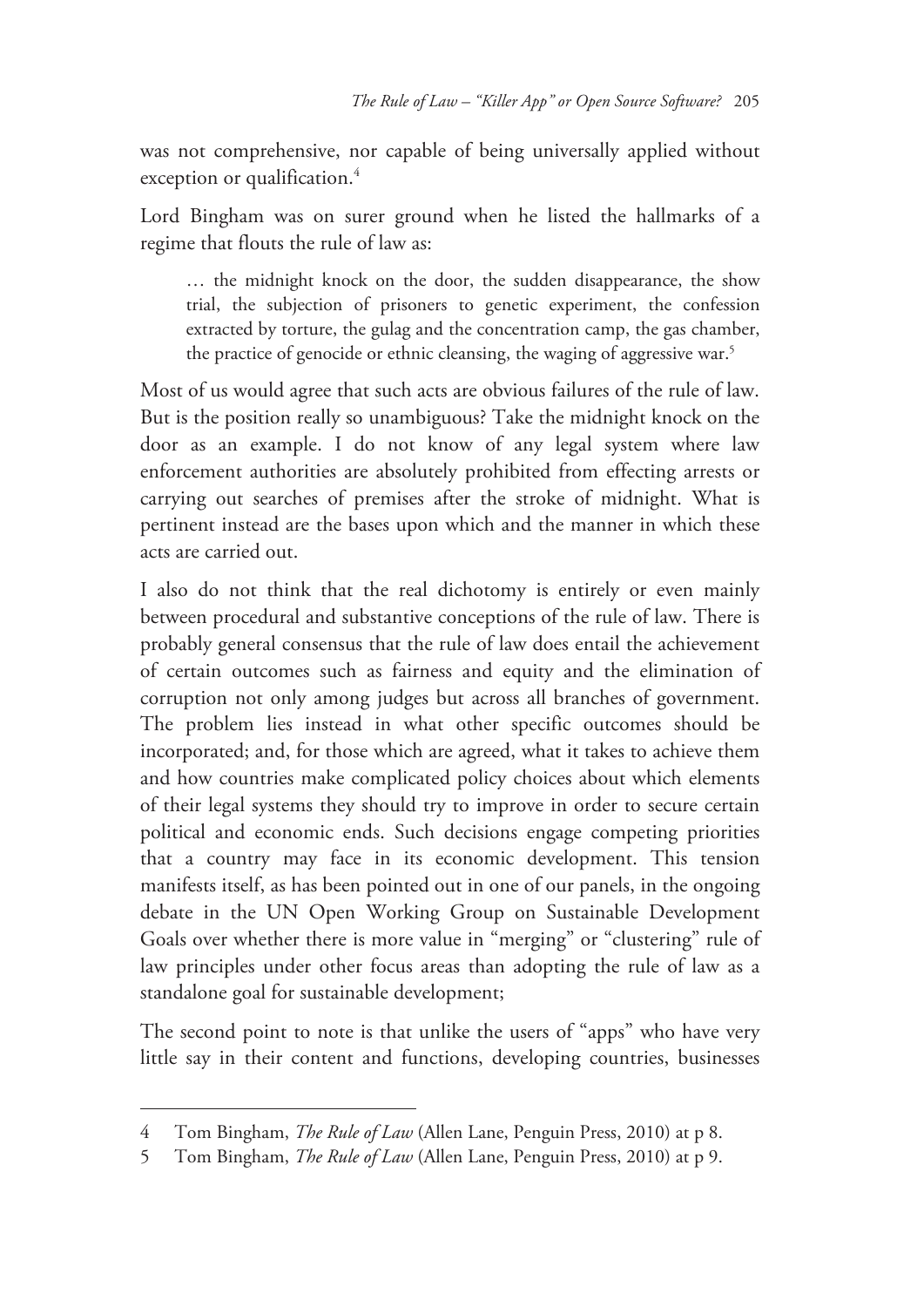and even individuals are increasingly taking on the role of co-authors of the content of the rule of law.

The need to shape rule of law programmes to fit the local environment has been generally accepted in law and development studies.<sup>6</sup> Since some weight must be given to differing cultures, circumstances and priorities, institutions such as the World Bank, the Asian Development Bank and the United Nations Development Programme (UNDP) that support rule of law reform programmes strive today to include local stakeholders in a bottom-up approach in order to ensure the success of their reform programmes.

Some of the most striking examples of co-authorship emerge from the internationalisation of the rule of law. In our third Panel on "The Rule of Law and Foreign Investment", we saw how functions essential to upholding the rule of law within a state, such as the accessibility of the law and access to justice, the prevention of arbitrariness, equality before the law, due process and fair dispute settlement, are articulated in the rules underpinning multilateral trade systems and bilateral treaties. These multilateral systems and bilateral treaties, though, reflect values and institutions that have been shaped by states.

You have also heard references to the UN Guiding Principles on Business and Human Rights in the second Panel on "The Rule of Law in Business and Finance".<sup>7</sup> The Guiding Principles were formulated in consultation with international businesses and business associations. Indeed, companies such as Unilever and Shell actually helped to pilot the idea of "human rights due diligence" processes – according to UN Special Rapporteur John Ruggie, when approached by him, they "spent a year examining whether

 $\overline{a}$ 

<sup>6</sup> See David Trubeck and Marc Galanter, "Scholars in Self-Estrangement: Some Reflections on the Crisis in Law and Development Studies in the United States" (1974) 4 Wisc L Rev 1062.

<sup>7</sup> *Guiding Principles on Business and Human Rights: Implementing the United Nations 'Protect, Respect and Remedy' Framework*, endorsed by the UN Human Rights Council in its resolution 17/4 (16 June 2011) UN Doc A/HRC/RES/ 17/4.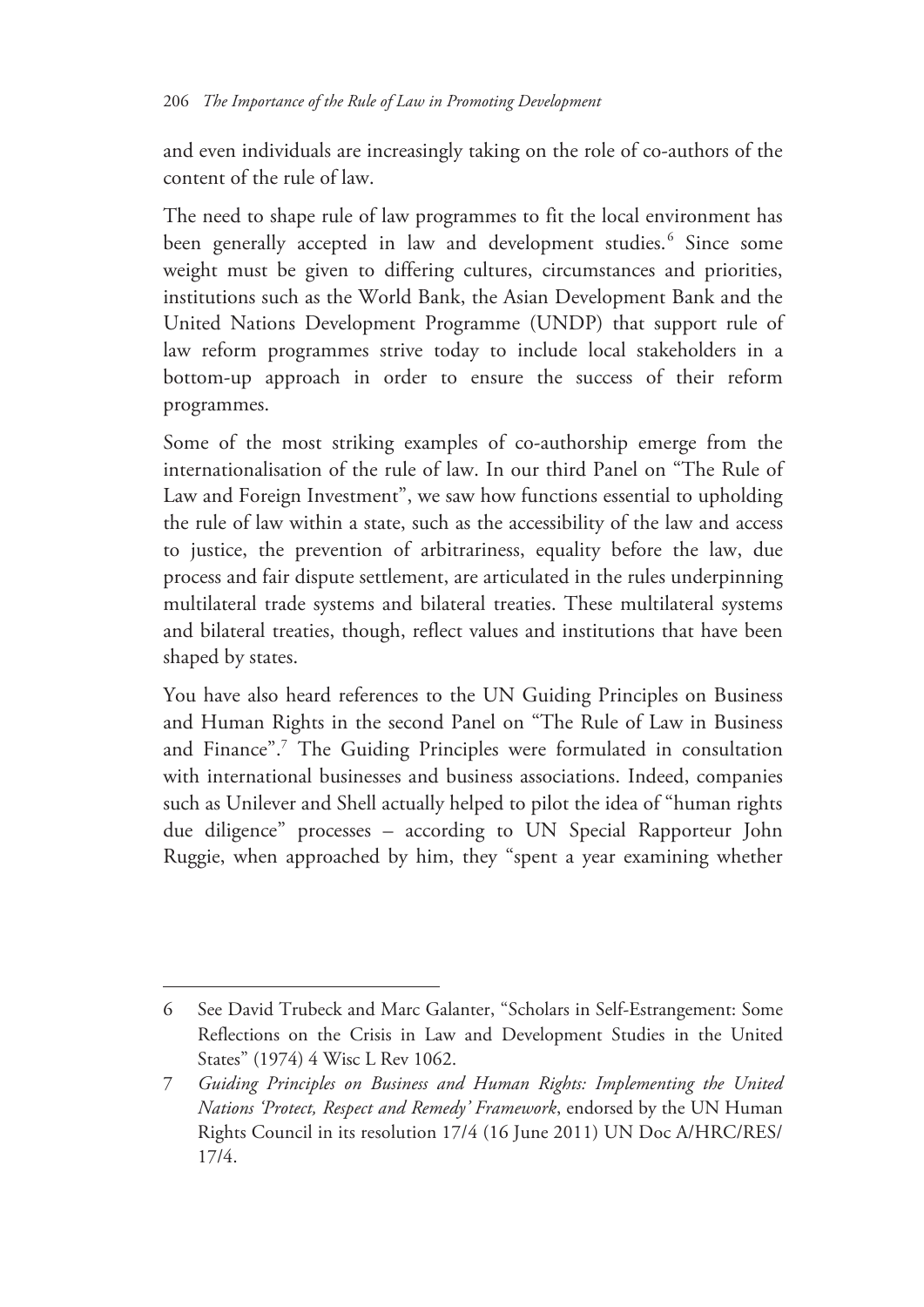they could make sense of this concept, and what it would take to make it work".<sup>8</sup>

The examples I have cited illustrate the co-authorship of states and businesses in the discourse. You will also have heard in the course of the day how other players such as courts and individuals are as much part of this process.

If it is true that the rule of law does not come in a neat and easily used package, then the analogy between the rule of law and a mobile or electronic "app" begins to fray at the seams. The reality is that the rule of law is not some pre-packaged software which can be plugged-in and played on any platform (or in any developing country) with few simple taps of the finger. While there are some generic features of what constitutes the rule of law, and some examples of what does not, one will very quickly come face-to-face with the need to grapple with conflicting domestic priorities once we move from generalities to specifics, and from high-level principles to implementation. Careful adaptation, and not easy plug-and-play, is the true face of rule of law reform.

One of the keys to careful adaptation is co-authorship. And as co-authorship of rule of law norms and reforms by developing countries, governments, and individuals becomes more common, such parties no longer occupy positions akin to that of mere consumers and end-users of the rule of law. As developing countries increasingly find themselves stepping into the role of co-developers, they will end up with a greater say in the shape of rule of law institutions and reforms that they would like to see implemented, drawing upon their own experiences of what works and what does not. Given these circumstances, it can hardly be asserted that rule of law reform agendas can be set by an invisible "developer" located halfway across the world.

Having made the observations above, it strikes me that in many ways, the rule of law is perhaps more akin to a piece of open source software than it is to an "app". Like most open source software, it contains a small core of computer code setting out the basic parameters of the program that may be

-

<sup>8</sup> Michael Connor, "Interview with John Ruggie", *Business Ethics* (30 October 2011) <http://business-ethics.com/2011/10/30/8127-un-principles-on-business-andhuman-rights-interview-with-john-ruggie/> (accessed 4 June 2014).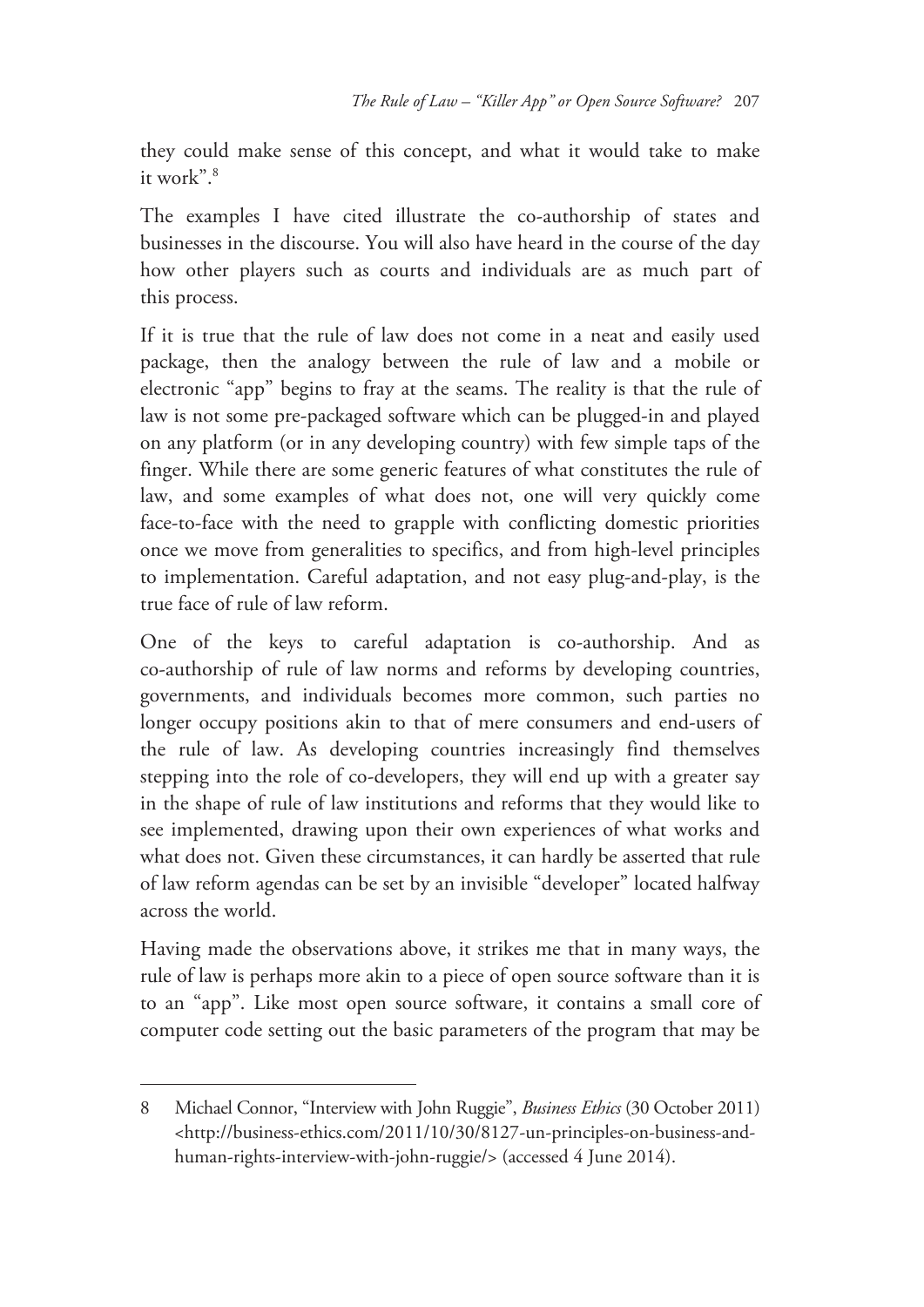further tinkered with. It is something that can, beyond those basic parameters, be universally accessed, universally modified and improved upon and then universally redistributed for others to access, learn and benefit from. The analogy with open source software is of course not perfect because in the case of the rule of law discourse, there will be some inevitable fuzziness as to the exact extent of basic parameters. But we should not allow ourselves to be overly pre-occupied with the fuzzy edges and fail as a result to appreciate that much of the strength of the rule of law as a concept lies in the varied forms of actualisation that it permits. That strength can only be maintained by constant open dialogue and an exchange of ideas and experiences between all the stakeholders involved: developed and developing countries, states and private parties alike.